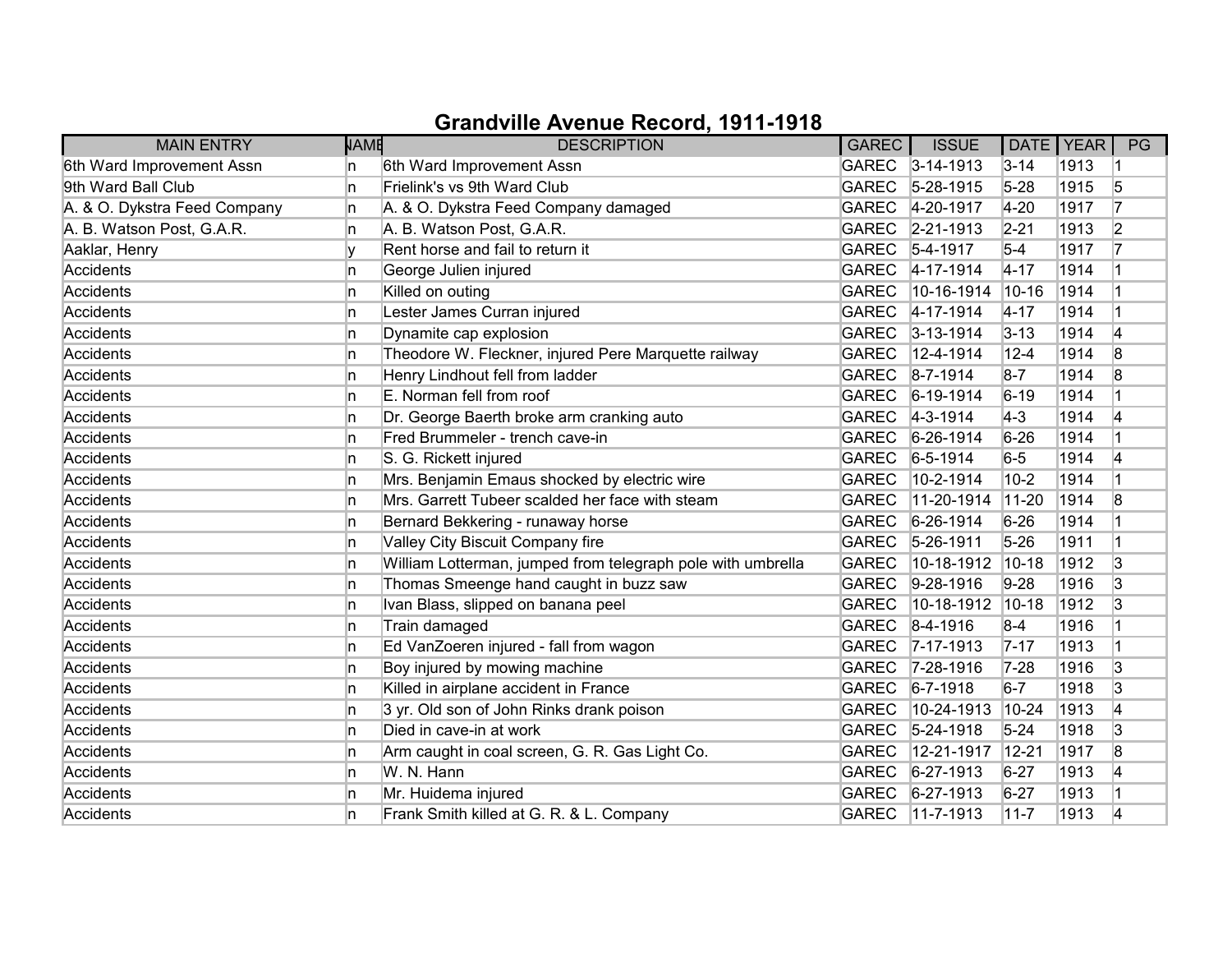| <b>MAIN ENTRY</b> | <b>NAME</b> | <b>DESCRIPTION</b>                                       | GAREC          | <b>ISSUE</b>      | DATE   YEAR |      | PG             |
|-------------------|-------------|----------------------------------------------------------|----------------|-------------------|-------------|------|----------------|
| Accidents         | n.          | Interurban car jumps the tracks                          | GAREC 8-3-1917 |                   | $8-3$       | 1917 | 13             |
| Accidents         | 'n          | Michigan Central brakeman killed                         | <b>GAREC</b>   | $ 8-3-1917$       | $8-3$       | 1917 | 3              |
| Accidents         | 'n          | Ernest Ziehl dies at Alabaster U. S. Gypsum company      | <b>GAREC</b>   | $3 - 2 - 1917$    | $3-2$       | 1917 | 3              |
| Accidents         | n           | Bertha Casey, falls in pail of lye water                 | <b>GAREC</b>   | 12-31-1913        | $12 - 31$   | 1913 |                |
| Accidents         | In.         | 5 men injured at gas company plant                       | <b>GAREC</b>   | $9-26-1913$       | $9 - 26$    | 1913 |                |
| Accidents         | 'n          | J. Dreberg, 5 yrs. Old, injured in fall from buggy       | <b>GAREC</b>   | $9-27-1912$       | $9 - 27$    | 1912 |                |
| Accidents         | In.         | Fred P. Stoddard, switchmen rr fell under wheels         | <b>GAREC</b>   | $9-27-1912$       | $9 - 27$    | 1912 |                |
| Accidents         | n           | John Dutmers, injured - runaway team                     | <b>GAREC</b>   | 10-4-1912         | $10 - 4$    | 1912 |                |
| Accidents         | 'n          | Team drowns crossing river                               | <b>GAREC</b>   | $3-9-1917$        | $3-9$       | 1917 |                |
| Accidents         | n           | Charles Bolthouse injured moving piano                   | <b>GAREC</b>   | $9 - 7 - 1916$    | $9-7$       | 1916 | 4              |
| Accidents         | n           | Street car leaves the track                              | <b>GAREC</b>   | $6 - 7 - 1918$    | $6 - 7$     | 1918 | 4              |
| Accidents         | n           | Samuel Gorski fell from train                            | <b>GAREC</b>   | 10-11-1912        | $10 - 11$   | 1912 | 2              |
| Accidents         | 'n          | Famous knife and pen artist injured in accident          | <b>GAREC</b>   | 7-28-1911         | $7 - 28$    | 1911 |                |
| Accidents         | n           | Ernest Sahli dies from old injury                        | <b>GAREC</b>   | $9-24-1915$       | $9 - 24$    | 1915 |                |
| Accidents         | n           | Clarence Purchase, lost an eye in the factory injury     | <b>GAREC</b>   | $4 - 16 - 1915$   | $4 - 16$    | 1915 | 5              |
| Accidents         | n.          | Henry Admortus, injured at work                          | <b>GAREC</b>   | 12-31-1915        | $12 - 31$   | 1915 | 8              |
| Accidents         | 'n          | James A. Hall killed by burst boiler                     | <b>GAREC</b>   | $2 - 18 - 1916$   | $2 - 18$    | 1916 |                |
| Accidents         | n           | Boat overturns on Grand River, two drown                 | <b>GAREC</b>   | $5 - 3 - 1912$    | $5-3$       | 1912 |                |
| Accidents         | n           | Cornelius Pel injured                                    | <b>GAREC</b>   | 1-29-1915         | $1 - 29$    | 1915 |                |
| Accidents         | 'n          | Clarence Medendorf accidentally shot                     | <b>GAREC</b>   | 2-25-1916         | $2 - 25$    | 1916 | 8              |
| Accidents         | 'n          | Falls from Pere Marquette freight train, loses left foot | <b>GAREC</b>   | $5-3-1912$        | $5-3$       | 1912 | $\overline{2}$ |
| Accidents         | 'n          | Mrs. DeReuter hit by large tree branch                   | <b>GAREC</b>   | $5 - 21 - 1915$   | $5 - 21$    | 1915 |                |
| Accidents         | n           | George Drieberg falls from ladder                        | <b>GAREC</b>   | $ 4 - 18 - 1913 $ | $4 - 18$    | 1913 |                |
| Accidents         | 'n          | Clarence C. Purchase, factory accident                   | <b>GAREC</b>   | $3-26-1915$       | $3 - 26$    | 1915 | 8              |
| Ackley, Mrs.      |             | Mrs. Ackley sues city for injury damages                 | <b>GAREC</b>   | 6-26-1914         | $6/-6$      | 1914 | 4              |
| Admortus, Henry   |             | Henry Admortus, injured at work                          | <b>GAREC</b>   | 12-31-1915        | $ 12 - 31 $ | 1915 | 8              |
| Advertisements    | n           | Commercial ads                                           | <b>GAREC</b>   | 10-1-1915         | $10-1$      | 1915 |                |
| Advertisements    | In.         | Commercial ads                                           | <b>GAREC</b>   | 11-19-1915        | $ 11 - 19$  | 1915 |                |
| Advertisements    | n           | Commercial ads                                           | <b>GAREC</b>   | 10-15-1915        | $10-15$     | 1915 | 4              |
| Advertisements    | n           | Commercial ads                                           | <b>GAREC</b>   | 10-15-1915        | $10-15$     | 1915 | 17             |
| Advertisements    | n           | Commercial ad                                            | <b>GAREC</b>   | 11-19-1915        | $ 11 - 19 $ | 1915 | 8              |
| Afman, Cornelius  |             | Died in cave-in at work                                  | <b>GAREC</b>   | $5 - 24 - 1918$   | $5 - 24$    | 1918 | 3              |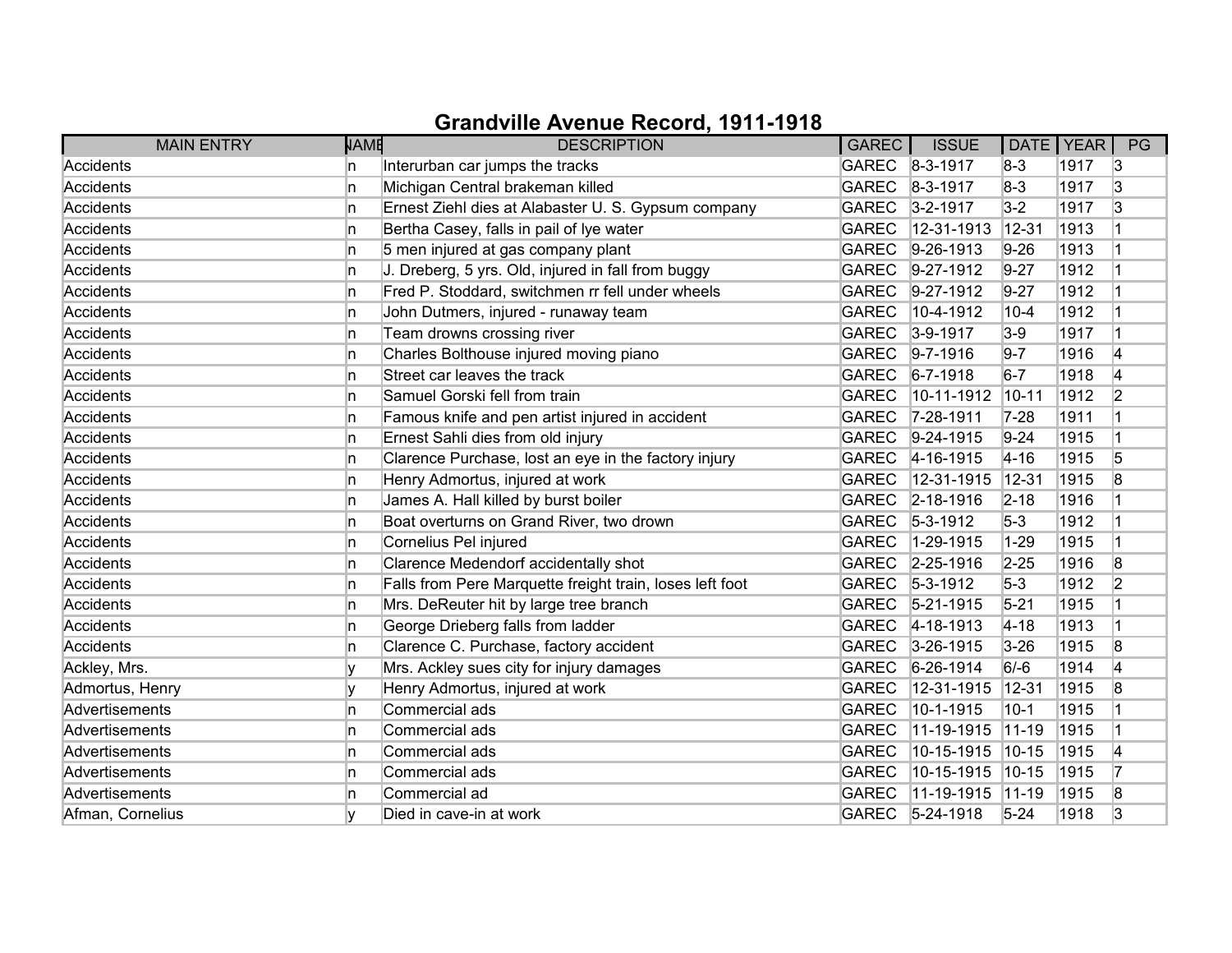| <b>MAIN ENTRY</b>              | <b>NAME</b> | <b>DESCRIPTION</b>                                      | <b>GAREC</b> | <b>ISSUE</b>    | DATE   YEAR |      | PG             |
|--------------------------------|-------------|---------------------------------------------------------|--------------|-----------------|-------------|------|----------------|
| Alabaster U. S. Gypsum Company | In.         | Ernest Ziehl dies at Alabaster U. S. Gypsum company     |              | GAREC 3-2-1917  | $3-2$       | 1917 | 13             |
| American Box Board Company     | In.         | American Box Board Company new factory                  | <b>GAREC</b> | $7 - 17 - 1914$ | $7 - 17$    | 1914 |                |
| American Box Company           | 'n          | American Box Company addition                           | <b>GAREC</b> | 12-22-1916      | $12 - 22$   | 1916 | 8              |
| American Cement & Plaster Co.  | In.         | American Cement & Plaster company                       | <b>GAREC</b> | $8 - 3 - 1917$  | $8-3$       | 1917 | 6              |
| American Laundry Company       | ln.         | American Laundry Company - addition to plant            | <b>GAREC</b> | $9-17-1915$     | $9 - 17$    | 1915 | 8              |
| American Manufacturing Company | ln.         | Wallace Bros. Furniture buys American Manufacturing Co. | <b>GAREC</b> | $9-24-1915$     | $9-24$      | 1915 |                |
| American Manufacturing Company | In.         | American Manufacturing Company                          | <b>GAREC</b> | $4 - 16 - 1915$ | $4 - 16$    | 1915 | 5              |
| American Manufacturing Company | n.          | American Manufacturing Company                          | <b>GAREC</b> | $4 - 26 - 1913$ | 4-26        | 1913 |                |
| American Paper Box Company     | In.         | American Paper Box Company                              | <b>GAREC</b> | 11-28-1913      | $11-28$     | 1913 |                |
| American Wooden Shoe Company   | In.         | American Wooden Shoe Company                            | <b>GAREC</b> | $ 3-3-1916$     | $3-3$       | 1916 |                |
| Andinga, Louis                 | v           | Louis Andinga injured by auto                           | <b>GAREC</b> | 4-13-1917       | $ 4 - 13 $  | 1917 |                |
| Arbor Day                      | In.         | <b>Arbor Day</b>                                        | GAREC        | 4-28-1911       | $4 - 28$    | 1911 | 2              |
| Association of Commerce        | 'n          | Chair furniture industry speaker                        | <b>GAREC</b> | $4 - 5 - 1912$  | $4-5$       | 1912 |                |
| Association of Commerce        | 'n          | Association of Commerce                                 | <b>GAREC</b> | $2 - 17 - 1912$ | $2 - 17$    | 1912 | 2              |
| Atkinson, C. H.                | v           | C. H. Atkinson, grocer                                  | GAREC        | $6 - 15 - 1917$ | $6 - 15$    | 1917 | 8              |
| Auto Club House                | ln.         | Auto Club House                                         |              | GAREC 4-18-1913 | $4 - 18$    | 1913 |                |
| Ayers, C.                      | I۷          | Typhoid fever                                           | <b>GAREC</b> | 10-20-1911      | $10-20$     | 1911 | 3              |
| Baerth, Dr. George             |             | Dr. George Baerth broke arm cranking auto               | GAREC        | $4 - 3 - 1914$  | $ 4-3 $     | 1914 | 4              |
| Bara, Theda                    | V           | Theda Bara at the Powers'                               | <b>GAREC</b> | 11-22-1918      | $11-22$     | 1918 |                |
| Barnaby, Horace T.             | v           | Horace T. Barnaby candidate for congress                | <b>GAREC</b> | $2 - 9 - 1912$  | $2-9$       | 1912 | $\overline{2}$ |
| Barrymore, Ethel               | I۷          | <b>Ethel Barrymore</b>                                  | <b>GAREC</b> | $11-2-1914$     | 1/27        | 1914 | 8              |
| Batavia Camp, M. W. A.         | ln.         | O-Wash-Ta-Nong & Batavia Camp., M. W. A.                | GAREC        | $ 7 - 9 - 1915$ | $7-9$       | 1915 | 14             |
| Batavia Camp, M. W. A.         | In.         | Batavia Camp, M. W. A.                                  |              | GAREC 8-6-1915  | $8-6$       | 1915 |                |
| Bauer, Jacob J.                |             | Veneklase & Bauer block                                 | <b>GAREC</b> | $6 - 5 - 1914$  | $6-5$       | 1914 |                |
| <b>Baxter Laundry</b>          | n           | Baxter Laundry offers life insurance to employes        | GAREC        | $4-6-1917$      | $4-6$       | 1917 |                |
| Bayne, Alex                    |             | Killed in airplane accident in France                   | GAREC        | $6 - 7 - 1918$  | $6-7$       | 1918 | 3              |
| Bedaux, Charles E.             | V           | New device to record phone calls by Charles Bedaux      | <b>GAREC</b> | 12-28-1916      | 12-28       | 1916 | 3              |
| Beekman, Mrs. John             | ۱v          | Hospital surgeries                                      | <b>GAREC</b> | $6-19-1914$     | $6 - 19$    | 1914 |                |
| Bekkering, Bernard             | lv          | Bernard Bekkering - runaway horse                       | <b>GAREC</b> | $6 - 26 - 1914$ | $6 - 26$    | 1914 |                |
| Belkema, Nicholas              |             | Two boys struck by auto                                 | <b>GAREC</b> | $9-14-1917$     | $9 - 14$    | 1917 | 8              |
| Benevolent Order of Oaks       | 'n          | Benevolent Order of Oaks                                | <b>GAREC</b> | 10-11-1912      | $10 - 11$   | 1912 | 4              |
| Benevolent Order of Oaks       | 'n          | Grove No. 1 B. O. O.                                    | GAREC        | $6-6-1913$      | $6-6$       | 1913 | 14             |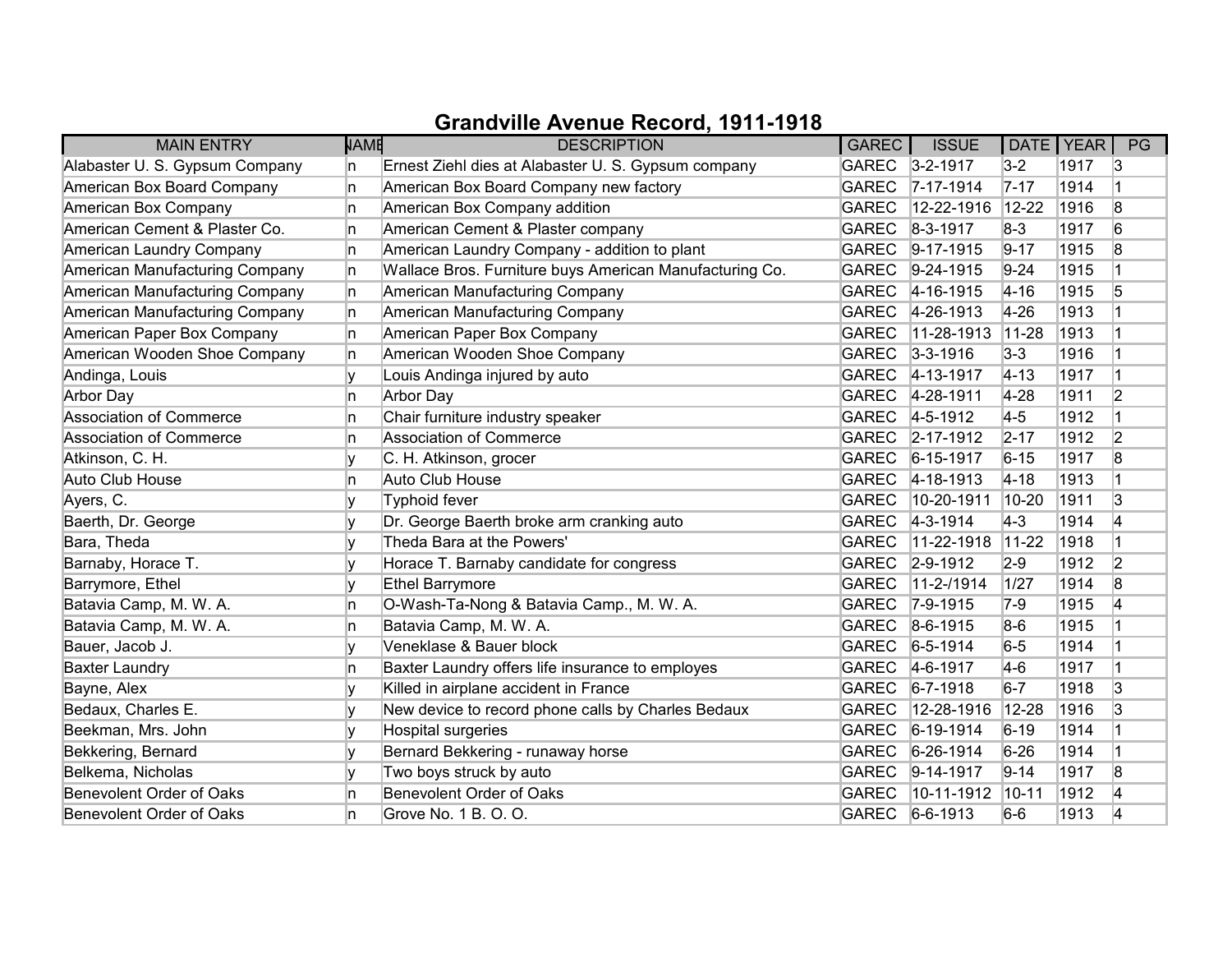| <b>MAIN ENTRY</b>                       | <b>NAME</b> | <b>DESCRIPTION</b>                                         | GAREC        | <b>ISSUE</b>       | DATE   YEAR |      | PG             |
|-----------------------------------------|-------------|------------------------------------------------------------|--------------|--------------------|-------------|------|----------------|
| Benjamin, Thomas & Son                  | n           | Architect of John Heckman's new home                       |              | GAREC 4-26-1912    | $4 - 26$    | 1912 |                |
| Bennik, B. J.                           |             | B. J. Bennik, Principal Christian Primary School           | <b>GAREC</b> | $ 5 - 30 - 1913 $  | $5 - 30$    | 1913 | 4              |
| Bergman, Tony                           |             | Jacob Vander Berg, Tony Bergman homes                      | <b>GAREC</b> | $3-6-1914$         | $3-6$       | 1914 | 4              |
| Bernhardt, Mme. Sarah                   | ٧           | Mme. Sarah Bernhardt at Powers'                            | <b>GAREC</b> | 10-5-1917          | $10-5$      | 1917 |                |
| Berry, Sheriff                          |             | Sheriff saves expensive trial                              | <b>GAREC</b> | 10-12-1916         | $10 - 12$   | 1916 | 4              |
| Berry, Sheriff                          | v           | Sheriff Berry vindicated                                   | <b>GAREC</b> | $ 7-19-1918$       | $ 7-19 $    | 1918 |                |
| Berry, Walter                           |             | Walter Berry robbed                                        | <b>GAREC</b> | 12-28-1916         | $12 - 28$   | 1916 | 3              |
| Bert, Mrs. J.                           | v           | Mrs. J. Berg and Albert Miscott injured in auto accident   | <b>GAREC</b> | $7 - 10 - 1914$    | $7 - 10$    | 1914 | 4              |
| <b>Bethel Christian Church</b>          | 'n          | Bethel Christian - new church building                     | <b>GAREC</b> | $4 - 26 - 1913$    | $4 - 26$    | 1913 |                |
| Bethel Christian Reformed Church        | In.         | Bethel Christian Reformed - pastor, Rev. Gerret Hoeksema   | <b>GAREC</b> | $10-3-1913$        | $10-3$      | 1913 | 14             |
| <b>Bethel Christian Reformed Church</b> | n.          | Bethel Church completed                                    | <b>GAREC</b> | $ 2 - 19 - 1915 $  | $2 - 19$    | 1915 | 14             |
| <b>Bethel Christian Reformed Church</b> | n.          | Bethel Christian Reformed church dedicated                 |              | GAREC 2-26-1915    | $2 - 26$    | 1915 |                |
| Bethel Reformed Church                  | In.         | Bethel Reformed asks permission to build church            | <b>GAREC</b> | $8-15-1913$        | $8 - 15$    | 1913 |                |
| Bethel Reformed Church                  | In.         | Bethel Reformed building plans                             | <b>GAREC</b> | $7 - 4 - 1913$     | $7-4$       | 1913 |                |
| <b>Bethel Reformed Church</b>           | In.         | Bethel Reformed church to be erected                       | <b>GAREC</b> | $8 - 1 - 1913$     | $8-1$       | 1913 |                |
| <b>Bethel Reformed Church</b>           | n           | Bethel Reformed - new church                               | <b>GAREC</b> | $ 6 - 13 - 1913 $  | $6 - 13$    | 1913 |                |
| Bettes, J. R.                           | v           | J. R. Horton's auto wrecks rig of J. R. Bettes near sparta | <b>GAREC</b> | 10-19-1916         | $10-19$     | 1916 | 3              |
| Bey, Mr. & Mrs. P.                      |             | Furniture strikers entertained by Mr. & Mrs. P. Bey        | <b>GAREC</b> | $ 5 - 5 - 1911$    | $5-5$       | 1911 |                |
| <b>Big Sister Movement</b>              | 'n          | Big Sister movement organized                              | <b>GAREC</b> | $4 - 13 - 1917$    | $ 4 - 13 $  | 1917 | 17             |
| <b>Black Hills - Twelfth Ward</b>       | n           | Discussion about school house for Twelfth Ward             | <b>GAREC</b> | 11-17-1911         | $11-17$     | 1911 | 2              |
| <b>Black Lake</b>                       | 'n          | Rid Black Lake of scavengers                               | <b>GAREC</b> | $2 - 23 - 1912$    | $2 - 23$    | 1912 |                |
| Blackburn, Mr.                          |             | Mr. Blackburn, murderer                                    | <b>GAREC</b> | $ 11 - 14 - 1913 $ | $ 11 - 14 $ | 1913 |                |
| Blackburn, Mr.                          | 'n          | Blackburn murder trial                                     | <b>GAREC</b> | $2 - 20 - 1914$    | $2 - 20$    | 1914 |                |
| Blackburn, Mr.                          |             | Mr. Blackburn, charged with murderer                       | <b>GAREC</b> | 11-28-1913         | $11-28$     | 1913 | 4              |
| Blackburn, Mr.                          | 'n          | Blackburn murder trial                                     | <b>GAREC</b> | 2/13/1914          | 2/13        | 1914 |                |
| Blakeslee, Frank                        |             | Frank Blakeslee, furniture repair                          | <b>GAREC</b> | $5 - 22 - 1914$    | $5 - 22$    | 1914 | 4              |
| Blass, Ivan                             | V           | Ivan Blass, slipped on banana peel                         | <b>GAREC</b> | 10-18-1912         | $10-18$     | 1912 | 3              |
| Blickle, Mrs. Margaret                  | y           | Struck by auto                                             | <b>GAREC</b> | 11-23-1917         | $ 11 - 23 $ | 1917 | 3              |
| Blockport, Mr.                          | v           | Mr. Blockport, new building for dentist                    | <b>GAREC</b> | $4 - 14 - 1911$    | $4 - 14$    | 1911 | $\overline{2}$ |
| Board of Trade                          | 'n          | Association of Commerce                                    | <b>GAREC</b> | $2 - 17 - 1912$    | $2 - 17$    | 1912 | $\overline{2}$ |
| Boeresma and Van Essen                  | n           | Boeresma and Van Essen, hardware merchants                 | <b>GAREC</b> | $5-29-1914$        | $5 - 29$    | 1914 | 4              |
| Boeresma, G.                            |             | F. D. Warner & G. Boeresma repairing furniture             |              | GAREC 5-14-1915    | $5 - 14$    | 1915 | 5              |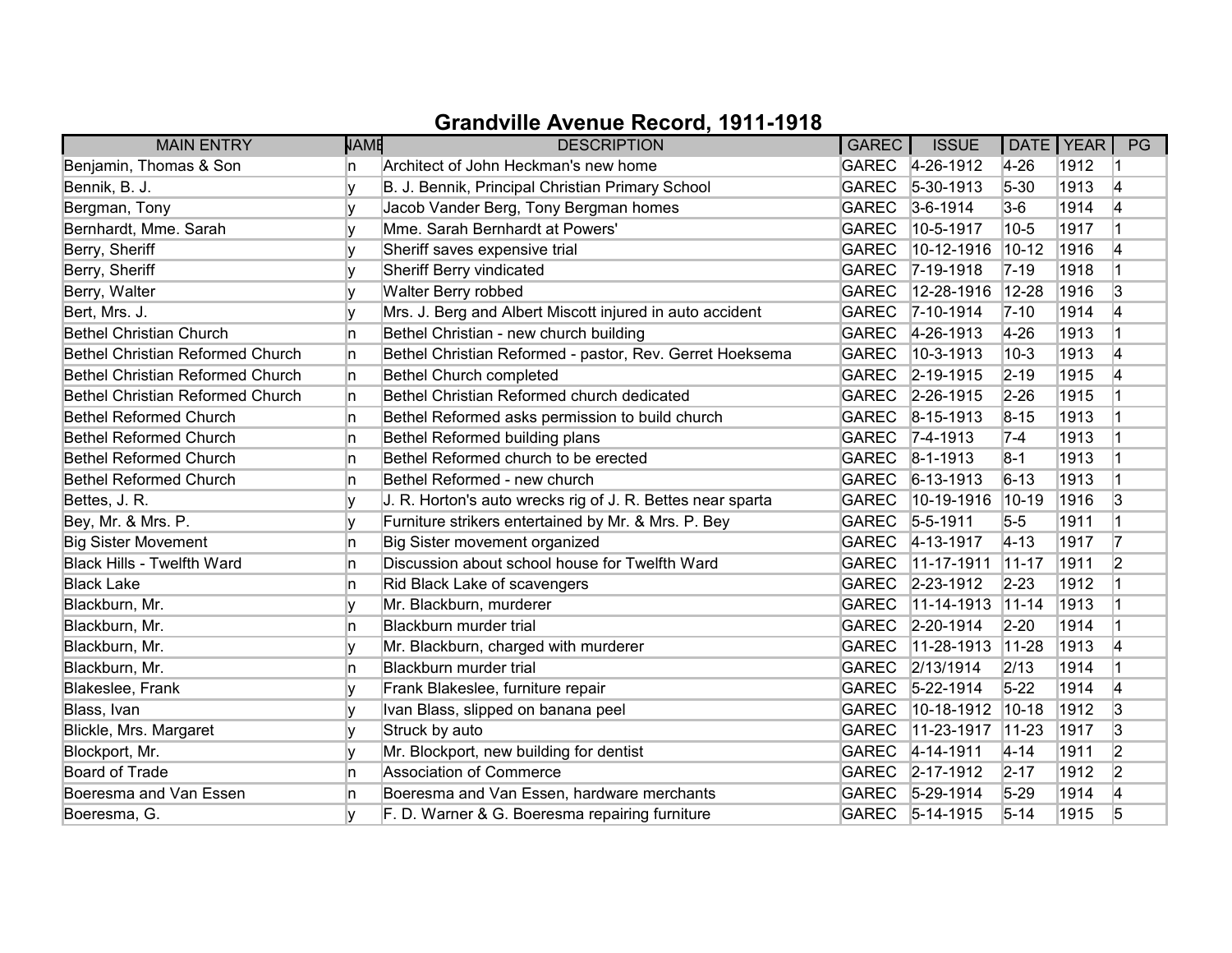| <b>MAIN ENTRY</b>                    | <b>NAME</b> | <b>DESCRIPTION</b>                                  | GAREC        | <b>ISSUE</b>     | DATE   YEAR |      | PG             |
|--------------------------------------|-------------|-----------------------------------------------------|--------------|------------------|-------------|------|----------------|
| Boersma, Harry                       |             | New patrolmen - Cornelius Hovinga and Harry Boersma |              | GAREC 4-10-1914  | $ 4 - 10 $  | 1914 | 14             |
| Bolthouse, B.                        |             | B. Bolthouse charged falsely                        | <b>GAREC</b> | $8-15-1913$      | $8 - 15$    | 1913 |                |
| Bolthouse, Charles                   |             | Charles Bolthouse injured moving piano              | <b>GAREC</b> | $9 - 7 - 1916$   | $9 - 7$     | 1916 | 4              |
| Boorbusch, Martin                    | v           | Human bones found - Martin Boorbusch??              | <b>GAREC</b> | $1 - 3 - 1913$   | $1 - 3$     | 1913 |                |
| Borst, W. T.                         | v           | Candidate for clerk                                 | <b>GAREC</b> | 1-19-1912        | $1 - 19$    | 1912 | $\overline{2}$ |
| Bos, G.                              | v           | Grandville Ave. Christian principal, G. Bos, leaves | <b>GAREC</b> | 12-24-1915       | $12 - 24$   | 1915 |                |
| <b>Boy Scouts</b>                    | 'n          | <b>Boy Scouts</b>                                   | <b>GAREC</b> | 10-2-1914        | $10-2$      | 1914 | 4              |
| <b>Boy Scouts</b>                    | n           | <b>Boy Scouts</b>                                   | <b>GAREC</b> | $5 - 5 - 1911$   | $5-5$       | 1911 | 3              |
| Boyd, Clarence                       |             | Officer Clarence Boyd's death                       | <b>GAREC</b> | 12-31-1913       | $ 12 - 31 $ | 1913 |                |
| Breen & Halladay Fuel Company        | In.         | Breen & Halladay Fuel Company                       | <b>GAREC</b> | $6-6-1913$       | $6-6$       | 1913 |                |
| Breen & Halladay Fuel Company        | 'n          | Breen & Halladay Fuel Company                       | <b>GAREC</b> | $3 - 21 - 1913$  | $3 - 21$    | 1913 |                |
| Breen & Halladay Fuel Company        | n           | Breen & Halladay Fuel Company                       | <b>GAREC</b> | $ 5 - 23 - 1913$ | $5 - 23$    | 1913 |                |
| Breen & Halladay Fuel Company        | In.         | Breen & Halladay Fuel Company                       | <b>GAREC</b> | $5 - 23 - 1913$  | $5 - 23$    | 1913 |                |
| Breen & Halladay Fuel Company        | 'n          | Breen & Halladay coal dealers additional trackage   | <b>GAREC</b> | $3 - 8 - 1912$   | $3-8$       | 1912 | $\overline{2}$ |
| Breen & Halladay Fuel Company        | 'n          | Breen & Halladay Fuel Co. addition                  | <b>GAREC</b> | 10-10-1913       | $10 - 10$   | 1913 | 5              |
| <b>Breen Realty Company</b>          | n           | <b>Breen Realty Company</b>                         | <b>GAREC</b> | $3 - 14 - 1913$  | $3 - 14$    | 1913 |                |
| Breen, R. J. Co.                     | 'n          | Standard Building & Supply Co. and R. J. Breen Co.  | <b>GAREC</b> | $5 - 1 - 1914$   | $5-1$       | 1914 | 4              |
| Breen, Rev. E.                       | v           | Rev. E. Breen quarantine lifted                     | <b>GAREC</b> | $4 - 5 - 1912$   | $4-5$       | 1912 |                |
| Breen, Rev. E.                       |             | Rev. E. Breen home quarantined with scarlet fever   | <b>GAREC</b> | $3 - 15 - 1912$  | $3 - 15$    | 1912 | 4              |
| Breen, W. J.                         | v           | W. J. Breen land purchase                           | <b>GAREC</b> | 1-24-1913        | $1 - 24$    | 1913 |                |
| Breen-Halladay Fuel Co.              | 'n          | Breen-Halladay Fuel company improvements            | <b>GAREC</b> | $5 - 8 - 1914$   | $5-8$       | 1914 |                |
| Breen-Halladay Fuel Co.              | In.         | Breen-Halladay Fuel company - cement block maker    | <b>GAREC</b> | $4 - 24 - 1914$  | $4 - 24$    | 1914 |                |
| Breen-Halladay Fuel Company          | n.          | Breen-Halladay Fuel Company new building            | <b>GAREC</b> | 11-13-1914       | $ 11 - 13 $ | 1914 | 8              |
| <b>Breen-Halladay Realty Company</b> | n           | Breen-Halladay Realty company                       | <b>GAREC</b> | $4 - 2 - 1915$   | $4-2$       | 1915 | 8              |
| Brehtel, Allen                       | v           | Fire destroys farm at Caledonia of Allen Brehtel    | <b>GAREC</b> | 10-5-1916        | $10 - 5$    | 1916 | 3              |
| Brethauer, William                   |             | Inventor of new saw                                 | <b>GAREC</b> | 12-8-1911        | $12 - 8$    | 1911 | 2              |
| Broars, G.                           |             | G. Broars bakery damaged                            | <b>GAREC</b> | 10-9-1914        | $10-9$      | 1914 | 8              |
| Brouwer, C. J.                       |             | C. J. Brouwer & Son, grocers                        | <b>GAREC</b> | 10-30-1914       | 10-30       | 1914 | 8              |
| Brouwer, H. J.                       | v           | H. J. Brouwer, merchant                             | <b>GAREC</b> | $7 - 17 - 1914$  | $7 - 17$    | 1914 | 4              |
| Brouwer, H. J.                       |             | Electricity installed in home                       | <b>GAREC</b> | 2-23-1917        | $2 - 23$    | 1917 | 8              |
| Brower, Rev. Jacob                   |             | Grandville Reformed's new pastor, Rev. Jacob Brower | <b>GAREC</b> | 12-17-1915       | $ 12 - 17$  | 1915 |                |
| Brown, Mrs. W. R.                    |             | Steps in front of street car                        | <b>GAREC</b> | $ 12 - 7 - 1917$ | $12 - 7$    | 1917 | 17             |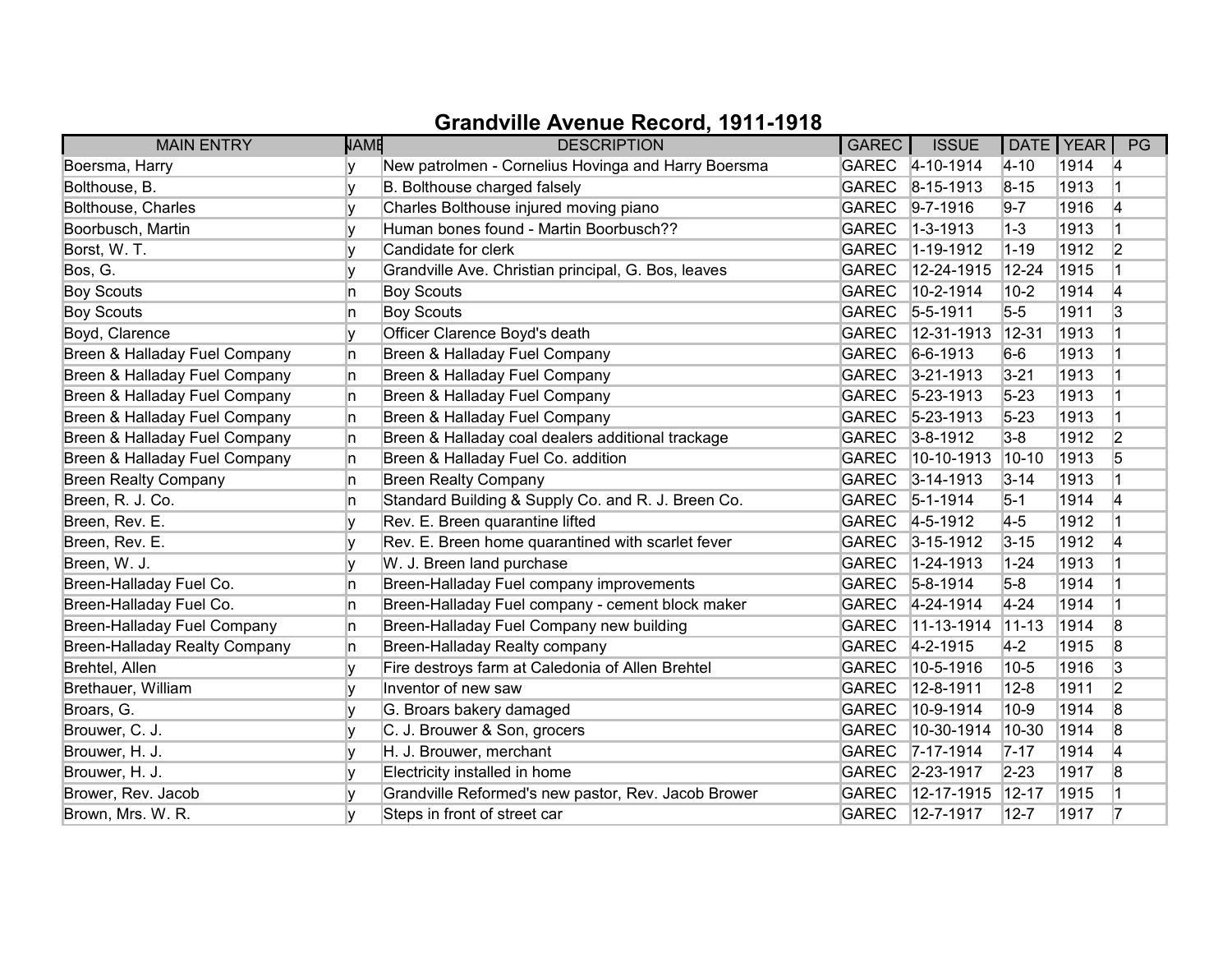| <b>MAIN ENTRY</b>      | NAME | <b>DESCRIPTION</b>                                             | <b>GAREC</b> | <b>ISSUE</b>     | DATE   YEAR |      | PG             |
|------------------------|------|----------------------------------------------------------------|--------------|------------------|-------------|------|----------------|
| Brummeler, Fred        |      | Fred Brummeler - trench cave-in                                |              | GAREC 6-26-1914  | $6 - 26$    | 1914 |                |
| <b>Buchanan School</b> | 'n   | Eighth Grade Graduates                                         | <b>GAREC</b> | $6 - 25 - 1915$  | $6 - 25$    | 1915 | 4              |
| Building               | ln.  | C. H. Veneklase store                                          | GAREC        | $4 - 3 - 1914$   | $ 4-3 $     | 1914 | 4              |
| Building               | ln.  | William Dykstra store                                          | GAREC        | 5/29/1914        | 5/29        | 1914 | 14             |
| Building               | n    | Dykstra block                                                  | GAREC        | $3-6-1914$       | $3-6$       | 1914 |                |
| <b>Buildings</b>       | ln.  | Excelsior Wrapper Company building an addition                 | <b>GAREC</b> | $5 - 5 - 1911$   | $5-5$       | 1911 |                |
| <b>Buildings</b>       | ln.  | P. J. Haan new drug store                                      | GAREC        | $5 - 2 - 1913$   | $5-2$       | 1913 |                |
| Buildings              | In.  | The Rumsey Home                                                |              | GAREC 8-11-1911  | $8 - 11$    | 1911 | $\overline{2}$ |
| <b>Buildings</b>       | ln.  | Terrill Equipment Factory, contractors, Zeits, Newton & Wagner | GAREC        | $ 8 - 11 - 1911$ | $8 - 11$    | 1911 |                |
| <b>Buildings</b>       | In   | Manufacturers Realty Company                                   | <b>GAREC</b> | $5 - 22 - 1914$  | $5 - 22$    | 1914 |                |
| Buildings              | In   | Three new stores                                               | GAREC        | $5 - 28 - 1915$  | $5 - 28$    | 1915 | 8              |
| <b>Buildings</b>       | ln.  | <b>Terrell Equipment Company</b>                               | <b>GAREC</b> | $ 5 - 19 - 1911$ | $5 - 19$    | 1911 |                |
| <b>Buildings</b>       | ln.  | <b>Building activities</b>                                     | GAREC        | $7 - 3 - 1914$   | $ 7-3 $     | 1914 |                |
| <b>Buildings</b>       | ln.  | Building permits for new homes                                 | GAREC        | 4-26-1913        | $4 - 26$    | 1913 |                |
| <b>Buildings</b>       | ln.  | Removal of buildings                                           | <b>GAREC</b> | $11-14-1911$     | $11 - 14$   | 1911 |                |
| <b>Buildings</b>       | ln.  | <b>Excelsior Wrapper Company</b>                               |              | GAREC 5-19-1911  | $5 - 19$    | 1911 |                |
| <b>Buildings</b>       | ln.  | Years record for 1913                                          | <b>GAREC</b> | 12-31-1913       | $12 - 31$   | 1913 |                |
| <b>Buildings</b>       | ln.  | Old buildings torn down                                        | <b>GAREC</b> | $6-4-1915$       | $6-4$       | 1915 |                |
| <b>Buildings</b>       | ln.  | <b>Tourmart block</b>                                          | <b>GAREC</b> | 12-15-1911       | $12 - 15$   | 1911 |                |
| Buildings              | n    | Standard Supply & Building new stone crusher                   | <b>GAREC</b> | $ 7 - 17 - 1914$ | $7 - 17$    | 1914 | 4              |
| <b>Buildings</b>       | ln.  | Decade of building facts                                       | <b>GAREC</b> | 1-26-1912        | $1 - 26$    | 1912 |                |
| Buildings              | ln.  | Michigan Exchange Bank new building                            | <b>GAREC</b> | $6 - 12 - 1914$  | $6 - 12$    | 1914 |                |
| Buildings              | ln.  | Completion of several buildings                                | GAREC        | $3 - 1 - 1912$   | $3 - 1$     | 1912 |                |
| Buildings              | ln.  | Musselman Grocery company block                                | <b>GAREC</b> | 10-23-1914       | $10 - 23$   | 1914 |                |
| <b>Buildings</b>       | In   | New factory on Grandville avenue                               | <b>GAREC</b> | 4-23-1915        | $4 - 23$    | 1915 |                |
| Buildings              | ln.  | Henry Koets, new wall paper store                              | <b>GAREC</b> | $9-10-1915$      | $9 - 10$    | 1915 | 8              |
| <b>Buildings</b>       | ln.  | Grandville Avenue Lumber Company new lumber sheds              | <b>GAREC</b> | 11-14-1911       | $11 - 14$   | 1911 |                |
| <b>Buildings</b>       | ln.  | Godfrey avenue and Burton street                               | <b>GAREC</b> | 12-22-1916       | $12 - 22$   | 1916 | 4              |
| <b>Buildings</b>       | n    | Homes and Nichols & Cox addition                               | <b>GAREC</b> | $5-14-1915$      | $5 - 14$    | 1915 | 5              |
| Buildings              | ln.  | Opening of new store                                           | GAREC        | $9-29-1911$      | $9-29$      | 1911 | 2              |
| Buildings              | In.  | Mr. Streelman - Grandville Ave. & Rumsey St.                   | GAREC        | $2 - 7 - 1913$   | $2 - 7$     | 1913 |                |
| <b>Buildings</b>       | In   | J. & D. London Building                                        | GAREC        | $ 10-11-1912 $   | $ 10 - 11 $ | 1912 | 3              |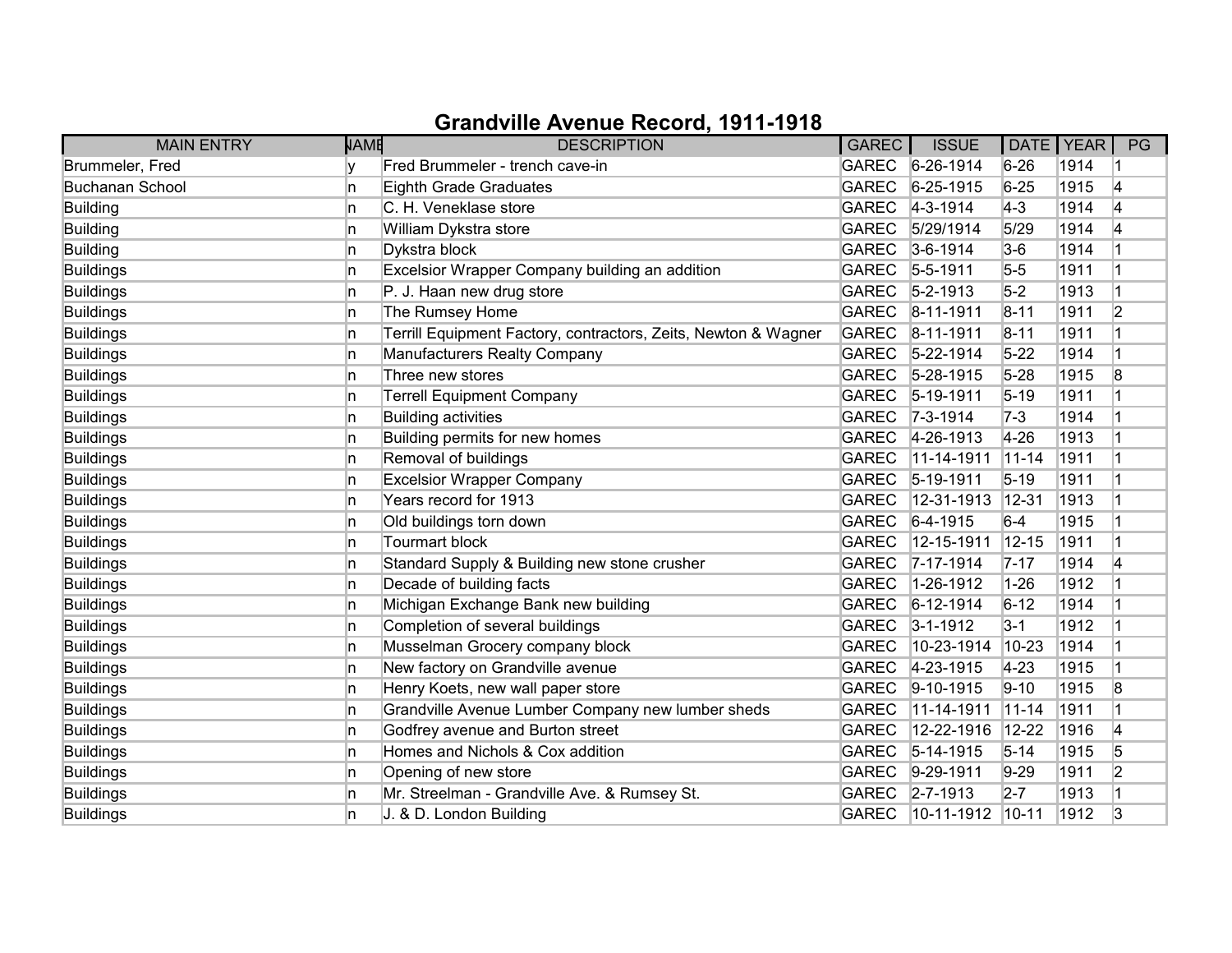| <b>MAIN ENTRY</b> | <b>NAME</b> | <b>DESCRIPTION</b>                                | <b>GAREC</b> | <b>ISSUE</b>     | DATE   YEAR |      | PG             |
|-------------------|-------------|---------------------------------------------------|--------------|------------------|-------------|------|----------------|
| <b>Buildings</b>  | ln.         | Smith Memorial Church building                    | <b>GAREC</b> | 12-8-1911        | $12 - 8$    | 1911 | 13             |
| <b>Buildings</b>  | ln.         | New buildings - stores and homes                  | <b>GAREC</b> | 12-8-1911        | $12 - 8$    | 1911 | $\vert$ 1      |
| <b>Buildings</b>  | ln.         | P. J. Haan Block                                  | <b>GAREC</b> | $5 - 23 - 1913$  | $5 - 23$    | 1913 | 4              |
| <b>Buildings</b>  | ln.         | Rumsey Home replaced by Terrill Equipment Company | <b>GAREC</b> | 8-11-1911        | $8 - 11$    | 1911 |                |
| <b>Buildings</b>  | ln.         | Terrill Equipment Company - new factory           | <b>GAREC</b> | 4-28-1911        | $4-28$      | 1911 | 3              |
| <b>Buildings</b>  | ln.         | Terrell Equipment Company new plant               | <b>GAREC</b> | $5 - 19 - 1911$  | $5 - 19$    | 1912 |                |
| Buildings         | ln.         | Increase in new homes being built                 | <b>GAREC</b> | $3 - 12 - 1915$  | $3 - 12$    | 1915 | 1              |
| <b>Buildings</b>  | ln.         | Michigan Exchange Bank building almost completed  | <b>GAREC</b> | 8-14-1914        | $8 - 14$    | 1914 | 8              |
| Buildings         | ln.         | History in photos of the Rumsey Estate            | <b>GAREC</b> | 9-22-1911        | $9-22$      | 1911 | 4              |
| <b>Buildings</b>  | In          | Bert F. Timmer, apartment construction            | <b>GAREC</b> | 8-27-1915        | $8 - 27$    | 1915 | 8              |
| Buildings         | ln.         | J. N. Trompen block                               | <b>GAREC</b> | 4-28-1911        | $4-28$      | 1911 | $\overline{2}$ |
| <b>Buildings</b>  | ln.         | <b>Building permits</b>                           | <b>GAREC</b> | 8-8-1913         | $8-8$       | 1913 |                |
| <b>Buildings</b>  | ln.         | Helmus Bros., to erect building                   | <b>GAREC</b> | 8-27-1915        | $8 - 27$    | 1915 | 8              |
| <b>Buildings</b>  | ln.         | New businesses                                    | <b>GAREC</b> | $9 - 11 - 1914$  | $9 - 11$    | 1914 |                |
| <b>Buildings</b>  | ln.         | Removal of buildings                              | <b>GAREC</b> | 1911             |             | 1911 |                |
| Buildings         | 'n          | <b>Grandville Avenue Lumber Company</b>           | <b>GAREC</b> | 1911             |             | 1911 |                |
| <b>Buildings</b>  | ln.         | Good outlook for district                         | <b>GAREC</b> | $6 - 12 - 1914$  | $6 - 12$    | 1914 |                |
| Buildings         | ln.         | Growing community                                 | <b>GAREC</b> | 9-28-1916        | $9-28$      | 1916 | 1              |
| <b>Buildings</b>  | ln.         | G. J. Toumart building                            | <b>GAREC</b> | 5-17-1912        | $5 - 17$    | 1912 | $\overline{2}$ |
| <b>Buildings</b>  | ln.         | <b>Excelsior Wrapper Company addition</b>         | <b>GAREC</b> | 5-19-1911        | $5 - 19$    | 1911 |                |
| <b>Buildings</b>  | ln.         | <b>Excelsior Wrapper Company addition</b>         | <b>GAREC</b> | $5 - 5 - 1911$   | $5-5$       | 1911 |                |
| <b>Buildings</b>  | ln.         | Industrial activities                             | <b>GAREC</b> | 1-14-1916        | $1 - 14$    | 1916 |                |
| <b>Buildings</b>  | ln.         | Dykstra block                                     | <b>GAREC</b> | 6-26-1914        | $6 - 26$    | 1914 |                |
| <b>Buildings</b>  | ln.         | J. & D. London block                              | <b>GAREC</b> | 4-28-1911        | $4-28$      | 1911 | 1              |
| <b>Buildings</b>  | ln.         | Hanink & Vruggink purchased Rumsey estate         | <b>GAREC</b> | 3-29-1912        | $3 - 29$    | 1912 |                |
| Buildings         | ln.         | Veneklase & Bauer block                           | <b>GAREC</b> | $6 - 5 - 1914$   | $6-5$       | 1914 | 1              |
| <b>Buildings</b>  | 'n          | Smith Memorial Church to build new church         | <b>GAREC</b> | 10-20-1911       | 10-20       | 1911 |                |
| <b>Buildings</b>  | ln.         | New G. R. Masonic Temple                          | <b>GAREC</b> | 11-5-1915        | $11 - 5$    | 1915 | 7              |
| <b>Buildings</b>  | ln.         | Pantlind Hotel - proposed plans                   | <b>GAREC</b> | 11-28-1912       | $ 11 - 28$  | 1912 |                |
| <b>Buildings</b>  | ln.         | VandenBerg Bros. new store                        | <b>GAREC</b> | 10-8-1915        | $10 - 8$    | 1915 |                |
| <b>Buildings</b>  | ln.         | The new Orpheum Theatre                           | <b>GAREC</b> | 11-17-1911       | $11-17$     | 1911 |                |
| <b>Buildings</b>  | ln.         | Oakland Avenue homes sold                         | <b>GAREC</b> | 10-24-1913 10-24 |             | 1913 | 4              |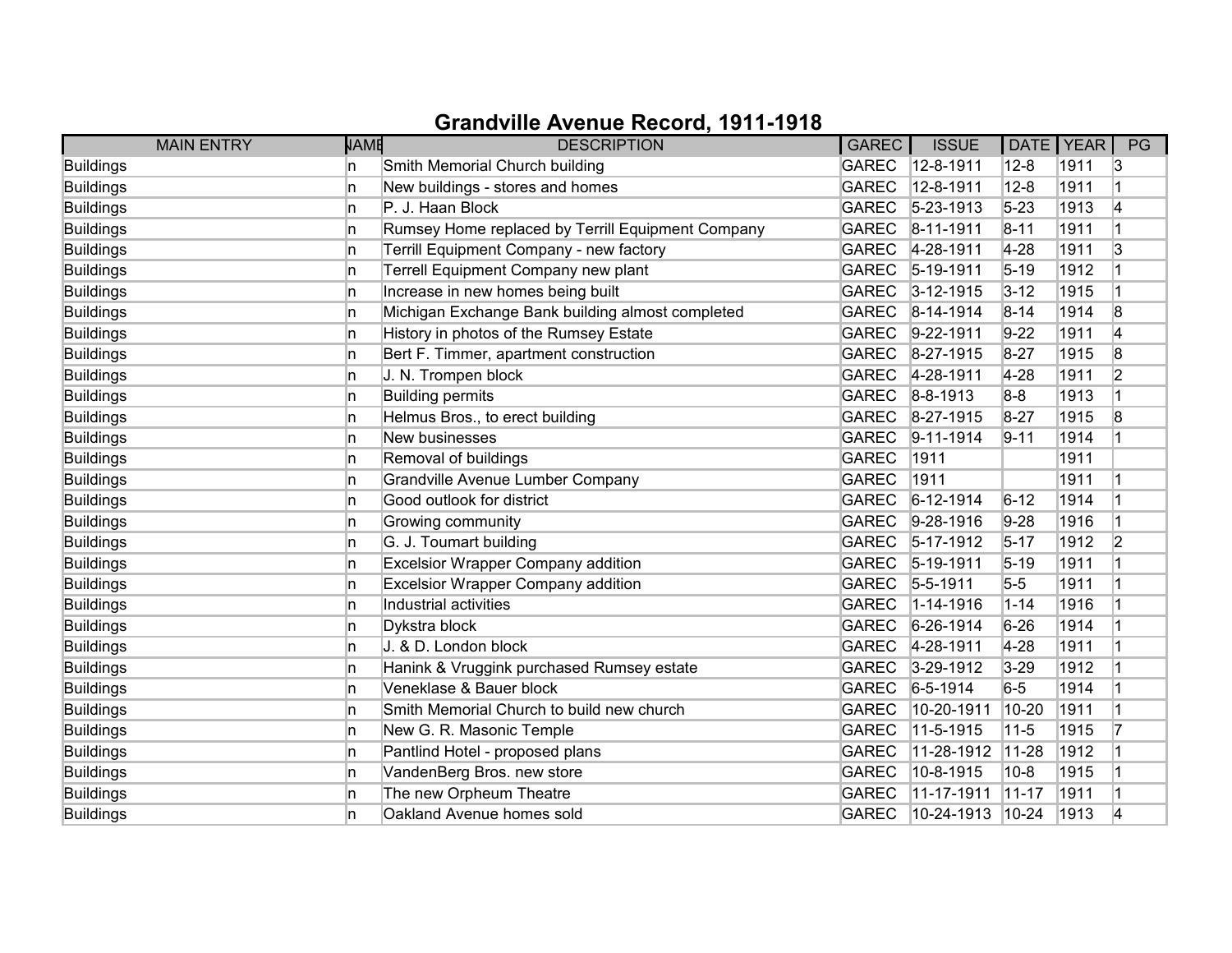| <b>MAIN ENTRY</b>                   | <b>NAME</b> | <b>DESCRIPTION</b>                              | GAREC        | <b>ISSUE</b>    | DATE   YEAR |      | PG             |
|-------------------------------------|-------------|-------------------------------------------------|--------------|-----------------|-------------|------|----------------|
| Buildings                           | n           | <b>Grand Rapids statistics</b>                  |              | GAREC 3-3-1916  | $3 - 3$     | 1916 | 14             |
| <b>Buildings</b>                    | n           | P. J. Haan's block                              | <b>GAREC</b> | $8 - 22 - 1913$ | $8 - 22$    | 1913 |                |
| <b>Buildings</b>                    | n           | Van Den Berg Brothers building                  | <b>GAREC</b> | $3 - 10 - 1916$ | $3 - 10$    | 1916 | 4              |
| <b>Buildings</b>                    | n           | Reelman block sold to E. O. Hanlon              | <b>GAREC</b> | 11-10-1911      | $11 - 10$   | 1911 |                |
| <b>Buildings</b>                    | n           | New homes and store building                    | <b>GAREC</b> | $9-24-1915$     | $9 - 24$    | 1915 | 5              |
| <b>Buildings</b>                    | n.          | Nichols & Cox' new addition                     | <b>GAREC</b> | 11-3-1911       | $11 - 3$    | 1911 |                |
| Buildings                           | In.         | Keeler Brass Company's new addition             | <b>GAREC</b> | 11-3-1911       | $11 - 3$    | 1911 | $\overline{1}$ |
| Buildings                           | n           | Terrill Equipment Company's new plant           | <b>GAREC</b> | 10-13-1911      | $10 - 13$   | 1911 | 2              |
| <b>Buildings</b>                    | In.         | Oltman Block                                    | <b>GAREC</b> | 11-7-1913       | $11 - 7$    | 1913 |                |
| <b>Buildings</b>                    | n.          | <b>Elliott Machine Company</b>                  | <b>GAREC</b> | $6-9-1911$      | $6-9$       | 1911 |                |
| <b>Buildings</b>                    | n.          | Wyoming Park Ladies Club House                  | <b>GAREC</b> | 1-31-1913       | $ 1 - 31 $  | 1913 |                |
| <b>Buildings</b>                    | n           | Elliott Machine Company new building            | <b>GAREC</b> | $6-9-1911$      | $6-9$       | 1911 |                |
| <b>Bull Moose Rally</b>             | n.          | <b>Bull Moose Rally</b>                         | <b>GAREC</b> | 10-11-1912      | $10 - 12$   | 1912 | 4              |
| Bunny, John                         |             | John Bunny, comedian                            | <b>GAREC</b> | 11-27-1914      | $11-27$     | 1914 | 8              |
| Burke, Billie                       |             | <b>Billie Burke</b>                             | <b>GAREC</b> | 11-6-1914       | $11 - 6$    | 1914 | 8              |
| Burke, Billlie                      |             | Billie Burke at the Powers Theater              | <b>GAREC</b> | 4-14-1911       | $4 - 14$    | 1911 | 4              |
| <b>Burton Heights Literary Club</b> | n           | <b>Burton Heights Literary Club</b>             | <b>GAREC</b> | 11-2-1917       | $11-2$      | 1917 | 8              |
| <b>Burton Heights Stars</b>         | n           | Burton Heights Stars baseball team              | <b>GAREC</b> | $ 8-4-1911$     | $8-4$       | 1911 | $\overline{2}$ |
| <b>Burton Nationals</b>             | n           | Burton Nationals baseball team                  | <b>GAREC</b> | $7 - 28 - 1911$ | $7 - 28$    | 1911 |                |
| <b>Business</b>                     | n           | Grandville Dairy to erect plant                 |              | GAREC 2-23-1917 | $2 - 23$    | 1917 | 8              |
| <b>Business</b>                     | n.          | Two new plants to be erected                    | <b>GAREC</b> | 2-23-1917       | $2 - 23$    | 1917 | 8              |
| <b>Business</b>                     | n           | City Trust and Savings Bank to add branch       |              | GAREC 2-23-1917 | $2 - 23$    | 1917 | 8              |
| <b>Business</b>                     | n           | G. R. Motor Truck Company                       | <b>GAREC</b> | $ 7 - 11 - 13 $ | $7 - 11$    | 1913 |                |
| <b>Business</b>                     | n           | 15th Anniversary - Walter Mulder, grocer        | <b>GAREC</b> | $7-9-1915$      | $7-9$       | 1915 | 8              |
| <b>Business</b>                     | In.         | B. Sterken shoe store moved to Burton Heights   | <b>GAREC</b> | $ 9-4-1914$     | $9 - 4$     | 1914 | 8              |
| <b>Business</b>                     | n           | Michigan Exchange Bank, new branch              | <b>GAREC</b> | $7 - 9 - 1915$  | $7-9$       | 1915 | 8              |
| <b>Business</b>                     | n           | W. J. Breen land purchase                       | <b>GAREC</b> | 1-24-1913       | $1 - 24$    | 1913 |                |
| <b>Business</b>                     | n.          | Hackett Motor Company to locate in Grand Rapids | <b>GAREC</b> | $2 - 9 - 1917$  | $2-9$       | 1917 | 1              |
| <b>Business</b>                     | n.          | Commercial Savings Bank Bldg                    | <b>GAREC</b> | 1915            |             | 1915 |                |
| <b>Business</b>                     | In.         | Standard Building & Fuel Company                |              | GAREC 2-4-1916  | $2 - 4$     | 1916 |                |
| <b>Business</b>                     | n           | Welmers, Dykman Fuel company                    | <b>GAREC</b> | $9 - 11 - 1914$ | $9 - 11$    | 1914 | 8              |
| <b>Business</b>                     | n           | Banks merge                                     | <b>GAREC</b> | $1 - 12 - 1917$ | $1 - 12$    | 1917 | 4              |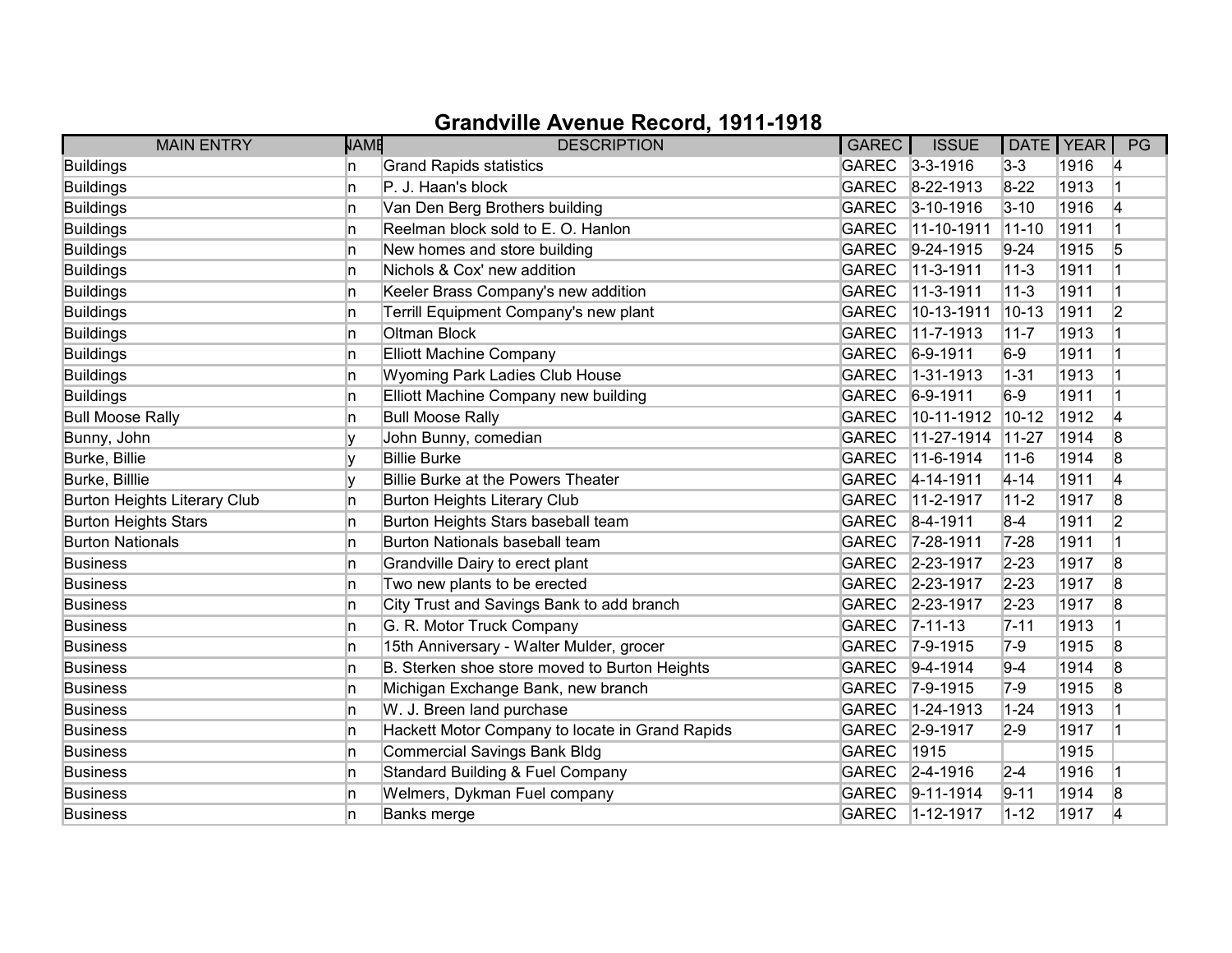| <b>MAIN ENTRY</b> | <b>NAME</b> | <b>DESCRIPTION</b>                                | GAREC        | <b>ISSUE</b>           | DATE   YEAR |      | PG |
|-------------------|-------------|---------------------------------------------------|--------------|------------------------|-------------|------|----|
| <b>Business</b>   | In.         | Mart Laas, auto taxi driver                       |              | GAREC 8- -1915         | 8-          | 1915 |    |
| <b>Business</b>   | 'n          | Breen-Halladay Fuel Company - cement block maker  | <b>GAREC</b> | 4-24-1914              | $4 - 24$    | 1914 |    |
| <b>Business</b>   | ln.         | Kent State Bank                                   | <b>GAREC</b> | 1-28-1916              | $1 - 28$    | 1916 | 17 |
| <b>Business</b>   | 'n          | Harm Ritzema, grocer, sold out to Robert Westveld | <b>GAREC</b> | 1-28-1916              | $1 - 28$    | 1916 |    |
| <b>Business</b>   | In.         | Butchers & Grocers Supply Company                 | <b>GAREC</b> | $ 2 - 9 - 1917$        | $2-9$       | 1917 | 8  |
| <b>Business</b>   | ln.         | Century Fuel Company under new management         | <b>GAREC</b> | $ 8-31-1916$           | $8 - 31$    | 1916 |    |
| <b>Business</b>   | 'n          | <b>Grand Rapids Keeley Cure closes</b>            | GAREC        | $6 - 21 - 1918$        | $6 - 21$    | 1918 | 3  |
| <b>Business</b>   | In.         | Food Stock Company to erect plant                 | GAREC        | $3-9-1917$             | $3-9$       | 1917 | 17 |
| <b>Business</b>   | 'n          | Pauels, Jurgens & Holtvluwer                      | <b>GAREC</b> | $-111 - 1914$          | $9 - 11$    | 1914 |    |
| <b>Business</b>   | In          | Hackett Factory being erected                     | GAREC        | $ 5 - 31 - 1918$       | $5 - 31$    | 1918 | 4  |
| <b>Business</b>   | 'n          | Hekman Biscuit Company addition                   |              | GAREC 2-16-1917        | $2 - 16$    | 1917 |    |
| <b>Business</b>   | n.          | <b>Hackett Motor Company</b>                      | GAREC        | $2 - 16 - 1917$        | $2 - 16$    | 1917 |    |
| <b>Business</b>   | 'n          | Hackett Motor Company plant completed             | <b>GAREC</b> | 10-4-1918              | $10 - 4$    | 1918 |    |
| <b>Business</b>   | In.         | <b>Valley City Milling Company</b>                | <b>GAREC</b> | 1-21-1916              | $1 - 21$    | 1916 | 17 |
| <b>Business</b>   | 'n          | J. Ysseldyke, grocer, replaces William Roberts    | GAREC        | $5 - 15 - 1914$        | $5 - 15$    | 1914 |    |
| <b>Business</b>   | n.          | Golden & Boter                                    | <b>GAREC</b> | 12-25-1914             | 12-25       | 1914 | 8  |
| <b>Business</b>   | 'n          | <b>Breen Realty Company</b>                       | GAREC        | $3 - 14 - 1913$        | $3 - 14$    | 1913 |    |
| <b>Business</b>   | 'n          | Gem Motor Company growth                          | GAREC        | $4 - 13 - 1917$        | $ 4 - 13 $  | 1917 | 4  |
| <b>Business</b>   | 'n          | S. Smedding, tailor                               | <b>GAREC</b> | $6-26-1914$            | $6 - 26$    | 1914 | 14 |
| <b>Business</b>   | In.         | Baxter Laundry offers life insurance to employes  | GAREC        | $4-6-1917$             | $4-6$       | 1917 |    |
| <b>Business</b>   | ln.         | Grandville Dairy reorganization                   | GAREC        | $4-6-1917$             | $4-6$       | 1917 |    |
| <b>Business</b>   | ln.         | First farm loan bank                              | <b>GAREC</b> | $4-6-1917$             | $4-6$       | 1917 | 17 |
| <b>Business</b>   | In.         | <b>Grandville Avenue Dry Cleaning</b>             | GAREC        | $ 8-28-1914 $          | 8-28        | 1914 | 4  |
| <b>Business</b>   | ln.         | Breen & Halladay Fuel Company                     | <b>GAREC</b> | $ 6 - 6 - 1913$        | $6-6$       | 1913 |    |
| <b>Business</b>   | ln.         | Naylor Upholstering company                       | <b>GAREC</b> | 12-11-1914             | $12 - 11$   | 1914 |    |
| <b>Business</b>   | 'n          | Stiles Bros. company                              | <b>GAREC</b> | $ 4 - 17 - 1914 $      | $4 - 17$    | 1914 |    |
| <b>Business</b>   | n           | Stock increases for several businesses            | <b>GAREC</b> | $3 - 2 - 1917$         | $3-2$       | 1917 | 3  |
| <b>Business</b>   | ln.         | C. H. Jongejan, president of state pharmacists    | <b>GAREC</b> | $6-18-1915$            | $6 - 18$    | 1915 | 4  |
| <b>Business</b>   | ln.         | Valley City Biscuit Company addition              | <b>GAREC</b> | 3-30-1917              | $3 - 30$    | 1917 |    |
| <b>Business</b>   | 'n          | Information on many local businesses              | <b>GAREC</b> | 12-29-1911             | $12 - 29$   | 1911 | 2  |
| <b>Business</b>   | n           | P. Opendyk, jeweler                               | <b>GAREC</b> | 12-11-1914             | $ 12 - 11 $ | 1914 | 8  |
| <b>Business</b>   | 'n          | Welmers, Dykman Fuel Company                      | GAREC        | $12 - 18 - 1914$ 12-18 |             | 1914 |    |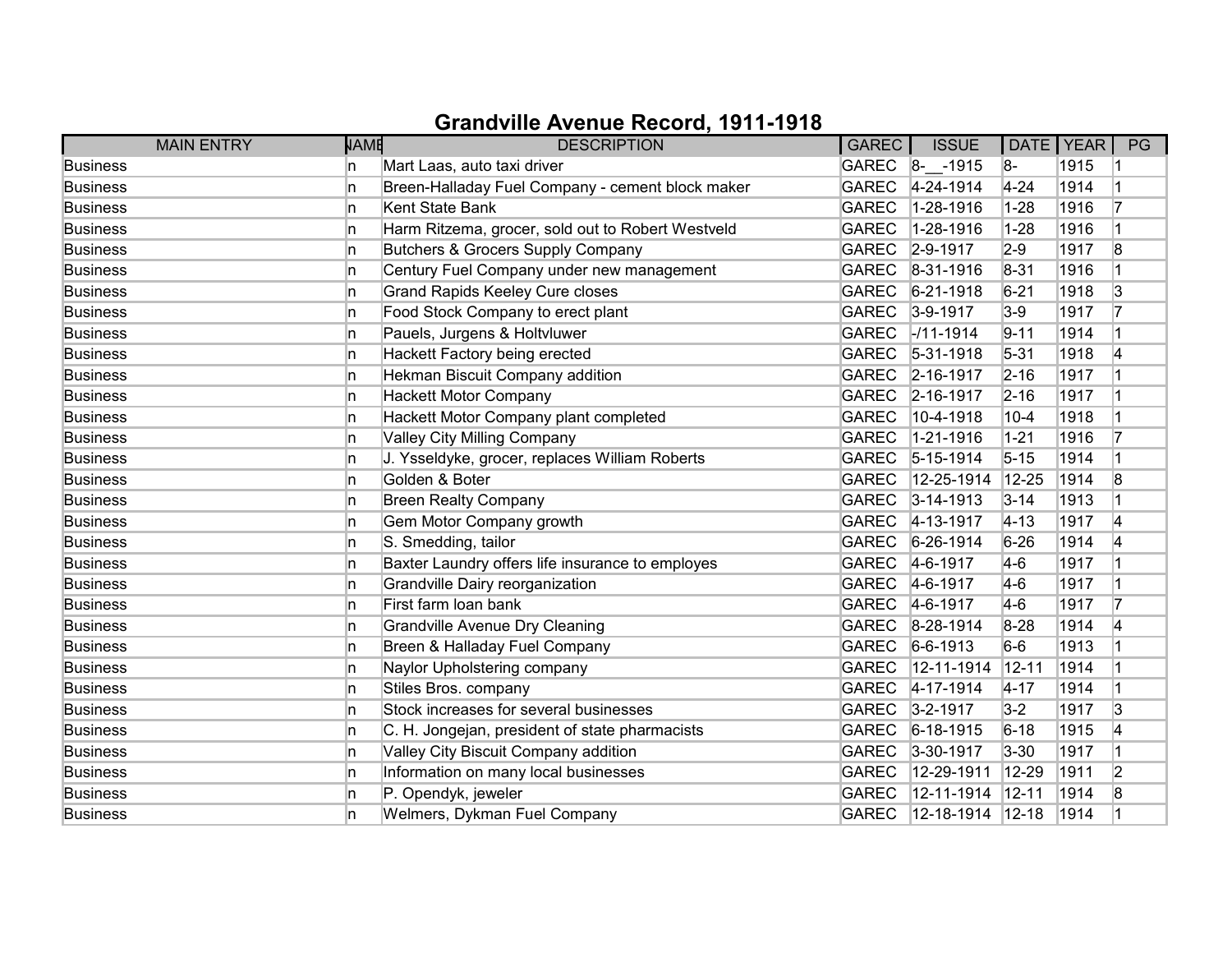| <b>MAIN ENTRY</b> | <b>NAME</b> | <b>DESCRIPTION</b>                                      | GAREC        | <b>ISSUE</b>       | DATE   YEAR |      | PG |
|-------------------|-------------|---------------------------------------------------------|--------------|--------------------|-------------|------|----|
| <b>Business</b>   | In.         | Globe Knitting Works new factory                        |              | GAREC 4-13-1917    | $ 4 - 13 $  | 1917 | 17 |
| <b>Business</b>   | In.         | Michigan Tire Company addition                          | <b>GAREC</b> | $4 - 13 - 1917$    | $ 4 - 13 $  | 1917 | 17 |
| <b>Business</b>   | 'n          | Sinke-Sautter Printing Company purchase                 | GAREC        | $4 - 13 - 1917$    | $4 - 13$    | 1917 | 17 |
| <b>Business</b>   | In.         | Paules, Jurgens & Holtvluwer                            | GAREC        | $9-27-1912$        | $9 - 27$    | 1912 |    |
| <b>Business</b>   | 'n          | Gardella Fruit & Commission House new building          | <b>GAREC</b> | $4 - 13 - 1917$    | $4 - 13$    | 1917 | 17 |
| <b>Business</b>   | In.         | G. R. Textile Company moving                            | <b>GAREC</b> | $ 4 - 13 - 1917$   | $ 4 - 13 $  | 1917 |    |
| <b>Business</b>   | n.          | Walter A. Clark Veneer Co. near completion              | <b>GAREC</b> | $1 - 7 - 1916$     | $1 - 7$     | 1916 |    |
| <b>Business</b>   | n.          | Kraft Five and Ten store                                |              | GAREC 3-2-1917     | $3-2$       | 1917 | 3  |
| <b>Business</b>   | 'n          | <b>Grand Rapids Instrument Company</b>                  | <b>GAREC</b> | $2 - 17 - 1912$    | $2 - 17$    | 1912 | 4  |
| <b>Business</b>   | 'n          | John N. Trompen Company new store                       | <b>GAREC</b> | $3-9-1917$         | $3-9$       | 1917 |    |
| <b>Business</b>   | n           | G. J. Hesselink, market man                             | <b>GAREC</b> | $1 - 11 - 1914$    | $12 - 11$   | 1914 |    |
| <b>Business</b>   | 'n          | Grand Rapids Dress Form company acquired plant          | GAREC        | $3-9-1917$         | $3-9$       | 1917 | 17 |
| <b>Business</b>   | ln.         | Master Roofers' Assn headquarters                       | <b>GAREC</b> | $3-9-1917$         | $3-9$       | 1917 | 17 |
| <b>Business</b>   | In.         | W. J. Dykstra new store                                 | <b>GAREC</b> | $6 - 12 - 1914$    | $6 - 12$    | 1914 |    |
| <b>Business</b>   | 'n          | John Ten Harkel purchased grocery business              | <b>GAREC</b> | $3 - 16 - 1917$    | $3 - 16$    | 1917 |    |
| <b>Business</b>   | 'n          | Information on several businesses                       | GAREC        | $3 - 30 - 1917$    | $3 - 30$    | 1917 | 3  |
| <b>Business</b>   | ln.         | Grandville Ave. Record's 7th anniversary                | GAREC        | $3 - 16 - 1917$    | $3 - 16$    | 1917 |    |
| <b>Business</b>   | 'n          | Michigan Exchange Bank                                  | <b>GAREC</b> | 12-29-1911         | 12-29       | 1911 |    |
| <b>Business</b>   | 'n          | Welmers, Dykman Fuel company renovation                 | <b>GAREC</b> | $3 - 16 - 1917$    | $3 - 16$    | 1917 |    |
| <b>Business</b>   | 'n          | Fire insurance business - Van Den Beldt and Slenk       | <b>GAREC</b> | 12-18-1914         | $12 - 18$   | 1914 | 8  |
| <b>Business</b>   | ln.         | J. N. Trompen, 25th Anniversary of business             | <b>GAREC</b> | 10-4-1912          | $10 - 4$    | 1912 |    |
| <b>Business</b>   | 'n          | J. H. Joldersma, undertaker                             | GAREC        | $9-27-1912$        | $9 - 27$    | 1912 |    |
| <b>Business</b>   | n.          | Hackmuth Pure Food Company                              |              | GAREC 3-23-1917    | $3 - 23$    | 1917 | 17 |
| <b>Business</b>   | 'n          | Hayes-Ionia Company moves to Grand Rapids               | GAREC        | $3 - 23 - 1917$    | $3 - 23$    | 1917 | 17 |
| <b>Business</b>   | 'n          | <b>Shireling Confectionery</b>                          | <b>GAREC</b> | $3 - 30 - 1917$    | $3 - 30$    | 1917 |    |
| <b>Business</b>   | n           | Hayes-Ionia Autobody Company                            | GAREC        | $3 - 30 - 1917$    | $3 - 30$    | 1917 |    |
| <b>Business</b>   | 'n          | Celrite Cash Grocery                                    | <b>GAREC</b> | $ 7 - 9 - 1915$    | $7-9$       | 1915 | 8  |
| <b>Business</b>   | 'n          | American Collection service                             | GAREC        | $4 - 17 - 1914$    | $4 - 17$    | 1914 | 4  |
| <b>Business</b>   | 'n          | Michigan Exchange Bank - no evening hours allowed       | <b>GAREC</b> | $ 9-21-1916$       | $9 - 21$    | 1916 |    |
| <b>Business</b>   | 'n          | Leonard Refrigerator addition                           | <b>GAREC</b> | $5 - 12 - 1916$    | $5 - 12$    | 1916 |    |
| <b>Business</b>   | 'n          | VandenBerg Brothers purchase Rumsey Estate              |              | GAREC 2-17-1912    | $2 - 17$    | 1912 | 2  |
| <b>Business</b>   | n           | G. R. Clock and Mantel sold to G. R. Marble & Fireplace | GAREC        | $10-15-1915$ 10-15 |             | 1915 |    |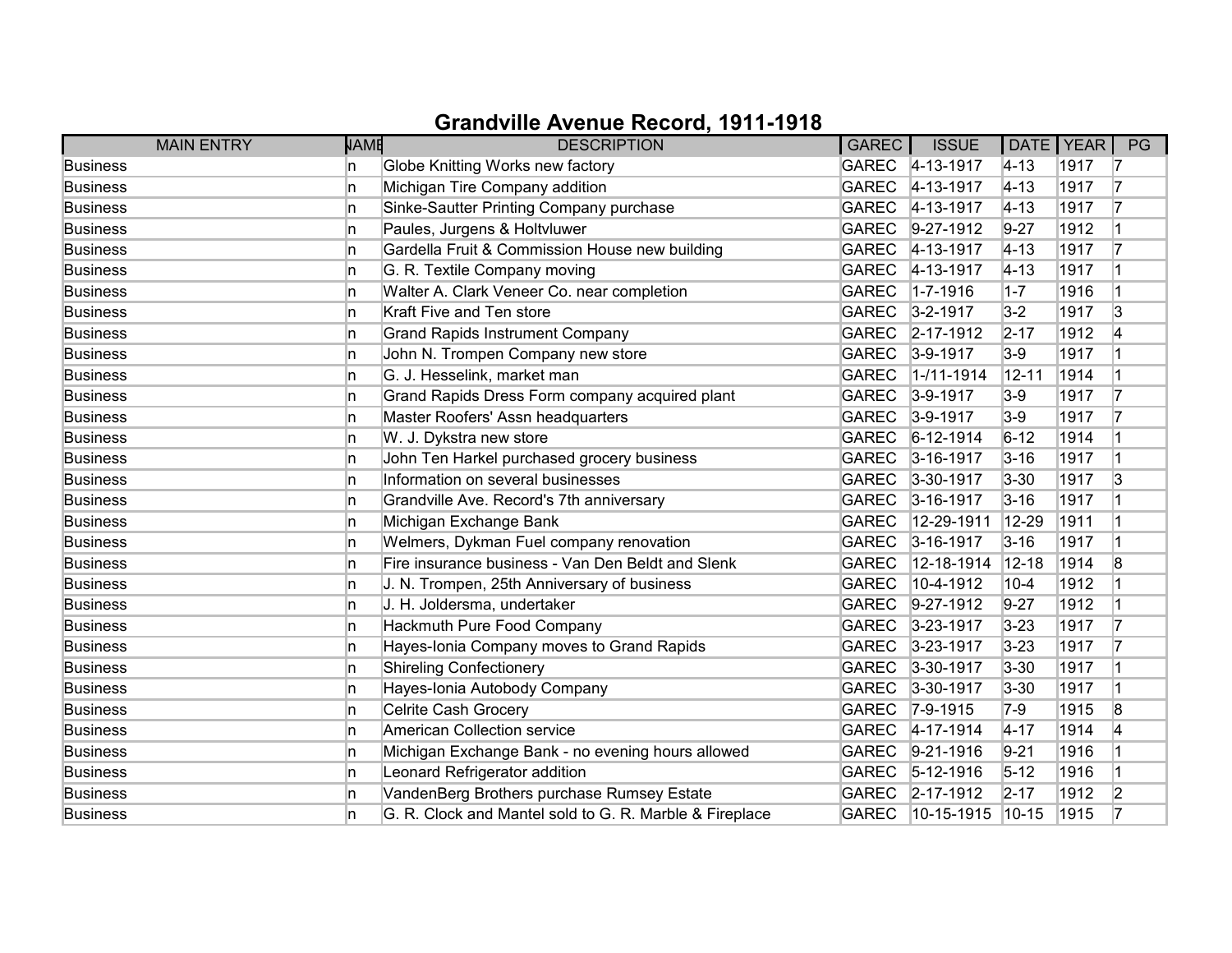|                 | <b>NAME</b><br><b>MAIN ENTRY</b> | <b>DESCRIPTION</b>                                        | <b>GAREC</b> | <b>ISSUE</b>      | DATE   YEAR |      | PG             |
|-----------------|----------------------------------|-----------------------------------------------------------|--------------|-------------------|-------------|------|----------------|
| <b>Business</b> | In.                              | Furniture Manufactureres' Assn sueing G. R. Furniture Co. | GAREC        | $9 - 7 - 1916$    | $9 - 7$     | 1916 | 14             |
| <b>Business</b> | 'n                               | Dr. E. Kloosterman, new dental offices                    | <b>GAREC</b> | 11-13-1914        | $ 11 - 13 $ | 1914 | 8              |
| <b>Business</b> | 'n                               | DePagter-Bultema Fuel Company                             | <b>GAREC</b> | 4-21-1916         | $4 - 21$    | 1916 | 14             |
| <b>Business</b> | In.                              | Reno Offringa Wallpaper & Paint                           | <b>GAREC</b> | $9-14-1916$       | $9 - 14$    | 1916 |                |
| <b>Business</b> | 'n                               | Postma & Reitsma Dry Goods                                | <b>GAREC</b> | $ 9-14-1916$      | $9 - 14$    | 1916 | 8              |
| <b>Business</b> | 'n                               | <b>Holland Sugar Company</b>                              | <b>GAREC</b> | $ 5 - 30 - 1913 $ | $5 - 30$    | 1913 | 4              |
| <b>Business</b> | 'n                               | E. DeBoer, blacksmith                                     | <b>GAREC</b> | $ 4-3-1914 $      | $4-3$       | 1914 | 14             |
| <b>Business</b> | In.                              | Chair furniture industry speaker                          | GAREC        | $4 - 5 - 1912$    | $4-5$       | 1912 |                |
| <b>Business</b> | 'n                               | <b>Wallace Waalkes Real Estate</b>                        | <b>GAREC</b> | $6 - 5 - 1914$    | $6-5$       | 1914 | 4              |
| <b>Business</b> | 'n                               | Breen-Halladay Fuel Company new building                  | <b>GAREC</b> | 11-13-1914        | $11 - 13$   | 1914 | 8              |
| <b>Business</b> | 'n                               | Peerless Check Writing Agency - R. A. Westrate            | <b>GAREC</b> | 11-20-1914        | $11 - 20$   | 1914 | 8              |
| <b>Business</b> | 'n                               | Michigan Bean Grower's Assn                               | <b>GAREC</b> | $ 9-28-1916$      | $9 - 28$    | 1916 | 3              |
| <b>Business</b> | ln.                              | W. H. Goodman buys Taylor & Griswold grocery              | <b>GAREC</b> | $9-3-1915$        | $9-3$       | 1915 | 5              |
| <b>Business</b> | ln.                              | Breen & Halladay Fuel Company                             | <b>GAREC</b> | $ 5 - 23 - 1913 $ | $5 - 23$    | 1913 |                |
| <b>Business</b> | In.                              | Stoker and De Young company                               | GAREC        | 4-24-1914         | $4 - 24$    | 1914 | 4              |
| <b>Business</b> | 'n                               | American Box Company addition                             | <b>GAREC</b> | 12-22-1916        | $12 - 22$   | 1916 | 8              |
| <b>Business</b> | ln.                              | Picric Acid plant - on more government work               | <b>GAREC</b> | 11-15-1918        | $11-15$     | 1918 |                |
| <b>Business</b> | 'n                               | <b>Excelsior Wrapping addition</b>                        | <b>GAREC</b> | $ 7 - 14 - 1916$  | $7 - 14$    | 1916 | 8              |
| <b>Business</b> | n                                | Gypsum mining                                             | <b>GAREC</b> | $ 8-22-1913$      | $8 - 22$    | 1913 |                |
| <b>Business</b> | 'n                               | C. J. Brouwer & Son, grocers                              | <b>GAREC</b> | 10-30-1914        | 10-30       | 1914 | 8              |
| <b>Business</b> | ln.                              | Grandville Ave. Merchants                                 | <b>GAREC</b> | 11-8-1912         | $11 - 8$    | 1912 |                |
| <b>Business</b> | 'n                               | <b>Clark Veneering Company</b>                            | GAREC        | $ 9-24-1915$      | $9 - 24$    | 1915 | 4              |
| <b>Business</b> | In.                              | Terrill Equipment Company's new plant                     | <b>GAREC</b> | 10-13-1911        | $10 - 13$   | 1911 | 2              |
| <b>Business</b> | 'n                               | Wallace Bros. Furniture buys American Manufacturing Co.   | GAREC        | $9-24-1915$       | $9 - 24$    | 1915 |                |
| <b>Business</b> | 'n                               | John Labos, jeweler                                       | <b>GAREC</b> | 11-1-1912         | $11 - 1$    | 1912 | 4              |
| <b>Business</b> | n                                | Fox & Fisher business failure                             | <b>GAREC</b> | 1-31-1913         | $1 - 31$    | 1913 | 14             |
| <b>Business</b> | 'n                               | Valley City Milling Domestic Science Department           | <b>GAREC</b> | $ 8-31-1916$      | $8 - 31$    | 1916 | 3              |
| <b>Business</b> | 'n                               | Wm N. Haan Auto Delivery service                          | <b>GAREC</b> | 11-22-1912        | $11 - 22$   | 1912 | $\overline{2}$ |
| <b>Business</b> | 'n                               | Henry & John J. DeWitt Hardware                           | <b>GAREC</b> | 11-6-1914         | $11 - 6$    | 1914 | 8              |
| <b>Business</b> | 'n                               | American Laundry Company - addition to plant              | GAREC        | $9-17-1915$       | $9 - 17$    | 1915 | 8              |
| <b>Business</b> | n                                | G. R. Salvage Company                                     | <b>GAREC</b> | $ 7-21-1916$      | $7 - 21$    | 1916 | 8              |
| <b>Business</b> | n                                | Owen-Ames-Kimball Company                                 | GAREC        | $8-30-1918$       | 8-30        | 1918 | 3              |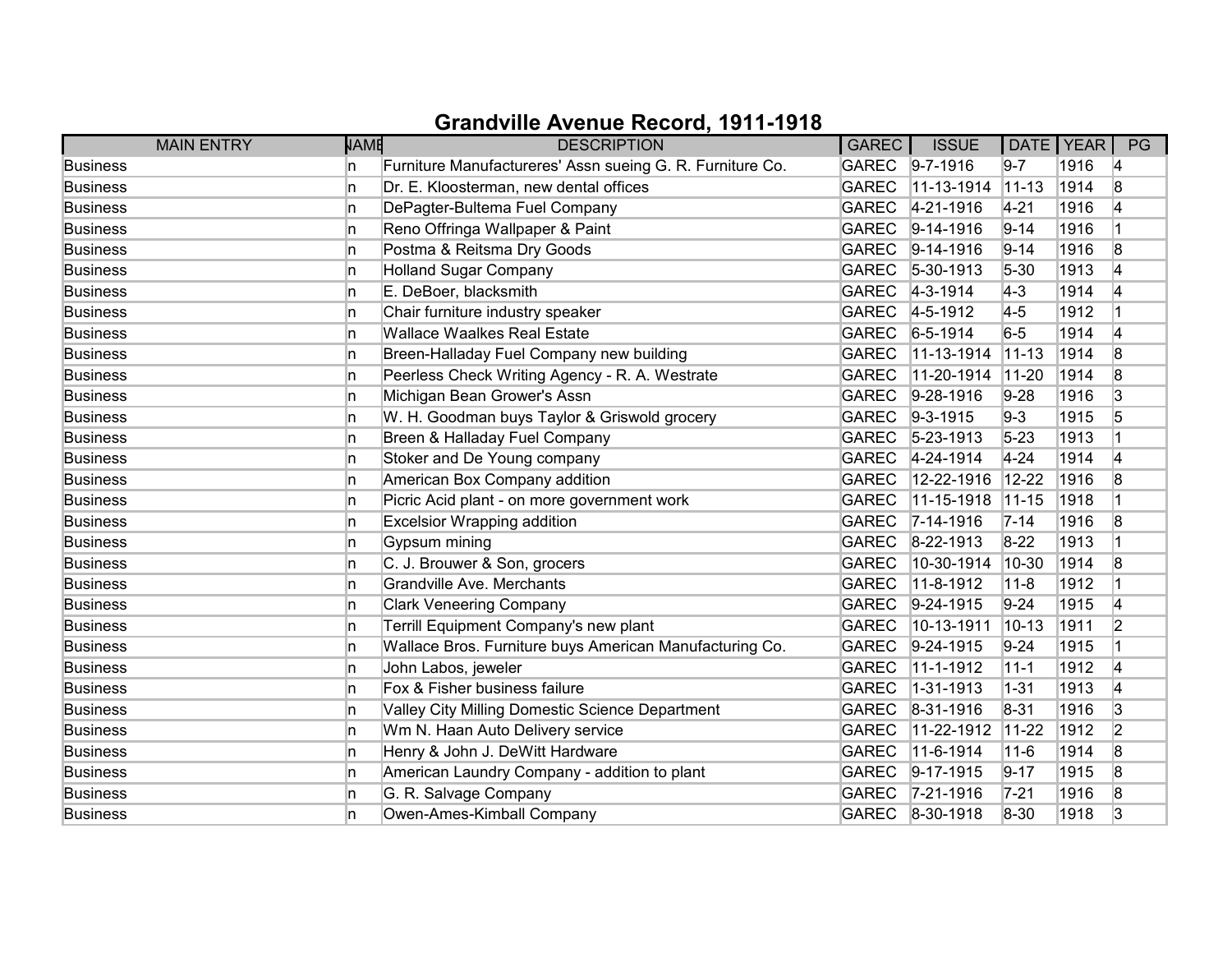|                 | <b>MAIN ENTRY</b> | <b>NAME</b> | <b>DESCRIPTION</b>                                 | <b>GAREC</b> | <b>ISSUE</b>      | DATE   YEAR |      | PG                 |
|-----------------|-------------------|-------------|----------------------------------------------------|--------------|-------------------|-------------|------|--------------------|
| <b>Business</b> |                   | In.         | Picric Acid plant                                  |              | GAREC 8-30-1918   | 8-30        | 1918 |                    |
| <b>Business</b> |                   | 'n          | Benkamin Sterken, shoe man                         | <b>GAREC</b> | $3-6-1914$        | $3-6$       | 1914 |                    |
| <b>Business</b> |                   | 'n          | <b>Grand Rapids Instrument Company</b>             | GAREC        | $2 - 9 - 1912$    | $2-9$       | 1912 |                    |
| <b>Business</b> |                   | In.         | <b>Realty Movements</b>                            | <b>GAREC</b> | $ 1 - 1 - 1915$   | $1 - 1$     | 1915 | $\vert 4, 5 \vert$ |
| <b>Business</b> |                   | 'n          | J. Schipper and Benjamin Sterken - shoe man        | GAREC        | $ 2 - 20 - 1914 $ | $2 - 20$    | 1914 | 4                  |
| <b>Business</b> |                   | In.         | R. K. Jardine Lumber Company to build              | <b>GAREC</b> | 4-20-1917         | $4 - 20$    | 1917 |                    |
| <b>Business</b> |                   | 'n          | American Manufacturing Company                     | GAREC        | $4 - 26 - 1913$   | $4 - 26$    | 1913 |                    |
| <b>Business</b> |                   | In.         | H. Leonard and the city settlement                 | <b>GAREC</b> | 12-22-1916        | $12 - 22$   | 1916 | 4                  |
| <b>Business</b> |                   | 'n          | Walter K. Plumb resigns G. R. Assn of Commerce     | <b>GAREC</b> | 12-15-1916        | $12 - 15$   | 1916 | 3                  |
| <b>Business</b> |                   | 'n          | Elected president of Bee Keepers Assn              | <b>GAREC</b> | 12-15-1916        | $12 - 15$   | 1916 | 3                  |
| <b>Business</b> |                   | 'n          | P. J. Haan, druggist, 15th anniversary             | <b>GAREC</b> | 10-11-1912        | $10 - 11$   | 1912 | 3                  |
| <b>Business</b> |                   | 'n          | C. M. Hale, Kent City Journal                      | <b>GAREC</b> | 12-15-1916        | $12 - 15$   | 1916 | 4                  |
| <b>Business</b> |                   | ln.         | Inventor of new saw                                | <b>GAREC</b> | 12-8-1911         | $12 - 8$    | 1911 | $\overline{2}$     |
| <b>Business</b> |                   | 'n          | J. & D. London Building                            | <b>GAREC</b> | 10-11-1912        | $10 - 11$   | 1912 | 3                  |
| <b>Business</b> |                   | 'n          | H. Eikenhout and Sons enlarging                    | <b>GAREC</b> | 12-15-1916        | $12 - 15$   | 1916 | 5                  |
| <b>Business</b> |                   | n.          | Breen & Halladay Fuel Company                      | <b>GAREC</b> | $ 5 - 23 - 1913 $ | $5 - 23$    | 1913 |                    |
| <b>Business</b> |                   | 'n          | Mutual Home & Savings Assn new office              | <b>GAREC</b> | 10-5-1916         | $10-5$      | 1916 | 8                  |
| <b>Business</b> |                   | 'n          | J. H. Joldersma opens undertaker parlor            | <b>GAREC</b> | 11-19-1915        | $ 11 - 19$  | 1915 | 5                  |
| <b>Business</b> |                   | In.         | DeKline Bakery, wholesale baking                   | <b>GAREC</b> | $6 - 12 - 1914$   | $6 - 12$    | 1914 |                    |
| <b>Business</b> |                   | ln.         | Canada Mills Company                               | GAREC        | $9-24-1915$       | $9 - 24$    | 1915 | 4                  |
| <b>Business</b> |                   | ln.         | G. R. Refrigerator Co. addition                    | <b>GAREC</b> | $6 - 12 - 1914$   | $6 - 12$    | 1914 |                    |
| <b>Business</b> |                   | In.         | Postma & Reitsema Dry Goods                        | <b>GAREC</b> | 10-5-1916         | $10-5$      | 1916 | 5                  |
| <b>Business</b> |                   | In.         | Nichols & Cox addition                             | <b>GAREC</b> | 12-22-1916        | $12 - 22$   | 1916 | 8                  |
| <b>Business</b> |                   | ln.         | West Michigan Drug stores incorporate              | GAREC        | $2 - 28 - 1913$   | $2 - 28$    | 1913 |                    |
| <b>Business</b> |                   | 'n          | New device to record phone calls by Charles Bedaux | <b>GAREC</b> | 12-28-1916        | 12-28       | 1916 | 3                  |
| <b>Business</b> |                   | 'n          | Grand Rapids Bread Company new plant               | <b>GAREC</b> | $1 - 5 - 1917$    | $1-5$       | 1917 |                    |
| <b>Business</b> |                   | 'n          | Mrs. Lindeboom; Mrs. Ada Mead, milliners           | <b>GAREC</b> | $ 9-11-1914 $     | $ 9 - 11$   | 1914 | 8                  |
| <b>Business</b> |                   | 'n          | Adjustable Table Company                           | GAREC        | $ 6 - 7 - 1912 $  | $6-7$       | 1912 |                    |
| <b>Business</b> |                   | 'n          | American Box Board company                         | <b>GAREC</b> | $2 - 13 - 1914$   | $ 2 - 13 $  | 1914 |                    |
| <b>Business</b> |                   | 'n          | Michigan patents granted                           | <b>GAREC</b> | $1 - 8 - 1915$    | $1-8$       | 1915 | 4                  |
| <b>Business</b> |                   | 'n          | J. T. Loomis & S. L. Allen car salesrooms          | <b>GAREC</b> | $3 - 24 - 1916$   | $3 - 24$    | 1916 | 3                  |
| <b>Business</b> |                   | n           | H. Schaafsma hardware advertisement                | <b>GAREC</b> | $10-12-1916$      | $10-12$     | 1916 | 8                  |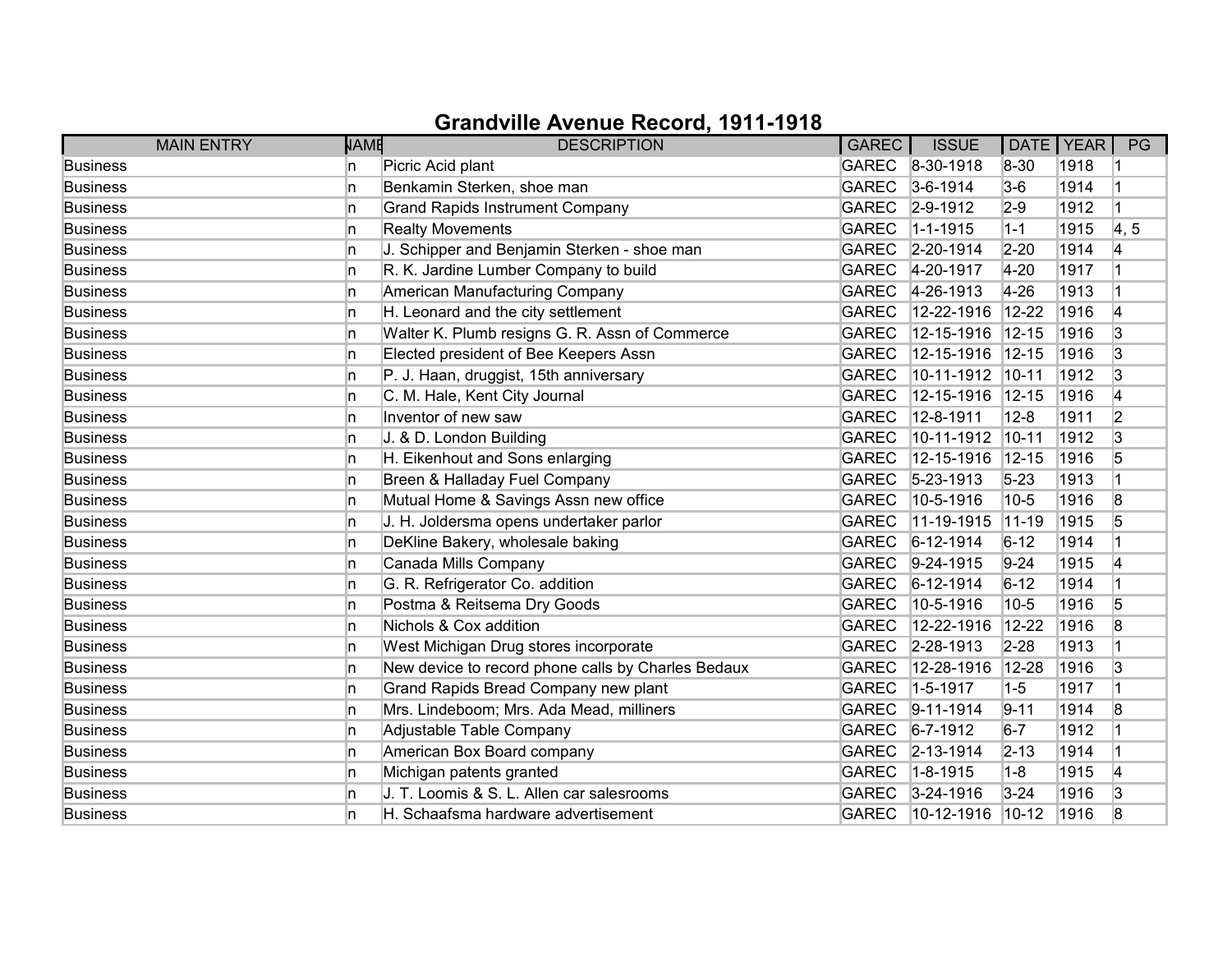| <b>MAIN ENTRY</b> | <b>NAME</b> | <b>DESCRIPTION</b>                                       | <b>GAREC</b> | <b>ISSUE</b>      | DATE   YEAR |      | PG             |
|-------------------|-------------|----------------------------------------------------------|--------------|-------------------|-------------|------|----------------|
| <b>Business</b>   | In.         | Excelsior Wrapper Co. - savings bank for employees       |              | GAREC 3-17-1916   | $3 - 17$    | 1916 | 14             |
| <b>Business</b>   | In.         | Offringa & Blok redecorators                             | <b>GAREC</b> | 10-19-1916        | $10-19$     | 1916 |                |
| <b>Business</b>   | 'n          | <b>Grand Rapids Salvage Company</b>                      | <b>GAREC</b> | $3 - 3 - 1916$    | $3-3$       | 1916 | 8              |
| <b>Business</b>   | In.         | Holland Interurban sold to G. R. Salvage Company         | <b>GAREC</b> | 11-3-1916         | $11 - 3$    | 1916 |                |
| <b>Business</b>   | 'n          | J. D. Duine & Company                                    | <b>GAREC</b> | 10-2-1914         | $10-2$      | 1914 |                |
| <b>Business</b>   | In.         | Offringa & Lamberts trade property                       | <b>GAREC</b> | 12-15-1916        | $12 - 15$   | 1916 |                |
| <b>Business</b>   | 'n          | Breen-Halladay Fuel company improvements                 | <b>GAREC</b> | $5 - 8 - 1914$    | $5-8$       | 1914 |                |
| <b>Business</b>   | In.         | Michigan Exchange Bank forced to close                   | <b>GAREC</b> | 12-15-1916        | $ 12 - 15 $ | 1916 |                |
| <b>Business</b>   | 'n          | J. N. Trompen Company merged into corporation            | GAREC        | $3 - 3 - 1916$    | $3-3$       | 1916 |                |
| <b>Business</b>   | 'n          | <b>Excelsior Wrapper Company addition</b>                | <b>GAREC</b> | 11-16-1916        | $ 11 - 16$  | 1916 | 8              |
| <b>Business</b>   | n           | Kerosene carburetor inventor, John Vandenbosch           | <b>GAREC</b> | 11-23-1916        | $ 11 - 23 $ | 1916 | 3              |
| <b>Business</b>   | n           | Michigan Trust Company directors                         | <b>GAREC</b> | $ 7 - 11 - 13 $   | $7 - 11$    | 1913 | 4              |
| <b>Business</b>   | ln.         | Litscher Light Corporation                               | <b>GAREC</b> | $9-27-1918$       | $9 - 27$    | 1918 | 3              |
| <b>Business</b>   | ln.         | Michigan Retail Druggists Assn meets at Flint            | <b>GAREC</b> | $9-29-1911$       | $9-29$      | 1911 | $\overline{2}$ |
| <b>Business</b>   | 'n          | Grandville Ave. Improvement New Officers                 | <b>GAREC</b> | 12-7-1916         | $12 - 7$    | 1916 |                |
| <b>Business</b>   | n           | American Wooden Shoe Company                             |              | GAREC 3-3-1916    | $3-3$       | 1916 |                |
| <b>Business</b>   | 'n          | Carpenter-Udell Chemical Company to continue to operate  | GAREC        | $ 2 - 11 - 1916 $ | $2 - 11$    | 1916 | 3              |
| <b>Business</b>   | 'n          | International Harvester Company                          | <b>GAREC</b> | $ 2 - 21 - 1913$  | $2 - 21$    | 1913 | 2              |
| <b>Business</b>   | n           | Industrial exposition                                    | <b>GAREC</b> | $3 - 20 - 1914$   | $3 - 20$    | 1914 | 14             |
| <b>Business</b>   | 'n          | Meeting on ownership of gas plant                        | GAREC        | $3 - 19 - 1915$   | $3 - 19$    | 1915 | 4              |
| <b>Business</b>   | ln.         | Cornelius Hunefield, manufacturer of cement blocks, etc. | <b>GAREC</b> | $3 - 22 - 1912$   | $3 - 22$    | 1912 |                |
| <b>Business</b>   | 'n          | J. D. London, land in Currant Addition                   | <b>GAREC</b> | $7 - 17 - 1914$   | $ 7 - 17 $  | 1914 | 14             |
| <b>Business</b>   | In.         | C. H. Atkinson, grocer                                   | <b>GAREC</b> | $6 - 15 - 1917$   | $6 - 15$    | 1917 | 8              |
| <b>Business</b>   | ln.         | Haskelite Company                                        | <b>GAREC</b> | 12-28-1917        | 12-28       | 1917 |                |
| <b>Business</b>   | 'n          | Tearing down old buildings on Ellsworth Ave.             | <b>GAREC</b> | $8 - 7 - 1914$    | $8-7$       | 1914 | 8              |
| <b>Business</b>   | 'n          | G. R. Automobile Assn                                    | <b>GAREC</b> | $8 - 24 - 1917$   | $8 - 24$    | 1917 | 17             |
| <b>Business</b>   | ln.         | Michigan Trust Company                                   | <b>GAREC</b> | $6 - 15 - 1917$   | $6 - 15$    | 1917 | 3              |
| <b>Business</b>   | ln.         | <b>Cloverleaf Dairy floor collapses</b>                  | GAREC        | $6 - 29 - 1917$   | $6 - 29$    | 1917 | 17             |
| <b>Business</b>   | ln.         | City Dairy Company new plant                             | <b>GAREC</b> | $6 - 8 - 1917$    | $6-8$       | 1917 | 8              |
| <b>Business</b>   | 'n          | Wilmarth Showcase Company                                | GAREC        | $6 - 29 - 1917$   | $6 - 29$    | 1917 | 17             |
| <b>Business</b>   | n.          | F. D. Warner & G. Boeresma repairing furniture           | GAREC        | $5-14-1915$       | $5 - 14$    | 1915 | $\sqrt{5}$     |
| <b>Business</b>   | n           | Furniture City Dry Cleaning auto                         |              | GAREC 3-19-1915   | $3 - 19$    | 1915 | 14             |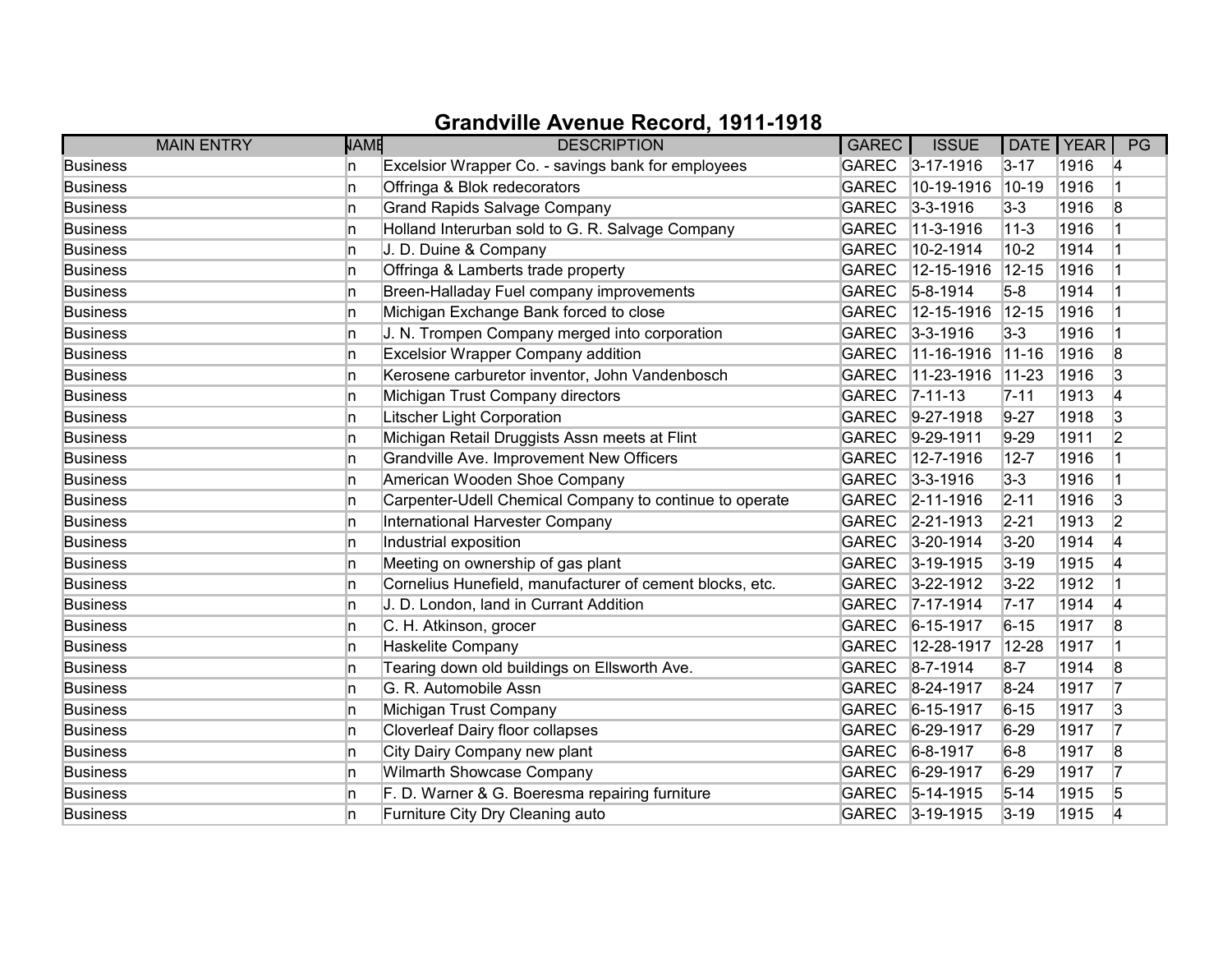|                 | <b>MAIN ENTRY</b> | <b>NAME</b> | <b>DESCRIPTION</b>                                   | <b>GAREC</b> | <b>ISSUE</b>      | DATE   YEAR |      | PG             |
|-----------------|-------------------|-------------|------------------------------------------------------|--------------|-------------------|-------------|------|----------------|
| <b>Business</b> |                   | In.         | New gasoline ordinance                               |              | GAREC 8-24-1917   | $8 - 24$    | 1917 | 17             |
| <b>Business</b> |                   | 'n          | Service Auto Wheel Company organized                 | <b>GAREC</b> | $6-29-1917$       | $6 - 29$    | 1917 | 17             |
| <b>Business</b> |                   | 'n          | <b>Hotel Browning</b>                                | GAREC        | 8-24-1917         | $8 - 24$    | 1917 | 17             |
| <b>Business</b> |                   | 'n          | American Manufacturing Company                       | <b>GAREC</b> | $4 - 16 - 1915$   | $4 - 16$    | 1915 | 5              |
| <b>Business</b> |                   | ln.         | Haan & Hartger                                       | <b>GAREC</b> | 1-12-1912         | $1 - 12$    | 1912 |                |
| <b>Business</b> |                   | In.         | Haskelite Manufacturing Company                      | <b>GAREC</b> | $1-4-1918$        | $1-4$       | 1918 | 17             |
| <b>Business</b> |                   | 'n          | Excelsior Wrapper Co.                                |              | GAREC 7-3-1914    | 7/3         | 1914 | 4              |
| <b>Business</b> |                   | In.         | Helped invent first Bissell Carpet Sweeper           | <b>GAREC</b> | 12-27-1918        | 12-27       | 1918 | 3              |
| <b>Business</b> |                   | 'n          | Hekman Biscuit Company addition                      | <b>GAREC</b> | $9-21-1917$       | $9 - 21$    | 1917 | 17             |
| <b>Business</b> |                   | 'n          | Dry cleaning and repair shop                         | <b>GAREC</b> | $ 8-14-1914$      | $8 - 14$    | 1914 | 8              |
| <b>Business</b> |                   | 'n          | <b>United Motors Company</b>                         | <b>GAREC</b> | $6 - 8 - 1917$    | $6-8$       | 1917 |                |
| <b>Business</b> |                   | 'n          | Ransom Brother & Furniture Shops Company             | <b>GAREC</b> | $4 - 23 - 1915$   | $4 - 23$    | 1915 |                |
| <b>Business</b> |                   | ln.         | Racine Boat Manufacturing sold                       | <b>GAREC</b> | $6 - 8 - 1917$    | $6-8$       | 1917 | $\overline{2}$ |
| <b>Business</b> |                   | ln.         | Wallace Waalkes Real Estate & Insurance              | <b>GAREC</b> | $5-29-1914$       | $5 - 29$    | 1914 | 14             |
| <b>Business</b> |                   | In.         | Breen & Halladay Fuel company                        | GAREC        | $3 - 21 - 1913$   | $3 - 21$    | 1913 |                |
| <b>Business</b> |                   | n           | Breen & Halladay Fuel Co. addition                   | <b>GAREC</b> | 10-10-1913        | $10 - 10$   | 1913 | 5              |
| <b>Business</b> |                   | 'n          | Grand Ledge Milk Company completed                   | <b>GAREC</b> | $6 - 8 - 1917$    | $6-8$       | 1917 | 17             |
| <b>Business</b> |                   | 'n          | Fewer business failures                              | <b>GAREC</b> | $1 - 5 - 1912$    | $1-5$       | 1912 | $\overline{2}$ |
| <b>Business</b> |                   | 'n          | Michigan Mercantile Fire Insurance Company organized | <b>GAREC</b> | $6 - 8 - 1917$    | $6-8$       | 1917 | 17             |
| <b>Business</b> |                   | ln.         | John Marema & Fred VanDongen, bike repair shop       | <b>GAREC</b> | $5 - 21 - 1915$   | $5 - 21$    | 1915 | 5              |
| <b>Business</b> |                   | ln.         | Boeresma and Van Essen, hardware merchants           | <b>GAREC</b> | $5-29-1914$       | $5 - 29$    | 1914 | 4              |
| <b>Business</b> |                   | 'n          | Thornapple Gas and Electric plant                    | <b>GAREC</b> | $6 - 8 - 1917$    | $6-8$       | 1917 | 17             |
| <b>Business</b> |                   | In.         | G. R. Gas Light Company                              | GAREC        | $ 4 - 23 - 1915 $ | $4 - 23$    | 1915 |                |
| <b>Business</b> |                   | ln.         | Reno Offringa wall paper store                       | <b>GAREC</b> | $8-14-1914$       | $8 - 14$    | 1914 | 8              |
| <b>Business</b> |                   | 'n          | Invents enamel finish for refrigerators              | <b>GAREC</b> | $8 - 10 - 1917$   | $8 - 10$    | 1917 |                |
| <b>Business</b> |                   | 'n          | Parker Toy Company                                   | <b>GAREC</b> | $6 - 29 - 1917$   | $6 - 29$    | 1917 | 17             |
| <b>Business</b> |                   | n           | Henry Frelink, tailor                                | GAREC        | $ 9-20-1912$      | $9-20$      | 1912 | $\overline{2}$ |
| <b>Business</b> |                   | In.         | Hermitage Hotel                                      | <b>GAREC</b> | $6 - 12 - 1914$   | $6 - 12$    | 1914 | 3              |
| <b>Business</b> |                   | In.         | Wierenga & Miller, grocers                           | <b>GAREC</b> | $4-30-1915$       | $ 4 - 30 $  | 1915 | 5              |
| <b>Business</b> |                   | 'n          | Wierenga & Miller, grocers                           | GAREC        | $4 - 23 - 1915$   | $4 - 23$    | 1915 | 5              |
| <b>Business</b> |                   | 'n          | G. R. Airplane Company                               | <b>GAREC</b> | 12-7-1917         | $12 - 7$    | 1917 | 14             |
| <b>Business</b> |                   | 'n          | Dick DeYoung, grocer                                 | <b>GAREC</b> | $11-2-1917$       | $11 - 2$    | 1917 |                |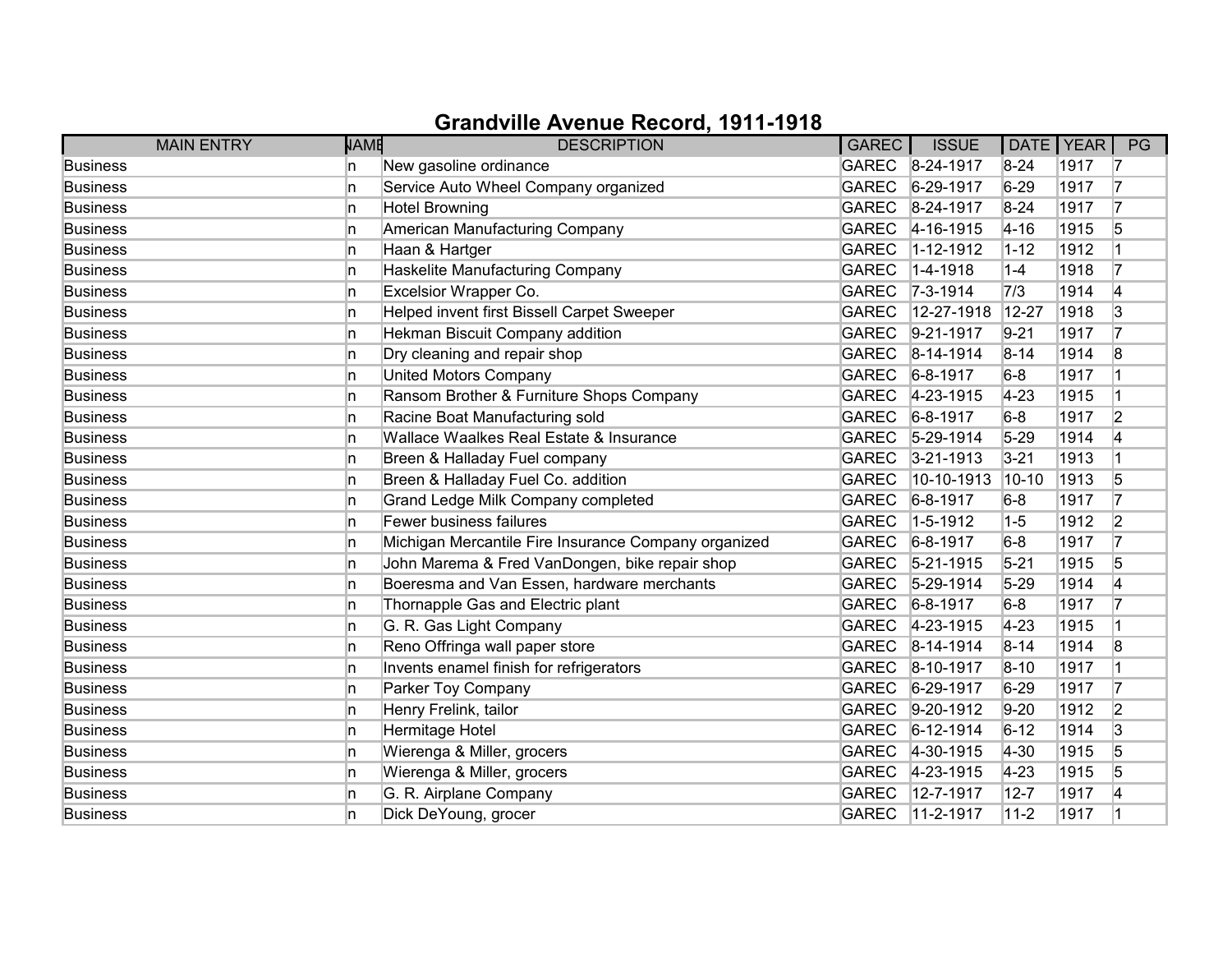| <b>MAIN ENTRY</b> | <b>NAME</b> | <b>DESCRIPTION</b>                                     | <b>GAREC</b> | <b>ISSUE</b>     | DATE   YEAR |      | PG |
|-------------------|-------------|--------------------------------------------------------|--------------|------------------|-------------|------|----|
| <b>Business</b>   | n           | P. F. Ronan Funeral Home                               | <b>GAREC</b> | $11-9-1917$      | $11-9$      | 1917 | 5  |
| <b>Business</b>   | n           | Hackett Motor Company                                  | <b>GAREC</b> | $ 8 - 10 - 1917$ | $8 - 10$    | 1917 | 4  |
| <b>Business</b>   | n           | Creston Fuel & Material organized                      | GAREC        | 7-27-1917        | $7 - 27$    | 1917 | 8  |
| <b>Business</b>   | n           | New hotel on Clyde Park Avenue                         | <b>GAREC</b> | 7/31/1914        | 7/31        | 1914 |    |
| <b>Business</b>   | In.         | W. T. Newton, grocer, retires                          | <b>GAREC</b> | 4-23-1915        | $ 4-23$     | 1915 | 5  |
| <b>Business</b>   | In.         | Factories                                              | <b>GAREC</b> | $ 8-3-1917$      | $8-3$       | 1917 | 8  |
| <b>Business</b>   | In.         | Wilmers, Dykman Fuel Company grand opening             |              | GAREC 7-28-1911  | $7 - 28$    | 1911 | 2  |
| <b>Business</b>   | n           | Grandville Avenue merchants                            | <b>GAREC</b> | 11-30-1917       | 11-30       | 1917 | 5  |
| <b>Business</b>   | n           | American Paper Box Company                             | <b>GAREC</b> | 11-28-1913       | $ 11 - 28 $ | 1913 |    |
| <b>Business</b>   | ln.         | Imperial Chemical Company                              | <b>GAREC</b> | $8 - 3 - 1917$   | $8-3$       | 1917 | 3  |
| <b>Business</b>   | n           | Kent Transit Company incorporates                      | GAREC        | $8-10-1917$      | $8 - 10$    | 1917 | 7  |
| <b>Business</b>   | n           | <b>Hackett Motor stockholders</b>                      | <b>GAREC</b> | $8-17-1917$      | $8 - 17$    | 1917 | 8  |
| <b>Business</b>   | ln.         | Peter R. Vry, maker of antique metal work              | <b>GAREC</b> | $3 - 12 - 1915$  | $3 - 12$    | 1915 |    |
| <b>Business</b>   | In.         | H. J. Brouwer, merchant                                | <b>GAREC</b> | $7 - 17 - 1914$  | $7 - 17$    | 1914 | 4  |
| <b>Business</b>   | In.         | G. R. Textile Machinery new factory                    | GAREC        | $6 - 29 - 1917$  | $6 - 29$    | 1917 | 8  |
| <b>Business</b>   | In.         | DeKruif drug store opening                             |              | GAREC 5-29-1914  | $5 - 29$    | 1914 |    |
| <b>Business</b>   | ln.         | Welch Manufacturing moves to Grand Rapids              | <b>GAREC</b> | $7-6-1917$       | $7-6$       | 1917 | 3  |
| <b>Business</b>   | ln.         | Sparta Hotel                                           | <b>GAREC</b> | $7-6-1917$       | $7-6$       | 1917 | 3  |
| <b>Business</b>   | In.         | Furniture buyers                                       | GAREC        | 8-17-1917        | $8 - 17$    | 1917 | 8  |
| <b>Business</b>   | In.         | G. A. Kusterer, new president of G. R. Brewing Company | <b>GAREC</b> | 1-29-1915        | $1 - 29$    | 1915 |    |
| <b>Business</b>   | In.         | Hotel on Clyde Park Avenue                             | <b>GAREC</b> | $8 - 7 - 1914$   | $8 - 7$     | 1914 |    |
| <b>Business</b>   | In.         | H. J. Heinz company                                    | <b>GAREC</b> | $ 9-14-1917$     | $9 - 14$    | 1917 | 17 |
| <b>Business</b>   | In.         | <b>Thomas Canning Factory</b>                          | <b>GAREC</b> | $ 7 - 13 - 1917$ | $ 7 - 13$   | 1917 | 3  |
| <b>Business</b>   | In.         | Standard Building & Supply Co. and R. J. Breen Co.     | <b>GAREC</b> | $5 - 1 - 1914$   | $5-1$       | 1914 | 4  |
| <b>Business</b>   | ln.         | Hydraulic Company offers to sell plant to the city     | <b>GAREC</b> | $3-26-1915$      | $3 - 26$    | 1915 | 4  |
| <b>Business</b>   | ln.         | <b>Excelsior Wrapper insures employees</b>             | <b>GAREC</b> | $ 7 - 13 - 1917$ | $7 - 13$    | 1917 | 8  |
| <b>Business</b>   | In.         | Labes Jewelry store                                    | <b>GAREC</b> | $ 7 - 17 - 1914$ | $7 - 17$    | 1914 | 4  |
| <b>Business</b>   | In.         | Hackett Motor purchases factory                        | <b>GAREC</b> | $8-17-1917$      | $8 - 17$    | 1917 | 7  |
| <b>Business</b>   | In.         | Banks to loan money to those with approved credit      | <b>GAREC</b> | 11-3-1911        | $ 11-3$     | 1911 | 4  |
| <b>Business</b>   | ln.         | Sparta Bakery                                          | <b>GAREC</b> | $ 7-6-1917$      | $7-6$       | 1917 | 3  |
| <b>Business</b>   | In.         | New millinery shops                                    |              | GAREC 3-22-1912  | $3 - 22$    | 1912 |    |
| <b>Business</b>   | n           | Leonard Refrigerator Company                           |              | GAREC 9-15-1911  | $9 - 15$    | 1911 |    |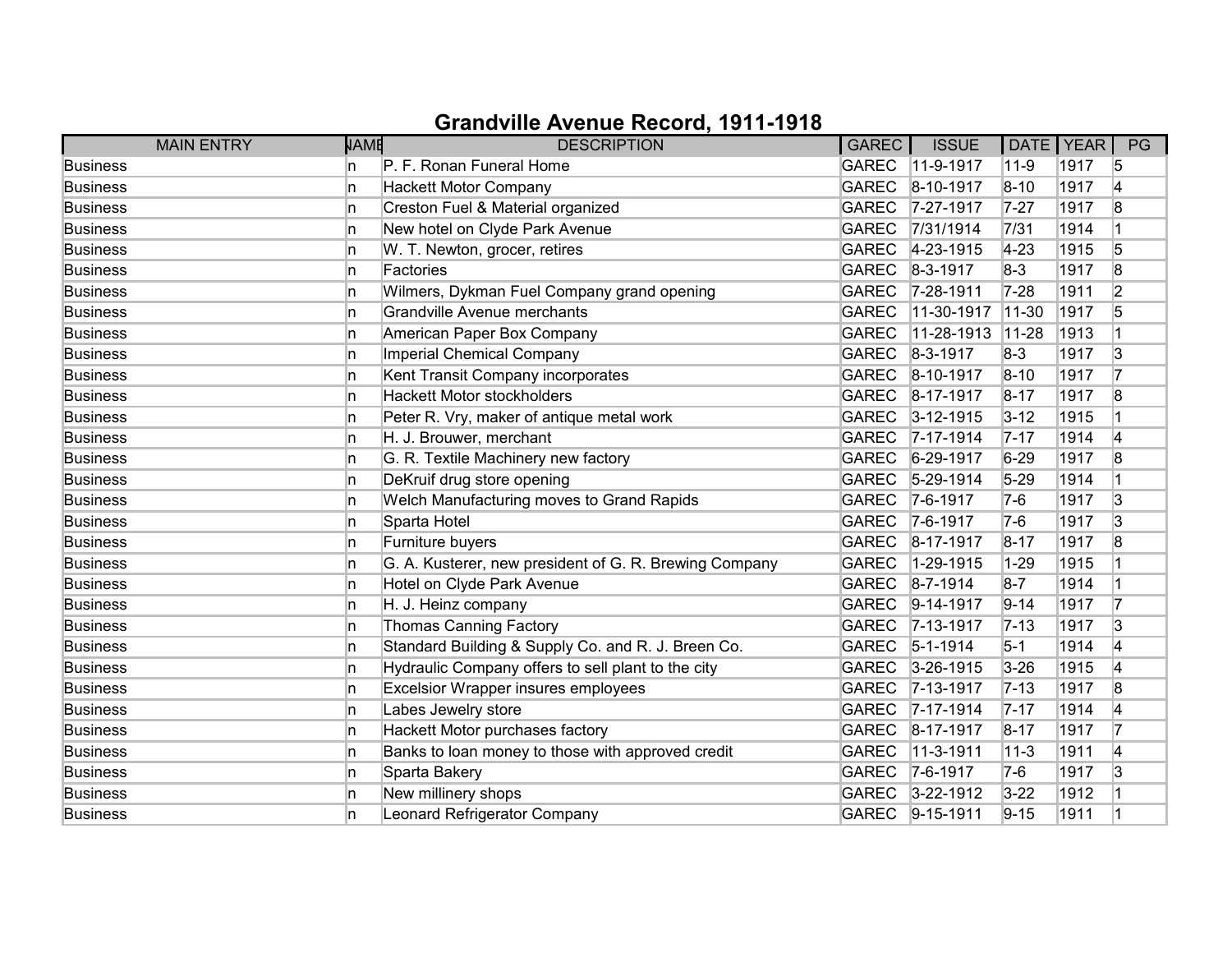| <b>MAIN ENTRY</b>                 | <b>NAME</b> | <b>DESCRIPTION</b>                                | <b>GAREC</b> | <b>ISSUE</b>      | DATE   YEAR |      | PG             |
|-----------------------------------|-------------|---------------------------------------------------|--------------|-------------------|-------------|------|----------------|
| <b>Business</b>                   | In.         | American Box Board Company new factory            |              | GAREC 7-17-1914   | $7 - 17$    | 1914 |                |
| <b>Business</b>                   | 'n          | Adjustable Table Company                          | <b>GAREC</b> | $6 - 7 - 1912$    | $6-7$       | 1912 |                |
| <b>Business</b>                   | n           | New publication plant                             | <b>GAREC</b> | $ 5 - 4 - 1917$   | $5-4$       | 1917 | 17             |
| <b>Business</b>                   | 'n          | New buildings and additions                       | <b>GAREC</b> | $ 2 - 19 - 1915 $ | $2 - 19$    | 1915 |                |
| <b>Business</b>                   | 'n          | Breen & Halladay coal dealers additional trackage | <b>GAREC</b> | $3 - 8 - 1912$    | $3-8$       | 1912 | $\overline{2}$ |
| <b>Business</b>                   | ln.         | Mrs. C. VanDam, new millinery store               | <b>GAREC</b> | $8 - 21 - 1914$   | $8 - 21$    | 1914 |                |
| <b>Business</b>                   | 'n          | Frank Blakeslee, furniture repair                 | GAREC        | $5 - 22 - 1914$   | $5-22$      | 1914 | 4              |
| <b>Business</b>                   | In.         | Purchase of Welch and Son grocery                 | <b>GAREC</b> | $5-4-1917$        | $5-4$       | 1917 | 17             |
| <b>Business</b>                   | 'n          | Ada Mead's millinery store                        | <b>GAREC</b> | $8-21-1914$       | $8 - 21$    | 1914 |                |
| <b>Business</b>                   | 'n          | Financial help for new industries                 | <b>GAREC</b> | 4-28-1911         | $4 - 28$    | 1911 | $\overline{2}$ |
| <b>Business</b>                   | 'n          | Thomas Canning Company to enlarge plant           | <b>GAREC</b> | $3 - 8 - 1912$    | $3-8$       | 1912 | 4              |
| <b>Business</b>                   | In.         | Railroads vs. Picric Acid Plant                   | <b>GAREC</b> | 12-27-1918        | 12-27       | 1918 | 3              |
| <b>Business</b>                   | ln.         | J. J. VanderMeer - gasoline filling pump          | <b>GAREC</b> | 5-28-1915         | $5 - 28$    | 1915 | 8              |
| <b>Business</b>                   | ln.         | Musselman Company new building                    | <b>GAREC</b> | $7 - 17 - 1914$   | $ 7 - 17 $  | 1914 |                |
| <b>Business</b>                   | In.         | Breen-Halladay Realty company                     | <b>GAREC</b> | $ 4-2-1915$       | $4-2$       | 1915 | 8              |
| <b>Business</b>                   | 'n          | Bert W. Cole, machine shop                        | <b>GAREC</b> | 11-14-1913        | $11 - 14$   | 1913 | 4              |
| <b>Business</b>                   | 'n          | J. K. Jardine Company builds new office           | <b>GAREC</b> | 4-27-1917         | $4 - 27$    | 1917 |                |
| <b>Business</b>                   | 'n          | J. N. Trompen & Company formal opening            | <b>GAREC</b> | 10-6-1911         | $10-6$      | 1911 |                |
| <b>Business</b>                   | In.         | Browning Hotel being built                        | <b>GAREC</b> | 4-27-1917         | $4 - 27$    | 1917 |                |
| <b>Business</b>                   | 'n          | G. R. Shoe and Trimming Company organized         | GAREC        | $4 - 5 - 1918$    | $4-5$       | 1918 |                |
| <b>Business</b>                   | ln.         | P. J. Haan purchases Fox & Fisher drug stock      | <b>GAREC</b> | $3 - 28 - 1913$   | $3 - 28$    | 1913 |                |
| <b>Business</b>                   | In.         | Gem Motor Car open house                          | <b>GAREC</b> | $5-4-1917$        | $5-4$       | 1917 | 8              |
| <b>Business</b>                   | In.         | Sparta Tile and Brick purchase                    | GAREC        | $4 - 27 - 1917$   | $4 - 27$    | 1917 | 3              |
| <b>Business</b>                   | ln.         | Rindge, Kalmbach, Logie Company                   |              | GAREC 4-27-1917   | $4 - 27$    | 1917 | 3              |
| <b>Business</b>                   | ln.         | William Dykstra store                             | <b>GAREC</b> | $5-29-1914$       | $5 - 29$    | 1914 | 14             |
| <b>Business</b>                   | 'n          | Uniformity of hours adopted                       | GAREC        | $2 - 15 - 1918$   | $2 - 15$    | 1918 |                |
| <b>Business</b>                   | ln.         | D. W. DeKline wholesale bakery                    | <b>GAREC</b> | $ 6-26-1914$      | $6 - 26$    | 1914 | 4              |
| <b>Business</b>                   | ln.         | Information on many local businesses              | <b>GAREC</b> | 12-29-1911        | 12-29       | 1911 | 4              |
| Butchers & Grocers Supply Company | ln.         | Butchers & Grocers Supply Company                 | <b>GAREC</b> | $2 - 9 - 1917$    | $2-9$       | 1917 | 8              |
| <b>Butterfield Theater</b>        | In.         | Butterfield theater burns causing \$7,000 damage  | <b>GAREC</b> | 10-5-1916         | $ 10-5 $    | 1916 | 3              |
| C. H. Runceman Elevator           | n           | C. H. Runceman Elevator robbed                    | GAREC        | $ 3 - 9 - 1917$   | $3-9$       | 1917 | 17             |
| Cain, Russel                      |             | Russel Cain injured by car                        |              | GAREC 9-17-1915   | $9 - 17$    | 1915 |                |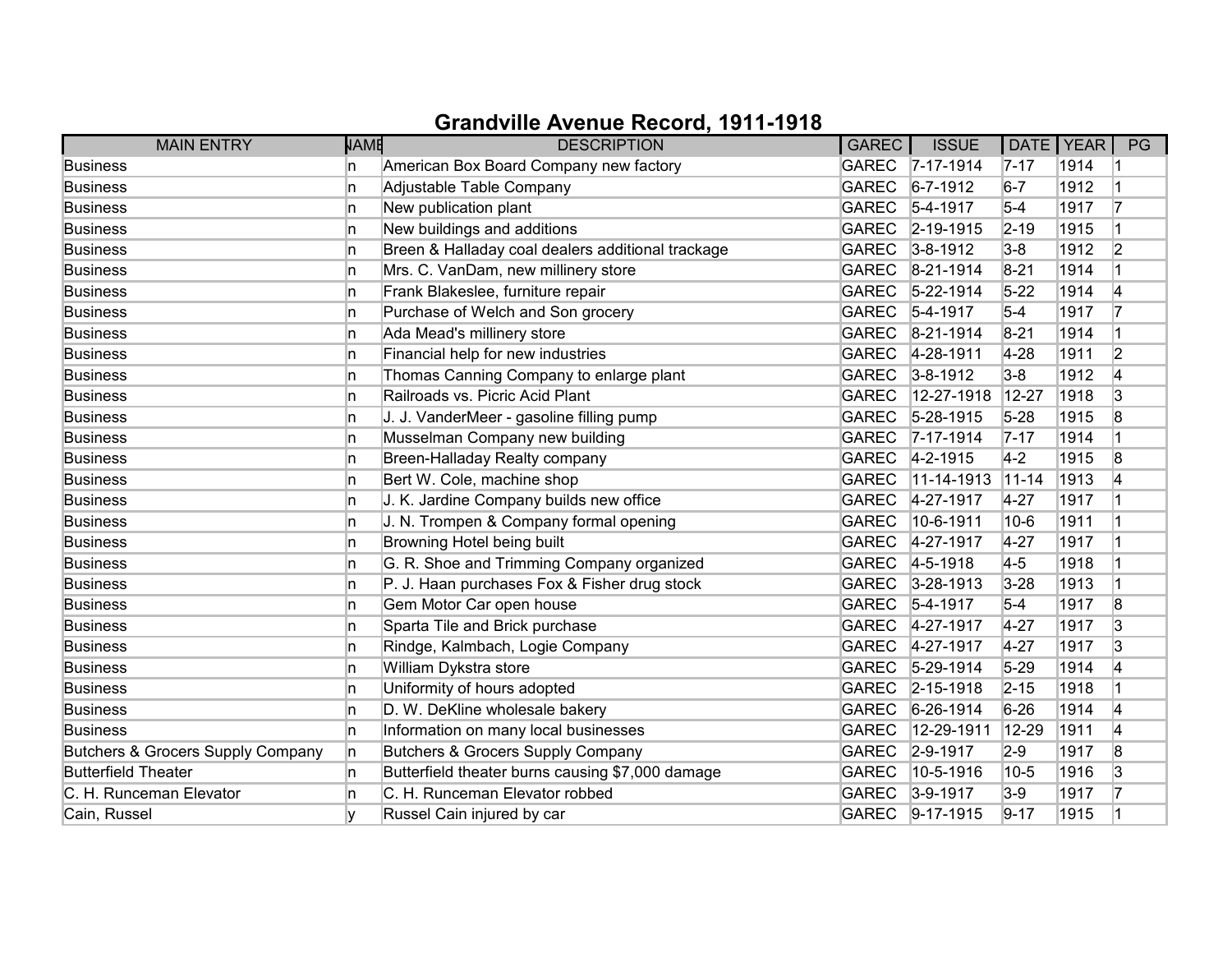| <b>MAIN ENTRY</b>                   | <b>NAME</b> | <b>DESCRIPTION</b>                                      | GAREC        | <b>ISSUE</b>      | DATE   YEAR |      | PG             |
|-------------------------------------|-------------|---------------------------------------------------------|--------------|-------------------|-------------|------|----------------|
| Calkins, Rufus                      |             | Barn destroyed on Rufus Calkins land                    | <b>GAREC</b> | $11-19-1915$      | $ 11 - 19 $ | 1915 | 5              |
| Calvin College                      | 'n          | Calvin College - 40th Anniversary                       | <b>GAREC</b> | $3 - 3 - 1916$    | $3 - 3$     | 1916 |                |
| Calvin College                      | 'n          | Calvin College to erect men's dormitory                 | <b>GAREC</b> | $1-5-1917$        | $1-5$       | 1917 | 3              |
| Calvin College                      | n           | Calvin College new construction                         | <b>GAREC</b> | $9-10-1915$       | $9 - 10$    | 1915 | 8              |
| Calvin College                      | In.         | Calvin College student volunteers                       | <b>GAREC</b> | 11-7-1913         | $11 - 7$    | 1913 | 4              |
| Calvin College graduates            | In.         | Students to graduate - Calvin College                   | <b>GAREC</b> | $ 5 - 15 - 1914 $ | 5/15        | 1914 |                |
| Campbell, Colin C.                  |             | Elected president of Bee Keepers Assn                   | <b>GAREC</b> | 12-15-1916        | $12 - 15$   | 1916 | 3              |
| Canada Mills Company                | n           | Canada Mills Company                                    | <b>GAREC</b> | $9-24-1915$       | $9-24$      | 1915 | 4              |
| Carpenter, Clyde                    | v           | Boat overturns on Grand River, two drown                | <b>GAREC</b> | $5-3-1912$        | $5-3$       | 1912 |                |
| Carpenter-Udell Chemical Company    | In.         | Carpenter-Udell Chemical Company to continue to operate | <b>GAREC</b> | $ 2 - 11 - 1916 $ | $2 - 11$    | 1916 | 3              |
| Carroll, Ab                         |             | Police chief, Ab Carroll                                | <b>GAREC</b> | $7 - 17 - 1914$   | $7 - 17$    | 1914 |                |
| Casey, Bertha                       |             | Bertha Casey, falls in pail of lye water                | <b>GAREC</b> | 12-31-1913        | $ 12 - 31$  | 1913 |                |
| <b>Catholic Church</b>              | n           | Convent being built                                     | <b>GAREC</b> | 4-13-1917         | $ 4 - 13 $  | 1917 | 7              |
| Cavanaugh, Albert                   |             | Vandalism of church, Albert Cavanaugh                   | <b>GAREC</b> | $5 - 24 - 1916$   | $5 - 24$    | 1916 | 4/7            |
| Celrite Cash Grocery                | n           | Celrite Cash Grocery                                    | <b>GAREC</b> | $7-9-1915$        | $7-9$       | 1915 | 8              |
| Century Fuel Company                | n           | Century Fuel Company under new management               | <b>GAREC</b> | $ 8-31-1916$      | $8 - 31$    | 1916 |                |
| Chester, Arthur                     | I۷          | Arthur Chester - guilty of overdriving his horse        | <b>GAREC</b> | $8-15-1913$       | $8 - 15$    | 1913 | $\overline{2}$ |
| Chicago & West Michigan Railway     | In.         | Pere Marquette Railway purchase                         | <b>GAREC</b> | $3 - 30 - 1917$   | $3 - 30$    | 1917 |                |
| Christian Labor & Business Alliance | n           | <b>Christian Labor and Business Alliances</b>           | <b>GAREC</b> | 12-15-1911        | $12 - 15$   | 1911 |                |
| Citizens League                     | n.          | Citizens League - new movement                          | <b>GAREC</b> | 1-5-1917          | $1 - 5$     | 1917 | 4              |
| Citizens Telephone Company          | In.         | Citizens Telephone Company expanding                    | <b>GAREC</b> | 1-12-1912         | $1 - 12$    | 1912 | $\overline{2}$ |
| Citizens Telephone Company          | In.         | Citizens Telephone Company                              | <b>GAREC</b> | $5-30-1913$       | $5 - 30$    | 1913 | 4              |
| City Trust and Savings Bank         | n           | City Trust and Savings Bank to add branch               | <b>GAREC</b> | $2 - 23 - 1917$   | $2 - 23$    | 1917 | 8              |
| <b>Clark Veneering Company</b>      | n           | <b>Clark Veneering Company</b>                          | <b>GAREC</b> | $9-24-1915$       | $9 - 24$    | 1915 | 4              |
| <b>Cloverleaf Dairy</b>             | n           | <b>Cloverleaf Dairy floor collapses</b>                 | <b>GAREC</b> | $6-29-1917$       | $6 - 29$    | 1917 | 17             |
| Coit Estate                         | n           | New homes sold in Coit Estate                           | <b>GAREC</b> | $3 - 19 - 1915$   | $3 - 19$    | 1915 | 8              |
| Cole, Bert W.                       | V           | Bert W. Cole, machine shop                              | <b>GAREC</b> | 11-14-1913        | $ 11 - 14 $ | 1913 |                |
| Committee of Good Roads             | 'n          | Bridge over Plaster Creek                               | <b>GAREC</b> | 4-26-1912         | $4 - 26$    | 1912 |                |
| Commonwealth Power Railway          | In.         | Commonwealth Power Railway & Light Co.                  | <b>GAREC</b> | 12-24-1915        | $12 - 24$   | 1915 |                |
| Communication                       | 'n          | Postal Telegraph Co.                                    | <b>GAREC</b> | $8-28-1914$       | $8-28$      | 1914 | 1              |
| Communications                      | In.         | Inventor of 10-party line telephone                     | <b>GAREC</b> | $ 4 - 14 - 1911 $ | $4 - 14$    | 1911 | $\overline{2}$ |
| Communications                      | n           | Citizens Telephone Company                              |              | GAREC 5-30-1913   | $5 - 30$    | 1913 | 4              |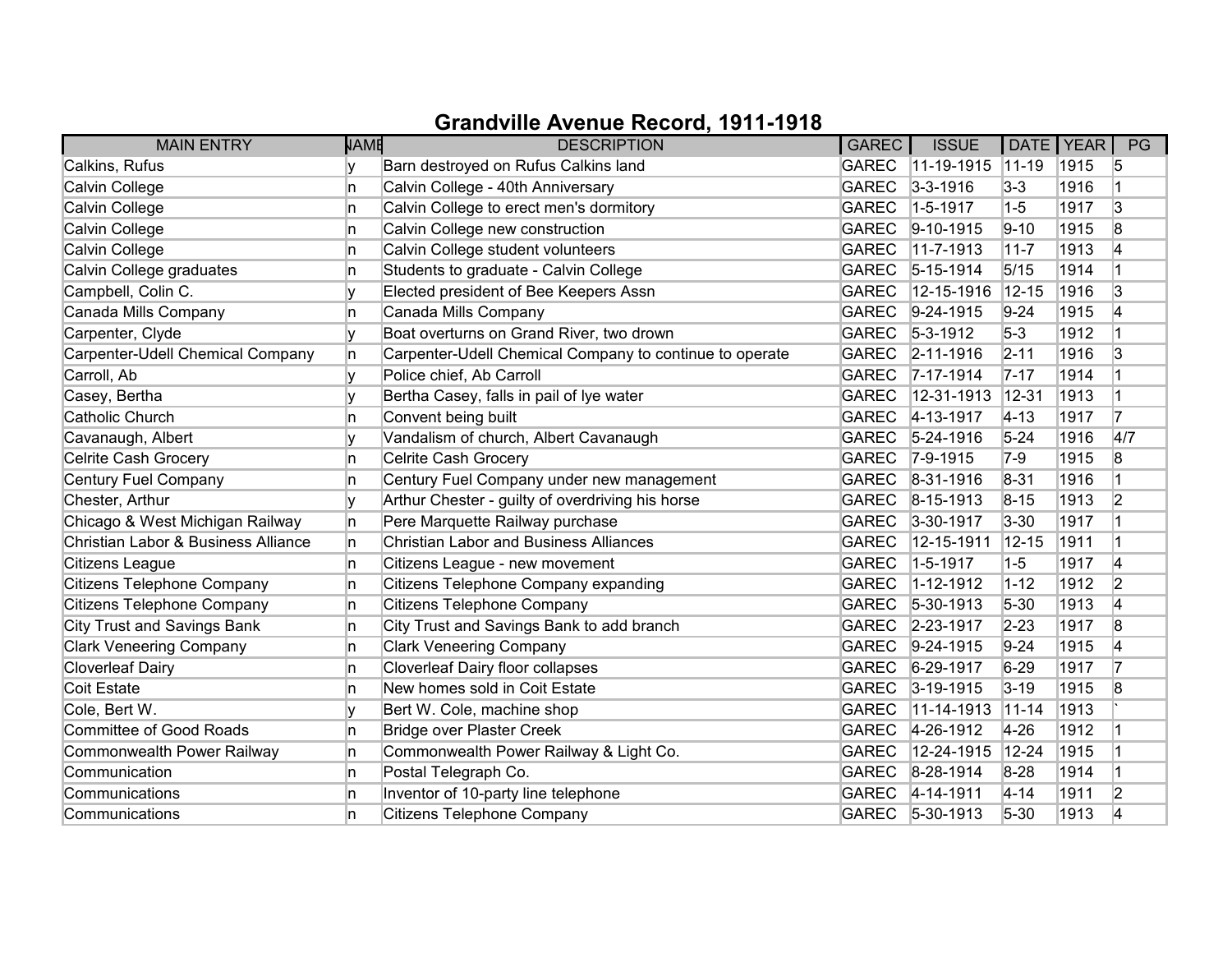| <b>MAIN ENTRY</b> | <b>NAME</b> | <b>DESCRIPTION</b>                                        | <b>GAREC</b> | <b>ISSUE</b>      |           | DATE YEAR | PG             |
|-------------------|-------------|-----------------------------------------------------------|--------------|-------------------|-----------|-----------|----------------|
| Communications    | n           | Citizens Telephone Company                                |              | GAREC 5-30-1913   | $5 - 30$  | 1913      | 4              |
| Communications    | n           | Switchboard vs. telephone girls                           | <b>GAREC</b> | 2-23-1917         | $2 - 23$  | 1917      | 17             |
| Communications    | n           | Citizens Telephone Company                                | GAREC        | $5 - 26 - 1911$   | $5 - 26$  | 1911      | 1              |
| Communications    | n           | Citizens Telephone Company                                | GAREC        | $8 - 10 - 1917$   | $8 - 10$  | 1917      | 17             |
| Communications    | n           | Western Union Telegraph                                   | <b>GAREC</b> | 4-13-1917         | $4 - 13$  | 1917      | 17             |
| Communications    | ln.         | Merger of Telephone companies                             | <b>GAREC</b> | $ 6 - 9 - 1916 $  | $6-9$     | 1916      | 4              |
| Communications    | n           | Citizens Telephone Company expanding                      | <b>GAREC</b> | $1 - 12 - 1912$   | $1 - 12$  | 1912      | 2              |
| Communications    | n           | Lightning struck telephone wire                           |              | GAREC 7-17-1913   | $7 - 17$  | 1913      | 4              |
| Cook, John        |             | John Cook residence burned to ground                      | <b>GAREC</b> | 7-20-1917         | $7 - 20$  | 1917      | 3              |
| Court             | n           | Condemnation proceedings-Kerwin, Sullivan estates         | <b>GAREC</b> | 10-9-1914         | $10-9$    | 1914      | 8              |
| Court             | n           | Sparta baker declares bankruptcy                          | GAREC        | $4-6-1917$        | $4-6$     | 1917      | 17             |
| Court             | n           | Jurors of circuit court                                   | <b>GAREC</b> | 10-23-1914        | $10 - 23$ | 1914      | 8              |
| Court             | n           | Jury selection                                            | <b>GAREC</b> | 10-25-1912        | 10-25     | 1912      | $\overline{1}$ |
| Court             | n           | Circuit court jurors                                      | <b>GAREC</b> | $9 - 11 - 1914$   | $9 - 11$  | 1914      | 8              |
| Court             | n           | Mrs. L. VanderLeest - damage to her property              | GAREC        | $8-15-1913$       | $8 - 15$  | 1913      | 1              |
| Court             | n           | City ordinance - driving over curb stone                  |              | GAREC 4-27-1917   | $4 - 27$  | 1917      | 4              |
| Court             | n           | Furniture Manufactureres' Assn sueing G. R. Furniture Co. | <b>GAREC</b> | $9 - 7 - 1916$    | $9 - 7$   | 1916      | 4              |
| Court             | n           | Secret session held to try public official                | <b>GAREC</b> | $6 - 25 - 1915$   | $6 - 25$  | 1915      | 4              |
| Court             | n           | Jury selection                                            | GAREC        | 4-26-1913         | $4 - 26$  | 1913      |                |
| Court             | n           | Golden & Boter sued                                       | <b>GAREC</b> | $4 - 13 - 1917$   | $4 - 13$  | 1917      |                |
| Court             | In.         | Jury selected                                             | <b>GAREC</b> | 11-21-1913        | $11 - 21$ | 1913      |                |
| Court             | n           | <b>Title to Sullivan Court</b>                            | <b>GAREC</b> | 12-4-1914         | $12 - 4$  | 1914      |                |
| Court             | n           | Theresa Hertzig new hearing on property condemnation      | <b>GAREC</b> | $ 5 - 23 - 1913 $ | $5 - 23$  | 1913      |                |
| Court             | n           | Trial on condemnation proceedings                         | GAREC        | $ 5 - 23 - 1913 $ | $5 - 23$  | 1913      |                |
| Court             | n           | B. Bolthouse charged falsely                              | <b>GAREC</b> | $8 - 15 - 1913$   | $8 - 15$  | 1913      |                |
| Court             | n           | Jurors selected                                           | <b>GAREC</b> | $1 - 23 - 1914$   | $1 - 23$  | 1914      | 4              |
| Court             | n           | Additional jurymen                                        | <b>GAREC</b> | $5 - 21 - 1915$   | $5 - 21$  | 1915      | 5              |
| Court             | n           | Judge Perkins vs. Byron road case                         | <b>GAREC</b> | 1-4-1918          | $1 - 4$   | 1918      |                |
| Court             | ln.         | Grand Rapids City vs. Southern Surety Company             | <b>GAREC</b> | $6 - 8 - 1917$    | $6-8$     | 1917      | $\overline{2}$ |
| Court             | n           | Reelman Block                                             | <b>GAREC</b> | 11-1-1912         | $11 - 1$  | 1912      | 2              |
| Court             | n           | G. R. Street Railway sued by Edward Quint                 | <b>GAREC</b> | $3 - 16 - 1917$   | $3 - 16$  | 1917      | 17             |
| Court             | n           | Child returned to mother                                  |              | GAREC 9-28-1917   | $9 - 28$  | 1917      | 17             |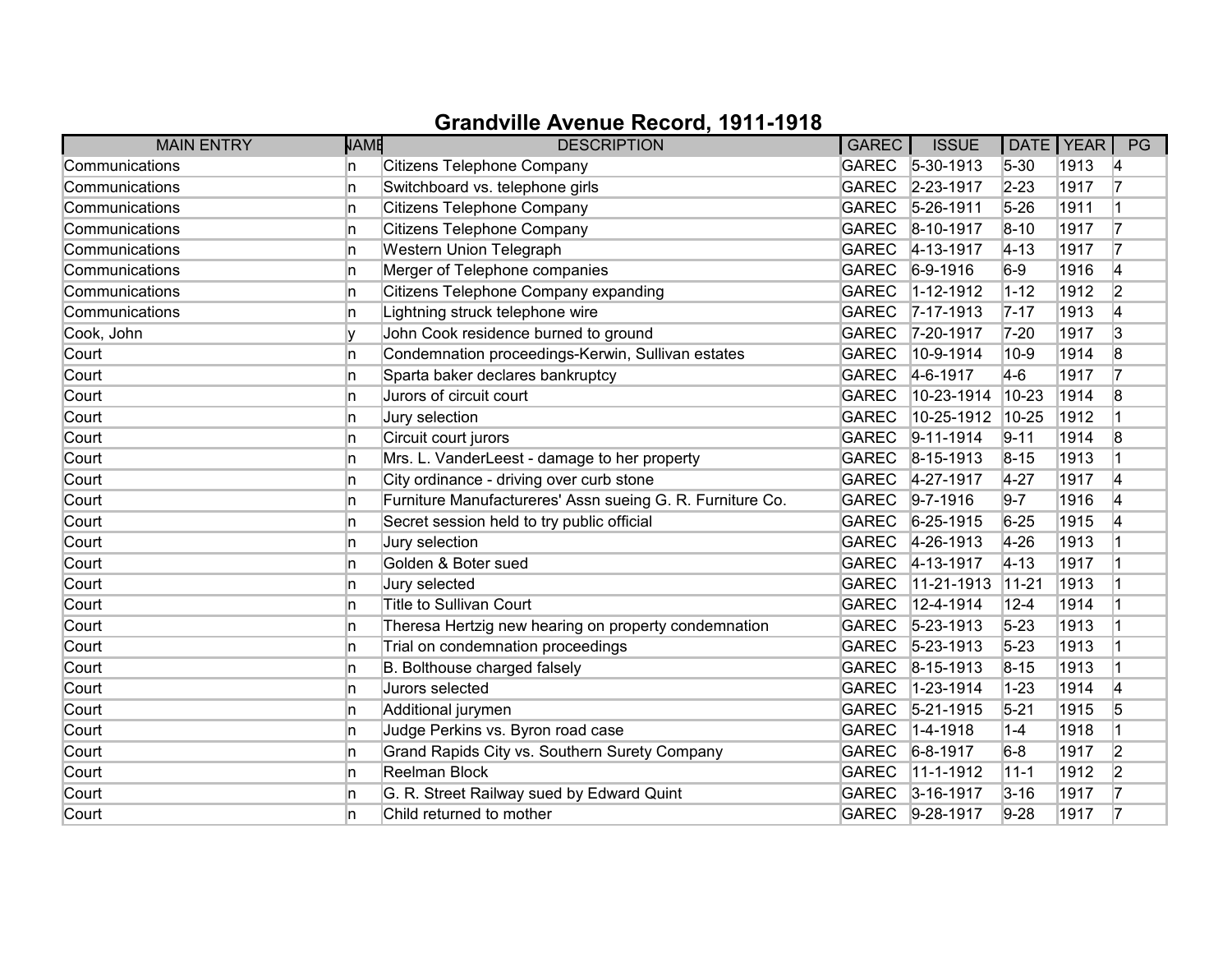| <b>MAIN ENTRY</b>                  | <b>NAME</b> | <b>DESCRIPTION</b>                                    | GAREC        | <b>ISSUE</b>      | DATE   YEAR |      | PG  |
|------------------------------------|-------------|-------------------------------------------------------|--------------|-------------------|-------------|------|-----|
| Court                              | In.         | Superior court vacancy by death of Judge W. J. Stuart |              | GAREC 2-5-1915    | $2 - 5$     | 1915 |     |
| Court                              | 'n          | Jury selection                                        | <b>GAREC</b> | $3 - 28 - 1913$   | $3 - 28$    | 1913 |     |
| Court                              | n           | Smith Brothers file bankruptcy                        | <b>GAREC</b> | 4-20-1917         | $4 - 20$    | 1917 | 17  |
| Court                              | In.         | Jury selection                                        | <b>GAREC</b> | $6 - 2 - 1914$    | $6 - 26$    | 1914 | 4   |
| Court                              | 'n          | Jurors drawn                                          | <b>GAREC</b> | $9-17-1915$       | $9 - 17$    | 1915 | 4   |
| Court                              | 'n          | Home damaged by street improvements                   | <b>GAREC</b> | $7 - 25 - 1913$   | $7 - 25$    | 1913 |     |
| Court                              | In.         | Mrs. Alice Goodrich seeks damages for husband's death | GAREC        | $ 9-4-1914 $      | $9-4$       | 1914 |     |
| Court                              | ln.         | Rose McClullick vs. Sparta Water Company              | <b>GAREC</b> | $4 - 7 - 1916$    | $4-7$       | 1916 | 3   |
| Court                              | ln.         | Dr. C. S. Graves                                      | <b>GAREC</b> | $1 - 31 - 1913$   | $1 - 31$    | 1913 | 4   |
| Court                              | 'n          | Jurors drawn                                          | <b>GAREC</b> | 11-23-1916        | $11 - 23$   | 1916 | 8   |
| Court                              | 'n          | Mrs. Ackley sues city for injury damages              | <b>GAREC</b> | 6-26-1914         | $6 - 26$    | 1914 | 4   |
| Court                              | In.         | Sullivan Avenue condemnation                          | <b>GAREC</b> | $6 - 25 - 1915$   | $6 - 25$    | 1915 |     |
| Court                              | ln.         | Jurors in justice court                               | <b>GAREC</b> | $ 9-24-1914$      | $9 - 24$    | 1914 |     |
| Court                              | ln.         | Sullivan controversy                                  | <b>GAREC</b> | $1 - 22 - 1915$   | $1 - 22$    | 1915 | 8   |
| Court                              | In.         | Important case ended                                  | <b>GAREC</b> | $ 2 - 1 - 1918$   | $2 - 1$     | 1918 |     |
| Court                              | In.         | James Fitzpatrick vs. City                            | <b>GAREC</b> | 10-12-1917        | $10 - 12$   | 1917 |     |
| Court                              | 'n          | <b>Treasurer Hawkins to face trial</b>                | <b>GAREC</b> | $8-20-1915$       | $8 - 20$    | 1915 | 8   |
| Court                              | In.         | Wife divorces Dr. Arthur Warren Waite                 | <b>GAREC</b> | 4-21-1916         | $4 - 21$    | 1916 | 3   |
| Covert, R. H.                      | v           | Constables - H. J. Spoelstra and R. H. Covert         | <b>GAREC</b> | $ 4 - 17 - 1914 $ | $4 - 17$    | 1914 | 4   |
| <b>Creston Association</b>         | ln.         | <b>Creston Association</b>                            | GAREC        | $3 - 28 - 1913$   | $3 - 28$    | 1913 |     |
| <b>Creston Fuel &amp; Material</b> | ln.         | Creston Fuel & Material organized                     | <b>GAREC</b> | 7-27-1917         | $7-27$      | 1917 | 8   |
| <b>Creston Literary Society</b>    | In.         | <b>Creston Literary Society</b>                       | <b>GAREC</b> | $2 - 17 - 1912$   | $2 - 17$    | 1912 | 4   |
| Crime                              | In.         | Vandalism of church, Albert Cavanaugh                 | <b>GAREC</b> | $ 5 - 24 - 1916 $ | $5 - 24$    | 1916 | 4/7 |
| Crime                              | ln.         | Sheriff saves expensive trial                         | <b>GAREC</b> | 10-12-1916        | $10 - 12$   | 1916 | 4   |
| Crime                              | ln.         | <b>Treasurer Hawkins arrested</b>                     | <b>GAREC</b> | 11-19-1915        | $11-19$     | 1915 |     |
| Crime                              | 'n          | Kent County jail                                      | GAREC        | $4 - 5 - 1912$    | $4-5$       | 1912 | 3   |
| Crime                              | 'n          | Thompson murder                                       | <b>GAREC</b> | $ 7-31-1914$      | $7 - 31$    | 1914 | 4   |
| Crime                              | ln.         | Pantlind Hotel robbery                                | GAREC        | $3 - 3 - 1916$    | $3 - 3$     | 1916 | 3   |
| Crime                              | ln.         | Mr. & Mrs. John Evans, robbers                        | <b>GAREC</b> | $ 4 - 14 - 1916 $ | $4 - 14$    | 1916 | 17  |
| Crime                              | 'n          | <b>Clifford Fletcher stabbed</b>                      | GAREC        | $9-28-1916$       | $9 - 28$    | 1916 | 3   |
| Crime                              | n.          | Human bones found - Martin Boorbusch??                | <b>GAREC</b> | $ 1 - 3 - 1913 $  | $1-3$       | 1913 |     |
| Crime                              | n           | Blackburn murder trial                                |              | GAREC 2-13-1914   | $2 - 13$    | 1914 |     |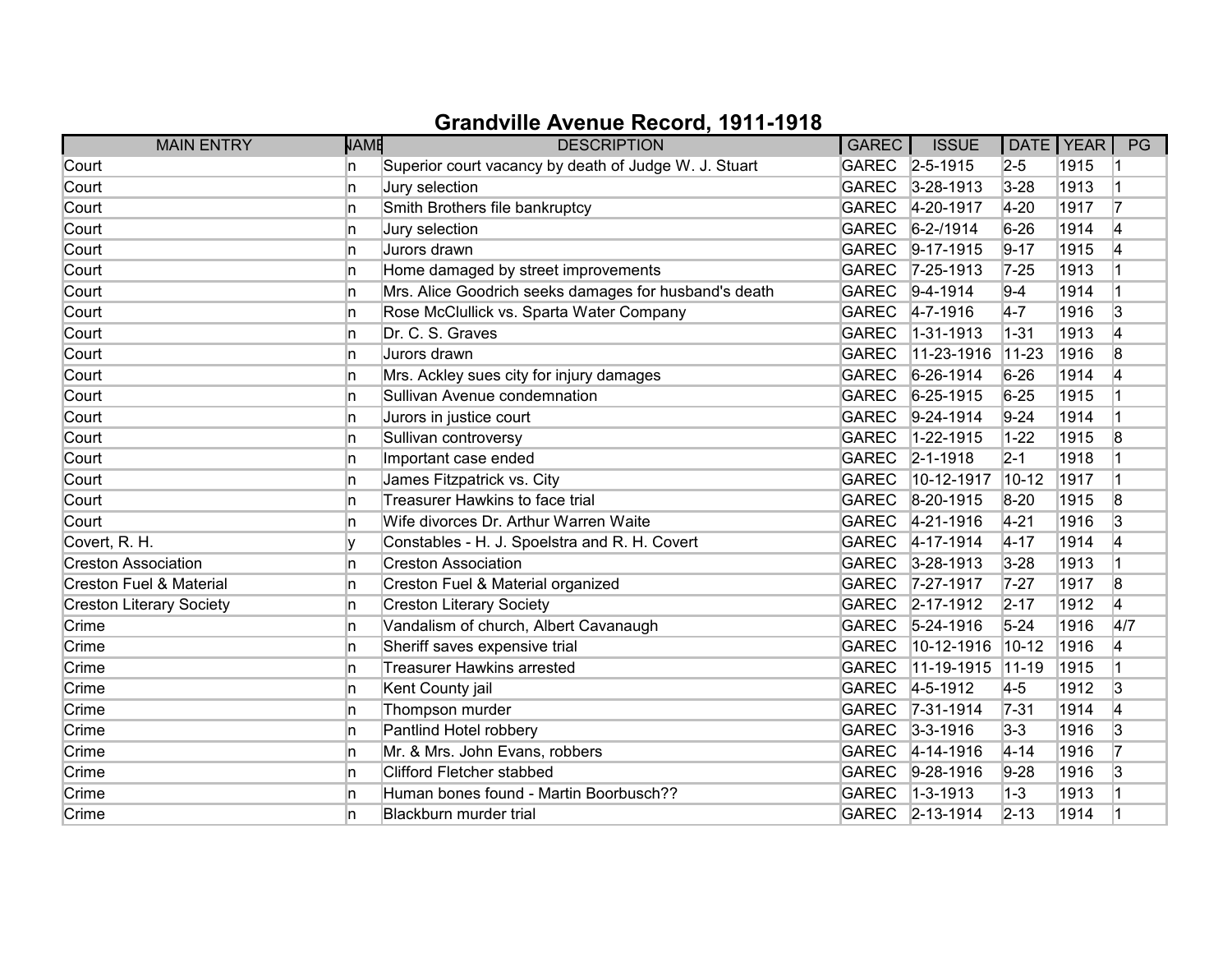|       | <b>MAIN ENTRY</b> | <b>NAME</b> | <b>DESCRIPTION</b>                                      | GAREC        | <b>ISSUE</b>       | DATE   YEAR |      | PG             |
|-------|-------------------|-------------|---------------------------------------------------------|--------------|--------------------|-------------|------|----------------|
| Crime | ln.               |             | Stoled a cow and sold it                                |              | GAREC 7-19-1918    | $7 - 19$    | 1918 |                |
| Crime | ln.               |             | Police timid                                            | <b>GAREC</b> | 12-20-1912         | 12-20       | 1912 | 2              |
| Crime | ln.               |             | Lawrence L. Page murdered grandfather                   | <b>GAREC</b> | $7-6-1916$         | $7-6$       | 1916 | 3              |
| Crime | ln.               |             | Jan Elzinga, robber                                     | <b>GAREC</b> | 11-20-1914         | $11 - 20$   | 1914 | 8              |
| Crime | ln.               |             | Samuel Ford, murderer                                   | <b>GAREC</b> | 11-22-1912         | $11 - 22$   | 1912 | 4              |
| Crime | ln.               |             | Explosion set at home                                   | <b>GAREC</b> | $9 - 7 - 1917$     | $9 - 7$     | 1917 | 17             |
| Crime | ln.               |             | Failure to register for draft                           | <b>GAREC</b> | 10-5-1917          | $10 - 5$    | 1917 | 4              |
| Crime | ln.               |             | Dr. Arthur Waite convicted of murder                    | <b>GAREC</b> | $6-9-1916$         | $6-9$       | 1916 | 4              |
| Crime | ln.               |             | Mr. Blackburn, charged with murderer                    | <b>GAREC</b> | 11-28-1913         | $11-28$     | 1913 | 4              |
| Crime | ln.               |             | Midnight burglar takes drugs from Jongejan's drug store | <b>GAREC</b> | $5-19-1916$        | $5 - 19$    | 1916 |                |
| Crime | ln.               |             | <b>Statistics</b>                                       | <b>GAREC</b> | 10-24-1913         | 10-24       | 1913 | 2              |
| Crime | ln.               |             | Adolph Pielecki for stealing                            | GAREC        | $3 - 17 - 1916$    | $3 - 17$    | 1916 | 4              |
| Crime | ln.               |             | Chicken coops robbed                                    | <b>GAREC</b> | 11-6-1914          | $11 - 6$    | 1914 | 8              |
| Crime | ln.               |             | Mr. Blackburn, murderer                                 | <b>GAREC</b> | 11-14-1913         | $11 - 14$   | 1913 |                |
| Crime | ln.               |             | W. H. Olmstead, embezzler                               | <b>GAREC</b> | 11-12-1915         | $11 - 12$   | 1915 |                |
| Crime | ln.               |             | Frank Patterson - robberty                              | <b>GAREC</b> | $ 7 - 4 - 1913$    | $7-4$       | 1913 | 2              |
| Crime | ln.               |             | Disappearance of A. Huisman                             | <b>GAREC</b> | 4-26-1913          | $4 - 26$    | 1913 |                |
| Crime | ln.               |             | Decrease in juvenile delinquency                        | <b>GAREC</b> | 9-28-1917          | $9 - 28$    | 1917 | 17             |
| Crime | ln.               |             | Soldier must pay alimony                                | <b>GAREC</b> | $ 9-21-1917$       | $9 - 21$    | 1917 | 17             |
| Crime | ln.               |             | Murderer moved to Marquette prison                      | <b>GAREC</b> | $7 - 14 - 1916$    | $7 - 14$    | 1916 | 3              |
| Crime | ln.               |             | Desecration of flag                                     | GAREC        | 8-24-1917          | $8 - 24$    | 1917 | 8              |
| Crime | ln.               |             | Blackburn murder trial                                  | <b>GAREC</b> | $ 2 - 20 - 1914$   | $2 - 20$    | 1914 | $\overline{1}$ |
| Crime | ln.               |             | Earl A. Thompson, bigamist                              | <b>GAREC</b> | 10-17-1913         | $10 - 17$   | 1913 | 4              |
| Crime | ln.               |             | Arthur Chester - guilty of overdriving his horse        | <b>GAREC</b> | $ 8 - 15 - 1913$   | $8 - 15$    | 1913 | 2              |
| Crime | ln.               |             | C. Workman - dog stolen                                 | <b>GAREC</b> | 7-10-1914          | $7 - 10$    | 1914 | 4              |
| Crime | ln.               |             | Frank Jones issued another parole                       | <b>GAREC</b> | $1 - 8 - 1915$     | $1-8$       | 1915 |                |
| Crime | In.               |             | Attempted murder of Rev. Groen                          | <b>GAREC</b> | $5-19-1916$        | $5 - 19$    | 1916 |                |
| Crime | ln.               |             | Attempted murder of Mrs. Monroe                         | <b>GAREC</b> | $ 5 - 19 - 1916$   | $5 - 19$    | 1916 | $\overline{1}$ |
| Crime | ln.               |             | Illegal liquor sales                                    | <b>GAREC</b> | $9-17-1915$        | $9 - 17$    | 1915 | 8              |
| Crime | ln.               |             | <b>First Ward</b>                                       | <b>GAREC</b> | 10-25-1912         | $10 - 25$   | 1912 |                |
| Crime | ln.               |             | Joseph Sposki in jail, hangs himself                    | <b>GAREC</b> | $3 - 17 - 1916$    | $3 - 17$    | 1916 | 4              |
| Crime | ln.               |             | Murdered, Ford                                          | <b>GAREC</b> | $10-18-1912$ 10-18 |             | 1912 |                |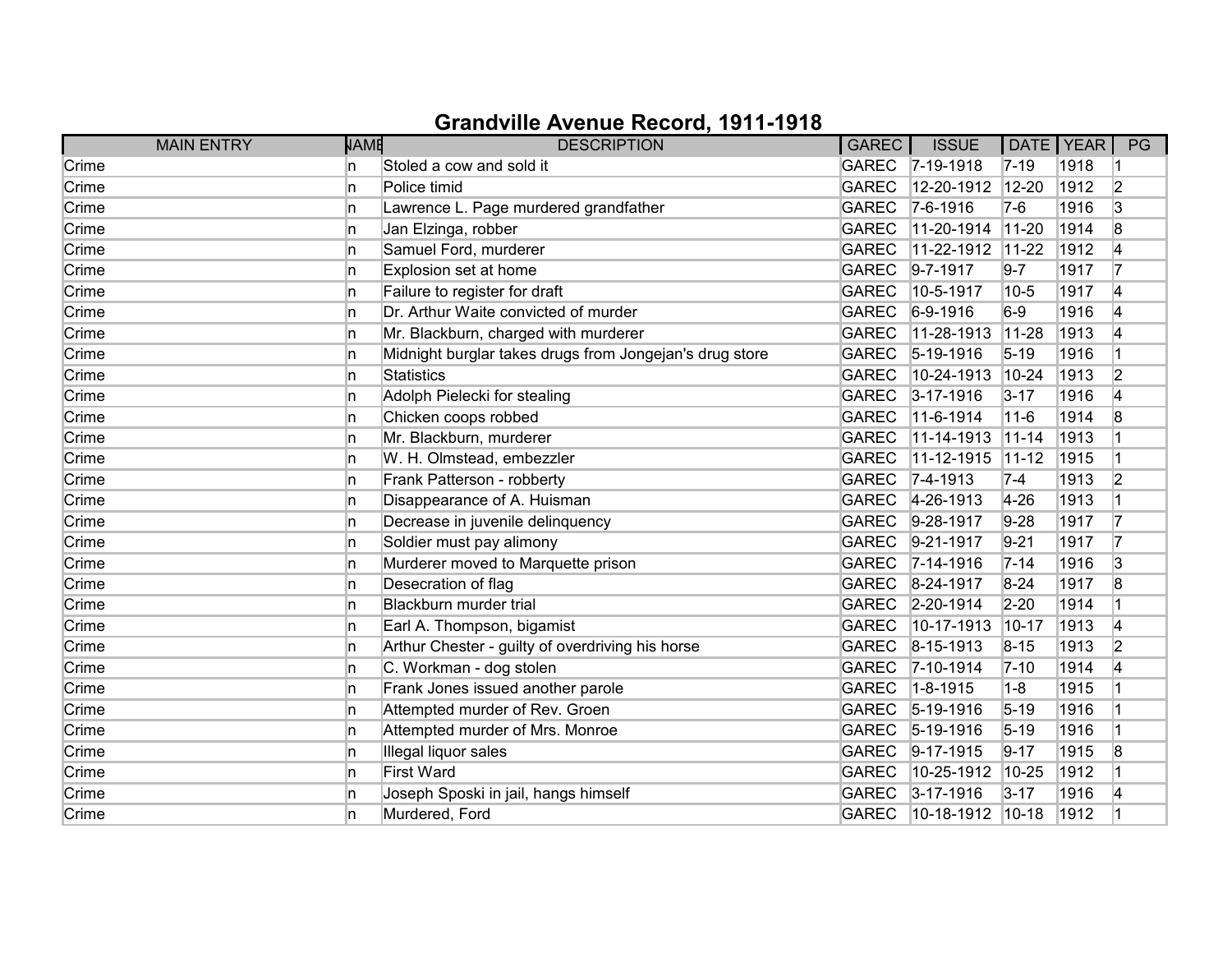| <b>MAIN ENTRY</b> | <b>NAME</b> | <b>DESCRIPTION</b>                             | <b>GAREC</b> | <b>ISSUE</b>     |           | DATE   YEAR | PG             |
|-------------------|-------------|------------------------------------------------|--------------|------------------|-----------|-------------|----------------|
| Crime             | In.         | DeKruif's drug store burglarized               | GAREC        | $11-6-1914$      | $11 - 6$  | 1914        | 8              |
| Crime             | 'n          | Jesse Palmer sent to juvenile home             | <b>GAREC</b> | $ 8-29-1913 $    | $8-29$    | 1913        |                |
| Crime             | 'n          | Thompson murder                                | <b>GAREC</b> | $6-26-1914$      | $6 - 26$  | 1914        |                |
| Crime             | 'n          | Dr. Waite facing murder charges                | GAREC        | $ 4 - 7 - 1916 $ | $4-7$     | 1916        | 14             |
| Crime             | 'n          | Alfred Kupfer - attempted kidnapping of son    | GAREC        | $9-17-1915$      | $9 - 17$  | 1915        | 4              |
| Crime             | ln.         | Murder                                         | <b>GAREC</b> | $ 7-3-1914 $     | $7-3$     | 1914        |                |
| Crime             | n           | Vandalism                                      | <b>GAREC</b> | $5-19-1916$      | $5 - 19$  | 1916        |                |
| Crime             | n.          | Vandalism                                      |              | GAREC 6-25-1915  | $6 - 25$  | 1915        |                |
| Crime             | 'n          | Steal from retail stores                       | <b>GAREC</b> | $5-18-1917$      | $5 - 18$  | 1917        |                |
| Crime             | 'n          | Swiss-American Knitting Mills thefts           | GAREC        | 4-27-1917        | $4 - 27$  | 1917        |                |
| Crime             | n           | Possibly new jail                              | GAREC        | $ 6-4-1915$      | $6-4$     | 1915        |                |
| Crime             | 'n          | Selling sugar in underweight packages          | <b>GAREC</b> | $5 - 24 - 1918$  | $5 - 24$  | 1918        | 3              |
| Crime             | ln.         | Saloonist charged selling liquor to a soldier  | <b>GAREC</b> | 1-25-1918        | $1 - 25$  | 1918        |                |
| Crime             | 'n          | Attempt to blow up boiler at Kent City factory | <b>GAREC</b> | 7-20-1917        | $7 - 20$  | 1917        | 3              |
| Crime             | 'n          | Thief caught                                   | <b>GAREC</b> | $ 1 - 3 - 1913 $ | $1-3$     | 1913        |                |
| Crime             | 'n          | Obtained money under false pretenses           | <b>GAREC</b> | 1-4-1918         | $1-4$     | 1918        | 8              |
| Crime             | ln.         | Theft from Nicholas Osterink, contractor       | <b>GAREC</b> | 11-19-1915       | $11-19$   | 1915        | 5              |
| Crime             | 'n          | Condition of jail                              | <b>GAREC</b> | $5 - 7 - 1915$   | $5-7$     | 1915        | 5              |
| Crime             | 'n          | Arrested for indecent liberties                | <b>GAREC</b> | $6 - 8 - 1917$   | $6-8$     | 1917        | $\overline{2}$ |
| Crime             | ln.         | Murder                                         | GAREC        | $9-26-1913$      | $9 - 26$  | 1913        | 4              |
| Crime             | ln.         | Charles McCord, murderer                       | <b>GAREC</b> | $5 - 28 - 1915$  | $5 - 28$  | 1915        | 14             |
| Crime             | 'n          | Walter Berry robbed                            | <b>GAREC</b> | 12-28-1916       | $12 - 28$ | 1916        | 3              |
| Crime             | n           | Lowell stores robbed                           | GAREC        | $4-6-1917$       | $ 4-6 $   | 1917        |                |
| Crime             | 'n          | Reward for murderers of Thompson               |              | GAREC 4-17-1914  | $4 - 17$  | 1914        |                |
| Crime             | 'n          | Refused enforced conscription                  | GAREC        | $6 - 29 - 1917$  | $6 - 29$  | 1917        |                |
| Crime             | n           | Street gangs                                   | <b>GAREC</b> | $-122 - 1914$    | $5 - 22$  | 1914        | 14             |
| Crime             | In.         | Burglar captured                               | <b>GAREC</b> | $ 7 - 16 - 1915$ | $7 - 16$  | 1915        |                |
| Crime             | 'n          | Pere Marquette robberies                       | GAREC        | $3 - 16 - 1917$  | $3 - 16$  | 1917        | 17             |
| Crime             | n           | Jacob DeGeest, assault and battery             | <b>GAREC</b> | $6-6-1913$       | $6-6$     | 1913        |                |
| Crime             | 'n          | John Veenstra steals auto                      | <b>GAREC</b> | $5 - 21 - 1915$  | $5 - 21$  | 1915        |                |
| Crime             | 'n          | Walter Gozeckaweak, robbery & murder           | <b>GAREC</b> | 10-24-1913       | $10 - 24$ | 1913        |                |
| Crime             | n           | G. R., G. Haven & Muskegon Railway robberies   | GAREC        | $1 - 19 - 1917$  | $1 - 19$  | 1917        | 17             |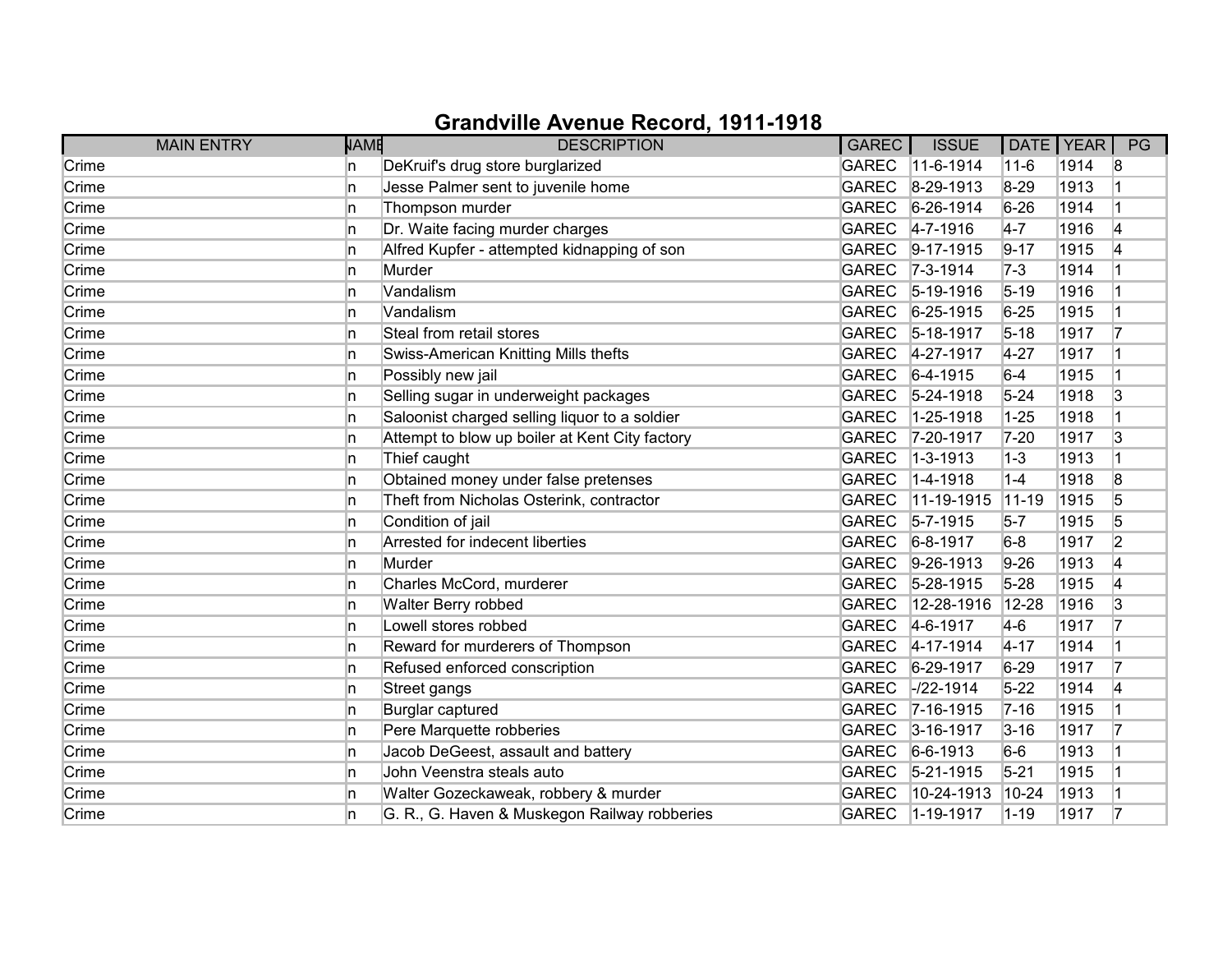| <b>MAIN ENTRY</b>       | <b>NAME</b> | <b>DESCRIPTION</b>                                         | GAREC        | <b>ISSUE</b>      | DATE   YEAR |      | PG |
|-------------------------|-------------|------------------------------------------------------------|--------------|-------------------|-------------|------|----|
| Crime                   | In.         | Guilty of embezzlement                                     |              | GAREC 6-15-1917   | $6 - 15$    | 1917 | 8  |
| Crime                   | 'n          | Rent horse and fail to return it                           | GAREC        | $5-4-1917$        | $5-4$       | 1917 | 17 |
| Crime                   | 'n          | Pearl Howlett, bigamist                                    | <b>GAREC</b> | 12/25/1914        | 12/25       | 1914 | 8  |
| Crime                   | 'n          | Vandalism of nursery flowers                               | GAREC        | $6 - 8 - 1917$    | $6-8$       | 1917 | 8  |
| Crime                   | ln.         | The county jail                                            | GAREC        | $5-14-1915$       | $5 - 14$    | 1915 |    |
| Crime                   | ln.         | C. H. Runceman Elevator robbed                             | <b>GAREC</b> | $3-9-1917$        | $3-9$       | 1917 | 17 |
| Crime                   | In.         | Chickens stolen                                            | <b>GAREC</b> | $1-9-1914$        | $1-9$       | 1914 | 14 |
| Crime                   | In.         | Flag desecrated                                            |              | GAREC 5-11-1917   | $5 - 11$    | 1917 |    |
| Crime                   | 'n          | Blackburn murder trial                                     |              | GAREC 2-6-1914    | $2-6$       | 1914 | 4  |
| Crime                   | 'n          | Auto stolen by Philip Newman                               | <b>GAREC</b> | $11 - 23 - 1916$  | $11 - 23$   | 1916 | 8  |
| Crime                   | 'n          | Vandalism - flower beds ruined                             |              | GAREC 5-8-1914    | $5-8$       | 1914 |    |
| Crime                   | n.          | <b>Circuses detriment</b>                                  | GAREC        | $ 9-4-1914 $      | $9-4$       | 1914 |    |
| Crime                   | In.         | Three murders                                              | <b>GAREC</b> | 12-18-1914        | $12 - 18$   | 1914 |    |
| Crime                   | 'n          | Cloyd Verline, robbery                                     | <b>GAREC</b> | $6 - 11 - 1915$   | $6 - 11$    | 1915 | 5  |
| Crime                   | 'n          | Four boys vandalize                                        |              | GAREC 6-4-1915    | $6-4$       | 1915 |    |
| Crime                   | n.          | <b>Edward Herring</b>                                      |              | GAREC 6-11-1915   | $6 - 11$    | 1915 | 5  |
| Crime                   | 'n          | Burglars rob James Heyboer                                 | <b>GAREC</b> | $11-10-1916$      | $11-10$     | 1916 | 4  |
| Crime                   | 'n          | Kryn VanHof arrested for forgery                           | GAREC        | $3 - 1 - 1912$    | $3-1$       | 1912 | 2  |
| Crime                   | n           | Dr. Warren poisons wife's parents, Mr. & Mrs. John E. Peck | GAREC        | $ 4 - 14 - 1916 $ | $4 - 14$    | 1916 |    |
| <b>Crowley Building</b> | 'n          | Crowley building                                           | <b>GAREC</b> | 8-6-1915          | $8-6$       | 1915 | 8  |
| Cuddeback, Fred         | I۷          | Fred Cuddeback injured while cranking auto                 | <b>GAREC</b> | 10-1-1915         | $10 - 1$    | 1915 |    |
| Curran, Fred            | I۷          | Injured in foggy weather on Ada Road                       | <b>GAREC</b> | 12-7-1916         | $12 - 7$    | 1916 | 3  |
| Curran, Lester James    |             | Lester James Curran injured                                | <b>GAREC</b> | $4 - 17 - 1914$   | $4 - 17$    | 1914 |    |
| Cutcheon, Mr.           | 'n          | City Engineer Cutcheon lays out plan                       |              | GAREC 2-9-1912    | $2-9$       | 1912 | 2  |
| Danhoff, Peter J.       | v           | Peter J. Danhoff, superior court judge                     | GAREC        | $3 - 19 - 1915$   | $3 - 19$    | 1915 | 4  |
| Daugherty, Policeman    |             | Death of Policeman Daugherty                               | <b>GAREC</b> | $3 - 19 - 1915$   | $3 - 19$    | 1915 | 8  |
| Daverman, J. H. & Son   | n           | M. J. DenHerder home, Architect-J. H. Daverman & Son       | GAREC        | $3 - 8 - 1912$    | $3-8$       | 1912 |    |
| DeBoer, Alderman        |             | Alderman DeBoer elected to the state legislature           | <b>GAREC</b> | 1-15-1915         | $1 - 15$    | 1915 |    |
| DeBoer, E.              | V           | E. DeBoer, blacksmith                                      | <b>GAREC</b> | $ 4-3-1914 $      | $ 4-3 $     | 1914 | 4  |
| DeGeest, Jacob          |             | Jacob DeGeest, assault and battery                         | <b>GAREC</b> | $6-6-1913$        | $6-6$       | 1913 |    |
| <b>DeKline Bakery</b>   | n           | DeKline Bakery, wholesale baking                           | <b>GAREC</b> | $6-12-1914$       | $6 - 12$    | 1914 |    |
| DeKline, D. W.          |             | D. W. DeKline wholesale bakery                             |              | GAREC 6-26-1914   | $6 - 26$    | 1914 | 4  |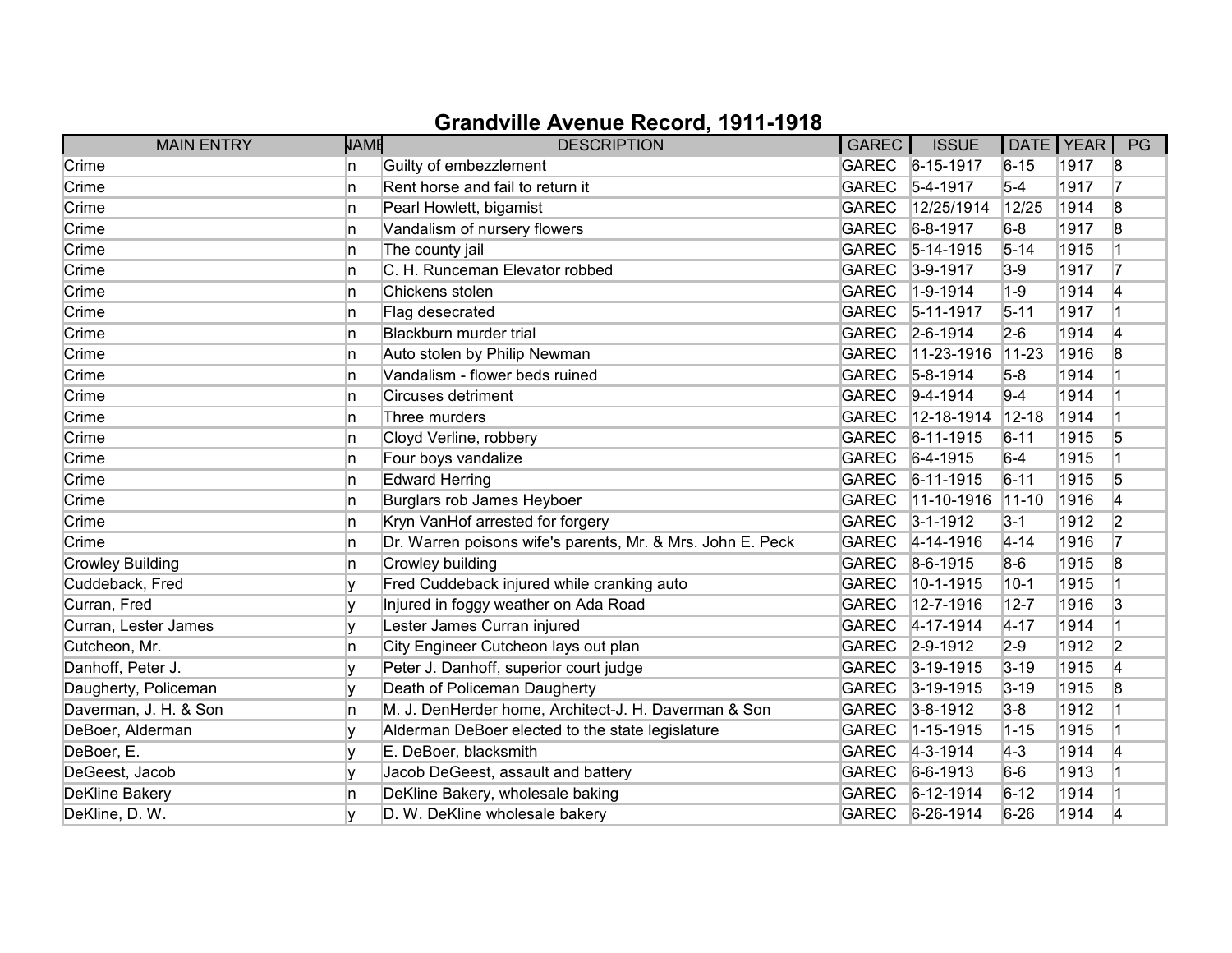| <b>MAIN ENTRY</b>               | <b>NAME</b> | <b>DESCRIPTION</b>                                      | GAREC        | <b>ISSUE</b>       | DATE   YEAR |      | PG             |
|---------------------------------|-------------|---------------------------------------------------------|--------------|--------------------|-------------|------|----------------|
| DeKruif Drug Store              | n           | DeKruif drug store opening                              |              | GAREC 5-29-1914    | $5 - 29$    | 1914 |                |
| DeKruif Drug Store              | n.          | DeKruif's drug store burglarized                        | <b>GAREC</b> | $ 11-6-1914 $      | $11 - 6$    | 1914 | 8              |
| DeKruif, J.                     |             | Druggist attends Michigan Retail Druggists Assn mtg     | <b>GAREC</b> | $9-29-1911$        | $9-29$      | 1911 | 2              |
| DeKruif's Drugs Ball Team       | n           | Grandville Ave. Merchants vs DeKruif's Drugs - baseball | <b>GAREC</b> | $5 - 28 - 1915$    | $5 - 28$    | 1915 |                |
| DeKruif's Juniors Baseball Team | n.          | DeKruif's Juniors, amateur baseball team                | <b>GAREC</b> | $ 6 - 7 - 1912 $   | $6-7$       | 1912 | 4              |
| DenHerder, M. J.                |             | M. J. DenHerder home, Architect-J. H. Daverman & Son    | <b>GAREC</b> | $3 - 8 - 1912$     | $3-8$       | 1912 |                |
| DePagter-Bultema Fuel Company   | n.          | DePagter-Bultema Fuel Company                           |              | GAREC 4-21-1916    | $4 - 21$    | 1916 | 4              |
| DeReuter, Mrs.                  |             | Mrs. DeReuter hit by large tree branch                  |              | GAREC 5-21-1915    | $5 - 21$    | 1915 |                |
| Detention Hospital Board        | In.         | Detention hospital board appoints committee heads       | <b>GAREC</b> | $3 - 12 - 1915$    | $3 - 12$    | 1915 |                |
| DeVroome, Contractor            | v           | Church building damaged by storm                        | <b>GAREC</b> | $8-25-1911$        | $8 - 25$    | 1911 | 2              |
| DeWitt Hardware                 | n           | Henry & John J. DeWitt Hardware                         | <b>GAREC</b> | $1 - 16 - 1914$    | 1/6         | 1914 | 8              |
| DeYoung, Alderman               |             | Sidewalk construction                                   | <b>GAREC</b> | $ 5 - 19 - 1911$   | $5 - 19$    | 1911 | 2              |
| Diekema, Gerit J.               |             | Taft headquarters opened at Morton House                | <b>GAREC</b> | $3 - 8 - 1912$     | $3-8$       | 1912 | $\overline{2}$ |
| Diekema, Willis                 |             | Aviation record at Wright Bros. aviation                | <b>GAREC</b> | $9-28-1917$        | $9-28$      | 1917 | 17             |
| <b>Division Avenue School</b>   | n           | Eighth Grade Graduates                                  | <b>GAREC</b> | $6 - 25 - 1915$    | $6 - 25$    | 1915 | 4              |
| Donker, Peter                   |             | John Ten Harkel purchased grocery business              | <b>GAREC</b> | $3 - 16 - 1917$    | $3 - 16$    | 1917 |                |
| Douglas, Bert                   |             | Bert Douglas injured by auto                            | <b>GAREC</b> | $ 11 - 16 - 1916 $ | $ 11 - 16$  | 1916 |                |
| Dreberg, J.                     |             | J. Dreberg, 5 yrs. Old, injured in fall from buggy      | <b>GAREC</b> | $9-27-1912$        | $9 - 27$    | 1912 |                |
| Drephuis, John                  |             | Homes purchased on Caulfield Avenue                     | <b>GAREC</b> | $ 7 - 28 - 1911$   | $7-28$      | 1911 |                |
| Drieberg, George                |             | George Drieberg falls from ladder                       | <b>GAREC</b> | $ 4 - 18 - 1913 $  | $4 - 18$    | 1913 |                |
| Duine, J. D. & Company          | In.         | J. D. Duine & Company                                   | <b>GAREC</b> | 10-2-1914          | $10-2$      | 1914 |                |
| Dutmers, John                   |             | John Dutmers, injured - runaway team                    | <b>GAREC</b> | 10-4-1912          | $10 - 4$    | 1912 |                |
| Dykstra, Lawrence               | V           | Famous knife and pen artist injured in accident         | GAREC        | $7 - 28 - 1911$    | $7 - 28$    | 1911 |                |
| Dykstra, Rev. L. P.             |             | Rev. L. P. Dykstra, resigns from Grace Reformed         | <b>GAREC</b> | $3 - 8 - 1912$     | $3-8$       | 1912 | $\overline{2}$ |
| Dykstra, W. J.                  |             | W. J. Dykstra new store                                 | <b>GAREC</b> | $6-12-1914$        | $6 - 12$    | 1914 |                |
| <b>East End Business Men</b>    | n           | <b>East End Business Men</b>                            | <b>GAREC</b> | $ 5-23-1913 $      | $5 - 23$    | 1913 |                |
| East End Emergency Club         | n           | East End Emergency Club                                 | <b>GAREC</b> | $ 8-13-1915$       | $8 - 13$    | 1915 | 8              |
| East End Improvement Assn       | In.         | East End Improvement Assn                               | <b>GAREC</b> | 10-1-1915          | $10-1$      | 1915 | 8              |
| East End Improvement Assn       | n.          | East End Improvement Assn disbands                      | <b>GAREC</b> | $ 8-20-1915 $      | $8-20$      | 1915 | 8              |
| East End Improvement Assn       | n.          | East End Improvement Assn                               | <b>GAREC</b> | $3 - 14 - 1913$    | $3 - 14$    | 1913 | 4              |
| East End Improvement Assn       | n           | East End Improvement Assn                               | <b>GAREC</b> | $11-7-1913$        | $11 - 7$    | 1913 |                |
| <b>Eastern Avenue Merchants</b> | n           | Eastern Avenue Merchants                                | <b>GAREC</b> | $6 - 23 - 1916$    | $6 - 23$    | 1916 | 8              |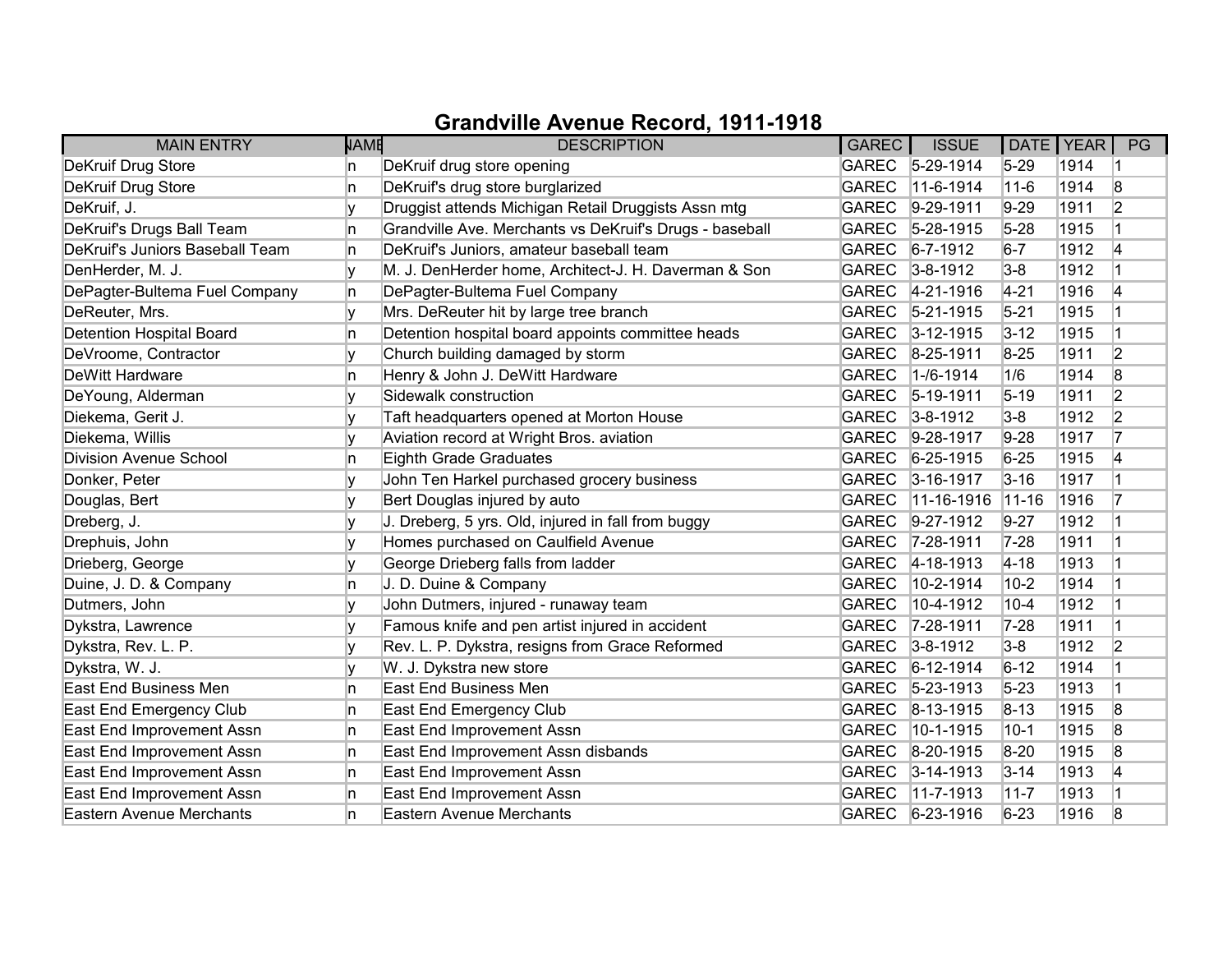| <b>MAIN ENTRY</b>      | <b>NAME</b> | <b>DESCRIPTION</b>                                   | <b>GAREC</b> | <b>ISSUE</b>        | DATE   YEAR |      | PG             |
|------------------------|-------------|------------------------------------------------------|--------------|---------------------|-------------|------|----------------|
| Eastmanville Bridge    | In.         | Bridge over Grand River at Eastmanville              | <b>GAREC</b> | $\sqrt{12-15-1916}$ | $12 - 15$   | 1916 | 3              |
| Eddy, Charles B.       | Iv          | Purchase of Welch and Son grocery                    | <b>GAREC</b> | $5-4-1917$          | $5-4$       | 1917 | 17             |
| Edmonds, Frank E.      |             | Struck on sidewalk by auto                           | <b>GAREC</b> | 12-21-1917          | $12 - 21$   | 1917 | 17             |
| Eighth Reformed Church | ln.         | Eighth Reformed church nearly completed              | <b>GAREC</b> | 12-5-1913           | $12 - 5$    | 1913 |                |
| Eighth Reformed Church | ln.         | Eighth Reformed - new church                         | <b>GAREC</b> | $5 - 16 - 1913$     | $5 - 16$    | 1913 | $\overline{1}$ |
| Eighth Reformed Church | ln.         | Eighth Refomed lays cornerstone                      | <b>GAREC</b> | $ 9-12-1913$        | $9 - 12$    | 1913 | 4              |
| Eighth Reformed Church | ln.         | Eighth Reformed Church dedication                    | <b>GAREC</b> | 12-20-1913          | $12 - 20$   | 1913 |                |
| Election               | ln.         | Progressive party ticket                             | <b>GAREC</b> | 7-10-1914           | $7 - 10$    | 1914 |                |
| Elections              | ln.         | 12th Ward - new precinct                             | <b>GAREC</b> | $9-20-1912$         | $9 - 20$    | 1912 |                |
| Elections              | ln.         | Successful candidates                                | <b>GAREC</b> | $3 - 22 - 1918$     | $3 - 22$    | 1918 |                |
| Elections              | ln.         | Elected officials                                    | <b>GAREC</b> | $ 4 - 9 - 1915 $    | $4-9$       | 1915 |                |
| Elections              | ln.         | Must re-register                                     | <b>GAREC</b> | $ 9-20-1912$        | $9 - 20$    | 1912 | 4              |
| Elections              | ln.         | Candidate for board of education                     | <b>GAREC</b> | $3 - 29 - 1912$     | $3 - 29$    | 1912 | $\overline{1}$ |
| Elections              | ln.         | Polling places                                       | <b>GAREC</b> | $4 - 3 - 1914$      | $ 4-3 $     | 1914 | 4              |
| Elections              | ln.         | Annexation problems                                  | GAREC        | $ 4-3-1914 $        | $4-3$       | 1914 | 4              |
| Elections              | ln.         | <b>Election results</b>                              |              | GAREC 8-28-1914     | $8 - 28$    | 1914 |                |
| Elections              | ln.         | <b>Grand Rapids City Elections</b>                   | GAREC        | $4 - 7 - 1911$      | $4-7$       | 1911 | 2              |
| Elections              | ln.         | Mayor George Ellis candidate                         | <b>GAREC</b> | $2 - 9 - 1912$      | $2 - 9$     | 1912 | $\overline{2}$ |
| Elections              | ln.         | Election inspectors                                  | GAREC        | $4 - 2 - 1915$      | $4-2$       | 1915 | 8              |
| Elections              | ln.         | Mayoralty candidate, Mayor Ellis                     | GAREC        | $3 - 1 - 1912$      | $3 - 1$     | 1912 | 4              |
| Elections              | ln.         | Citizens League candidates                           | <b>GAREC</b> | $3 - 30 - 1917$     | $3 - 30$    | 1917 | 4              |
| Elections              | ln.         | Registrars on duty                                   | GAREC        | $ 9-11-1918$        | $9 - 11$    | 1918 | 4              |
| Elections              | ln.         | Candidate for Clerk of Superior Court                | GAREC        | $3 - 29 - 1912$     | $3 - 29$    | 1912 | 4              |
| Elections              | ln.         | Proposal to change boundaries of 11th and 12th wards | <b>GAREC</b> | $3 - 27 - 1914$     | $3 - 27$    | 1914 | 4              |
| Elections              | ln.         | Support for women's suffrage                         | <b>GAREC</b> | 11-1-1918           | $11 - 1$    | 1918 | 8              |
| Elections              | ln.         | Election of University of Michigan Regent            | GAREC        | $4 - 7 - 1911$      | $4 - 7$     | 1911 | 2              |
| Elections              | ln.         | Rulings on city ticket                               | <b>GAREC</b> | $3 - 22 - 1912$     | $3 - 22$    | 1912 | 2              |
| Elections              | ln.         | <b>Ballots for April election</b>                    | <b>GAREC</b> | $3 - 26 - 1915$     | $3 - 26$    | 1915 | $\overline{1}$ |
| Elections              | ln.         | Grace A. Van Hoesen, candidate for school board      | <b>GAREC</b> | $3-19-1915$         | $3 - 19$    | 1915 | 8              |
| Elections              | ln.         | Taft headquarters opened at Morton House             |              | GAREC 3-8-1912      | $3-8$       | 1912 | 2              |
| Elections              | ln.         | Board of Election                                    | <b>GAREC</b> | 11-1-1912           | $11 - 1$    | 1912 |                |
| Elections              | ln.         | <b>Endorsements of Candidates</b>                    | <b>GAREC</b> | $10-25-1912$        | $ 10 - 25 $ | 1912 | 2              |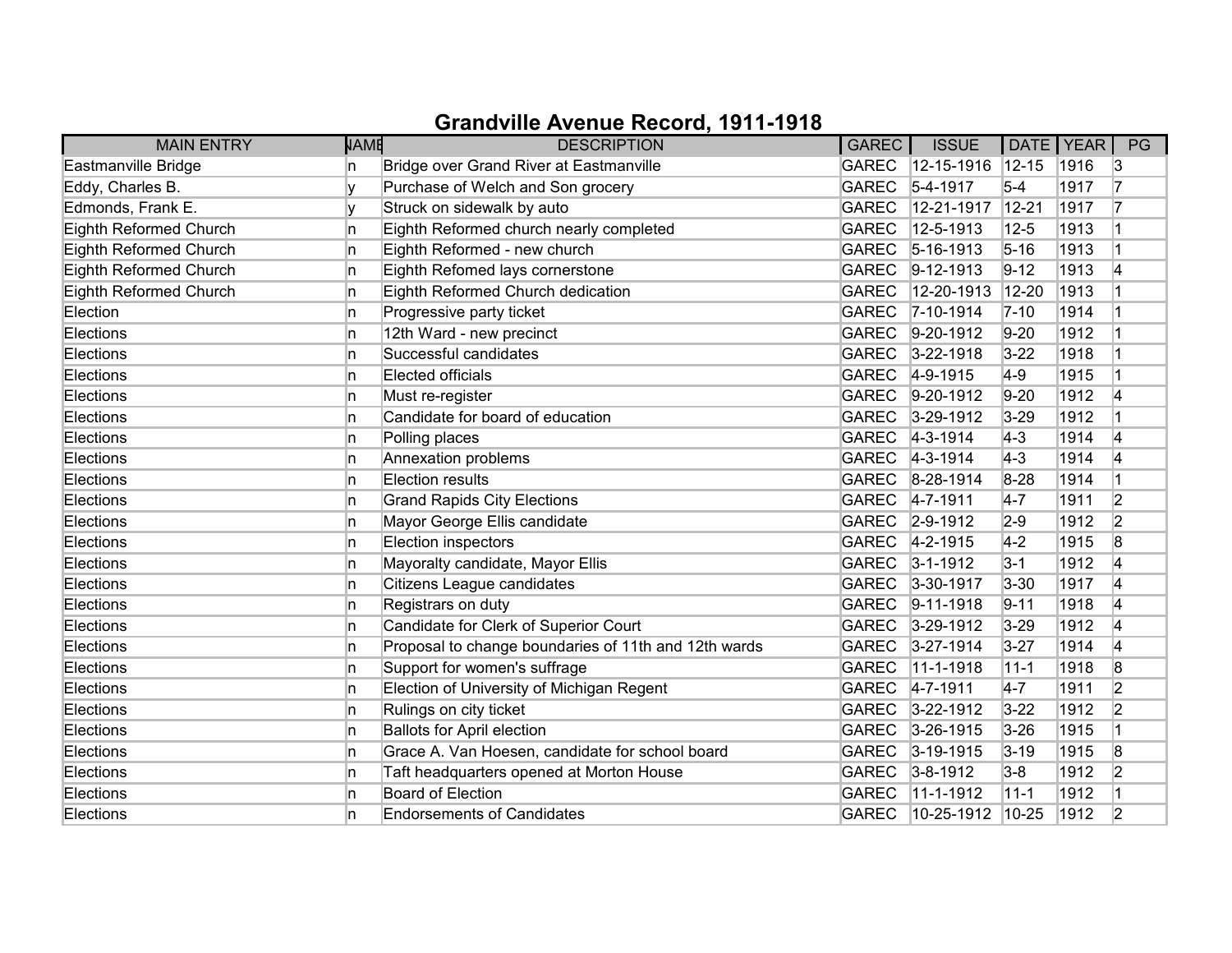| <b>MAIN ENTRY</b> | <b>NAME</b> | <b>DESCRIPTION</b>                                 | GAREC        | <b>ISSUE</b>      | DATE   YEAR |      | PG                   |
|-------------------|-------------|----------------------------------------------------|--------------|-------------------|-------------|------|----------------------|
| Elections         | n           | Mayor George Ellis re-elected                      |              | GAREC 4-5-1912    | $4-5$       | 1912 | $\vert$ 2            |
| Elections         | In.         | Mayor George Ellis candidate for mayor again       | <b>GAREC</b> | $2 - 22 - 1912$   | $2 - 22$    | 1912 | $\vert$ <sub>2</sub> |
| Elections         | n           | Rules for foreigners                               | <b>GAREC</b> | $2 - 2 - 1912$    | $2 - 1$     | 1912 | 1                    |
| Elections         | n           | Women's vote                                       | <b>GAREC</b> | $4 - 12 - 1912$   | $ 4 - 12 $  | 1912 | $\overline{2}$       |
| Elections         | n           | <b>Better laws</b>                                 | <b>GAREC</b> | $1 - 8 - 1915$    | $1 - 8$     | 1915 | 4                    |
| Elections         | In.         | Amendments to constitution                         | <b>GAREC</b> | $3 - 14 - 1913$   | $3 - 14$    | 1913 |                      |
| Elections         | n           | Primary candidates                                 |              | GAREC 3-12-1915   | $3 - 12$    | 1915 |                      |
| Elections         | n           | Election results                                   | <b>GAREC</b> | 11-8-1918         | $11 - 8$    | 1918 |                      |
| Elections         | n           | 12th Ward new boundaries                           | <b>GAREC</b> | 10-25-1912        | 10-25       | 1912 | 2                    |
| Elections         | n           | <b>State Prohibition vote</b>                      | <b>GAREC</b> | $9-21-1916$       | $9 - 21$    | 1916 | 8                    |
| Elections         | n           | Primary election inspectors                        | <b>GAREC</b> | $ 2 - 21 - 1913 $ | $2 - 21$    | 1913 | $\overline{2}$       |
| Elections         | n           | Candidate for board of education                   | <b>GAREC</b> | $3 - 22 - 1912$   | $3 - 22$    | 1912 | 3                    |
| Elections         | n.          | Voting locations                                   | <b>GAREC</b> | 10-25-1912        | $10-25$     | 1912 | 14                   |
| Elections         | n.          | Prohibition results                                | <b>GAREC</b> | 11-30-1916        | $11-30$     | 1916 |                      |
| Elections         | n.          | Locations for registration                         | <b>GAREC</b> | 10-16-1914        | $10 - 16$   | 1914 | 8                    |
| Elections         | n           | Elections dates                                    | <b>GAREC</b> | 1-26-1912         | $1 - 26$    | 1912 | 14                   |
| Elections         | n.          | Voting places                                      | <b>GAREC</b> | $3 - 2 - 1917$    | $3-2$       | 1917 | 4                    |
| Elections         | n           | Senators elected by direct vote                    | <b>GAREC</b> | $5 - 24 - 1912$   | $5 - 24$    | 1912 | 2                    |
| Elections         | In.         | <b>First Ward candidates</b>                       | <b>GAREC</b> | $ 3 - 15 - 1912 $ | $3 - 15$    | 1912 | 14                   |
| Elections         | n           | Women's vote for board of education candidates     | <b>GAREC</b> | $3 - 29 - 1912$   | $3 - 29$    | 1912 |                      |
| Elections         | n.          | Proposal to annex south Grand Rapids               | <b>GAREC</b> | 10-23-1914        | 10-23       | 1914 |                      |
| Elections         | n           | 12th Ward - new precinct                           | <b>GAREC</b> | 10-4-1912         | $10 - 4$    | 1912 |                      |
| Elections         | n           | Horace T. Barnaby candidate for congress           | <b>GAREC</b> | $2 - 9 - 1912$    | $2-9$       | 1912 | $\overline{2}$       |
| Elections         | n           | Mrs. Phila L. Hamilton, candidate for school board |              | GAREC 3-5-1915    | $3-5$       | 1915 |                      |
| Elections         | In.         | Democratic ticket                                  | <b>GAREC</b> | 10-12-1916        | $10 - 12$   | 1916 | 14                   |
| Elections         | n           | Alderman DeBoer elected to the state legislature   | <b>GAREC</b> | 1-15-1915         | $ 1 - 15 $  | 1915 |                      |
| Elections         | n           | Bond proposal for Armory                           | <b>GAREC</b> | $3 - 5 - 1915$    | $3-5$       | 1915 |                      |
| Elections         | In.         | Election dates                                     | <b>GAREC</b> | $2 - 27 - 1914$   | $2 - 27$    | 1914 | 4                    |
| Elections         | n.          | Election inspectors                                | <b>GAREC</b> | 10-26-1916        | $ 10 - 26$  | 1916 | 8                    |
| Elections         | In.         | Peter J. Danhoff, superior court judge             | <b>GAREC</b> | $3 - 19 - 1915$   | $3 - 19$    | 1915 | 14                   |
| Elections         | n           | Candiate for board of education                    | <b>GAREC</b> | $3 - 29 - 1912$   | $3-29$      | 1912 | 14                   |
| Elections         | n           | New council                                        |              | GAREC 4-10-1914   | $4 - 10$    | 1914 |                      |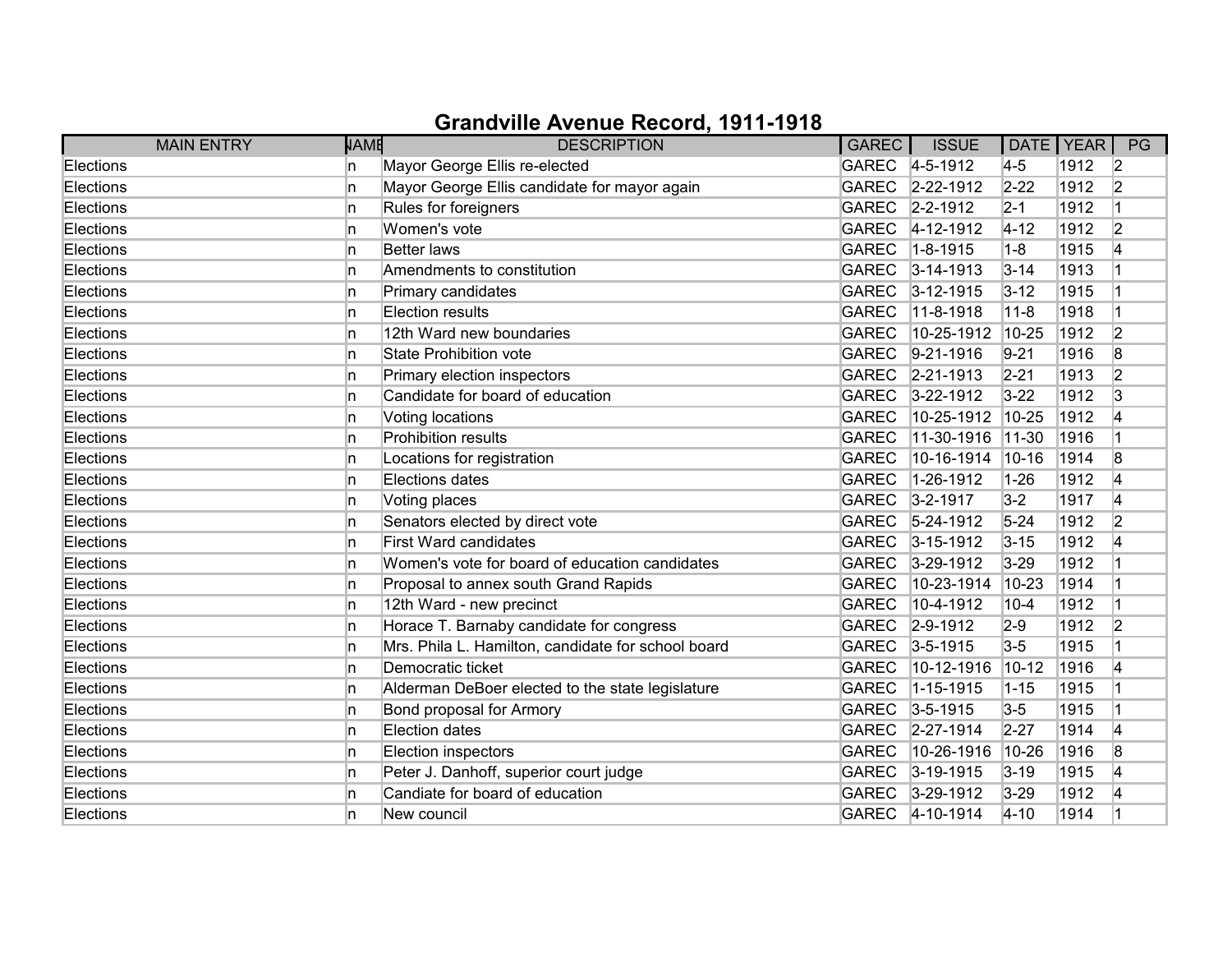| <b>MAIN ENTRY</b>              | <b>NAME</b> | <b>DESCRIPTION</b>                                         | GAREC        | <b>ISSUE</b>      | DATE   YEAR |      | PG             |
|--------------------------------|-------------|------------------------------------------------------------|--------------|-------------------|-------------|------|----------------|
| Elections                      | n.          | Primary vote                                               |              | GAREC 3-19-1915   | $3 - 19$    | 1915 |                |
| Elks Temple                    | n           | Elks Temple has been redecorated                           | <b>GAREC</b> | $5-14-1915$       | $5 - 14$    | 1915 | 5              |
| <b>Elliott Machine Company</b> | n           | <b>Elliott Machine Company</b>                             | <b>GAREC</b> | $6-9-1911$        | $6-9$       | 1911 |                |
| Ellis, Mayor                   |             | Appointments made to boards by Mayor Ellis                 | <b>GAREC</b> | $5-10-1912$       | $5 - 10$    | 1912 | 2              |
| Ellis, Mayor George            | v           | Mayor George Ellis re-elected                              | <b>GAREC</b> | $4 - 5 - 1912$    | $4-5$       | 1912 | 2              |
| Ellis, Mayor George            | v           | Mayoralty candidate, Mayor Ellis                           | <b>GAREC</b> | $3 - 1 - 1912$    | $3-1$       | 1912 | 4              |
| Ellis, Mayor George            | n           | Mayor George Ellis candidate                               | <b>GAREC</b> | $2 - 9 - 1912$    | $2-9$       | 1912 | $\overline{2}$ |
| Elzinga, Jan                   | v           | Jan Elzinga, robber                                        | <b>GAREC</b> | 11-20-1914        | $11-20$     | 1914 | 8              |
| <b>Emanuel Reformed Church</b> | n           | Emanuel Reformed Church dedication                         | <b>GAREC</b> | 4-28-1916         | $4-28$      | 1916 |                |
| Emaus, Mrs. Benjamin           |             | Mrs. Benjamin Emaus shocked by electric wire               | <b>GAREC</b> | 10-2-1914         | $10-2$      | 1914 |                |
| Engle, Anna May                |             | Detroit                                                    | <b>GAREC</b> | 10-26-1916        | 10-26       | 1916 |                |
| English speaking church        | n           | English speaking church organized                          | <b>GAREC</b> | $3 - 21 - 1913$   | $3 - 21$    | 1913 |                |
| Entertainment                  | n           | William Hawtrey performs at Powers Theater                 | <b>GAREC</b> | 10-27-1911        | 10-27       | 1911 | 3              |
| Entertainment                  | n           | Euphonic Band                                              | <b>GAREC</b> | $4 - 10 - 1914$   | $4 - 10$    | 1914 |                |
| Entertainment                  | n           | Ethel Barrymore                                            | <b>GAREC</b> | 11-27-1914        | $11-27$     | 1914 | 8              |
| Entertainment                  | n           | Ramona Theater                                             | <b>GAREC</b> | $6 - 2 - 1911$    | $6-2$       | 1911 | $\overline{2}$ |
| Entertainment                  | n           | 'Monte Cristo' presented at the Garrick Theater            | <b>GAREC</b> | 10-27-1911        | $10-27$     | 1911 |                |
| Entertainment                  | n           | Mary Servoss at the Majestic Theater, 'A Woman's Way'      | <b>GAREC</b> | $ 4 - 19 - 1912 $ | $ 4 - 19 $  | 1912 | 4              |
| Entertainment                  | n           | Mary Garden to sing, 'Salome' at Powers Theater            | <b>GAREC</b> | $4 - 7 - 1911$    | $4-7$       | 1911 |                |
| Entertainment                  | n           | Columbia Theater - no more burlesque                       |              | GAREC 2-25-1916   | $2 - 25$    | 1916 | 1              |
| Entertainment                  | In.         | 'Salome' by Mary Garden at Powers Theater                  | <b>GAREC</b> | $4 - 7 - 1911$    | $4-7$       | 1911 | 4              |
| Entertainment                  | n           | Billie Burke at the Powers Theater                         | <b>GAREC</b> | 4-14-1911         | $4 - 14$    | 1911 | 4              |
| Entertainment                  | In.         | Eagle Motion Picture Theater                               | <b>GAREC</b> | $11-27-1914$      | $11-27$     | 1914 | 8              |
| Entertainment                  | 'n          | Mary Garden to sing the opera, 'Natoma'                    | <b>GAREC</b> | 4-14-1911         | $4 - 14$    | 1911 | 4              |
| Entertainment                  | 'n          | Ramona Resort Opens                                        | <b>GAREC</b> | $4 - 28 - 1911$   | $4-28$      | 1911 |                |
| Entertainment                  | n           | Reed's Lake skating                                        | <b>GAREC</b> | 1-31-1913         | $1 - 31$    | 1913 |                |
| Entertainment                  | n           | Sledding on Graham Street hill                             | <b>GAREC</b> | 12-31-1915        | $12 - 31$   | 1915 |                |
| Entertainment                  | In.         | Furniture City Band                                        | <b>GAREC</b> | 12-10-1915        | $ 12 - 10 $ | 1915 | 8              |
| Entertainment                  | 'n          | Andersch-Conover-Crispin Trio                              | <b>GAREC</b> | 1-14-1916         | $1 - 14$    | 1916 | 4              |
| Entertainment                  | 'n          | 'The Cowboy and the Thief' offered at the Majestic Theater | <b>GAREC</b> | 11-3-1911         | $11 - 3$    | 1911 | 4              |
| Entertainment                  | 'n          | Local theaters offerings                                   | <b>GAREC</b> | $4 - 10 - 1914$   | $ 4 - 10 $  | 1914 | 4              |
| Entertainment                  | n           | John Bunny, comedian                                       | <b>GAREC</b> | $11-27-1914$      | $11-27$     | 1914 | 8              |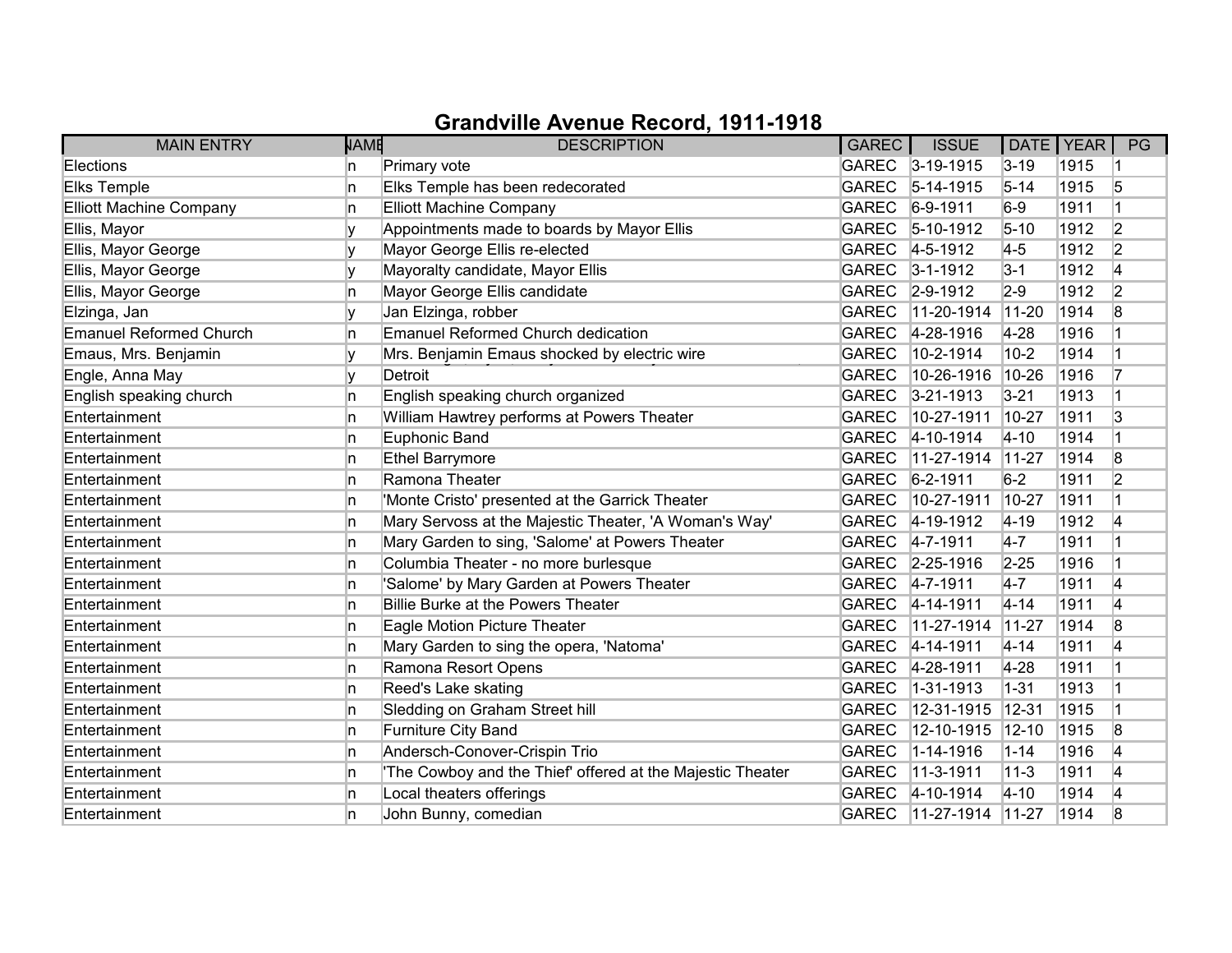| <b>MAIN ENTRY</b> | <b>NAME</b> | <b>DESCRIPTION</b>                         | GAREC        | <b>ISSUE</b>      | DATE   YEAR |      | PG             |
|-------------------|-------------|--------------------------------------------|--------------|-------------------|-------------|------|----------------|
| Entertainment     | n           | Ramona Theater                             |              | GAREC 6-16-1911   | $6 - 16$    | 1911 | 14             |
| Entertainment     | n.          | Moving pictures at the Columbia            | <b>GAREC</b> | $1 - 8 - 1915$    | $1-8$       | 1915 | 8              |
| Entertainment     | n           | Billy B. Van at Majestic Theater           | <b>GAREC</b> | 10-11-1912        | $10 - 11$   | 1912 | $\overline{2}$ |
| Entertainment     | n           | Ramona Theatre attractions                 | <b>GAREC</b> | $ 5 - 19 - 1911$  | $5 - 19$    | 1911 | 4              |
| Entertainment     | n           | Furniture City Band                        | <b>GAREC</b> | 1-22-1915         | $1 - 22$    | 1915 | 1              |
| Entertainment     | In.         | Edith Taliaferro at Powers Theater         | <b>GAREC</b> | $1 - 31 - 1913$   | $1 - 31$    | 1913 | 14             |
| Entertainment     | n.          | <b>Comstock Races</b>                      |              | GAREC 7-4-1913    | $7-4$       | 1913 |                |
| Entertainment     | n           | Comstock Races                             | <b>GAREC</b> | $ 7 - 11 - 13 $   | $7 - 11$    | 1913 |                |
| Entertainment     | In.         | Louis Mann performing at Powers Theater    | <b>GAREC</b> | 11-24-1911        | $11-24$     | 1911 | 4              |
| Entertainment     | n.          | Furniture City Band                        | <b>GAREC</b> | 12-5-1913         | $12 - 5$    | 1913 |                |
| Entertainment     | n.          | West Michigan State Fair Auto Races        | <b>GAREC</b> | $9 - 10 - 1915$   | $9 - 10$    | 1915 | 5              |
| Entertainment     | n           | Male quartette at Reelman's Hall           | <b>GAREC</b> | $9-29-1911$       | $9-29$      | 1911 |                |
| Entertainment     | n.          | Henry B. Harris at Powers Theater          | <b>GAREC</b> | 11-3-1911         | $11 - 3$    | 1911 | 14             |
| Entertainment     | n.          | Edward Terry, actor, at the Powers Theater | <b>GAREC</b> | $4 - 7 - 1911$    | $4-7$       | 1911 | 4              |
| Entertainment     | n.          | Thurston, the magician                     | <b>GAREC</b> | $ 1 - 31 - 1913 $ | $1 - 31$    | 1913 | 4              |
| Entertainment     | n           | Moving pictures at Majestic Theater        | <b>GAREC</b> | $6 - 5 - 1914$    | $6-5$       | 1914 | 4              |
| Entertainment     | n.          | New theater to be erected                  | <b>GAREC</b> | $ 9-3-1915 $      | $9-3$       | 1915 | 5              |
| Entertainment     | n           | Ramona Park opens                          | <b>GAREC</b> | $ 5 - 15 - 1914$  | $5 - 15$    | 1914 |                |
| Entertainment     | n           | May/Mary Pickford in Cinderella, a movie   | <b>GAREC</b> | 1-15-1915         | $1 - 15$    | 1915 | 8              |
| Entertainment     | n           | Eagle Theater - white light                | <b>GAREC</b> | 1-15-1915         | $1 - 15$    | 1915 | 8              |
| Entertainment     | n.          | Jenison Park Opening Day                   | <b>GAREC</b> | $5 - 26 - 1911$   | $5 - 26$    | 1911 |                |
| Entertainment     | n           | Furniture City Band                        | <b>GAREC</b> | 2/6/1914          | 2/6         | 1914 | 4              |
| Entertainment     | n           | Euphonic Band                              | <b>GAREC</b> | $ 6 - 13 - 1913 $ | $6 - 13$    | 1913 |                |
| Entertainment     | n           | Stereoptican Lecture                       | <b>GAREC</b> | 10-18-1912        | $10 - 18$   | 1912 | 4              |
| Entertainment     | In.         | Grandville Avenue annual picnic            | <b>GAREC</b> | $ 8 - 1 - 1913 $  | $8-1$       | 1913 |                |
| Entertainment     | n           | Sleighride party in Jenison, Michigan      | <b>GAREC</b> | $3 - 15 - 1912$   | $3 - 15$    | 1912 |                |
| Entertainment     | n.          | Moving pictures                            | <b>GAREC</b> | $ 7 - 11 - 13 $   | $7 - 11$    | 1913 | 14             |
| Entertainment     | In.         | Sleighride to Dutton, Michigan             | <b>GAREC</b> | $2 - 23 - 1912$   | $2 - 23$    | 1912 | 4              |
| Entertainment     | n.          | West Michigan State Fair                   | <b>GAREC</b> | $8-8-1913$        | $8-8$       | 1913 |                |
| Entertainment     | n.          | Ringling Bros. Circus                      | <b>GAREC</b> | $6 - 25 - 1915$   | $6 - 25$    | 1915 |                |
| Entertainment     | n.          | West Michigan State Fair Harness races     | <b>GAREC</b> | $9-17-1915$       | $9 - 17$    | 1915 | 5              |
| Entertainment     | n           | West Michigan Fair Assn                    |              | GAREC 9-15-1911   | $9 - 15$    | 1911 |                |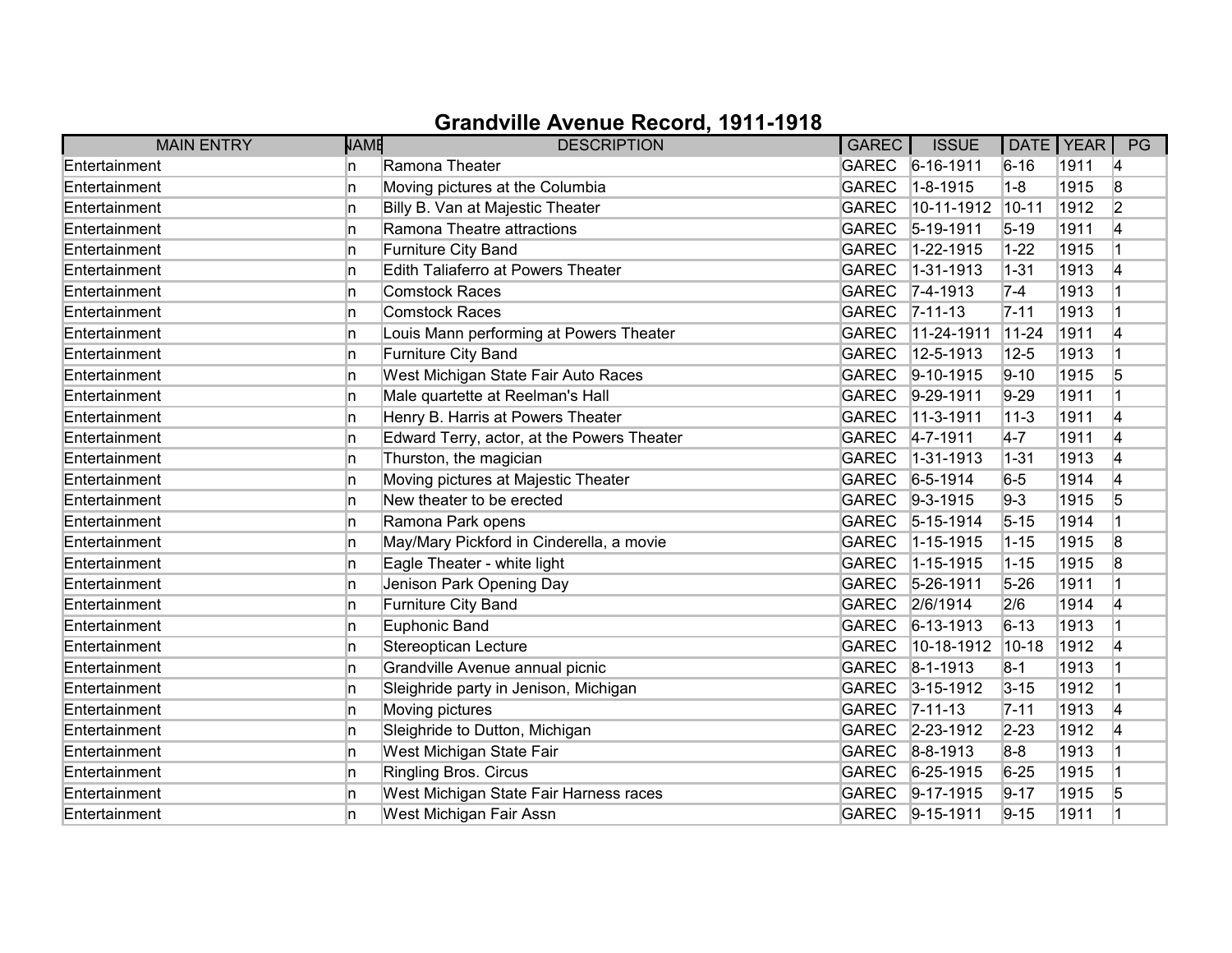| <b>MAIN ENTRY</b> | <b>NAME</b> | <b>DESCRIPTION</b>                                         | GAREC        | <b>ISSUE</b>      | DATE   YEAR |      | PG             |
|-------------------|-------------|------------------------------------------------------------|--------------|-------------------|-------------|------|----------------|
| Entertainment     | ln.         | Ramona Park - two women racing balloons                    |              | GAREC 8-21-1914   | $8 - 21$    | 1914 | 8              |
| Entertainment     | ln.         | <b>Billie Burke</b>                                        | <b>GAREC</b> | 11-6-1914         | $11 - 6$    | 1914 | 8              |
| Entertainment     | ln.         | Furniture City Band                                        | <b>GAREC</b> | $1 - 9 - 1914$    | $1-9$       | 1914 |                |
| Entertainment     | ln.         | Jurgen's Band                                              | <b>GAREC</b> | 11-8-1912         | $11 - 8$    | 1912 |                |
| Entertainment     | ln.         | Reed's Lake ice skating                                    | <b>GAREC</b> | 1-19-1912         | $1 - 19$    | 1912 |                |
| Entertainment     | ln.         | Men's band organized                                       | <b>GAREC</b> | 11-1-1912         | $11 - 1$    | 1912 | 4              |
| Entertainment     | In.         | Where circus to be held                                    | GAREC        | $6-4-1915$        | $6-4$       | 1915 | 14             |
| Entertainment     | ln.         | <b>Gabriel Glee Club</b>                                   |              | GAREC 4-26-1913   | 4-26        | 1913 |                |
| Entertainment     | ln.         | "Lights and Shadows of a Great City", a lantern slide show | <b>GAREC</b> | $3 - 15 - 1912$   | $3 - 15$    | 1912 |                |
| Entertainment     | ln.         | Jenison Park, Holland, Michigan opens for season           | <b>GAREC</b> | $4 - 12 - 1912$   | $4 - 12$    | 1912 | 4              |
| Entertainment     | ln.         | Circus at Columbia                                         | <b>GAREC</b> | 12-12-1913        | $12 - 12$   | 1913 | 4              |
| Entertainment     | ln.         | Mary Servoss at the Majestic in "The Road to Yesterday"    | <b>GAREC</b> | 4-26-1912         | $4 - 26$    | 1912 | 4              |
| Euphonic Band     | ln.         | Euphonic Band                                              | <b>GAREC</b> | $6 - 13 - 1913$   | $6 - 13$    | 1913 | 1              |
| Evans, Mr. & Mrs. |             | Mr. & Mrs. John Evans, robbers                             | <b>GAREC</b> | $4 - 14 - 1916$   | $4 - 14$    | 1916 | 17             |
| Event             | ln.         | Western Michigan Automobile Show                           | <b>GAREC</b> | 1/30/1914         | $1 - 30$    | 1914 | 4              |
| Event             | In.         | <b>Titanic Disaster</b>                                    |              | GAREC 5-10-1912   | $5 - 10$    | 1912 | 2              |
| Event             | ln.         | President of Michigan Exchange Private Bank dies           | <b>GAREC</b> | $4 - 19 - 1912$   | $ 4 - 19$   | 1912 | 2              |
| Event             |             | Booker T. Washington, Speaker                              | GAREC        | $ 5 - 31 - 1912$  | $5 - 31$    | 1912 | 2              |
| Event             | ln.         | Judge Allen C. Adsit's death                               | <b>GAREC</b> | $1 - 5 - 1912$    | $1 - 5$     | 1912 | 2              |
| Event             | ln.         | Death of Captain John Pauels                               | <b>GAREC</b> | $1 - 16 - 1914$   | $1 - 16$    | 1914 | 1              |
| Event             | ln.         | Rev. Joldersma died                                        | <b>GAREC</b> | $5 - 2 - 1913$    | $5-2$       | 1913 | 1              |
| Event             |             | Death of Samuel M. Lemon                                   |              | GAREC 5-31-1912   | $5 - 31$    | 1912 | 1              |
| Event             | ln.         | Lightning strikes Franklin St. Christian Reformed Church   |              | GAREC 9-4-1914    | $9 - 4$     | 1914 | 8              |
| Event             | ln.         | Flag Day                                                   | <b>GAREC</b> | $6 - 5 - 1914$    | $6-5$       | 1914 | 1              |
| Event             | ln.         | <b>Hollanders of America</b>                               | <b>GAREC</b> | $ 5 - 30 - 1913 $ | $5 - 30$    | 1913 |                |
| Event             | ln.         | House destroyed by fire                                    | <b>GAREC</b> | $1 - 19 - 1912$   | $1 - 19$    | 1912 | 2              |
| Event             | ln.         | Arbor Day                                                  | <b>GAREC</b> | $ 4 - 28 - 1911$  | $4-28$      | 1911 | 2              |
| Event             | ln.         | Arbor Day                                                  | GAREC        | 4-28-1911         | $4 - 28$    | 1911 | $\overline{2}$ |
| Event             | ln.         | Titanic memorial service                                   | <b>GAREC</b> | $4 - 26 - 1912$   | $4 - 26$    | 1912 | 4              |
| Event             | ln.         | Titanic disaster                                           |              | GAREC 5-3-1912    | $5-3$       | 1912 | 2              |
| Event             | ln.         | Church building damaged by storm                           |              | GAREC 8-25-1911   | $8 - 25$    | 1911 | 2              |
| Event             | ln.         | Booker T. Washington, speaker in Grand Rapids              |              | GAREC 5-31-1912   | $5 - 31$    | 1912 | 2              |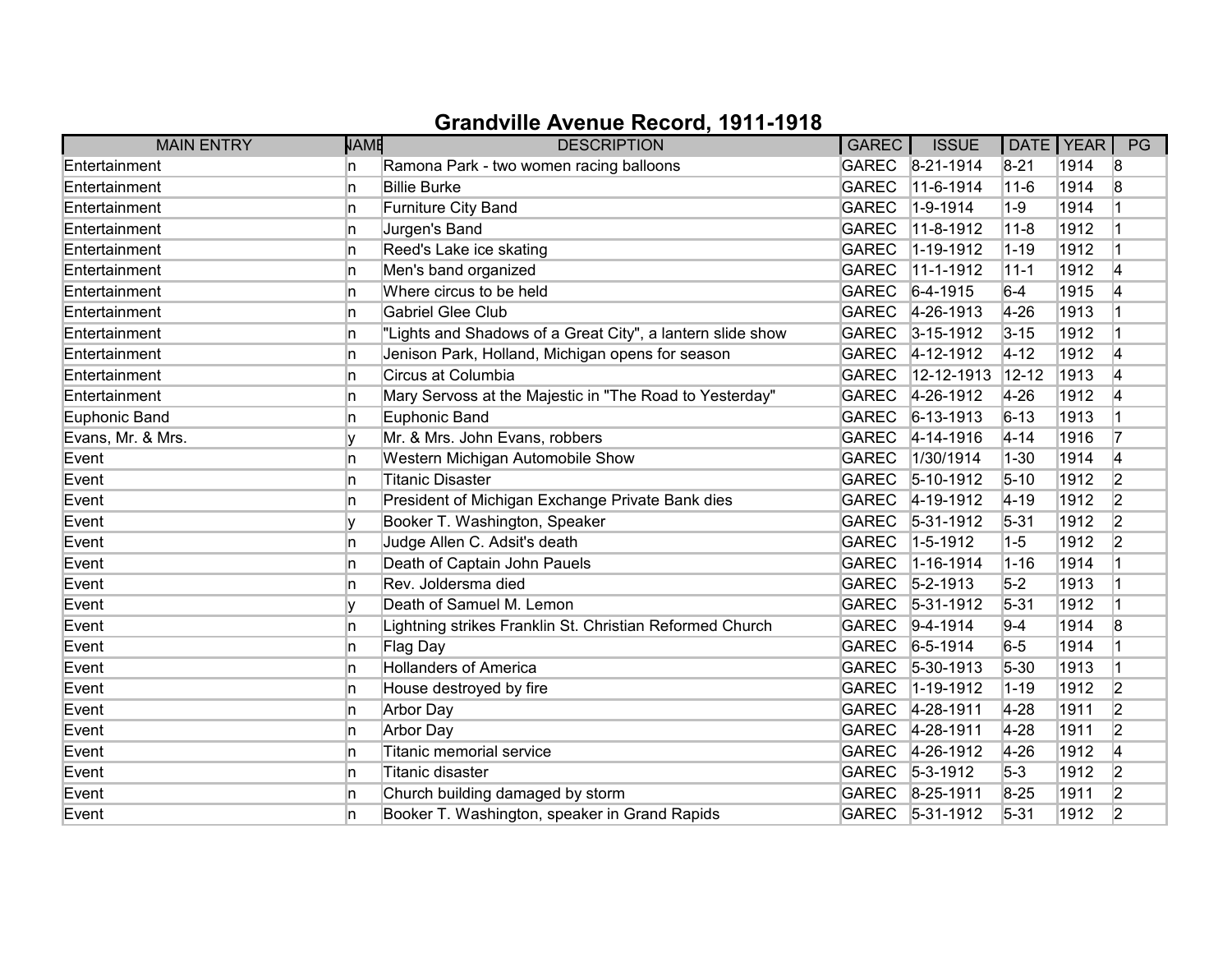| <b>MAIN ENTRY</b>                | <b>NAME</b> | <b>DESCRIPTION</b>                                        | GAREC        | <b>ISSUE</b>      | DATE   YEAR |      | PG |
|----------------------------------|-------------|-----------------------------------------------------------|--------------|-------------------|-------------|------|----|
| Event                            | 'n          | Death of Samuel M. Lemon, director of Mich. Exchange Bank | <b>GAREC</b> | $ 5-31-1912 $     | $5 - 31$    | 1912 |    |
| Event                            | 'n          | Titanic disaster                                          | <b>GAREC</b> | 4-26-1912         | $4 - 26$    | 1912 | 2  |
| Events                           | 'n          | Smit Grandville Avenue Band                               | <b>GAREC</b> | $6 - 2 - 1916$    | $6-2$       | 1916 |    |
| Events                           | 'n          | Damage to building                                        | <b>GAREC</b> | $7-6-1916$        | $7-6$       | 1916 |    |
| Events                           | ln.         | Theda Bara at the Powers'                                 | <b>GAREC</b> | 11-22-1918        | $11-22$     | 1918 |    |
| Events                           | 'n          | Mme. Sarah Bernhardt at Powers'                           | <b>GAREC</b> | 10-5-1917         | $10-5$      | 1917 |    |
| Events                           | 'n          | Auto show in Grand Rapids                                 | <b>GAREC</b> | $ 2 - 5 - 1915 $  | $2 - 5$     | 1915 |    |
| Events                           | 'n          | Auto race planned                                         | <b>GAREC</b> | $6-30-1916$       | $6 - 30$    | 1916 |    |
| Events                           | 'n          | Liberty Loan parade                                       | <b>GAREC</b> | 10-19-1917        | $10-19$     | 1917 |    |
| Events                           | 'n          | <b>Keeler Brass Band</b>                                  | <b>GAREC</b> | $5 - 24 - 1918$   | $5 - 24$    | 1918 | 4  |
| Events                           | 'n          | Lightning heavily damages home                            | <b>GAREC</b> | $6 - 15 - 1917$   | $6 - 15$    | 1917 | 8  |
| Events                           | In.         | Mrs. Clara Waite granted annulment                        | <b>GAREC</b> | $ 7-21-1916$      | $7 - 21$    | 1916 | 3  |
| Events                           | ln.         | Auto show                                                 | <b>GAREC</b> | $ 2 - 12 - 1915 $ | $2 - 12$    | 1915 |    |
| Events                           | 'n          | 20th anniversary Steamer "Chicora" disaster               | <b>GAREC</b> | $ 2 - 5 - 1915 $  | $2-5$       | 1915 |    |
| Events                           | 'n          | Berlin 62nd Fair                                          | GAREC        | 8-31-1917         | $8 - 31$    | 1917 |    |
| Events                           | n           | Vaudeville at Empress Theatre                             | GAREC        | $9-6-1918$        | $9-6$       | 1918 |    |
| Events                           | 'n          | Lightning strikes home                                    | <b>GAREC</b> | $ 8-3-1917$       | $8-3$       | 1917 | 4  |
| Events                           | 'n          | Streets designed for children to slide down               | <b>GAREC</b> | 12-22-1916        | 12-22       | 1916 | 8  |
| Events                           | 'n          | Furniture City Band                                       | <b>GAREC</b> | 12-7-1916         | $12 - 7$    | 1916 | 8  |
| Events                           | In.         | <b>Ringling Bros. Circus</b>                              | <b>GAREC</b> | $7 - 5 - 1918$    | $7-5$       | 1918 |    |
| Events                           | ln.         | New citizens                                              | <b>GAREC</b> | 11-23-1917        | $11 - 23$   | 1917 | 3  |
| Events                           | 'n          | Opera company at the Powers Theater                       | <b>GAREC</b> | 10-12-1916        | $10-12$     | 1916 | 14 |
| Events                           | In.         | Nine deaths at soldiers home                              | <b>GAREC</b> | $5 - 7 - 1915$    | $5-7$       | 1915 | 3  |
| Excelsior Wrapper Co.            | ln.         | Excelsior Wrapper Co.                                     | <b>GAREC</b> | $ 7-3-1914 $      | $7-3$       | 1914 | 14 |
| <b>Excelsior Wrapper Company</b> | 'n          | <b>Excelsior Wrapper Company addition</b>                 | <b>GAREC</b> | 11-16-1916        | $11 - 16$   | 1916 | 8  |
| <b>Excelsior Wrapper Company</b> | ln.         | <b>Excelsior Wrapper Company addition</b>                 | <b>GAREC</b> | $5 - 5 - 1911$    | $5-5$       | 1911 |    |
| <b>Excelsior Wrapper Company</b> | n           | <b>Excelsior Wrapper Company addition</b>                 | <b>GAREC</b> | $ 5 - 19 - 1911$  | $5-19$      | 1911 |    |
| <b>Excelsior Wrapper Company</b> | In.         | Excelsior Wrapper Co. - savings bank for employees        | <b>GAREC</b> | $3 - 17 - 1916$   | $3 - 17$    | 1916 | 4  |
| <b>Excelsior Wrapper Company</b> | ln.         | <b>Excelsior Wrapper Company</b>                          | <b>GAREC</b> | $ 5 - 19 - 1911$  | $5 - 19$    | 1911 |    |
| <b>Excelsior Wrapper Company</b> | ln.         | Inventor of new saw                                       | <b>GAREC</b> | 12-8-1911         | $12 - 8$    | 1911 | 2  |
| <b>Excelsior Wrapper Company</b> |             | Excelsior Wrapper Company building an addition            | GAREC        | $5 - 5 - 1911$    | $5-5$       | 1911 |    |
| Fallon, Alderman                 |             | Paving sidewalks                                          |              | GAREC 4-12-1912   | $4 - 12$    | 1912 | 3  |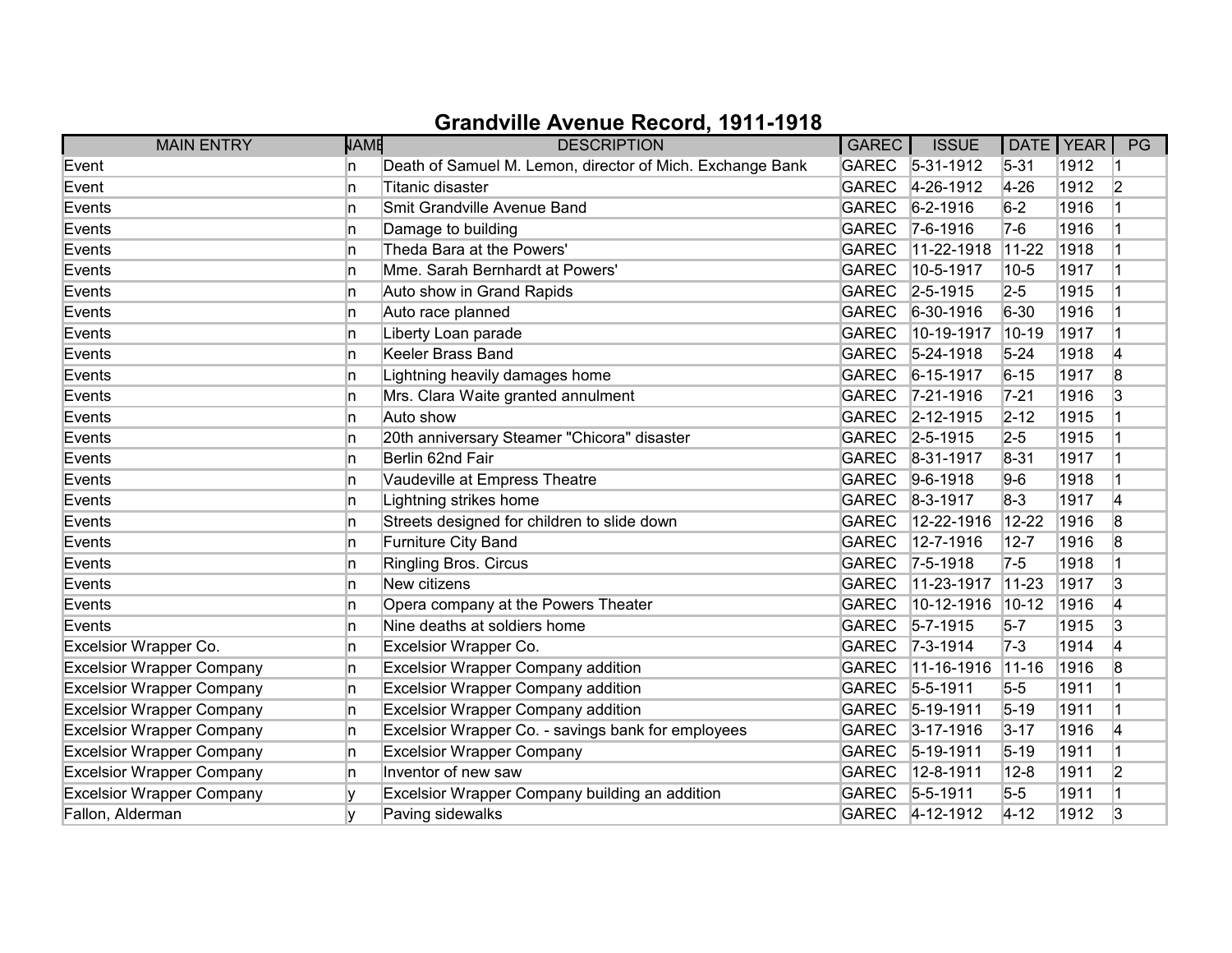| <b>MAIN ENTRY</b>                    | <b>NAME</b> | <b>DESCRIPTION</b>                                | GAREC        | <b>ISSUE</b>      |             | DATE   YEAR | PG             |
|--------------------------------------|-------------|---------------------------------------------------|--------------|-------------------|-------------|-------------|----------------|
| Fifth Ave. Christian Reformed        | In.         | Fifth Ave. Christian Reformed installs electric   | <b>GAREC</b> | $12 - 13 - 1912$  | $ 12 - 13 $ | 1912        | $\overline{2}$ |
| Fifth Ave. Christian Reformed        | ln.         | Fifth Avenue Christian Reformed Church history    | <b>GAREC</b> | $5-19-1911$       | $5-19$      | 1911        |                |
| Fifth Ave. Christian Reformed Church | In.         | Fifth Ave. Christian Reformed 25th Anniversary    |              | GAREC 2-9-1912    | $2-9$       | 1912        | 14             |
| <b>Fifth Avenue School</b>           | In.         | Fifth Avenue school building                      | <b>GAREC</b> | 12-15-1911        | $12 - 15$   | 1911        |                |
| <b>Fifth Reformed Church</b>         | ln.         | Fifth Reformed install pastor                     | <b>GAREC</b> | 11-15-1912        | $11-15$     | 1912        |                |
| <b>Fifth Reformed Church</b>         | ln.         | Fifth Reformed New Pastor - Rev. S. Nettinga      | <b>GAREC</b> | $9-27-1912$       | $9-27$      | 1912        |                |
| <b>Finney School</b>                 | ln.         | New playground for Finney School                  | GAREC        | $ 4 - 23 - 1915 $ | $4 - 23$    | 1915        | 5              |
| <b>Finney Social Center</b>          | ln.         | Finney Social Center indoor ball                  | <b>GAREC</b> | $1 - 7 - 1916$    | $1 - 7$     | 1916        | 8              |
| Fire                                 | ln.         | Engine No. 6 house - two horses killed in runaway | GAREC        | $2 - 12 - 1915$   | $2 - 12$    | 1915        |                |
| Fire                                 | ln.         | Butterfield theater burns causing \$7,000 damage  | <b>GAREC</b> | 10-5-1916         | $ 10-5 $    | 1916        | 3              |
| Fire                                 | ln.         | New fire engine                                   | <b>GAREC</b> | 10-15-1915        | $10 - 15$   | 1915        | 14             |
| Fire                                 | ln.         | New engine house                                  | <b>GAREC</b> | 1-26-1912         | $1 - 26$    | 1912        |                |
| Fire                                 | ln.         | Mr. Nagelkirk, captain of new fire house          | <b>GAREC</b> | $2 - 2 - 1912$    | $2 - 1$     | 1912        | $\overline{2}$ |
| Fire                                 | ln.         | No. 6 Engine house                                | <b>GAREC</b> | $1 - 31 - 1913$   | $ 1 - 31$   | 1913        | $\overline{2}$ |
| Fire                                 | ln.         | Fire destroys farm at Caledonia of Allen Brehtel  | <b>GAREC</b> | 10-5-1916         | $10-5$      | 1916        | 3              |
| Fire                                 | ln.         | Fire damage to Bethany Reformed Church            | <b>GAREC</b> | 11-26-1915        | $11 - 26$   | 1915        | 8              |
| Fire                                 | ln.         | W. T. Newton grocery store - damaged by fire      | <b>GAREC</b> | $3 - 12 - 1915$   | $3 - 12$    | 1915        |                |
| Fire                                 | ln.         | Board of Police and Fire                          | <b>GAREC</b> | $5 - 7 - 1915$    | $5-7$       | 1915        |                |
| Fire                                 | In          | New engine house furnished                        | <b>GAREC</b> | $1 - 19 - 1912$   | $1 - 19$    | 1912        | 2              |
| Fire                                 | ln.         | Fireman to be pensioned                           | GAREC        | $ 7 - 16 - 1915 $ | $7 - 16$    | 1915        |                |
| Fire                                 | ln.         | Barn destroyed on Rufus Calkins land              | <b>GAREC</b> | 11-19-1915        | $ 11 - 19$  | 1915        | 5              |
| Fire                                 | ln.         | Home on Byron Road destroyed                      | <b>GAREC</b> | 12-27-1918        | 12-27       | 1918        |                |
| Fire                                 | ln.         | Replacing horse vehicles                          | GAREC        | $3 - 14 - 1913$   | $3 - 14$    | 1913        |                |
| Fire                                 | ln.         | New fire engine for Engine house No. 10           |              | GAREC 8-13-1915   | $8 - 13$    | 1915        | 4              |
| Fire                                 | ln.         | New auto wagon for Engine house No. 12            | <b>GAREC</b> | $3 - 26 - 1915$   | $3 - 26$    | 1915        |                |
| Fire                                 | ln.         | G. Broars bakery damaged                          | <b>GAREC</b> | 10-9-1914         | $10-9$      | 1914        | 8              |
| Fire                                 | ln.         | Beekman pioneer home damaged                      | <b>GAREC</b> | 7-27-1917         | $7 - 27$    | 1917        | 8              |
| Fire                                 | ln.         | John Cook residence burned to ground              | GAREC        | 7-20-1917         | $7 - 20$    | 1917        | 3              |
| Fire                                 | In.         | Engine House No. 12                               | <b>GAREC</b> | $3 - 27 - 1914$   | $3 - 27$    | 1914        | 14             |
| Fire                                 | ln.         | Engine House No. 12                               | GAREC        | $4 - 26 - 1913$   | $4 - 26$    | 1913        |                |
| Fire                                 | ln.         | Terrell Equipment Company new plant               |              | GAREC 5-19-1911   | $5 - 19$    | 1911        |                |
| Fire                                 | ln.         | Fire at Valley City Milling Company               |              | GAREC 5-18-1917   | $5 - 18$    | 1917        | 17             |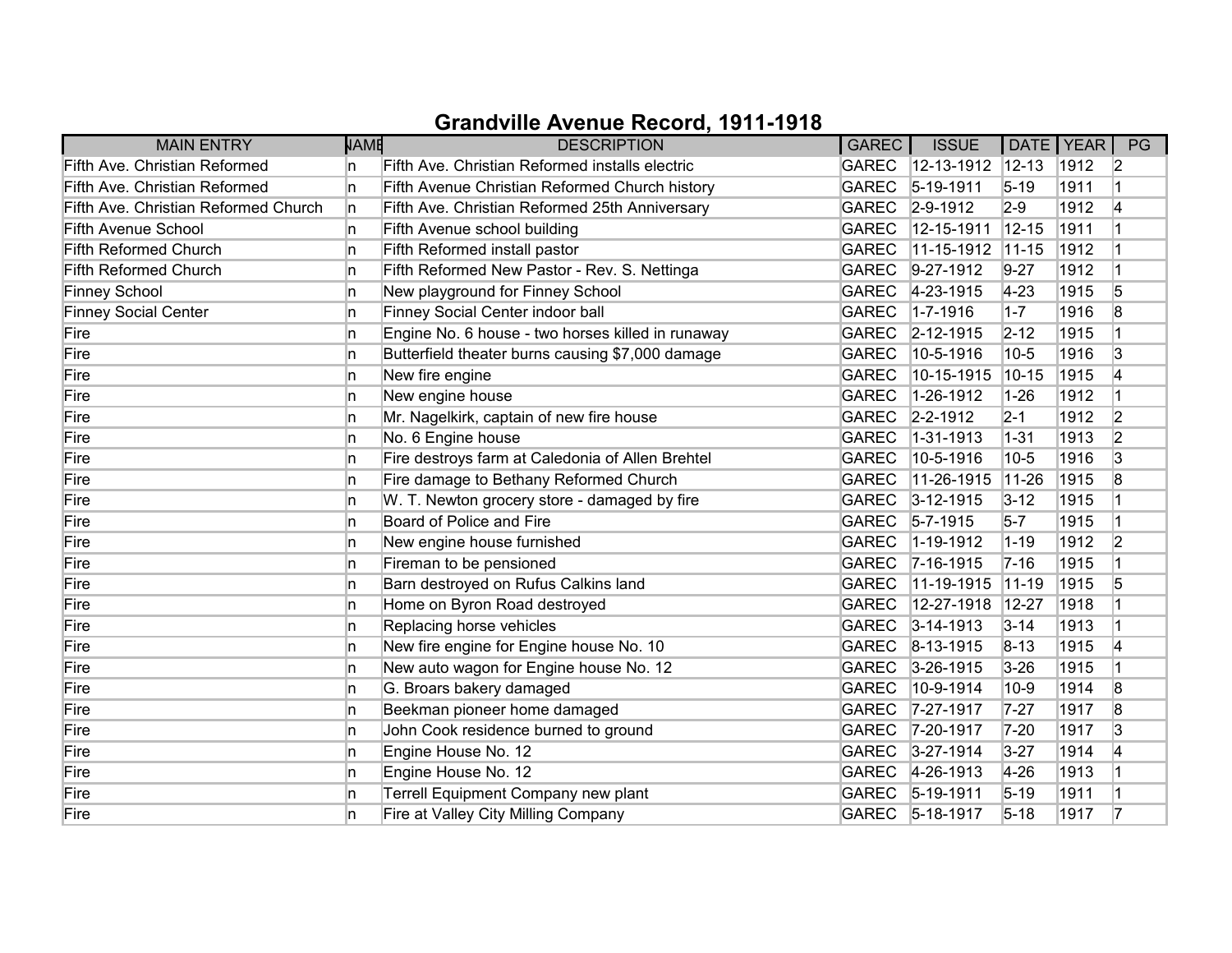| <b>MAIN ENTRY</b>                      | <b>NAME</b> | <b>DESCRIPTION</b>                           | GAREC        | <b>ISSUE</b>       | DATE   YEAR |      | PG |
|----------------------------------------|-------------|----------------------------------------------|--------------|--------------------|-------------|------|----|
| Fire                                   | n           | J. D. Vos home damaged by fire               |              | GAREC 5-4-1917     | $5-4$       | 1917 | 8  |
| Fire                                   | n           | Grand Rapids postoffice damage               | <b>GAREC</b> | 4-27-1917          | $4 - 27$    | 1917 | 3  |
| Fire                                   | n           | Dean-Hicks Printing damaged                  | <b>GAREC</b> | 4-20-1917          | $4-20$      | 1917 | 17 |
| Fire                                   | n           | Fire loss settled in two days                | <b>GAREC</b> | 10-23-1914         | 10-23       | 1914 | 8  |
| Fire                                   | n           | A. & O. Dykstra Feed Company damaged         | <b>GAREC</b> | 4-20-1917          | $4 - 20$    | 1917 | 7  |
| Fire                                   | n.          | Careless fire in building                    | <b>GAREC</b> | $8-21-1914$        | $8 - 21$    | 1914 | 8  |
| Fire                                   | n           | <b>Terrell Plant fire</b>                    | <b>GAREC</b> | $11-9-1917$        | $11-9$      | 1917 |    |
| Fire                                   | n.          | Hall Street engine house                     |              | GAREC 3-23-1917    | $3 - 23$    | 1917 |    |
| Fire                                   | In.         | Better fire protection                       | <b>GAREC</b> | 11-9-1917          | $11 - 9$    | 1917 | 5  |
| Fire                                   | In.         | Several fires                                | <b>GAREC</b> | $ 8-4-1916 $       | $8-4$       | 1916 |    |
| Fire                                   | n           | Two fires extinguished                       | <b>GAREC</b> | $8-16-1918$        | $8 - 16$    | 1918 |    |
| Fire                                   | n           | Two fires                                    | <b>GAREC</b> | $ 3 - 2 - 1917$    | $3-2$       | 1917 | 3  |
| Fire                                   | In.         | Station No. 3 - new auto                     | <b>GAREC</b> | $7-4-1913$         | $7-4$       | 1913 | 2  |
| Fire                                   | n.          | Six children die in fire                     | <b>GAREC</b> | $ 7 - 26 - 1918 $  | $7 - 26$    | 1918 |    |
| Fire                                   | n.          | Engine House No. 12                          |              | GAREC 2-13-1914    | $2 - 13$    | 1914 | 14 |
| Fire                                   | n           | Kimball farm destroyed                       |              | GAREC 2-16-1917    | $2 - 16$    | 1917 | 3  |
| Fire                                   | In.         | Damage to home                               | <b>GAREC</b> | 12-21-1917         | $12 - 21$   | 1917 | 8  |
| Fire                                   | n           | Three fires                                  | <b>GAREC</b> | $1 - 5 - 1917$     | $1-5$       | 1917 |    |
| Fire                                   | n           | Engine House No. 12                          | <b>GAREC</b> | 10-2-1914          | $10-2$      | 1914 |    |
| Fire                                   | n           | Engine House No. 12                          | <b>GAREC</b> | 1-23-1914          | $1 - 23$    | 1914 | 4  |
| Fire                                   | In.         | Fireman Patterson in hospital                | <b>GAREC</b> | 12-15-1916         | $12 - 15$   | 1916 | 8  |
| Fire                                   | n.          | W. Mouw home had fire damage                 | <b>GAREC</b> | 12-7-1916          | $12 - 7$    | 1916 | 8  |
| Fire                                   | n.          | Home severely damaged by fire                | <b>GAREC</b> | 12-28-1917         | 12-28       | 1917 |    |
| Fire                                   | n           | Fire in Reelman Block                        | <b>GAREC</b> | 12-31-1915         | 12-31       | 1915 |    |
| Fire                                   | In.         | New fire house No. 12                        | <b>GAREC</b> | 4-26-1912          | $4 - 26$    | 1912 |    |
| Fire                                   | n.          | Damage to Peter H. Greenwald residence       | <b>GAREC</b> | 1-11-1918          | $1 - 11$    | 1918 | 8  |
| Fire                                   | n.          | Farm home destroyed                          | <b>GAREC</b> | $9-27-1918$        | $9 - 27$    | 1918 | 14 |
| Fire                                   | n           | Mrs. T. J. Lyons, fire in closet             | <b>GAREC</b> | 11-20-1914         | $11-20$     | 1914 | 8  |
| Fire                                   | In.         | Fire station needs equipment                 | <b>GAREC</b> | 11-21-1913         | $11-21$     | 1913 |    |
| Fire                                   | n.          | Residence damaged by fire                    | <b>GAREC</b> | 1-25-1918          | $1 - 25$    | 1918 |    |
| <b>First Christian Reformed Church</b> | n           | First Christian Reformed new church building | <b>GAREC</b> | $ 8-11-1911$       | $ 8 - 11 $  | 1911 |    |
| <b>First Ward School Building</b>      | n           | Location of new First Ward school building   | <b>GAREC</b> | $ 11 - 24 - 1911 $ | $ 11-24 $   | 1911 |    |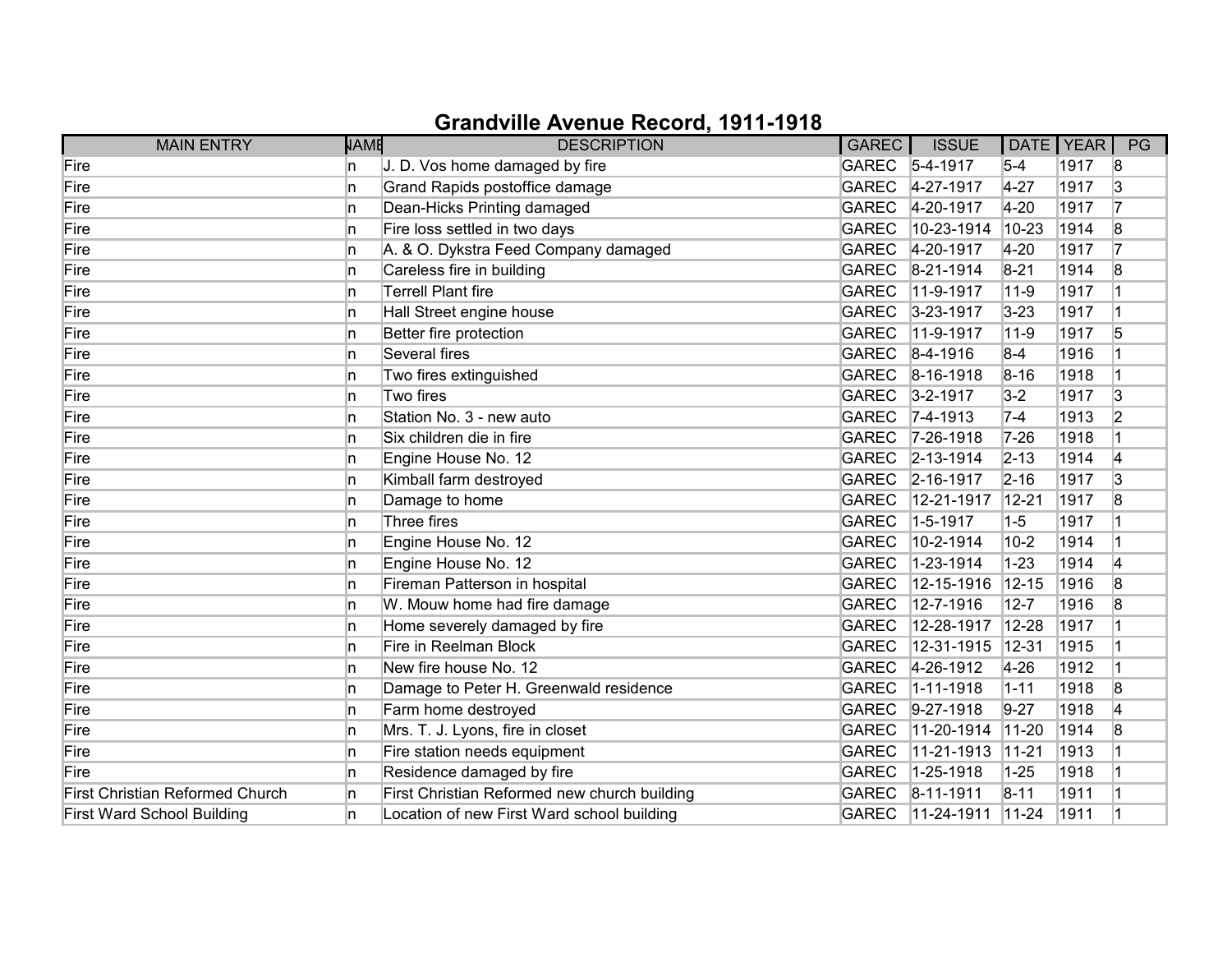| <b>MAIN ENTRY</b>               | <b>NAME</b> | <b>DESCRIPTION</b>                                   | <b>GAREC</b> | <b>ISSUE</b>     | DATE   YEAR |      | PG             |
|---------------------------------|-------------|------------------------------------------------------|--------------|------------------|-------------|------|----------------|
| Fisher, E. B.                   |             | E. B. Fisher, new history                            |              | GAREC 9-28-1917  | $9 - 28$    | 1917 | 17             |
| Fleckner, Theodore W.           | v           | Theodore W. Fleckner, injured Pere Marquette railway | <b>GAREC</b> | 12-4-1914        | $12 - 4$    | 1914 | 8              |
| Fletcher, Clifford              |             | <b>Clifford Fletcher stabbed</b>                     | <b>GAREC</b> | $9-28-1916$      | $9 - 28$    | 1916 | 3              |
| Flierman, A. J.                 | v           | A. J. Flierman injured                               | <b>GAREC</b> | 10-17-1913       | $10-17$     | 1913 | 4              |
| <b>Food Stock Company</b>       | In.         | Food Stock Company to erect plant                    | <b>GAREC</b> | $3-9-1917$       | $3-9$       | 1917 | 17             |
| Forbes, Theron                  | I۷          | Candidate for board of education                     | <b>GAREC</b> | $3 - 22 - 1912$  | $3 - 22$    | 1912 | 3              |
| Ford, Samuel                    |             | Samuel Ford, murderer                                | <b>GAREC</b> | 11-22-1912       | $11-22$     | 1912 | 14             |
| <b>Fortnightly Club</b>         | In.         | <b>Fortnightly Club</b>                              |              | GAREC 4-14-1911  | $4 - 14$    | 1911 | 4              |
| Fortnightly Club                | In.         | <b>Fortnightly Club</b>                              | <b>GAREC</b> | $3 - 14 - 1913$  | $3 - 14$    | 1913 |                |
| Fourth of July Picnic           | ln.         | Godfrey Avenue park grounds                          | <b>GAREC</b> | $ 7 - 7 - 1911 $ | $7 - 7$     | 1911 | $\overline{2}$ |
| Fox & Fisher                    | In.         | Fox & Fisher business failure                        | <b>GAREC</b> | 1-31-1913        | $1 - 31$    | 1913 | 4              |
| Fox & Fisher                    | In.         | P. J. Haan purchases Fox & Fisher drug stock         | <b>GAREC</b> | $3 - 28 - 1913$  | $3 - 28$    | 1913 |                |
| Franklin St. Christian Reformed | In.         | Franklin St. Christian Reformed new parsonage        | <b>GAREC</b> | 10-31-1913       | $10-31$     | 1913 |                |
| Franklin St. Christian Reformed | In.         | Franklin St. Christian Reformed parsonage            | <b>GAREC</b> | $5 - 16 - 1913$  | $5 - 16$    | 1913 |                |
| Franklin St. School             | In.         | Proposed Franklin St. school building                | <b>GAREC</b> | $ 9-12-1913$     | $9 - 12$    | 1913 | 4              |
| <b>Franklin Street School</b>   | In.         | Proposed school building - Franklin Street           | <b>GAREC</b> | 11-28-1912       | $11-28$     | 1912 |                |
| <b>Franklin Street School</b>   | In.         | Franklin Street school                               | <b>GAREC</b> | $5 - 23 - 1913$  | $5 - 23$    | 1913 |                |
| <b>Franklin Street School</b>   | ln.         | Franklin St. school dedication                       | <b>GAREC</b> | 11/20/1914       | 11/20       | 1914 |                |
| <b>Franklin Street School</b>   | ln.         | Franklin Street school site                          | <b>GAREC</b> | 12-20-1912       | $12 - 20$   | 1912 | 4              |
| Fraternal Voters' League        | In.         | <b>Fraternal Voters' League</b>                      | <b>GAREC</b> | $3 - 3 - 1916$   | $3-3$       | 1916 |                |
| Freeland, H. H.                 | Iv.         | Candiate for board of education                      | <b>GAREC</b> | $3 - 29 - 1912$  | $3 - 29$    | 1912 | 4              |
| Frelink, Henry                  | I۷          | Henry Frelink, tailor                                | <b>GAREC</b> | $ 9-20-1912$     | $9-20$      | 1912 | 2              |
| <b>Frielink Tailors</b>         | In.         | Frielink Tailors - indoor baseball                   | <b>GAREC</b> | $5 - 1 - 1914$   | $5 - 1$     | 1914 | 4              |
| Frielink's Ball Team            | In.         | Frielink's vs 9th Ward Club                          | <b>GAREC</b> | $5 - 28 - 1915$  | $5 - 28$    | 1915 | 5              |
| Furniture                       | In.         | G. R. Sheraton Furniture Co. stock                   | <b>GAREC</b> | 6/5/1914         | 6/5         | 1914 |                |
| Furniture                       | In.         | Sheraton Furniture company                           | <b>GAREC</b> | $2 - 13 - 1914$  | $2 - 13$    | 1914 |                |
| Furniture                       | In.         | VanderLey & Heidema                                  | <b>GAREC</b> | $3 - 21 - 1913$  | $3 - 21$    | 1913 |                |
| Furniture                       | In.         | G. R. furniture manufacturers - motion pictures      | <b>GAREC</b> | $7 - 31 - 1914$  | $7 - 31$    | 1914 | 4              |
| Furniture                       | In.         | <b>Steel Furniture Company</b>                       | <b>GAREC</b> | 11-1-1912        | $11 - 1$    | 1912 | 14             |
| Furniture                       | In.         | Greater G. R. Industrial Exposition                  | <b>GAREC</b> | 4-17-1914        | $4 - 17$    | 1914 |                |
| Furniture                       | In.         | Johnson Furniture Company                            | <b>GAREC</b> | $3 - 21 - 1913$  | $3 - 21$    | 1913 |                |
| Furniture                       | ln.         | Johnson Furniture Company                            | <b>GAREC</b> | $5 - 2 - 1913$   | $5-2$       | 1913 |                |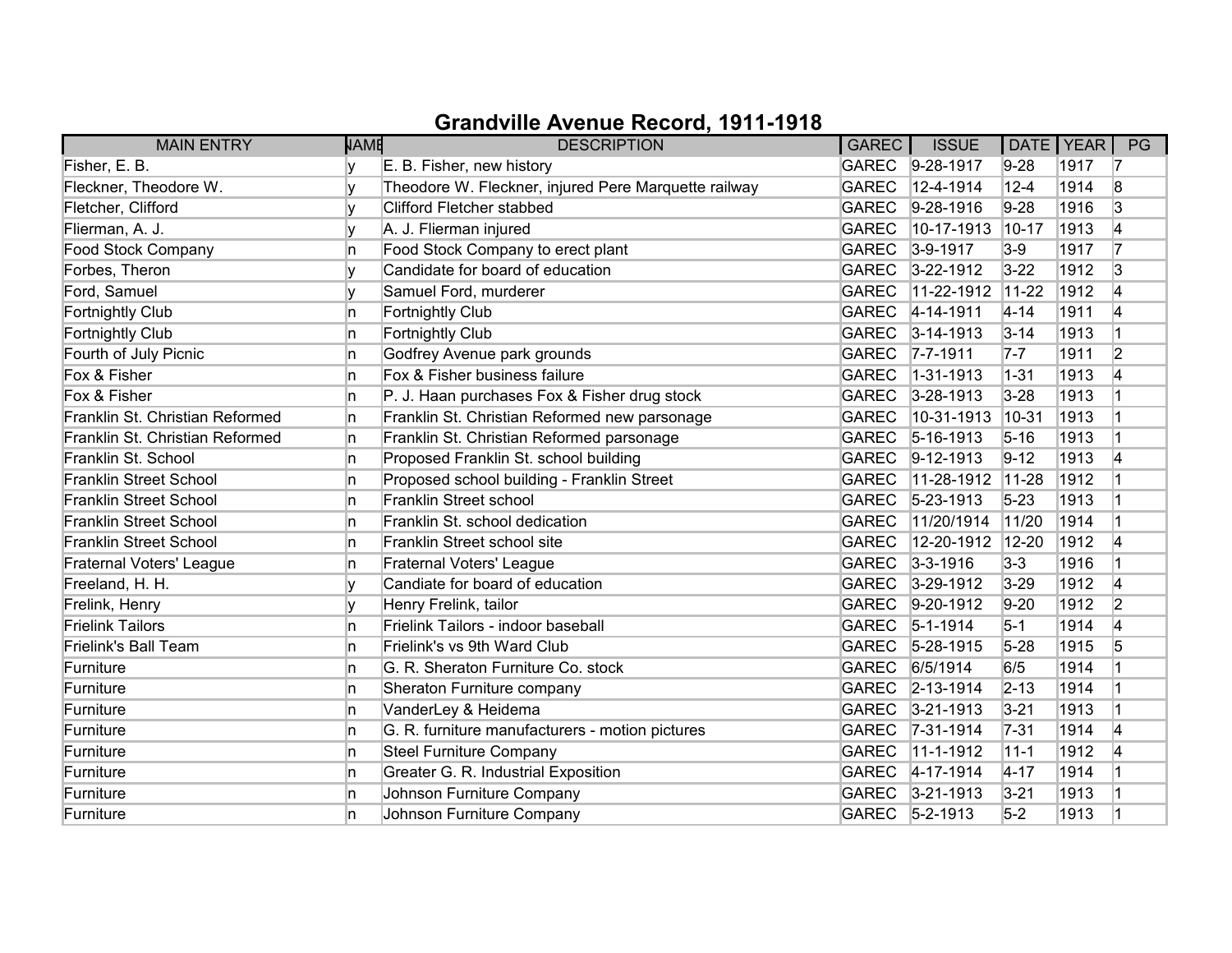| <b>MAIN ENTRY</b>                   | <b>NAME</b> | <b>DESCRIPTION</b>                                        | GAREC        | <b>ISSUE</b>      | DATE   YEAR |      | PG             |
|-------------------------------------|-------------|-----------------------------------------------------------|--------------|-------------------|-------------|------|----------------|
| Furniture                           | n           | G. R. Sheraton Furniture Company                          |              | GAREC 7-4-1913    | $7-4$       | 1913 | $\vert$ 2      |
| Furniture                           | n           | Godfrey avenue furniture manufacturers                    | <b>GAREC</b> | $6 - 27 - 1913$   | $6 - 27$    | 1913 | 14             |
| Furniture                           | n           | Kindel Factory                                            | GAREC        | $ 2 - 14 - 1913$  | $2 - 14$    | 1913 |                |
| Furniture                           | n           | Johnson Furniture Company                                 | <b>GAREC</b> | $1 - 31 - 1913$   | $1 - 31$    | 1913 |                |
| Furniture                           | n           | VanderLey & Heidema                                       | <b>GAREC</b> | $ 5 - 23 - 1913 $ | $5 - 23$    | 1913 |                |
| Furniture                           | n.          | <b>Grand Rapids Chair Company</b>                         | <b>GAREC</b> | 10-4-1912         | $10 - 4$    | 1912 | $\overline{2}$ |
| Furniture                           | n           | Johnson Furniture Company                                 | <b>GAREC</b> | $ 7 - 11 - 13 $   | $7 - 11$    | 1913 | 4              |
| Furniture City Band                 | n           | Furniture City Band                                       | <b>GAREC</b> | 1-22-1915         | $1 - 22$    | 1915 |                |
| Furniture City Band                 | In.         | Furniture City Band                                       | <b>GAREC</b> | 12-5-1913         | $12 - 5$    | 1913 |                |
| Furniture City Dry Cleaning         | n           | Furniture City Dry Cleaning auto                          | <b>GAREC</b> | $3 - 19 - 1915$   | $3 - 19$    | 1915 | 4              |
| <b>Furniture Manufacturers Assn</b> | n           | Furniture Manufactureres' Assn sueing G. R. Furniture Co. | <b>GAREC</b> | $9 - 7 - 1916$    | $9 - 7$     | 1916 | 14             |
| Furniture Shops Company             | n           | Ransom Brother & Furniture Shops Company                  | <b>GAREC</b> | 4-23-1915         | $4 - 23$    | 1915 |                |
| <b>Furniture Strikers</b>           | n           | Furniture strikers entertained by Mr. & Mrs. P. Bey       | <b>GAREC</b> | $5 - 5 - 1911$    | $5-5$       | 1911 |                |
| G. R. & I. Railroad                 | n.          | G. R. & I., Pere Marquette railroads - smoke nuisance     | <b>GAREC</b> | $7 - 16 - 1915$   | $7 - 16$    | 1915 |                |
| G. R. & I. Railway                  | n.          | G. R. & I. Railway erects stockade                        | <b>GAREC</b> | $ 9 - 7 - 1916$   | $9-7$       | 1916 | 4              |
| G. R. & L. Company                  | n           | Frank Smith killed at G. R. & L. Company                  | <b>GAREC</b> | 11-7-1913         | $11 - 7$    | 1913 | 4              |
| G. R. Airplane Company              | n.          | G. R. Airplane Company                                    | <b>GAREC</b> | 12-7-1917         | $12 - 7$    | 1917 | 4              |
| G. R. Anti-Tuberculosis             | n           | G. R. Anti-Tuberculosis                                   | <b>GAREC</b> | $ 2 - 19 - 1915$  | $2 - 19$    | 1915 | 4              |
| G. R. Assn of Congregationalists    | n           | G. R. Assn of Congregationalists                          | <b>GAREC</b> | $3 - 26 - 1915$   | $3 - 26$    | 1915 |                |
| G. R. Chair Company                 | n           | <b>Grand Rapids Chair Company</b>                         | <b>GAREC</b> | 10-4-1912         | $10 - 4$    | 1912 | 2              |
| G. R. Clock and Mantel              | n.          | G. R. Clock and Mantel sold to G. R. Marble & Fireplace   | <b>GAREC</b> | 10-15-1915        | $10 - 15$   | 1915 |                |
| G. R. Drug Club                     | n           | G. R. Drug Club meeting                                   | <b>GAREC</b> | $4 - 30 - 1915$   | $4 - 30$    | 1915 |                |
| G. R. Gas Light Company             | n           | G. R. Gas Light Company                                   | <b>GAREC</b> | $ 4 - 23 - 1915 $ | $ 4-23 $    | 1915 |                |
| G. R. Hucksters' Assn               | n           | G. R. Hucksters' Assn                                     | <b>GAREC</b> | $ 7-24-1914$      | $7 - 24$    | 1914 |                |
| G. R. Marble & Fireplace            | In.         | G. R. Clock and Mantel sold to G. R. Marble & Fireplace   | <b>GAREC</b> | 10-15-1915        | $10 - 15$   | 1915 |                |
| G. R. Masonic Temple                | n           | New G. R. Masonic Temple                                  | <b>GAREC</b> | 11-5-1915         | $11 - 5$    | 1915 |                |
| G. R. Motor Truck Co.               | n           | G. R. Motor Truck Company                                 | <b>GAREC</b> | $ 7 - 11 - 13 $   | $7 - 11$    | 1913 |                |
| G. R. Osteopathic Assn              | n.          | G. R. Osteopathic Assn                                    | <b>GAREC</b> | 7-27-1917         | $7 - 27$    | 1917 | 6              |
| G. R. Refrigerator Co.              | n.          | G. R. Refrigerator Co. addition                           | <b>GAREC</b> | $6-12-1914$       | $6 - 12$    | 1914 |                |
| G. R. Salvage Company               | n.          | <b>Grand Rapids Salvage Company</b>                       | <b>GAREC</b> | $3 - 3 - 1916$    | $3-3$       | 1916 | 8              |
| G. R. School of Aviation            | n           | <b>Grand Rapids School of Aviation</b>                    | <b>GAREC</b> | $6 - 16 - 1916$   | $6 - 16$    | 1916 | 3              |
| G. R. Sheraton Furniture Co.        | n           | G. R. Sheraton Furniture Co. stock                        |              | GAREC 6-5-1914    | $6-5$       | 1914 |                |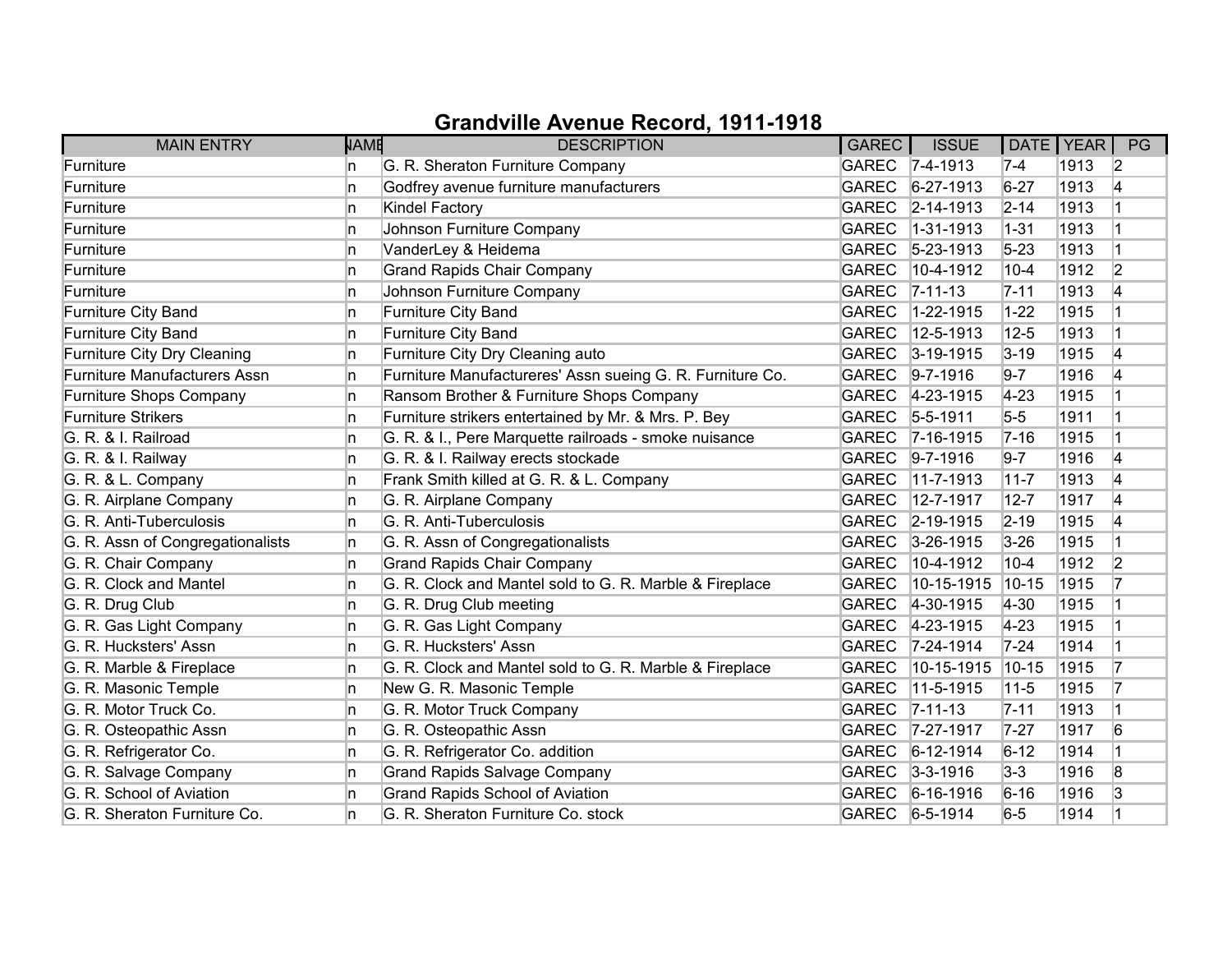| <b>MAIN ENTRY</b>                 | <b>NAME</b> | <b>DESCRIPTION</b>                                    | GAREC        | <b>ISSUE</b>      | DATE   YEAR |      | PG             |
|-----------------------------------|-------------|-------------------------------------------------------|--------------|-------------------|-------------|------|----------------|
| G. R. Sheraton Furniture Co.      | In.         | G. R. Sheraton Furniture Company                      |              | GAREC 7-4-1913    | $7-4$       | 1913 | $\vert$ 2      |
| G. R. Shoe and Trimming Company   | In.         | G. R. Shoe and Trimming Company organized             | <b>GAREC</b> | $4 - 5 - 1918$    | $4-5$       | 1918 |                |
| G. R. Street Railway              | In.         | Extension of G. R. Street Railway                     | <b>GAREC</b> | $6-4-1915$        | $6-4$       | 1915 |                |
| G. R. Street Railway              | In.         | <b>Grand Rapids Street Railway improvements</b>       | <b>GAREC</b> | 12-22-1911        | $12 - 22$   | 1911 |                |
| G. R. Street Railway Company      | ln.         | G. R. Street Railway Company                          | <b>GAREC</b> | 10-18-1912        | $10 - 18$   | 1912 |                |
| G. R. Textile Company             | ln.         | G. R. Textile Company moving                          | <b>GAREC</b> | $4 - 13 - 1917$   | $ 4 - 13 $  | 1917 |                |
| G. R. Textile Machinery           | In.         | G. R. Textile Machinery new factory                   | GAREC        | $6 - 29 - 1917$   | $6 - 29$    | 1917 | 8              |
| G. R. Veterinary College          | In.         | G. R. Veterinary College                              |              | GAREC 4-23-1915   | $ 4-23 $    | 1915 |                |
| G. R. Women's Assn of Commerce    | 'n          | G. R. Women's Assn of Commerce                        | <b>GAREC</b> | $6 - 21 - 1918$   | $6 - 21$    | 1918 | 3              |
| <b>Gabriel Glee Club</b>          | n.          | Gabriel Glee Club                                     | GAREC        | $ 4 - 26 - 1913 $ | $4 - 26$    | 1913 |                |
| Galewood Merchants                | In.         | Galewood Merchants baseball                           | <b>GAREC</b> | $8 - 29 - 1913$   | 8-29        | 1913 |                |
| Gallagher, Bishop Michael         | I۷          | Bishop Gallagher transferred to Detroit               | <b>GAREC</b> | $11-15-1918$      | $11-15$     | 1918 | 3              |
| Gardella Fruit & Commission House | ln.         | Gardella Fruit & Commission House new building        | <b>GAREC</b> | $4 - 13 - 1917$   | $ 4 - 13 $  | 1917 | 17             |
| Garden, Mary                      |             | Mary Garden to sing, 'Salome' at Powers Theater       | <b>GAREC</b> | $4 - 7 - 1911$    | $4-7$       | 1911 |                |
| Garfield, Mr. & Mrs. Charles W.   |             | Gift from Mr. & Mrs. Charles W. Garfield              | <b>GAREC</b> | $11-2-1917$       | $11-2$      | 1917 | 8              |
| <b>Garrick Theater</b>            | 'n          | 'Monte Cristo' presented at the Garrick Theater       | <b>GAREC</b> | 10-27-1911        | 10-27       | 1911 |                |
| Geib, Alderman                    | I۷          | <b>Bridge over Plaster Creek</b>                      | <b>GAREC</b> | $4 - 26 - 1912$   | $4 - 26$    | 1912 | $\overline{1}$ |
| Gem Motor Car                     | 'n          | Gem Motor Car open house                              | <b>GAREC</b> | $5-4-1917$        | $5-4$       | 1917 | 8              |
| <b>Gem Motor Company</b>          | 'n          | Gem Motor Company growth                              | <b>GAREC</b> | $ 4 - 13 - 1917$  | $ 4 - 13 $  | 1917 | 14             |
| Gibson, Harold                    | V           | Boy missing - Harold Gibson                           | <b>GAREC</b> | 4-9-1915          | $ 4-9 $     | 1915 | 4              |
| Gilleland, Dr. L. H.              | I۷          | Dr. L. H. Gilleland, medical examiner resigns         | <b>GAREC</b> | 10-31-1913        | $ 10 - 31$  | 1913 | 14             |
| <b>Girl Scouts</b>                | ln.         | <b>Girl Scouts</b>                                    | <b>GAREC</b> | 8-20-1915         | $8 - 20$    | 1915 |                |
| <b>Globe Knitting Works</b>       | In.         | Globe Knitting Works new factory                      | GAREC        | $4 - 13 - 1917$   | $ 4 - 13 $  | 1917 | 17             |
| <b>Godfrey Avenue Park</b>        | 'n          | Godfrey Avenue park grounds picnic                    | GAREC        | $7 - 7 - 1911$    | $7-7$       | 1911 | 2              |
| Golden & Boter                    | ln.         | Golden & Boter                                        | <b>GAREC</b> | $1 - 25 - 1914$   | 12-25       | 1914 | 8              |
| Goodman, W. H.                    |             | W. H. Goodman buys Taylor & Griswold grocery          | GAREC        | $9 - 3 - 1915$    | $9-3$       | 1915 | 5              |
| Goodrich, Mrs. Alice              | V           | Mrs. Alice Goodrich seeks damages for husband's death | <b>GAREC</b> | 9/4/1914          | 9/4         | 1914 |                |
| Goosen, Arend                     | V           | Helped invent first Bissell Carpet Sweeper            | <b>GAREC</b> | 12-27-1918        | 12-27       | 1918 | 3              |
| Gorski, Samuel                    | I۷          | Samuel Gorski fell from train                         | <b>GAREC</b> | 10-11-1912        | $10 - 11$   | 1912 | $\overline{2}$ |
| Government                        | 'n          | Better wages for city employes                        | <b>GAREC</b> | 10-4-1912         | $10 - 4$    | 1912 | 2              |
| Government                        | 'n          | Additional street lights on Grandville Avenue         | GAREC        | $9 - 22 - 1911$   | $9-22$      | 1911 | 2              |
| Government                        | 'n          | Charter amendment                                     |              | GAREC 2-13-1914   | $2 - 13$    | 1914 |                |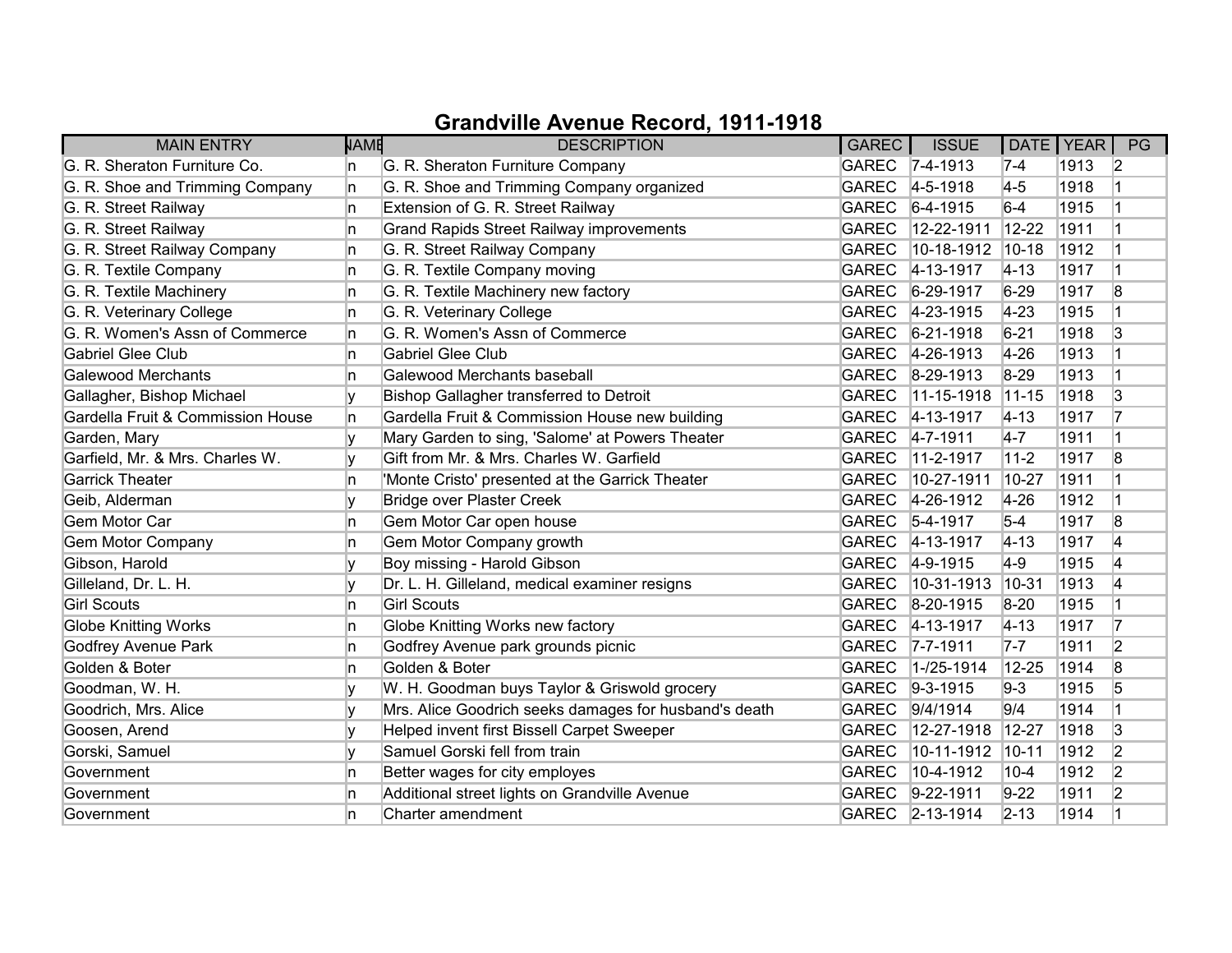| <b>MAIN ENTRY</b> | <b>NAME</b> | <b>DESCRIPTION</b>                                    | GAREC        | <b>ISSUE</b>     | DATE   YEAR |      | PG             |
|-------------------|-------------|-------------------------------------------------------|--------------|------------------|-------------|------|----------------|
| Government        | n           | Sidewalk construction                                 |              | GAREC 5-19-1911  | $5 - 19$    | 1911 | 2              |
| Government        | n           | Adopts city manager form of government                | <b>GAREC</b> | $ 1 - 4 - 1918$  | $1 - 4$     | 1918 |                |
| Government        | n           | William Olmstead resigns as City Treasurer            | <b>GAREC</b> | $3 - 19 - 1915$  | $3 - 19$    | 1915 | 4              |
| Government        | In.         | New proposed charter                                  | <b>GAREC</b> | $7 - 28 - 1916$  | $7 - 28$    | 1916 | 14             |
| Government        | n           | Board of Works controls paved streets                 | <b>GAREC</b> | $8 - 7 - 1914$   | $8 - 7$     | 1914 | 8              |
| Government        | In.         | Prohibition soon                                      | <b>GAREC</b> | $4 - 5 - 1918$   | $4-5$       | 1918 | 2              |
| Government        | 'n          | Appointments made to boards by Mayor Ellis            | <b>GAREC</b> | $5 - 10 - 1912$  | $5 - 10$    | 1912 | $\overline{2}$ |
| Government        | In.         | Water service                                         |              | GAREC 2-5-1915   | $2 - 5$     | 1915 | 4              |
| Government        | 'n          | Hall Street improvement by subscription               | <b>GAREC</b> | $8-4-1911$       | $8-4$       | 1911 |                |
| Government        | 'n          | Appointment to Board of Fire and Police Commissioners | <b>GAREC</b> | $3 - 8 - 1912$   | $3-8$       | 1912 |                |
| Government        | n           | Property assessment                                   | <b>GAREC</b> | $4 - 24 - 1914$  | $4 - 24$    | 1914 |                |
| Government        | n           | New Juvenile Detention Home                           | <b>GAREC</b> | 10-24-1913       | $10 - 24$   | 1913 |                |
| Government        | 'n          | New postmasters named                                 | <b>GAREC</b> | $1 - 1 - 1915$   | $1 - 1$     | 1915 |                |
| Government        | 'n          | Judge Allen C. Adsit's death                          | <b>GAREC</b> | $1 - 5 - 1912$   | $1-5$       | 1912 | 2              |
| Government        | 'n          | Mill site transferred to state fish commission        | <b>GAREC</b> | $ 8-17-1917$     | $8 - 17$    | 1917 |                |
| Government        | In.         | To dredge Grand River                                 | <b>GAREC</b> | $8-21-1914$      | $8 - 21$    | 1914 |                |
| Government        | 'n          | Prohibition begun                                     | <b>GAREC</b> | $5 - 3 - 1918$   | $5-3$       | 1918 |                |
| Government        | n           | Judge Harry D. Jewell resigns from probate court      | <b>GAREC</b> | 12-22-1911       | 12-22       | 1911 | $\overline{2}$ |
| Government        | n           | Grandville Avenue mail service                        | <b>GAREC</b> | 4-28-1911        | $4-28$      | 1911 | $\overline{2}$ |
| Government        | n           | Communities change German names                       | <b>GAREC</b> | $6 - 7 - 1918$   | $6-7$       | 1918 | 4              |
| Government        | 'n          | Better postal service                                 | <b>GAREC</b> | $6-11-1915$      | $6 - 11$    | 1915 |                |
| Government        | 'n          | New fire engine house almost complete                 | <b>GAREC</b> | $9 - 15 - 1911$  | $9 - 15$    | 1911 |                |
| Government        | In.         | <b>Build bridges over Plaster Creek</b>               | <b>GAREC</b> | $ 9-29-1911$     | $9-29$      | 1911 |                |
| Government        | n           | Postal employes compensation                          | <b>GAREC</b> | 12-11-1914       | $12 - 11$   | 1914 |                |
| Government        | 'n          | Civil service code                                    | <b>GAREC</b> | $2 - 6 - 1914$   | $2-6$       | 1914 |                |
| Government        | n           | For street improvement                                | <b>GAREC</b> | $6-9-1911$       | $6-9$       | 1911 |                |
| Government        | n           | Number of G. R. residents served by post office       | <b>GAREC</b> | 1-28-1916        | $1 - 28$    | 1916 | 17             |
| Government        | In.         | Post office - new autos                               | <b>GAREC</b> | $7 - 17 - 1914$  | $7 - 17$    | 1914 | 4              |
| Government        | In.         | Comstock Park village to incorporate                  | <b>GAREC</b> | $6 - 22 - 1917$  | $6 - 22$    | 1917 | 3              |
| Government        | 'n          | First Ward Engine House                               | <b>GAREC</b> | $ 5 - 19 - 1911$ | $5 - 19$    | 1911 |                |
| Government        | In.         | Motor mail route to be established                    | <b>GAREC</b> | 12-13-1918       | $12 - 13$   | 1918 | 3              |
| Government        | n           | Street improvements                                   |              | GAREC 4-28-1911  | $4 - 28$    | 1911 |                |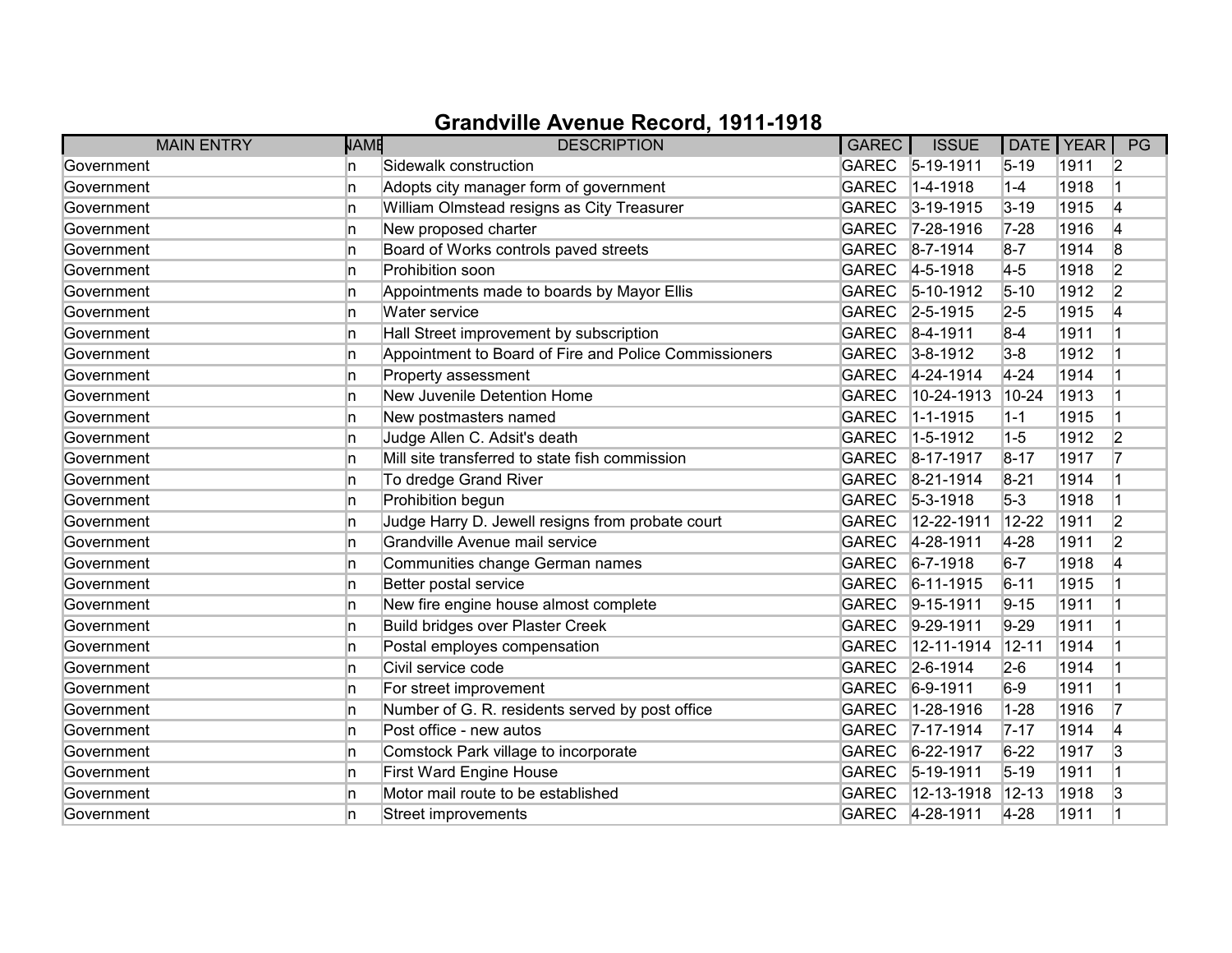| <b>MAIN ENTRY</b>                  | <b>NAME</b> | <b>DESCRIPTION</b>                                 | GAREC        | <b>ISSUE</b>      | DATE   YEAR |      | PG             |
|------------------------------------|-------------|----------------------------------------------------|--------------|-------------------|-------------|------|----------------|
| Government                         | n           | County good road commission                        | <b>GAREC</b> | 5/29/1914         | 5/29        | 1914 |                |
| Government                         | 'n          | <b>Filtration Plant</b>                            | <b>GAREC</b> | $9-27-1912$       | $9 - 27$    | 1912 |                |
| Government                         | n           | Parcel post                                        | <b>GAREC</b> | $ 8 - 1 - 1913 $  | $8-1$       | 1913 |                |
| Government                         | In.         | New police beat                                    | <b>GAREC</b> | 4-28-1911         | $4-28$      | 1911 |                |
| Government                         | 'n          | No liquor shipments in Michigan                    | <b>GAREC</b> | $ 8-3-1917$       | $8-3$       | 1917 | 6              |
| Government                         | In.         | Bridge construction acrossed Plaster Creek         | <b>GAREC</b> | $5 - 5 - 1911$    | $5-5$       | 1911 | $\overline{2}$ |
| Gozeckaweak, Walter                |             | Walter Gozeckaweak, robbery & murder               | <b>GAREC</b> | 10-24-1913        | $10-24$     | 1913 |                |
| <b>Grace Church</b>                | 'n          | <b>Grace Church commemoration</b>                  | <b>GAREC</b> | $3 - 12 - 1915$   | $3 - 12$    | 1915 |                |
| <b>Grace Reformed Church</b>       | 'n          | Grace Reformed church, pipe organ                  | <b>GAREC</b> | $3 - 21 - 1913$   | $3 - 21$    | 1913 |                |
| <b>Grace Reformed Church</b>       | In.         | Installation of pastor                             | <b>GAREC</b> | $6 - 7 - 1912$    | $6-7$       | 1912 |                |
| <b>Grace Reformed Church</b>       | 'n          | Grace Reformed new basement                        | <b>GAREC</b> | $ 3 - 19 - 1915 $ | $3 - 19$    | 1915 |                |
| <b>Grace Reformed Church</b>       | In.         | Grace Reformed - a stereoptican lecture            | <b>GAREC</b> | $3 - 22 - 1912$   | $3 - 22$    | 1912 | 3              |
| Graham & Morton Boat Company       | In.         | Graham & Morton Boat Company                       | <b>GAREC</b> | $6 - 25 - 1915$   | $6 - 25$    | 1915 |                |
| Graham & Morton Company            | In.         | <b>Graham &amp; Morton Company</b>                 | <b>GAREC</b> | $8-27-1915$       | $8 - 27$    | 1915 |                |
| <b>Graham &amp; Morton Company</b> | n.          | Graham & Morton Company                            | <b>GAREC</b> | 10-24-1913        | $10 - 24$   | 1913 | 14             |
| <b>Graham &amp; Pitts</b>          | n.          | New millinery shops                                | <b>GAREC</b> | $3 - 22 - 1912$   | $3 - 22$    | 1912 |                |
| <b>Grand Ledge Milk Company</b>    | 'n          | Grand Ledge Milk Company completed                 | <b>GAREC</b> | $6 - 8 - 1917$    | $6-8$       | 1917 | 17             |
| <b>Grand Rapids</b>                | In.         | Draft new charter                                  | <b>GAREC</b> | $3 - 19 - 1915$   | $3 - 19$    | 1915 | 8              |
| <b>Grand Rapids</b>                | n           | <b>Statistics</b>                                  | <b>GAREC</b> | 7-21-1916         | $7 - 21$    | 1916 |                |
| <b>Grand Rapids</b>                | n           | Proposed new city charter                          | <b>GAREC</b> | 7-28-1916         | $7 - 28$    | 1916 |                |
| <b>Grand Rapids</b>                | 'n          | Mean of names of streets                           | <b>GAREC</b> | $5 - 5 - 1911$    | $5-5$       | 1911 | 3              |
| <b>Grand Rapids</b>                | 'n          | Hydraulic Company offers to sell plant to the city | <b>GAREC</b> | $3 - 26 - 1915$   | $3 - 26$    | 1915 | 14             |
| <b>Grand Rapids</b>                | In.         | Welfare department plan                            | <b>GAREC</b> | $6 - 1 - 1917$    | $6-1$       | 1917 | 17             |
| <b>Grand Rapids</b>                | n           | Requests for men to work in harvest fields         | <b>GAREC</b> | $6 - 22 - 1917$   | $6 - 22$    | 1917 | 3              |
| <b>Grand Rapids</b>                | 'n          | Facts and figures                                  | <b>GAREC</b> | $5 - 11 - 1917$   | $5 - 11$    | 1917 | 4              |
| <b>Grand Rapids</b>                | n           | Municipal ownership problems                       | <b>GAREC</b> | 2-26-1915         | $2 - 26$    | 1915 |                |
| <b>Grand Rapids</b>                | 'n          | Municipal ownership                                | <b>GAREC</b> | 2-19-1915         | $2 - 19$    | 1915 | 4              |
| <b>Grand Rapids</b>                | In.         | The new charter                                    | <b>GAREC</b> | 1-5-1912          | $1 - 5$     | 1912 | $\overline{2}$ |
| <b>Grand Rapids</b>                | In.         | Some first in the early history of Grand Rapids    | <b>GAREC</b> | $8-18-1911$       | $8 - 18$    | 1911 |                |
| <b>Grand Rapids</b>                | 'n          | City market                                        | <b>GAREC</b> | $5 - 1 - 1914$    | $5-1$       | 1914 |                |
| <b>Grand Rapids</b>                | In.         | Eighteen years ago                                 | <b>GAREC</b> | 10-23-1914        | $10 - 23$   | 1914 |                |
| <b>Grand Rapids</b>                | n           | Adopts city manager form of government             | <b>GAREC</b> | $ 1 - 4 - 1918$   | $1 - 4$     | 1918 |                |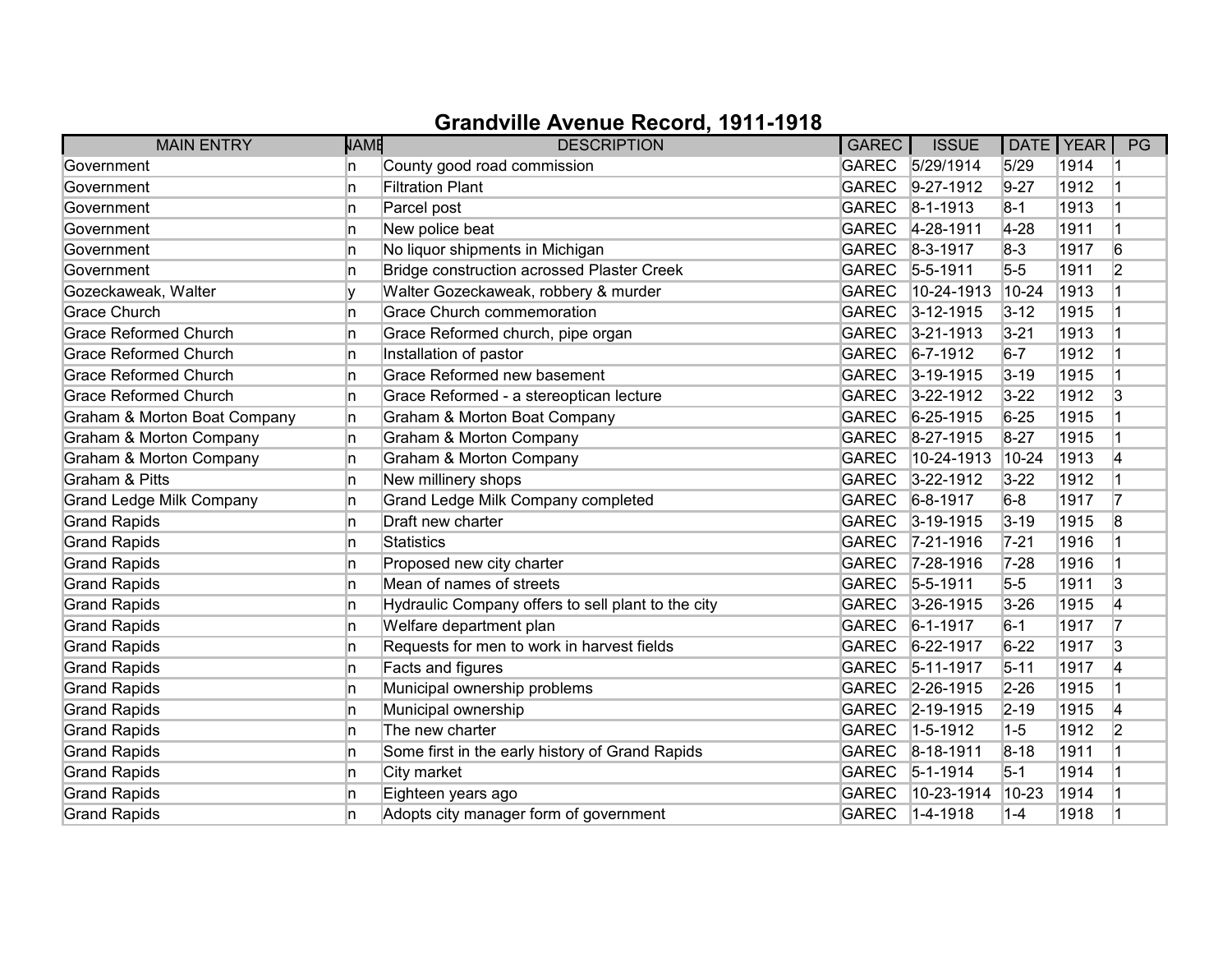| <b>MAIN ENTRY</b>   | <b>NAME</b> | <b>DESCRIPTION</b>                        | GAREC        | <b>ISSUE</b>     | DATE   YEAR |      | PG             |
|---------------------|-------------|-------------------------------------------|--------------|------------------|-------------|------|----------------|
| <b>Grand Rapids</b> | n           | Grand Rapids - Saginaw Canal project      | <b>GAREC</b> | $5 - 5 - 1915$   | $5-5$       | 1916 | 17             |
| <b>Grand Rapids</b> | ln.         | Grand Rapids School of Aviation           | <b>GAREC</b> | $6 - 16 - 1916$  | $6 - 16$    | 1916 | 3              |
| <b>Grand Rapids</b> | ln.         | Postmaster appointment                    | <b>GAREC</b> | 12-8-1911        | $12 - 8$    | 1911 | $\overline{2}$ |
| <b>Grand Rapids</b> | In.         | <b>Grand River flooded</b>                | <b>GAREC</b> | 4-20-1917        | $4 - 20$    | 1917 | 17             |
| <b>Grand Rapids</b> | In.         | The new charter                           | <b>GAREC</b> | 11-24-1911       | $11-24$     | 1911 | $\overline{2}$ |
| <b>Grand Rapids</b> | In.         | Base hospital unit to be built            | <b>GAREC</b> | 4-20-1917        | $4-20$      | 1917 | 17             |
| <b>Grand Rapids</b> | In.         | <b>Retail Merchants Congress</b>          | <b>GAREC</b> | $5 - 24 - 1916$  | $5 - 24$    | 1916 |                |
| <b>Grand Rapids</b> | In.         | Meeting on ownership of gas plant         | <b>GAREC</b> | $3-19-1915$      | $3-19$      | 1915 | 4              |
| <b>Grand Rapids</b> | ln.         | Renaming and renumbering streets          | <b>GAREC</b> | 2-17-1912        | $2 - 17$    | 1912 |                |
| <b>Grand Rapids</b> | ln.         | Smoke nuisance                            | <b>GAREC</b> | $4-30-1915$      | $ 4 - 30 $  | 1915 |                |
| <b>Grand Rapids</b> | In.         | <b>Tisch Cat Ordinance</b>                | <b>GAREC</b> | 8-17-1917        | $8 - 17$    | 1917 | 8              |
| <b>Grand Rapids</b> | In.         | The city charter                          | <b>GAREC</b> | $ 2 - 9 - 1912 $ | $2-9$       | 1912 | 2              |
| <b>Grand Rapids</b> | ln.         | <b>World Court Council Officers</b>       | <b>GAREC</b> | 8-27-1915        | $8 - 27$    | 1915 | 17             |
| <b>Grand Rapids</b> | In.         | Law suit against Majestic Theater         | <b>GAREC</b> | 2-16-1917        | $ 2 - 16 $  | 1917 | 3              |
| <b>Grand Rapids</b> | In.         | New charter                               | <b>GAREC</b> | 2-16-1917        | $2 - 16$    | 1917 | 3              |
| <b>Grand Rapids</b> | In.         | Growth                                    | <b>GAREC</b> | 10-3-1913        | $10-3$      | 1913 |                |
| <b>Grand Rapids</b> | ln.         | Citizens League                           | <b>GAREC</b> | 1-26-1917        | $1 - 26$    | 1917 | 8              |
| <b>Grand Rapids</b> | ln.         | To motorize garbage department            | <b>GAREC</b> | 10-12-1916       | $10 - 12$   | 1916 | 3              |
| <b>Grand Rapids</b> | In.         | Citizens League - new movement            | <b>GAREC</b> | 1-5-1917         | $1 - 5$     | 1917 | 14             |
| <b>Grand Rapids</b> | In.         | Financial statistics                      | <b>GAREC</b> | 4-19-1912        | $4 - 19$    | 1912 | 2              |
| <b>Grand Rapids</b> | In.         | To have treasurer's books audited         | <b>GAREC</b> | 8-27-1915        | $8 - 27$    | 1915 |                |
| <b>Grand Rapids</b> | ln.         | Skyline of city                           | <b>GAREC</b> | 11-10-1916       | $11-10$     | 1916 | 14             |
| <b>Grand Rapids</b> | In.         | Bank report                               | <b>GAREC</b> | 12-22-1916       | $12 - 22$   | 1916 | 3              |
| <b>Grand Rapids</b> | ln.         | <b>Greater Grand Rapids</b>               | <b>GAREC</b> | 1-15-1915        | $1 - 15$    | 1915 |                |
| <b>Grand Rapids</b> | In.         | <b>Grand Rapids grows</b>                 | <b>GAREC</b> | 12-7-1916        | $12 - 7$    | 1916 | 14             |
| <b>Grand Rapids</b> | ln.         | Channel obstructions                      | <b>GAREC</b> | 8-29-1913        | $8 - 29$    | 1913 |                |
| <b>Grand Rapids</b> | ln.         | The new charter                           | <b>GAREC</b> | 12-15-1911       | $12 - 15$   | 1911 |                |
| <b>Grand Rapids</b> | ln.         | Sewer plant                               | <b>GAREC</b> | $4 - 14 - 1916$  | $4 - 14$    | 1916 | 4              |
| <b>Grand Rapids</b> | ln.         | Work farm for women                       | <b>GAREC</b> | $3-30-1917$      | $3 - 30$    | 1917 | 3              |
| <b>Grand Rapids</b> | ln.         | Former Sheriff - reject as Color Sargeant | <b>GAREC</b> | $ 8-4-1916 $     | $8-4$       | 1916 | 6              |
| <b>Grand Rapids</b> | In.         | Clyde Park district                       | <b>GAREC</b> | 4-23-1915        | $4 - 23$    | 1915 | 5              |
| <b>Grand Rapids</b> | ln.         | Facts about the city                      | <b>GAREC</b> | $ 9-22-1911$     | $9 - 22$    | 1911 |                |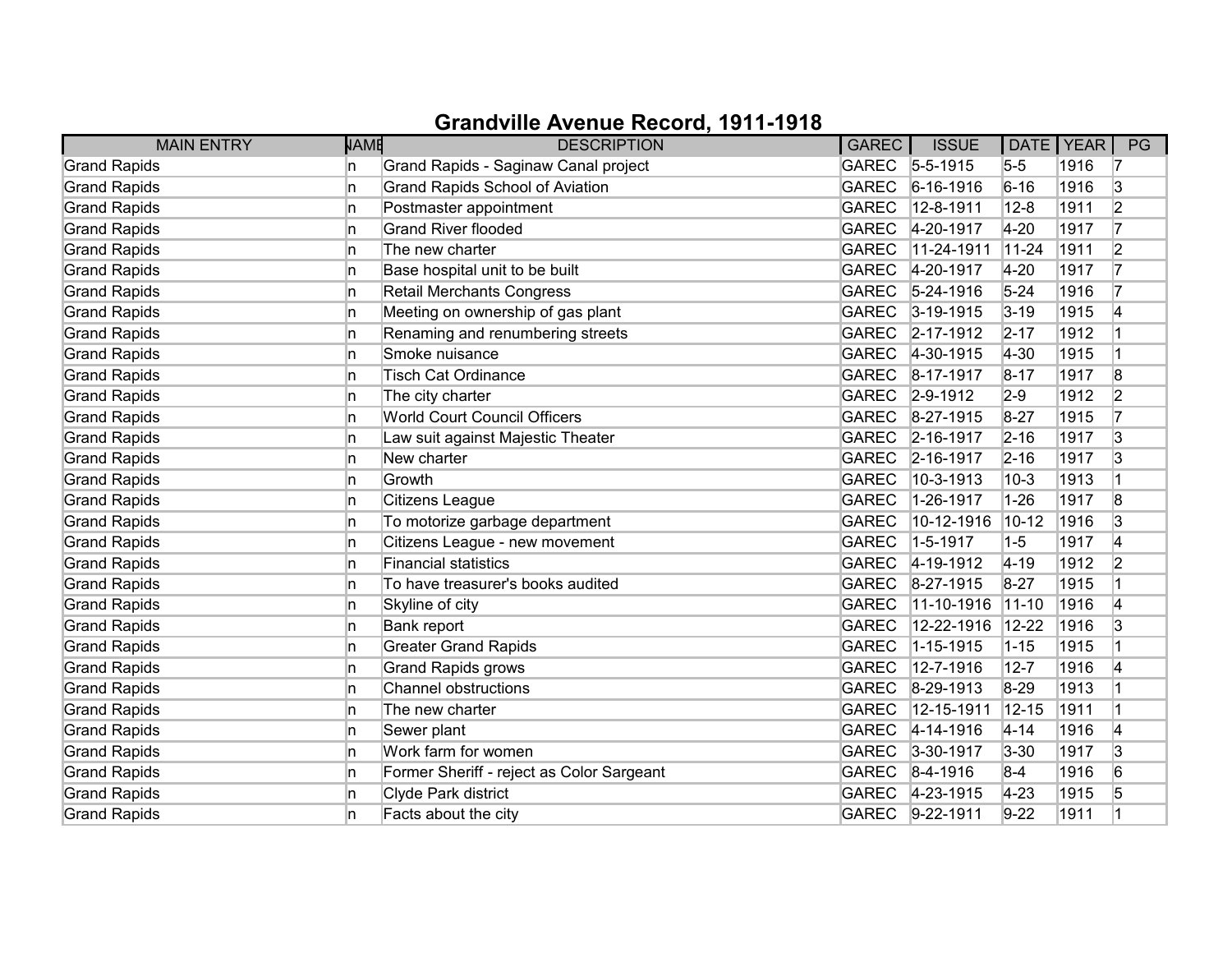| <b>MAIN ENTRY</b>                      | <b>NAME</b> | <b>DESCRIPTION</b>                                           | GAREC        | <b>ISSUE</b>      | DATE   YEAR |      | PG             |
|----------------------------------------|-------------|--------------------------------------------------------------|--------------|-------------------|-------------|------|----------------|
| <b>Grand Rapids</b>                    | n           | The old Grandville road history                              |              | GAREC 6-2-1911    | $6-2$       | 1911 |                |
| <b>Grand Rapids</b>                    | n           | Proposed retail market                                       | <b>GAREC</b> | $3-9-1917$        | $3-9$       | 1917 | 17             |
| <b>Grand Rapids</b>                    | n           | Valuable statistics                                          | <b>GAREC</b> | $3 - 22 - 1912$   | $3 - 22$    | 1912 |                |
| <b>Grand Rapids</b>                    | n           | Statistics                                                   | <b>GAREC</b> | $ 2 - 13 - 1914 $ | $2 - 13$    | 1914 |                |
| <b>Grand Rapids</b>                    | n           | Early history of Grand Rapids                                | <b>GAREC</b> | $5 - 26 - 1911$   | $5 - 26$    | 1911 | 1              |
| <b>Grand Rapids</b>                    | n.          | City has opportunity to purchase Hydaulic Company            | <b>GAREC</b> | $3 - 31 - 1016$   | $3 - 31$    | 1916 | 8              |
| <b>Grand Rapids</b>                    | n           | Airplane assembling and testing field                        | <b>GAREC</b> | $9-20-1918$       | $9-20$      | 1918 | 3              |
| <b>Grand Rapids</b>                    | n           | The new charter                                              |              | GAREC 2-17-1912   | $2 - 17$    | 1912 | 2              |
| <b>Grand Rapids</b>                    | In.         | Michigan Central - coal dock elevator                        |              | GAREC 3-15-1912   | $3 - 15$    | 1912 |                |
| <b>Grand Rapids</b>                    | n.          | Statistics                                                   | <b>GAREC</b> | $ 2 - 20 - 1914 $ | $2-20$      | 1914 |                |
| <b>Grand Rapids Bread Company</b>      | n           | Grand Rapids Bread Company new plant                         | <b>GAREC</b> | $1-5-1917$        | $1-5$       | 1917 |                |
| Grand Rapids Brewing Co.               | n           | Historic building to be torn down                            | <b>GAREC</b> | $ 8 - 18 - 1911$  | $8 - 18$    | 1911 |                |
| <b>Grand Rapids Catholic Church</b>    | n.          | G. R. Catholic church seeks bund to build convent            | <b>GAREC</b> | 11-30-1916        | $ 11 - 30 $ | 1916 | 8              |
| <b>Grand Rapids Dress Form Company</b> | n.          | Grand Rapids Dress Form company acquired plant               | <b>GAREC</b> | $3-9-1917$        | $3-9$       | 1917 | 17             |
| <b>Grand Rapids Gas Company</b>        | n.          | Gas lines laid on Grandville Avenue extension                | <b>GAREC</b> | $ 5-31-1912 $     | $5 - 31$    | 1912 | 4              |
| <b>Grand Rapids Gas Company</b>        | n           | Six acres by Rumsey Park given for playground                | <b>GAREC</b> | $9 - 22 - 1911$   | $9-22$      | 1911 | 2              |
| <b>Grand Rapids Good Roads Assn</b>    | n.          | <b>Grand Rapids Good Roads Assn</b>                          | <b>GAREC</b> | $1 - 19 - 1912$   | $1 - 19$    | 1912 |                |
| <b>Grand Rapids Instrument Company</b> | n           | <b>Grand Rapids Instrument Company</b>                       | <b>GAREC</b> | $ 2 - 9 - 1912 $  | $2-9$       | 1912 |                |
| <b>Grand Rapids Instrument Company</b> | n.          | <b>Grand Rapids Instrument Company</b>                       | <b>GAREC</b> | $2 - 17 - 1912$   | $2 - 17$    | 1912 | 4              |
| <b>Grand Rapids Keeley Cure</b>        | n           | <b>Grand Rapids Keeley Cure closes</b>                       | <b>GAREC</b> | $6 - 21 - 1918$   | $6 - 21$    | 1918 | 3              |
| <b>Grand Rapids Savings Bank</b>       | In.         | Banks merge                                                  | <b>GAREC</b> | $1 - 12 - 1917$   | $1 - 12$    | 1917 | 4              |
| <b>Grand Rapids Veterinary College</b> | n.          | <b>Grand Rapids Veterinary College</b>                       | <b>GAREC</b> | $4 - 14 - 1916$   | $4 - 14$    | 1916 | 4              |
| Grand Rapids, Holland, Chicago RR      | n           | Grand Rapids, Holland & Chicago Railway                      | <b>GAREC</b> | 12-29-1911        | $ 12 - 29$  | 1911 | 5              |
| Grandville                             | n           | Grandville Avenue Record                                     | <b>GAREC</b> | $ 3-6-1914 $      | $3-6$       | 1914 |                |
| Grandville                             | In.         | Early History of Grandville                                  | <b>GAREC</b> | $ 5 - 12 - 1911$  | $5 - 12$    | 1911 |                |
| Grandville Ave. Christian Reformed     | n.          | Grandville Ave. Christian Reformed remodeling                | <b>GAREC</b> | $ 8-13-1915$      | $8 - 13$    | 1915 | 4              |
| Grandville Ave. Improvement Assn       | n.          | Grandville Ave. Improvement Association                      | <b>GAREC</b> | 12-27-1912        | 12-27       | 1912 | 14             |
| Grandville Ave. Improvement Assn       | In.         | Membership of Grandville Ave. Improvement Assn               | <b>GAREC</b> | 12-1-1911         | $12 - 1$    | 1911 | 4              |
| Grandville Ave. Improvement Assn       | n.          | Grandville Ave. Improvement Association                      | <b>GAREC</b> | 10-24-1913        | $10-24$     | 1913 | $\overline{2}$ |
| Grandville Ave. Improvement Assn       | n.          | Grandville Ave. Improvement Assn Nominees                    | <b>GAREC</b> | 11-17-1911        | $11-17$     | 1911 | 4              |
| Grandville Ave. Improvement Assn       | n           | Grandville Ave. Improvement Assn favors new Pearl St. Bridge | <b>GAREC</b> | $3 - 5 - 1915$    | $3-5$       | 1915 |                |
| Grandville Ave. Improvement Assn       | n           | Grandville Avenue Improvement Assn to hold picnic            |              | GAREC 8-4-1911    | $8 - 4$     | 1911 |                |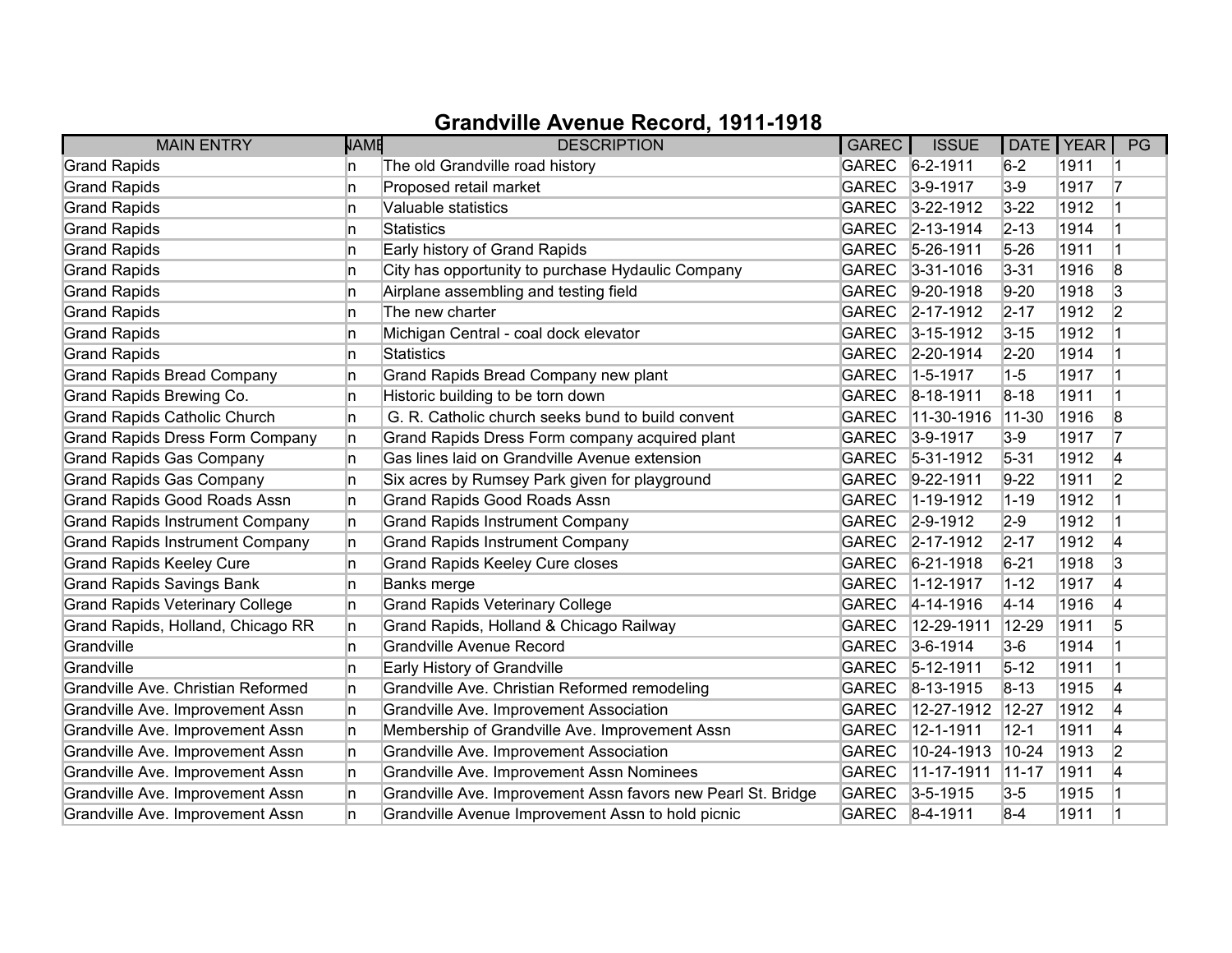| <b>MAIN ENTRY</b>                        | <b>NAME</b> | <b>DESCRIPTION</b>                                      | GAREC        | <b>ISSUE</b>     |            | DATE   YEAR | PG             |
|------------------------------------------|-------------|---------------------------------------------------------|--------------|------------------|------------|-------------|----------------|
| Grandville Ave. Improvement Assn         | In.         | Grandville Ave. Improvement Assn committee members      |              | GAREC 4-5-1912   | $4-5$      | 1912        | 14             |
| Grandville Ave. Improvement Assn         | In.         | Picnic to be held at Jenison Park                       | <b>GAREC</b> | $ 8 - 11 - 1911$ | $8 - 11$   | 1911        |                |
| Grandville Ave. Improvement Assn         | ln.         | Grandville Ave. Improvement Assn officers election      | <b>GAREC</b> | $12 - 8 - 1911$  | $12 - 8$   | 1911        |                |
| Grandville Ave. Improvements             | ln.         | Ninth Ward Merchants vs. Grandville Ave. Improvements   | GAREC        | $5 - 24 - 1916$  | $5 - 24$   | 1916        |                |
| Grandville Ave. Merchants                | ln.         | Grandville Avenue Merchants ball team                   | <b>GAREC</b> | $7 - 14 - 1911$  | $7 - 14$   | 1911        | 3              |
| Grandville Ave. Merchants Ball Team      | In.         | Grandville Ave. Merchants vs DeKruif's Drugs - baseball | <b>GAREC</b> | $5 - 28 - 1915$  | $5 - 28$   | 1915        |                |
| Grandville Ave. Record                   | ln.         | Grandville Ave. Record now two years old                |              | GAREC 3-8-1912   | $3-8$      | 1912        | 2              |
| Grandville Ave. Stars                    | ln.         | Grandville Avenue Stars baseball team                   | GAREC        | $6 - 23 - 1911$  | $6 - 23$   | 1911        | 4              |
| <b>Grandville Avenue</b>                 | ln.         | Homes & Industries                                      | <b>GAREC</b> | $1 - 10 - 1913$  | $1 - 10$   | 1913        | 4              |
| <b>Grandville Avenue</b>                 | ln.         | Grandville avenue                                       |              | GAREC 2-9-1912   | $2-9$      | 1912        | 2              |
| Grandville Avenue Christian School       | In.         | Grandville Avenue Christian school graduates            | GAREC        | $7-9-1915$       | $7-9$      | 1915        | 4              |
| <b>Grandville Avenue Dry Cleaning</b>    | In.         | <b>Grandville Avenue Dry Cleaning</b>                   | <b>GAREC</b> | 8-28-1914        | $8-28$     | 1914        | 4              |
| Grandville Avenue Hiking Club            | ln.         | <b>Grandville Avenue Hiking Club</b>                    | <b>GAREC</b> | 12-17-1915       | $12 - 17$  | 1915        |                |
| <b>Grandville Avenue History</b>         | ln.         | <b>Recollections of Grandville Avenue</b>               | <b>GAREC</b> | 11-24-1911       | $11-24$    | 1911        |                |
| Grandville Avenue Lumber Company         | In.         | Grandville Avenue Lumber Company new lumber sheds       | <b>GAREC</b> | 11-14-1911       | $11 - 14$  | 1911        | $\overline{1}$ |
| Grandville Avenue Merchants              | In.         | Grandville Avenue Merchants reorganized                 | <b>GAREC</b> | $4 - 18 - 1912$  | $ 4 - 19 $ | 1912        | 4              |
| <b>Grandville Avenue Merchants</b>       | ln.         | <b>Grandville Avenue Merchants</b>                      | <b>GAREC</b> | $5-24-1912$      | $5 - 24$   | 1912        | $\overline{1}$ |
| Grandville Avenue Merchants              | ln.         | Grandville Avenue Merchants indoor baseball             | <b>GAREC</b> | 10-24-1913       | $10-24$    | 1913        | 4              |
| <b>Grandville Avenue Merchants</b>       | ln.         | <b>Grandville Avenue Merchants</b>                      | GAREC        | $5-17-1912$      | $5 - 17$   | 1911        | 14             |
| Grandville Avenue Merchant's Club        | In.         | New baseball field                                      |              | GAREC 4-26-1912  | $4 - 26$   | 1912        |                |
| Grandville Avenue Record                 | ln.         | Grandville Ave. Record's 7th anniversary                | <b>GAREC</b> | $3 - 16 - 1917$  | $3 - 16$   | 1917        |                |
| Grandville Avenue Stars                  | ln.         | Grandville Avenue Merchants baseball team               | GAREC        | $8-4-1911$       | $8-4$      | 1911        | 2              |
| Grandville Avenue Stars                  | ln.         | Grandville Avenue Stars baseball team                   |              | GAREC 6-16-1911  | $6 - 16$   | 1911        | 3              |
| <b>Grandville Dairy</b>                  | ln.         | Grandville Dairy to erect plant                         |              | GAREC 2-23-1917  | $2 - 23$   | 1917        | 8              |
| Grave, Dr. C. S.                         | ١v          | Dr. C. S. Graves                                        | <b>GAREC</b> | $1 - 31 - 1913$  | $ 1 - 31$  | 1913        | 4              |
| Graves, A. S.                            |             | Supervisor of playgrounds                               | GAREC        | $ 8 - 11 - 1911$ | $8 - 11$   | 1911        | $\overline{1}$ |
| <b>Greater Grand Rapids Organization</b> | In.         | Greater Grand Rapids Organization organized             | <b>GAREC</b> | 11-23-1916       | $11 - 23$  | 1916        |                |
| Greeson, Superintendent W. Al            | ly          | The public school system explained                      | GAREC        | $3 - 15 - 1912$  | $3 - 15$   | 1912        | 2              |
| Groen, W.                                | ١v          | W. Groen and Mr. TenHarkle homes                        | <b>GAREC</b> | 4/3/1914         | 4/3        | 1914        | 4              |
| Groen, W.                                |             | W. Groen home                                           |              | GAREC 3-27-1914  | $3 - 27$   | 1914        | 4              |
| Grove No. 1 Oaks                         | ln.         | Grove No. 1 Oaks                                        | <b>GAREC</b> | $1 - 17 - 1913$  | $1 - 17$   | 1913        | 4              |
| H. Eikenhout and Sons                    | In          | H. Eikenhout and Sons enlarging                         | <b>GAREC</b> | 12-15-1916       | $12 - 15$  | 1916        | 5              |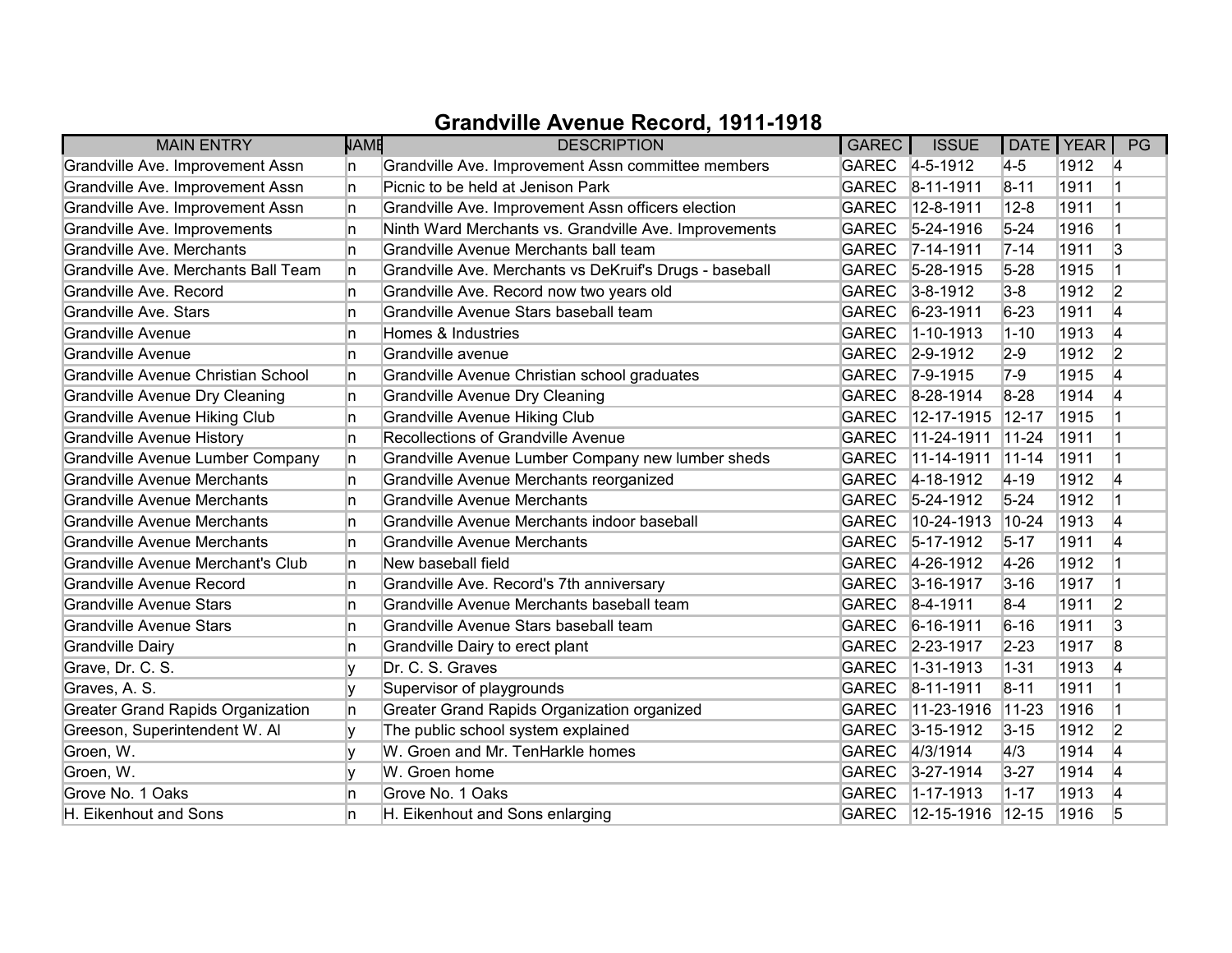| <b>MAIN ENTRY</b>            | <b>NAME</b> | <b>DESCRIPTION</b>                                 | GAREC        | <b>ISSUE</b>     | DATE   YEAR |      | PG             |
|------------------------------|-------------|----------------------------------------------------|--------------|------------------|-------------|------|----------------|
| H. J. Heinz Company          | n           | H. J. Heinz company                                |              | GAREC 9-14-1917  | $9 - 14$    | 1917 | 17             |
| H. Leonard Company           | n           | H. Leonard and the city settlement                 | <b>GAREC</b> | 12-22-1916       | $12 - 22$   | 1916 | 4              |
| H. Schaafsma Hardware        | n           | H. Schaafsma hardware advertisement                | <b>GAREC</b> | 10-12-1916       | $10 - 12$   | 1916 | 8              |
| Haan & Hartger               | In.         | Haan & Hartger                                     | <b>GAREC</b> | 1-12-1912        | $1 - 12$    | 1912 |                |
| Haan, Cornelius              | ۷           | Cornelius Haan, ran against a hydrant              | <b>GAREC</b> | 11/6/1914        | 11/6        | 1914 | 8              |
| Haan, John                   | v           | John Haan auto struck by coal wagon                | <b>GAREC</b> | 11-16-1916       | $ 11 - 16 $ | 1916 | 17             |
| Haan, P. J.                  |             | P. J. Haan new drug store                          | <b>GAREC</b> | $5 - 2 - 1913$   | $5-2$       | 1913 |                |
| Haan, P. J.                  |             | Crofton Avenue lots sold to P. J. Haan             | <b>GAREC</b> | 10-13-1911       | $10 - 13$   | 1911 |                |
| Haan, P. J.                  |             | P. J. Haan Block                                   | <b>GAREC</b> | $5 - 23 - 1913$  | $5 - 23$    | 1913 | 4              |
| Haan, P. J.                  |             | P. J. Haan's block                                 | <b>GAREC</b> | 8-22-1913        | $8-22$      | 1913 |                |
| Haan, P. J.                  |             | P. J. Haan, druggist, 15th anniversary             | <b>GAREC</b> | 10-11-1912       | $10 - 11$   | 1912 | 3              |
| Haan, P. J.                  | In.         | P. J. Haan purchases Fox & Fisher drug stock       | <b>GAREC</b> | $3 - 28 - 1913$  | $3 - 28$    | 1913 |                |
| Haan, William N.             | v           | Wm N. Haan Auto Delivery service                   | <b>GAREC</b> | 11-22-1912       | $11-22$     | 1912 | $\overline{2}$ |
| <b>Hackett Motor Company</b> | In.         | Hackett Motor Company plant completed              | <b>GAREC</b> | 10-4-1918        | $10 - 4$    | 1918 |                |
| <b>Hackett Motor Company</b> | In.         | <b>Hackett Motor Company</b>                       | <b>GAREC</b> | 8-10-1917        | $8 - 10$    | 1917 | 4              |
| <b>Hackett Motor Company</b> | n           | Hackett Motor Company to locate in Grand Rapids    | <b>GAREC</b> | $2 - 9 - 1917$   | $2-9$       | 1917 |                |
| Hackmuth Pure Food Company   | ln.         | Hackmuth Pure Food Company                         | <b>GAREC</b> | $3 - 23 - 1917$  | $3 - 23$    | 1917 | 17             |
| Hage, Miss Jessie            |             | Sleighride party in Jenison, Michigan              | <b>GAREC</b> | $3 - 15 - 1912$  | $3 - 15$    | 1912 |                |
| Haisma, William              |             | M. J. VanZorenen and William Haisma                | <b>GAREC</b> | $ 6-19-1914$     | $6 - 19$    | 1914 |                |
| Hale, C. M.                  |             | C. M. Hale, Kent City Journal                      | <b>GAREC</b> | 12-15-1916       | $12 - 15$   | 1916 | 4              |
| <b>Hall Street Library</b>   | ln.         | Public library at Hall Street School               | <b>GAREC</b> | $6 - 16 - 1911$  | $6 - 16$    | 1911 |                |
| <b>Hall Street School</b>    | ln.         | Eighth grade graduation from Hall Street school    | <b>GAREC</b> | $6 - 23 - 1911$  | $6-23$      | 1911 | 14             |
| <b>Hall Street School</b>    | In.         | Sewing class at Hall Street school                 | <b>GAREC</b> | 11-21-1913       | $11-21$     | 1913 |                |
| <b>Hall Street School</b>    | ln.         | Hall Street School - wins Silver Cup               | <b>GAREC</b> | 12-12-1913       | $12 - 12$   | 1913 | 4              |
| <b>Hall Street School</b>    | ln.         | Kindergarten room needed                           | <b>GAREC</b> | 2-23-1917        | $2 - 23$    | 1917 | 4              |
| <b>Hall Street School</b>    | ln.         | Hall Street school opening                         | <b>GAREC</b> | 8-18-1911        | $8 - 18$    | 1911 | 2              |
| <b>Hall Street Sluggers</b>  | In.         | <b>Hall Street Sluggers</b>                        | <b>GAREC</b> | $ 7 - 11 - 13 $  | $7 - 11$    | 1913 |                |
| Hall, James A.               | ٧           | James A. Hall killed by burst boiler               | <b>GAREC</b> | $ 2 - 18 - 1916$ | $2 - 18$    | 1916 | $\overline{1}$ |
| Halladay, Frayer             | ١v          | President of Michigan Exchange Private Bank dies   | <b>GAREC</b> | $4 - 19 - 1912$  | $ 4 - 19 $  | 1912 | 2              |
| Hamilton, Mrs. Phila L.      |             | Mrs. Phila L. Hamilton, candidate for school board |              | GAREC 3-5-1915   | $3-5$       | 1915 |                |
| Hanchett, Benjamin S.        |             | Election of University of Michigan Regent          |              | GAREC 4-7-1911   | $4-7$       | 1911 | 2              |
| Hanchett, Mr.                | n           | G. R. Street Railway Company picnic                |              | GAREC 8-25-1911  | $8 - 25$    | 1911 | 2              |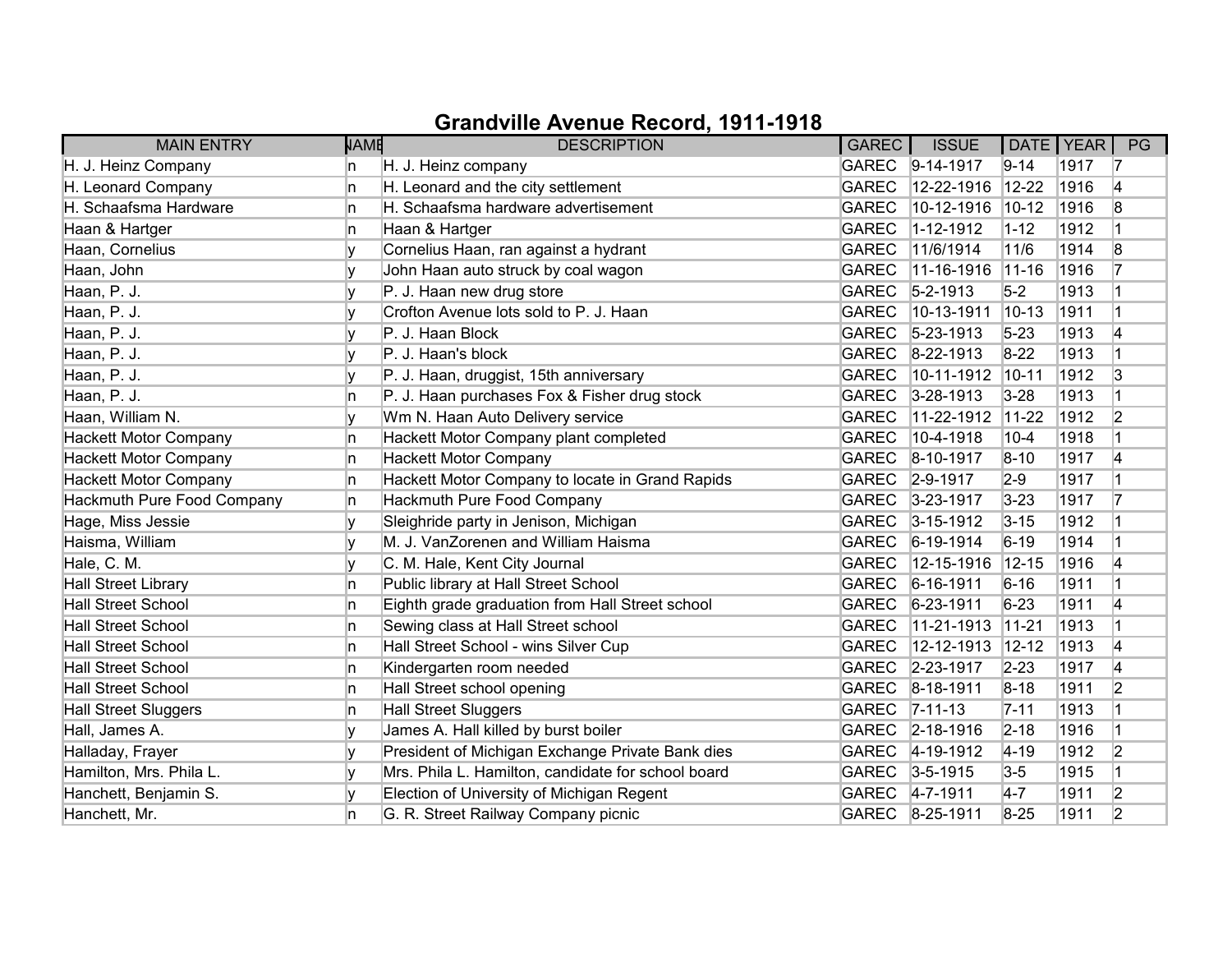| <b>MAIN ENTRY</b>               | <b>NAME</b> | <b>DESCRIPTION</b>                                | GAREC        | <b>ISSUE</b>      |             | DATE   YEAR | PG             |
|---------------------------------|-------------|---------------------------------------------------|--------------|-------------------|-------------|-------------|----------------|
| Hanes, Ira                      |             | Brother-in-laws hit by autos                      |              | GAREC 9-28-1916   | $9 - 28$    | 1916        | 13             |
| Hanink & Vruggink               | n           | Hanink & Vruggink purchased Rumsey estate         | <b>GAREC</b> | $3 - 29 - 1912$   | $3-29$      | 1912        |                |
| Hanlon, E.O.                    |             | Reelman block sold to E. O. Hanlon                | <b>GAREC</b> | 11-10-1911        | $11 - 10$   | 1911        | 1              |
| Hann, W. N.                     | ٧           | W. N. Hann                                        | <b>GAREC</b> | $6 - 27 - 1913$   | $6 - 27$    | 1913        | 4              |
| Harkel, John                    |             | John Ten Harkel purchased grocery business        | <b>GAREC</b> | $3 - 16 - 1917$   | $3 - 16$    | 1917        |                |
| Harris, Henry B.                | v           | Henry B. Harris at Powers Theater                 | <b>GAREC</b> | 11-3-1911         | $11 - 3$    | 1912        | 4              |
| Hartley, D. B.                  |             | Airplane declared to safe for military use        | <b>GAREC</b> | 10-4-1918         | $10 - 4$    | 1918        | 3              |
| Haskelite Manufacturing Company | n.          | Haskelite Manufacturing Company                   | <b>GAREC</b> | $ 1 - 4 - 1918 $  | $1 - 4$     | 1918        | 17             |
| Hawkins, Mr.                    |             | <b>Grand Rapids City Elections</b>                | <b>GAREC</b> | $4 - 7 - 1911$    | $4-7$       | 1911        | $\overline{2}$ |
| Hawkins, Treasurer              | v           | <b>Treasurer Hawkins to face trial</b>            | <b>GAREC</b> | 8-20-1915         | $8 - 20$    | 1915        | 8              |
| Hawtrey, William                |             | William Hawtrey performs at Powers Theater        | <b>GAREC</b> | 10-27-1911        | 10-27       | 1911        | 3              |
| Hayes-Ionia Company             | n           | Hayes-Ionia Company moves to Grand Rapids         | <b>GAREC</b> | 3-23-1917         | $3 - 23$    | 1917        | 17             |
| Health                          | n           | Hospital surgeries                                | <b>GAREC</b> | $6 - 19 - 1914$   | $6 - 19$    | 1914        |                |
| Health                          | n           | May deaths in state                               | <b>GAREC</b> | $ 7 - 10 - 1914 $ | $7 - 10$    | 1914        | 3              |
| Health                          | In.         | Deadly poison fly papers                          | <b>GAREC</b> | $1 - 1 - 1915$    | $1 - 1$     | 1915        | 3              |
| Health                          | n           | Detention hospital board appoints committee heads | <b>GAREC</b> | $3 - 12 - 1915$   | $3 - 12$    | 1915        |                |
| Health                          | n           | Rev. E. Breen home quarantined with scarlet fever | <b>GAREC</b> | $3 - 15 - 1912$   | $3 - 15$    | 1912        | 4              |
| Health                          | n           | Typhoid fever                                     | <b>GAREC</b> | $3 - 15 - 1912$   | $3 - 15$    | 1912        | 4              |
| Health                          | v           | Mrs. Peter Yonkman gave birth at the hospital     | <b>GAREC</b> | $1 - 8 - 1915$    | $1 - 8$     | 1915        | 8              |
| Health                          | n           | Little daughter of Mr. Spicer ill with diptheria  | <b>GAREC</b> | 1-29-1915         | $1 - 29$    | 1915        |                |
| Health                          | n           | George E. Shireling, operation                    | <b>GAREC</b> | 11/6/1914         | 11/6        | 1914        | 8              |
| Health                          | n           | Anti-Tuberculosis campaign                        | <b>GAREC</b> | $4-13-1917$       | $ 4 - 13 $  | 1917        |                |
| Health                          | n           | <b>Burleson Sanitarium</b>                        | <b>GAREC</b> | 10-18-1918        | $ 10 - 18 $ | 1918        | 3              |
| Health                          | n           | Dr. L. H. Gilleland, medical examiner resigns     | <b>GAREC</b> | 10-31-1913        | 10-31       | 1913        | 4              |
| Health                          | 'n          | Public drinking cup to soon be paper              | <b>GAREC</b> | $8-4-1911$        | $8-4$       | 1911        |                |
| Health                          | n           | Tonsilitis epidemic at Byron Center               | <b>GAREC</b> | $4-6-1917$        | $4-6$       | 1917        | 17             |
| Health                          | n           | Holland Home and Harrison Drug Act                | <b>GAREC</b> | 7-30-1915         | $7 - 30$    | 1915        | 14             |
| Health                          | 'n          | Tuberculosis proclamation                         | <b>GAREC</b> | $7 - 30 - 1915$   | $7 - 30$    | 1915        | 4              |
| Health                          | 'n          | Tuberculosis                                      | <b>GAREC</b> | $8-13-1915$       | $ 8 - 13 $  | 1915        |                |
| Health                          | 'n          | Anti-Tuberculosis Society                         | <b>GAREC</b> | 1-12-1917         | $1 - 12$    | 1917        |                |
| Health                          | In.         | New Woman's Home and Hospital                     | <b>GAREC</b> | $ 8-13-1915 $     | $8 - 13$    | 1915        | 8              |
| Health                          | n           | Woman's Home and Hospital - ground broken         | <b>GAREC</b> | $8 - 20 - 1915$   | $8 - 20$    | 1915        | 8              |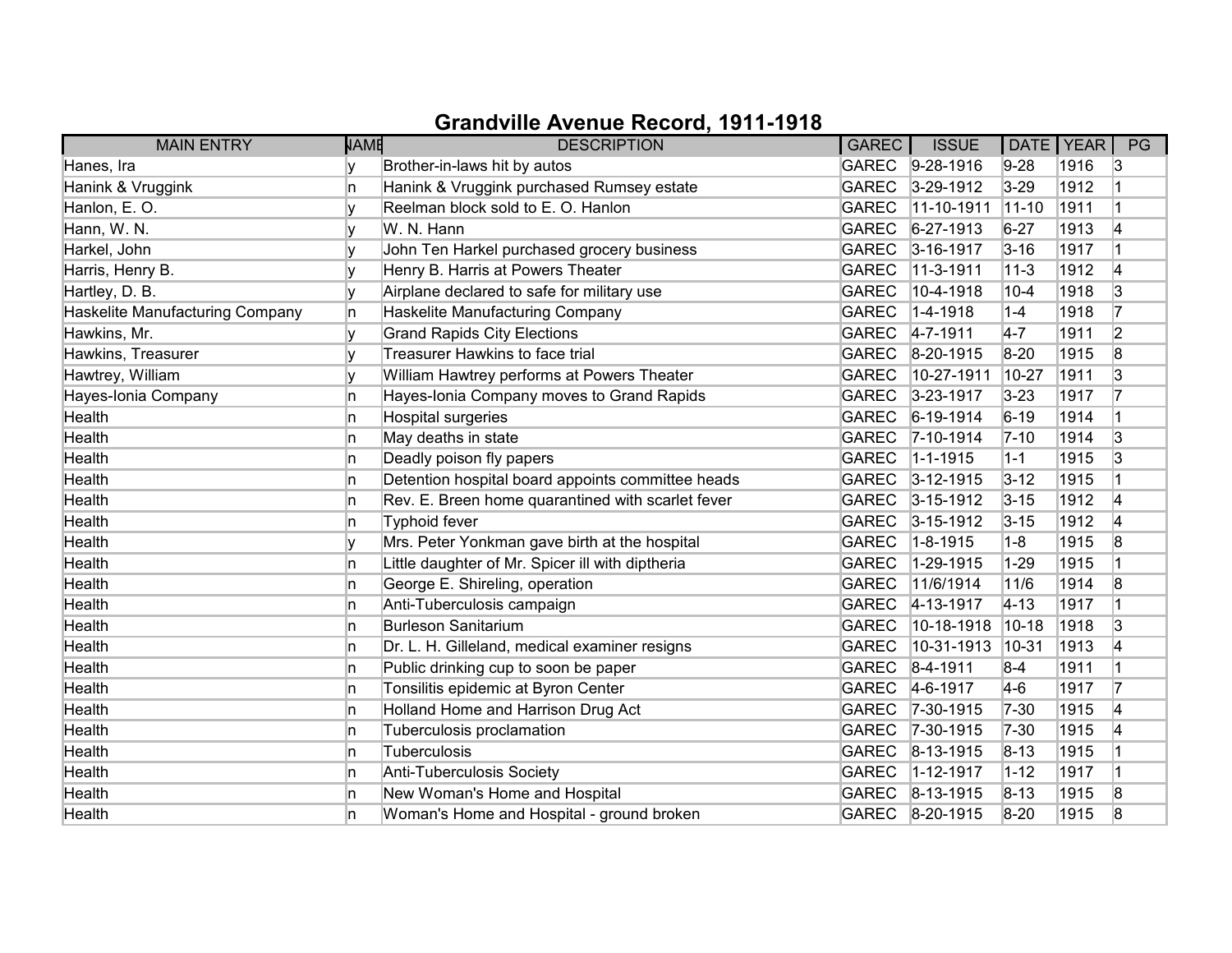| <b>MAIN ENTRY</b>             | <b>NAME</b> | <b>DESCRIPTION</b>                                    | <b>GAREC</b> | <b>ISSUE</b>     | DATE   YEAR |      | PG             |
|-------------------------------|-------------|-------------------------------------------------------|--------------|------------------|-------------|------|----------------|
| Health                        | In.         | Anti-Tuberculosis Dat                                 |              | GAREC 4-28-1911  | $4-28$      | 1911 | 2              |
| Health                        | ln.         | Base hospital unit to be built                        | <b>GAREC</b> | 4-20-1917        | $4 - 20$    | 1917 | 17             |
| Health                        | In.         | <b>Tuberculosis statistics</b>                        | <b>GAREC</b> | $5-4-1917$       | $5-4$       | 1917 | 17             |
| Health                        | ln.         | Woman's Home and Hospital                             | <b>GAREC</b> | 10-22-1915       | $10 - 22$   | 1915 | 8              |
| Health                        | ln.         | Free smallpox vaccinations                            | <b>GAREC</b> | 1-18-1918        | $1 - 18$    | 1918 | 8              |
| Health                        | ln.         | Anti-Tuberculosis Society                             | <b>GAREC</b> | 11-12-1915       | $11-12$     | 1915 | 8              |
| Health                        | ln.         | Proposed Tuberculosis Sanatorium                      |              | GAREC 8-4-1916   | $8 - 4$     | 1916 |                |
| Health                        | ln.         | Decrease in typhoid cases                             | <b>GAREC</b> | 11-26-1915       | $11-26$     | 1915 | 4              |
| Health                        | ln.         | Merchants order Red Cross Christmas seals             | <b>GAREC</b> | 12-17-1915       | $12 - 17$   | 1915 | $\mathbf 1$    |
| Health                        | ln.         | Electrical device to solve health problems            | <b>GAREC</b> | $1 - 7 - 1916$   | $1 - 7$     | 1916 | 8              |
| Health                        | ln.         | Michigan schools - Tuberculosis Week                  | <b>GAREC</b> | $1 - 14 - 1916$  | $1 - 14$    | 1916 | 5              |
| Health                        | ln.         | Rev. E. Breen quarantine lifted                       | GAREC        | $4 - 5 - 1912$   | $4-5$       | 1912 |                |
| Health                        | ln.         | Neal Institute                                        | <b>GAREC</b> | 12-27-1912       | 12-27       | 1912 | $\overline{2}$ |
| Health                        | ln.         | Butterworth Nurse graduates                           | <b>GAREC</b> | 10-5-1917        | 10-5        | 1917 | 8              |
| Health                        | ln.         | <b>Typhoid fever</b>                                  | <b>GAREC</b> | 10-20-1911       | 10-20       | 1911 | 3              |
| Health                        | ln.         | Anti-Tuberculosis Society anniversary                 |              | GAREC 2-2-1917   | $2 - 2$     | 1917 |                |
| Health                        | ln.         | Anti-Tuberculosis Society                             | <b>GAREC</b> | $6-9-1916$       | $6-9$       | 1916 | 4              |
| Health                        | ln.         | Woman's Home and Hospital                             | <b>GAREC</b> | 10-15-1915       | $10 - 15$   | 1915 | $\overline{8}$ |
| Health                        | ln.         | Anti-tuberculosis campaign                            | <b>GAREC</b> | $5 - 11 - 1917$  | $5 - 11$    | 1917 |                |
| Health                        | ln.         | Tuberculosis                                          | GAREC        | $4 - 23 - 1915$  | $4 - 23$    | 1915 | 4              |
| Health                        | ln.         | Increase in influenza cases                           | <b>GAREC</b> | 10-25-1918       | 10-25       | 1918 |                |
| Health                        | ln.         | Proposed Christian Psychopathic Hospital              | GAREC        | $6 - 22 - 1917$  | $6 - 22$    | 1917 | 3              |
| Health                        | ln.         | Railway cars doors left open due to influenza         | <b>GAREC</b> | 10-25-1918       | 10-25       | 1918 |                |
| Health                        | ln.         | <b>Bad water</b>                                      | GAREC        | $4 - 30 - 1915$  | 4-30        | 1915 | 4              |
| Heckman, John                 | I٧          | New home for John Heckman of Valley City Biscuit Co.  | <b>GAREC</b> | 4-26-1912        | $4 - 26$    | 1912 | 1              |
| <b>Hekman Biscuit Company</b> | ln.         | Hekman Biscuit Company addition                       | GAREC        | $ 2 - 16 - 1917$ | $2 - 16$    | 1917 | $\overline{1}$ |
| Hekman, E.                    | I۷          | Old landmark torn down, E. Hekman homestead           | <b>GAREC</b> | $7-6-1916$       | $7-6$       | 1916 | 8              |
| Hekman, Jelle                 | ln.         | Jelle Hekman                                          | GAREC        | $6-6-1913$       | $6-6$       | 1913 | $\overline{1}$ |
| Held, Johanna                 | I۷          | Received scholarship to Michigan Agricultural College | <b>GAREC</b> | $9-28-1916$      | $9-28$      | 1916 | 3              |
| Hermitage Hotel               | ln.         | Hermitage Hotel                                       | GAREC        | $6 - 12 - 1914$  | $6 - 12$    | 1914 | 3              |
| Herring, Edward               | I۷          | <b>Edward Herring</b>                                 |              | GAREC 6-11-1915  | $6 - 11$    | 1915 | 5              |
| Hertzig, Theresa              |             | Theresa Hertzig new hearing on property condemnation  |              | GAREC 5-23-1913  | $5 - 23$    | 1913 |                |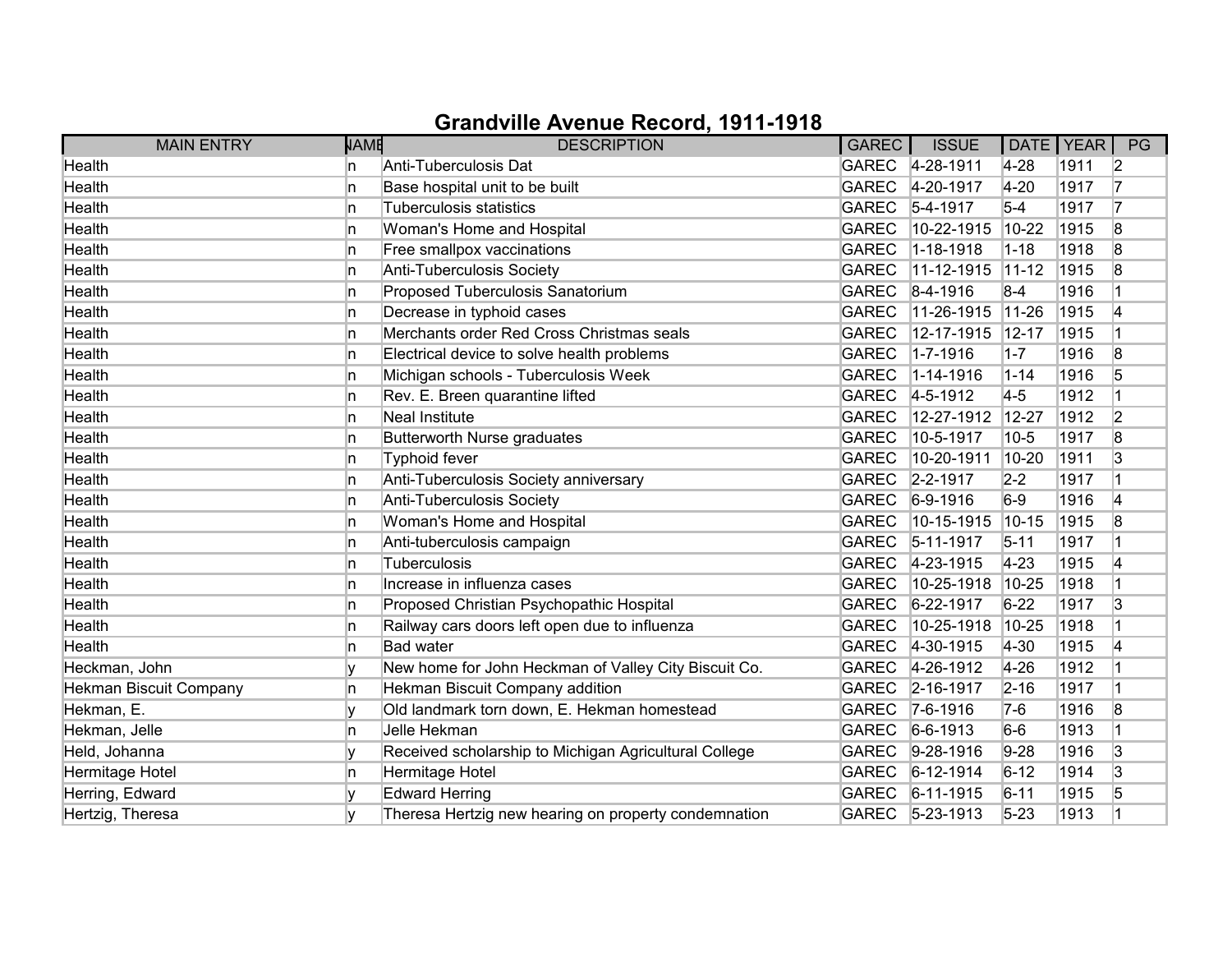| <b>MAIN ENTRY</b>         | <b>NAME</b> | <b>DESCRIPTION</b>                                          | GAREC        | <b>ISSUE</b>      |           | DATE   YEAR | PG             |
|---------------------------|-------------|-------------------------------------------------------------|--------------|-------------------|-----------|-------------|----------------|
| Hertzig, Theresa          |             | Trial on condemnation proceedings                           |              | GAREC 5-23-1913   | $5 - 23$  | 1913        |                |
| Hesselink, G. J.          |             | G. J. Hesselink, market man                                 | <b>GAREC</b> | 12/11/1914        | 12/11     | 1914        |                |
| Heyboer, James            |             | Burglars rob James Heyboer                                  | <b>GAREC</b> | 11-10-1916        | $11 - 10$ | 1916        | 4              |
| Hiemenga, Rev. J. J.      |             | Candidate for board of education                            | GAREC        | $3 - 29 - 1912$   | $3 - 29$  | 1912        |                |
| <b>History</b>            | n           | Michigan Historical & Pioneer Society                       | <b>GAREC</b> | 1-24-1913         | $1 - 24$  | 1913        | 4              |
| <b>History</b>            | n           | Old pioneer residence                                       | <b>GAREC</b> | $11-19-1915$      | $11 - 19$ | 1915        | 5              |
| History                   | n           | <b>Plaster Creek</b>                                        | <b>GAREC</b> | $6 - 16 - 1916$   | $6 - 16$  | 1916        |                |
| History                   | n           | A pioneer building being torn down                          | GAREC        | $4-9-1915$        | $4-9$     | 1915        |                |
| History                   | n           | Pioneer building                                            | <b>GAREC</b> | 11-21-1913        | $11-21$   | 1913        | 4              |
| <b>History</b>            | n           | Rumsey estate                                               | <b>GAREC</b> | $6 - 27 - 1913$   | $6 - 27$  | 1913        | 4              |
| History                   | n           | Kent County Court House                                     | <b>GAREC</b> | $9 - 7 - 1916$    | $9 - 7$   | 1916        | $\overline{2}$ |
| History                   | n           | Recollections of Grandville Avenue                          | <b>GAREC</b> | 11-24-1911        | $11-24$   | 1911        |                |
| History                   | ln.         | James A. Rumsey                                             | <b>GAREC</b> | $5-3-1912$        | $5-3$     | 1912        | 4              |
| History                   | n           | First town meeting held                                     | <b>GAREC</b> | $1 - 14 - 1916$   | $1 - 14$  | 1916        |                |
| History                   | n           | Oldest frame dwelling                                       | <b>GAREC</b> | 10-11-1912        | $10 - 11$ | 1912        |                |
| History                   | n           | Looking over the district                                   | GAREC        | $ 4 - 23 - 1915 $ | $4 - 23$  | 1915        |                |
| History                   | ln.         | Rumsey and Caulfield Estates                                | <b>GAREC</b> | 10-10-1913        | $10-10$   | 1913        | $\vert$ 1      |
| <b>History</b>            | n           | Old landmark torn down, E. Hekman homestead                 | <b>GAREC</b> | $ 7-6-1916$       | $7-6$     | 1916        | 8              |
| History                   | n           | A. S. White, author                                         | <b>GAREC</b> | 12-10-1915        | $12 - 10$ | 1915        | 4              |
| History                   | n           | Fifth Avenue Christian Reformed Church 25th Anniversary     | GAREC        | $3 - 8 - 1912$    | $3-8$     | 1912        | 2              |
| <b>History</b>            | ln.         | Early history of Grand Rapids                               | GAREC        | $5 - 26 - 1911$   | $5 - 26$  | 1911        |                |
| <b>History</b>            | n           | Pioneer building                                            | GAREC        | $6-4-1915$        | $6-4$     | 1915        | $\overline{1}$ |
| History                   | n           | J. Stryker building                                         | GAREC        | $ 6 - 13 - 1913 $ | $6 - 13$  | 1913        | 4              |
| <b>History</b>            | n           | Crowley building                                            | GAREC        | $8-6-1915$        | $8-6$     | 1915        | 8              |
| <b>History</b>            | n           | Old building torn down                                      | <b>GAREC</b> | $9-27-1918$       | $9 - 27$  | 1918        |                |
| History                   | n           | E. B. Fisher, new history                                   | GAREC        | $9-28-1917$       | $9 - 28$  | 1917        | 17             |
| Hoeksema, Rev. Gerret     |             | Bethel Christian Reformed - pastor, Rev. Gerret Hoeksema    | <b>GAREC</b> | 10-3-1913         | $10-3$    | 1913        | 4              |
| Hoeksema, Rev. Gerrit     |             | Rev. Gerrit Hoeksema installation                           | <b>GAREC</b> | 10-24-1913        | $10 - 24$ | 1913        | 4              |
| <b>Holland Home</b>       | In.         | Holland Home and Harrison Drug Act                          | <b>GAREC</b> | 7-30-1915         | $7 - 30$  | 1915        | 4              |
| <b>Holland Interurban</b> | In.         | <b>Holland Interurban</b>                                   |              | GAREC 8-13-1915   | $8 - 13$  | 1915        | 17             |
| <b>Holland Interurban</b> | n           | Adds 5 box cars and 4 flat cars for moving sugar to Holland | <b>GAREC</b> | $ 11-3-1911$      | $11 - 3$  | 1911        |                |
| <b>Holland Interurban</b> | n           | Holland Interurban building new station                     | GAREC        | $6 - 7 - 1912$    | $6 - 7$   | 1912        | 2              |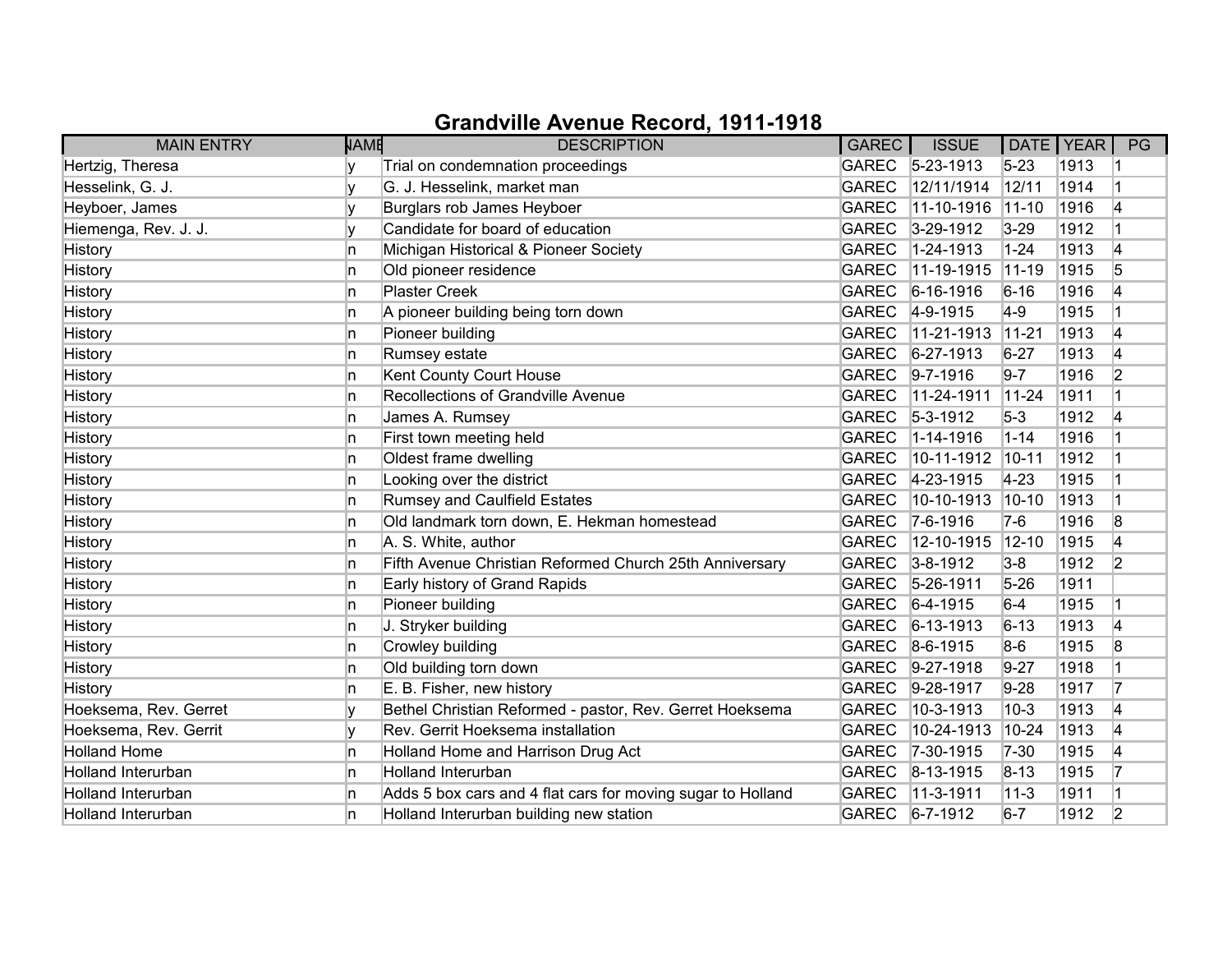| <b>MAIN ENTRY</b>            | NAME | <b>DESCRIPTION</b>                                   | GAREC        | <b>ISSUE</b>       |           | DATE   YEAR | PG             |
|------------------------------|------|------------------------------------------------------|--------------|--------------------|-----------|-------------|----------------|
| <b>Holland Interurban</b>    | n    | Holland Interurban no longer on Grandville Avenue    | <b>GAREC</b> | $6-4-1915$         | $6-4$     | 1915        |                |
| <b>Holland Sugar Company</b> | n    | <b>Holland Sugar Company</b>                         | <b>GAREC</b> | $5-30-1913$        | $5 - 30$  | 1913        | 4              |
| Holmer, Hans                 |      | Hans Holmer, runner to compete in Scotland           | <b>GAREC</b> | $7 - 7 - 1911$     | $7-7$     | 1911        | 4              |
| Holst, Jetze                 | v    | Jetze Holst injured                                  | <b>GAREC</b> | 4-10-1914          | $4 - 10$  | 1914        | 4              |
| Home Literary Club           | n    | Home Literary Club                                   | <b>GAREC</b> | 10-11-1912         | $10 - 11$ | 1912        |                |
| Homes                        | n    | C. Stryker demolishes old home to build a new one    | <b>GAREC</b> | 5-12-1911          | $5-12$    | 1911        | 2              |
| Homes                        | n    | Bungalow on Grandville Avenue for Con Stryker        | <b>GAREC</b> | 10-20-1911         | 10-20     | 1911        | $\overline{2}$ |
| Homes                        | n    | M. J. Van Zoren home                                 | <b>GAREC</b> | 12-11-1914         | $12 - 11$ | 1914        |                |
| Homes                        | n    | New homes being built                                | <b>GAREC</b> | 5-31-1912          | $5 - 31$  | 1912        | $\overline{2}$ |
| Homes                        | n    | Peter Leestma purchased lot from Rumsey Estate       | <b>GAREC</b> | $6 - 2 - 1911$     | $6-2$     | 1911        | $\overline{3}$ |
| Homes                        | n    | New homes being built                                | <b>GAREC</b> | 5-31-1912          | $5 - 31$  | 1912        | 2              |
| Homes                        | n    | W. Groen home                                        | <b>GAREC</b> | 3-27-1914          | $3 - 27$  | 1914        | 4              |
| Homes                        | 'n   | John Riddering home                                  | <b>GAREC</b> | 11-8-1912          | $11 - 8$  | 1912        | 3              |
| Homes                        | n    | New tenement home                                    | <b>GAREC</b> | $7 - 10 - 1914$    | $7 - 10$  | 1914        |                |
| Homes                        | n    | New homes erected                                    | <b>GAREC</b> | 1-14-1916          | $1 - 14$  | 1916        |                |
| Homes                        | n    | Jelle Hekman                                         | <b>GAREC</b> | $6-6-1913$         | $6-6$     | 1913        |                |
| Homes                        | n    | Contracts for home and business block                | <b>GAREC</b> | $3 - 22 - 1912$    | $3 - 22$  | 1912        |                |
| Homes                        | n    | <b>William Brethour</b>                              | <b>GAREC</b> | $6 - 20 - 1913$    | $6 - 20$  | 1913        |                |
| Homes                        | n    | <b>Fred Gilner home</b>                              | <b>GAREC</b> | 12-27-1912         | $12 - 27$ | 1912        |                |
| Homes                        | n    | 100 buildings torn down                              | <b>GAREC</b> | $9-14-1917$        | $9 - 14$  | 1917        | 17             |
| Homes                        | 'n   | New homes sold in Coit Estate                        | <b>GAREC</b> | $3-19-1915$        | $3 - 19$  | 1915        | 8              |
| Homes                        | n    | Crofton Avenue lots sold to P. J. Haan               | <b>GAREC</b> | 10-13-1911         | $10 - 13$ | 1911        |                |
| Homes                        | n    | Rene Offringa                                        | <b>GAREC</b> | 7-10-1914          | $7 - 10$  | 1914        | 4              |
| Homes                        | 'n   | New homes being built                                | <b>GAREC</b> | $5-31-1912$        | $5 - 31$  | 1912        |                |
| Homes                        | 'n   | Peter Klunder building modern flat                   | <b>GAREC</b> | $5 - 5 - 1911$     | $5-5$     | 1911        |                |
| Homes                        | 'n   | M. J. DenHerder home, Architect-J. H. Daverman & Son | <b>GAREC</b> | $3 - 8 - 1912$     | $3-8$     | 1912        |                |
| Homes                        | n    | S. P. Oosting                                        | <b>GAREC</b> | 11-21-1913         | $11 - 21$ | 1913        |                |
| Homes                        |      | P. Nagelkirk                                         | <b>GAREC</b> | $9-27-1912$        | $9 - 27$  | 1912        |                |
| Homes                        | 'n   | A. Barnes                                            | <b>GAREC</b> | 10-25-1912         | 10-25     | 1912        | $\overline{2}$ |
| Homes                        | 'n   | B. Hoffman hom                                       | <b>GAREC</b> | 12-20-1912         | $12 - 20$ | 1912        |                |
| Homes                        | n    | M. Kerwin home                                       | <b>GAREC</b> | 3-20-1914          | $3-20$    | 1914        | 4              |
| Homes                        | n    | New homes sold                                       | <b>GAREC</b> | $11-28-1912$ 11-28 |           | 1912        |                |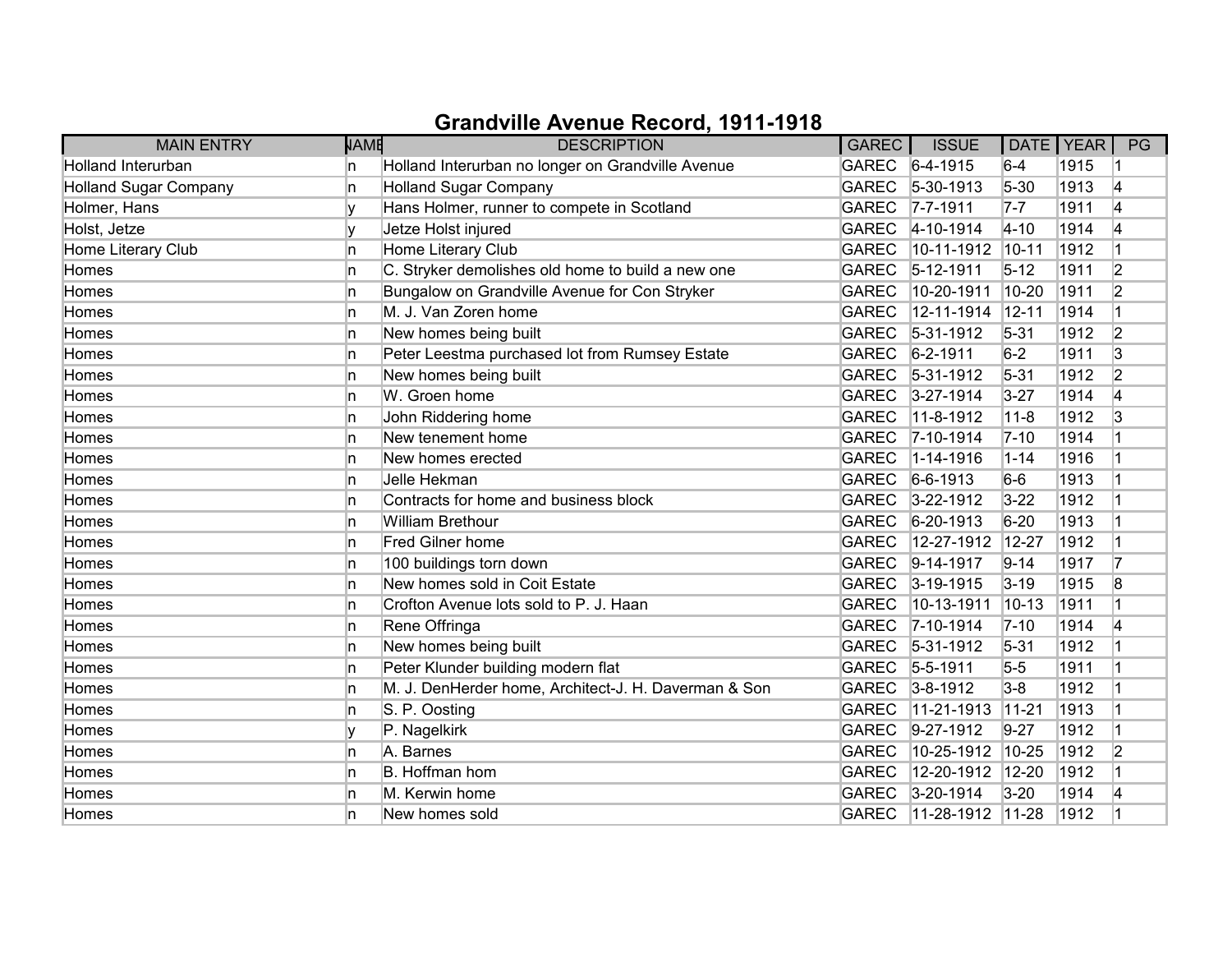| <b>MAIN ENTRY</b> | <b>NAME</b> | <b>DESCRIPTION</b>                            | GAREC        | <b>ISSUE</b>      | DATE   YEAR |      | PG             |
|-------------------|-------------|-----------------------------------------------|--------------|-------------------|-------------|------|----------------|
| Homes             | n           | Building permits                              | GAREC        | $11-1-1912$       | $11 - 1$    | 1912 | 14             |
| Homes             |             | <b>Fred Gilner</b>                            | <b>GAREC</b> | $9-27-1912$       | $9-27$      | 1912 |                |
| Homes             | In.         | New homes being built                         | <b>GAREC</b> | $ 5-31-1912$      | $5 - 31$    | 1912 |                |
| Homes             | n.          | New homes                                     | <b>GAREC</b> | $ 9 - 11 - 1914$  | $9 - 11$    | 1914 |                |
| Homes             | In.         | New tenement home                             | <b>GAREC</b> | $9-18-1914$       | $9 - 18$    | 1914 | 8              |
| Homes             | In.         | Mr. Wielsma                                   | <b>GAREC</b> | $ 6 - 13 - 1913 $ | $6 - 13$    | 1913 |                |
| Homes             | n.          | W. Groen and Mr. TenHarkle homes              |              | GAREC 4-3-1914    | $4-3$       | 1914 |                |
| Homes             | n           | New and renovated homes                       | <b>GAREC</b> | $5 - 21 - 1915$   | $5 - 21$    | 1915 |                |
| Homes             | n.          | New homes                                     | <b>GAREC</b> | $8-20-1915$       | $8 - 20$    | 1915 | 8              |
| Homes             | In.         | Building permits                              | <b>GAREC</b> | $8-3-1917$        | $8-3$       | 1917 | 8              |
| Homes             | n.          | New homes                                     | <b>GAREC</b> | $5 - 8 - 1914$    | $5-8$       | 1914 |                |
| Homes             | n           | Mason L. Fish                                 | <b>GAREC</b> | 10-31-1913        | 10-31       | 1913 | 4              |
| Homes             | In.         | A. Hoeksema                                   | <b>GAREC</b> | $5 - 2 - 1913$    | $5-2$       | 1913 |                |
| Homes             | n.          | H. H. Spoelstra and M. P. Posthumo            | <b>GAREC</b> | $9-11-1914$       | $9 - 11$    | 1914 | 8              |
| Homes             | n.          | 20 permits issued for new homes               | <b>GAREC</b> | $1 - 12 - 1917$   | $1 - 12$    | 1917 |                |
| Homes             | n           | Improvements                                  |              | GAREC 2-26-1915   | $2 - 26$    | 1915 |                |
| Homes             | In.         | Mr. Blockport, new building for dentist       | <b>GAREC</b> | $4 - 14 - 1911$   | $4 - 14$    | 1911 | $\overline{2}$ |
| Homes             | n.          | New homes                                     | <b>GAREC</b> | $7 - 30 - 1915$   | $7 - 30$    | 1915 |                |
| Homes             | n           | New homes                                     | <b>GAREC</b> | $7-16-1915$       | $7 - 16$    | 1915 | 8              |
| Homes             | n           | B. Karseboom new home                         | <b>GAREC</b> | $5 - 24 - 1912$   | $5 - 24$    | 1912 | 2              |
| Homes             | In.         | John Oele new home                            | <b>GAREC</b> | $2 - 13 - 1914$   | $2 - 13$    | 1914 |                |
| Homes             | n.          | New homes, new blocks, new streets            | <b>GAREC</b> | $7 - 9 - 1915$    | $7-9$       | 1915 | 8              |
| Homes             | n.          | Homes purchased on Caulfield Avenue           | <b>GAREC</b> | 7-28-1911         | $7 - 28$    | 1911 |                |
| Homes             | n.          | New homes                                     | <b>GAREC</b> | $9-24-1914$       | $9 - 24$    | 1914 |                |
| Homes             | In.         | Thomas Veldsma                                | <b>GAREC</b> | $3 - 14 - 1913$   | $3 - 14$    | 1913 |                |
| Homes             | n           | New buildings, homes                          | <b>GAREC</b> | $7 - 25 - 1913$   | $7 - 25$    | 1913 |                |
| Homes             | n.          | Henry Bink, Caulfield avenue                  | <b>GAREC</b> | $3-14-1913$       | $3 - 14$    | 1913 | 4              |
| Homes             | n.          | M. J. VanZorenen and William Haisma new homes | <b>GAREC</b> | $ 6-19-1914$      | $6 - 19$    | 1914 |                |
| Homes             | n.          | Dykstra block - new homes                     | <b>GAREC</b> | 4/24/1914         | 4/24        | 1914 | 14             |
| Homes             | n           | John Riddering home                           |              | GAREC 5-3-1912    | $5-3$       | 1912 | 4              |
| Homes             | n.          | Jacob Vander Berg, Tony Bergman homes         |              | GAREC 3-6-1914    | $3-6$       | 1914 | 14             |
| Homes             | n           | New homes                                     |              | GAREC 4-23-1915   | $4 - 23$    | 1915 | 5              |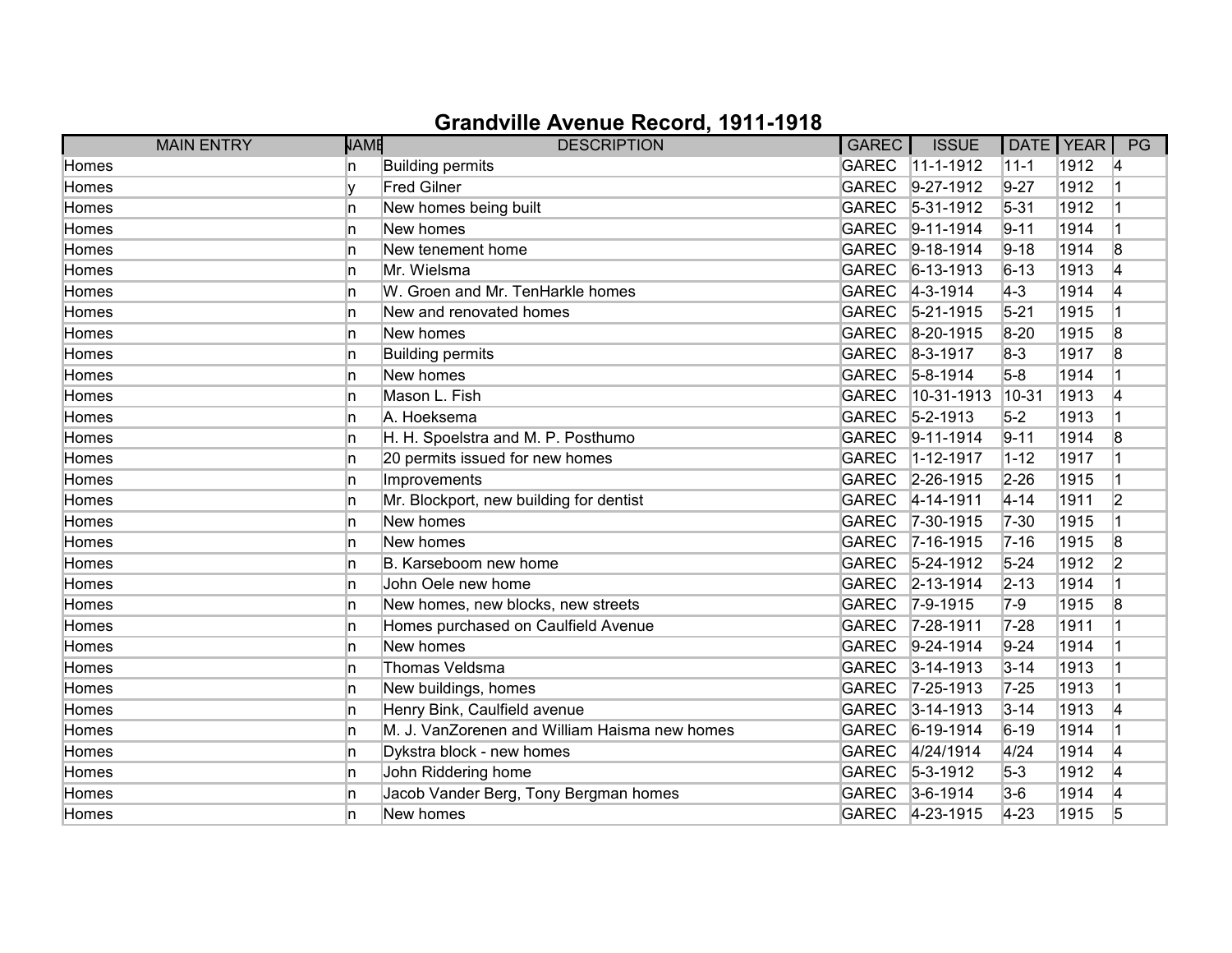| <b>MAIN ENTRY</b>          | <b>NAME</b> | <b>DESCRIPTION</b>                                         | GAREC        | <b>ISSUE</b>      | DATE   YEAR |      | PG |
|----------------------------|-------------|------------------------------------------------------------|--------------|-------------------|-------------|------|----|
| Homes                      | n           | Peter Klunder                                              |              | GAREC 6-27-1913   | $6 - 27$    | 1913 | 14 |
| Homes                      | n           | Several homes to be erected                                | <b>GAREC</b> | $4 - 17 - 1914$   | $4 - 17$    | 1914 | 4  |
| Homes                      | n           | New homes                                                  | <b>GAREC</b> | $ 6 - 12 - 1914$  | $6 - 12$    | 1914 |    |
| Homes                      | n           | John Timmer - new home                                     | <b>GAREC</b> | 1-30-1914         | $1 - 30$    | 1914 | 14 |
| Homes                      | n.          | N. Wierda                                                  | <b>GAREC</b> | 10-25-1912        | 10-25       | 1912 | 4  |
| Homes                      | In.         | Naylor Avenue buildings                                    | <b>GAREC</b> | $5 - 5 - 1911$    | $5-5$       | 1911 |    |
| Homes                      | In.         | C. Poel home and Mr. Paul tenement                         | <b>GAREC</b> | $6 - 5 - 1914$    | $6-5$       | 1914 |    |
| Homes                      | n           | New home for John Heckman of Valley City Biscuit Co.       |              | GAREC 4-26-1912   | $4 - 26$    | 1912 |    |
| Homes                      | In.         | M. J. Van Zoeren home                                      | <b>GAREC</b> | $7 - 3 - 1914$    | 7-3         | 1914 |    |
| Homes                      | n           | New homes                                                  | <b>GAREC</b> | 10-29-1915        | 10-29       | 1915 |    |
| Homes                      | n           | J. Quint pioneer home torn down                            | <b>GAREC</b> | 4-24-1914         | $4 - 24$    | 1914 | 4  |
| Homes                      | n           | <b>Rumsey Estate</b>                                       | <b>GAREC</b> | $ 8 - 11 - 1911$  | $8 - 11$    | 1911 | 2  |
| Homes                      | In.         | Allen Starkenberg building modern home on Caulfield        | <b>GAREC</b> | $5 - 5 - 1911$    | $5-5$       | 1911 |    |
| Homes                      | n.          | Homes and buildings - new constructions                    | <b>GAREC</b> | $ 5 - 14 - 1915 $ | $5 - 14$    | 1915 |    |
| Homes                      | n.          | Mrs. VanderLeist                                           | <b>GAREC</b> | 10-17-1913        | $10-17$     | 1913 |    |
| Homes                      | n           | New homes being built                                      | <b>GAREC</b> | $4 - 12 - 1912$   | $4 - 12$    | 1912 | 2  |
| Homes                      | In.         | New homes                                                  | <b>GAREC</b> | $11-12-1915$      | $11-12$     | 1915 | 14 |
| Homes                      | n           | Electricity installed in home                              | <b>GAREC</b> | 2-23-1917         | $2 - 23$    | 1917 | 8  |
| <b>Homes and Buildings</b> | n           | New construction                                           | <b>GAREC</b> | 12-31-1915        | $ 12 - 31$  | 1915 |    |
| <b>Hope College</b>        | n           | 50th Anniversary of Hope College                           | <b>GAREC</b> | $6 - 16 - 1916$   | $6 - 16$    | 1916 |    |
| Horndorf, Mrs.             |             | Mrs. Horndorf in auto accident                             | <b>GAREC</b> | $ 7 - 9 - 1915$   | 7-9         | 1915 | 14 |
| Horton, J. R.              |             | J. R. Horton's auto wrecks rig of J. R. Bettes near sparta | <b>GAREC</b> | 10-19-1916        | $ 10 - 19$  | 1916 | 3  |
| <b>Hotel Browning</b>      | n.          | <b>Hotel Browning</b>                                      | <b>GAREC</b> | $8-24-1917$       | $8 - 24$    | 1917 |    |
| Hovinga, Cornelius         |             | New patrolmen - Cornelius Hovinga and Harry Boersma        |              | GAREC 4-10-1914   | $4 - 10$    | 1914 | 14 |
| Howlett, Pearl             |             | Pearl Howlett, bigamist                                    | <b>GAREC</b> | 12-25-1914        | 12-25       | 1914 | 8  |
| Huggett, Secretary M. C.   |             | Chair furniture industry speaker                           | <b>GAREC</b> | $4 - 5 - 1912$    | $4-5$       | 1912 |    |
| Huidema, Mr.               |             | Mr. Huidema injured                                        | <b>GAREC</b> | $6 - 27 - 1913$   | $6 - 27$    | 1913 |    |
| Huisman, A.                |             | Disappearance of A. Huisman                                | <b>GAREC</b> | $4 - 26 - 1913$   | 4-26        | 1913 |    |
| Huizenga, Supervisor       |             | Supervisor Huizenga injured in auto accident               | <b>GAREC</b> | 12-17-1915        | $12 - 17$   | 1915 |    |
| Hunefield, Cornelius       | In.         | Cornelius Hunefield, manufacturer of cement blocks, etc.   | <b>GAREC</b> | $3 - 22 - 1912$   | $3 - 22$    | 1912 |    |
| Hurley, William K.         |             | Former Sheriff - reject as Color Sargeant                  |              | GAREC 8-4-1916    | $8-4$       | 1916 | 6  |
| <b>Hydraulic Company</b>   | n           | City has opportunity to purchase Hydaulic Company          |              | GAREC 3-31-1016   | $3 - 31$    | 1916 | 8  |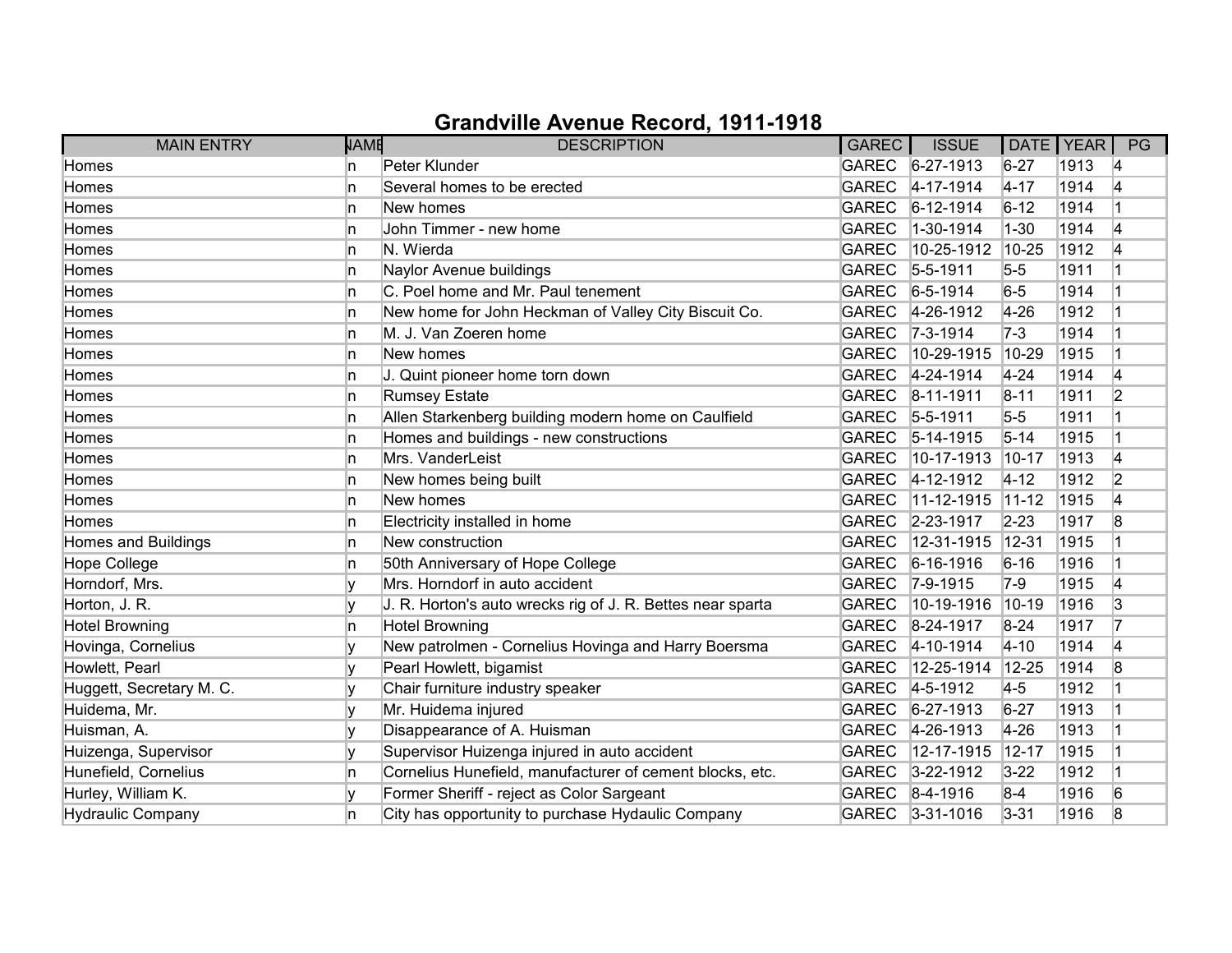| <b>MAIN ENTRY</b>             | <b>NAME</b> | <b>DESCRIPTION</b>                               | GAREC        | <b>ISSUE</b>      | DATE   YEAR |      | PG             |
|-------------------------------|-------------|--------------------------------------------------|--------------|-------------------|-------------|------|----------------|
| I. O. O. F.                   | In.         | 96th Anniversary of I. O. O. F.                  |              | GAREC 4-23-1915   | $4 - 23$    | 1915 |                |
| Immanuel Reformed Church      | 'n          | Immanuel Reformed new church building            | GAREC        | $8-6-1915$        | $8-6$       | 1915 | 8              |
| Imperial Chemical Company     | 'n          | Imperial Chemical Company                        |              | GAREC 8-3-1917    | $8-3$       | 1917 | 3              |
| Independent Pedro Club        | In.         | Independent Pedro Club                           | <b>GAREC</b> | 10-27-1911        | 10-27       | 1911 | $\overline{2}$ |
| Influenza                     | 'n          | Railway cars doors left open due to influenza    | <b>GAREC</b> | 10-25-1918        | 10-25       | 1918 |                |
| Institutions                  | 'n          | Public library at Hall Street School             | <b>GAREC</b> | $6 - 16 - 1911$   | $6 - 16$    | 1911 |                |
| Institutions                  | 'n          | Public Library                                   |              | GAREC 7-4-1913    | $7-4$       | 1913 |                |
| Institutions                  | In.         | Keeley Institution Home                          |              | GAREC 4-3-1914    | $ 4-3 $     | 1914 | 2              |
| Institutions                  | ln.         | Ryerson Library bars German newspaper            | GAREC        | $4 - 12 - 1918$   | $4 - 12$    | 1918 |                |
| Institutions                  | ln.         | <b>Neal Institute</b>                            | <b>GAREC</b> | 12-27-1912        | 12-27       | 1912 | 2              |
| Institutions                  | n           | <b>Ryerson Library</b>                           | GAREC        | $ 5 - 2 - 1913 $  | $5-2$       | 1913 | 4              |
| Institutions                  | In.         | Home for needy on East Fulton (?Holland Home?)   | <b>GAREC</b> | 12-27-1912        | $12 - 27$   | 1912 |                |
| Institutions                  | ln.         | Ryerson Public library                           | <b>GAREC</b> | $7 - 31 - 1914$   | $7 - 31$    | 1914 |                |
| Institutions                  | 'n          | New library for Sparta, MI                       | <b>GAREC</b> | $9-28-1917$       | $9 - 28$    | 1917 | 17             |
| Institutions                  | 'n          | Y. M. C. A.                                      | GAREC        | $ 5 - 16 - 1913 $ | $5 - 16$    | 1913 |                |
| Institutions                  | n.          | <b>Hall Street Library</b>                       | <b>GAREC</b> | $11-26-1915$      | $11-26$     | 1915 |                |
| Institutions                  | ln.         | Franklin branch public library                   | GAREC        | 8-31-1916         | $8 - 31$    | 1916 |                |
| International Harvester Co.   | 'n          | International Harvester Company                  | <b>GAREC</b> | $ 2 - 21 - 1913$  | $2 - 21$    | 1913 | $\overline{2}$ |
| Interurban see Transportation | n.          |                                                  | <b>GAREC</b> |                   |             | 1913 |                |
| J. & D. London                |             | J. & D. London block                             |              | GAREC 4-28-1911   | $4-28$      | 1911 |                |
| J. N. Trompen                 | I۷          | J. N. Trompen block                              | GAREC        | 4-28-1911         | $4 - 28$    | 1911 | $\overline{2}$ |
| J. N. Trompen & Company       | ln.         | J. N. Trompen & Company formal opening           | <b>GAREC</b> | 10-6-1911         | $ 10-6 $    | 1912 |                |
| J. N. Trompen & Company       | ln.         | Opening of new store                             | <b>GAREC</b> | $9-29-1911$       | $9-29$      | 1911 | $\overline{2}$ |
| J. N. Trompen & Company       | ln.         | Moving out of the old store into the new         | GAREC        | $9 - 1 - 1911$    | $9 - 1$     | 1911 |                |
| J. N. Trompen Company         | ln.         | J. N. Trompen Company merged into corporation    | GAREC        | $3 - 3 - 1916$    | $3 - 3$     | 1916 |                |
| J. T. Loomis & S. L. Allen    | 'n          | J. T. Loomis & S. L. Allen car salesrooms        | GAREC        | $3 - 24 - 1916$   | $3 - 24$    | 1916 | 3              |
| Jenison Park                  | ln.         | Jenison Park, Holland, Michigan opens for season | GAREC        | $4 - 12 - 1912$   | $4 - 12$    | 1912 | 14             |
| Jewell, Judge Harry D.        | V           | Judge Harry D. Jewell resigns from probate court | <b>GAREC</b> | 12-22-1911        | $12 - 22$   | 1911 | $\overline{2}$ |
| John Ball Bark                | ln.         | New roadway opens by John Ball Park              | <b>GAREC</b> | $9-24-1914$       | $9 - 24$    | 1914 |                |
| John Ball Park                | 'n          | Addition to John Ball Park                       | <b>GAREC</b> | 12-22-1916        | $12 - 22$   | 1916 | 14             |
| Johnson Furniture Company     | n.          | Johnson Furniture Company                        | GAREC        | $3 - 21 - 1913$   | $3 - 21$    | 1913 |                |
| Johnson Furniture Company     | n           | Johnson Furniture Company                        |              | GAREC 5-2-1913    | $5-2$       | 1913 |                |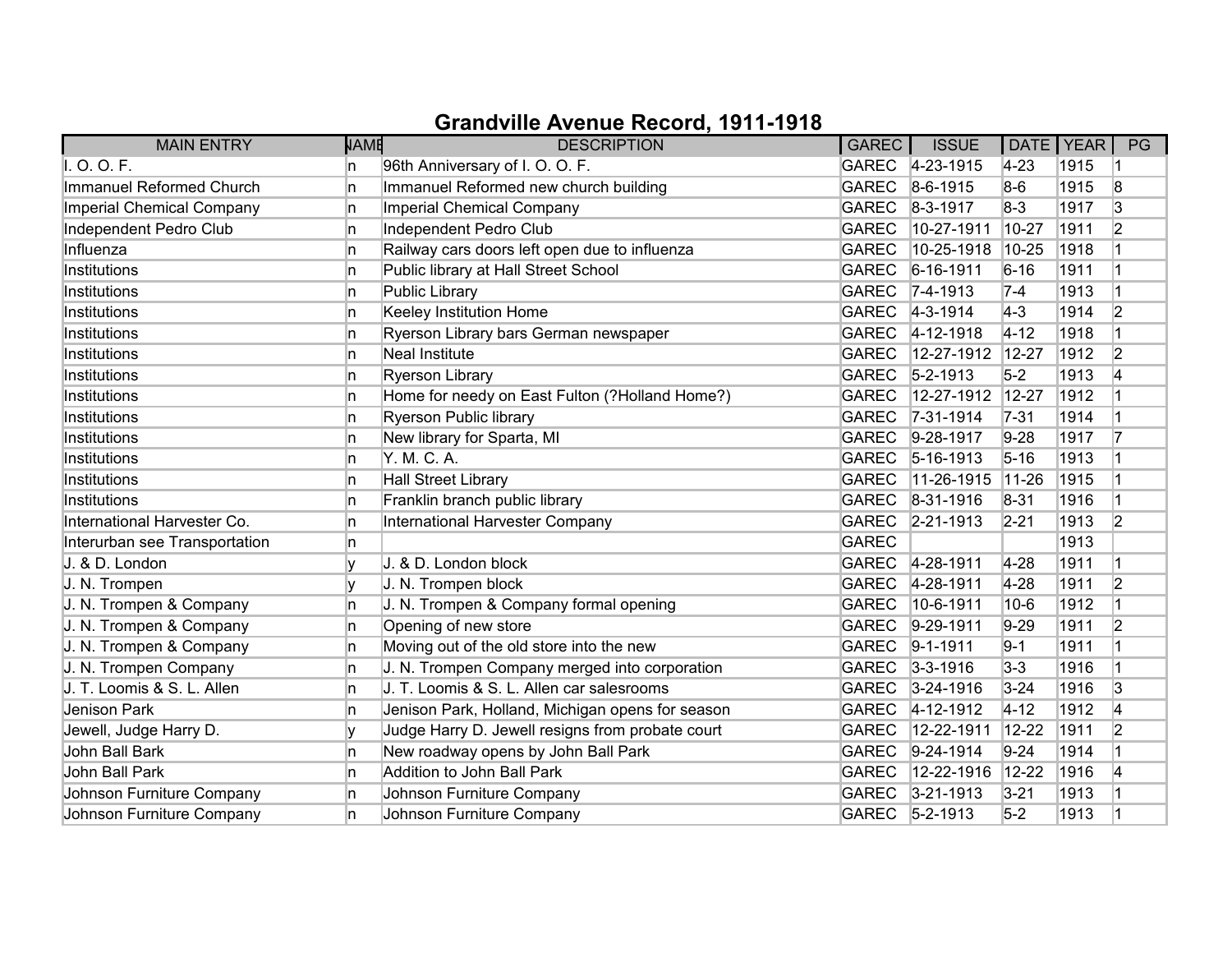| <b>MAIN ENTRY</b>          | <b>NAME</b> | <b>DESCRIPTION</b>                                        | <b>GAREC</b> | <b>ISSUE</b>           | DATE   YEAR |      | PG             |
|----------------------------|-------------|-----------------------------------------------------------|--------------|------------------------|-------------|------|----------------|
| Johnson Furniture Company  | n           | Johnson Furniture Company                                 | <b>GAREC</b> | $1 - 31 - 1913$        | $1 - 31$    | 1913 |                |
| Johnson Furniture Company  | n           | Johnson Furniture Company                                 | <b>GAREC</b> | $ 7 - 11 - 13$         | $7 - 11$    | 1913 | 4              |
| Johnson, Captain           |             | Fireman to be pensioned                                   |              | GAREC 7-16-1915        | $7 - 16$    | 1915 | 1              |
| Johnson, Lt. Carl A.       |             | Memorial service for Lt. Carl Johnson                     |              | GAREC 8-9-1918         | $8-9$       | 1918 | 3              |
| Joldersma, J. H.           |             | J. H. Joldersma, undertaker                               | GAREC        | $9-27-1912$            | $9 - 27$    | 1912 | $\overline{1}$ |
| Joldersma, J. H.           | IV.         | J. H. Joldersma opens undertaker parlor                   | <b>GAREC</b> | $11-19-1915$           | $11-19$     | 1915 | 5              |
| Joldersma, Rev.            |             | Rev. Joldersma died                                       | <b>GAREC</b> | $5 - 2 - 1913$         | $5-2$       | 1913 |                |
| Jolly Twenty-five Club     | n           | Jolly Twenty-five Club                                    |              | GAREC 2-2-1912         | $2 - 1$     | 1912 | 2              |
| Jones, Bob                 |             | Bob Jones , evangelist, six week campaign in Grand Rapids | <b>GAREC</b> | 11-30-1916             | $11-30$     | 1916 | 8              |
| Jones, Bob                 | ١v          | Bob Jones, evangelist, revival services                   | <b>GAREC</b> | $3-9-1917$             | $3-9$       | 1917 |                |
| Jones, Bob                 |             | Bob Jones, evangelist, in Grand Rapids                    | GAREC        | $ 2 - 16 - 1917$       | $2 - 16$    | 1917 | 3              |
| Jones, Bob                 |             | Bob Jones tabernacle                                      | <b>GAREC</b> | $3 - 30 - 1917$        | $3 - 30$    | 1917 | 3              |
| Jones, Frank               |             | Frank Jones issued another parole                         | <b>GAREC</b> | $1 - 8 - 1915$         | $1 - 8$     | 1915 | $\vert$ 1      |
| Jongejan, C. H.            |             | Druggist attends Michigan Retail Druggists Assn mtg       | GAREC        | $ 9-29-1911$           | $9-29$      | 1911 | 2              |
| Jongejan, C. H.            |             | Homes purchased on Caulfield Avenue                       | <b>GAREC</b> | $ 7-28-1911$           | $7 - 28$    | 1911 | $\vert$ 1      |
| Jongejan, C. H.            |             | C. H. Jongejan, president of state pharmacists            | GAREC        | $6 - 18 - 1915$        | $6 - 18$    | 1915 | 4              |
| Julien, George             | V           | George Julien injured                                     | GAREC        | $ 4 - 17 - 1914 $      | $4 - 17$    | 1914 | $\overline{1}$ |
| Jurgen's Band              | n           | Jurgen's Band                                             | <b>GAREC</b> | 11-8-1912              | $11 - 8$    | 1912 | $\overline{1}$ |
| Juvenile Detention Home    | n           | New Juvenile Detention Home                               | <b>GAREC</b> | 10-24-1913             | $10 - 24$   | 1913 |                |
| Kaat, Simon                |             | Simon Kaat, baliff                                        | <b>GAREC</b> | 12-27-1912             | $12 - 27$   | 1912 | 2              |
| Kalamazoo Interurban       | ln.         | Kalamazoo Interurban                                      | <b>GAREC</b> | $3 - 21 - 1913$        | $3 - 21$    | 1913 | $\vert$ 1      |
| Karseboom, B.              |             | B. Karseboom new home                                     |              | GAREC 5-24-1912        | $5 - 24$    | 1912 | $\overline{2}$ |
| Keeler Brass Band          | n           | Keeler Brass Band                                         |              | GAREC 5-24-1918        | $5 - 24$    | 1918 | 4              |
| Keeler Brass Company       | n           | Keeler Brass Company's new addition                       | <b>GAREC</b> | $11-3-1911$            | $11 - 3$    | 1911 | $\mathbf{1}$   |
| Kent Camp, M. W. A.        | n           | Kent Camp, M. W. A.                                       | <b>GAREC</b> | 1-24-1913              | $1 - 24$    | 1913 | 4              |
| Kent County Fair Assn      | n           | Kent County Fair Assn gives land                          | <b>GAREC</b> | 10-15-1915             | $10 - 15$   | 1915 | $\overline{1}$ |
| Kent County Humane Society | n           | Kent County Humane Society, "Mercy Sunday"                | GAREC        | $5 - 12 - 1911$        | $5 - 12$    | 1911 | 3              |
| Kent Transit Company       | ln.         | Kent Transit Company incorporates                         | <b>GAREC</b> | $8-10-1917$            | $8 - 10$    | 1917 | 17             |
| Kerwin, M.                 | ١v          | M. Kerwin home                                            | GAREC        | $ 3 - 20 - 1914 $      | $3 - 20$    | 1914 | 4              |
| Kilpatrick, J. R.          |             | J. R. Kilpatrick to compete all around track championship |              | GAREC 7-7-1911         | $7 - 7$     | 1911 | 4              |
| <b>Kindel Factory</b>      | n           | <b>Kindel Factory</b>                                     |              | GAREC 2-14-1913        | $2 - 14$    | 1913 |                |
| Kloosterman, Dr. E.        |             | Dr. E. Kloosterman, new dental offices                    |              | GAREC 11-13-1914 11-13 |             | 1914 | 8              |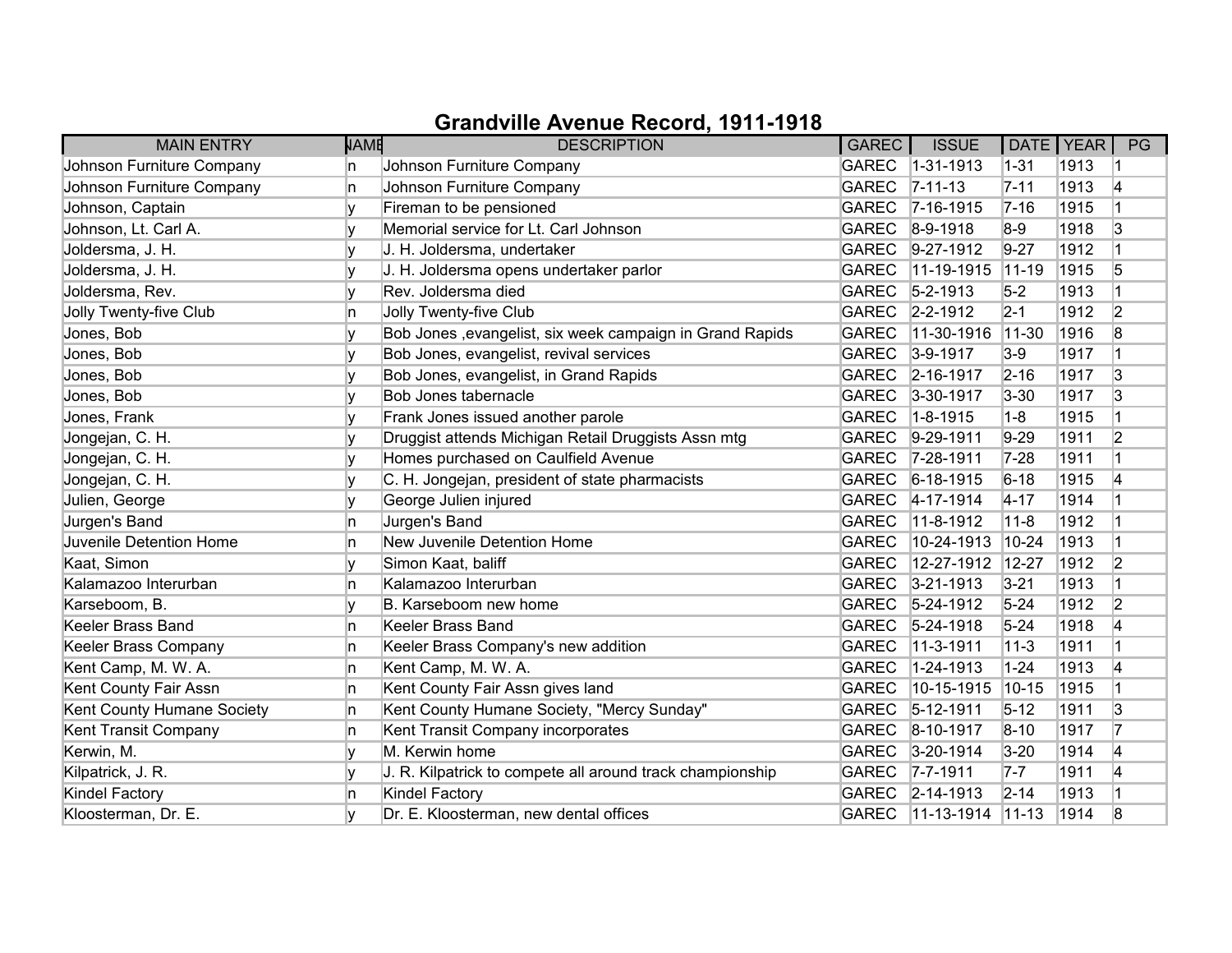| <b>MAIN ENTRY</b>        | <b>NAME</b> | <b>DESCRIPTION</b>                                     | GAREC        | <b>ISSUE</b>      |           | DATE   YEAR | PG             |
|--------------------------|-------------|--------------------------------------------------------|--------------|-------------------|-----------|-------------|----------------|
| Klunder, Peter           |             | Peter Klunder building modern flat                     |              | GAREC 5-5-1911    | $5-5$     | 1911        |                |
| Klupker, Louis           |             | Louis Klupker injured                                  | <b>GAREC</b> | $8-22-1913$       | $8 - 22$  | 1913        |                |
| Knappen, Loyal E.        |             | Election of University of Michigan Regent              | <b>GAREC</b> | $4 - 7 - 1911$    | $4-7$     | 1911        | $\overline{2}$ |
| Koets, Henry             |             | Henry Koets, new wall paper store                      | <b>GAREC</b> | $9-10-1915$       | $9 - 10$  | 1915        | 8              |
| Koning, Jerry            | v           | Run down by auto truck                                 | <b>GAREC</b> | $9-21-1917$       | $9 - 21$  | 1917        | 8              |
| Korlaar, William         |             | Wm Korlaar contractor for new business block           | <b>GAREC</b> | $3 - 22 - 1912$   | $3 - 22$  | 1912        |                |
| Kraft Five and Ten Store | n           | Kraft Five and Ten store                               | <b>GAREC</b> | $3 - 2 - 1917$    | $3-2$     | 1917        | 3              |
| Krakowski, Alex E.       |             | Candidate for Clerk of Superior Court                  | <b>GAREC</b> | $3-29-1912$       | $3 - 29$  | 1912        | 4              |
| Kuiper, Peter            |             | Peter Kuiper accident with his auto                    | <b>GAREC</b> | $8-21-1914$       | $8 - 21$  | 1914        | 8              |
| Kupfer, Alfred           |             | Alfred Kupfer - attempted kidnapping of son            | <b>GAREC</b> | $9-17-1915$       | $9 - 17$  | 1915        | 4              |
| Kusterer, G. A.          |             | G. A. Kusterer, new president of G. R. Brewing Company | <b>GAREC</b> | 1-29-1915         | $1 - 29$  | 1915        |                |
| Laas, Martin             | v           | Martin Laas, caught speeding                           | <b>GAREC</b> | $7 - 16 - 1915$   | $7 - 16$  | 1915        |                |
| Labes Jewelry            | n           | Labes Jewelry store                                    | <b>GAREC</b> | $7 - 17 - 1914$   | $7 - 17$  | 1914        | 14             |
| Labor                    | n           | New Labor Society                                      | <b>GAREC</b> | $5-12-1911$       | $5 - 12$  | 1911        |                |
| Labor                    | n           | Child labor law                                        | <b>GAREC</b> | 10-19-1917        | 10-19     | 1917        |                |
| Labor                    | n           | Furniture strikers entertained by Mr. & Mrs. P. Bey    | <b>GAREC</b> | $5 - 5 - 1911$    | $5-5$     | 1911        |                |
| Labor                    | n           | Strike at Sligh Furniture                              | <b>GAREC</b> | $9-20-1912$       | $9-20$    | 1912        |                |
| Labor                    | n           | Strike by garage employees                             | <b>GAREC</b> | $9-20-1912$       | $9-20$    | 1912        |                |
| Labor                    | n           | American Cement & Plaster company                      | <b>GAREC</b> | $ 8-3-1917$       | $8-3$     | 1917        | 6              |
| Labor                    | n.          | Child labor                                            | <b>GAREC</b> | $8 - 3 - 1917$    | $8-3$     | 1917        | 4              |
| Labor                    | In.         | Electricians strike                                    | <b>GAREC</b> | $ 6 - 13 - 1913 $ | $6 - 13$  | 1913        |                |
| Labor                    | n           | Union made caskets by union labor                      | <b>GAREC</b> | 10-12-1917        | $10 - 12$ | 1917        | 17             |
| Labor                    | In.         | Eight hour day                                         | <b>GAREC</b> | $3 - 13 - 1914$   | $3 - 13$  | 1914        |                |
| Labor                    | In.         | <b>Christian Labor and Business Alliances</b>          | <b>GAREC</b> | 12-15-1911        | $12 - 15$ | 1911        |                |
| Labor                    | 'n          | The Michigan Tradesman                                 | <b>GAREC</b> | $2 - 2 - 1912$    | $2 - 1$   | 1912        |                |
| Labor                    | 'n          | Furniture Manufactures form organization               | <b>GAREC</b> | $1-5-1912$        | $1-5$     | 1912        | 2              |
| Labor                    | n.          | Western Federation of Miners strike                    | <b>GAREC</b> | 1-16-1914         | $1 - 16$  | 1914        | 4              |
| Labor                    | In.         | Furniture strike                                       | <b>GAREC</b> | 8-25-1911         | $8 - 25$  | 1911        |                |
| Labor                    | 'n          | 30th Anniversary of Knights of Labor                   | <b>GAREC</b> | 8-31-1916         | $8 - 31$  | 1916        |                |
| Labor                    | 'n          | Michigan miners                                        | <b>GAREC</b> | $ 2 - 23 - 1917$  | $2 - 23$  | 1917        | 17             |
| Labor                    | 'n          | Strike over with                                       | <b>GAREC</b> | $9-8-1911$        | $9-8$     | 1911        | $\overline{2}$ |
| Labos, John              |             | John Labos, jeweler                                    | <b>GAREC</b> | $ 11 - 1 - 1912 $ | $11 - 1$  | 1912        | 4              |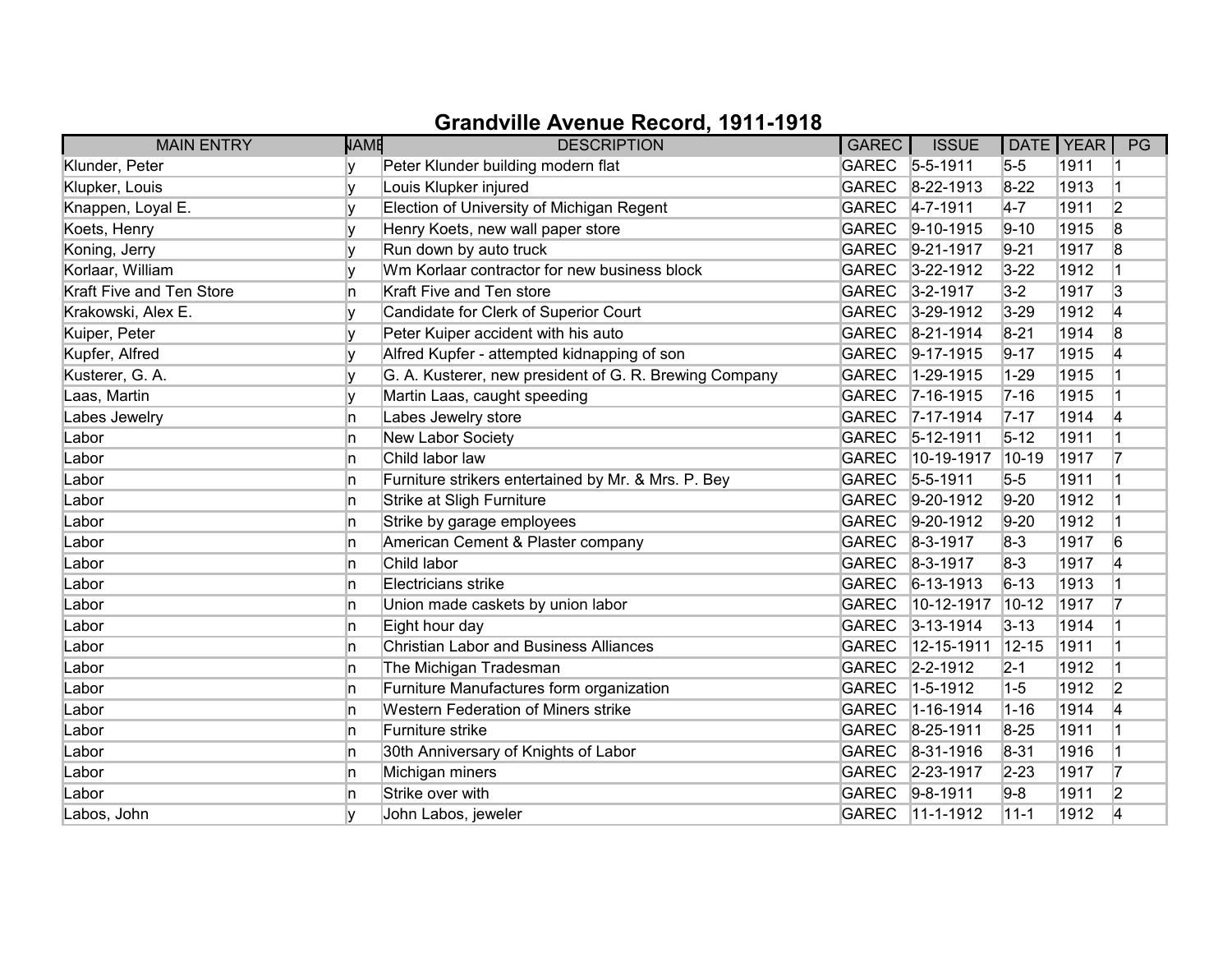| <b>MAIN ENTRY</b>                  | <b>NAME</b> | <b>DESCRIPTION</b>                                                    | GAREC        | <b>ISSUE</b>      | DATE   YEAR |      | PG             |
|------------------------------------|-------------|-----------------------------------------------------------------------|--------------|-------------------|-------------|------|----------------|
| Ladies' Gymnasium Club             | n           | Ladies' Gymnasium Club                                                | <b>GAREC</b> | $ 1 - 31 - 1913 $ | $1 - 31$    | 1913 | $\vert$ 2      |
| Ladies of the Modern Maccabees     | n           | Ladies of the Modern Maccabees                                        | <b>GAREC</b> | $ 6 - 16 - 1916 $ | $6 - 16$    | 1916 | 3              |
| Lamberts, Bert                     |             | Homes purchased on Caulfield Avenue                                   |              | GAREC 7-28-1911   | $7 - 28$    | 1911 |                |
| Larink, Mrs. A.                    | ١v          | Homes purchased on Caulfield Avenue                                   | <b>GAREC</b> | $7 - 28 - 1911$   | $7 - 28$    | 1911 |                |
| Leestma, Peter                     |             | Peter Leestma purchased lot from Rumsey Estate                        | <b>GAREC</b> | $6 - 2 - 1911$    | $6-2$       | 1911 | 3              |
| Lemon, Samuel M.                   |             | Death of Samuel M. Lemon                                              | <b>GAREC</b> | $ 5-31-1912 $     | $5 - 31$    | 1912 |                |
| Leonard Refrigerator               | n           | Leonard Refrigerator addition                                         | <b>GAREC</b> | $5 - 12 - 1916$   | $5 - 12$    | 1916 |                |
| Leonard Refrigerator Company       | n           | Leonard Refrigerator Company                                          | <b>GAREC</b> | $ 9 - 15 - 1911$  | $9 - 15$    | 1911 |                |
| Leroy, James                       |             | Rent horse and fail to return it                                      | <b>GAREC</b> | $5-4-1917$        | $5-4$       | 1917 | 17             |
| Lindeboom, Mrs.                    |             | Mrs. Lindeboom; Mrs. Ada Mead, milliners                              | <b>GAREC</b> | $9 - 11 - 1914$   | $9 - 11$    | 1914 | 8              |
| Linderboom, Mrs. A.                |             | New millinery shops                                                   | <b>GAREC</b> | $3 - 22 - 1912$   | $3 - 22$    | 1912 |                |
| <b>Litscher Light Corporation</b>  | n           | Litscher Light Corporation                                            | <b>GAREC</b> | $9-27-1918$       | $9 - 27$    | 1918 | 3              |
| Loche, Beulah                      |             | Beulah Loche, 13, injures when auto bumps one she was riding in GAREC |              | 10-5-1916         | $10-5$      | 1916 | 3              |
| London, J. & D.                    |             | J. & D. London Building                                               | <b>GAREC</b> | 10-11-1912        | $ 10 - 11$  | 1912 | 3              |
| London, J. D.                      |             | J. D. London, land in Currant Addition                                | <b>GAREC</b> | $7 - 17 - 1914$   | $7 - 17$    | 1914 | 4              |
| Lotterman, William                 |             | William Lotterman, jumped from telegraph pole with umbrella           | <b>GAREC</b> | 10-18-1912        | $10 - 18$   | 1912 | 3              |
| Lowing, Lester                     |             | Lester Lowing injured saving 11 lives                                 | <b>GAREC</b> | 8-20-1915         | $8 - 20$    | 1915 |                |
| Lyons, Mrs. T. J.                  |             | Mrs. T. J. Lyons, fire in closet                                      | <b>GAREC</b> | 11-20-1914        | $11-20$     | 1914 | 8              |
| Majestic Theater                   | n           | 'The Cowboy and the Thief' offered at the Majestic Theater            | <b>GAREC</b> | 11-3-1911         | $11 - 3$    | 1911 | 14             |
| Majestic Theater                   | n           | Moving pictures at Majestic Theater                                   | <b>GAREC</b> | $6 - 5 - 1914$    | $6-5$       | 1914 | 4              |
| Majestic Theater                   | In.         | Law suit against Majestic Theater                                     | <b>GAREC</b> | $2 - 16 - 1917$   | $2 - 16$    | 1917 | 3              |
| Mandolin Club                      | n           | The Mandolin Club                                                     | <b>GAREC</b> | 10-30-1914        | $ 10-30 $   | 1914 | 8              |
| Mann, Louis                        | ۷           | Louis Mann performing at Powers Theater                               | <b>GAREC</b> | 11-24-1911        | $ 11 - 24 $ | 1911 | 4              |
| Marconi                            |             | Marconi invents fog compass                                           | <b>GAREC</b> | $5-24-1912$       | $5 - 24$    | 1912 | $\overline{2}$ |
| Marema, John                       | v           | John Marema & Fred VanDongen, bike repair shop                        | <b>GAREC</b> | $5 - 21 - 1915$   | $5 - 21$    | 1915 | 5              |
| Martin & Wurzburg Printing Company | n           | Sinke-Sautter Printing Company purchase                               | <b>GAREC</b> | $ 4 - 13 - 1917$  | $ 4 - 13$   | 1917 | 17             |
| <b>Mary Servoss</b>                | ٧           | Stars in the 'The Lily' at the Majestic Theatre                       | <b>GAREC</b> | $ 5 - 19 - 1911$  | $5 - 19$    | 1911 | 4              |
| <b>Master Roofers Assn</b>         | In.         | Master Roofers' Assn headquarters                                     | <b>GAREC</b> | $3-9-1917$        | $3-9$       | 1917 | 17             |
| McClullick, Rose                   |             | Rose McClullick vs. Sparta Water Company                              | <b>GAREC</b> | $ 4 - 7 - 1916 $  | $4-7$       | 1916 | 3              |
| McCord, Charles                    |             | Charles McCord, murderer                                              | <b>GAREC</b> | $5 - 28 - 1915$   | $5 - 28$    | 1915 | 4              |
| McDonald, Judge                    |             | <b>Grand Rapids City Elections</b>                                    |              | GAREC 4-7-1911    | $4-7$       | 1911 | $\overline{2}$ |
| Mead, Ada                          |             | Ada Mead's millinery store                                            |              | GAREC 8-21-1914   | $8 - 21$    | 1914 |                |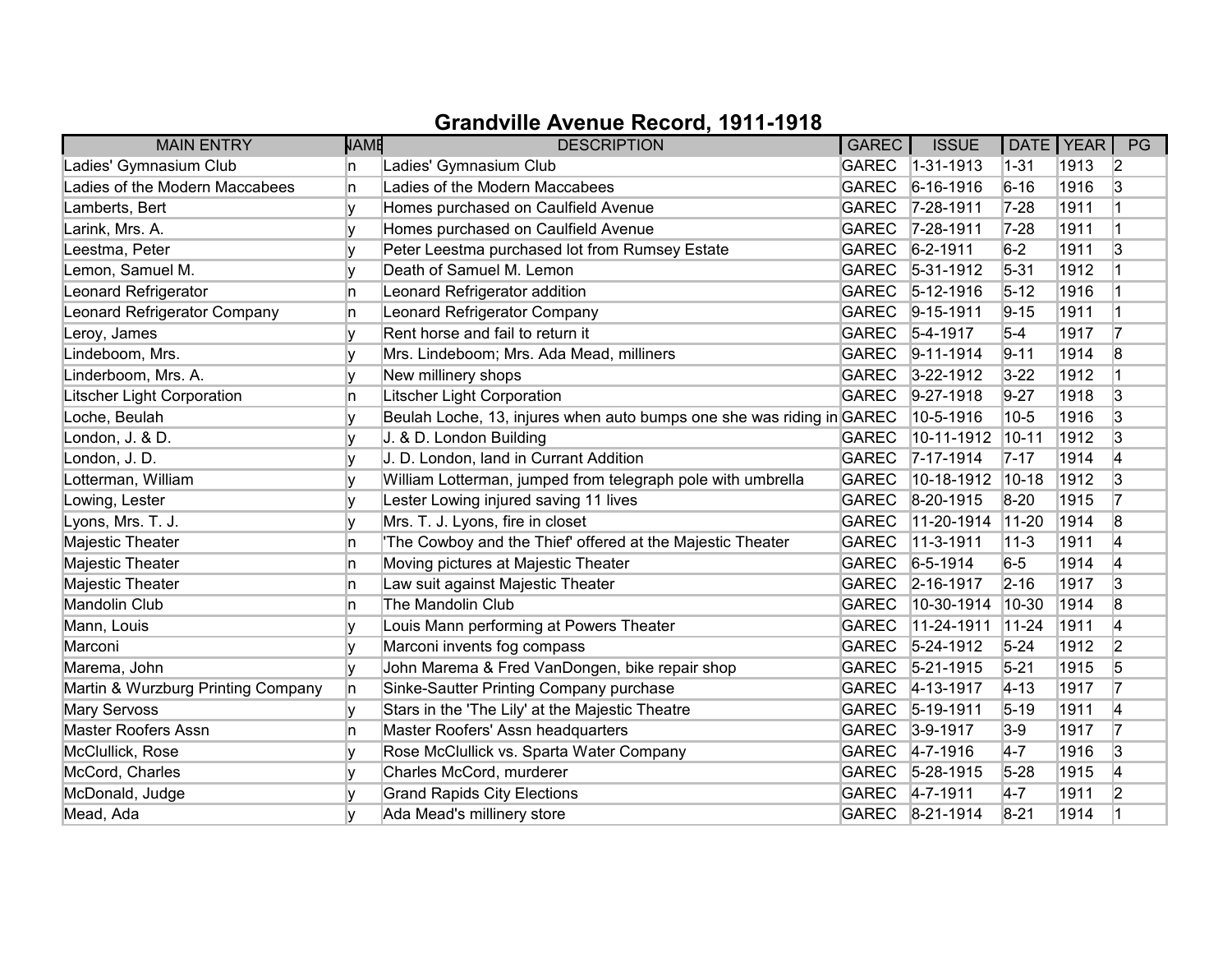| <b>MAIN ENTRY</b>                      | <b>NAME</b> | <b>DESCRIPTION</b>                                       | <b>GAREC</b> | <b>ISSUE</b>      |           | DATE   YEAR | PG             |
|----------------------------------------|-------------|----------------------------------------------------------|--------------|-------------------|-----------|-------------|----------------|
| Mead, Mrs. Ada                         |             | Mrs. Lindeboom; Mrs. Ada Mead, milliners                 |              | GAREC 9-11-1914   | $9 - 11$  | 1914        | 8              |
| Medendorf, Clarence                    | v           | Clarence Medendorf accidentally shot                     | <b>GAREC</b> | 2-25-1916         | $2 - 25$  | 1916        | 8              |
| <b>Mel Trotter Mission</b>             | ln.         | <b>Mel Trotter Mission</b>                               | <b>GAREC</b> | $6 - 7 - 1912$    | $6 - 7$   | 1912        | 1              |
| <b>Mel Trotter Rescue Mission</b>      | In.         | Mel Trotter Mission entertains 400 men at Wyoming yards  | <b>GAREC</b> | $6 - 7 - 1912$    | $6 - 7$   | 1912        | 4              |
| Men & Religion Forward Movement        | ln.         | Men and Religion Forward Movement schedule mass meetings | <b>GAREC</b> | $ 9-29-1911$      | $9 - 29$  | 1911        | $\overline{2}$ |
| Meves, E. A.                           | IV.         | E. A. Meves, prevent accidents                           | <b>GAREC</b> | 12/4/1914         | 12/4      | 1914        |                |
| Michigan Anti-Saloon League            | In.         | Michigan Anti-Saloon league                              | <b>GAREC</b> | 11-19-1915        | $11-19$   | 1915        | 8              |
| Michigan Central                       | In.         | Michigan Central - coal dock elevator                    | <b>GAREC</b> | $3-15-1912$       | $3 - 15$  | 1912        |                |
| Michigan Dry Campaign Committee        | ln.         | Michigan Dry Campaign Committee                          | <b>GAREC</b> | 11-3-1916         | $11 - 3$  | 1916        | 2              |
| Michigan Equal Suffrage Assn           | n.          | Suffragists - Susan B. Anthony Day                       | <b>GAREC</b> | 1-14-1916         | $1 - 14$  | 1916        | 17             |
| Michigan Exchange Bank                 | In.         | <b>Banks merge</b>                                       | <b>GAREC</b> | 1-12-1917         | $1 - 12$  | 1917        | 4              |
| Michigan Exchange Bank                 | In.         | Michigan Exchange Bank, new branch                       | <b>GAREC</b> | $7-9-1915$        | $7-9$     | 1915        | 8              |
| Michigan Exchange Bank                 | In.         | Michigan Exchange Bank building almost completed         | <b>GAREC</b> | 8-14-1914         | $8 - 14$  | 1914        | 8              |
| Michigan Exchange Bank                 | In.         | Michigan Exchange Bank new building                      | <b>GAREC</b> | $6-12-1914$       | $6 - 12$  | 1914        |                |
| Michigan Exchange Bank                 | In.         | Michigan Exchange Bank - no evening hours allowed        | <b>GAREC</b> | $9-21-1916$       | $9 - 21$  | 1916        |                |
| Michigan Exchange Bank                 | In.         | Michigan Exchange Bank                                   | <b>GAREC</b> | 12-29-1911        | 12-29     | 1911        |                |
| Michigan Historical & Pioneer Society  | ln.         | Michigan Historical & Pioneer Society                    | <b>GAREC</b> | 1-24-1913         | $1 - 24$  | 1913        | 4              |
| Michigan Mercantile Fire Insurance Co. | In.         | Michigan Mercantile Fire Insurance Company organized     | <b>GAREC</b> | $6 - 8 - 1917$    | $6-8$     | 1917        | 17             |
| Michigan Press & Printers Federation   | n           | Michigan Press & Printers Federation Convention          | <b>GAREC</b> | 1-29-1915         | $1 - 29$  | 1915        |                |
| Michigan Railway                       | ln.         | Michigan Railway teriminal in Grand Rapids               | <b>GAREC</b> | $ 2 - 11 - 1916 $ | $2 - 11$  | 1916        | 3              |
| Michigan State Pharmaceutical Assn     | In.         | Michigan State Pharmaceutical Assn                       | <b>GAREC</b> | $6-4-1915$        | $6-4$     | 1915        | 8              |
| Michigan Tire Company                  | ln.         | Michigan Tire Company addition                           | <b>GAREC</b> | $ 4 - 13 - 1917$  | $ 4 - 13$ | 1917        | 17             |
| Michigan Tradesman                     | In.         | The Michigan Tradesman                                   | <b>GAREC</b> | $ 2 - 2 - 1912 $  | $2 - 1$   | 1912        |                |
| Michigan Trailer Company               | In.         | Model A Trailer                                          | <b>GAREC</b> | 8-13-1915         | $8 - 13$  | 1915        | 7              |
| Michigan Trust Company                 | ln.         | Michigan Trust Company directors                         | <b>GAREC</b> | $ 7 - 11 - 13$    | $7 - 11$  | 1913        | 4              |
| Miller, Alex                           |             | Fireman to be pensioned                                  | <b>GAREC</b> | $ 7 - 16 - 1915$  | $7 - 16$  | 1915        |                |
| Ministers' Association                 | ln.         | Ministers' Assn protest folk dancing in the schools      | <b>GAREC</b> | $ 3-29-1912 $     | $3 - 29$  | 1912        |                |
| Miscellaneous                          | In.         | Immigration statistics                                   | <b>GAREC</b> | 4-26-1913         | $4 - 26$  | 1913        | 2              |
| Miscellaneous                          | ln.         | Coal withheld from farmers                               | <b>GAREC</b> | 12-21-1917        | $12 - 21$ | 1917        | 17             |
| Miscellaneous                          | In.         | Grandville Ave. Record now two years old                 | <b>GAREC</b> | $3 - 8 - 1912$    | $3-8$     | 1912        | $\overline{2}$ |
| Miscellaneous                          | ln.         | Matches cost rising due to war                           | <b>GAREC</b> | 1-19-1917         | $1 - 19$  | 1917        | 17             |
| Miscellaneous                          | ln.         | Coal situation                                           | <b>GAREC</b> | $1 - 18 - 1918$   | $1 - 18$  | 1918        |                |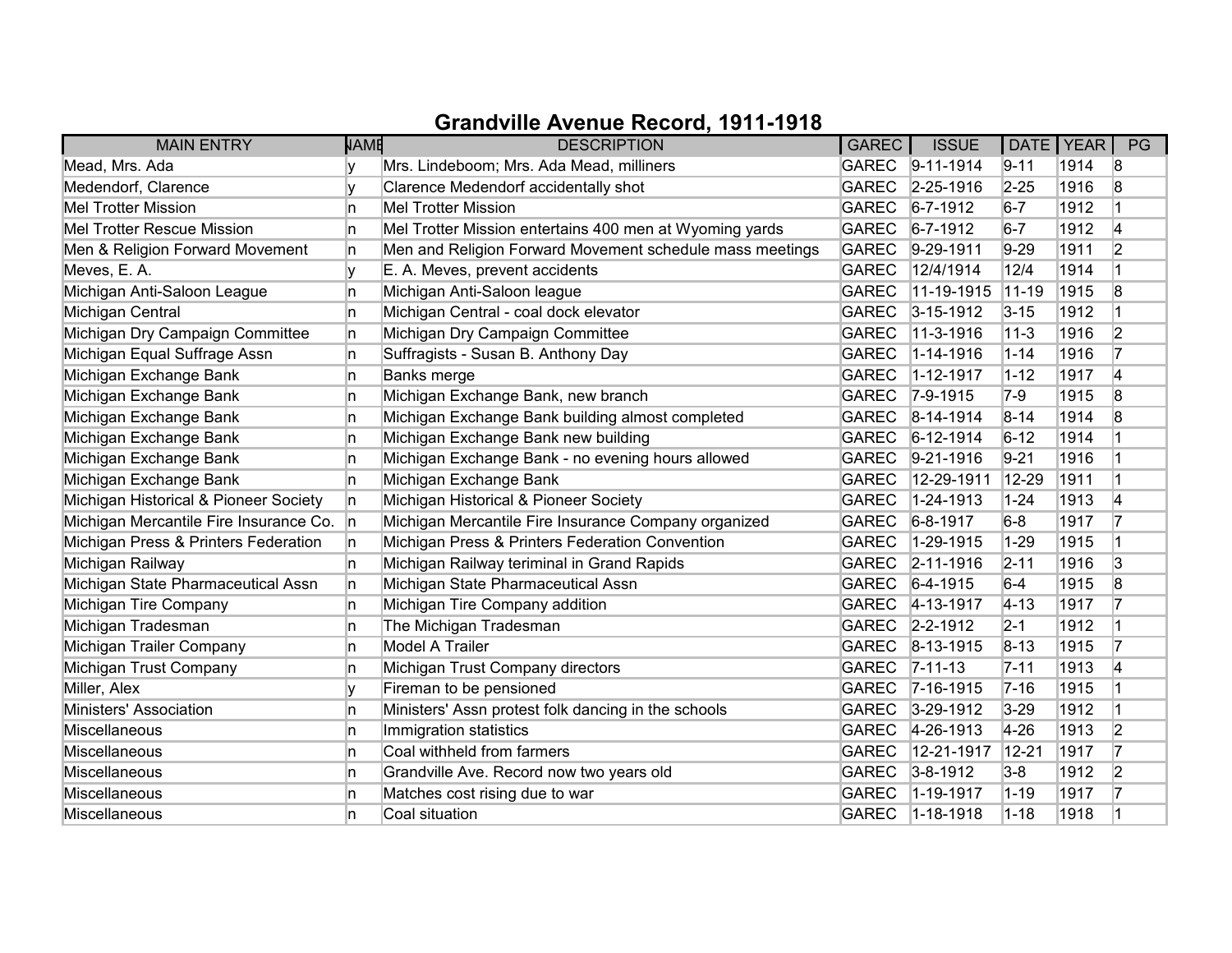| <b>MAIN ENTRY</b>                  | <b>NAME</b> | <b>DESCRIPTION</b>                                       | <b>GAREC</b> | <b>ISSUE</b>      | DATE   YEAR |      | PG             |
|------------------------------------|-------------|----------------------------------------------------------|--------------|-------------------|-------------|------|----------------|
| Miscellaneous                      | n           | Barbers raise price of a shave                           |              | GAREC 8-23-1918   | $8 - 23$    | 1918 | 3              |
| Miscellaneous                      | n           | Marconi invents fog compass                              | <b>GAREC</b> | $5 - 24 - 1912$   | $5 - 24$    | 1912 | 2              |
| Miscellaneous                      | 'n          | Number of veterans deaths for January                    | <b>GAREC</b> | $2 - 2 - 1912$    | $2 - 1$     | 1912 | 4              |
| Miscellaneous                      | n           | Shortage of coal                                         | <b>GAREC</b> | 1-19-1917         | $1 - 19$    | 1917 |                |
| Miscellaneous                      | In.         | Coal shortage                                            | <b>GAREC</b> | $ 2 - 9 - 1917$   | $2-9$       | 1917 | 17             |
| Miscellaneous                      | 'n          | Rid Black Lake of scavengers                             | <b>GAREC</b> | $ 2 - 23 - 1912 $ | $2 - 23$    | 1912 |                |
| Miscellaneous                      | In.         | Coal supply                                              | <b>GAREC</b> | 4-20-1917         | $4 - 20$    | 1917 |                |
| Miscellaneous                      | n           | Grandville Avenue Record                                 | <b>GAREC</b> | $7 - 31 - 1914$   | $7-31$      | 1914 |                |
| Miscellaneous                      | n           | Coal situation                                           | <b>GAREC</b> | $3 - 29 - 1918$   | $3 - 29$    | 1918 |                |
| Miscellaneous                      | 'n          | Syrian colony in Grand Rapids                            | <b>GAREC</b> | 10-9-1914         | $10-9$      | 1914 |                |
| Miscellaneous                      | n           | <b>Balloonist parachutes</b>                             | <b>GAREC</b> | 4-28-1916         | $4 - 28$    | 1916 | 4              |
| Miscellaneous                      | n           | Arbor and Bird Day                                       | <b>GAREC</b> | 8-28-1914         | $8-28$      | 1914 |                |
| Miscellaneous                      | 'n          | Michigan Peace day                                       | <b>GAREC</b> | $5 - 14 - 1915$   | $5 - 14$    | 1915 | 4              |
| Miscellaneous                      | 'n          | Coal shortage                                            | <b>GAREC</b> | 1-12-1917         | $1 - 12$    | 1917 | 14             |
| Miscellaneous                      | n           | Price of fuel                                            | <b>GAREC</b> | $5-4-1917$        | $5-4$       | 1917 | 17             |
| Miscott, Albert                    | v           | Mrs. J. Berg and Albert Miscott injured in auto accident | <b>GAREC</b> | 7-10-1914         | $7 - 10$    | 1914 | 4              |
| Monument, Jack                     | v           | Jack Monument, runner quits racing                       | <b>GAREC</b> | $7 - 7 - 1911$    | $7 - 7$     | 1911 | 4              |
| Mouw, W.                           |             | W. Mouw home had fire damage                             | <b>GAREC</b> | 12-7-1916         | $12 - 7$    | 1916 | 8              |
| Mulder, Walter                     | v           | 15th Anniversary - Walter Mulder, grocer                 | <b>GAREC</b> | $7 - 9 - 1915$    | $7-9$       | 1915 | 8              |
| Musselman Company                  | n           | Musselman Company new building                           | <b>GAREC</b> | $7 - 17 - 1914$   | $7 - 17$    | 1914 |                |
| Musselman Grocery Company          | 'n          | Musselman Grocery company block                          | <b>GAREC</b> | 10-23-1914        | $10 - 23$   | 1914 |                |
| Musselman, Amos S.                 |             | Candidate for governor                                   | <b>GAREC</b> | $3 - 22 - 1912$   | $3 - 22$    | 1912 | 2              |
| Musselmani, Amos S.                | V           | Amos S. Musselmani, candidate for governor               | <b>GAREC</b> | $ 5 - 17 - 1912 $ | $5 - 17$    | 1912 | $\overline{2}$ |
| Mutual Home & Savings Assn         | n           | Mutual Home & Savings Assn new office                    | <b>GAREC</b> | 10-5-1916         | $10-5$      | 1916 | 8              |
| Nagelkirk, Mr.                     | v           | Mr. Nagelkirk, captain of new fire house                 | <b>GAREC</b> | $2 - 2 - 1912$    | $2 - 1$     | 1912 | 2              |
| National Form and Fixtures Company | n.          | Grand Rapids Dress Form company acquired plant           | <b>GAREC</b> | $3-9-1917$        | $3-9$       | 1917 | 17             |
| National Synod of Reformed Church  | n.          | National Synod of Reformed Church meets in Grand Rapids  | <b>GAREC</b> | $6 - 7 - 1912$    | $6-7$       | 1912 |                |
| Naylor Upholstering Company        | 'n          | Naylor Upholstering company                              | <b>GAREC</b> | 12-11-1914        | $12 - 11$   | 1914 | 1              |
| Neal Institute                     | 'n          | Neal Institute                                           | <b>GAREC</b> | 12-27-1912        | $12 - 27$   | 1912 | $\overline{2}$ |
| Nettinga, Rev. S.                  |             | Fifth Reformed New Pastor - Rev. S. Nettinga             | <b>GAREC</b> | $9-27-1912$       | $9-27$      | 1912 |                |
| Nettings, Rev. Sieba C.            |             | Rev. Sieba C. Nettinga installation                      | <b>GAREC</b> | 11-22-1912        | $11-22$     | 1912 |                |
| Neubecker, Ray                     |             | Ray Neubecker dies in foggy weather on Ada Road          | <b>GAREC</b> | 12-7-1916         | $12 - 7$    | 1916 | 3              |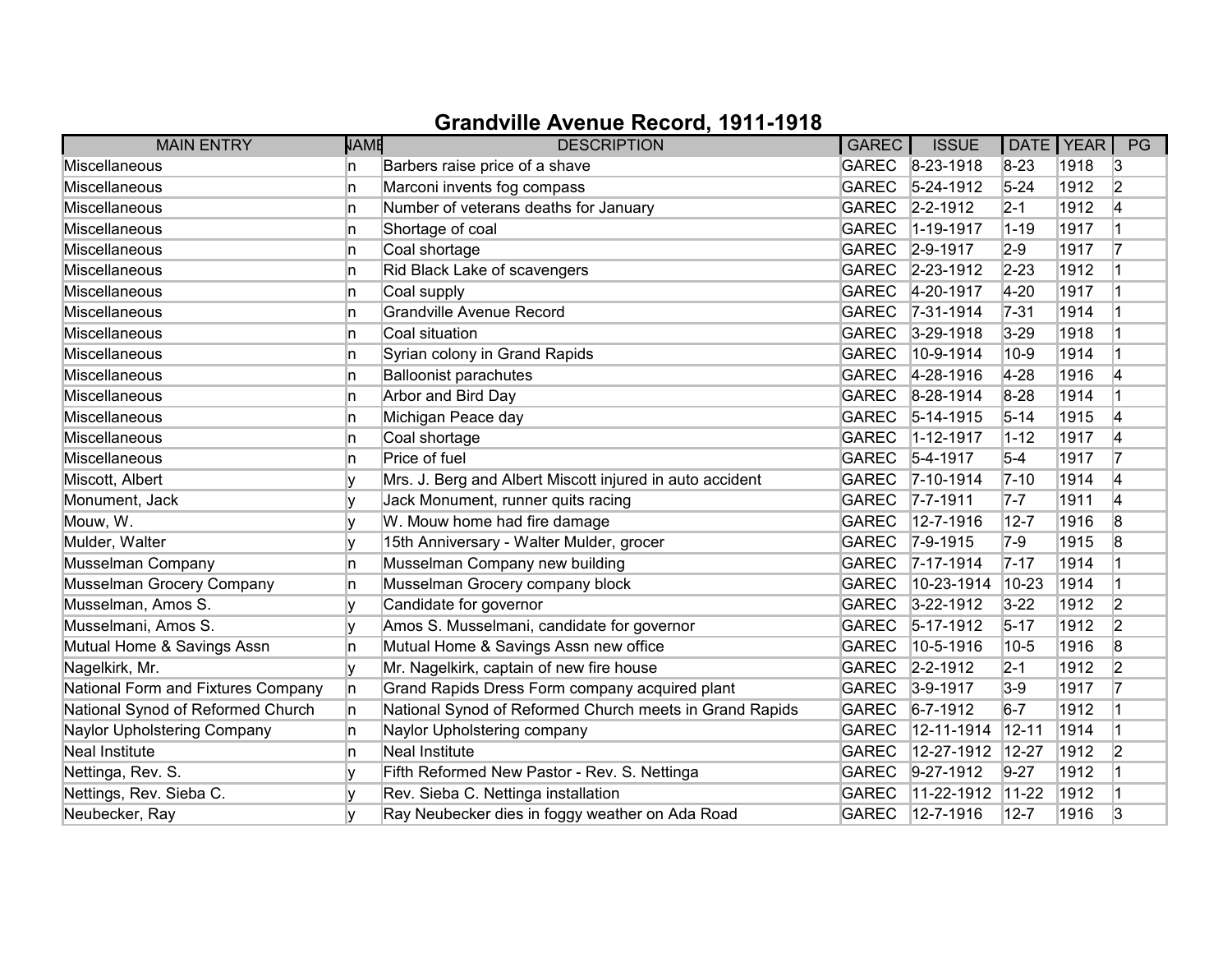| <b>MAIN ENTRY</b>           | <b>NAME</b> | <b>DESCRIPTION</b>                                    | <b>GAREC</b> | <b>ISSUE</b>      | DATE   YEAR |      | PG             |
|-----------------------------|-------------|-------------------------------------------------------|--------------|-------------------|-------------|------|----------------|
| Neuman, Robert F.           | ۷           | Robert F. Neuman becomes priest                       |              | GAREC 4-17-1914   | $4 - 17$    | 1914 |                |
| <b>New Charter</b>          | ln.         | The new charter                                       | <b>GAREC</b> | 11-24-1911        | $11 - 24$   | 1911 | $\overline{2}$ |
| Newman, Philip              |             | Auto stolen by Philip Newman                          | <b>GAREC</b> | 11-23-1916        | $11-23$     | 1916 | 8              |
| Newton, W. T.               | V           | W. T. Newton grocery store - damaged by fire          | <b>GAREC</b> | $3 - 12 - 1915$   | $3 - 12$    | 1915 |                |
| Newton, W. T.               | V           | W. T. Newton, grocer, retires                         | <b>GAREC</b> | 4-23-1915         | $ 4-23 $    | 1915 | 5              |
| Nichols & Cox               | In.         | Nichols & Cox' new addition                           | <b>GAREC</b> | 11-3-1911         | $11 - 3$    | 1911 |                |
| Nichols & Cox               | In.         | Nichols & Cox addition                                | <b>GAREC</b> | 12-22-1916        | $12 - 22$   | 1916 | 8              |
| <b>Ninth Ward Merchants</b> | In.         | Ninth Ward Merchants vs. Grandville Ave. Improvements | <b>GAREC</b> | $ 5 - 24 - 1916$  | $5 - 24$    | 1916 |                |
| Norman, E.                  | V           | E. Norman fell from roof                              | <b>GAREC</b> | $6-19-1914$       | $6 - 19$    | 1914 |                |
| O'Donnell, Sheriff          | V           | Sheriff O'Donnell checking on race gambling           | <b>GAREC</b> | $ 8 - 7 - 1914 $  | $8-7$       | 1914 | 8              |
| Oele, John                  |             | John Oele new home                                    | <b>GAREC</b> | 2/13/1914         | 2/13        | 1914 |                |
| Offringa & Blok             | ln.         | Offringa & Blok redecorators                          | <b>GAREC</b> | 10-19-1916        | $10-19$     | 1916 |                |
| Offringa, Reno              | v           | Reno Offringa Wallpaper & Paint                       | <b>GAREC</b> | $9-14-1916$       | $9 - 14$    | 1916 |                |
| Offringa, Reno              | v           | Reno Offringa wall paper store                        | <b>GAREC</b> | $8-14-1914$       | $8 - 14$    | 1914 | 8              |
| Olmstead, W. H.             | v           | W. H. Olmstead, embezzler                             | <b>GAREC</b> | 11-12-1915        | $11-12$     | 1915 |                |
| Olmstead, William           | v           | William Olmstead resigns as City Treasurer            | <b>GAREC</b> | $3 - 19 - 1915$   | $3 - 19$    | 1915 | 4              |
| <b>Oltman Block</b>         | ln.         | Oltman Block                                          | <b>GAREC</b> | 11-7-1913         | $11 - 7$    | 1913 |                |
| Oosting, S. P.              |             | S. P. Oosting                                         | <b>GAREC</b> | 11-21-1913        | $11 - 21$   | 1913 |                |
| Opendyk, P.                 | v           | P. Opendyk, jeweler                                   | <b>GAREC</b> | 12-11-1914        | $12 - 11$   | 1914 | 8              |
| Order of Eagles, No. 301    | In.         | Order of Eagles, No. 301                              | <b>GAREC</b> | 10-1-1915         | $10-1$      | 1915 | 5              |
| Organizations               | In.         | The Social Welfare Assn                               | <b>GAREC</b> | $3 - 27 - 1914$   | $3 - 27$    | 1914 | 4              |
| Organizations               | In.         | Madison Square Board of Trade                         | <b>GAREC</b> | $ 5 - 1 - 1914$   | 5/1         | 1914 |                |
| Organizations               | In.         | Grandville Ave. Improvement Assn committee members    | <b>GAREC</b> | $4 - 5 - 1912$    | $4-5$       | 1912 | 14             |
| Organizations               | In.         | East End Improvement Assn                             | <b>GAREC</b> | 11-7-1913         | $11 - 7$    | 1913 |                |
| Organizations               | In.         | Association of Commerce                               | <b>GAREC</b> | 1-16-1914         | $1 - 16$    | 1914 | 14             |
| Organizations               | ln.         | South End Feathered Club                              | <b>GAREC</b> | 1-16-1914         | $1 - 16$    | 1914 |                |
| Organizations               | In.         | I. O. O. F. - Odd Fellows Anniversary                 | <b>GAREC</b> | 4-12-1912         | $4 - 12$    | 1912 | 4              |
| Organizations               | In.         | Ladies Gymnasium class                                | <b>GAREC</b> | 3-20-1914         | $3 - 20$    | 1914 | 4              |
| Organizations               | In.         | 6th Ward Improvement Assn                             | <b>GAREC</b> | $ 3 - 14 - 1913 $ | $3 - 14$    | 1913 |                |
| Organizations               | In.         | <b>State Pharmaceutical Assn</b>                      | <b>GAREC</b> | 6-30-1916         | $6 - 30$    | 1916 |                |
| Organizations               | In.         | Grandville Avenue Improvement Assn Board              | <b>GAREC</b> | $ 4 - 14 - 1911$  | $4 - 14$    | 1911 | 3              |
| Organizations               | ln.         | <b>Conventions in Grand Rapids</b>                    | <b>GAREC</b> | $6-9-1916$        | $6-9$       | 1916 | 4              |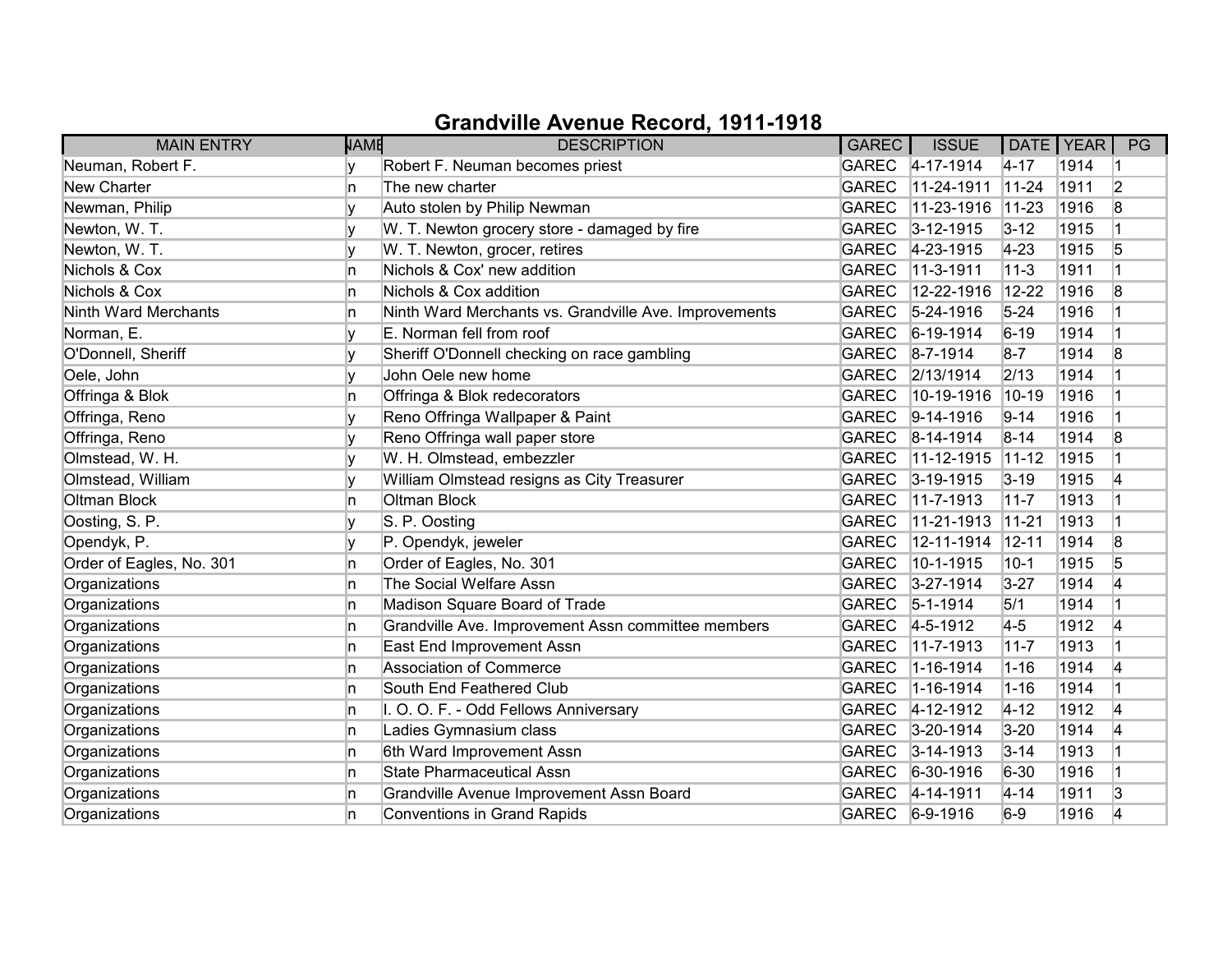| <b>MAIN ENTRY</b> | <b>NAME</b> | <b>DESCRIPTION</b>                                 | <b>GAREC</b> | <b>ISSUE</b>    |            | DATE   YEAR | PG             |
|-------------------|-------------|----------------------------------------------------|--------------|-----------------|------------|-------------|----------------|
| Organizations     | n           | East End Improvement Assn disbands                 | <b>GAREC</b> | $8-20-1915$     | $8 - 20$   | 1915        | 8              |
| Organizations     | ln.         | Grandville Ave. Improvement Assn officers election | <b>GAREC</b> | 12-8-1911       | $12 - 8$   | 1911        |                |
| Organizations     | n           | A. B. Watson Post, G.A.R.                          | <b>GAREC</b> | $2 - 21 - 1913$ | $2 - 21$   | 1913        | $\overline{2}$ |
| Organizations     | In.         | <b>Girl Scouts</b>                                 | <b>GAREC</b> | 8-20-1915       | $8-20$     | 1915        |                |
| Organizations     | In.         | East End Emergency Club                            | <b>GAREC</b> | 8-13-1915       | $8 - 13$   | 1915        | 8              |
| Organizations     | In.         | Batavia Camp, M. W. A.                             | <b>GAREC</b> | $8-6-1915$      | $8-6$      | 1915        |                |
| Organizations     | In.         | Young Girls' Guild                                 | <b>GAREC</b> | 11-15-1912      | $11 - 15$  | 1912        |                |
| Organizations     | In.         | <b>Fortnightly Club</b>                            | <b>GAREC</b> | $3 - 14 - 1913$ | $3 - 14$   | 1913        |                |
| Organizations     | ln.         | Ladies of the Modern Maccabees                     | <b>GAREC</b> | $6 - 16 - 1916$ | $6 - 16$   | 1916        | 3              |
| Organizations     | ln.         | Membership of Grandville Ave. Improvement Assn     | <b>GAREC</b> | 12-1-1911       | $12 - 1$   | 1911        | 4              |
| Organizations     | ln.         | O-Wash-Ta-Nong & Batavia Camp., M. W. A.           | <b>GAREC</b> | $7 - 9 - 1915$  | $7-9$      | 1915        | 14             |
| Organizations     | In.         | Red Cross organization                             | <b>GAREC</b> | $5 - 4 - 1917$  | $5-4$      | 1917        |                |
| Organizations     | ln.         | East End Improvement Assn                          | <b>GAREC</b> | $3 - 14 - 1913$ | $3 - 14$   | 1913        | 4              |
| Organizations     | In.         | Michigan State Pharmaceutical Assn                 | <b>GAREC</b> | $6-4-1915$      | $6-4$      | 1915        | 8              |
| Organizations     | In.         | Five G. R. Associations                            | <b>GAREC</b> | $5-28-1915$     | $5 - 28$   | 1915        | 8              |
| Organizations     | n           | Red Cross needs cooperation                        | <b>GAREC</b> | $6 - 29 - 1917$ | $6 - 29$   | 1917        | 8              |
| Organizations     | ln.         | Woman's Benefit Assn of the Maccabees              | <b>GAREC</b> | $6-9-1916$      | $6-9$      | 1916        | 3              |
| Organizations     | n           | Kent County Fair Assn gives land                   | <b>GAREC</b> | 10-15-1915      | 10-15      | 1915        |                |
| Organizations     | ln.         | Elks Temple has been redecorated                   | <b>GAREC</b> | 5-14-1915       | $5 - 14$   | 1915        | 5              |
| Organizations     | ln.         | Big Sister movement organized                      | <b>GAREC</b> | 4-13-1917       | $4 - 13$   | 1917        | 17             |
| Organizations     | ln.         | Red Cross - boxes to be shipped                    | <b>GAREC</b> | 2-22-1918       | $2 - 22$   | 1918        |                |
| Organizations     | ln.         | G. R. Drug Club meeting                            | <b>GAREC</b> | 4-30-1915       | $ 4 - 30 $ | 1915        |                |
| Organizations     | In.         | 96th Anniversary of I. O. O. F.                    | <b>GAREC</b> | 4-23-1915       | $4 - 23$   | 1915        |                |
| Organizations     | ln.         | Psyche Club meeting                                | <b>GAREC</b> | 10-6-1911       | $10-6$     | 1911        | $\overline{2}$ |
| Organizations     | ln.         | Red Cross campaign                                 | <b>GAREC</b> | 12-21-1917      | $12 - 21$  | 1917        | 5              |
| Organizations     | n           | Masonic Temple                                     | <b>GAREC</b> | 12-2-1915       | $12 - 2$   | 1915        | 4              |
| Organizations     | ln.         | Independent Pedro Club                             | <b>GAREC</b> | 10-27-1911      | 10-27      | 1911        | $\overline{2}$ |
| Organizations     | ln.         | G. R. Osteopathic Assn                             | <b>GAREC</b> | 7-27-1917       | $7 - 27$   | 1917        | 6              |
| Organizations     | In.         | Newspaper Men's Club                               | <b>GAREC</b> | $2 - 18 - 1916$ | $2 - 18$   | 1916        |                |
| Organizations     | ln.         | Grandville Avenue Improvement Assn to hold picnic  | <b>GAREC</b> | $8-4-1911$      | $8-4$      | 1911        |                |
| Organizations     | In.         | Grandville Ave. Improvement Association            | <b>GAREC</b> | 12-27-1912      | 12-27      | 1912        | 4              |
| Organizations     | n           | Knights of Pythias Lodge                           | <b>GAREC</b> | 1-17-1913       | $1 - 17$   | 1913        |                |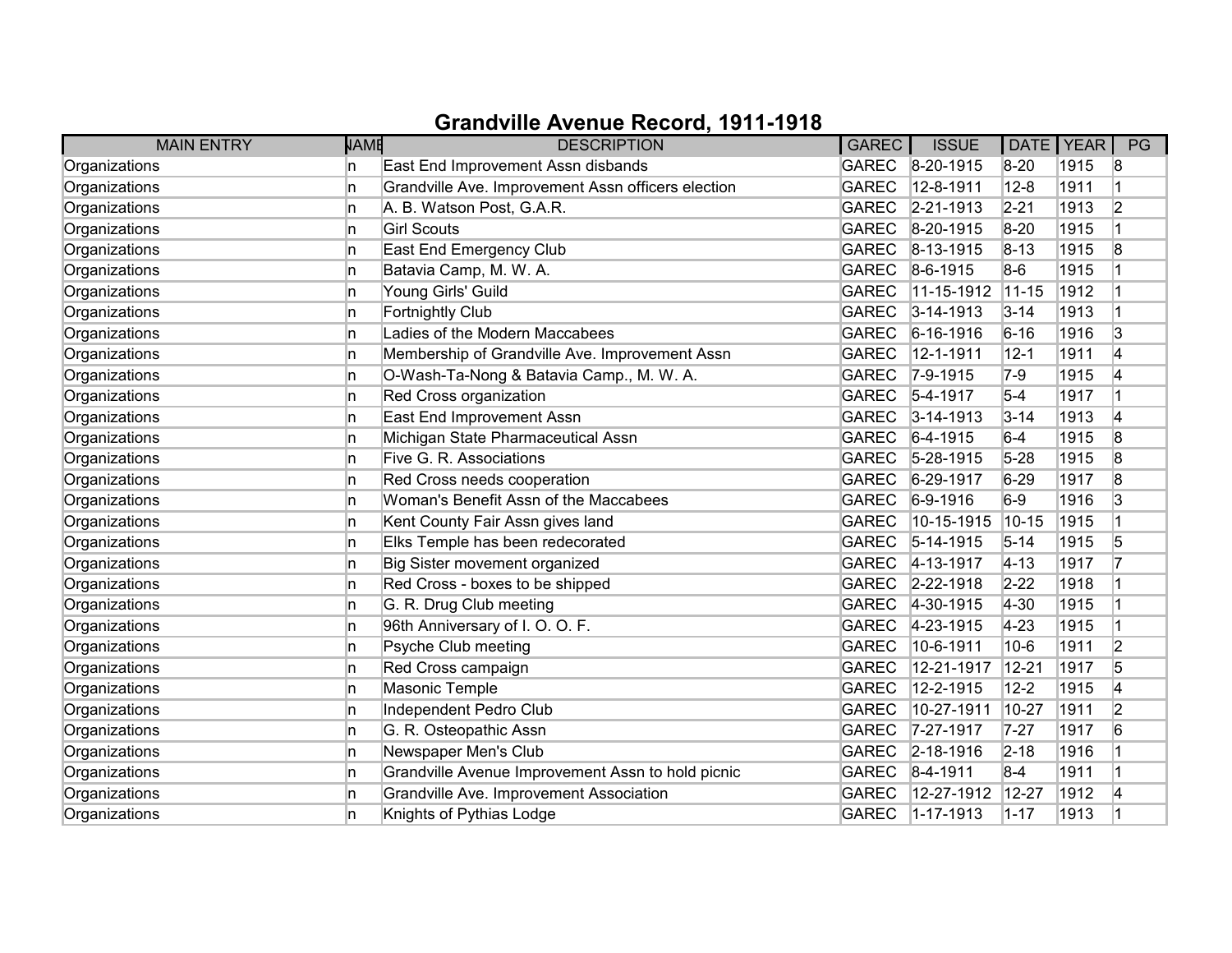| <b>MAIN ENTRY</b> | <b>NAME</b> | <b>DESCRIPTION</b>                                        | <b>GAREC</b> | <b>ISSUE</b>     | DATE   YEAR |      | PG             |
|-------------------|-------------|-----------------------------------------------------------|--------------|------------------|-------------|------|----------------|
| Organizations     | n           | Grandville Ave. Improvement Assn to hold picnic           | <b>GAREC</b> | 8-11-1911        | $8 - 11$    | 1911 |                |
| Organizations     | n           | Grove No. 1 Oaks                                          | <b>GAREC</b> | 1-17-1913        | $1 - 17$    | 1913 | 4              |
| Organizations     | n           | Grandville Ave. Improvement Assn - better street lighting | <b>GAREC</b> | 8-11-1911        | $8 - 11$    | 1911 |                |
| Organizations     | In.         | Engineers' and Mechanics' reunion                         | <b>GAREC</b> | 8-31-1917        | $8 - 31$    | 1917 |                |
| Organizations     | ln.         | Square Deal Pedro Club                                    | <b>GAREC</b> | 4-28-1911        | $4 - 28$    | 1911 | $\overline{2}$ |
| Organizations     | In.         | Kent Camp, M. W. A.                                       | <b>GAREC</b> | 1-24-1913        | $1 - 24$    | 1913 | 4              |
| Organizations     | n           | Grandville Ave. Improvement Assn                          | <b>GAREC</b> | 8-27-1915        | $8 - 27$    | 1915 |                |
| Organizations     | ln.         | <b>Wyoming Park Association</b>                           | <b>GAREC</b> | 11-17-1911       | $11 - 17$   | 1911 | $\overline{2}$ |
| Organizations     | ln.         | West Michigan Holstein Breeders Assn auction              | <b>GAREC</b> | $5 - 21 - 1915$  | $5 - 21$    | 1915 | 3              |
| Organizations     | ln.         | Wyoming Park Ladies Club House                            | <b>GAREC</b> | 1-31-1913        | $1 - 31$    | 1913 |                |
| Organizations     | ln.         | Michigan Anti-Saloon league                               | <b>GAREC</b> | 11-19-1915       | $11-19$     | 1915 | 8              |
| Organizations     | In.         | Masonic Temple                                            | <b>GAREC</b> | 11-19-1915       | $11-19$     | 1915 | 5              |
| Organizations     | ln.         | Grandville Ave. Improvement Assn Nominees                 | <b>GAREC</b> | 11-17-1911       | $11-17$     | 1911 | 4              |
| Organizations     | ln.         | Ladies' Gymnasium Club                                    | <b>GAREC</b> | 1-31-1913        | $1 - 31$    | 1913 | 2              |
| Organizations     | In.         | Grandville Ave. Improvement Association                   | <b>GAREC</b> | 10-24-1913       | $10 - 24$   | 1913 | $\overline{2}$ |
| Organizations     | ln.         | Improvement Assn accomplishments                          | <b>GAREC</b> | 10-5-1917        | $10 - 5$    | 1917 | 8              |
| Organizations     | ln.         | Grandville Ave. Improvement Assn agenda                   | <b>GAREC</b> | $5 - 5 - 1915$   | $5-5$       | 1916 |                |
| Organizations     | n           | Grandville Avenue Improvement Assn                        | <b>GAREC</b> | $4 - 7 - 1911$   | $4-7$       | 1911 | 1              |
| Organizations     | In.         | East End Improvement Assn                                 | <b>GAREC</b> | 10-1-1915        | $10 - 1$    | 1915 | 8              |
| Organizations     | ln.         | Order of Eagles, No. 301                                  | <b>GAREC</b> | 10-1-1915        | $10-1$      | 1915 | 5              |
| Organizations     | ln.         | <b>Burton Heights Literary Club</b>                       | <b>GAREC</b> | 11-2-1917        | $11 - 2$    | 1917 | 8              |
| Organizations     | n           | <b>Grandville Avenue Hiking Club</b>                      | <b>GAREC</b> | 12-17-1915       | $12 - 17$   | 1915 |                |
| Organizations     | In.         | Michigan State Horticultural Session                      | <b>GAREC</b> | 12-22-1916       | $12 - 22$   | 1916 | 3              |
| Organizations     | ln.         | Young Men's Branch of B.O.O.                              | <b>GAREC</b> | 10-4-1912        | $10 - 4$    | 1912 | 4              |
| Organizations     | n           | <b>East End Business Men</b>                              | <b>GAREC</b> | $5 - 23 - 1913$  | $5 - 23$    | 1913 |                |
| Organizations     | n           | Grove No. 1 B. O. O.                                      | <b>GAREC</b> | $6 - 6 - 1913$   | $6-6$       | 1913 | 4              |
| Organizations     | In.         | Kent County Humane Society, "Mercy Sunday"                | <b>GAREC</b> | 5-12-1911        | $5 - 12$    | 1911 | 3              |
| Organizations     | ln.         | G. R. Anti-Tuberculosis society                           | <b>GAREC</b> | 11-6-1914        | $11 - 6$    | 1914 | 1              |
| Organizations     | In.         | The Mandolin Club                                         | <b>GAREC</b> | 10-30-1914       | 10-30       | 1914 | 8              |
| Organizations     | In.         | <b>Boy Scouts</b>                                         | <b>GAREC</b> | 10-2-1914        | $10-2$      | 1914 | 4              |
| Organizations     | In.         | West Michigan State Fair bonds                            | <b>GAREC</b> | $ 2 - 23 - 1917$ | $2 - 23$    | 1917 | 17             |
| Organizations     | n           | Fortnightly Club                                          | <b>GAREC</b> | $ 4 - 14 - 1911$ | $4 - 14$    | 1911 | 4              |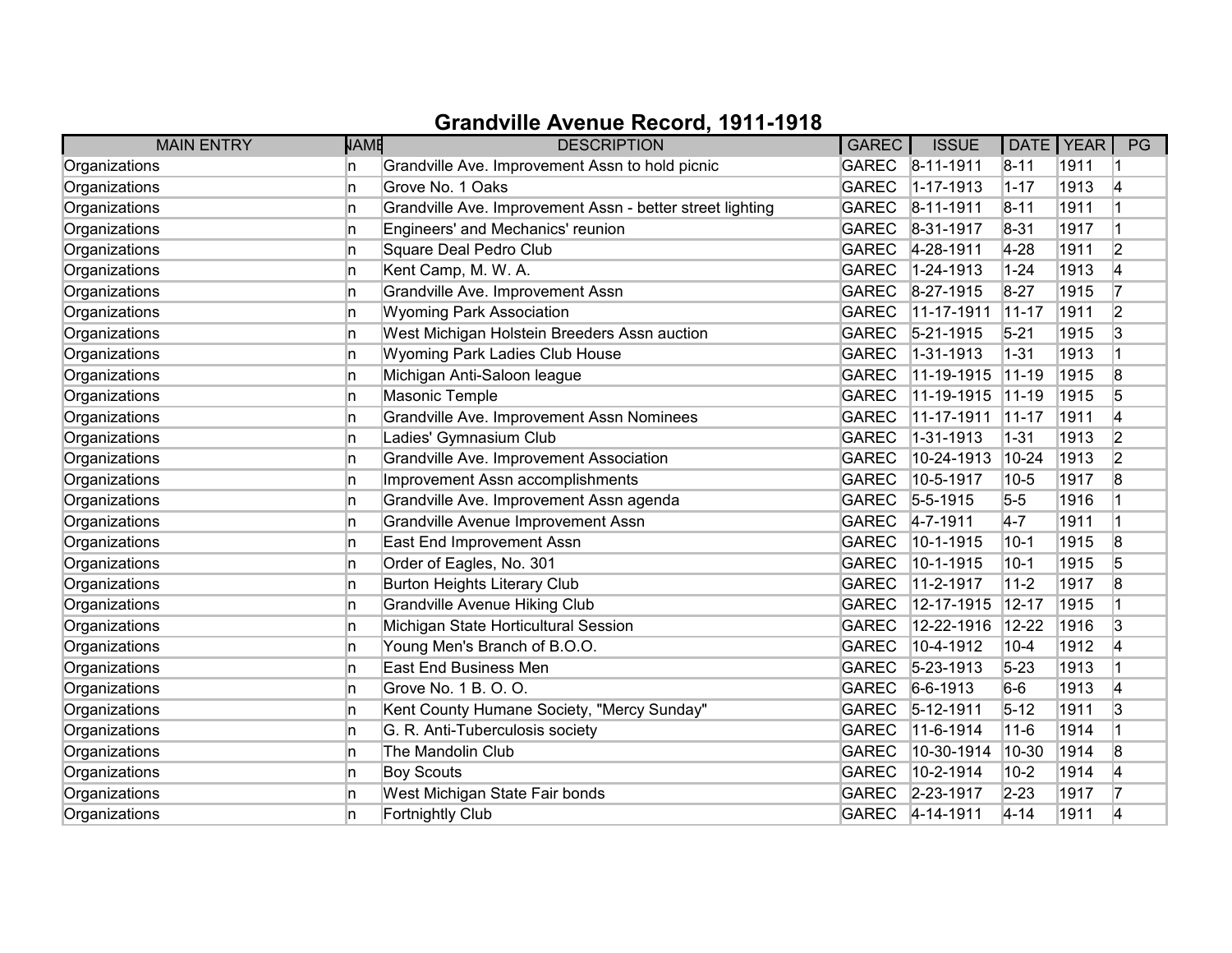| <b>MAIN ENTRY</b> | <b>NAME</b> | <b>DESCRIPTION</b>                                           | <b>GAREC</b> | <b>ISSUE</b>     | DATE   YEAR |      | PG             |
|-------------------|-------------|--------------------------------------------------------------|--------------|------------------|-------------|------|----------------|
| Organizations     | ln.         | <b>Masonic Home</b>                                          | <b>GAREC</b> | $5-26-1911$      | $5 - 26$    | 1911 |                |
| Organizations     | ln.         | Ladies of the Maccabees                                      | <b>GAREC</b> | 6-30-1916        | $6 - 30$    | 1916 | 17             |
| Organizations     | ln.         | Greater Grand Rapids Organization organized                  | <b>GAREC</b> | 11-23-1916       | $11 - 23$   | 1916 |                |
| Organizations     | ln.         | Thornapple Valley Pioneer Society                            | <b>GAREC</b> | 2-22-1918        | $2 - 22$    | 1918 |                |
| Organizations     | In.         | G. R. Hucksters' Assn                                        | <b>GAREC</b> | $7 - 24 - 1914$  | $7 - 24$    | 1914 |                |
| Organizations     | In.         | Grandville Avenue Improvement Assn buying playground         | <b>GAREC</b> | $6-9-1911$       | $6-9$       | 1911 |                |
| Organizations     | In.         | <b>Grandville Avenue Improvement Association</b>             | <b>GAREC</b> | $4 - 7 - 1911$   | $4-7$       | 1911 | $\overline{1}$ |
| Organizations     | In.         | Wyoming Yards Y.M.C.A.                                       | <b>GAREC</b> | $5 - 26 - 1911$  | $5 - 26$    | 1911 | $\overline{2}$ |
| Organizations     | In.         | Creston Literary Society                                     | <b>GAREC</b> | 2-17-1912        | $2 - 17$    | 1912 | 4              |
| Organizations     | In.         | <b>Finney Mothers' Club</b>                                  | <b>GAREC</b> | 12-28-1916       | $12 - 28$   | 1916 |                |
| Organizations     | In.         | Home Literary Club                                           | <b>GAREC</b> | 10-11-1912       | $10 - 11$   | 1912 |                |
| Organizations     | In.         | Citizens League - new movement                               | <b>GAREC</b> | 1-5-1917         | $1 - 5$     | 1917 | 4              |
| Organizations     | In.         | Association of Commerce                                      | <b>GAREC</b> | 2-17-1912        | $2 - 17$    | 1912 | $\overline{2}$ |
| Organizations     | In.         | Grandville Ave. Improvement Assn favors new Pearl St. Bridge | <b>GAREC</b> | $3 - 5 - 1915$   | $3-5$       | 1915 |                |
| Organizations     | In.         | Large real estate transaction                                | <b>GAREC</b> | 4-16-1915        | $4 - 16$    | 1915 |                |
| Organizations     | In.         | <b>Description of Red Cross</b>                              | <b>GAREC</b> | $3 - 22 - 1918$  | $3 - 22$    | 1918 | 2              |
| Organizations     | In.         | <b>Creston Association</b>                                   | <b>GAREC</b> | $3 - 28 - 1913$  | $3 - 28$    | 1913 |                |
| Organizations     | In.         | Benevolent Order of Oaks                                     | <b>GAREC</b> | 10-11-1912       | $10 - 11$   | 1912 | 4              |
| Organizations     | ln.         | The Humane Society History                                   | <b>GAREC</b> | $5 - 19 - 1911$  | $5 - 19$    | 1911 |                |
| Organizations     | In.         | Auto Club House                                              | <b>GAREC</b> | 4-18-1913        | $4 - 18$    | 1913 |                |
| Organizations     | In.         | Triple M Club                                                | <b>GAREC</b> | $5 - 19 - 1911$  | $5 - 19$    | 1911 | $\overline{2}$ |
| Organizations     | ln.         | South End Merchants                                          | <b>GAREC</b> | $5 - 23 - 1913$  | $5 - 23$    | 1913 |                |
| Organizations     | ln.         | The New Elks Temple                                          | <b>GAREC</b> | $ 5 - 19 - 1911$ | $5 - 19$    | 1911 | $\overline{2}$ |
| Organizations     | In.         | Dept. of Allied Organizations                                | <b>GAREC</b> | $7 - 3 - 1914$   | $7-3$       | 1914 |                |
| Organizations     | In.         | G. R. Anti-Tuberculosis                                      | <b>GAREC</b> | 2-19-1915        | $2 - 19$    | 1915 | 4              |
| Organizations     | In.         | Grandville Ave. Improvement Assn picnic                      | <b>GAREC</b> | 8-25-1911        | $8 - 25$    | 1911 |                |
| Organizations     | In.         | Jolly Twenty-five Club                                       | <b>GAREC</b> | 2-2-1912         | $2 - 1$     | 1912 | $\overline{2}$ |
| Organizations     | In.         | Endorse stations - saloons                                   | <b>GAREC</b> | 12-15-1916       | $12 - 15$   | 1916 | 4              |
| Organizations     | In.         | Ladies of the Maccabees                                      | <b>GAREC</b> | 3-16-1917        | $3 - 16$    | 1917 | 4              |
| Organizations     | In.         | <b>Boy Scouts</b>                                            | <b>GAREC</b> | $5 - 5 - 1911$   | $5-5$       | 1911 | 3              |
| Organizations     | In.         | Michigan Press & Printers Federation Convention              | <b>GAREC</b> | 1-29-1915        | $1 - 29$    | 1915 |                |
| Organizations     | ln.         | G. R. Women's Assn of Commerce                               | <b>GAREC</b> | $6 - 21 - 1918$  | $6 - 21$    | 1918 | 3              |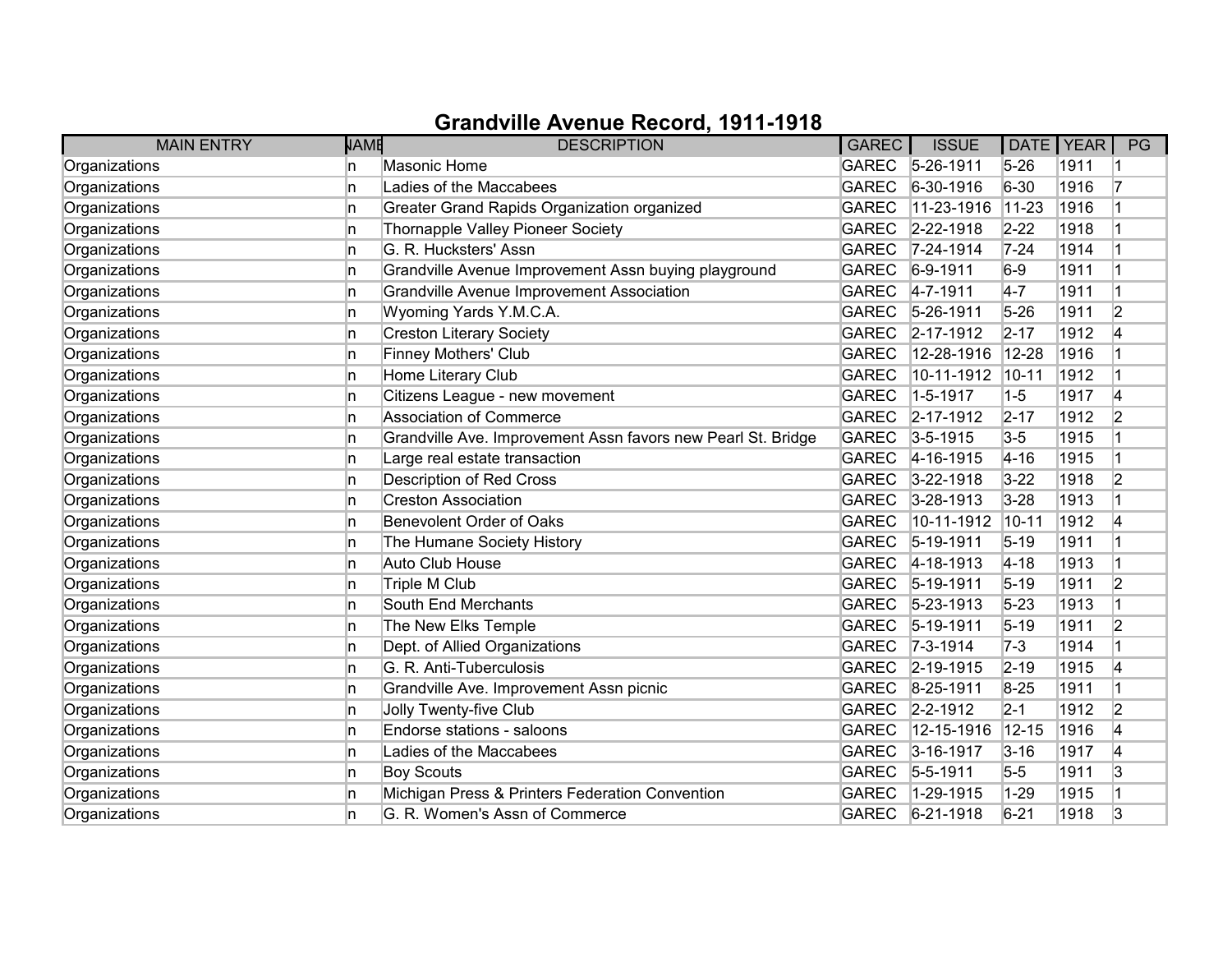| <b>MAIN ENTRY</b>         | <b>NAME</b> | <b>DESCRIPTION</b>                            | GAREC        | <b>ISSUE</b>      | DATE   YEAR |      | PG             |
|---------------------------|-------------|-----------------------------------------------|--------------|-------------------|-------------|------|----------------|
| Organizations             | n           | West Bridge Business Men's Assn formed        |              | GAREC 4-14-1911   | $4 - 14$    | 1911 | 2              |
| Orpheum Theater           | n           | The new Orpheum Theatre                       | <b>GAREC</b> | $11-17-1911$      | $11-17$     | 1911 |                |
| Osborn, Governor          |             | Election of University of Michigan Regent     | <b>GAREC</b> | $4 - 7 - 1911$    | $4-7$       | 1911 | $\overline{2}$ |
| Osborn, Governor          | v           | Non-partisan judgship favored                 | <b>GAREC</b> | $6 - 2 - 1911$    | $6-2$       | 1911 | $\overline{2}$ |
| Osterink, Nicholas        | ١v          | Theft from Nicholas Osterink, contractor      | <b>GAREC</b> | 11-19-1915        | $ 11 - 19 $ | 1915 | 5              |
| O-Wash-Ta-Nong            | n.          | O-Wash-Ta-Nong & Batavia Camp., M. W. A.      | <b>GAREC</b> | $ 7 - 9 - 1915$   | $7-9$       | 1915 | 4              |
| Owen-Ames-Kimball Company | n.          | Owen-Ames-Kimball Company                     | <b>GAREC</b> | $ 8-30-1918 $     | 8-30        | 1918 | 3              |
| Page, Lawrence            |             | Murderer moved to Marquette prison            | <b>GAREC</b> | $7 - 14 - 1916$   | $7 - 14$    | 1916 | 3              |
| Page, Lawrence L.         |             | Lawrence L. Page murdered grandfather         | <b>GAREC</b> | $7-6-1916$        | $7-6$       | 1916 | 3              |
| Palmer, Jesse             | n           | Jesse Palmer sent to juvenile home            | <b>GAREC</b> | $8-29-1913$       | $8 - 29$    | 1913 |                |
| Palmer, Millard W.        |             | Postmaster appointment                        | <b>GAREC</b> | 12-8-1911         | $12 - 8$    | 1911 | $\overline{2}$ |
| <b>Pantlind Hotel</b>     | n           | Pantlind Hotel - proposed plans               | <b>GAREC</b> | 11-28-1912        | $11 - 28$   | 1912 |                |
| Parker Toy Company        | In.         | Parker Toy Company                            | <b>GAREC</b> | 6-29-1917         | $6 - 29$    | 1917 | 17             |
| Parks                     | n           | New park                                      | <b>GAREC</b> | $5 - 24 - 1916$   | $5 - 24$    | 1916 |                |
| Parks                     | n.          | Hall Street Park addition                     | <b>GAREC</b> | $3 - 17 - 1916$   | $3 - 17$    | 1916 | 4              |
| Parks                     | n           | New park                                      | <b>GAREC</b> | $ 7-6-1916 $      | $7-6$       | 1916 |                |
| Parks                     | n.          | Rumsey swimming pool                          | <b>GAREC</b> | $7 - 14 - 1916$   | $7 - 14$    | 1916 | 8              |
| Parks                     | n           | Central West Improvement Assn                 | <b>GAREC</b> | $3 - 27 - 1914$   | $3 - 27$    | 1914 |                |
| Parks                     | n           | Parks and playgrounds                         | <b>GAREC</b> | $1 - 9 - 1914$    | $1-9$       | 1914 | 4              |
| Parks                     | In.         | New park planned                              | <b>GAREC</b> | $3-9-1917$        | $3-9$       | 1917 | 17             |
| Parks                     | n.          | First Ward - second playground                | <b>GAREC</b> | 12-5-1913         | $12 - 5$    | 1913 |                |
| Parks                     | n           | <b>Rumsey Park</b>                            | <b>GAREC</b> | $6-19-1914$       | $6 - 19$    | 1914 | 4              |
| Parks                     | n           | <b>Hall Street Park</b>                       | <b>GAREC</b> | $9-21-1916$       | $9 - 21$    | 1916 | 4              |
| Parks                     | n           | Six acres by Rumsey Park given for playground | <b>GAREC</b> | $9-22-1911$       | $9-22$      | 1911 | 2              |
| Parks                     | n.          | Much interest in playground movement          | <b>GAREC</b> | $ 8 - 11 - 1911$  | $8 - 11$    | 1911 |                |
| Parks                     | n           | Godfrey playground                            | <b>GAREC</b> | 12-20-1912        | $12 - 20$   | 1912 |                |
| Parks                     | n           | Godfrey Avenue playground                     | <b>GAREC</b> | 10-11-1912        | $ 10 - 11 $ | 1912 |                |
| Parks                     | In.         | <b>Hall Street Park</b>                       | <b>GAREC</b> | $5 - 5 - 1915$    | $5-5$       | 1916 | 4              |
| Parks                     | n.          | <b>Rumsey Park</b>                            | <b>GAREC</b> | $4 - 12 - 1912$   | $ 4 - 12 $  | 1912 |                |
| Parks                     | n.          | Park Board members                            | <b>GAREC</b> | $5 - 5 - 1915$    | $5-5$       | 1916 | 4              |
| Parks                     | n           | Rumsey playground                             | <b>GAREC</b> | $ 5 - 19 - 1916 $ | $5 - 19$    | 1916 | 14             |
| Parks                     | n           | Fallon Park                                   | <b>GAREC</b> | $5 - 19 - 1916$   | $5 - 19$    | 1916 |                |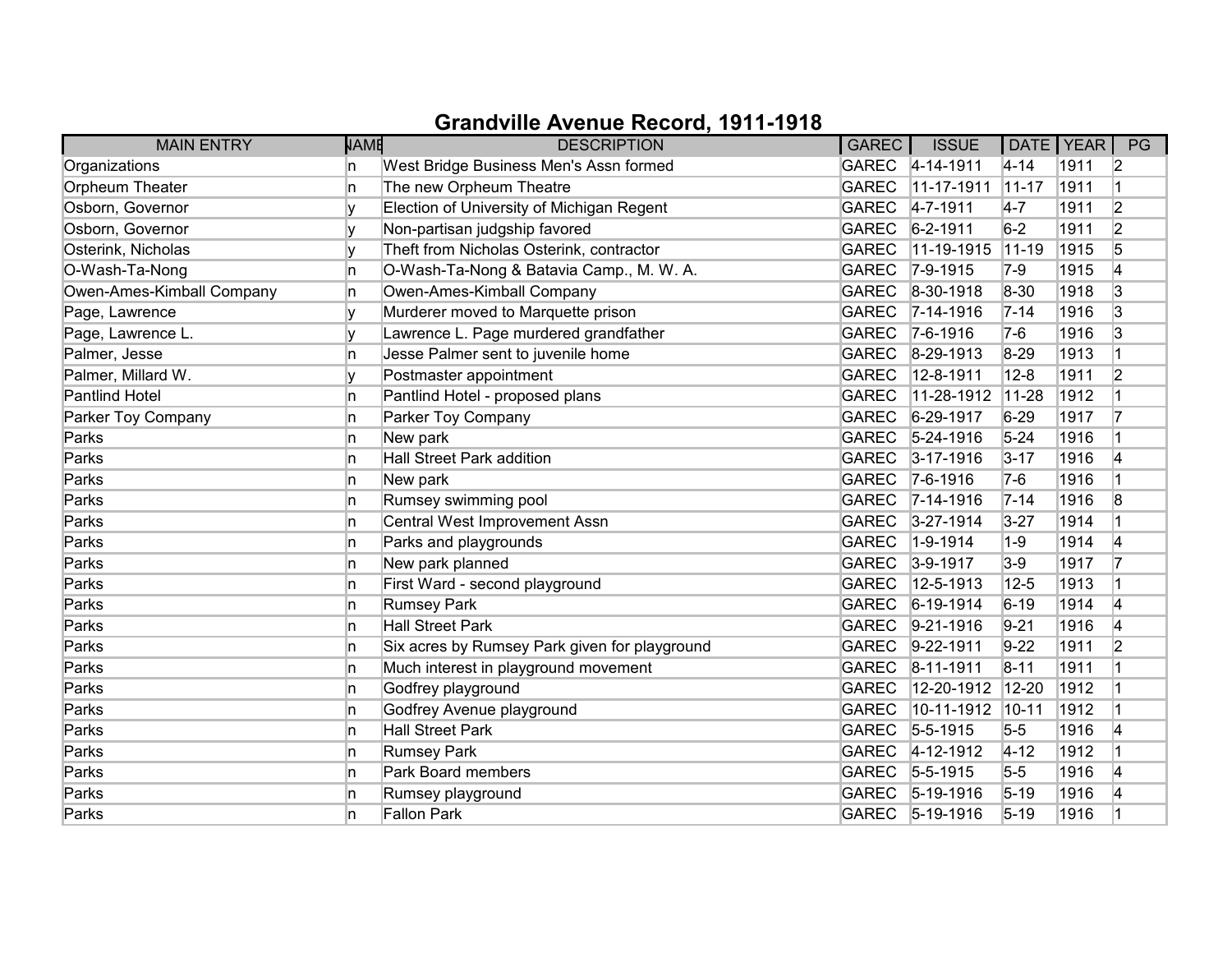| <b>MAIN ENTRY</b> | <b>NAME</b> | <b>DESCRIPTION</b>                                   | <b>GAREC</b> | <b>ISSUE</b>       |             | DATE   YEAR | PG |
|-------------------|-------------|------------------------------------------------------|--------------|--------------------|-------------|-------------|----|
| Parks             | ln.         | Addition to John Ball Park                           | GAREC        | $12 - 22 - 1916$   | $12 - 22$   | 1916        | 14 |
| Parks             | ln.         | Rumsey Park swimming pool                            | <b>GAREC</b> | $ 8 - 17 - 1916 $  | $8 - 17$    | 1916        |    |
| Parks             | ln.         | Park committee                                       | <b>GAREC</b> | 10-2-1914          | $10-2$      | 1914        | 14 |
| Parks             | ln.         | New playground                                       | <b>GAREC</b> | $5 - 28 - 1915$    | $5 - 28$    | 1915        |    |
| Parks             | ln.         | Our city parks listed                                | <b>GAREC</b> | $5-14-1915$        | $5 - 14$    | 1915        |    |
| Parks             | In.         | A new park near Hall, Caulfield and Sheridan streets | <b>GAREC</b> | $4 - 23 - 1915$    | $4 - 23$    | 1915        |    |
| Parks             | ln.         | Coit Estate                                          |              | GAREC 3-28-1913    | $3 - 28$    | 1913        |    |
| Parks             | ln.         | Park board doings                                    |              | GAREC 4-10-1914    | $4 - 10$    | 1914        | 4  |
| Parks             | n           | Improvements                                         | GAREC        | $3 - 19 - 1915$    | $3 - 19$    | 1915        | 4  |
| Parks             | ln.         | Park and Boulevard                                   | <b>GAREC</b> | 10-29-1915         | 10-29       | 1915        |    |
| Parks             | ln.         | Improvements                                         | GAREC        | $3 - 19 - 1915$    | $3 - 19$    | 1915        |    |
| Parks             | ln.         | Rumsey Park - new swimming pool & moving pictures    | <b>GAREC</b> | $ 7 - 17 - 1913$   | $7 - 17$    | 1913        |    |
| Parks             | ln.         | Park employees                                       | <b>GAREC</b> | 1-29-1915          | $1 - 29$    | 1915        |    |
| Parks             | ln.         | Another park or playground                           | <b>GAREC</b> | $7 - 16 - 1915$    | $7 - 16$    | 1915        |    |
| Parks             | ln.         | List of parks                                        | <b>GAREC</b> | 10-24-1913         | $10 - 24$   | 1913        |    |
| Parks             | ln.         | rumsey playgrounds                                   | GAREC        | $3 - 28 - 1913$    | $3 - 28$    | 1913        |    |
| Parks             | ln.         | Report on prizes for best lawns                      | <b>GAREC</b> | 924-1914           | $9 - 24$    | 1914        |    |
| Parks             | ln.         | New roadway opens by John Ball Park                  | <b>GAREC</b> | $9-24-1914$        | $9 - 24$    | 1914        |    |
| Parks             | ln.         | <b>Expenditures for Rumsey Park</b>                  | <b>GAREC</b> | $9-4-1914$         | $9-4$       | 1914        |    |
| Parks             | ln.         | Swimming pool at Rumsey Park                         | <b>GAREC</b> | $6-6-1913$         | $6-6$       | 1913        | 4  |
| Parks             | ln.         | Improvements to Fulton St. Park                      | <b>GAREC</b> | $ 8-21-1914 $      | $8 - 21$    | 1914        |    |
| Parks             | ln.         | Motion pictures at Rumsey Park                       | GAREC        | $8-14-1914$        | $8 - 14$    | 1914        | 8  |
| Parks             | ln.         | New plaza, Rumsey Park                               | GAREC        | $ 7 - 17 - 1914 $  | $7 - 17$    | 1914        | 4  |
| Parks             | ln.         | Playgrounds to open                                  | GAREC        | $ 6 - 13 - 1913 $  | $6 - 13$    | 1913        | 4  |
| Parks             | ln.         | <b>Rumsey Park</b>                                   | <b>GAREC</b> | $7 - 10 - 1914$    | $7 - 10$    | 1914        |    |
| Parks             | ln.         | Swimming pool open longer hours                      | GAREC        | $ 7-3-1914 $       | $7-3$       | 1914        | 14 |
| Parks             | ln.         | Convert vacant property to a public park             | <b>GAREC</b> | 11-20-1914         | $11 - 20$   | 1914        |    |
| Parks             | ln.         | Discussion on naming of a park                       | <b>GAREC</b> | 11-17-1911         | $11 - 17$   | 1911        |    |
| Parks             | ln.         | Creston pool                                         | <b>GAREC</b> | $3 - 3 - 1916$     | $3-3$       | 1916        |    |
| Parks             | ln.         | Seeking addition to park and playground              | GAREC        | $ 7 - 21 - 1911$   | $7 - 21$    | 1911        |    |
| Parks             | ln.         | Rumsey Park skating pond                             | <b>GAREC</b> | $1 - 17 - 1913$    | $1 - 17$    | 1913        |    |
| Parks             | ln.         | Rumsey Park and playground                           | GAREC        | $ 11 - 10 - 1911 $ | $ 11 - 10 $ | 1911        | 2  |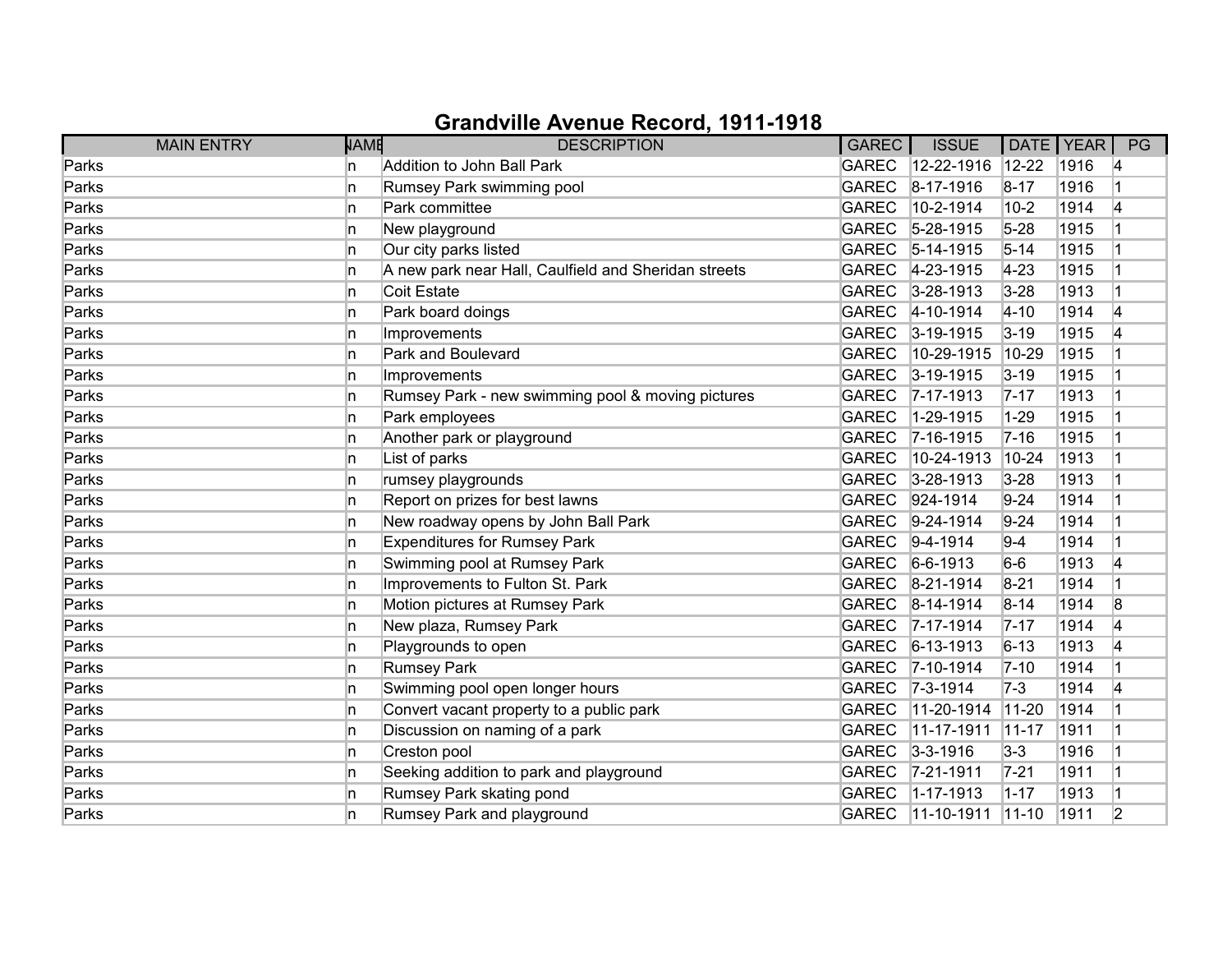| <b>MAIN ENTRY</b>             | <b>NAME</b> | <b>DESCRIPTION</b>                                    | GAREC        | <b>ISSUE</b>     | DATE   YEAR |      | PG             |
|-------------------------------|-------------|-------------------------------------------------------|--------------|------------------|-------------|------|----------------|
| Parks                         | n.          | The park grounds on Godfrey Avenue                    |              | GAREC 7-14-1911  | $7 - 14$    | 1911 |                |
| Parks                         | n           | Park funds                                            | <b>GAREC</b> | $4 - 17 - 1914$  | $4 - 17$    | 1914 |                |
| Parks                         | n           | Godfrey Avenue park grounds picnic                    | <b>GAREC</b> | $7 - 7 - 1911$   | $7-7$       | 1911 | $\overline{2}$ |
| Parks                         | n           | New park and playground                               | <b>GAREC</b> | 11-12-1915       | $11-12$     | 1915 | 4              |
| Parks                         | 'n          | Rumsey Park                                           | <b>GAREC</b> | $8 - 8 - 1913$   | $8-8$       | 1913 |                |
| Parks                         | n           | New Hall Street park                                  | <b>GAREC</b> | $8-27-1915$      | $8-27$      | 1915 |                |
| Parks                         | n           | Public bathing pool                                   | <b>GAREC</b> | $ 2 - 7 - 1913 $ | $2 - 7$     | 1913 | 14             |
| Parks                         | n           | <b>Hall Street Park</b>                               | <b>GAREC</b> | 12-15-1916       | $12 - 15$   | 1916 |                |
| Parks                         | n           | Gift from Mr. & Mrs. Charles W. Garfield              | <b>GAREC</b> | 11-2-1917        | $11 - 2$    | 1917 | 8              |
| Parks                         | n           | Godfrey Avenue playground at Rumsey Park              | <b>GAREC</b> | $6 - 16 - 1911$  | $6 - 16$    | 1911 |                |
| Patterson, Fireman            |             | Fireman Patterson in hospital                         | <b>GAREC</b> | 12-15-1916       | $12 - 15$   | 1916 | 8              |
| Patterson, Frank              |             | Frank Patterson - robberty                            | <b>GAREC</b> | 7-4-1913         | $7-4$       | 1913 | $\overline{2}$ |
| Pauels, Captain John          | v           | Death of Captain John Pauels                          | <b>GAREC</b> | 1/-6-1914        | $1 - 16$    | 1914 |                |
| Paul, Mr.                     |             | C. Poel home and Mr. Paul tenement                    | <b>GAREC</b> | $6-5-1914$       | $6-5$       | 1914 |                |
| Paules, Jurgens & Holtvluwer  | n           | Paules, Jurgens & Holtvluwer                          | <b>GAREC</b> | $9-27-1912$      | $9 - 27$    | 1912 |                |
| Peerless Check Writing Agency | n           | Peerless Check Writing Agency - R. A. Westrate        | <b>GAREC</b> | 11-20-1914       | $11 - 20$   | 1914 | 8              |
| Pel, Cornelius                | v           | Cornelius Pel injured                                 | <b>GAREC</b> | 1-29-1915        | $1 - 29$    | 1915 |                |
| Pere Marquette Railroad       | n           | Pere Marquette Railroad reorganization                | <b>GAREC</b> | $9 - 7 - 1916$   | $9 - 7$     | 1916 |                |
| Pere Marquette Railroad       | n           | G. R. & I., Pere Marquette railroads - smoke nuisance | <b>GAREC</b> | $7 - 16 - 1915$  | $7 - 16$    | 1915 |                |
| Pere Marquette Railway        | n.          | Pere Marquette Railway purchase                       | <b>GAREC</b> | $3 - 30 - 1917$  | $3 - 30$    | 1917 |                |
| Pere Marquette Railway        | 'n          | Pere Marquette Railway round trip to Ottawa Beach     | <b>GAREC</b> | $6 - 7 - 1912$   | $6-7$       | 1912 | 14             |
| Perkins, Judge                |             | <b>Grand Rapids City Elections</b>                    | <b>GAREC</b> | $4 - 7 - 1911$   | $4-7$       | 1911 | $\overline{2}$ |
| Perry, Frank                  | ٧           | Boat overturns on Grand River, two drown              | <b>GAREC</b> | $5 - 3 - 1912$   | $5-3$       | 1912 |                |
| Pickford, May/Mary            |             | May/Mary Pickford in Cinderella, a movie              | <b>GAREC</b> | $1 - 15 - 1915$  | $1 - 15$    | 1915 | 8              |
| Picric Acid Plant             | 'n          | Picric Acid plant                                     | <b>GAREC</b> | 8-30-1918        | 8-30        | 1918 |                |
| <b>Picric Acid Plant</b>      | n           | Picric Acid plant - on more government work           | <b>GAREC</b> | 11-15-1918       | $11-15$     | 1918 |                |
| Picric Acid Plant             | n           | Railroads vs. Picric Acid Plant                       | <b>GAREC</b> | 12-27-1918       | 12-27       | 1918 | 3              |
| Pielecki, Adolph              |             | Adolph Pielecki for stealing                          | <b>GAREC</b> | $3 - 17 - 1916$  | $3 - 17$    | 1916 | 4              |
| Pippin, Sanborn               | v           | Michigan Central brakeman killed                      | <b>GAREC</b> | $ 8-3-1917$      | $8-3$       | 1917 | 3              |
| <b>Plaster Creek</b>          | 'n          | Plaster Creek Bridge                                  | <b>GAREC</b> | $6 - 15 - 1917$  | $6 - 15$    | 1917 | 1              |
| <b>Plaster Creek</b>          | n           | Plaster Creek bridge completed                        | <b>GAREC</b> | 11-9-1917        | $11 - 9$    | 1917 | 5              |
| <b>Plaster Creek</b>          | n           | Plaster Creek roadbed                                 | <b>GAREC</b> | $5 - 4 - 1917$   | $5-4$       | 1917 |                |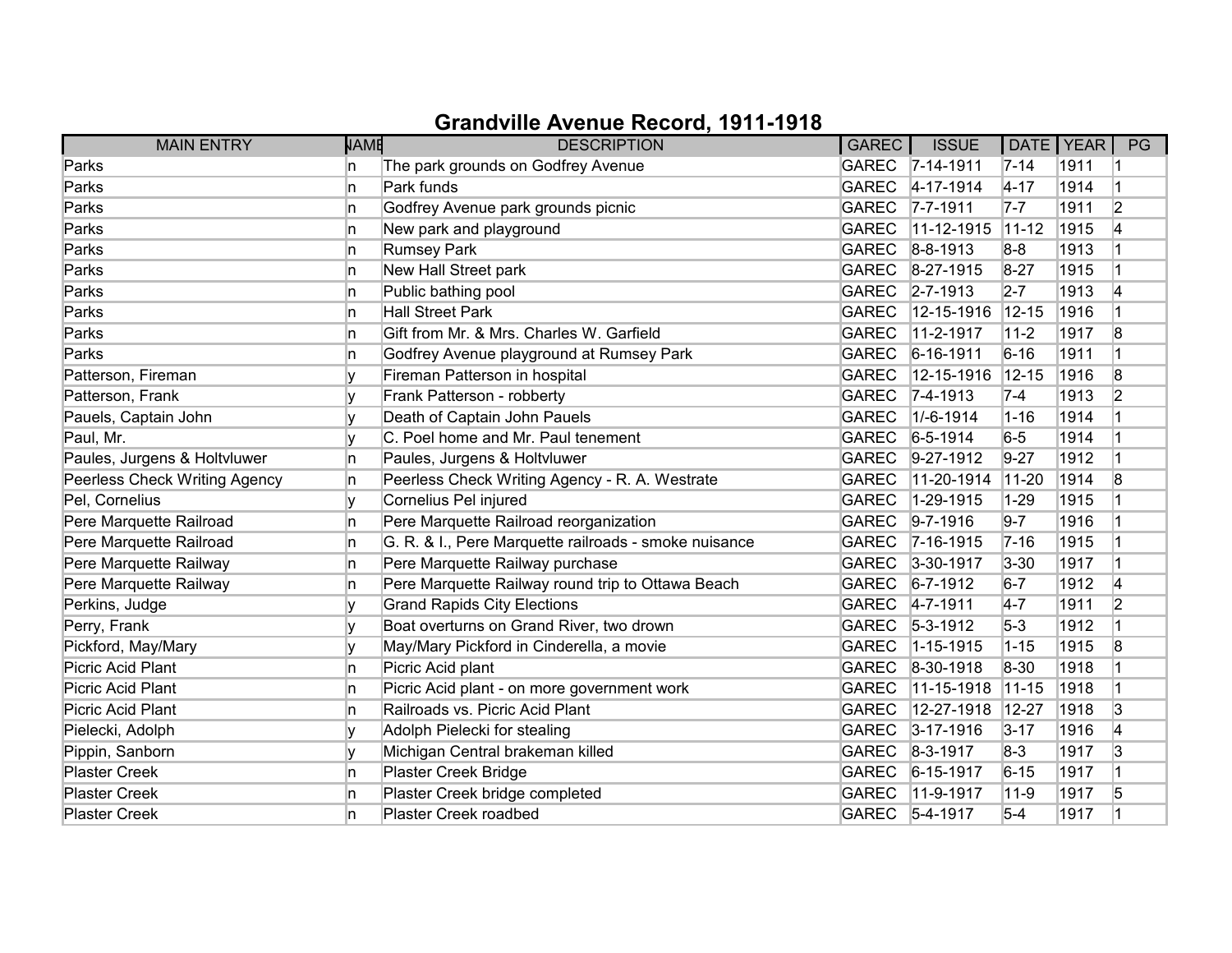| <b>MAIN ENTRY</b>           | <b>NAME</b> | <b>DESCRIPTION</b>                                | <b>GAREC</b> | <b>ISSUE</b>     | DATE   YEAR |      | PG |
|-----------------------------|-------------|---------------------------------------------------|--------------|------------------|-------------|------|----|
| <b>Plaster Creek</b>        | ln.         | Plaster Creek bridge                              |              | GAREC 7-13-1917  | $ 7 - 13 $  | 1917 |    |
| <b>Plaster Creek</b>        | ln.         | <b>Bridge construction acrossed Plaster Creek</b> | <b>GAREC</b> | $5 - 5 - 1911$   | $5-5$       | 1911 | 2  |
| <b>Plaster Creek</b>        | ln.         | Two new bridges - Plaster Creek                   | <b>GAREC</b> | 10-10-1913       | $10 - 10$   | 1913 |    |
| <b>Plaster Creek</b>        | ln.         | Water main and Plaster Creek                      | <b>GAREC</b> | 4-30-1915        | $4 - 30$    | 1915 |    |
| <b>Plaster Creek</b>        | ln.         | Plaster Creek Bridge commences                    | <b>GAREC</b> | $4 - 14 - 1916$  | $4 - 14$    | 1916 |    |
| <b>Plaster Creek</b>        | In.         | Plaster Creek Bridge to be built                  | <b>GAREC</b> | $2 - 4 - 1916$   | $2 - 4$     | 1916 |    |
| <b>Plaster Creek</b>        | ln.         | <b>Bridge across Plaster Creek</b>                | <b>GAREC</b> | $4 - 19 - 1912$  | $4 - 19$    | 1912 |    |
| <b>Plaster Creek</b>        | In.         | <b>Plaster Creek Bridge</b>                       | <b>GAREC</b> | $5-19-1916$      | $5 - 19$    | 1916 |    |
| <b>Plaster Creek</b>        | In.         | Plaster Creek bridge                              | <b>GAREC</b> | $5 - 24 - 1916$  | $5 - 24$    | 1916 | 4  |
| <b>Plaster Creek</b>        | ln.         | <b>Plaster Creek</b>                              | <b>GAREC</b> | $6-16-1916$      | $6 - 16$    | 1916 | 4  |
| <b>Plaster Creek</b>        | ln.         | Plaster Creek Bridge                              | <b>GAREC</b> | 1-7-1916         | $1-7$       | 1916 |    |
| <b>Plaster Creek</b>        | In.         | Plaster Creek bridge to be built                  | <b>GAREC</b> | 8-27-1915        | $8 - 27$    | 1915 |    |
| <b>Plaster Creek</b>        | ln.         | Plaster Creek bridge                              | <b>GAREC</b> | 8-11-1916        | $8 - 11$    | 1916 | 4  |
| <b>Plaster Creek</b>        | ln.         | <b>Plaster Creek Bridge</b>                       | <b>GAREC</b> | $3 - 31 - 1016$  | $3 - 31$    | 1916 |    |
| <b>Plaster Creek</b>        | ln.         | Plaster Creek bridge                              | <b>GAREC</b> | 11-1-1912        | $11 - 1$    | 1912 |    |
| <b>Plaster Creek</b>        | In.         | Plaster Creek Bridge                              |              | GAREC 2-25-1916  | $2 - 25$    | 1916 |    |
| <b>Plaster Creek</b>        | In.         | Plaster Creek bridge                              | <b>GAREC</b> | $9-14-1916$      | $9 - 14$    | 1916 |    |
| <b>Plaster Creek</b>        | In.         | Plaster Creek bridge in poor shape                | <b>GAREC</b> | $ 7 - 10 - 1914$ | $7 - 10$    | 1914 | 4  |
| <b>Plaster Creek</b>        | ln.         | <b>Bridge over Plaster Creek</b>                  | <b>GAREC</b> | 4-26-1912        | $4 - 26$    | 1912 |    |
| <b>Plaster Creek</b>        | ln.         | <b>Bridge over Plaster Creek</b>                  | <b>GAREC</b> | 1-5-1912         | $1-5$       | 1912 | 2  |
| <b>Plaster Creek</b>        | ln.         | To straighten Plaster Creek                       | <b>GAREC</b> | $3 - 15 - 1912$  | $3 - 15$    | 1912 | 4  |
| <b>Plaster Creek</b>        | In.         | Plaster Creek bridge                              | <b>GAREC</b> | 10-19-1916       | 10-19       | 1916 | 8  |
| <b>Plaster Creek</b>        | ln.         | <b>Build bridges over Plaster Creek</b>           | <b>GAREC</b> | $ 9-29-1911$     | $9 - 29$    | 1911 |    |
| <b>Plaster Creek Bridge</b> | In.         | Plaster Creek Bridge                              | <b>GAREC</b> | $9-3-1915$       | $9 - 3$     | 1915 |    |
| Plaster Creek Bridge        | ln.         | Plaster Creek Bridge                              | <b>GAREC</b> | 10-29-1915       | 10-29       | 1915 |    |
| Plaster Creek Bridge        | ln.         | <b>Plaster Creek Bridge</b>                       | <b>GAREC</b> | 10-8-1915        | $10 - 8$    | 1915 |    |
| Plaster Creek Bridge        | ln.         | <b>Plaster Creek Bridge</b>                       | <b>GAREC</b> | 9-10-1915        | $9 - 10$    | 1915 |    |
| Plumb, Walter K.            | v           | Walter K. Plumb resigns G. R. Assn of Commerce    | <b>GAREC</b> | 12-15-1916       | $12 - 15$   | 1916 | 3  |
| Poel, C.                    | v           | C. Poel home and Mr. Paul tenement                | <b>GAREC</b> | $6 - 5 - 1914$   | $6-5$       | 1914 |    |
| Police                      | ln.         | Sheriff Berry vindicated                          | <b>GAREC</b> | 7-19-1918        | $7 - 19$    | 1918 |    |
| Police                      | ln.         | Martin Laas, caught speeding                      | <b>GAREC</b> | $7 - 16 - 1915$  | $7 - 16$    | 1915 |    |
| Police                      | ln.         | Candidate for clerk                               | <b>GAREC</b> | $ 1 - 19 - 1912$ | $1 - 19$    | 1912 | 2  |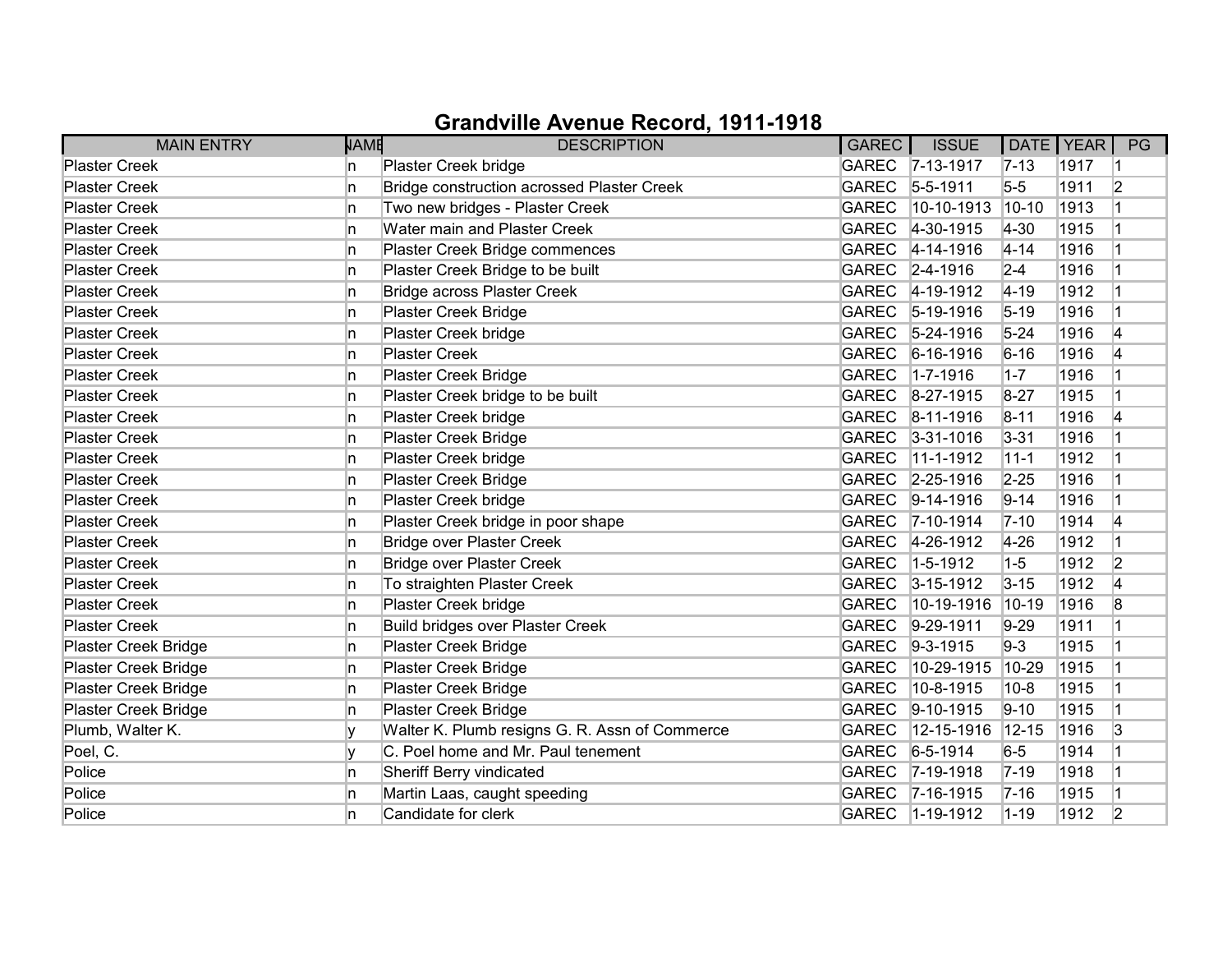| <b>MAIN ENTRY</b> | <b>NAME</b> | <b>DESCRIPTION</b>                                  | <b>GAREC</b> | <b>ISSUE</b>       | DATE   YEAR |      | PG        |
|-------------------|-------------|-----------------------------------------------------|--------------|--------------------|-------------|------|-----------|
| Police            | ln.         | Patrolman Riordan assigned a beat                   | <b>GAREC</b> | $ 11 - 13 - 1914 $ | $11 - 13$   | 1914 | 8         |
| Police            | ln.         | Police patrol                                       | <b>GAREC</b> | $9-4-1914$         | $9 - 4$     | 1914 | $\vert$ 1 |
| Police            | ln.         | Sheriff O'Donnell checking on race gambling         | GAREC        | $ 8 - 7 - 1914 $   | $8 - 7$     | 1914 | 8         |
| Police            | ln.         | Constables - H. J. Spoelstra and R. H. Covert       | <b>GAREC</b> | 4/17/1914          | 4/17        | 1914 | 4         |
| Police            | ln.         | Police chief, Ab Carroll                            | GAREC        | $7 - 17 - 1914$    | $7 - 17$    | 1914 | 1         |
| Police            | ln.         | Sheriff makes rule                                  | <b>GAREC</b> | $1 - 10 - 1913$    | $1 - 10$    | 1913 |           |
| Police            | ln.         | Death of Policeman Daugherty                        | GAREC        | $3 - 19 - 1915$    | $3 - 19$    | 1915 | 8         |
| Police            | ln.         | Boy missing - Harold Gibson                         |              | GAREC 4-9-1915     | $4-9$       | 1915 | 4         |
| Police            | ln.         | New patrolmen - Cornelius Hovinga and Harry Boersma | <b>GAREC</b> | $4 - 10 - 1914$    | $4 - 10$    | 1914 | 4         |
| Police            | ln.         | Scandals                                            | <b>GAREC</b> | $2 - 27 - 1914$    | $2 - 27$    | 1914 |           |
| Police            | ln.         | Simon Kaat, baliff                                  | <b>GAREC</b> | 12-27-1912         | $12 - 27$   | 1912 | 2         |
| Police            | ln.         | New day beat established                            | <b>GAREC</b> | 10-20-1911         | 10-20       | 1911 | 3         |
| Police            | ln.         | Additional police                                   | <b>GAREC</b> | $4 - 3 - 1914$     | $4-3$       | 1914 |           |
| Police            | ln.         | Home defense duty                                   | <b>GAREC</b> | $4 - 13 - 1917$    | $ 4 - 13$   | 1917 | 4         |
| Police            | ln.         | Officer Clarence Boyd's death                       | <b>GAREC</b> | 12-31-1913         | $12 - 31$   | 1913 |           |
| Politics          | ln.         | Democrats county ticket                             | <b>GAREC</b> | $9-6-1918$         | $9-6$       | 1918 |           |
| Politics          | ln.         | Election Day and Bond for new Pearl St. bridge      | <b>GAREC</b> | $ 4-3-1914 $       | $4-3$       | 1914 |           |
| Politics          | ln.         | Register to vote                                    | <b>GAREC</b> | 10-12-1916         | $10 - 12$   | 1916 | 4         |
| Politics          | ln.         | Progressive Democratic League - new organization    | <b>GAREC</b> | $1 - 5 - 1917$     | $1 - 5$     | 1917 | 5         |
| Politics          | ln.         | Candidates for office                               | <b>GAREC</b> | 10-26-1916         | 10-26       | 1916 | 8         |
| Politics          | ln.         | Political slate                                     | <b>GAREC</b> | $8-9-1918$         | $8-9$       | 1918 |           |
| Politics          | ln.         | <b>Grand Rapids voters</b>                          | GAREC        | $2-20-1914$        | $2 - 20$    | 1914 | 4         |
| Politics          | ln.         | Michigan Dry Campaign Committee                     | <b>GAREC</b> | 11-3-1916          | $11 - 3$    | 1916 | 2         |
| Politics          | ln.         | Candidates for election                             | GAREC        | $8 - 11 - 1916$    | $8 - 11$    | 1916 | 8         |
| Politics          | ln.         | Non-partisan judgship favored                       | <b>GAREC</b> | $6 - 2 - 1911$     | $6-2$       | 1911 | 2         |
| Politics          | ln.         | Petitions for election                              | <b>GAREC</b> | $6-12-1914$        | $6 - 12$    | 1914 |           |
| <b>Politics</b>   | ln.         | Edwin F. Sweet for Governor                         | <b>GAREC</b> | 11-3-1916          | $11 - 3$    | 1916 | 4         |
| Politics          | ln.         | Possible amendment to prohibition bill              | <b>GAREC</b> | 10-25-1918         | 10-25       | 1918 |           |
| Politics          | ln.         | Republican candidates                               | <b>GAREC</b> | 11-3-1916          | $11 - 3$    | 1916 | 5         |
| Politics          | In.         | State wide prohibition                              | <b>GAREC</b> | 11-10-1916         | $11 - 10$   | 1916 | 4         |
| Politics          | ln.         | <b>Bull Moose Rally</b>                             | <b>GAREC</b> | 10-11-1912         | $10 - 11$   | 1912 | 4         |
| Politics          | ln.         | <b>President Taft visits</b>                        | GAREC        | $ 9-29-1911$       | $9-29$      | 1911 | 2         |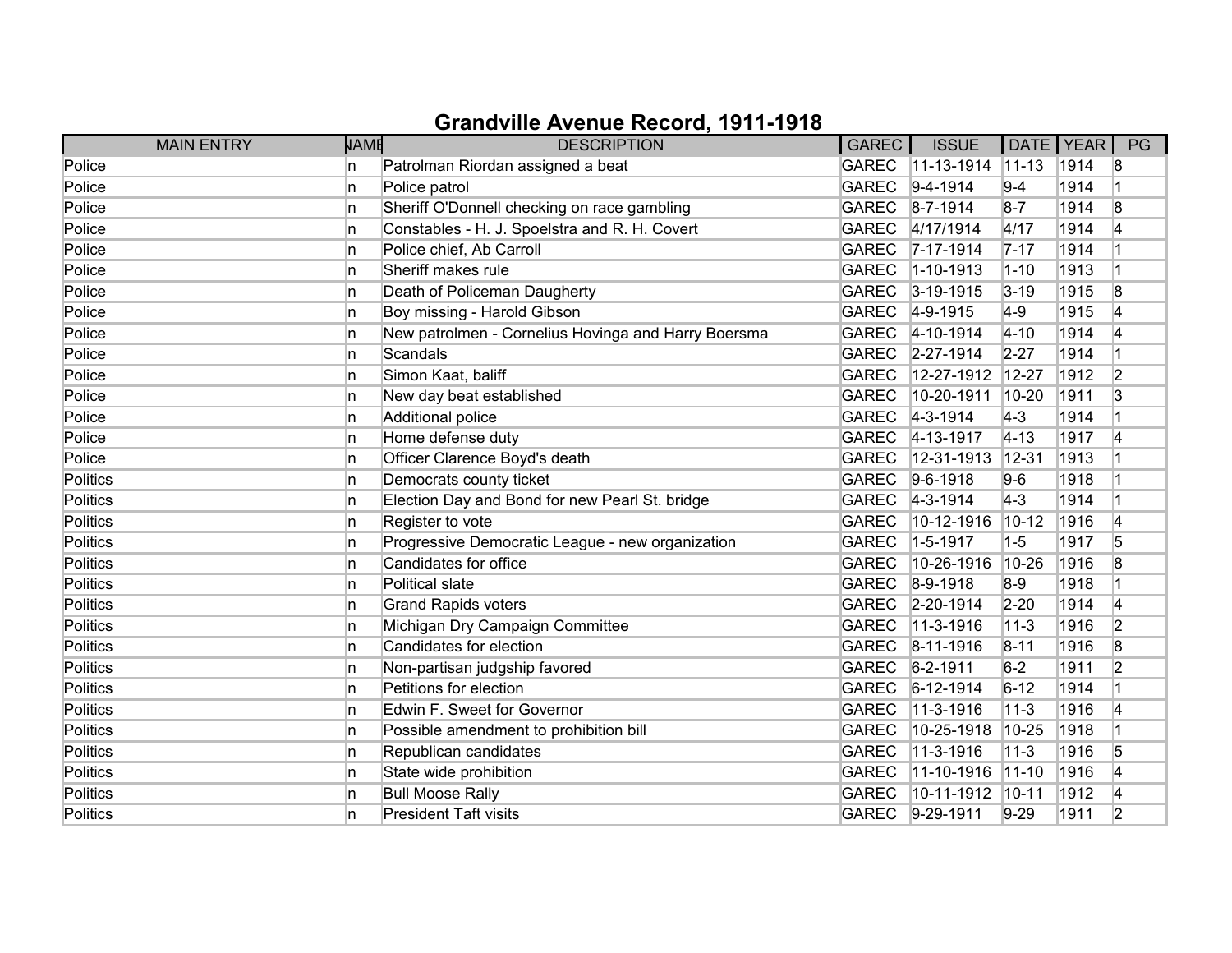| <b>MAIN ENTRY</b>             | <b>NAME</b> | <b>DESCRIPTION</b>                                   | GAREC        | <b>ISSUE</b>       | DATE   YEAR |      | PG             |
|-------------------------------|-------------|------------------------------------------------------|--------------|--------------------|-------------|------|----------------|
| Politics                      | n           | Hawkins - Tilma matter                               | <b>GAREC</b> | $10 - 8 - 1915$    | $10 - 8$    | 1915 |                |
| Politics                      | n           | Grand Rapids candidates for office                   | <b>GAREC</b> | $3 - 3 - 1916$     | $3 - 3$     | 1916 | 8              |
| Politics                      | n           | Amos S. Musselmani, candidate for governor           | <b>GAREC</b> | $5-17-1912$        | $5 - 17$    | 1912 | $\overline{2}$ |
| <b>Politics</b>               | n           | Fraternal Voters' League                             | <b>GAREC</b> | $ 3-3-1916 $       | $3 - 3$     | 1916 |                |
| Politics                      | n           | Veterinary students arrested                         | <b>GAREC</b> | $4 - 14 - 1916$    | $4 - 14$    | 1916 | 4              |
| Politics                      | In.         | Progressive Party Kent County                        | <b>GAREC</b> | $1 - 24 - 1913$    | $1 - 24$    | 1913 |                |
| Politics                      | n           | Michigan Legislature passes 398 laws                 | <b>GAREC</b> | $5-4-1917$         | $5-4$       | 1917 | 17             |
| Politics                      | n           | Hawkins impeachment                                  | <b>GAREC</b> | $ 10 - 29 - 1915 $ | 10-29       | 1915 |                |
| Politics                      | In.         | <b>Grand Rapids election ballot</b>                  | <b>GAREC</b> | $3 - 17 - 1916$    | $3 - 17$    | 1916 | 4              |
| Politics                      | n.          | University of Michigan Regent                        | <b>GAREC</b> | $4 - 7 - 1911$     | $4-7$       | 1911 | 2              |
| Politics                      | n           | <b>City Elections</b>                                | <b>GAREC</b> | $4 - 7 - 1911$     | $4 - 7$     | 1911 | $\overline{2}$ |
| <b>Politics</b>               | n           | Amendments to Constitution                           | <b>GAREC</b> | $1 - 9 - 1914$     | $1 - 9$     | 1914 |                |
| Politics                      | n.          | Candidate for governor                               | <b>GAREC</b> | $3 - 22 - 1912$    | $3 - 22$    | 1912 | 2              |
| Postal Telegraph Company      | n.          | Postal Telegraph Co.                                 | <b>GAREC</b> | $8-28-1914$        | 8-28        | 1914 |                |
| Posthumo, M. P.               |             | H. H. Spoelstra and M. P. Posthumo                   | <b>GAREC</b> | $9-11-1914$        | $9 - 11$    | 1914 | 8              |
| Postma & Reitsma Dry Goods    | n           | Postma & Reitsma Dry Goods                           | <b>GAREC</b> | $9-14-1916$        | $9 - 14$    | 1916 | 8              |
| Powell, Lewis                 | ΙV          | Brother-in-laws hit by autos                         | <b>GAREC</b> | $9-28-1916$        | $9-28$      | 1916 | 3              |
| Powers Theater                | n           | Mary Garden to sing, 'Salome' at Powers Theater      | <b>GAREC</b> | $4 - 7 - 1911$     | $4-7$       | 1911 |                |
| <b>President Taft</b>         |             | <b>President Taft visits</b>                         | <b>GAREC</b> | $ 9-29-1911$       | $9-29$      | 1911 | $\overline{2}$ |
| Preston, Boyd                 |             | Boy injured by mowing machine                        | <b>GAREC</b> | $ 7-28-1916$       | $7 - 28$    | 1916 | 3              |
| Progressive Democratic League | In.         | Progressive Democratic League - new organization     | <b>GAREC</b> | $1 - 5 - 1917$     | $1-5$       | 1917 | 5              |
| Progressive Party             | n           | Progressive Party Kent County                        | <b>GAREC</b> | 1-24-1913          | $1 - 24$    | 1913 |                |
| Prohibition                   | n           | Prohibition soon                                     | <b>GAREC</b> | $ 4-5-1918$        | $4 - 5$     | 1918 | 2              |
| Psyche Club                   | n           | Psyche Club meeting                                  | <b>GAREC</b> | 10-6-1911          | $10 - 6$    | 1911 | $\overline{2}$ |
| Purchase, Clarence            | v           | Clarence Purchase, lost an eye in the factory injury | <b>GAREC</b> | 4-16-1915          | $4 - 16$    | 1915 | 5              |
| Purchase, Clarence C.         |             | Clarence C. Purchase, factory accident               | <b>GAREC</b> | $3 - 26 - 1915$    | $3 - 26$    | 1915 | 8              |
| Quint, Edward                 |             | G. R. Street Railway sued by Edward Quint            | <b>GAREC</b> | $3 - 16 - 1917$    | $3 - 16$    | 1917 | 17             |
| Quint, J.                     | v           | J. Quint pioneer home torn down                      | <b>GAREC</b> | 4-24-1914          | $4 - 24$    | 1914 | 4              |
| R. K. Jardine Lumber Company  | n.          | R. K. Jardine Lumber Company to build                | <b>GAREC</b> | 4-20-1917          | $4 - 20$    | 1917 |                |
| Racine Boat Manufacturing     | n           | Racine Boat Manufacturing sold                       | <b>GAREC</b> | $ 6 - 8 - 1917$    | $6-8$       | 1917 | $\overline{2}$ |
| Railroad Y.M.C.A. Shop        | n           | Railroad Y. M. C. A. shop                            | <b>GAREC</b> | $ 9-11-1914$       | $9 - 11$    | 1914 | 8              |
| Ramona Resort                 | n           | Ramona Resort opens                                  |              | GAREC 4-28-1911    | $4 - 28$    | 1911 |                |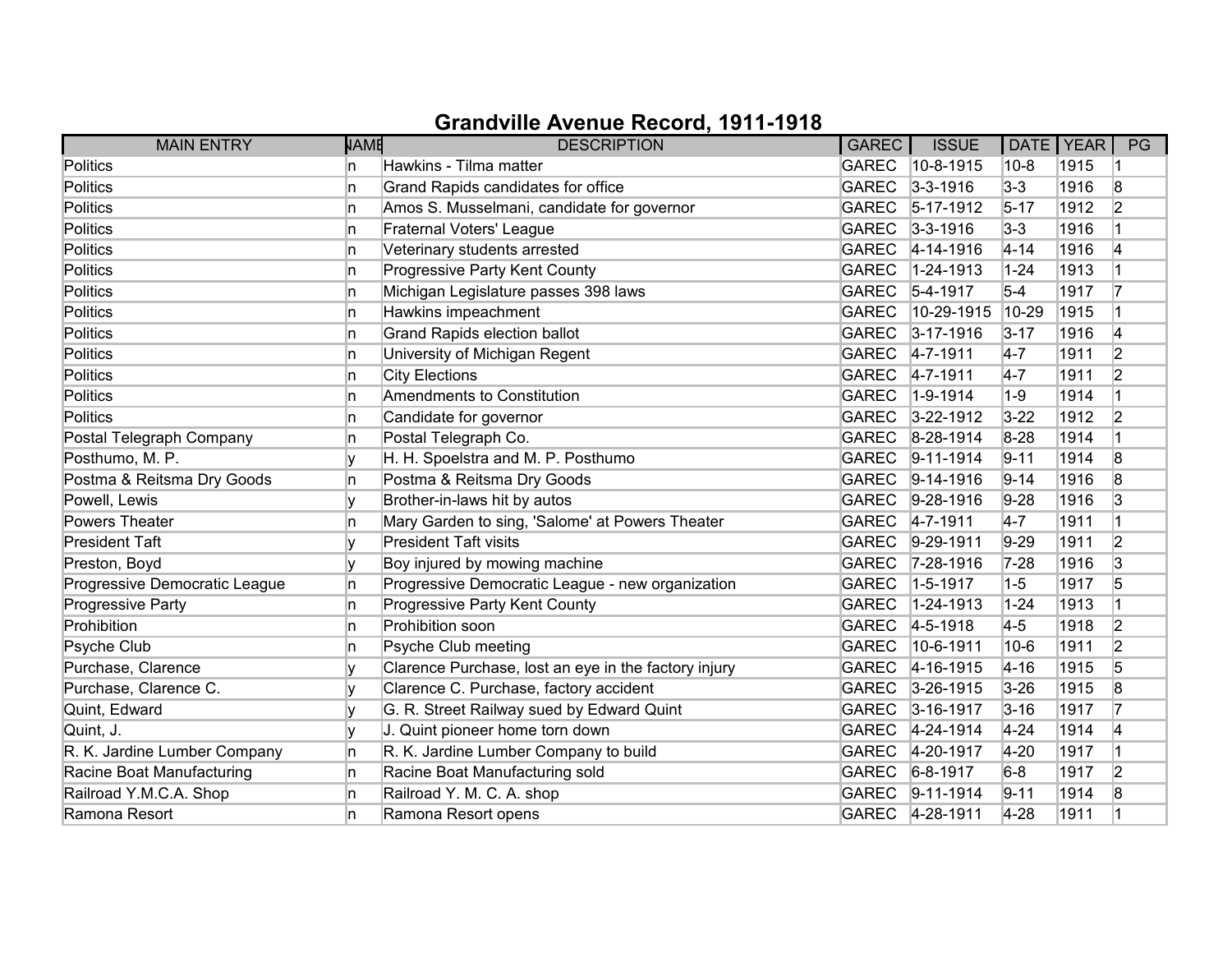| <b>MAIN ENTRY</b>            | <b>NAME</b> | <b>DESCRIPTION</b>                                        | <b>GAREC</b> | <b>ISSUE</b>      |             | DATE   YEAR | PG                      |
|------------------------------|-------------|-----------------------------------------------------------|--------------|-------------------|-------------|-------------|-------------------------|
| Rankin, Dr. C. E.            |             | Electrical device to solve health problems                | GAREC        | $1 - 7 - 1916$    | $1 - 7$     | 1916        | 8                       |
| Ransom Brother Grocery Store | 'n          | Ransom Brother & Furniture Shops Company                  | <b>GAREC</b> | 4-23-1915         | $4 - 23$    | 1915        |                         |
| Reed's Lake                  | 'n          | Reed's Lake ice skating                                   | <b>GAREC</b> | $1 - 19 - 1912$   | $1 - 19$    | 1912        |                         |
| Reed's Lake                  | n           | Reed's Lake skating                                       | <b>GAREC</b> | $1 - 31 - 1913$   | $1 - 31$    | 1913        |                         |
| Reelman's Hall               | 'n          | Male quartette at Reelman's Hall                          | <b>GAREC</b> | $9-29-1911$       | $9-29$      | 1911        | $\overline{\mathbf{1}}$ |
| Religion                     | 'n          | Smith Memorial erecting new church                        | <b>GAREC</b> | 11-17-1911        | $11-17$     | 1911        | $\overline{2}$          |
| Religion                     | 'n          | Bethel Reformed building plans                            | <b>GAREC</b> | $7-4-1913$        | $7-4$       | 1913        |                         |
| Religion                     | n           | Fifth Avenue Christian Reformed Church 25th Anniversary   | GAREC        | $3 - 8 - 1912$    | $3-8$       | 1912        | $\overline{2}$          |
| Religion                     | ln.         | Fifth Avenue Christian Reformed Church history            | <b>GAREC</b> | $ 5 - 19 - 1911$  | $5 - 19$    | 1911        |                         |
| Religion                     | 'n          | To publish a college journal                              | <b>GAREC</b> | 12-4-1914         | $12 - 4$    | 1914        | 8                       |
| Religion                     | n           | Area church directory                                     | <b>GAREC</b> | 10-24-1913        | $10 - 24$   | 1913        | $\overline{2}$          |
| Religion                     | 'n          | Church Directory                                          | <b>GAREC</b> | 11-23-1916        | $11 - 23$   | 1916        | 4                       |
| Religion                     | ln.         | Franklin St. Christian Reformed old parsonage             | <b>GAREC</b> | $6 - 20 - 1913$   | $6 - 20$    | 1913        |                         |
| Religion                     | In.         | Smith Memorial Church lays corner stone                   | <b>GAREC</b> | $6 - 7 - 1912$    | $6-7$       | 1912        |                         |
| Religion                     | In.         | Grandville Reformed's new pastor, Rev. Jacob Brower       | <b>GAREC</b> | 12-17-1915        | $12 - 17$   | 1915        |                         |
| Religion                     | In.         | G. R. Catholic church seeks bund to build convent         | <b>GAREC</b> | 11-30-1916        | $ 11 - 30 $ | 1916        | 8                       |
| Religion                     | ln.         | Celebration of 400-year old Reformed bodies               | <b>GAREC</b> | $ 8-4-1916$       | $8-4$       | 1916        |                         |
| Religion                     | 'n          | Bob Jones , evangelist, six week campaign in Grand Rapids | <b>GAREC</b> | 11-30-1916        | $ 11 - 30 $ | 1916        | 8                       |
| Religion                     | 'n          | <b>Church Directory</b>                                   | <b>GAREC</b> | 10-8-1915         | $10 - 8$    | 1915        | 5                       |
| Religion                     | ln.         | Christian Reformed 1915 Synod in Grand Rapids             | <b>GAREC</b> | $6-26-1914$       | $6 - 26$    | 1914        |                         |
| Religion                     | ln.         | Amount spent on church buildings by denominations         | <b>GAREC</b> | 8-25-1911         | $8 - 25$    | 1911        | 2                       |
| Religion                     | 'n          | Young people looking for building to find a social center | GAREC        | $3 - 15 - 1912$   | $3 - 15$    | 1912        |                         |
| Religion                     | In.         | English speaking church                                   | <b>GAREC</b> | 10-11-1912        | $10 - 11$   | 1912        |                         |
| Religion                     | 'n          | Eastern & Western Classis Christian Reformed churches     | <b>GAREC</b> | $ 2 - 21 - 1913 $ | $2 - 21$    | 1913        |                         |
| Religion                     | 'n          | Emanuel Reformed Church dedication                        | <b>GAREC</b> | 4-28-1916         | $4 - 28$    | 1916        |                         |
| Religion                     | n           | Bob Jones, evangelist, in Grand Rapids                    | GAREC        | $2 - 16 - 1917$   | $2 - 16$    | 1917        | 3                       |
| Religion                     | 'n          | Rev. C. S. Nettinga to arrive soon                        | <b>GAREC</b> | 10-25-1912        | 10-25       | 1912        |                         |
| Religion                     | 'n          | Bob Jones, evangelist, revival services                   | <b>GAREC</b> | $3-9-1917$        | $3-9$       | 1917        |                         |
| Religion                     | 'n          | Bethel church building                                    | <b>GAREC</b> | 6/5/1914          | 6/5         | 1914        |                         |
| Religion                     | 'n          | Trinity Reformed Church dedicated                         | <b>GAREC</b> | 11-23-1916        | $11 - 23$   | 1916        | 8                       |
| Religion                     | ln.         | Y. M. C. A.                                               | GAREC        | $9-18-1914$       | $9 - 18$    | 1914        | 8                       |
| Religion                     | n           | Fifth Reformed Church pipe organ                          | <b>GAREC</b> | $1 - 21 - 1916$   | $1 - 21$    | 1916        |                         |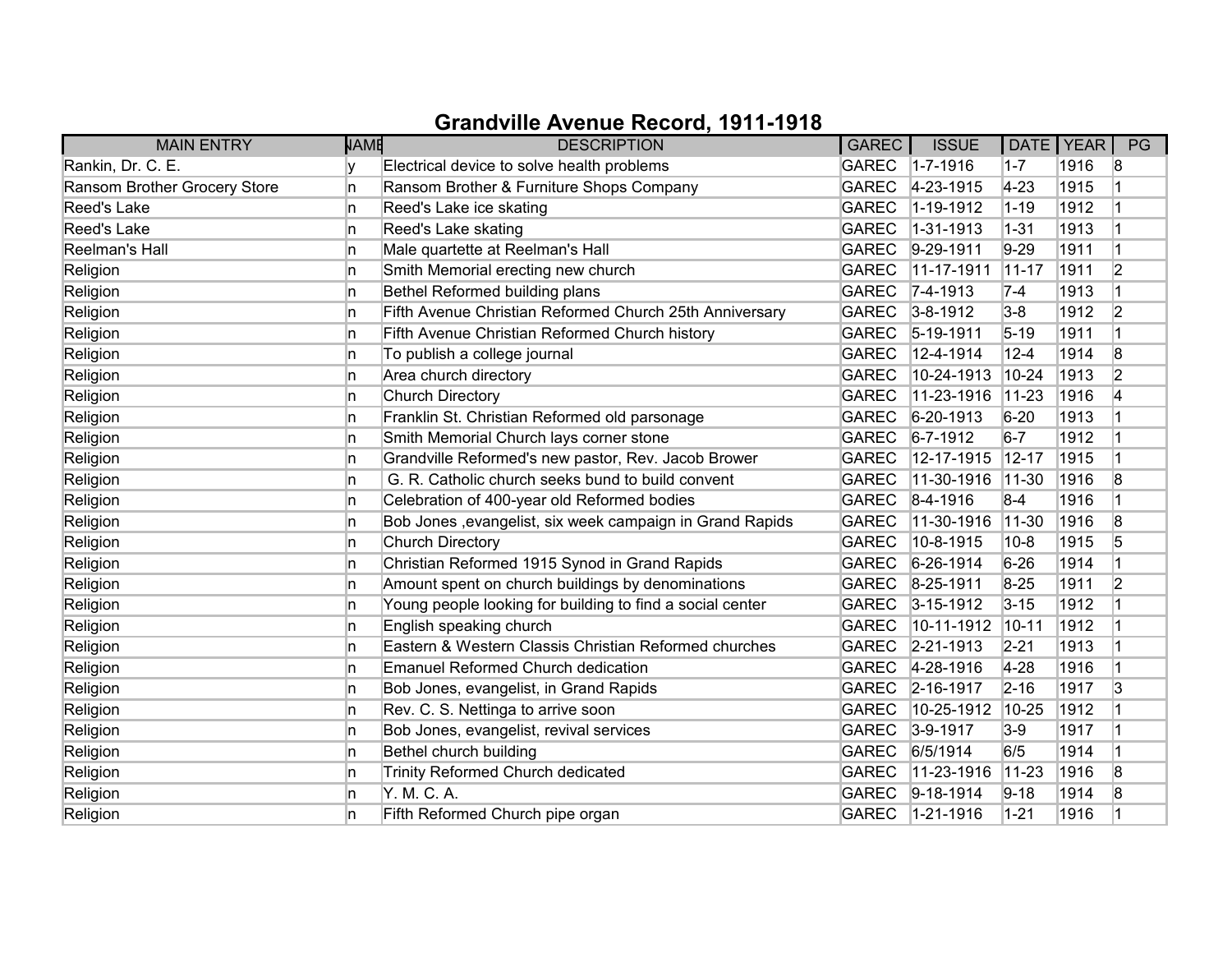| <b>MAIN ENTRY</b> | NAME | <b>DESCRIPTION</b>                                      | <b>GAREC</b> | <b>ISSUE</b>      |           | DATE   YEAR | PG             |
|-------------------|------|---------------------------------------------------------|--------------|-------------------|-----------|-------------|----------------|
| Religion          | ln.  | Synod of Reformed Church                                |              | GAREC 6-9-1916    | $6-9$     | 1916        | 14             |
| Religion          | In   | Smith Memorial Church to build new church               | <b>GAREC</b> | 10-20-1911        | $10 - 20$ | 1911        |                |
| Religion          | ln.  | Grandville Ave. churches                                | <b>GAREC</b> | 12-27-1912        | 12-27     | 1912        | 14             |
| Religion          | ln.  | Christian Reformed Synod                                | <b>GAREC</b> | $3 - 31 - 1016$   | $3 - 31$  | 1916        |                |
| Religion          | ln.  | Rev. R. L. Haan, new pastor Grandville Ave. CRC         | <b>GAREC</b> | 10-30-1914        | 10-30     | 1914        |                |
| Religion          | ln.  | Hope College                                            | <b>GAREC</b> | $9-18-1914$       | $9 - 18$  | 1914        |                |
| Religion          | ln.  | Bethel Christian Reformed cornerstone laid              | GAREC        | $ 9-4-1914 $      | $9-4$     | 1914        |                |
| Religion          | ln.  | Rev. R. E. Breen farewell sermon                        | <b>GAREC</b> | 10-23-1914        | $10 - 23$ | 1914        |                |
| Religion          | ln.  | Franklin St. Christian Reformed parsonage               | <b>GAREC</b> | $5-16-1913$       | $5 - 16$  | 1913        |                |
| Religion          | ln.  | Fifth Ave. Christian Reformed installs electric         | <b>GAREC</b> | 12-13-1912        | $12 - 13$ | 1912        | $\overline{2}$ |
| Religion          | ln.  | Eighth Reformed - new church                            | GAREC        | $ 5 - 16 - 1913 $ | $5 - 16$  | 1913        |                |
| Religion          | ln.  | Christian Primary instruction meeting                   | <b>GAREC</b> | $5-5-1915$        | $5-5$     | 1916        | 17             |
| Religion          | ln.  | Rev. R. L. Haan called by Grandville Ave. CRC           | <b>GAREC</b> | 10-2-1914         | $10 - 2$  | 1914        | 4              |
| Religion          | ln.  | Bethel Christian - new church building                  | <b>GAREC</b> | 4-26-1913         | $4 - 26$  | 1913        |                |
| Religion          | ln.  | Smith Memorial new church                               | <b>GAREC</b> | 11-8-1912         | $11-8$    | 1912        |                |
| Religion          | ln.  | Rev. L. P. Dykstra, resigns from Grace Reformed         | GAREC        | $3 - 8 - 1912$    | $3-8$     | 1912        | 2              |
| Religion          | ln.  | New Church Society                                      | <b>GAREC</b> | 10-4-1912         | $10 - 4$  | 1912        |                |
| Religion          | ln.  | Bethel Reformed - new church                            | <b>GAREC</b> | $6 - 13 - 1913$   | $6 - 13$  | 1913        |                |
| Religion          | ln.  | Fifth Ave. Christian Reformed 25th Anniversary          | <b>GAREC</b> | $2 - 9 - 1912$    | $2-9$     | 1912        | 4              |
| Religion          | ln.  | <b>Federation of Catholic Parishes Convention</b>       | <b>GAREC</b> | $7 - 14 - 1916$   | $7 - 14$  | 1916        |                |
| Religion          | ln.  | Rev. Sieba C. Nettinga installation                     | <b>GAREC</b> | 11-22-1912        | $11-22$   | 1912        |                |
| Religion          | ln.  | Mel Trotter Mission entertains 400 men at Wyoming yards | <b>GAREC</b> | $6 - 7 - 1912$    | $6-7$     | 1912        | 14             |
| Religion          | ln.  | English speaking church organized                       | <b>GAREC</b> | $3 - 21 - 1913$   | $3 - 21$  | 1913        |                |
| Religion          | ln.  | Installation of Rev. C. Spaan, Grace Reformed Church    | <b>GAREC</b> | $ 6 - 7 - 1912 $  | $6-7$     | 1912        | 4              |
| Religion          | In   | National Synod of Reformed Church meets in Grand Rapids | <b>GAREC</b> | $6 - 7 - 1912$    | $6-7$     | 1912        |                |
| Religion          | ln.  | Christian Insane Asylum Society                         | <b>GAREC</b> | 8-28-1914         | $8 - 28$  | 1914        |                |
| Religion          | ln.  | Fifth Reformed install pastor                           | <b>GAREC</b> | 11-15-1912        | $11 - 15$ | 1912        |                |
| Religion          | ln.  | Rev. Johannes Groen resigns Eastern Ave. CRC            | <b>GAREC</b> | 11-6-1914         | $11 - 6$  | 1914        |                |
| Religion          | n    | Rev. Egbert Breen resigns Grandville Ave. CRC           | <b>GAREC</b> | 9/4/1914          | 9/4       | 1914        |                |
| Religion          | ln.  | Reformed Church - mission festival                      | <b>GAREC</b> | $ 6-23-1916$      | $6 - 23$  | 1916        | 8              |
| Religion          | ln.  | Smith Memorial Church annual election                   | <b>GAREC</b> | 12-29-1911        | 12-29     | 1911        |                |
| Religion          | ln.  | Bethel Christian Reformed new church                    | GAREC        | $4 - 10 - 1914$   | $4 - 10$  | 1914        |                |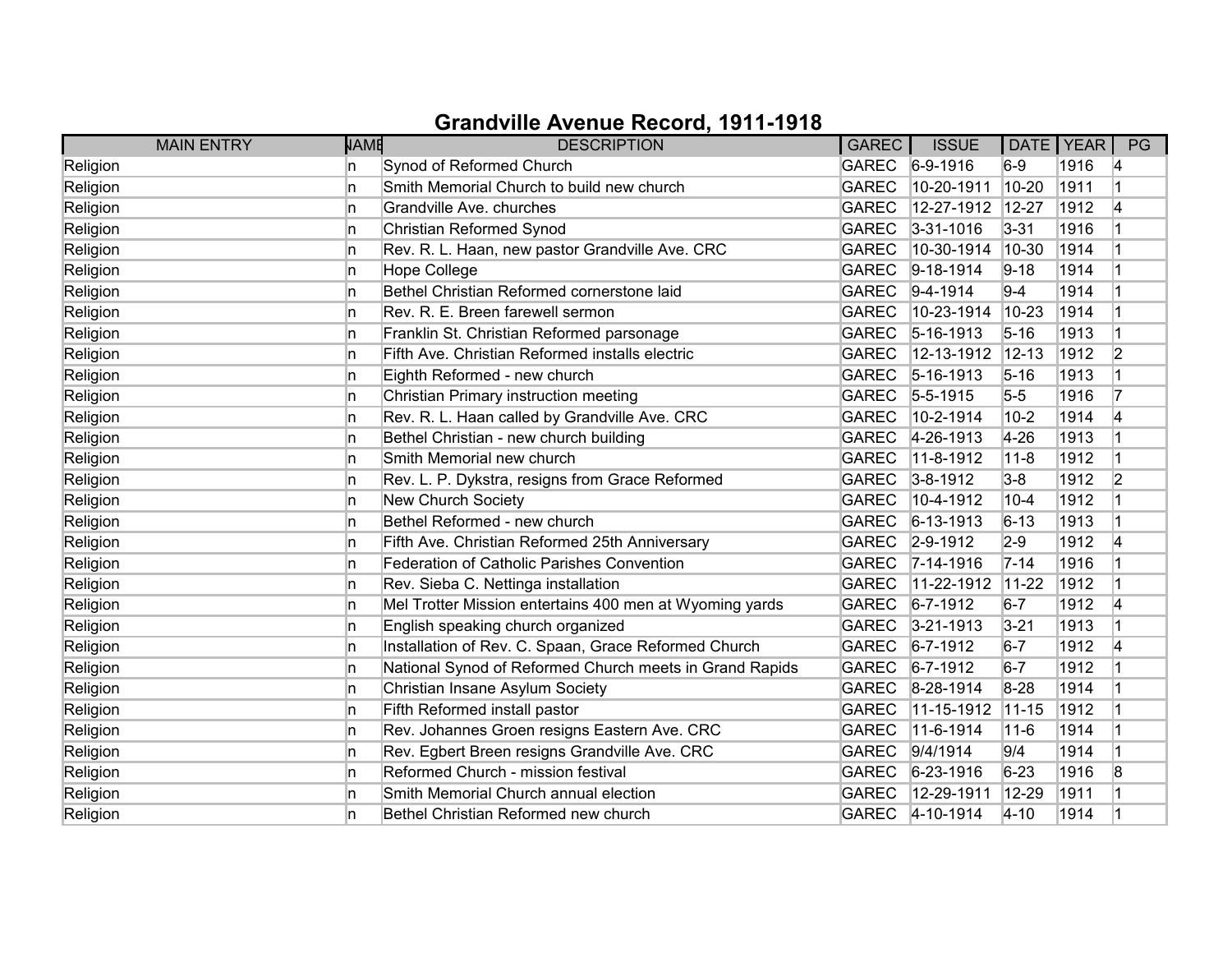| <b>MAIN ENTRY</b> | NAME | <b>DESCRIPTION</b>                                        | <b>GAREC</b> | <b>ISSUE</b>      |           | DATE   YEAR | PG             |
|-------------------|------|-----------------------------------------------------------|--------------|-------------------|-----------|-------------|----------------|
| Religion          | In.  | <b>Grace Church commemoration</b>                         |              | GAREC 3-12-1915   | $3 - 12$  | 1915        |                |
| Religion          | In   | Smith Memorial Church to build new church                 | <b>GAREC</b> | 8-18-1911         | $8 - 18$  | 1911        |                |
| Religion          | ln.  | Immanuel Reformed new church building                     | <b>GAREC</b> | $ 8-6-1915$       | $8-6$     | 1915        | 8              |
| Religion          | ln.  | Grace Reformed new basement                               | <b>GAREC</b> | $3-19-1915$       | $3 - 19$  | 1915        |                |
| Religion          | n    | Bethel Christian Reformed church building near completion | GAREC        | $ 2 - 5 - 1915$   | $2 - 5$   | 1915        | 4              |
| Religion          | ln.  | Bethel Church new building plans                          | <b>GAREC</b> | $3 - 13 - 1914$   | $3 - 13$  | 1914        | 14             |
| Religion          | ln.  | G. R. Assn of Congregationalists                          | GAREC        | $3 - 26 - 1915$   | $3 - 26$  | 1915        |                |
| Religion          | n    | Smith Memorial Church building                            | <b>GAREC</b> | 12-8-1911         | $12 - 8$  | 1911        | 3              |
| Religion          | ln.  | Catholic priests retreat                                  | <b>GAREC</b> | 8-24-1917         | $8 - 24$  | 1917        | 8              |
| Religion          | ln.  | Eighth Refomed lays cornerstone                           | <b>GAREC</b> | $9-12-1913$       | $9 - 12$  | 1913        | 4              |
| Religion          | In   | St. Joseph Seminary - 9th Year                            | <b>GAREC</b> | $9-28-1917$       | $9 - 28$  | 1917        | 8              |
| Religion          | ln.  | English speaking Reformed church                          | <b>GAREC</b> | $3 - 14 - 1913$   | $3 - 14$  | 1913        |                |
| Religion          | ln.  | Smith Memorial corner stone                               | <b>GAREC</b> | $ 6 - 7 - 1912 $  | $6-7$     | 1912        |                |
| Religion          | ln.  | Eighth Reformed church nearly completed                   | <b>GAREC</b> | 12-5-1913         | $12 - 5$  | 1913        |                |
| Religion          | ln.  | Rev. Gerrit Hoeksema installation                         | <b>GAREC</b> | 10-24-1913        | $10-24$   | 1913        | 4              |
| Religion          | ln.  | Franklin St. Christian Reformed new parsonage             | <b>GAREC</b> | 10-31-1913        | $10 - 31$ | 1913        |                |
| Religion          | n    | English evening services                                  | <b>GAREC</b> | 12-6-1918         | $12-6$    | 1918        |                |
| Religion          | ln.  | Bishop Gallagher transferred to Detroit                   | <b>GAREC</b> | 11-15-1918        | $11-15$   | 1918        | 3              |
| Religion          | In   | Ban lifted on church services                             | <b>GAREC</b> | 11-8-1918         | $11 - 8$  | 1918        |                |
| Religion          | ln.  | List of area churches                                     | <b>GAREC</b> | $4 - 14 - 1911$   | $4 - 14$  | 1911        | 3              |
| Religion          | ln.  | Smith Memorial Church History                             | <b>GAREC</b> | $ 5 - 12 - 1911 $ | $5 - 12$  | 1911        |                |
| Religion          | ln.  | Michigan Classis German Reformed meets                    | <b>GAREC</b> | $ 4 - 14 - 1911$  | $4 - 14$  | 1911        | 14             |
| Religion          | ln.  | First Christian Reformed new church building              | <b>GAREC</b> | $ 8 - 11 - 1911$  | $8 - 11$  | 1911        |                |
| Religion          | ln.  | Eighth Reformed Church dedication                         | <b>GAREC</b> | 12-20-1913        | 12-20     | 1913        |                |
| Religion          | In   | Smith Memorial church holds maple sugar social            | <b>GAREC</b> | 4-14-1911         | $4 - 14$  | 1911        | 14             |
| Religion          | ln.  | Bethel Christian Reformed - pastor, Rev. Gerret Hoeksema  | <b>GAREC</b> | 10-3-1913         | $10-3$    | 1913        | 14             |
| Religion          | In   | Christian Reformed church growth                          | <b>GAREC</b> | 12-7-1917         | $12 - 7$  | 1917        |                |
| Religion          | ln.  | First Christian Reformed Church - new quarters            | <b>GAREC</b> | $ 8 - 11 - 1911$  | $8 - 11$  | 1911        |                |
| Religion          | n    | President of Western Theological Seminary                 | <b>GAREC</b> | $5-31-1918$       | $5 - 31$  | 1918        | 3              |
| Religion          | ln.  | New appointments for pries                                | <b>GAREC</b> | $ 8 - 13 - 1915$  | $8 - 13$  | 1915        |                |
| Religion          | ln.  | Men and Religion Forward Movement schedule mass meetings  | <b>GAREC</b> | $ 9-29-1911$      | $9-29$    | 1911        | $\overline{2}$ |
| Religion          | ln.  | Grace Reformed installation of pastor                     | GAREC        | $6 - 7 - 1912$    | $6-7$     | 1912        | 4              |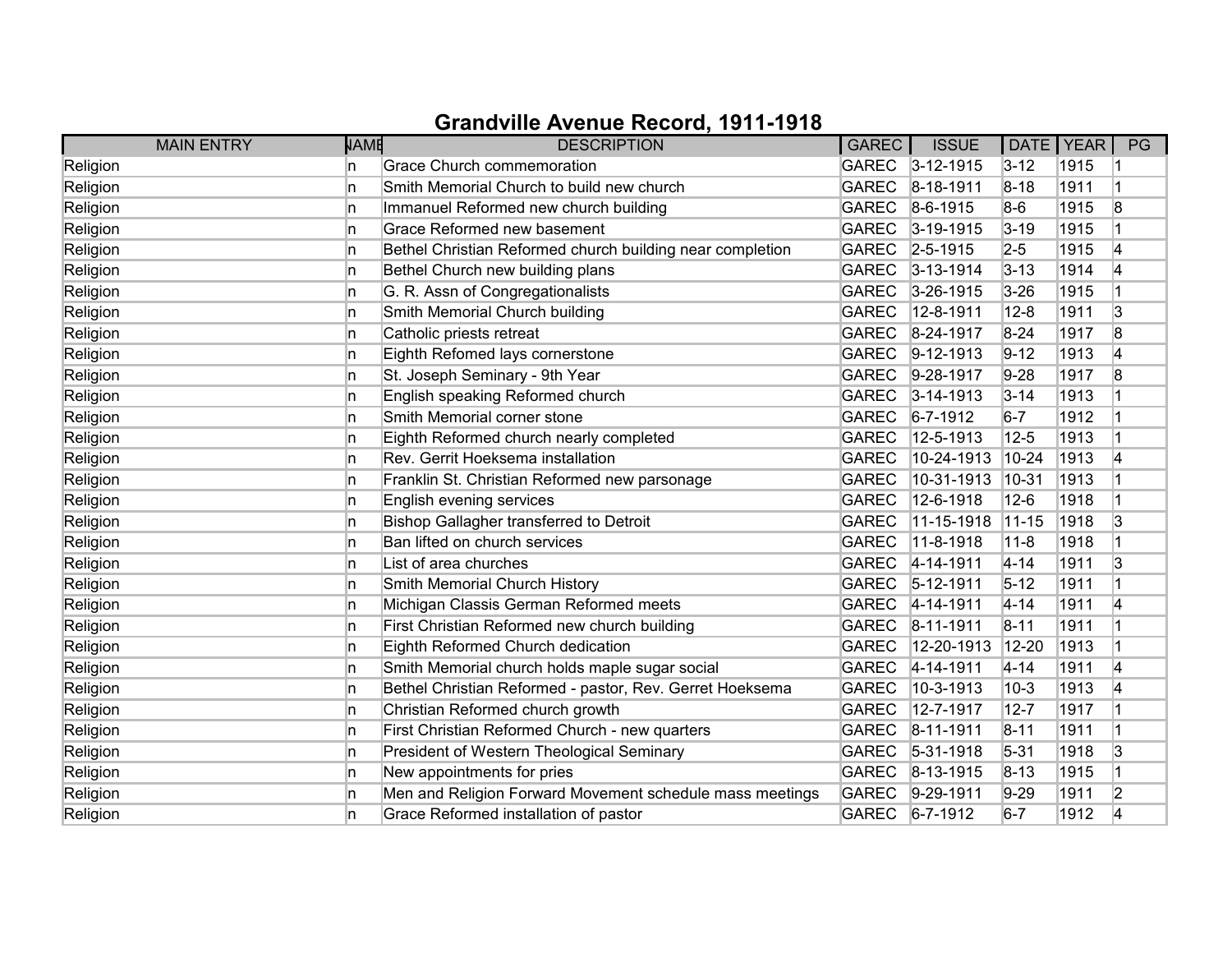| <b>MAIN ENTRY</b>               | <b>NAME</b> | <b>DESCRIPTION</b>                                       | GAREC        | <b>ISSUE</b>      |           | DATE   YEAR | PG |
|---------------------------------|-------------|----------------------------------------------------------|--------------|-------------------|-----------|-------------|----|
| Religion                        | In.         | Grandville Ave. Christian Reformed remodeling            |              | GAREC 8-13-1915   | $8 - 13$  | 1915        | 14 |
| Religion                        | 'n          | Bethel Reformed church to be erected                     | <b>GAREC</b> | $ 8 - 1 - 1913 $  | $8-1$     | 1913        |    |
| Religion                        | 'n          | Grace Reformed - a stereoptican lecture                  | <b>GAREC</b> | $3 - 22 - 1912$   | $3 - 22$  | 1912        | 3  |
| Religion                        | 'n          | Bethel Christian Reformed blue prints                    | GAREC        | $ 5 - 1 - 1914 $  | $5-1$     | 1914        |    |
| Religion                        | 'n          | Reformed Classis meets                                   | GAREC        | $2 - 19 - 1915$   | $2 - 19$  | 1915        |    |
| Religion                        | 'n          | <b>Reformed National Synod</b>                           | <b>GAREC</b> | $6 - 7 - 1912$    | $6-7$     | 1912        |    |
| Religion                        | 'n          | Smith Memorial New Church                                | <b>GAREC</b> | $9-20-1912$       | $9-20$    | 1912        |    |
| Religion                        | ln.         | <b>Mel Trotter Mission</b>                               | GAREC        | $6 - 7 - 1912$    | $6-7$     | 1912        | 4  |
| Religion                        | ln.         | Bethel Church completed                                  | <b>GAREC</b> | $ 2 - 19 - 1915 $ | $2 - 19$  | 1915        | 4  |
| Religion                        | 'n          | Bethel Christian Reformed church dedicated               | <b>GAREC</b> | $2 - 26 - 1915$   | $2 - 26$  | 1915        |    |
| Religion                        | 'n          | Convent being built                                      | <b>GAREC</b> | 4-13-1917         | $4 - 13$  | 1917        |    |
| Religion                        | 'n          | Robert F. Neuman becomes priest                          | <b>GAREC</b> | $4 - 17 - 1914$   | $4 - 17$  | 1914        |    |
| Religion                        | ln.         | Fifth Reformed New Pastor - Rev. S. Nettinga             | <b>GAREC</b> | $9-27-1912$       | $9 - 27$  | 1912        |    |
| Religion                        | ln.         | <b>Bob Jones tabernacle</b>                              | <b>GAREC</b> | $3 - 30 - 1917$   | $3 - 30$  | 1917        | 3  |
| Religion                        | ln.         | Bethel Reformed asks permission to build church          | GAREC        | $ 8 - 15 - 1913 $ | $8 - 15$  | 1913        |    |
| Religion                        | 'n          | Coit Estate donates lot for new Smith Memorial church    | GAREC        | $9 - 1 - 1911$    | $9-1$     | 1911        |    |
| Religon                         | ln.         | Grace Reformed church, pipe organ                        | <b>GAREC</b> | $3 - 21 - 1913$   | $3 - 21$  | 1913        |    |
| Reynolds, Frank                 |             | Falls from Pere Marquette freight train, loses left foot | <b>GAREC</b> | $5 - 3 - 1912$    | $5-3$     | 1912        | 2  |
| Ricket, S. G.                   | V           | S. G. Rickett injured                                    | <b>GAREC</b> | 6/5/1914          | 6/5       | 1914        | 4  |
| Riddering, John                 | v           | John Riddering home                                      | GAREC        | $5 - 3 - 1912$    | $5-3$     | 1912        | 4  |
| Rindge, Kalmbach, Logie Company | ln.         | Rindge, Kalmbach, Logie Company                          | <b>GAREC</b> | 4-27-1917         | $4 - 27$  | 1917        | 3  |
| Ringling Bros. Circus           | In.         | Ringling Bros. Circus                                    | GAREC        | $6 - 25 - 1915$   | $6 - 25$  | 1915        |    |
| Rinks, John                     | V           | 3 yr. Old son of John Rinks drank poison                 | <b>GAREC</b> | 10-24-1913        | $10-24$   | 1913        | 14 |
| Riordan, Patrolman              | ١v          | Patrolman Riordan assigned a beat                        | <b>GAREC</b> | 11-13-1914        | $11 - 13$ | 1914        | 8  |
| Ritzema, Harm                   | V           | Harm Ritzema, grocer, sold out to Robert Westveld        | <b>GAREC</b> | 1-28-1916         | $1 - 28$  | 1916        |    |
| Roads                           | 'n          | <b>Hall Street boulevard</b>                             | <b>GAREC</b> | $8-20-1915$       | $8 - 20$  | 1915        |    |
| Roads                           | 'n          | Gas lines laid on Grandville Avenue extension            | <b>GAREC</b> | $ 5-31-1912$      | $5 - 31$  | 1912        | 4  |
| Roads                           | 'n          | <b>High Street sewer</b>                                 | GAREC        | $4 - 14 - 1916$   | $4 - 14$  | 1916        | 8  |
| Roads                           | 'n          | Plaster Creek Bridge commences                           | <b>GAREC</b> | $4 - 14 - 1916$   | $4 - 14$  | 1916        |    |
| Roads                           | 'n          | Plaster Creek bridge to be built                         | GAREC        | $8 - 27 - 1915$   | 8-27      | 1915        |    |
| Roads                           | 'n          | Street name change                                       | GAREC        | $8-6-1915$        | $8-6$     | 1915        | 8  |
| Roads                           | n           | Silver Creek pollution & Curve Street Improvement        |              | GAREC 8-27-1915   | $8 - 27$  | 1915        |    |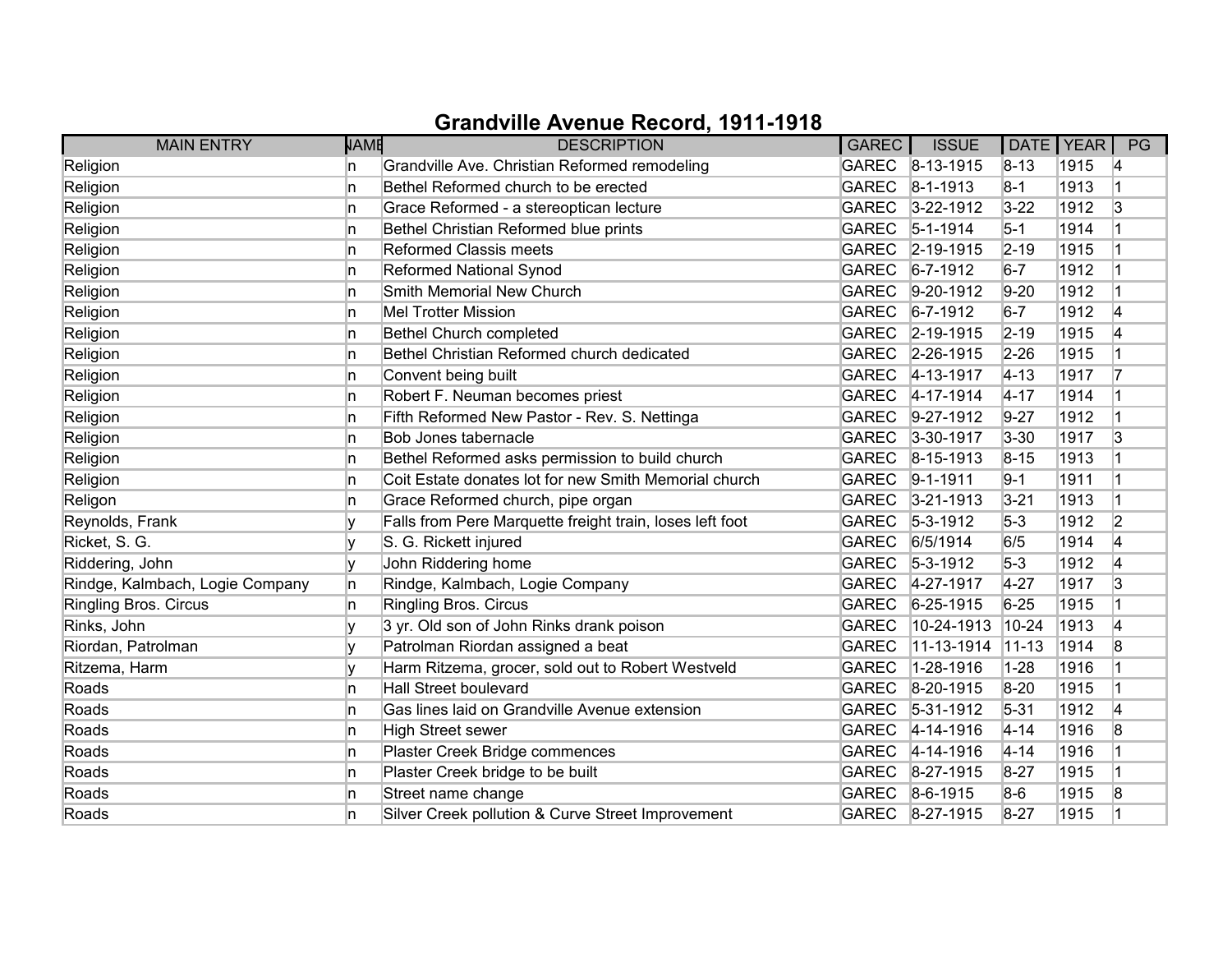|       | <b>MAIN ENTRY</b> | <b>NAME</b> | <b>DESCRIPTION</b>                      | GAREC        | <b>ISSUE</b>      | DATE   YEAR |      | PG             |
|-------|-------------------|-------------|-----------------------------------------|--------------|-------------------|-------------|------|----------------|
| Roads |                   | In.         | Grandville Avenue improvement           |              | GAREC 4-7-1916    | $4-7$       | 1916 |                |
| Roads |                   | 'n          | Grandville Avenue improvement           | <b>GAREC</b> | 12-17-1915        | $12 - 17$   | 1915 |                |
| Roads |                   | 'n          | Plaster Creek Bridge                    | <b>GAREC</b> | $3 - 31 - 1016$   | $3 - 31$    | 1916 |                |
| Roads |                   | ln.         | <b>Bridge over Plaster Creek</b>        | <b>GAREC</b> | $1-5-1912$        | $1 - 5$     | 1912 | $\overline{2}$ |
| Roads |                   | ln.         | Plaster Creek Bridge                    | <b>GAREC</b> | $ 9 - 10 - 1915$  | $9 - 10$    | 1915 |                |
| Roads |                   | ln.         | Plaster Creek Bridge                    | <b>GAREC</b> | $1 - 7 - 1916$    | $1 - 7$     | 1916 |                |
| Roads |                   | 'n          | Plaster Creek Bridge                    | <b>GAREC</b> | 10-8-1915         | $10 - 8$    | 1915 |                |
| Roads |                   | 'n          | Plaster Creek Bridge                    | <b>GAREC</b> | 10-29-1915        | 10-29       | 1915 |                |
| Roads |                   | 'n          | Improvements in First and Twelfth Wards | GAREC        | $5-28-1915$       | $5 - 28$    | 1915 | 8              |
| Roads |                   | ln.         | Washout at Plaster Creek Bridge         | <b>GAREC</b> | $1 - 28 - 1916$   | $1 - 28$    | 1916 |                |
| Roads |                   | 'n          | Plaster Creek Bridge                    | GAREC        | $2 - 25 - 1916$   | $2 - 25$    | 1916 |                |
| Roads |                   | n           | Plaster Creek Bridge                    | <b>GAREC</b> | $ 9-3-1915$       | $9-3$       | 1915 |                |
| Roads |                   | 'n          | <b>High Street improvements</b>         | <b>GAREC</b> | $ 9-3-1915$       | $9-3$       | 1915 | 14             |
| Roads |                   | 'n          | <b>Griggs Street improvement</b>        | <b>GAREC</b> | $7 - 16 - 1915$   | $7 - 16$    | 1915 |                |
| Roads |                   | 'n          | Plaster Creek Bridge to be built        |              | GAREC 2-4-1916    | $2 - 4$     | 1916 |                |
| Roads |                   | n           | Plaster Creek Bridge                    |              | GAREC 8-6-1915    | $8-6$       | 1915 |                |
| Roads |                   | 'n          | Improving streets                       | GAREC        | $3 - 14 - 1913$   | $3 - 14$    | 1913 |                |
| Roads |                   | 'n          | South end sewers                        | <b>GAREC</b> | 12-24-1915        | 12-24       | 1915 |                |
| Roads |                   | n           | Petition for concrete road              | <b>GAREC</b> | $3 - 16 - 1917$   | $3 - 16$    | 1917 |                |
| Roads |                   | 'n          | Gas lines laid                          | <b>GAREC</b> | $ 5 - 31 - 1912 $ | $5 - 31$    | 1912 | 4              |
| Roads |                   | ln.         | Plaster Creek roadbed                   | GAREC        | $5-4-1917$        | $5-4$       | 1917 |                |
| Roads |                   | 'n          | Hall Street improvement                 | GAREC        | 4-27-1917         | $4 - 27$    | 1917 | 4              |
| Roads |                   | 'n          | Installation of sewer on Curve Street   | <b>GAREC</b> | $9-29-1911$       | $9-29$      | 1911 | 2              |
| Roads |                   | ln.         | Improvement                             | <b>GAREC</b> | $ 9-20-1912$      | $9-20$      | 1912 |                |
| Roads |                   | ln.         | Rename street                           | <b>GAREC</b> | 12-15-1916        | 12-15       | 1916 | 5              |
| Roads |                   | 'n          | <b>Wealthy Avenue</b>                   | <b>GAREC</b> | $ 9-27-1912$      | $9 - 27$    | 1912 |                |
| Roads |                   | 'n          | Street improvements                     | <b>GAREC</b> | $5-4-1917$        | $5 - 4$     | 1917 | 8              |
| Roads |                   | 'n          | Sewer and pavement                      | <b>GAREC</b> | $3 - 16 - 1917$   | $3 - 16$    | 1917 |                |
| Roads |                   | ln.         | Concrete road building                  | <b>GAREC</b> | $3 - 2 - 1917$    | $3-2$       | 1917 |                |
| Roads |                   | ln.         | Water and sewer                         | <b>GAREC</b> | 2-23-1917         | $2 - 23$    | 1917 |                |
| Roads |                   | 'n          | <b>Grant Street homes moved</b>         | GAREC        | $2 - 2 - 1917$    | $2 - 2$     | 1917 |                |
| Roads |                   | 'n          | Sewers and basins                       |              | GAREC 1-19-1917   | $1 - 19$    | 1917 |                |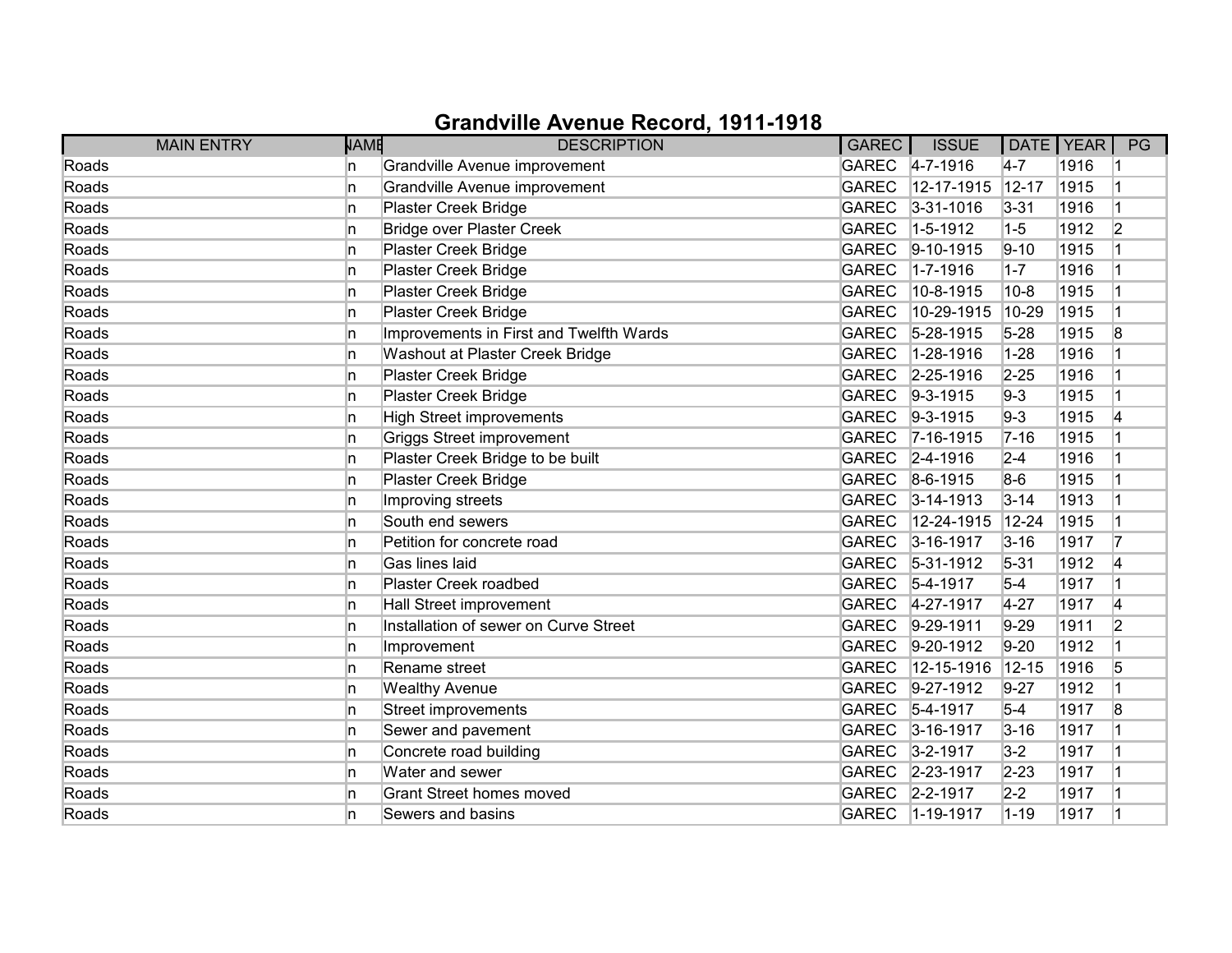| <b>MAIN ENTRY</b> | <b>NAME</b> | <b>DESCRIPTION</b>               | <b>GAREC</b> | <b>ISSUE</b>      |           | DATE   YEAR | PG             |
|-------------------|-------------|----------------------------------|--------------|-------------------|-----------|-------------|----------------|
| Roads             | In.         | Improvements                     |              | GAREC 8-31-1916   | $8 - 31$  | 1916        |                |
| Roads             | 'n          | Grant Street house to be moved   | <b>GAREC</b> | 4-27-1917         | $4 - 27$  | 1917        |                |
| Roads             | 'n          | Hall Street improvement          | <b>GAREC</b> | 8-31-1917         | $8 - 31$  | 1917        |                |
| Roads             | 'n          | Those assessed for improvements  | <b>GAREC</b> | 10-11-1918        | $10 - 11$ | 1918        | 4              |
| Roads             | 'n          | <b>Godfrey Avenue</b>            | <b>GAREC</b> | $ 9-11-1918$      | $9 - 11$  | 1918        |                |
| Roads             | 'n          | Completed cement roads           | <b>GAREC</b> | 4-29-1918         | $4 - 29$  | 1918        |                |
| Roads             | 'n          | Grandville Avenue brick pavement | <b>GAREC</b> | $4 - 5 - 1918$    | $4-5$     | 1918        |                |
| Roads             | 'n          | <b>Grant Street property</b>     | <b>GAREC</b> | 11-30-1917        | $11 - 30$ | 1917        |                |
| Roads             | 'n          | Plaster Creek bridge completed   | <b>GAREC</b> | 11-9-1917         | $11 - 9$  | 1917        | 5              |
| Roads             | 'n          | Hall Street improvement          | <b>GAREC</b> | $5-4-1917$        | $5-4$     | 1917        | 4              |
| Roads             | 'n          | Coldwater drain                  | <b>GAREC</b> | 10-5-1917         | $10-5$    | 1917        | 17             |
| Roads             | 'n          | Street names changed             | <b>GAREC</b> | $5-4-1917$        | $5-4$     | 1917        | 8              |
| Roads             | ln.         | Road to Byron Center             | <b>GAREC</b> | $ 8 - 10 - 1917$  | $8 - 10$  | 1917        | 8              |
| Roads             | ln.         | Road news                        | <b>GAREC</b> | $ 8 - 10 - 1917$  | $8 - 10$  | 1917        | 8              |
| Roads             | 'n          | Plaster Creek bridge             | <b>GAREC</b> | $7 - 13 - 1917$   | $ 7-13 $  | 1917        |                |
| Roads             | 'n          | Grandville Avenue mail service   | GAREC        | 4-28-1911         | $4 - 28$  | 1911        | $\overline{2}$ |
| Roads             | ln.         | Plaster Creek Bridge             | <b>GAREC</b> | $6 - 15 - 1917$   | $6 - 15$  | 1917        |                |
| Roads             | 'n          | Shamrock street                  | <b>GAREC</b> | 12-15-1916        | 12-15     | 1916        | 5              |
| Roads             | 'n          | <b>Comstock Park Trail</b>       | <b>GAREC</b> | 11-2-1917         | $11 - 2$  | 1917        | 3              |
| Roads             | ln.         | Plaster Creek bridge             | <b>GAREC</b> | $5 - 24 - 1916$   | $5 - 24$  | 1916        | 4              |
| Roads             | ln.         | Sewer laid along Silver Creek    | <b>GAREC</b> | $7 - 14 - 1916$   | $7 - 14$  | 1916        | 8              |
| Roads             | 'n          | Electric lights                  | <b>GAREC</b> | $ 7 - 6 - 1916 $  | $7-6$     | 1916        |                |
| Roads             | 'n          | State taxes for roads            | GAREC        | $ 6 - 16 - 1916 $ | $6 - 16$  | 1916        |                |
| Roads             | 'n          | Plaster Creek Bridge road        | <b>GAREC</b> | $6 - 16 - 1916$   | $6 - 16$  | 1916        |                |
| Roads             | 'n          | Hilton Avenue improvement        | <b>GAREC</b> | 11-15-1912        | $11 - 15$ | 1912        |                |
| Roads             | 'n          | Improvements on roads            | <b>GAREC</b> | 11-14-1911        | $11 - 14$ | 1911        |                |
| Roads             | 'n          | Southwest sewer system           | <b>GAREC</b> | $6 - 2 - 1916$    | $6-2$     | 1916        |                |
| Roads             | 'n          | Plaster Creek bridge             | <b>GAREC</b> | 11-1-1912         | $11 - 1$  | 1912        |                |
| Roads             | 'n          | <b>Boulevard lights</b>          | <b>GAREC</b> | $ 5 - 19 - 1916 $ | $5 - 19$  | 1916        | 4              |
| Roads             | 'n          | Plaster Creek Bridge             | <b>GAREC</b> | $ 5 - 19 - 1916$  | $5 - 19$  | 1916        |                |
| Roads             | 'n          | Grade separation                 | <b>GAREC</b> | 11-28-1912        | $11-28$   | 1912        | 2              |
| Roads             | n           | Grade separation                 | <b>GAREC</b> | 12-13-1912 12-13  |           | 1912        | $\overline{2}$ |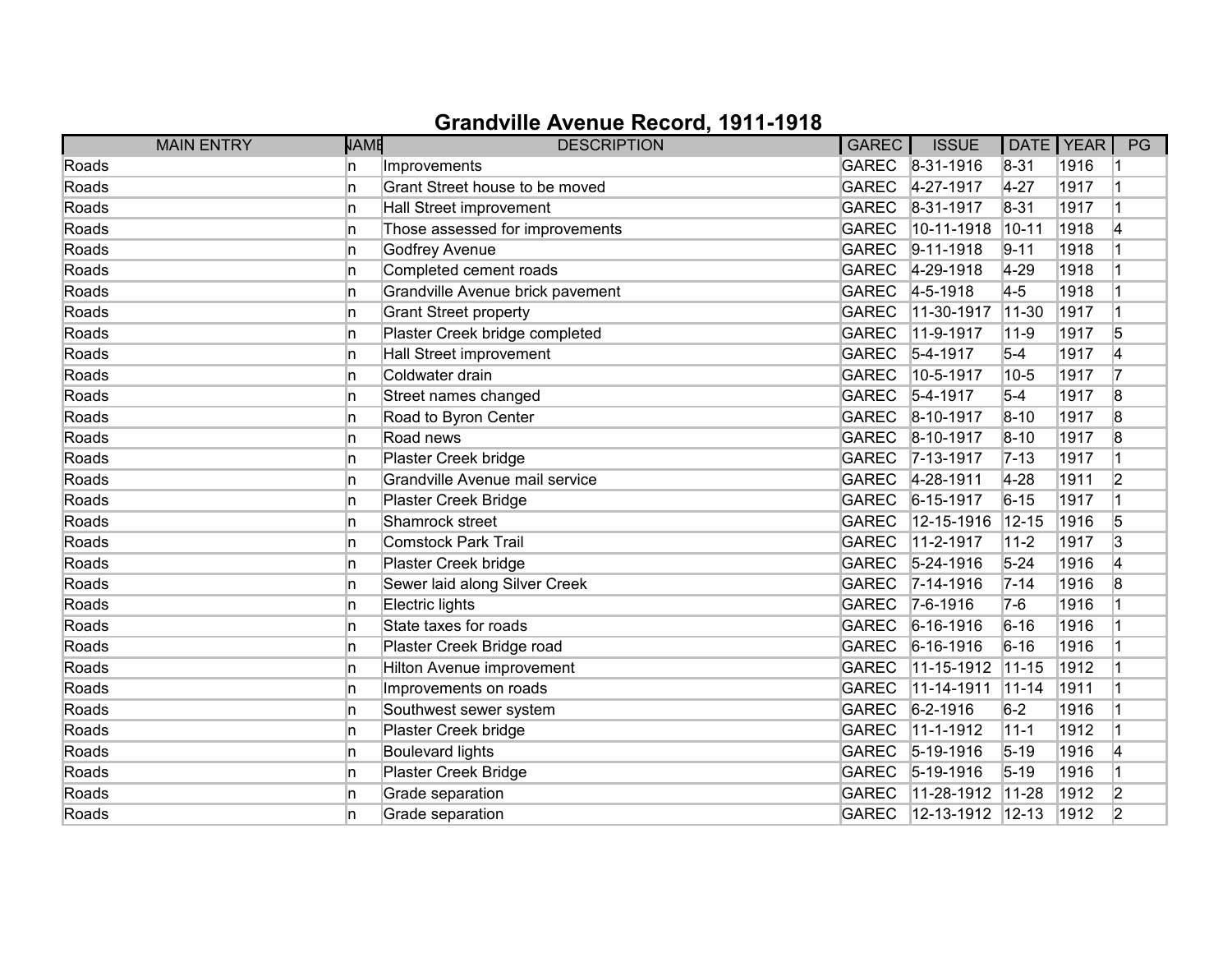| <b>MAIN ENTRY</b> | <b>NAME</b> | <b>DESCRIPTION</b>                                   | <b>GAREC</b> | <b>ISSUE</b>      | DATE   YEAR |      | PG             |
|-------------------|-------------|------------------------------------------------------|--------------|-------------------|-------------|------|----------------|
| Roads             | In.         | <b>Boulevard lights</b>                              |              | GAREC 5-12-1916   | $5 - 12$    | 1916 |                |
| Roads             | 'n          | Grading and paving Grandville Avenue                 | <b>GAREC</b> | $5 - 12 - 1916$   | $5 - 12$    | 1916 |                |
| Roads             | 'n          | Underground feed wires for electric and telephone    | <b>GAREC</b> | $6 - 16 - 1916$   | $6 - 16$    | 1916 |                |
| Roads             | In.         | Street improvements                                  | <b>GAREC</b> | $ 9-14-1916$      | $9 - 14$    | 1916 |                |
| Roads             | 'n          | Bridge over Grand River at Eastmanville              | <b>GAREC</b> | 12-15-1916        | $12 - 15$   | 1916 | 3              |
| Roads             | 'n          | Grandville avenue bridge                             | <b>GAREC</b> | 10-18-1912        | $10 - 18$   | 1912 |                |
| Roads             | 'n          | <b>Boulevard lights</b>                              | <b>GAREC</b> | 11-16-1916        | $11 - 16$   | 1916 |                |
| Roads             | In.         | Road improvement                                     | <b>GAREC</b> | 11-10-1916        | $ 11 - 10 $ | 1916 |                |
| Roads             | 'n          | Plaster Creek bridge                                 | <b>GAREC</b> | 10-19-1916        | $10-19$     | 1916 | 8              |
| Roads             | 'n          | Grandville Avenue concrete road                      | <b>GAREC</b> | 10-19-1916        | $10-19$     | 1916 |                |
| Roads             | 'n          | Plaster Creek bridge                                 | <b>GAREC</b> | $ 8-11-1916$      | $8 - 11$    | 1916 | 4              |
| Roads             | n           | Improvements                                         | <b>GAREC</b> | 1911              |             | 1911 |                |
| Roads             | ln.         | Hilton avenue improvement                            | <b>GAREC</b> | 11-1-1912         | $11 - 1$    | 1912 |                |
| Roads             | ln.         | Plaster Creek bridge                                 | <b>GAREC</b> | $9-14-1916$       | $9 - 14$    | 1916 |                |
| Roads             | 'n          | Assessments                                          | <b>GAREC</b> | 10-25-1912        | 10-25       | 1912 |                |
| Roads             | n.          | John Molenkamp to open TenHaaf Ct. to Underhill Ave. | <b>GAREC</b> | 10-25-1912        | 10-25       | 1912 |                |
| Roads             | 'n          | Grandville avenue improvement                        | <b>GAREC</b> | 10-22-1915        | 10-22       | 1915 |                |
| Roads             | 'n          | New bridges                                          | <b>GAREC</b> | 10-25-1912        | 10-25       | 1912 |                |
| Roads             | In.         | Sidewalks                                            | <b>GAREC</b> | $5 - 5 - 1915$    | $5-5$       | 1916 |                |
| Roads             | In.         | Plaster Creek bridge                                 | <b>GAREC</b> | 10-5-1916         | 10-5        | 1916 | 5              |
| Roads             | ln.         | Water mains along Naylor Avenue                      | <b>GAREC</b> | $ 8-21-1914$      | $8 - 21$    | 1914 | 8              |
| Roads             | In.         | City Engineer Cutcheon lays out plan                 | <b>GAREC</b> | $2 - 9 - 1912$    | $2-9$       | 1912 | $\overline{2}$ |
| Roads             | In.         | Grandville Avenue is extended                        | <b>GAREC</b> | $3 - 15 - 1912$   | $3 - 15$    | 1912 |                |
| Roads             | ln.         | New house numbers                                    | GAREC        | $3 - 8 - 1912$    | $3-8$       | 1912 | 4              |
| Roads             | ln.         | Improve Franklin street                              | <b>GAREC</b> | 7/10/1914         | $7 - 10$    | 1914 |                |
| Roads             | 'n          | Plaster Creek bridge in poor shape                   | <b>GAREC</b> | $7 - 10 - 1914$   | $7 - 10$    | 1914 | 14             |
| Roads             | ln.         | <b>Bridge over Plaster Creek</b>                     | <b>GAREC</b> | 4-26-1912         | $4 - 26$    | 1912 |                |
| Roads             | ln.         | Water main and Plaster Creek                         | <b>GAREC</b> | $4-30-1915$       | $4 - 30$    | 1915 |                |
| Roads             | ln.         | Street improvements                                  | <b>GAREC</b> | $ 6 - 13 - 1913 $ | $6 - 13$    | 1913 | 14             |
| Roads             | 'n          | Entrance to Rumsey Park improved                     | GAREC        | $ 8 - 7 - 1914 $  | $8-7$       | 1914 |                |
| Roads             | 'n          | Change of street numbers                             | <b>GAREC</b> | $3 - 8 - 1912$    | $3-8$       | 1912 |                |
| Roads             | n           | Improve Vries street                                 | GAREC        | $6 - 26 - 1914$   | $6 - 26$    | 1914 |                |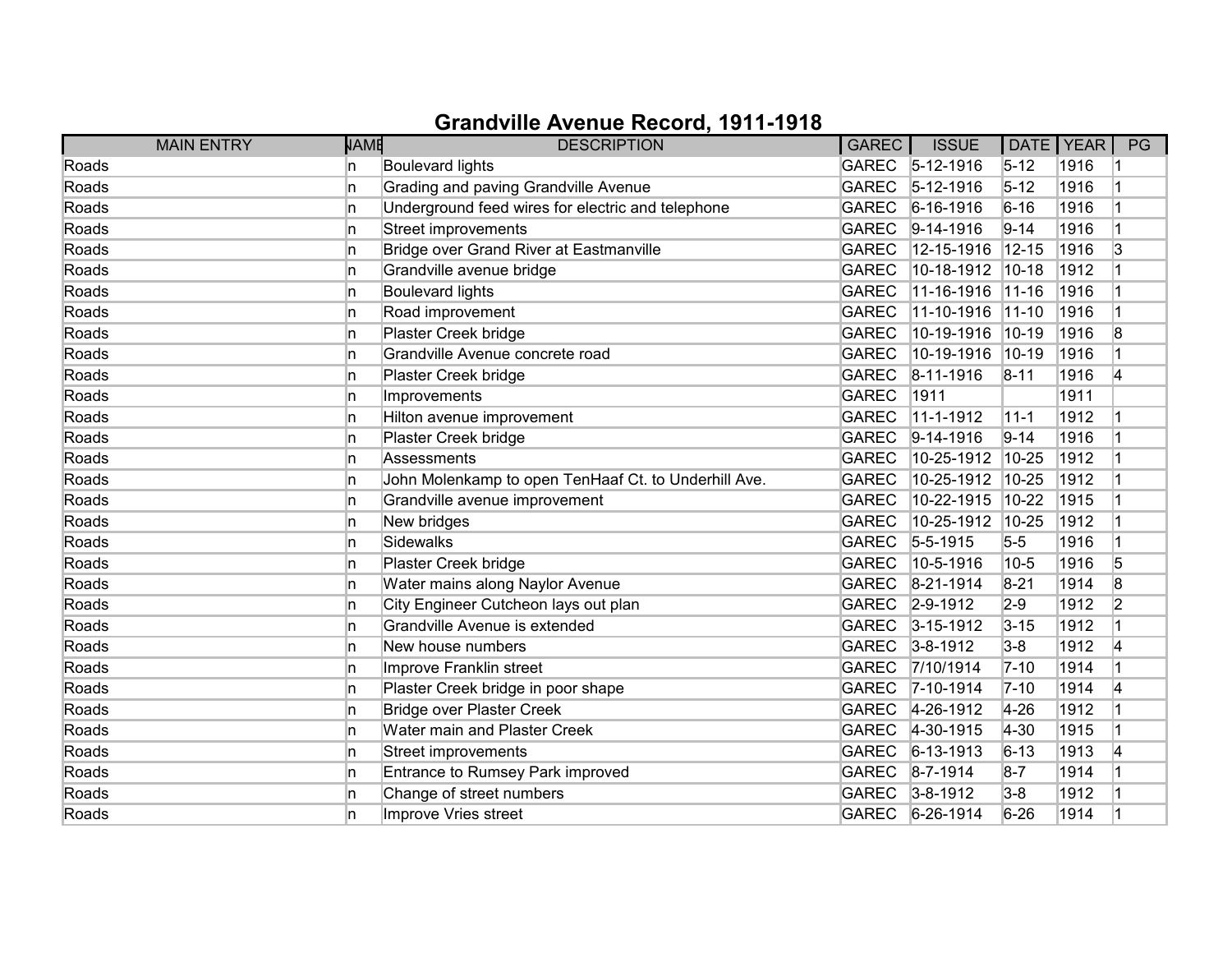| <b>MAIN ENTRY</b> | NAME | <b>DESCRIPTION</b>                        | <b>GAREC</b> | <b>ISSUE</b>     | DATE   YEAR |      | PG             |
|-------------------|------|-------------------------------------------|--------------|------------------|-------------|------|----------------|
| Roads             | In.  | Sewer bonds                               |              | GAREC 8-21-1914  | $8 - 21$    | 1914 |                |
| Roads             | In   | Grading for Kalamazoo Interurban          | <b>GAREC</b> | $ 6-19-1914$     | $6 - 19$    | 1914 |                |
| Roads             | ln.  | Electric lights & road improvements       | <b>GAREC</b> | $8-21-1914$      | $8 - 21$    | 1914 | 8              |
| Roads             | ln.  | Grandville Avenue extension               | GAREC        | $3 - 1 - 1912$   | $3 - 1$     | 1912 |                |
| Roads             | ln.  | Improved roads                            | GAREC        | $8-28-1914$      | $8-28$      | 1914 |                |
| Roads             | ln.  | Bids on Naylor street water mains         | <b>GAREC</b> | $9 - 11 - 1914$  | $9 - 11$    | 1914 |                |
| Roads             | ln.  | Opening Hogan street                      | GAREC        | $9-11-1914$      | $9 - 11$    | 1914 |                |
| Roads             | ln.  | Vries street property owners object       |              | GAREC 9-11-1914  | $9 - 11$    | 1914 |                |
| Roads             | ln.  | Improvements                              | <b>GAREC</b> | $5 - 16 - 1913$  | $5 - 16$    | 1913 | 14             |
| Roads             | In   | Kalamazoo Interurban                      | <b>GAREC</b> | $9-24-1914$      | 9/24        | 1914 |                |
| Roads             | ln.  | Improvements                              | GAREC        | $5 - 16 - 1913$  | $5 - 16$    | 1913 |                |
| Roads             | ln.  | Renaming and renumbering streets          | <b>GAREC</b> | $2 - 17 - 1912$  | $2 - 17$    | 1912 |                |
| Roads             | ln.  | Godfrey Avenue road being repaired        | <b>GAREC</b> | 11-6-1914        | $11 - 6$    | 1914 | 8              |
| Roads             | ln.  | Improving Graham St. and Grandville Ave.  | GAREC        | $8 - 7 - 1914$   | $8-7$       | 1914 | 8              |
| Roads             | ln.  | New Pearl Street bridge                   |              | GAREC 4-3-1914   | 4/3         | 1914 | 14             |
| Roads             | ln.  | Paving Hall Street                        | GAREC        | $4 - 19 - 1912$  | $4 - 19$    | 1912 |                |
| Roads             | In   | Two new bridges - Plaster Creek           | <b>GAREC</b> | 10-10-1913       | $10 - 10$   | 1913 |                |
| Roads             | ln.  | Improvements                              | <b>GAREC</b> | 10-3-1913        | $10-3$      | 1913 | 14             |
| Roads             | ln.  | Paving sidewalks                          | <b>GAREC</b> | 4-12-1912        | $4 - 12$    | 1912 | 3              |
| Roads             | ln.  | Improvements                              | <b>GAREC</b> | 1-9-1914         | $1-9$       | 1914 | 4              |
| Roads             | In   | <b>Sewer Construction</b>                 | <b>GAREC</b> | 1/9/1914         | 1/9         | 1914 | 14             |
| Roads             | ln.  | Leonard Street bridge open                | <b>GAREC</b> | $ 9-26-1913 $    | $9 - 26$    | 1913 |                |
| Roads             | ln.  | New state law for construction of bridges | <b>GAREC</b> | $1 - 16 - 1914$  | $1 - 16$    | 1914 | 3              |
| Roads             | ln.  | Revise belt line plans                    | GAREC        | $2 - 6 - 1914$   | $2-6$       | 1914 |                |
| Roads             | In   | Street improvements                       | <b>GAREC</b> | 8-29-1913        | 8-29        | 1913 |                |
| Roads             | In   | Changed names of some streets and avenues | <b>GAREC</b> | $3 - 15 - 1912$  | $3 - 15$    | 1912 |                |
| Roads             | ln.  | More sidewalks                            | <b>GAREC</b> | $3 - 20 - 1914$  | $3 - 20$    | 1914 | 4              |
| Roads             | ln.  | Sewer system needed                       | <b>GAREC</b> | 7-17-1914        | $7 - 17$    | 1914 |                |
| Roads             | ln.  | Street improvements                       | <b>GAREC</b> | $ 8 - 15 - 1913$ | $8 - 15$    | 1913 | $\overline{2}$ |
| Roads             | ln.  | Pearl Street bridge                       | GAREC        | 4-10-1914        | $4 - 10$    | 1914 |                |
| Roads             | ln.  | Street improvements                       |              | GAREC 8-15-1913  | $8 - 15$    | 1913 |                |
| Roads             | ln.  | Twelfth Ward street improvements          |              | GAREC 4-24-1914  | $4 - 24$    | 1914 | 4              |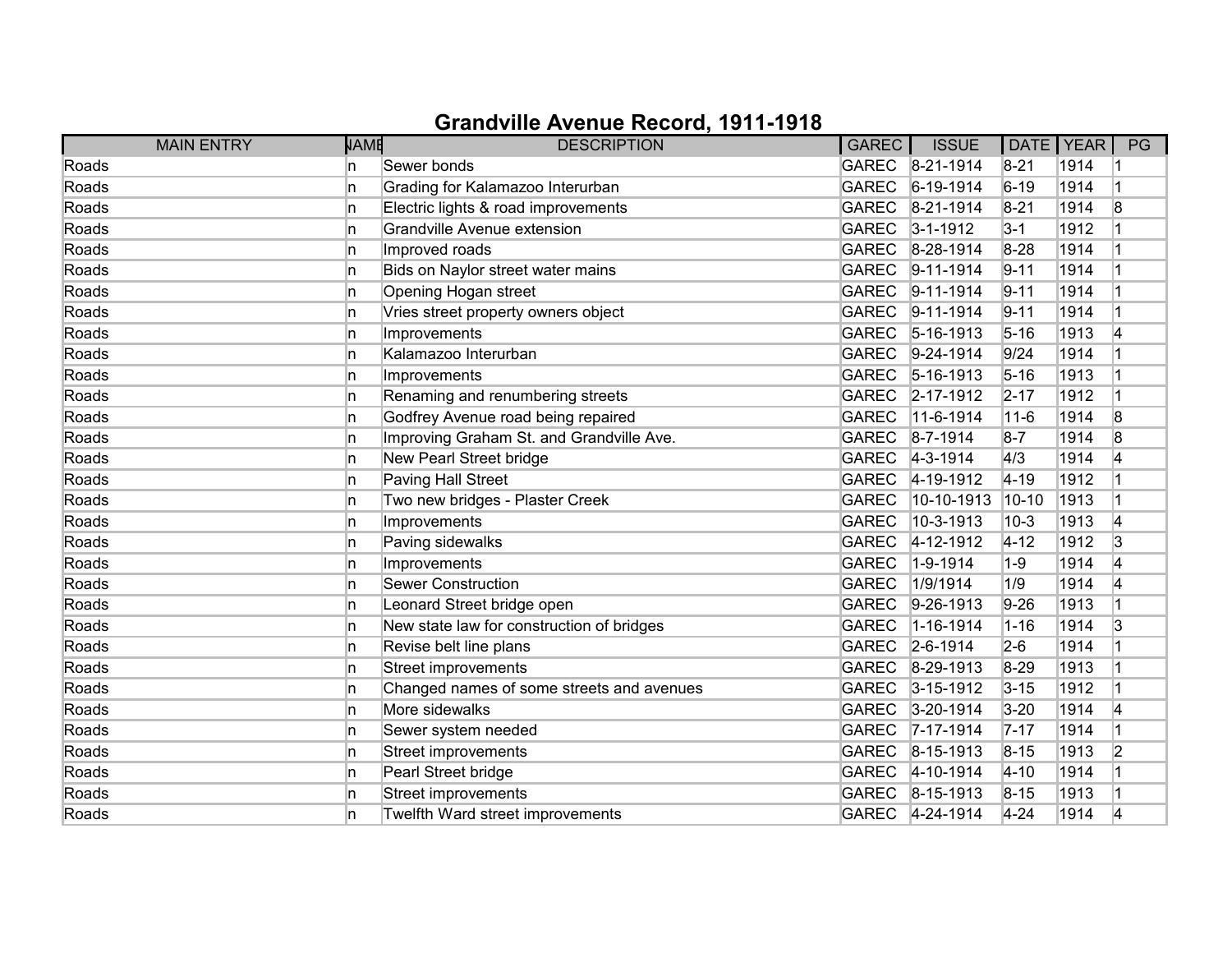| <b>MAIN ENTRY</b>    | <b>NAME</b> | <b>DESCRIPTION</b>                                | GAREC        | <b>ISSUE</b>      | DATE   YEAR |      | PG             |
|----------------------|-------------|---------------------------------------------------|--------------|-------------------|-------------|------|----------------|
| Roads                | n           | Street improvements                               |              | GAREC 8-1-1913    | $8-1$       | 1913 | $\vert$ 2      |
| Roads                | In.         | West Fulton Street through John Ball Park         | <b>GAREC</b> | $5 - 8 - 1914$    | $5-8$       | 1914 |                |
| Roads                | n           | Plaster Creek bridge                              | <b>GAREC</b> | $5 - 22 - 1914$   | $5 - 22$    | 1914 |                |
| Roads                | n           | <b>Street improvements</b>                        | <b>GAREC</b> | $ 7 - 25 - 1913$  | $7 - 25$    | 1913 |                |
| Roads                | n           | Street improvements                               | <b>GAREC</b> | $7 - 17 - 1913$   | $7 - 17$    | 1913 |                |
| Roads                | n.          | To straighten Plaster Creek                       | <b>GAREC</b> | $3 - 15 - 1912$   | $3 - 15$    | 1912 | 4              |
| Roads                | n           | <b>Straightening Plaster Creek</b>                | <b>GAREC</b> | $6 - 5 - 1914$    | $6-5$       | 1914 |                |
| Roads                | n           | <b>Bridge across Plaster Creek</b>                |              | GAREC 4-19-1912   | $4 - 19$    | 1912 |                |
| Roads                | In.         | Chestnus Street improvement                       | <b>GAREC</b> | $1 - 22 - 1915$   | $1 - 22$    | 1915 |                |
| Roads                | In.         | Water main in Clyde Park avenue                   | <b>GAREC</b> | $3 - 19 - 1915$   | $3 - 19$    | 1915 | 14             |
| Roads                | n           | Hogan Avenue improvements                         | <b>GAREC</b> | $4 - 17 - 1914$   | $4 - 17$    | 1914 | 4              |
| Roads                | n           | <b>Grand Rapids Good Roads Assn</b>               | <b>GAREC</b> | 1-19-1912         | $1 - 19$    | 1912 |                |
| Roads                | In.         | Grandville avenue                                 | <b>GAREC</b> | $2 - 9 - 1912$    | $2-9$       | 1912 | $\overline{2}$ |
| Roads                | n.          | <b>Chestnut Street</b>                            | <b>GAREC</b> | $2 - 5 - 1915$    | $2 - 5$     | 1915 | 4              |
| Roads                | n.          | Improve Dean Street                               |              | GAREC 4-16-1915   | $4 - 16$    | 1915 |                |
| Roads                | n           | Silver Creek condition                            |              | GAREC 4-30-1915   | $4 - 30$    | 1915 |                |
| Roads                | n           | Street improvements                               | <b>GAREC</b> | $6 - 20 - 1913$   | $6 - 20$    | 1913 |                |
| Roberts, William     |             | J. Ysseldyke, grocer, replaces William Roberts    | <b>GAREC</b> | $ 5 - 15 - 1914$  | $5 - 15$    | 1914 |                |
| Ronan, P. F.         | n           | P. F. Ronan Funeral Home                          | <b>GAREC</b> | 11-9-1917         | $11 - 9$    | 1917 | 5              |
| Roni, Otto           |             | Arm caught in coal screen, G. R. Gas Light Co.    | <b>GAREC</b> | 12-21-1917        | 12-21       | 1917 | 8              |
| <b>Rumsey Estate</b> | n.          | VandenBerg Brothers purchase Rumsey Estate        | <b>GAREC</b> | $2 - 17 - 1912$   | $2 - 17$    | 1912 | $\overline{2}$ |
| <b>Rumsey Estate</b> | n.          | History in photos of the Rumsey Estate            | <b>GAREC</b> | $9-22-1911$       | $9-22$      | 1911 | 4              |
| Rumsey Estate        | n           | <b>Rumsey Estate</b>                              | <b>GAREC</b> | $ 8 - 11 - 1911 $ | $8 - 11$    | 1911 | $\overline{2}$ |
| <b>Rumsey Home</b>   | n           | The Rumsey Home                                   | <b>GAREC</b> | $ 8 - 11 - 1911$  | $8 - 11$    | 1911 | $\overline{2}$ |
| <b>Rumsey Home</b>   | In.         | Rumsey Home replaced by Terrill Equipment Company | <b>GAREC</b> | $ 8 - 11 - 1911 $ | $8 - 11$    | 1911 |                |
| <b>Rumsey Park</b>   | n.          | <b>Rumsey Park</b>                                | <b>GAREC</b> | $ 6-19-1914$      | $6-19$      | 1914 | 14             |
| <b>Rumsey Park</b>   | n           | Removal of buildings                              | <b>GAREC</b> | 11-14-1911        | $11 - 14$   | 1911 |                |
| <b>Rumsey Park</b>   | n           | <b>Rumsey Park</b>                                | <b>GAREC</b> | $ 4 - 12 - 1912 $ | $4 - 12$    | 1912 |                |
| <b>Rumsey Park</b>   | n.          | Six acres by Rumsey Park given for playground     | <b>GAREC</b> | $9 - 22 - 1911$   | $9 - 22$    | 1911 | $\overline{2}$ |
| <b>Rumsey Park</b>   | n           | Rumsey Park and playground                        | <b>GAREC</b> | 11-10-1911        | $ 11 - 10$  | 1911 | $\overline{2}$ |
| <b>Rumsey Park</b>   | n.          | Rumsey Park - new swimming pool & moving pictures | <b>GAREC</b> | $ 7 - 17 - 1913 $ | $7 - 17$    | 1913 |                |
| <b>Rumsey Park</b>   | n           | Discussion on naming of a park                    | <b>GAREC</b> | $11 - 17 - 1911$  | $ 11 - 17$  | 1911 |                |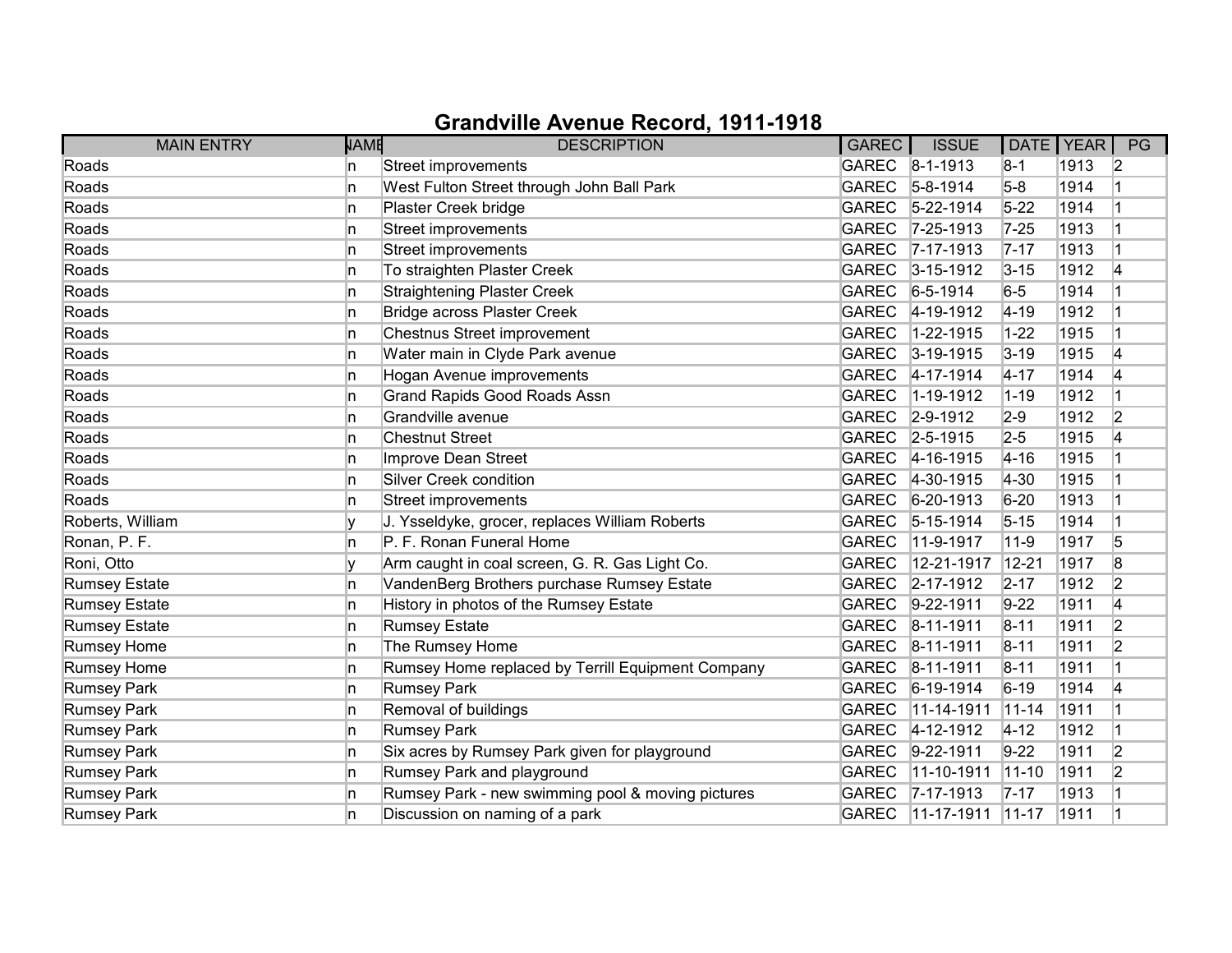| <b>MAIN ENTRY</b>               | <b>NAME</b> | <b>DESCRIPTION</b>                                         | GAREC        | <b>ISSUE</b>     | DATE   YEAR |      | PG             |
|---------------------------------|-------------|------------------------------------------------------------|--------------|------------------|-------------|------|----------------|
| Rumsey Park                     | 'n          | Godfrey Avenue playground at Rumsey Park                   |              | GAREC 6-16-1911  | $6 - 16$    | 1911 |                |
| Rumsey, James A.                | v           | James A. Rumsey                                            | <b>GAREC</b> | $5 - 3 - 1912$   | $5-3$       | 1912 | 4              |
| Russell, Miss Pearl             |             | New millinery shops                                        | GAREC        | $3 - 22 - 1912$  | $3 - 22$    | 1912 |                |
| <b>Ryerson Library</b>          | 'n          | <b>Ryerson Library</b>                                     | GAREC        | $5 - 2 - 1913$   | $5-2$       | 1913 | 14             |
| Sahli, Ernest                   |             | Ernest Sahli dies from old injury                          | GAREC        | $9-24-1915$      | $9 - 24$    | 1915 |                |
| Sanderson, Dr. A. E.            | lv          | Detroit                                                    | <b>GAREC</b> | 10-26-1916       | 10-26       | 1916 |                |
| Scarlet fever                   | 'n          | Rev. E. Breen home quarantined with scarlet fever          |              | GAREC 3-15-1912  | $3 - 15$    | 1912 | 4              |
| Schipper, J.                    | v           | J. Schipper and Benjamin Sterken - shoe man                |              | GAREC 2/20/1914  | 2/20        | 1914 | 4              |
| School of Christian Instruction | 'n          | School of Christian Instruction purchased lot on Caulfield |              | GAREC 3-1-1912   | $3-1$       | 1912 |                |
| Schools                         | ln.         | Mothers club at Franklin St. School                        | <b>GAREC</b> | $4 - 2 - 1915$   | $ 4-2 $     | 1915 | 8              |
| Schools                         | n           | Paving Franklin Street with brick?                         | <b>GAREC</b> | $ 5 - 1 - 1914 $ | $5-1$       | 1914 | 4              |
| Schools                         | n           | Franklin Street school program                             | <b>GAREC</b> | 1-22-1915        | $1 - 22$    | 1915 |                |
| Schools                         | ln.         | New school house                                           | <b>GAREC</b> | $7 - 25 - 1913$  | $7 - 25$    | 1913 |                |
| Schools                         | 'n          | Second Avenue school house                                 | <b>GAREC</b> | $2 - 5 - 1915$   | $2-5$       | 1915 |                |
| Schools                         | In.         | <b>Bond issue</b>                                          |              | GAREC 2-28-1913  | $2 - 28$    | 1913 | $\overline{2}$ |
| Schools                         | n           | Hall Street school opening                                 |              | GAREC 8-18-1911  | $8 - 18$    | 1911 | 2              |
| Schools                         | ln.         | Bond proposal                                              | <b>GAREC</b> | $3 - 14 - 1913$  | $3 - 14$    | 1913 |                |
| Schools                         | 'n          | Students to graduate - Calvin College                      | <b>GAREC</b> | $5 - 15 - 1914$  | $5 - 15$    | 1914 |                |
| Schools                         | In.         | Hall Street school addition                                | <b>GAREC</b> | $4 - 20 - 1917$  | $4 - 20$    | 1917 | 4              |
| Schools                         | 'n          | Investigation into Second Avenue school                    |              | GAREC 4-18-1913  | $4 - 18$    | 1913 |                |
| Schools                         | ln.         | School finances                                            | GAREC        | $8-18-1911$      | $8 - 18$    | 1911 | $\overline{2}$ |
| Schools                         | In.         | Proposed bond to erect four new schools                    | GAREC        | 2-23-1917        | $2 - 23$    | 1917 | 14             |
| Schools                         | ln.         | Hall Street school night time enrollment                   | <b>GAREC</b> | 11-19-1915       | $11-19$     | 1915 |                |
| Schools                         | ln.         | Calvin College                                             | GAREC        | $6 - 19 - 1914$  | $6 - 19$    | 1914 |                |
| Schools                         | ln.         | Proposed Wyoming Township school annexation                | <b>GAREC</b> | $1-5-1917$       | $1-5$       | 1917 | 14             |
| Schools                         | 'n          | <b>Franklin Street Schools</b>                             | GAREC        | $ 2 - 5 - 1915 $ | $2-5$       | 1915 | 14             |
| Schools                         | 'n          | New Franklin school completed                              | GAREC        | $ 6 - 19 - 1914$ | $6 - 19$    | 1914 |                |
| Schools                         | ln.         | Eighth grade graduates                                     | <b>GAREC</b> | 1-26-1917        | $1 - 26$    | 1917 |                |
| Schools                         | ln.         | <b>Hope College</b>                                        | <b>GAREC</b> | $ 6-19-1914 $    | $6 - 19$    | 1914 |                |
| Schools                         | 'n          | Compensation for condemned property                        | GAREC        | $ 7 - 11 - 13 $  | $7 - 11$    | 1913 |                |
| Schools                         | In.         | Hall Street 8th grade graduates                            |              | GAREC 6-19-1914  | $6 - 19$    | 1914 | 14             |
| Schools                         | 'n          | The public school system explained                         |              | GAREC 3-15-1912  | $3 - 15$    | 1912 | $\overline{2}$ |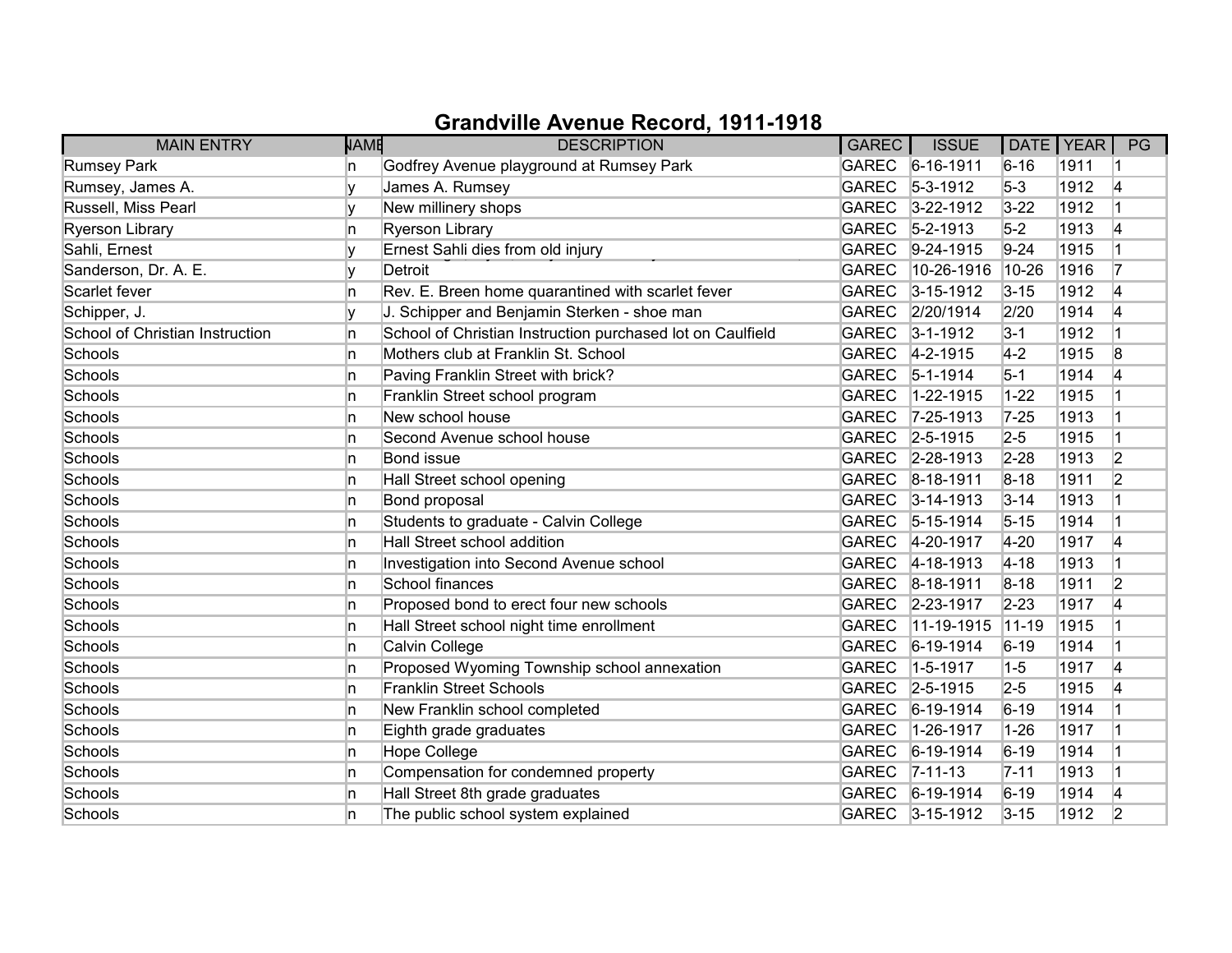| <b>MAIN ENTRY</b> | <b>NAME</b> | <b>DESCRIPTION</b>                              | GAREC        | <b>ISSUE</b>      |           | DATE YEAR | PG             |
|-------------------|-------------|-------------------------------------------------|--------------|-------------------|-----------|-----------|----------------|
| Schools           | ln.         | Grandville Ave. Christian school enlargement    |              | GAREC 5-8-1914    | $5-8$     | 1914      |                |
| Schools           | ln.         | Kindergarten room needed                        | <b>GAREC</b> | 2-23-1917         | $2 - 23$  | 1917      | 4              |
| Schools           | ln.         | Calvin College to erect men's dormitory         | <b>GAREC</b> | $1 - 5 - 1917$    | $1-5$     | 1917      | 3              |
| Schools           | ln.         | Better schools                                  | <b>GAREC</b> | $6 - 26 - 1914$   | $6 - 26$  | 1914      |                |
| Schools           | ln.         | School census ordered                           | <b>GAREC</b> | 4-24-1914         | $4 - 24$  | 1914      | 3              |
| Schools           | ln.         | Hall Street School - kindergarten room          | <b>GAREC</b> | $3 - 2 - 1917$    | $3-2$     | 1917      |                |
| Schools           | ln.         | Property for school                             |              | GAREC 7-4-1913    | $7-4$     | 1913      |                |
| Schools           | ln.         | Salesmanship class to be held                   |              | GAREC 2-19-1915   | $2 - 19$  | 1915      |                |
| Schools           | ln.         | New schoolhouse                                 | <b>GAREC</b> | $ 5 - 2 - 1913 $  | $5-2$     | 1913      |                |
| Schools           | n           | Calvin College                                  | <b>GAREC</b> | $6 - 5 - 1914$    | $6-5$     | 1914      |                |
| Schools           | ln.         | Kalamazoo State Normal                          | <b>GAREC</b> | $ 6-19-1914$      | $ 6-19 $  | 1914      |                |
| Schools           | ln.         | Hall Street School - wins Silver Cup            | <b>GAREC</b> | 12-12-1913        | $12 - 12$ | 1913      | 4              |
| Schools           | ln.         | Proposed Franklin St. school building           | <b>GAREC</b> | $ 9-12-1913$      | $9 - 12$  | 1913      | 4              |
| Schools           | ln.         | Second Avenue School building                   | <b>GAREC</b> | $4 - 14 - 1911$   | $4 - 14$  | 1911      | 1              |
| Schools           | ln.         | Transfer of Oakland Avenue property             | <b>GAREC</b> | $ 9-19-1913$      | $9 - 19$  | 1913      | 4              |
| Schools           | ln.         | School annexation                               | <b>GAREC</b> | 12-15-1911        | $12 - 15$ | 1911      | 2              |
| Schools           | ln.         | Moving out homes on Oakland Avenue              | <b>GAREC</b> | $ 9-26-1913 $     | $9 - 26$  | 1913      |                |
| Schools           | ln.         | Hall Street school                              | <b>GAREC</b> | 9/18/1914         | 9/18      | 1914      | 8              |
| Schools           | ln.         | Bids to build new school                        | <b>GAREC</b> | $1 - 9 - 1914$    | $1 - 9$   | 1914      | 4              |
| Schools           | ln.         | G. R. Veterinary College                        |              | GAREC 4-23-1915   | $4 - 23$  | 1915      | 1              |
| Schools           | ln.         | Sheldon Avenue school repairs                   | <b>GAREC</b> | $ 7 - 13 - 1917$  | $7 - 13$  | 1917      | 8              |
| Schools           | ln.         | To recite pledge of allegiance every Monday     | <b>GAREC</b> | $1 - 4 - 1918$    | $1-4$     | 1918      |                |
| Schools           | ln.         | Enrollment                                      | GAREC        | 4-9-1915          | $ 4-9 $   | 1915      | 8              |
| Schools           | ln.         | Military training at South High                 |              | GAREC 4-12-1918   | $4 - 12$  | 1918      | 1              |
| Schools           | ln.         | Hall Street school to improve property          | <b>GAREC</b> | $7 - 7 - 1911$    | $7 - 7$   | 1911      | 2              |
| Schools           | ln.         | Sewing class at Hall Street school              | <b>GAREC</b> | 11-21-1913        | $11 - 21$ | 1913      | $\vert$ 1      |
| Schools           | ln.         | Discontinue study of German in Catholic schools | <b>GAREC</b> | $ 5 - 10 - 1918$  | $5 - 10$  | 1918      | 3              |
| Schools           | n           | <b>Grandville Avenue School Early History</b>   | <b>GAREC</b> | $ 5 - 19 - 1911$  | $5 - 19$  | 1911      | $\overline{1}$ |
| Schools           | ln.         | Student with perfect attendance                 | <b>GAREC</b> | $6 - 28 - 1918$   | $6 - 28$  | 1918      | 1              |
| Schools           | ln.         | Revised plans for new school building           | <b>GAREC</b> | 11-14-1913        | $11 - 14$ | 1913      |                |
| Schools           | 'n          | Second Avenue School building                   | GAREC        | $ 4 - 14 - 1911$  | $ 4-9 $   | 1911      |                |
| Schools           | ln.         | <b>Fifth Avenue School</b>                      |              | GAREC   1-12-1912 | $1-2$     | 1912      | 1              |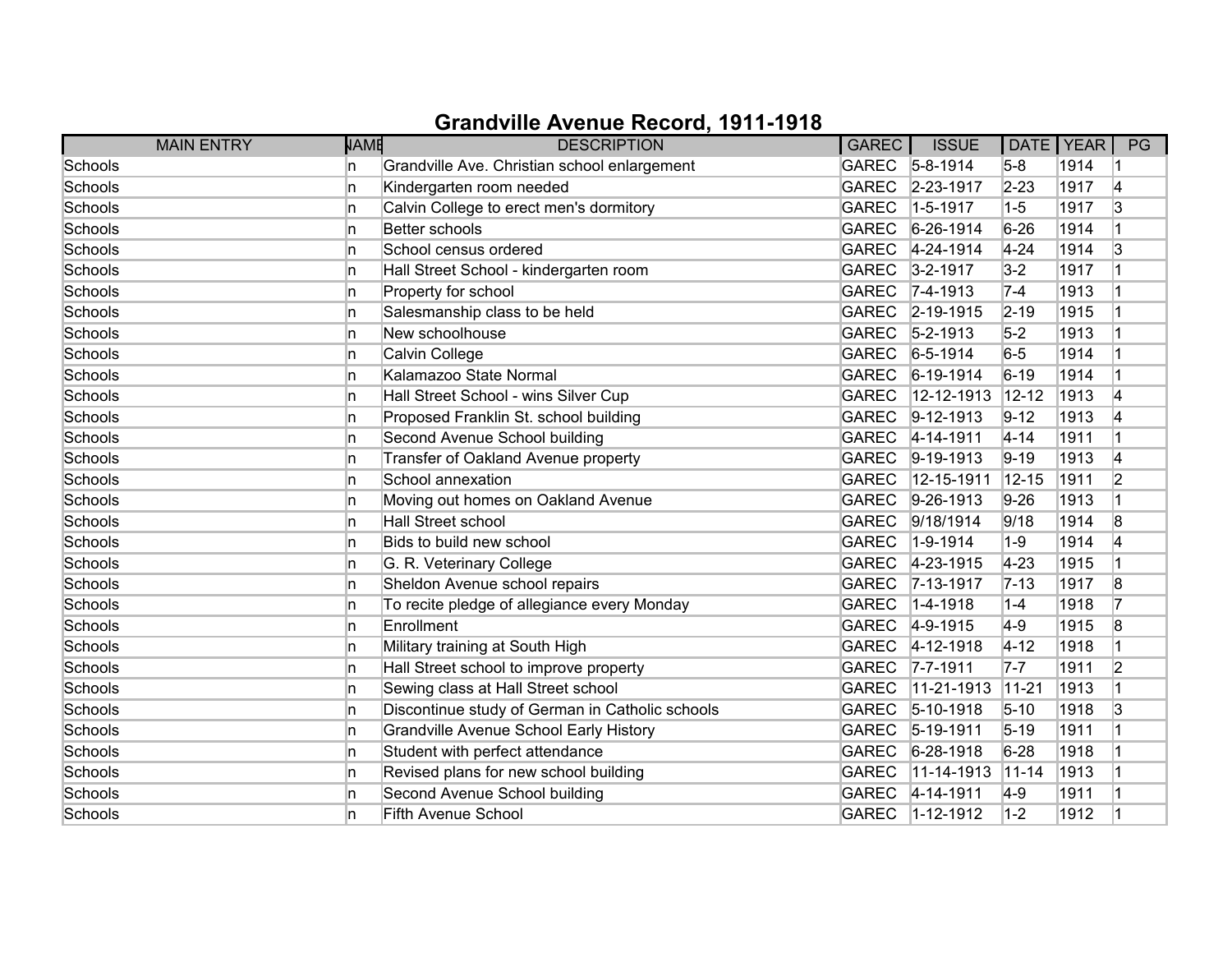| <b>MAIN ENTRY</b> | NAME | <b>DESCRIPTION</b>                                  | GAREC        | <b>ISSUE</b>      | DATE   YEAR |      | PG             |
|-------------------|------|-----------------------------------------------------|--------------|-------------------|-------------|------|----------------|
| Schools           | ln.  | Junior High school                                  | <b>GAREC</b> | $11 - 7 - 1913$   | $11-7$      | 1913 |                |
| Schools           | In   | Calvin College student volunteers                   | <b>GAREC</b> | $11 - 7 - 1913$   | $11 - 7$    | 1913 | 4              |
| Schools           | ln.  | Discontinue students army training                  | <b>GAREC</b> | 12-20-1918        | $12 - 20$   | 1918 |                |
| Schools           | ln.  | New playground for Finney School                    | <b>GAREC</b> | 4-23-1915         | $4 - 23$    | 1915 | 5              |
| Schools           | ln.  | School boys for summer farm work                    | <b>GAREC</b> | 6-22-1917         | $6 - 22$    | 1917 | 3              |
| Schools           | ln.  | Ministers' Assn protest folk dancing in the schools | <b>GAREC</b> | $3-29-1912$       | $3 - 29$    | 1912 |                |
| Schools           | ln.  | Fifth Avenue school building                        | <b>GAREC</b> | 12-15-1911        | $12 - 15$   | 1911 |                |
| Schools           | ln.  | Fifth Avenue new school                             | <b>GAREC</b> | 1-19-1912         | $1 - 19$    | 1912 |                |
| Schools           | In   | Grandville Avenue Christian school graduates        | <b>GAREC</b> | $7-9-1915$        | $7-9$       | 1915 | 4              |
| Schools           | ln.  | Graduates                                           | <b>GAREC</b> | 7-10-1914         | $7 - 10$    | 1914 |                |
| Schools           | ln.  | Hoertz & Son, contractor                            | <b>GAREC</b> | $3 - 20 - 1914$   | $3 - 20$    | 1914 | 14             |
| Schools           | ln.  | New school building to be erected                   | <b>GAREC</b> | 1-19-1917         | $1 - 19$    | 1917 |                |
| Schools           | ln.  | Calvin College new chemistry building               | <b>GAREC</b> | $6 - 8 - 1917$    | $6-8$       | 1917 |                |
| Schools           | ln.  | School bond approved                                | <b>GAREC</b> | $8 - 22 - 1913$   | $8 - 22$    | 1913 |                |
| Schools           | ln.  | Children contribute to Red Cross fund               | <b>GAREC</b> | $6 - 8 - 1917$    | $6-8$       | 1917 | 8              |
| Schools           | ln.  | Teachers named for summer schools                   | <b>GAREC</b> | $6 - 16 - 1911$   | $6 - 16$    | 1911 | 3              |
| Schools           | ln.  | Graduates and perfect attendants                    | <b>GAREC</b> | 6-22-1917         | $6 - 22$    | 1917 |                |
| Schools           | ln.  | Eighth grade graduation from Hall Street school     | <b>GAREC</b> | $6 - 23 - 1911$   | $6 - 23$    | 1911 | 14             |
| Schools           | In   | Modern South High School                            | <b>GAREC</b> | $ 7-6-1917$       | $7-6$       | 1917 | 3              |
| Schools           | ln.  | School contracts                                    |              | GAREC 2-13-1914   | $2 - 13$    | 1914 | 4              |
| Schools           | ln.  | Sheldon Avenue school repairs                       | GAREC        | $ 7 - 13 - 1917$  | $7 - 13$    | 1917 | 8              |
| Schools           | ln.  | Second Avenue school to be torn down                | <b>GAREC</b> | 7-28-1911         | $7 - 28$    | 1911 | $\overline{2}$ |
| Schools           | ln.  | New Franklin Street school                          |              | GAREC 2-13-1914   | $2 - 13$    | 1914 |                |
| Schools           | ln.  | Eighth Grade Graduates                              | GAREC        | $6 - 25 - 1915$   | $6 - 25$    | 1915 | 4              |
| Schools           | ln.  | Issuing bonds for two school buildings and sites    | <b>GAREC</b> | $7 - 14 - 1911$   | $7 - 14$    | 1911 | $\overline{2}$ |
| Schools           | ln.  | Bids opened for new school                          | GAREC        | $2 - 6 - 1914$    | $2-6$       | 1914 |                |
| Schools           | In   | Bond issue & title to property secured              | GAREC        | $ 9-12-1913$      | $9 - 12$    | 1913 |                |
| Schools           | ln.  | Principal of South High stays                       | GAREC        | $9 - 7 - 1917$    | $9-7$       | 1917 |                |
| Schools           | ln.  | Construction of Franklin schoolhouse                | <b>GAREC</b> | $ 4 - 17 - 1914 $ | $4 - 17$    | 1914 |                |
| Schools           | ln.  | New school building on Oakland Avenue               | GAREC        | $4 - 19 - 1912$   | $4 - 19$    | 1912 |                |
| Schools           | ln.  | Dorothy Trompen, Academy Reformed church school     | <b>GAREC</b> | 9/11/1914         | 9/11        | 1914 | 8              |
| Schools           | ln.  | Eighth grade graduates                              |              | GAREC 6-16-1916   | $6 - 16$    | 1916 |                |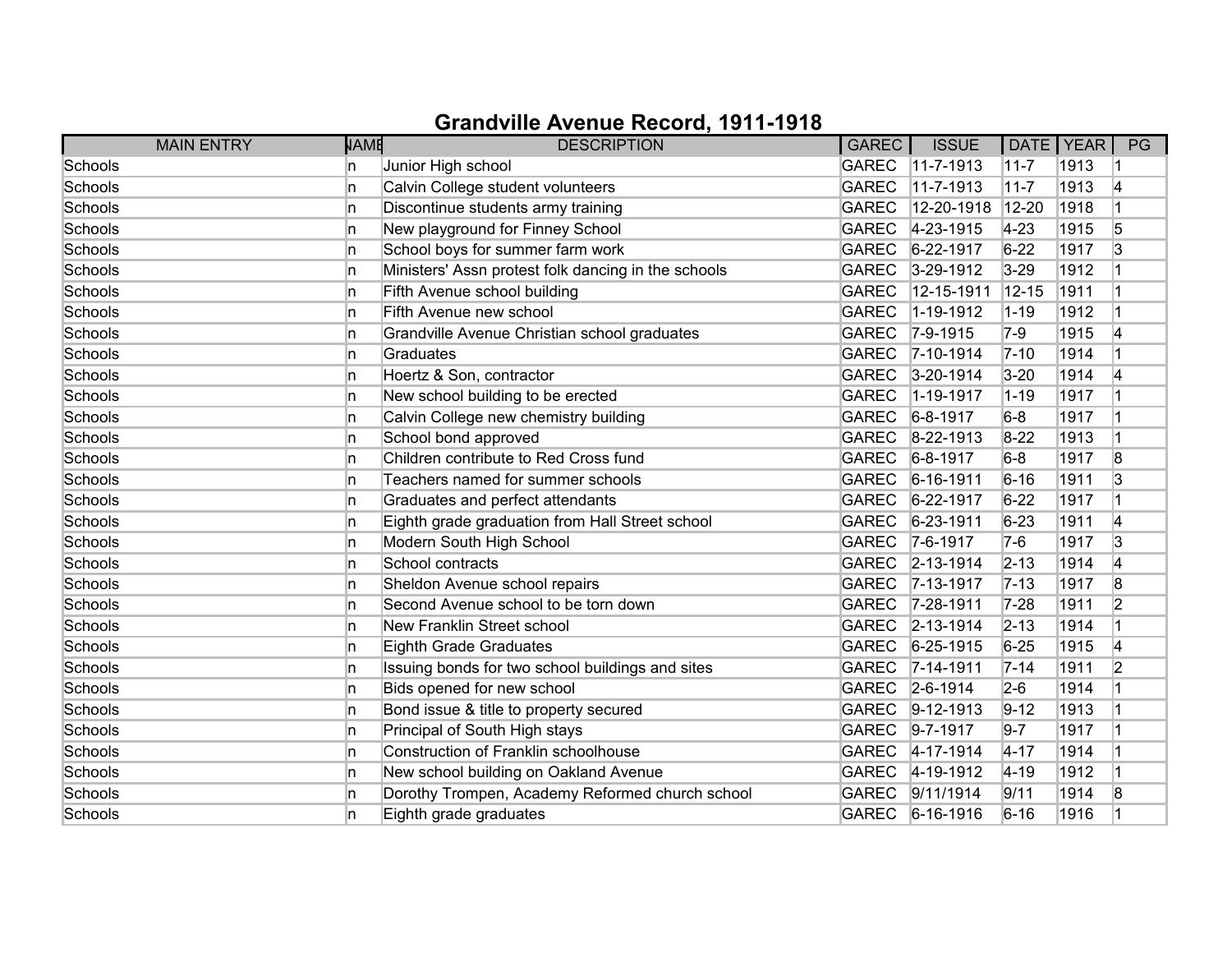| <b>MAIN ENTRY</b> | <b>NAME</b> | <b>DESCRIPTION</b>                                      | <b>GAREC</b> | <b>ISSUE</b>      | DATE   YEAR |      | PG             |
|-------------------|-------------|---------------------------------------------------------|--------------|-------------------|-------------|------|----------------|
| Schools           | 'n          | Calvin College                                          | <b>GAREC</b> | 10-9-1914         | $10-9$      | 1914 | 8              |
| Schools           | 'n          | <b>Grand Rapids Veterinary College</b>                  | <b>GAREC</b> | $4 - 14 - 1916$   | $4 - 14$    | 1916 | 4              |
| Schools           | 'n          | School bond proposal defeated                           | <b>GAREC</b> | 4-26-1913         | $4 - 26$    | 1913 | $\overline{2}$ |
| Schools           | 'n          | Franklin Street school site                             | <b>GAREC</b> | 12-20-1912        | 12-20       | 1912 | 4              |
| Schools           | 'n          | Additional land needed for school                       | <b>GAREC</b> | 12-20-1912        | 12-20       | 1912 | 2              |
| Schools           | n           | Special house committee                                 | <b>GAREC</b> | 10-2-1914         | $10 - 2$    | 1914 |                |
| Schools           | 'n          | Christian Primary instruction meeting                   | <b>GAREC</b> | $5 - 5 - 1915$    | $5-5$       | 1916 |                |
| Schools           | 'n          | Condemn property                                        | <b>GAREC</b> | 12-20-1912        | $12 - 20$   | 1912 |                |
| Schools           | 'n          | New school building                                     | <b>GAREC</b> | $ 5 - 16 - 1913 $ | $5 - 16$    | 1913 |                |
| Schools           | 'n          | Opening of night school                                 | <b>GAREC</b> | $ 9-24-1914$      | $9 - 24$    | 1914 |                |
| Schools           | 'n          | Calvin College appeal                                   | GAREC        | $ 4 - 7 - 1916 $  | $4 - 7$     | 1916 |                |
| Schools           | 'n          | Franklin Street school                                  | <b>GAREC</b> | 12-13-1912        | $12 - 13$   | 1912 |                |
| Schools           | 'n          | Plat ground by old Second Avenue school                 | <b>GAREC</b> | 10-23-1914        | $10 - 23$   | 1914 | 8              |
| Schools           | 'n          | Condemnation proceedings                                | <b>GAREC</b> | 10-11-1912        | $10 - 11$   | 1912 |                |
| Schools           | 'n          | G. R. kindergarten training school graduates            | <b>GAREC</b> | $ 5 - 24 - 1916 $ | $5 - 24$    | 1916 |                |
| Schools           | 'n          | Godfrey Ave. public school building                     | <b>GAREC</b> | $7 - 10 - 1914$   | $7 - 10$    | 1914 |                |
| Schools           | 'n          | Calvin Theological School                               | <b>GAREC</b> | $ 9 - 11 - 1914$  | $9 - 11$    | 1914 |                |
| Schools           | 'n          | Increased enrollment                                    | <b>GAREC</b> | 11-22-1912        | $11 - 22$   | 1912 | 3              |
| Schools           | n           | Franklin Street School district                         | <b>GAREC</b> | $1 - 8 - 1915$    | $1 - 8$     | 1915 |                |
| Schools           | 'n          | Shifting of students from Hall St. to South High School | <b>GAREC</b> | $6-9-1916$        | $6-9$       | 1916 |                |
| Schools           | 'n          | School house site                                       | <b>GAREC</b> | 11-22-1912        | $11 - 22$   | 1912 | 2              |
| Schools           | 'n          | Condemn property                                        | <b>GAREC</b> | $1 - 31 - 1913$   | $1 - 31$    | 1913 | 4              |
| Schools           | 'n          | B. J. Bennik, Principal Christian Primary School        | <b>GAREC</b> | $ 5 - 30 - 1913$  | $5 - 30$    | 1913 | 4              |
| Schools           | 'n          | New school building                                     | <b>GAREC</b> | $2 - 23 - 1912$   | $2 - 23$    | 1912 |                |
| Schools           | 'n          | Location of new First Ward school building              | <b>GAREC</b> | 11-24-1911        | $11 - 24$   | 1911 |                |
| Schools           | 'n          | The new school building proposition                     | <b>GAREC</b> | $2 - 9 - 1912$    | $2 - 9$     | 1912 |                |
| Schools           | 'n          | Condemned property                                      | <b>GAREC</b> | $1 - 17 - 1913$   | $1 - 17$    | 1913 |                |
| Schools           | 'n          | Franklin Street school                                  | <b>GAREC</b> | $ 5 - 23 - 1913$  | $5 - 23$    | 1913 |                |
| Schools           | 'n          | Franklin Street school                                  | <b>GAREC</b> | 12-11-1914        | $12 - 11$   | 1914 | 8              |
| Schools           | 'n          | Thanksgiving vacation weekend                           | <b>GAREC</b> | 11-27-1914        | $11-27$     | 1914 |                |
| Schools           | 'n          | Grandville Ave. Christian principal, G. Bos, leaves     | <b>GAREC</b> | 12-24-1915        | $12 - 24$   | 1915 |                |
| Schools           | 'n          | Discussion about school house for Twelfth Ward          | <b>GAREC</b> | 11-17-1911        | $ 11 - 17 $ | 1911 | 2              |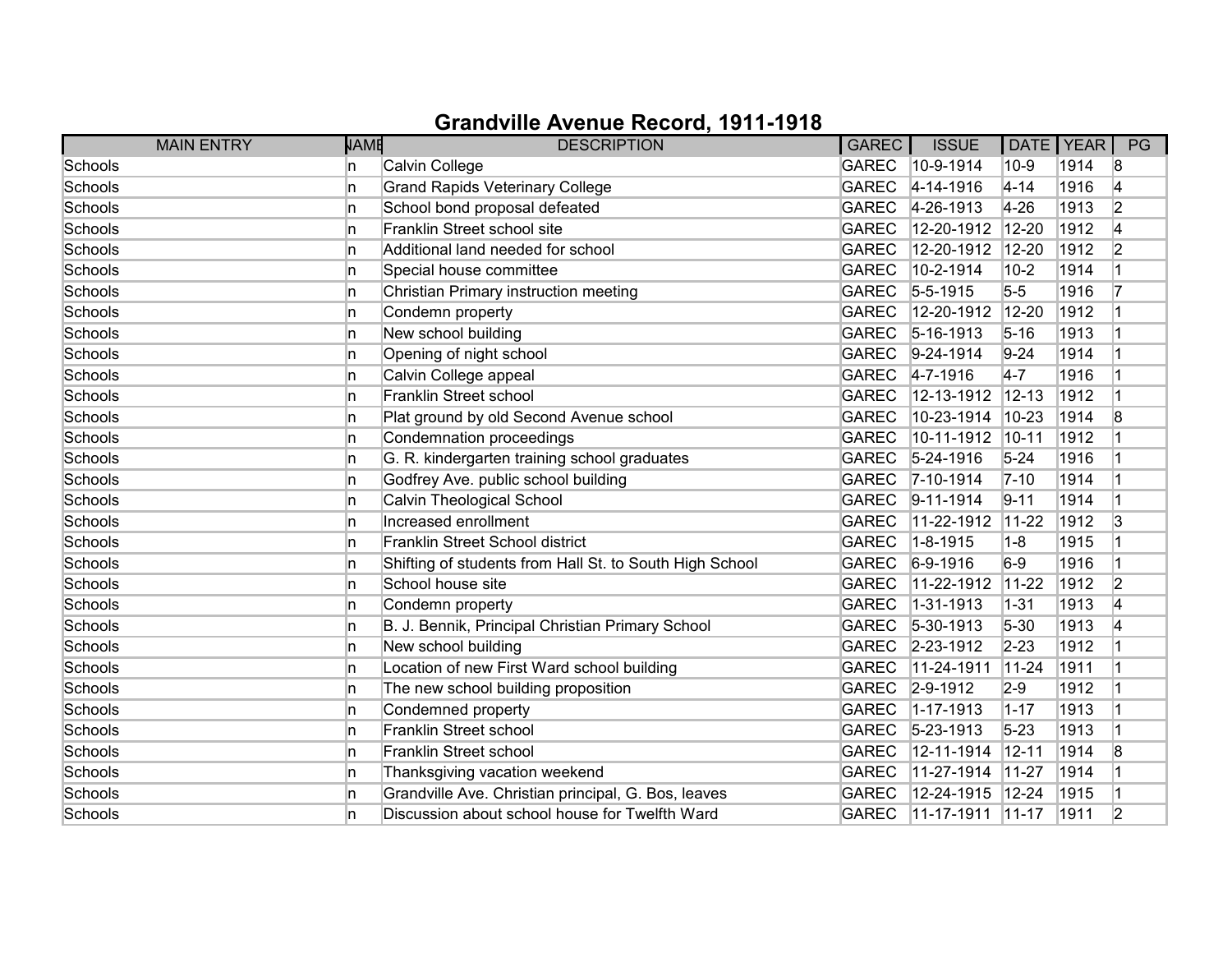| <b>MAIN ENTRY</b> | <b>NAME</b> | <b>DESCRIPTION</b>                                | <b>GAREC</b> | <b>ISSUE</b>      | DATE   YEAR |      | PG |
|-------------------|-------------|---------------------------------------------------|--------------|-------------------|-------------|------|----|
| Schools           | 'n          | Bids for steps at new school                      | <b>GAREC</b> | 11-20-1914        | $11-20$     | 1914 | 8  |
| Schools           | 'n          | Calvin College building plans                     | <b>GAREC</b> | 11-5-1915         | $11 - 5$    | 1915 | 8  |
| Schools           | 'n          | Franklin St. school dedication                    | <b>GAREC</b> | 11-20-1914        | $11 - 20$   | 1914 |    |
| Schools           | n           | Enrollment at four schools                        | <b>GAREC</b> | 1-14-1916         | $1 - 14$    | 1916 |    |
| Schools           | n           | 8th grade certificates                            | <b>GAREC</b> | 1-24-1913         | $1 - 24$    | 1913 |    |
| Schools           | 'n          | Manual training needed                            | <b>GAREC</b> | 11-20-1914        | $11 - 20$   | 1914 |    |
| Schools           | 'n          | Night school opens at Hall Street school building | <b>GAREC</b> | 10-27-1911        | $10 - 27$   | 1911 |    |
| Schools           | ln.         | Eighth grade graduates                            | <b>GAREC</b> | 1-28-1916         | $1 - 28$    | 1916 |    |
| Schools           | 'n          | Proposed school building - Franklin Street        | <b>GAREC</b> | 11-28-1912        | $11 - 28$   | 1912 |    |
| Schools           | n           | School District No. 7 - Wyoming                   | <b>GAREC</b> | 11-5-1915         | $11 - 5$    | 1915 | 4  |
| Schools           | 'n          | South High School dedication                      | <b>GAREC</b> | $ 2 - 11 - 1916$  | $2 - 11$    | 1916 | 3  |
| Schools           | 'n          | Night school enrollment                           | <b>GAREC</b> | 11-6-1914         | $11 - 6$    | 1914 |    |
| Schools           | ln.         | Ninth and tenth grades added to Christian schools | <b>GAREC</b> | $ 2 - 18 - 1916 $ | $2 - 18$    | 1916 |    |
| Schools           | ln.         | High school for Crestion area                     | <b>GAREC</b> | $2 - 25 - 1916$   | $2 - 25$    | 1916 |    |
| Schools           | In.         | School for teaching of trades                     | <b>GAREC</b> | 10-30-1914        | 10-30       | 1914 |    |
| Schools           | In.         | Good attendance at opening of night school        | <b>GAREC</b> | 11-3-1911         | $11 - 3$    | 1911 |    |
| Schools           | 'n          | Wages for evening instructors                     | <b>GAREC</b> | 10-23-1914        | $10 - 23$   | 1914 | 8  |
| Schools           | 'n          | Calvin College - 40th Anniversary                 | <b>GAREC</b> | $3 - 3 - 1916$    | $3 - 3$     | 1916 |    |
| Schools           | 'n          | Location for registration day                     | <b>GAREC</b> | 10-23-1914        | $10 - 23$   | 1914 | 8  |
| Schools           | 'n          | Christian schools                                 | <b>GAREC</b> | 12-27-1912        | $12 - 27$   | 1912 | 3  |
| Schools           | 'n          | <b>Condemnation hearings</b>                      | <b>GAREC</b> | 12-27-1912        | 12-27       | 1912 | 2  |
| Schools           | 'n          | Christian primary instruction                     | <b>GAREC</b> | $5 - 30 - 1913$   | $5 - 30$    | 1913 | 4  |
| Schools           | In.         | Condemnation proceedings                          | <b>GAREC</b> | 11-1-1912         | $11 - 1$    | 1912 |    |
| Schools           | 'n          | Christian Primary School                          | <b>GAREC</b> | 11-8-1912         | $11 - 8$    | 1912 |    |
| Schools           | 'n          | Against transfer of students                      | <b>GAREC</b> | $6 - 23 - 1916$   | $6 - 23$    | 1916 |    |
| Schools           | 'n          | Free text books                                   | <b>GAREC</b> | $ 7 - 10 - 1914$  | $7 - 10$    | 1914 |    |
| Schools           | n           | Calvin College new construction                   | <b>GAREC</b> | $ 9 - 10 - 1915$  | $9 - 10$    | 1915 | 8  |
| Schools           | ln.         | Franklin Street school dedication                 | <b>GAREC</b> | 1-15-1915         | $1 - 15$    | 1915 |    |
| Schools           | n           | Hall Street school attendance                     | <b>GAREC</b> | $ 6 - 30 - 1916 $ | $6 - 30$    | 1916 |    |
| Schools           | ln.         | First Ward new school building                    | <b>GAREC</b> | 12-1-1911         | $12 - 1$    | 1911 | 2  |
| Schools           | 'n          | Calvin College                                    | <b>GAREC</b> | $ 8-21-1914$      | $8 - 21$    | 1914 |    |
| Schools           | 'n          | Mothers protest school arrangements               | <b>GAREC</b> | 10-6-1911         | $10-6$      | 1911 | 1  |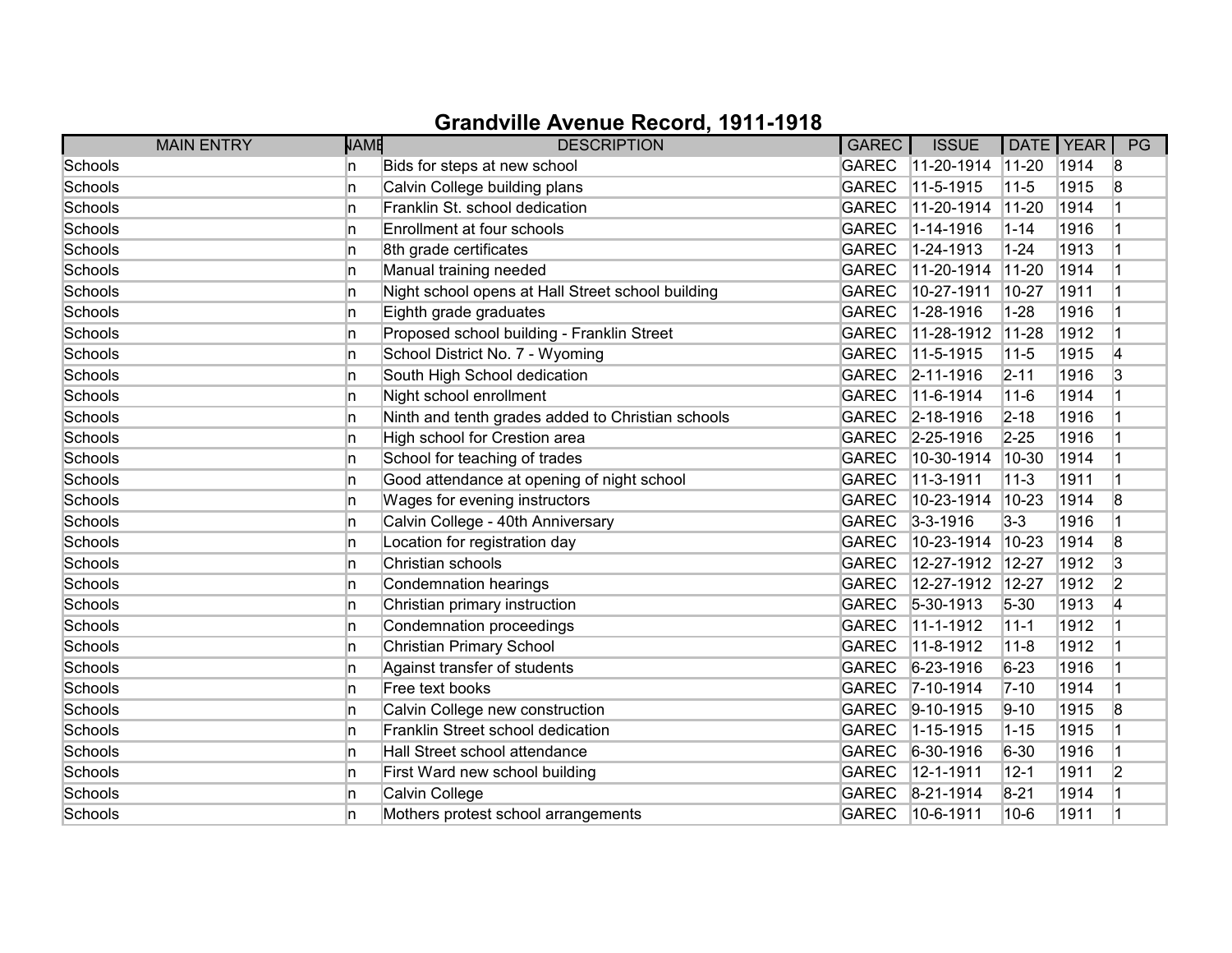| <b>MAIN ENTRY</b>              | <b>NAME</b> | <b>DESCRIPTION</b>                                         | <b>GAREC</b> | <b>ISSUE</b>      |           | DATE   YEAR | PG |
|--------------------------------|-------------|------------------------------------------------------------|--------------|-------------------|-----------|-------------|----|
| Schools                        | ln.         | Franklin Street school building                            |              | GAREC 8-7-1914    | $8-7$     | 1914        | 8  |
| Schools                        | ln.         | Perfect attendance                                         | <b>GAREC</b> | $ 6-27-1913 $     | $6 - 27$  | 1913        |    |
| Schools                        | ln.         | Received scholarship to Michigan Agricultural College      | <b>GAREC</b> | $9-28-1916$       | $9-28$    | 1916        | 3  |
| Schools                        | ln.         | Free evening school                                        | <b>GAREC</b> | 10-26-1916        | 10-26     | 1916        |    |
| Schools                        | ln.         | Students will not be shifted                               | GAREC        | $ 8-17-1916$      | $8 - 17$  | 1916        |    |
| Schools                        | In.         | Michigan Agricultural College                              | <b>GAREC</b> | $7 - 17 - 1914$   | $7 - 17$  | 1914        | 14 |
| Schools                        | ln.         | Godfrey Avenue Catholic schools                            |              | GAREC 7-17-1914   | $7 - 17$  | 1914        |    |
| Schools                        | ln.         | Vacationing professors                                     |              | GAREC 7-17-1914   | $7 - 17$  | 1914        |    |
| Schools                        | ln.         | Better salaries                                            |              | GAREC 7-17-1914   | $7 - 17$  | 1914        |    |
| Schools                        | In          | Making school of regular farm work                         | <b>GAREC</b> | $8-31-1916$       | $8 - 31$  | 1916        | 3  |
| Schools                        | ln.         | Bond proposal                                              |              | GAREC 2-14-1913   | $2 - 14$  | 1913        |    |
| Schools                        | In          | Sigsbee School addition nears completion                   | GAREC        | $8-27-1915$       | $8 - 27$  | 1915        | 8  |
| Schools                        | ln.         | City night schools                                         | <b>GAREC</b> | 10-15-1915        | $10 - 15$ | 1915        |    |
| Schools                        | ln.         | Calvin College                                             | <b>GAREC</b> | $9-21-1916$       | $9 - 21$  | 1916        |    |
| Schools                        | ln.         | New school building                                        | GAREC        | $ 6 - 20 - 1913 $ | $6 - 20$  | 1913        |    |
| Schools                        | In.         | School sites                                               |              | GAREC 8-7-1914    | $8-7$     | 1914        |    |
| Schools                        | ln.         | Shifting of students                                       | <b>GAREC</b> | $6 - 16 - 1916$   | $6 - 16$  | 1916        |    |
| Schools                        | ln.         | Calvin College                                             | <b>GAREC</b> | $8-28-1914$       | $8 - 28$  | 1914        |    |
| Schools                        | ln.         | 50th Anniversary of Hope College                           | <b>GAREC</b> | $ 6 - 16 - 1916$  | $6 - 16$  | 1916        |    |
| Schools                        | ln.         | Cost of First Ward school house                            | <b>GAREC</b> | 11-24-1911        | $11-24$   | 1911        | 3  |
| Schools                        | ln.         | School of Christian Instruction purchased lot on Caulfield | <b>GAREC</b> | $3 - 1 - 1912$    | $3 - 1$   | 1912        |    |
| Schools                        | ln.         | Summer classes                                             | <b>GAREC</b> | $6 - 23 - 1916$   | $6 - 23$  | 1916        |    |
| Schools                        | In          | Awards to Franklin Street students                         | GAREC        | $8 - 27 - 1915$   | $8 - 27$  | 1915        | 14 |
| Schuilling, Jacob              |             | Team drowns crossing river                                 | GAREC        | $3-9-1917$        | $3-9$     | 1917        |    |
| Second Avenue School           | In          | Investigation into Second Avenue school                    | <b>GAREC</b> | $4 - 18 - 1913$   | $4 - 18$  | 1913        |    |
| Second Avenue School           | In.         | Second Avenue school to be torn down                       | <b>GAREC</b> | 7-28-1911         | $7 - 28$  | 1911        | 2  |
| Selbert, J. Emil               | ۱v          | Sparta baker declares bankruptcy                           | GAREC        | $4-6-1917$        | $4-6$     | 1917        | 17 |
| Service Auto Wheel Company     | ln.         | Service Auto Wheel Company organized                       | GAREC        | $6 - 29 - 1917$   | $6 - 29$  | 1917        | 17 |
| Servoss, Mary                  | ١v          | Mary Servoss at the Majestic Theater, 'A Woman's Way'      | <b>GAREC</b> | 4-19-1912         | $ 4 - 19$ | 1912        | 4  |
| Servoss, Mary                  |             | Mary Servoss at the Majestic in "The Road to Yesterday"    | GAREC        | 4-26-1912         | $4 - 26$  | 1912        | 14 |
| <b>Shireling Confectionery</b> | ln.         | <b>Shireling Confectionery</b>                             | GAREC        | $3-30-1917$       | $3 - 30$  | 1917        |    |
| Shireling, George E.           |             | George E. Shirleing, operation                             |              | GAREC 11-6-1914   | $11 - 6$  | 1914        | 8  |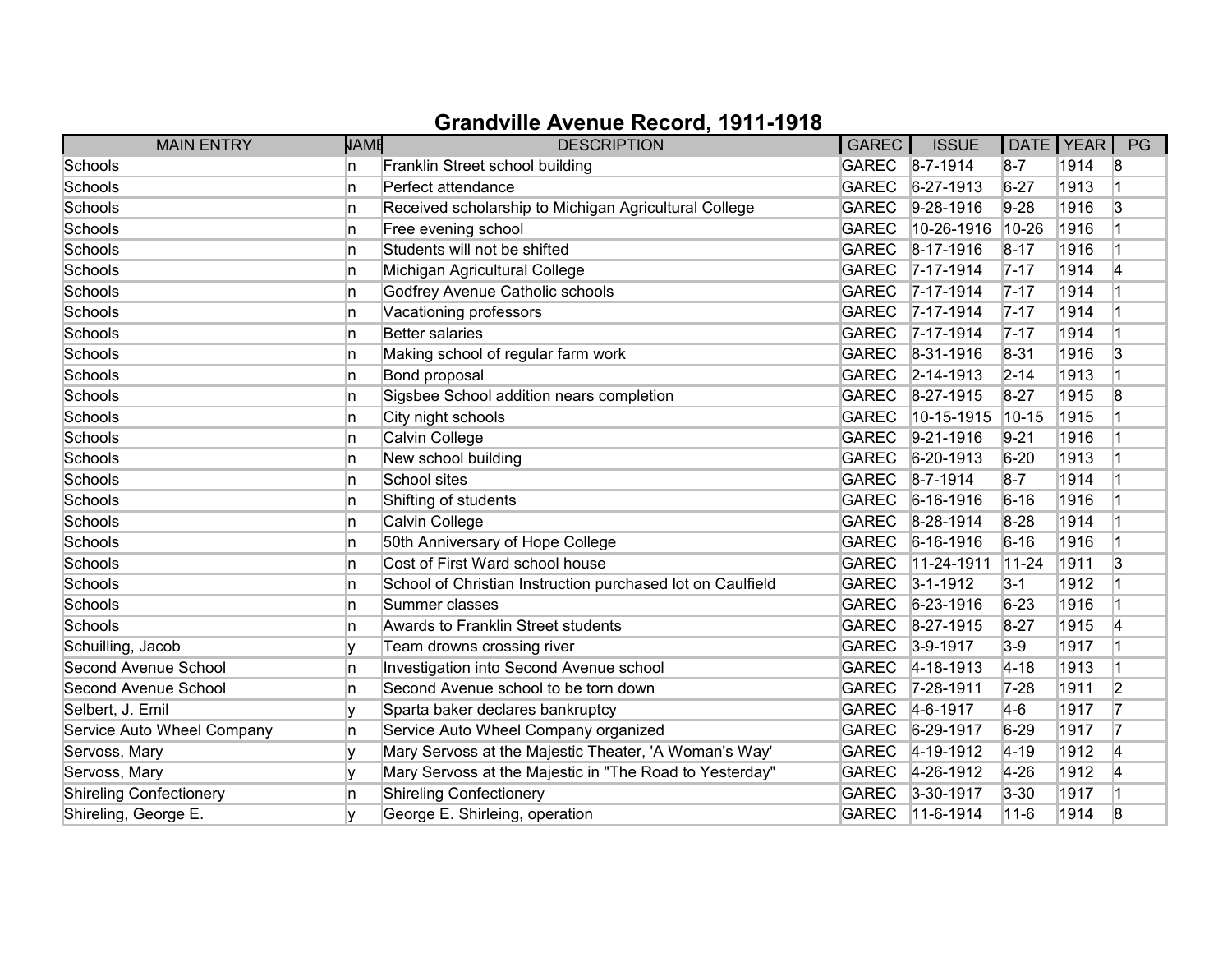| <b>MAIN ENTRY</b>                     | <b>NAME</b> | <b>DESCRIPTION</b>                                   | GAREC        | <b>ISSUE</b>      | DATE   YEAR |      | PG             |
|---------------------------------------|-------------|------------------------------------------------------|--------------|-------------------|-------------|------|----------------|
| Sigsbee School                        | n           | Sigsbee School addition nears completion             |              | GAREC 8-27-1915   | $8 - 27$    | 1915 | 8              |
| <b>Sinke-Sautter Printing Company</b> | n.          | Sinke-Sautter Printing Company purchase              | <b>GAREC</b> | $ 4 - 13 - 1917$  | $ 4 - 13 $  | 1917 | 17             |
| Slenk, John A.                        |             | Fire insurance business - Van Den Beldt and Slenk    | <b>GAREC</b> | 12-18-1914        | $12 - 18$   | 1914 | 8              |
| Sligh Furniture                       | n           | Strike at Sligh Furniture                            | <b>GAREC</b> | $ 9-20-1912 $     | $9 - 20$    | 1912 |                |
| Smedding, S.                          |             | S. Smedding, tailor                                  | <b>GAREC</b> | $6 - 26 - 1914$   | $6 - 26$    | 1914 | 4              |
| Smeenge, Thomas                       | v           | Thomas Smeenge hand caught in buzz saw               | <b>GAREC</b> | $9-28-1916$       | $9-28$      | 1916 | 3              |
| Smith Brother Grocery                 | In.         | Smith Brothers file bankruptcy                       |              | GAREC 4-20-1917   | $4 - 20$    | 1917 |                |
| Smith Memorial Church                 | n           | Smith Memorial Church annual election                | <b>GAREC</b> | 12-29-1911        | 12-29       | 1911 |                |
| Smith Memorial Church                 | n.          | Smith Memorial new church                            | <b>GAREC</b> | 11-8-1912         | $11 - 8$    | 1912 |                |
| Smith Memorial Church                 | n.          | Smith Memorial Church lays corner stone              | <b>GAREC</b> | $6 - 7 - 1912$    | $6-7$       | 1912 |                |
| Smith Memorial Church                 | n.          | Smith Memorial erecting new church                   | <b>GAREC</b> | 11-17-1911        | $11-17$     | 1911 | 2              |
| Smith Memorial Church                 | n           | Smith Memorial New Church                            | <b>GAREC</b> | $9-20-1912$       | $9-20$      | 1912 |                |
| Smith Memorial Church                 | In.         | Smith Memorial corner stone                          | <b>GAREC</b> | $6 - 7 - 1912$    | $6-7$       | 1912 | 4              |
| Smith Memorial Church                 | n.          | Smith Memorial Church to build new church            | <b>GAREC</b> | 10-20-1911        | $10-20$     | 1911 |                |
| Smith Memorial Church                 | n.          | Smith Memorial Church to build new church            | <b>GAREC</b> | $ 8 - 18 - 1911 $ | $8 - 18$    | 1911 | $\overline{1}$ |
| Smith, Frank                          | v           | Frank Smith killed at G. R. & L. Company             | <b>GAREC</b> | $11-7-1913$       | $11 - 7$    | 1913 | 4              |
| South Division School                 | In.         | Eighth Grade Graduates                               | <b>GAREC</b> | $6 - 25 - 1915$   | $6 - 25$    | 1915 | 4              |
| South End Merchants                   | n           | South End Merchants                                  | <b>GAREC</b> | $ 5 - 23 - 1913$  | $5 - 23$    | 1913 |                |
| South High School                     | n           | Modern South High School                             | <b>GAREC</b> | $7-6-1917$        | $7-6$       | 1917 | 3              |
| South High School                     | n           | South High School dedication                         | <b>GAREC</b> | $2 - 11 - 1916$   | $2 - 11$    | 1916 | 3              |
| Spaan, Rev. C.                        | ١v          | Installation of Rev. C. Spaan, Grace Reformed Church | <b>GAREC</b> | $6 - 7 - 1912$    | $6-7$       | 1912 | 4              |
| Spaan, Rev. C.                        |             | Grace Reformed installation of pastor                | <b>GAREC</b> | $6 - 7 - 1912$    | $6-7$       | 1912 | 4              |
| Sparta Clay Works                     | In.         | Sparta Tile and Brick purchase                       |              | GAREC 4-27-1917   | $4 - 27$    | 1917 | 3              |
| Sparta Tile and Brick                 | n           | Sparta Tile and Brick purchase                       |              | GAREC 4-27-1917   | $4 - 27$    | 1917 | $\overline{3}$ |
| Sparta Water Company                  | In.         | Rose McClullick vs. Sparta Water Company             | <b>GAREC</b> | $4 - 7 - 1916$    | $4-7$       | 1916 | 3              |
| Spicer, Miss                          |             | Little daughter of Mr. Spicer ill with diptheria     | <b>GAREC</b> | 1-29-1915         | $1 - 29$    | 1915 |                |
| Spoelstra, H. H.                      | V           | Decorating the Adjustable Table Company              | <b>GAREC</b> | $ 6 - 7 - 1912 $  | $6-7$       | 1912 |                |
| Spoelstra, H. H.                      |             | H. H. Spoelstra and M. P. Posthumo                   | <b>GAREC</b> | $9 - 11 - 1914$   | $9 - 11$    | 1914 | 8              |
| Spoelstra, H. J.                      | ١v          | Constables - H. J. Spoelstra and R. H. Covert        | <b>GAREC</b> | $ 4 - 17 - 1914 $ | $4 - 17$    | 1914 | 14             |
| Spoelstra, Harke J.                   |             | Harke J. Spoelstra fatally injured                   | <b>GAREC</b> | $ 6 - 11 - 1915 $ | $6 - 11$    | 1915 |                |
| Spoor, Mrs. Jenny                     |             | Home damaged by street improvements                  |              | GAREC 7-25-1913   | $7 - 25$    | 1913 |                |
| Sports                                | n           | New ball park                                        |              | GAREC 4-19-1912   | $ 4 - 19 $  | 1912 |                |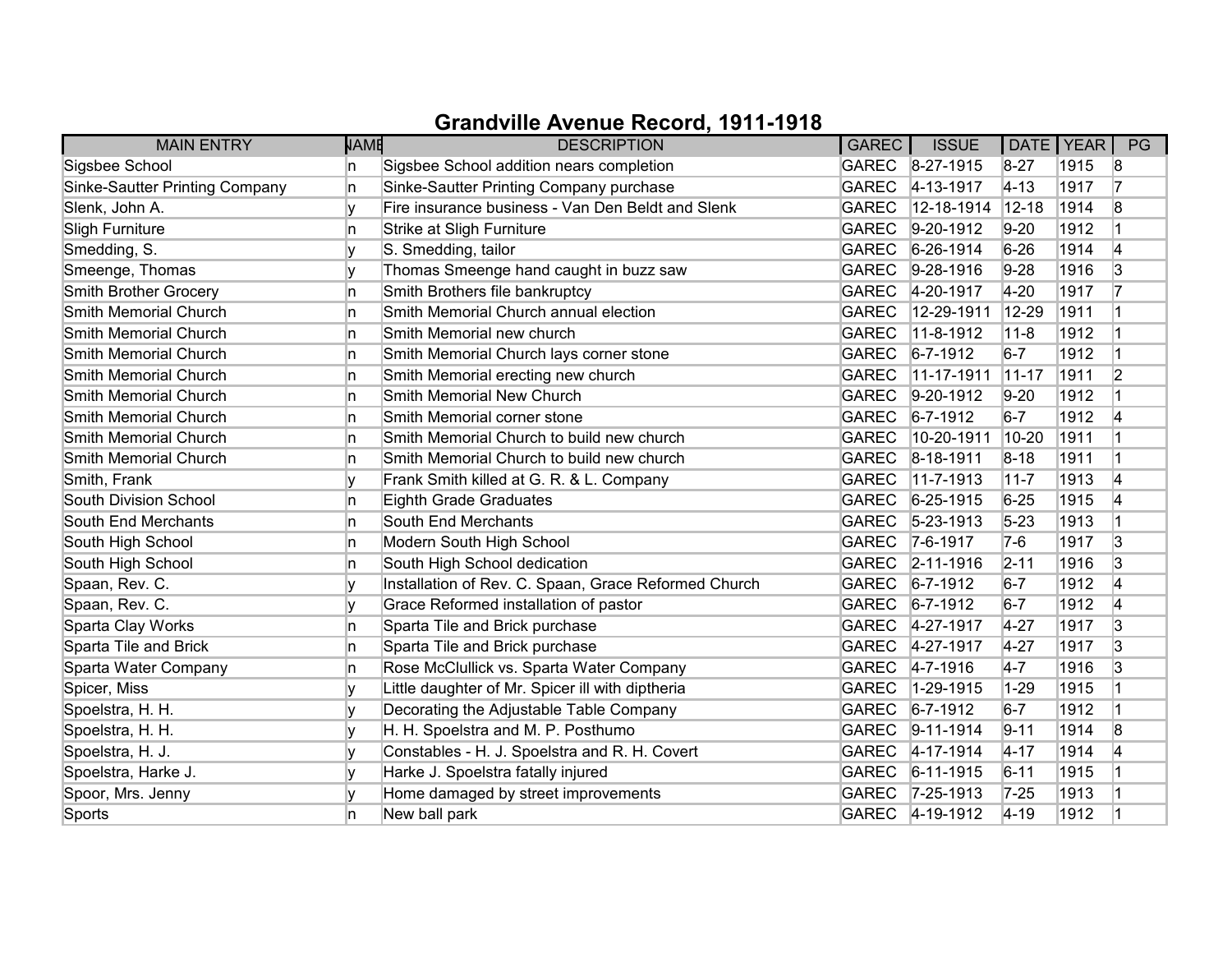| <b>MAIN ENTRY</b> | NAME | <b>DESCRIPTION</b>                                        | GAREC        | <b>ISSUE</b>      | DATE   YEAR |      | PG             |
|-------------------|------|-----------------------------------------------------------|--------------|-------------------|-------------|------|----------------|
| Sports            | In.  | Grandville Avenue Stars baseball team                     |              | GAREC 6-16-1911   | $6 - 16$    | 1911 | 13             |
| Sports            | ln.  | Grandville Avenue Stars baseball team                     | <b>GAREC</b> | $6 - 23 - 1911$   | $6 - 23$    | 1911 | 4              |
| Sports            | ln.  | Jack Monument, runner quits racing                        | <b>GAREC</b> | $7 - 7 - 1911$    | $7 - 7$     | 1911 | 4              |
| Sports            | ln.  | J. R. Kilpatrick, compete all around track championship   | <b>GAREC</b> | $ 7 - 7 - 1911 $  | $7-7$       | 1911 | 4              |
| Sports            | ln.  | Grandville Avenue Merchants ball team                     | <b>GAREC</b> | $ 7 - 14 - 1911$  | $7 - 14$    | 1911 | 3              |
| Sports            | In.  | Burton Nationals baseball team                            | <b>GAREC</b> | 7-28-1911         | $7 - 28$    | 1911 |                |
| Sports            | In.  | Aeroplane to race fast auto                               | <b>GAREC</b> | $9-8-1911$        | $9-8$       | 1911 | $\overline{2}$ |
| Sports            | ln.  | Grandville Avenue Merchants baseball team                 | GAREC        | $8-4-1911$        | $8-4$       | 1911 | 2              |
| Sports            | ln.  | Burton Heights Stars baseball team                        | GAREC        | $ 8-4-1911$       | $8-4$       | 1911 | $\overline{2}$ |
| Sports            | ln.  | Racing at the West Michigan State Fair                    | <b>GAREC</b> | $8 - 25 - 1911$   | $8 - 25$    | 1911 | 4              |
| Sports            | ln.  | Burton Heights Stars baseball team                        | <b>GAREC</b> | 8-25-1911         | $8 - 25$    | 1911 | $\overline{2}$ |
| Sports            | ln.  | New baseball field                                        | <b>GAREC</b> | 4-26-1912         | $4 - 26$    | 1912 |                |
| Sports            | ln.  | Grandville Avenue Merchants baseball team                 | <b>GAREC</b> | 8-25-1911         | $8 - 25$    | 1911 | $\overline{2}$ |
| Sports            | ln.  | DeKruif's Juniors, amateur baseball team                  | GAREC        | $ 6 - 7 - 1912 $  | $6-7$       | 1912 | 4              |
| Sports            | ln.  | Hans Holmer, runner to compete in Scotland                | GAREC        | $ 7 - 7 - 1911 $  | $7 - 7$     | 1911 | 4              |
| Sports            | In.  | Eastern Avenue Merchants                                  | GAREC        | $ 6-23-1916$      | $6 - 23$    | 1916 | 8              |
| Sports            | ln.  | Baseball                                                  | <b>GAREC</b> | $6 - 20 - 1913$   | $6 - 20$    | 1913 |                |
| Sports            | ln.  | <b>Timmer Tigers</b>                                      | <b>GAREC</b> | $ 5 - 29 - 1914 $ | $5 - 29$    | 1914 |                |
| Sports            | In.  | <b>Baseball teams</b>                                     | <b>GAREC</b> | $ 8-11-1916$      | $8 - 11$    | 1916 | 14             |
| Sports            | ln.  | <b>Baseball teams</b>                                     | GAREC        | $ 7 - 28 - 1916$  | $7 - 28$    | 1916 |                |
| Sports            | ln.  | <b>Frielink's Tailors and Grandville Avenue Merchants</b> | GAREC        | $6 - 5 - 1914$    | $6-5$       | 1914 | 4              |
| Sports            | ln.  | <b>Baseball teams</b>                                     | GAREC        | $7 - 14 - 1916$   | $7 - 14$    | 1916 | 8              |
| Sports            | In.  | <b>Baseball teams</b>                                     | GAREC        | $6 - 18 - 1915$   | $6 - 18$    | 1915 | 8              |
| Sports            | ln.  | Baseball                                                  | GAREC        | $ 6 - 30 - 1916$  | $6 - 30$    | 1916 |                |
| Sports            | ln.  | <b>Grandville Avenue Merchants</b>                        | <b>GAREC</b> | 4-24-1914         | $4 - 24$    | 1914 | 4              |
| Sports            | In.  | Grandville Ave. Improvements                              | <b>GAREC</b> | $6 - 16 - 1916$   | $6 - 16$    | 1916 | 8              |
| Sports            | ln.  | Grandville Avenue Improvements                            | <b>GAREC</b> | $6-9-1916$        | $6-9$       | 1916 | 8              |
| Sports            | ln.  | Baseball games                                            | <b>GAREC</b> | $ 6-2-1916$       | $6-2$       | 1916 |                |
| Sports            | In.  | Ninth Ward Merchants vs. Grandville Ave. Improvements     | <b>GAREC</b> | $5 - 24 - 1916$   | $5 - 24$    | 1916 |                |
| Sports            | ln.  | Frelink Tailor's & Grandville Avenue Merchants            | <b>GAREC</b> | $6-26-1914$       | $6 - 26$    | 1914 | 4              |
| Sports            | ln.  | Grandville Avenue improvements                            | GAREC        | $ 5 - 19 - 1916$  | $5 - 19$    | 1916 | 14             |
| Sports            | In   | <b>Grandville Avenue Merchants</b>                        |              | GAREC 7-3-1914    | $7-3$       | 1914 |                |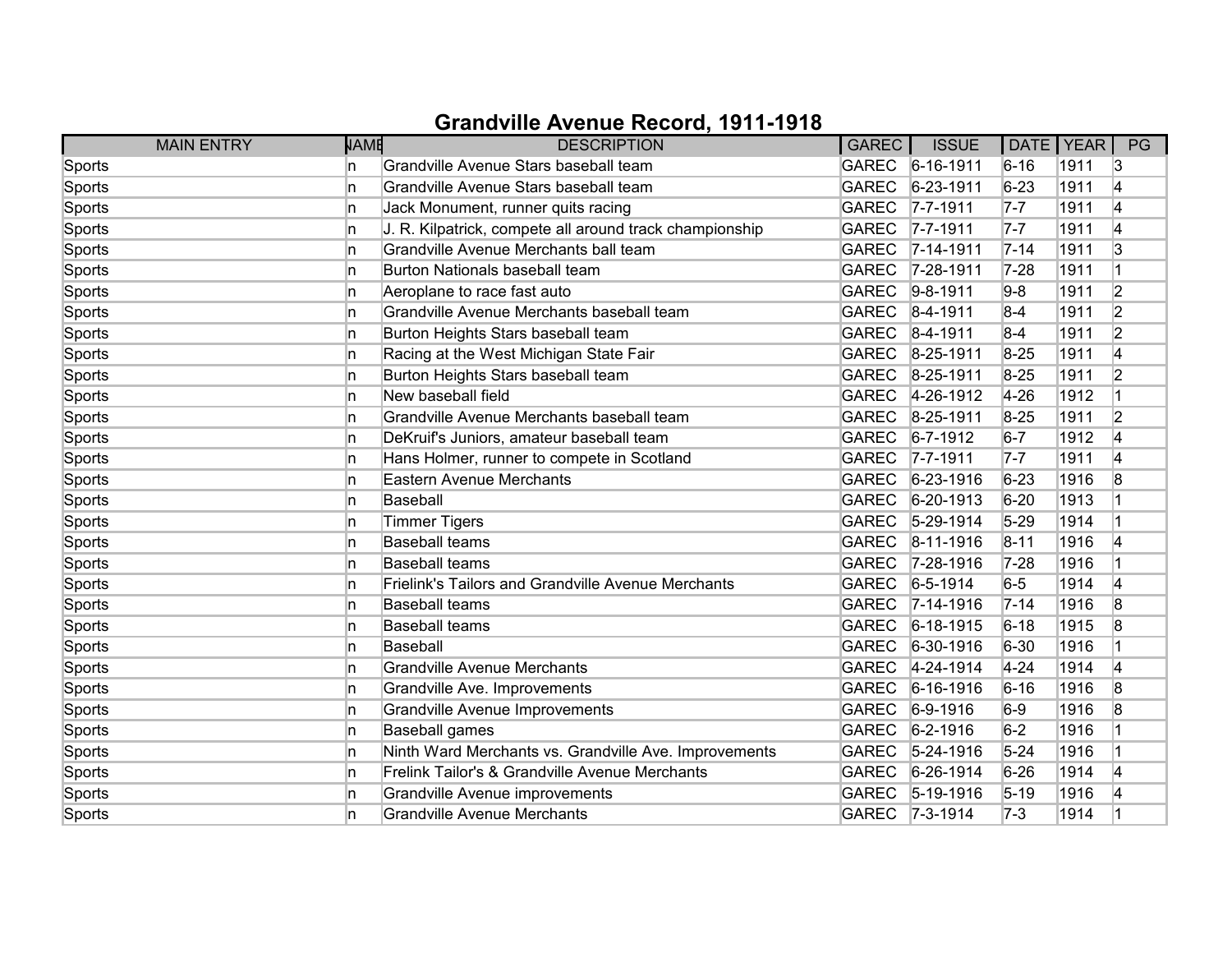| <b>MAIN ENTRY</b> | <b>NAME</b> | <b>DESCRIPTION</b>                              | GAREC        | <b>ISSUE</b>      | DATE   YEAR |      | PG |
|-------------------|-------------|-------------------------------------------------|--------------|-------------------|-------------|------|----|
| Sports            | In.         | <b>Grandville Avenue Merchants</b>              |              | GAREC 6-12-1914   | $6 - 12$    | 1914 |    |
| Sports            | In.         | Lawn tennis center                              | <b>GAREC</b> | $1 - 19 - 1917$   | $1 - 19$    | 1917 | 17 |
| Sports            | 'n          | <b>Hall Street Sluggers</b>                     | <b>GAREC</b> | $ 7 - 11 - 13 $   | $7 - 11$    | 1913 |    |
| Sports            | In.         | <b>Baseball teams</b>                           | <b>GAREC</b> | $ 7 - 17 - 1913 $ | $7 - 17$    | 1913 |    |
| Sports            | In.         | Baseball                                        | <b>GAREC</b> | $7 - 25 - 1913$   | $7 - 25$    | 1913 |    |
| Sports            | n.          | Galewood Merchants baseball                     | <b>GAREC</b> | $ 8-29-1913 $     | $8 - 29$    | 1913 |    |
| Sports            | 'n          | Grandville Avenue Merchants indoor baseball     | <b>GAREC</b> | 10-24-1913        | $10 - 24$   | 1913 |    |
| Sports            | In.         | Dedication of new athletic field                | GAREC        | $4-6-1917$        | $4-6$       | 1917 |    |
| Sports            | 'n          | <b>Creston Merchants</b>                        | <b>GAREC</b> | 5/8/1914          | 5/8         | 1914 | 4  |
| Sports            | 'n          | Excelsior basketball team                       | <b>GAREC</b> | 1-26-1917         | $1 - 26$    | 1917 |    |
| Sports            | n           | <b>Grandville Avenue Merchants</b>              | <b>GAREC</b> | 7/10/1914         | 7/10        | 1914 |    |
| Sports            | n           | Triple M Basketball club                        | <b>GAREC</b> | 2-27-1914         | $2 - 27$    | 1914 |    |
| Sports            | 'n          | Excelsior basketball team                       | <b>GAREC</b> | 12-28-1916        | 12-28       | 1916 |    |
| Sports            | 'n          | Triple M Basketball club                        | <b>GAREC</b> | $3 - 27 - 1914$   | $3 - 27$    | 1914 | 4  |
| Sports            | n           | <b>Grandville Avenue Merchants</b>              | GAREC        | $3 - 27 - 1914$   | $3 - 27$    | 1914 | 4  |
| Sports            | n.          | Grandville Avenue Merchants                     |              | GAREC 4-3-1914    | $ 4-3 $     | 1914 | 14 |
| Sports            | 'n          | <b>Grandville Avenue Merchants</b>              | <b>GAREC</b> | $4 - 10 - 1914$   | $4 - 10$    | 1914 | 14 |
| Sports            | 'n          | <b>Grandville Avenue Merchants</b>              | <b>GAREC</b> | 4-17-1914         | $4 - 17$    | 1914 |    |
| Sports            | n           | <b>Triple M Basketball Club</b>                 | <b>GAREC</b> | 1/9/1914          | 1/9         | 1914 |    |
| Sports            | ln.         | Basketball - Wolverines vs. Y. M. C. A. Leaders | <b>GAREC</b> | 2-12-1915         | $2 - 12$    | 1915 |    |
| Sports            | ln.         | Football at Ramona Park                         | <b>GAREC</b> | 10/9/1914         | 10/9        | 1914 | 8  |
| Sports            | In.         | <b>Frielink Tailors</b>                         | <b>GAREC</b> | 10/9/1914         | 10/9        | 1914 |    |
| Sports            | In.         | Finney Social Center indoor ball                | <b>GAREC</b> | 1-7-1916          | $1 - 7$     | 1916 | 8  |
| Sports            | ln.         | Indoor baseball                                 | <b>GAREC</b> | 12-17-1915        | 12-17       | 1915 |    |
| Sports            | ln.         | Football teams                                  | <b>GAREC</b> | 11-12-1915        | $11-12$     | 1915 |    |
| Sports            | 'n          | First baseball glove                            | <b>GAREC</b> | $8-27-1915$       | $8 - 27$    | 1915 | 8  |
| Sports            | ln.         | New baseball diamonds                           | <b>GAREC</b> | $5 - 12 - 1916$   | $5 - 12$    | 1916 |    |
| Sports            | ln.         | Basketball - Wolverines vs Zeeland Olympics     | <b>GAREC</b> | 1-29-1915         | $1 - 29$    | 1915 |    |
| Sports            | ln.         | Auto races                                      | <b>GAREC</b> | 10-2-1914         | $10 - 2$    | 1914 | 4  |
| Sports            | 'n          | <b>Baseball teams</b>                           | GAREC        | $ 7-30-1915$      | $7 - 30$    | 1915 | 4  |
| Sports            | n.          | <b>Baseball teams</b>                           | <b>GAREC</b> | $ 7 - 16 - 1915$  | $7 - 16$    | 1915 | 14 |
| Sports            | n           | <b>Baseball teams</b>                           |              | GAREC 6-18-1915   | $6 - 18$    | 1915 | 4  |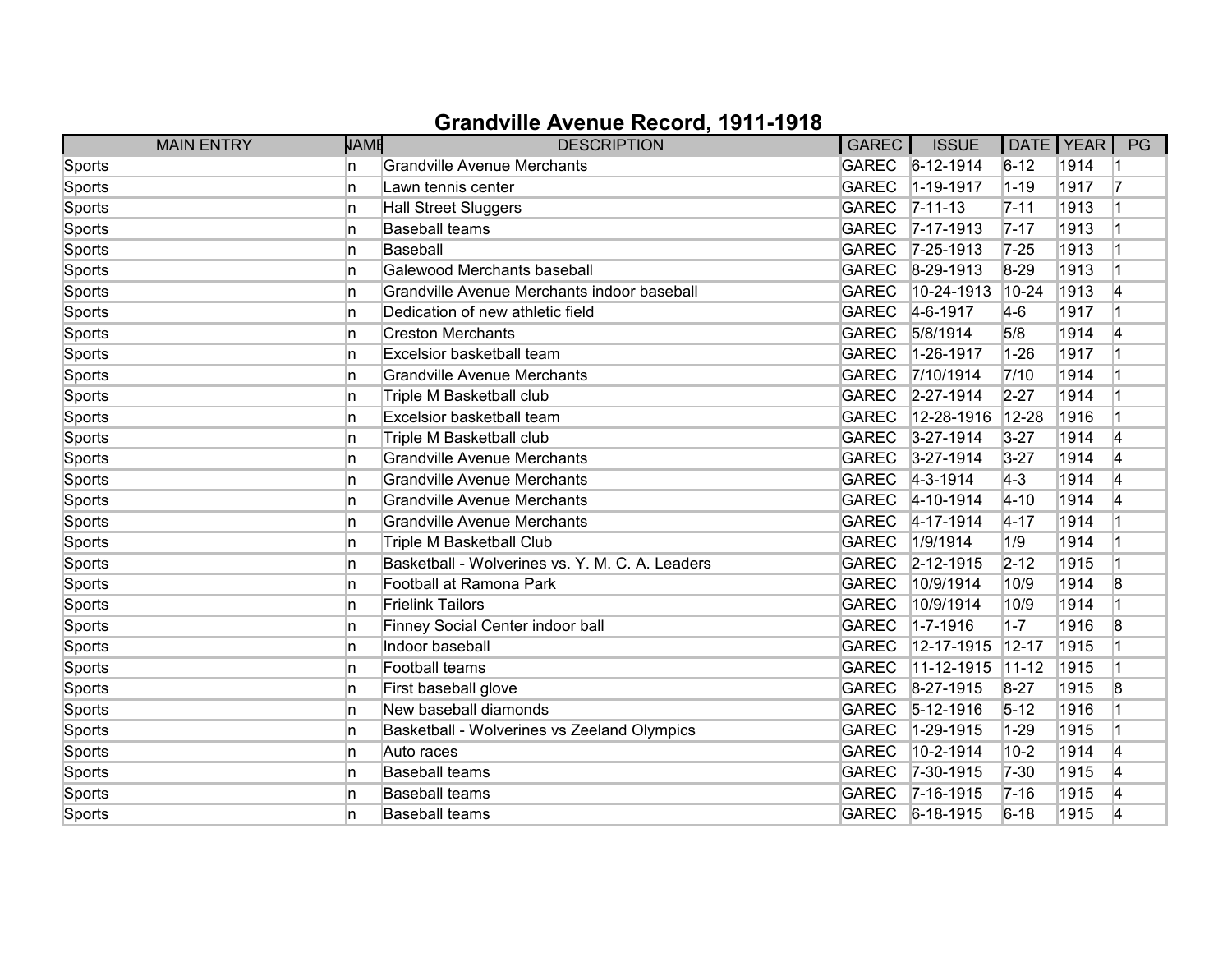| <b>MAIN ENTRY</b> | NAME | <b>DESCRIPTION</b>                                      | GAREC        | <b>ISSUE</b>      | DATE   YEAR |      | PG |
|-------------------|------|---------------------------------------------------------|--------------|-------------------|-------------|------|----|
| Sports            | In.  | <b>Baseball teams</b>                                   |              | GAREC 6-11-1915   | $6 - 11$    | 1915 | 8  |
| Sports            | In   | Grandville Ave. Merchants vs DeKruif's Drugs - baseball | <b>GAREC</b> | $5-28-1915$       | $5 - 28$    | 1915 |    |
| Sports            | ln.  | <b>Baseball teams</b>                                   | GAREC        | $6-4-1915$        | $6-4$       | 1915 | 8  |
| Sports            | ln.  | Frielink's vs 9th Ward Club                             | GAREC        | $5 - 28 - 1915$   | $5 - 28$    | 1915 | 5  |
| Sports            | ln.  | Winter sports - skiing and ice skating                  | <b>GAREC</b> | $1 - 22 - 1915$   | $1 - 22$    | 1915 |    |
| Sports            | ln.  | <b>Basketball</b>                                       | <b>GAREC</b> | $2 - 18 - 1916$   | $2 - 18$    | 1916 |    |
| Sports            | ln.  | Frielink Tailors - indoor baseball                      |              | GAREC 5-1-1914    | $5-1$       | 1914 | 14 |
| Sports            | ln.  | <b>Frielink Colts</b>                                   |              | GAREC 5-5-1915    | $5-5$       | 1916 |    |
| Sports            | In   | <b>Grandville Avenue Merchants</b>                      |              | GAREC 7-17-1914   | $7 - 17$    | 1914 | 4  |
| Sports            | In.  | <b>Grand circuit races</b>                              | <b>GAREC</b> | 7/31/1914         | 7/31        | 1914 |    |
| Sports            | In   | Tennis court in Rumsey Park                             | <b>GAREC</b> | $8 - 7 - 1914$    | $8-7$       | 1914 |    |
| Sports            | ln.  | <b>Frielink Tailors and Grandville Avenue Merchants</b> |              | GAREC 8-7-1914    | $8-7$       | 1914 | 8  |
| Sports            | ln.  | Basketball                                              | <b>GAREC</b> | $2 - 25 - 1916$   | $2 - 25$    | 1916 | 4  |
| Sports            | ln.  | <b>Basketball</b>                                       | <b>GAREC</b> | $1 - 28 - 1916$   | $ 1 - 28$   | 1916 |    |
| Sports            | ln.  | <b>Grandville Avenue Merchants</b>                      | GAREC        | $8-21-1914$       | $8 - 21$    | 1914 | 8  |
| Sports            | In.  | <b>Frielink Tailors</b>                                 | <b>GAREC</b> | 10-2-1914         | $10 - 2$    | 1914 | 4  |
| Sports            | ln.  | Tennis court at Rumsey Park                             | <b>GAREC</b> | 8-28-1914         | 8-28        | 1914 | 8  |
| Sports            | ln.  | <b>Frielink Tailors vs Roi Tans</b>                     | <b>GAREC</b> | $ 9-4-1914$       | $9-4$       | 1914 | 8  |
| Sports            | ln.  | <b>Grandville Avenue Merchants</b>                      | <b>GAREC</b> | 9/4/1914          | 9/4         | 1914 | 8  |
| Sports            | ln.  | <b>Grandville Avenue Merchants</b>                      | <b>GAREC</b> | 9/11/1914         | 9/11        | 1914 | 8  |
| Sports            | n    | <b>Basketball</b>                                       | GAREC        | $ 2 - 4 - 1916$   | $2 - 4$     | 1916 |    |
| Sports            | ln.  | <b>Frielink Tailors</b>                                 | GAREC        | 9/24/1914         | 9/24        | 1914 |    |
| Sports            | ln.  | <b>Grandville Avenue Merchants</b>                      |              | GAREC 7-3-1914    | $ 7-3 $     | 1914 | 4  |
| Sports            | ln.  | Frielink Tailors vs. K. of P's.                         | <b>GAREC</b> | 8/21/1914         | 8/21        | 1914 | 8  |
| Sports            | ln.  | <b>Baseball teams</b>                                   | <b>GAREC</b> | $6 - 15 - 1917$   | $6 - 15$    | 1917 | 8  |
| Sports            | ln.  | Rumsey Playground games                                 | GAREC        | $ 7 - 13 - 1917$  | $ 7-13 $    | 1917 | 8  |
| Sports            | In.  | DeKruif's Juniors - amateur baseball                    | <b>GAREC</b> | $6 - 7 - 1912$    | $6-7$       | 1912 | 14 |
| Sports            | ln.  | Baseball                                                | GAREC        | $ 5 - 16 - 1913 $ | $5 - 16$    | 1913 |    |
| Sports            | ln.  | Grandville Avenue Merchants reorganized                 | <b>GAREC</b> | 4-18-1912         | $ 4 - 19$   | 1912 | 4  |
| Sports            | In.  | <b>Grandville Avenue Merchants</b>                      | GAREC        | $5 - 24 - 1912$   | $5 - 24$    | 1912 |    |
| Sports            | ln.  | <b>Baseball</b>                                         | GAREC        | $ 6-6-1913$       | $6-6$       | 1913 | 4  |
| Sports            | 'n   | Sports on Sunday debated                                | GAREC        | $11-9-1917$       | $ 11 - 9$   | 1917 | 5  |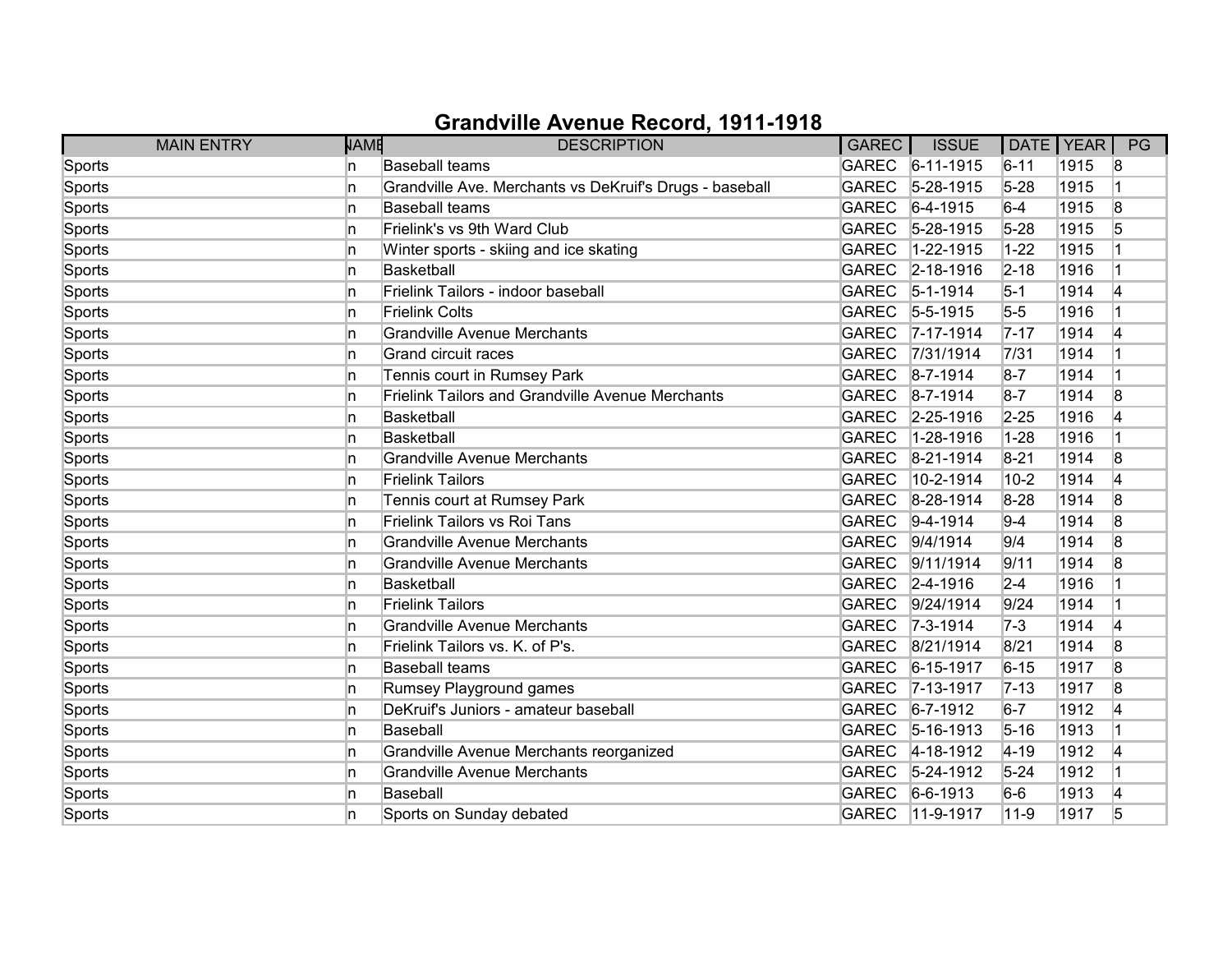| <b>MAIN ENTRY</b>                           | <b>NAME</b> | <b>DESCRIPTION</b>                                  | GAREC        | <b>ISSUE</b>      | DATE   YEAR |      | PG             |
|---------------------------------------------|-------------|-----------------------------------------------------|--------------|-------------------|-------------|------|----------------|
| Sports                                      | n           | <b>Baseball teams</b>                               |              | GAREC 6-13-1913   | $6 - 13$    | 1913 |                |
| Sports                                      | n           | <b>Basketball</b>                                   | <b>GAREC</b> | $5 - 2 - 1913$    | $5-2$       | 1913 |                |
| Sports                                      | n           | <b>Basket ball</b>                                  | <b>GAREC</b> | 1-24-1913         | $1 - 24$    | 1913 |                |
| Sports                                      | n           | <b>Grandville Avenue Merchants</b>                  | <b>GAREC</b> | $ 5 - 17 - 1912 $ | $5 - 17$    | 1911 | 4              |
| Sports                                      | n           | <b>Basketball</b>                                   | <b>GAREC</b> | $ 2 - 21 - 1913$  | $2 - 21$    | 1913 | $\overline{2}$ |
| Sports                                      | In.         | Rumsey playground                                   | <b>GAREC</b> | $ 8-3-1917$       | $8-3$       | 1917 | 8              |
| Sports                                      | n           | <b>Rumsey Midgets</b>                               |              | GAREC 7-27-1917   | $7 - 27$    | 1917 | 8              |
| Sposki, Joseph                              | v           | Joseph Sposki in jail, hangs himself                |              | GAREC 3-17-1916   | $3 - 17$    | 1916 | 4              |
| Sprague, Frank M.                           |             | Lawrence L. Page murdered grandfather               |              | GAREC 7-6-1916    | 7-6         | 1916 | 3              |
| Square Deal Pedro Club                      | n.          | Square Deal Pedro Club                              | <b>GAREC</b> | $4 - 28 - 1911$   | $4-28$      | 1911 | 2              |
| St. Joseph Seminary                         | n           | St. Joseph Seminary - 9th Year                      | <b>GAREC</b> | $9 - 28 - 1917$   | $9-28$      | 1917 | 8              |
| <b>Standard Building &amp; Fuel Company</b> | n           | Standard Building & Fuel Company                    |              | GAREC 2-4-1916    | $2 - 4$     | 1916 |                |
| Standard Building & Supply Co.              | n.          | Standard Building & Supply Co. and R. J. Breen Co.  | <b>GAREC</b> | $ 5 - 1 - 1914 $  | $5-1$       | 1914 | 4              |
| <b>Standard Supply &amp; Building</b>       | n.          | Standard Supply & Building new stone crusher        | <b>GAREC</b> | $7 - 17 - 1914$   | $7 - 17$    | 1914 | 4              |
| Starkenberg, Allen                          |             | Allen Starkenberg building modern home on Caulfield |              | GAREC 5-5-1911    | $5-5$       | 1911 |                |
| <b>State Prohibition</b>                    | n           | State Prohibition vote                              | <b>GAREC</b> | $9-21-1916$       | $9 - 21$    | 1916 | 8              |
| <b>State Prohibition</b>                    | n           | State wide prohibition                              | <b>GAREC</b> | 11-10-1916        | $ 11 - 10$  | 1916 | 4              |
| Steamer "Chicora"                           | n           | 20th anniversary Steamer "Chicora" disaster         | <b>GAREC</b> | $ 2 - 5 - 1915 $  | $2-5$       | 1915 |                |
| <b>Steel Furniture Company</b>              | n           | <b>Steel Furniture Company</b>                      | <b>GAREC</b> | 11-1-1912         | $11 - 1$    | 1912 | 4              |
| Sterken, B.                                 |             | B. Sterken shoe store moved to Burton Heights       | <b>GAREC</b> | $9-4-1914$        | $9 - 4$     | 1914 | 8              |
| Sterken, Benjamin                           | v           | J. Schipper and Benjamin Sterken - shoe man         | <b>GAREC</b> | $2 - 20 - 1914$   | $2-20$      | 1914 | 4              |
| Stetson, Paul C.                            |             | Principal of South High stays                       | <b>GAREC</b> | $ 9 - 7 - 1917$   | $9 - 7$     | 1917 |                |
| Stiles Bros. Company                        |             | Stiles Bros. company                                | <b>GAREC</b> | $ 4 - 17 - 1914 $ | $4 - 17$    | 1914 |                |
| Stoddard, Fred P.                           |             | Fred P. Stoddard, switchmen rr fell under wheels    | <b>GAREC</b> | $9 - 27 - 1912$   | $9 - 27$    | 1912 |                |
| Stoker and De Young Co.                     | n           | Stoker and De Young company                         | <b>GAREC</b> | 4-24-1914         | $4 - 24$    | 1914 | 14             |
| Streelman, Mr.                              |             | Mr. Streelman - Grandville Ave. & Rumsey St.        | <b>GAREC</b> | $2 - 7 - 1913$    | $2 - 7$     | 1913 |                |
| <b>Street Railway Company</b>               | n           | Street Railway Company motormen                     | <b>GAREC</b> | 12-22-1911        | 12-22       | 1911 |                |
| <b>Street Railway Company</b>               | n           | Street Railway Company needs more rails             | <b>GAREC</b> | $3 - 22 - 1912$   | $3 - 22$    | 1912 | 4              |
| Stryker, C.                                 | v           | C. Stryker demolishes old home to build a new one   | <b>GAREC</b> | $ 5 - 12 - 1911 $ | $5 - 12$    | 1911 | $\overline{2}$ |
| Stryker, Con                                |             | Bungalow on Grandville Avenue for Con Stryker       | <b>GAREC</b> | 10-20-1911        | 10-20       | 1911 | $\overline{2}$ |
| Stryker, J.                                 |             | J. Stryker building                                 | <b>GAREC</b> | $ 6 - 13 - 1913 $ | $6 - 13$    | 1913 | 4              |
| Stryker, Mrs. Al                            |             | Hospital surgeries                                  |              | GAREC 6-19-1914   | $6 - 19$    | 1914 |                |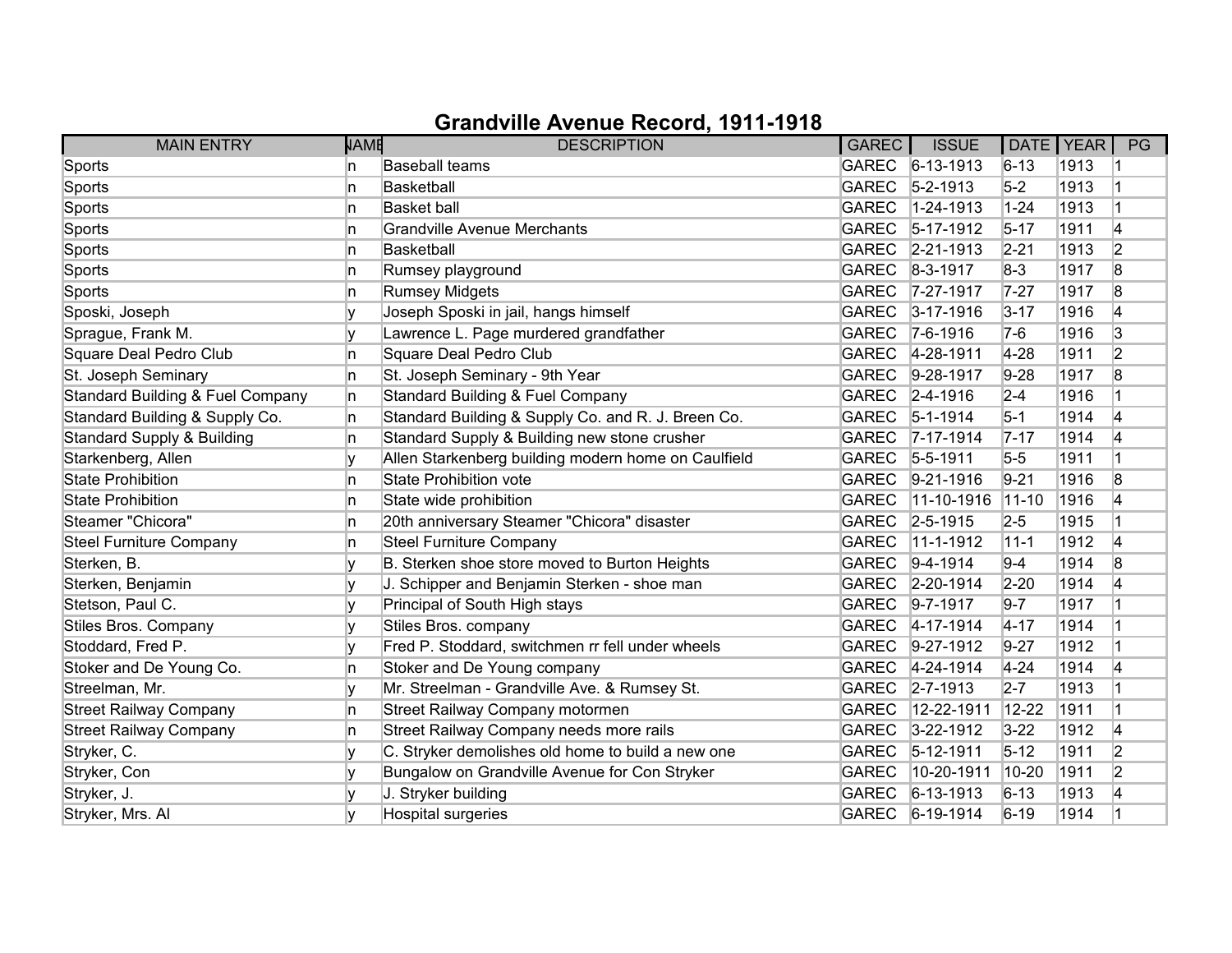| <b>MAIN ENTRY</b>                    | <b>NAME</b> | <b>DESCRIPTION</b>                                             | GAREC        | <b>ISSUE</b>      | DATE   YEAR |      | PG |
|--------------------------------------|-------------|----------------------------------------------------------------|--------------|-------------------|-------------|------|----|
| Stuart, Judge W. J.                  |             | Superior court vacancy by death of Judge W. J. Stuart          |              | GAREC 2-5-1915    | $2-5$       | 1915 |    |
| Stuart, Judge William J.             |             | <b>Grand Rapids City Elections</b>                             | <b>GAREC</b> | $4 - 7 - 1911$    | $4 - 7$     | 1911 | 2  |
| Suffrage                             | n           | Women's suffrage on the ballot                                 | <b>GAREC</b> | 11-1-1918         | $11 - 1$    | 1918 | 8  |
| Suffrage                             | n           | Michigan passes suffrage law                                   | <b>GAREC</b> | $ 5 - 4 - 1917$   | $5-4$       | 1917 | 17 |
| Suffrage                             | In.         | First Suffrage Congressional Campaign                          | <b>GAREC</b> | $3 - 24 - 1916$   | $3 - 24$    | 1916 | 3  |
| Suffrage                             | n           | Election results                                               | <b>GAREC</b> | $11-8-1918$       | $11 - 8$    | 1918 |    |
| Suffrage                             | n           | 1875 Susan B. Anthony Amendment                                | <b>GAREC</b> | $ 2 - 11 - 1916 $ | $2 - 11$    | 1916 | 3  |
| Suffrage see Women                   | n           |                                                                | <b>GAREC</b> |                   |             | 1912 |    |
| Sweet, Edwin F.                      |             | Edwin F. Sweet for Governor                                    | <b>GAREC</b> | 11-3-1916         | $11 - 3$    | 1916 | 4  |
| <b>Swiss-American Knitting Mills</b> | n           | Swiss-American Knitting Mills thefts                           | <b>GAREC</b> | 4-27-1917         | $4 - 27$    | 1917 |    |
| Taliaferro, Edith                    |             | Edith Taliaferro at Powers Theater                             | <b>GAREC</b> | 1-31-1913         | $1 - 31$    | 1913 | 4  |
| Tanner, Nathan                       |             | Selling sugar in underweight packages                          | <b>GAREC</b> | $5 - 24 - 1918$   | $5 - 24$    | 1918 | 3  |
| <b>Taylor and Griswold Grocery</b>   | In.         | W. H. Goodman buys Taylor & Griswold grocery                   | <b>GAREC</b> | $9-3-1915$        | $9-3$       | 1915 | 5  |
| Ten Harkle, Mr.                      |             | W. Groen and Mr. TenHarkle homes                               |              | GAREC 4-3-1914    | $ 4-3 $     | 1914 | 14 |
| TenHerder, J.                        |             | New home built by contractor, Thomas Veldsma                   | <b>GAREC</b> | $3 - 22 - 1912$   | $3 - 22$    | 1912 |    |
| <b>Terrel Plant</b>                  | n           | <b>Terrell Plant fire</b>                                      | <b>GAREC</b> | $11-9-1917$       | $11 - 9$    | 1917 |    |
| <b>Terrell Equipment Company</b>     | n           | <b>Terrell Equipment Company</b>                               | <b>GAREC</b> | $ 5 - 19 - 1911$  | $5 - 19$    | 1911 |    |
| <b>Terrell Equipment Company</b>     | n           | Terrell Equipment Company new plant                            | <b>GAREC</b> | $5-19-1911$       | $5 - 19$    | 1911 |    |
| <b>Terrell Equipment Company</b>     | n           | Terrell Equipment Company new plant                            | <b>GAREC</b> | $ 5 - 19 - 1911$  | $5 - 19$    | 1912 |    |
| <b>Terrill Equipment Company</b>     |             | Terrill Equipment Company - new factory                        | <b>GAREC</b> | 4-28-1911         | $4 - 28$    | 1911 | 3  |
| <b>Terrill Equipment Company</b>     | n.          | Rumsey Home replaced by Terrill Equipment Company              | <b>GAREC</b> | $ 8 - 11 - 1911$  | $8 - 11$    | 1911 |    |
| <b>Terrill Equipment Factory</b>     | n           | Terrill Equipment Factory, contractors, Zeits, Newton & Wagner | GAREC        | $ 8 - 11 - 1911$  | $8 - 11$    | 1911 |    |
| Terry, Edward                        | n           | Edward Terry, actor, at the Powers Theater                     |              | GAREC 4-7-1911    | $4-7$       | 1911 | 4  |
| Thomas Canning Company               | In.         | Several fires                                                  |              | GAREC 8-4-1916    | $8-4$       | 1916 | 1  |
| Thomas Canning Company               | n           | Thomas Canning Company to enlarge plant                        | <b>GAREC</b> | $3 - 8 - 1912$    | $3-8$       | 1912 | 4  |
| <b>Thomas Canning Factory</b>        | n           | <b>Thomas Canning Factory</b>                                  |              | GAREC 7-13-1917   | $7 - 13$    | 1917 | 3  |
| Thompson, Earl A.                    | V           | Earl A. Thompson, bigamist                                     | <b>GAREC</b> | 10-17-1913        | $10 - 17$   | 1913 | 4  |
| Thompson, Mr.                        |             | Reward for murderers of Thompson                               | <b>GAREC</b> | $4 - 17 - 1914$   | $4 - 17$    | 1914 |    |
| Thompson, Mr.                        | v           | Thompson murder                                                | <b>GAREC</b> | $6 - 26 - 1914$   | $6 - 26$    | 1914 |    |
| Thornapple Gas and Electric          | In.         | Thornapple Gas and Electric plant                              | <b>GAREC</b> | $6 - 8 - 1917$    | $6-8$       | 1917 | 17 |
| Thurston, the Magician               |             | Thurston, the magician                                         | <b>GAREC</b> | $1 - 31 - 1913$   | $ 1 - 31$   | 1913 | 4  |
| Tilma, George                        |             | <b>Grand Rapids City Elections</b>                             |              | GAREC 4-7-1911    | $4-7$       | 1911 | 2  |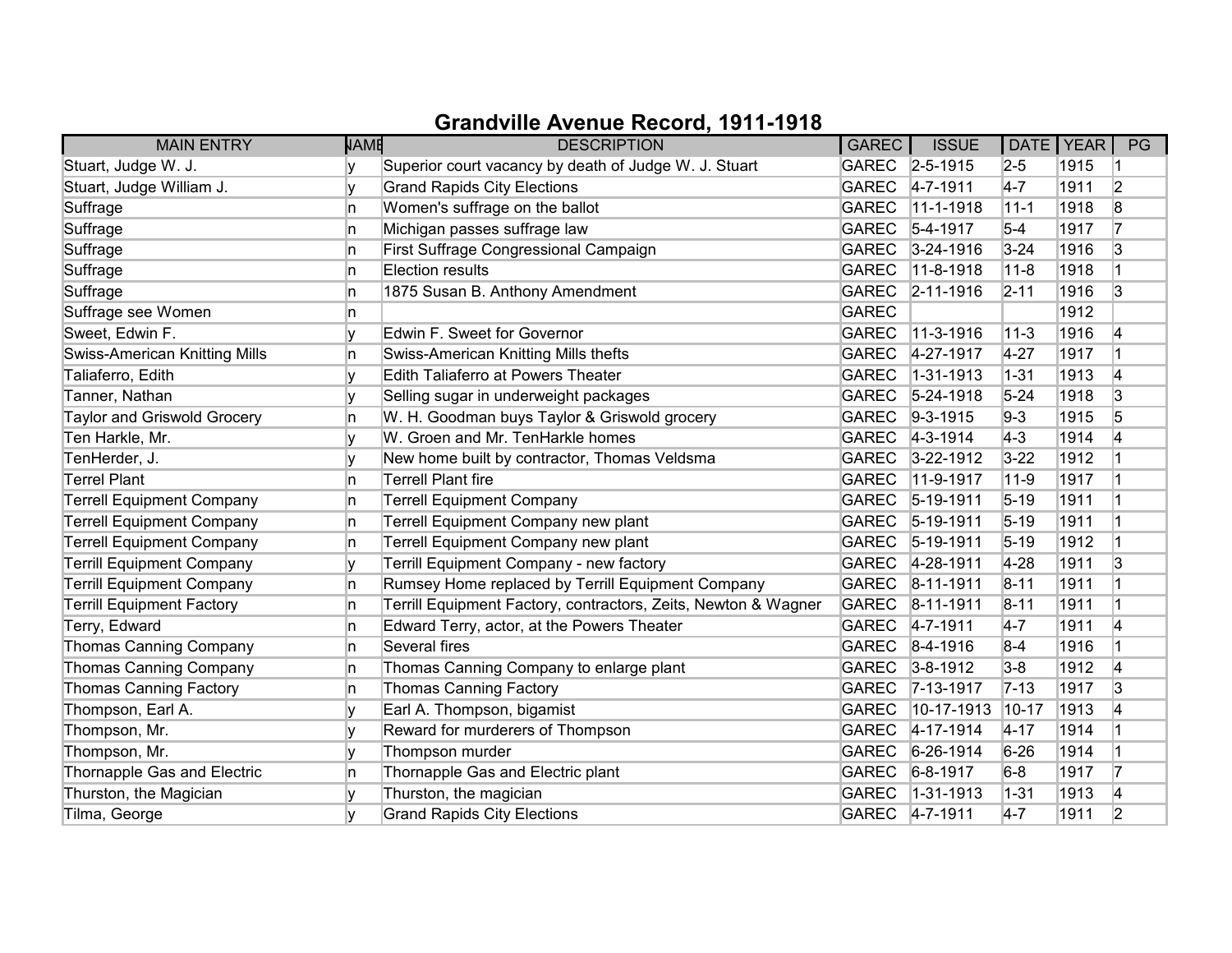| <b>MAIN ENTRY</b>        | <b>NAME</b> | <b>DESCRIPTION</b>                                         | GAREC        | <b>ISSUE</b>      | DATE   YEAR |      | PG |
|--------------------------|-------------|------------------------------------------------------------|--------------|-------------------|-------------|------|----|
| Timmer Tigers            | n           | <b>Timmer Tigers</b>                                       |              | GAREC 5-29-1914   | $5 - 29$    | 1914 |    |
| Timmer, Bert F.          | v           | Bert F. Timmer, apartment construction                     | <b>GAREC</b> | 8-27-1915         | $8 - 27$    | 1915 | 8  |
| Timmer, John             |             | John Timmer - new home                                     | <b>GAREC</b> | 1-30-1914         | $1 - 30$    | 1914 | 14 |
| Timmer, John, Jr.        | v           | Appointment to Board of Fire and Police Commissioners      | <b>GAREC</b> | $ 3 - 8 - 1912 $  | $3 - 8$     | 1912 |    |
| Timmerman, Rev. J.       | v           | Calvin College                                             | <b>GAREC</b> | $6 - 5 - 1914$    | $6-5$       | 1914 |    |
| <b>Titanic Disaster</b>  | ln.         | Titanic memorial service                                   | <b>GAREC</b> | 4-26-1912         | $4 - 26$    | 1912 | 14 |
| <b>Titanic Disaster</b>  | In.         | Titanic Disaster                                           | <b>GAREC</b> | $5-10-1912$       | $5 - 10$    | 1912 | 2  |
| <b>Titanic Disaster</b>  | In.         | <b>Titanic disaster</b>                                    | <b>GAREC</b> | $5 - 3 - 1912$    | $5-3$       | 1912 | 2  |
| <b>Titanic Disaster</b>  | In.         | Titanic disaster                                           | <b>GAREC</b> | $4-26-1912$       | $4 - 26$    | 1912 | 2  |
| Toumart, G. J.           | In.         | G. J. Toumart building                                     | <b>GAREC</b> | $5-17-1912$       | $5 - 17$    | 1912 | 2  |
| <b>Tourmart Block</b>    | In.         | <b>Tourmart block</b>                                      | <b>GAREC</b> | 12-15-1911        | $12 - 15$   | 1911 |    |
| <b>Traffic Accident</b>  | In.         | Louis Klupker injured                                      | <b>GAREC</b> | 8-22-1913         | $8-22$      | 1913 |    |
| <b>Traffic Accident</b>  | In.         | Cornelius Haan, ran against a hydrant                      | <b>GAREC</b> | 11-6-1914         | $11 - 6$    | 1914 | 8  |
| <b>Traffic Accident</b>  | In.         | Jetze Holst injured                                        | <b>GAREC</b> | $4 - 10 - 1914$   | $4 - 10$    | 1914 | 14 |
| <b>Traffic Accident</b>  | In.         | Mrs. J. Berg and Albert Miscott injured in auto accident   | <b>GAREC</b> | $7 - 10 - 1914$   | $7 - 10$    | 1914 | 4  |
| <b>Traffic Accident</b>  | In.         | A. J. Flierman injured                                     | <b>GAREC</b> | 10-17-1913        | $10 - 17$   | 1913 | 4  |
| <b>Traffic Accident</b>  | ln.         | Peter Kuiper accident with his auto                        | <b>GAREC</b> | 8-21-1914         | $8 - 21$    | 1914 | 8  |
| <b>Traffic Accident</b>  | In.         | Plow and train collide                                     | <b>GAREC</b> | 1-26-1912         | $1 - 26$    | 1912 |    |
| <b>Traffic Accidents</b> | ln.         | Steps in front of street car                               | <b>GAREC</b> | 12-7-1917         | $12 - 7$    | 1917 | 17 |
| <b>Traffic Accidents</b> | ln.         | J. R. Horton's auto wrecks rig of J. R. Bettes near sparta | <b>GAREC</b> | 10-19-1916        | 10-19       | 1916 | 3  |
| <b>Traffic Accidents</b> | ln.         | Struck on sidewalk by auto                                 | <b>GAREC</b> | 12-21-1917        | $12 - 21$   | 1917 | 7  |
| <b>Traffic Accidents</b> | ln.         | Bert Douglas injured by auto                               | <b>GAREC</b> | 11-16-1916        | $ 11 - 16$  | 1916 | 7  |
| <b>Traffic Accidents</b> | In.         | Two boys struck by auto                                    | <b>GAREC</b> | $ 9-14-1917$      | $9 - 14$    | 1917 | 8  |
| <b>Traffic Accidents</b> | In.         | Russel Cain injured by car                                 | <b>GAREC</b> | $9-17-1915$       | $9 - 17$    | 1915 |    |
| <b>Traffic Accidents</b> | ln.         | Fred Cuddeback injured while cranking auto                 | <b>GAREC</b> | 10-1-1915         | $10 - 1$    | 1915 |    |
| <b>Traffic Accidents</b> | ln.         | Brother-in-laws hit by autos                               | <b>GAREC</b> | $9-28-1916$       | $9-28$      | 1916 | 3  |
| <b>Traffic Accidents</b> | In.         | Car struck by interurban                                   | <b>GAREC</b> | $5 - 3 - 1918$    | $5-3$       | 1918 | 14 |
| <b>Traffic Accidents</b> | ln.         | Auto collides with interurban car                          | <b>GAREC</b> | $6 - 8 - 1917$    | $6-8$       | 1917 | 17 |
| <b>Traffic Accidents</b> | In.         | Girl struck by street car                                  | <b>GAREC</b> | $ 5 - 31 - 1918 $ | $5 - 31$    | 1918 | 4  |
| <b>Traffic Accidents</b> | In.         | Pinned under auto                                          | <b>GAREC</b> | $ 8-17-1917$      | $8 - 17$    | 1917 | 17 |
| <b>Traffic Accidents</b> | ln.         | Dr. L. G. Wedwood's auto struck by interurban car          | <b>GAREC</b> | 11-16-1916        | $ 11 - 16$  | 1916 | 17 |
| <b>Traffic Accidents</b> | n           | Horse struck by car                                        | <b>GAREC</b> | 12-2-1915         | $12 - 2$    | 1915 | 4  |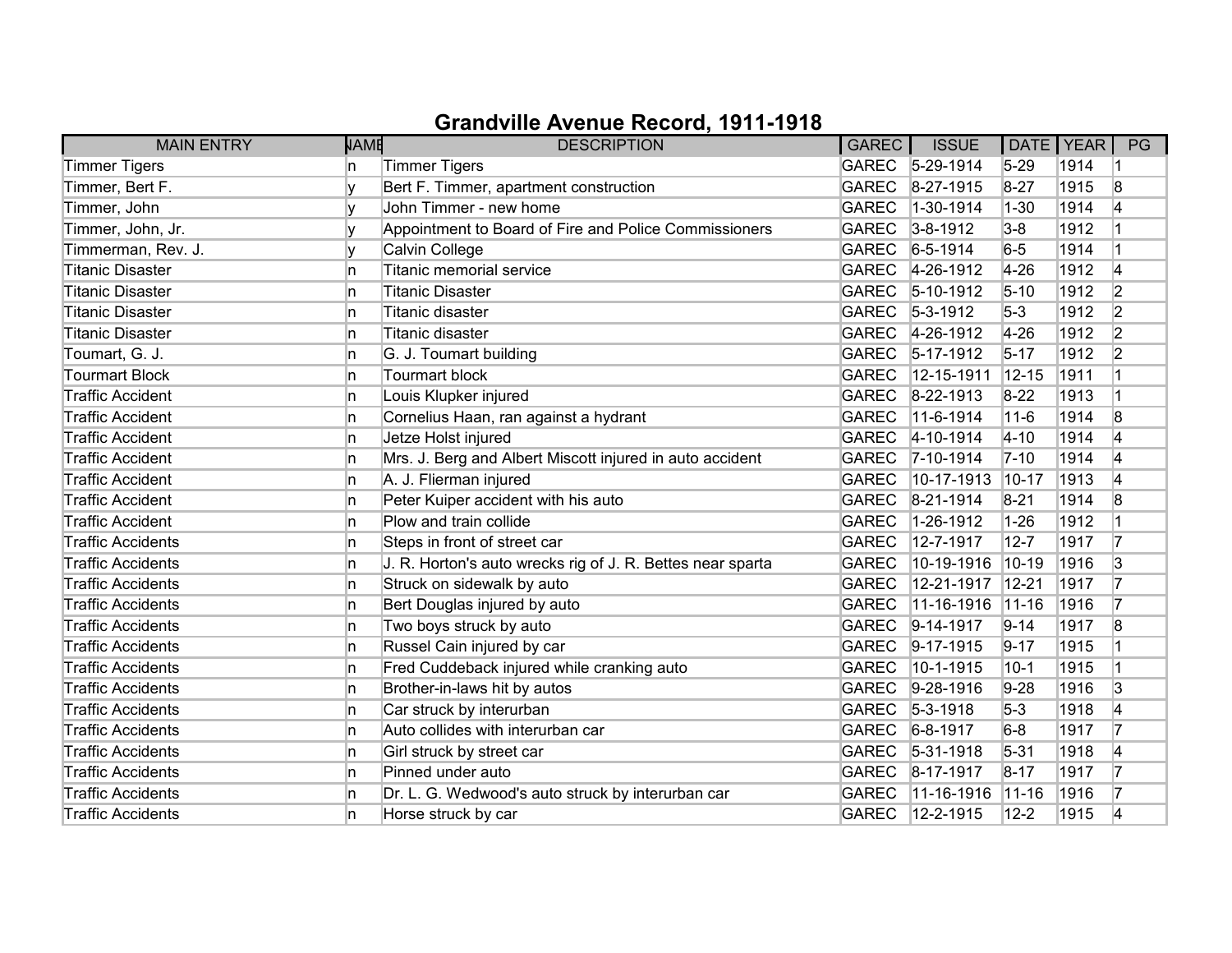| <b>MAIN ENTRY</b>        | <b>NAME</b> | <b>DESCRIPTION</b>                                                      | <b>GAREC</b> | <b>ISSUE</b>      | DATE   YEAR |      | PG              |
|--------------------------|-------------|-------------------------------------------------------------------------|--------------|-------------------|-------------|------|-----------------|
| <b>Traffic Accidents</b> | n           | Supervisor Huizenga injured in auto accident                            | <b>GAREC</b> | $12 - 17 - 1915$  | $ 12 - 17 $ | 1915 |                 |
| <b>Traffic Accidents</b> | ln.         | Harke J. Spoelstra fatally injured                                      | <b>GAREC</b> | $ 6 - 11 - 1915 $ | $6 - 11$    | 1915 |                 |
| <b>Traffic Accidents</b> | ln.         | John Haan auto struck by coal wagon                                     | <b>GAREC</b> | 11-16-1916        | $ 11 - 16$  | 1916 |                 |
| <b>Traffic Accidents</b> | In.         | Auto wrecked                                                            | <b>GAREC</b> | 8-17-1917         | $8 - 17$    | 1917 | 17              |
| <b>Traffic Accidents</b> | ln.         | Beulah Loche, 13, injures when auto bumps one she was riding in GAREC   |              | 10-5-1916         | $10 - 5$    | 1916 | 3               |
| <b>Traffic Accidents</b> | In.         | Run down by auto truck                                                  | <b>GAREC</b> | $9-21-1917$       | $9 - 21$    | 1917 | 8               |
| <b>Traffic Accidents</b> | In.         | Pinned under auto                                                       | <b>GAREC</b> | $9-28-1917$       | $9-28$      | 1917 | 5               |
| <b>Traffic Accidents</b> | In.         | Injured in foggy weather on Ada Road                                    | <b>GAREC</b> | 12-7-1916         | $12 - 7$    | 1916 | 3               |
| <b>Traffic Accidents</b> | ln.         | Wynand VandenBerg killed in auto accident                               | <b>GAREC</b> | 1-8-1915          | $1 - 8$     | 1915 |                 |
| <b>Traffic Accidents</b> | ln.         | Mrs. Horndorf in auto accident                                          | <b>GAREC</b> | $7 - 9 - 1915$    | $7-9$       | 1915 | 4               |
| <b>Traffic Accidents</b> | n           | Auto and train accident                                                 | <b>GAREC</b> | $ 5-3-1912$       | $5-3$       | 1912 |                 |
| Traffic Accidents        | In.         | Auto tire explodes                                                      | <b>GAREC</b> | $9 - 7 - 1917$    | $9 - 7$     | 1917 | 17              |
| <b>Traffic Accidents</b> | ln.         | Struck by train                                                         | <b>GAREC</b> | 10-19-1917        | 10-19       | 1917 |                 |
| <b>Traffic Accidents</b> | ln.         | Mr. Westover killed in car accident                                     | <b>GAREC</b> | 10-27-1911        | $10-27$     | 1911 |                 |
| <b>Traffic Accidents</b> | In.         | Struck by auto                                                          | <b>GAREC</b> | 11-23-1917        | $11-23$     | 1917 | 3               |
| <b>Traffic Accidents</b> | n           | Car slid into ditch                                                     | <b>GAREC</b> | $9 - 7 - 1917$    | $9 - 7$     | 1917 | 17              |
| <b>Traffic Accidents</b> | ln.         | Casey Geleynse owns auto 5 hours died in a ditch                        | <b>GAREC</b> | 10-19-1916        | $ 10 - 19$  | 1916 | 3               |
| <b>Traffic Accidents</b> | ln.         | Louis Andinga injured by auto                                           | <b>GAREC</b> | $4 - 13 - 1917$   | $ 4 - 13 $  | 1917 |                 |
| <b>Traffic Accidents</b> | In.         | Ray Neubecker dies in foggy weather on Ada Road                         | <b>GAREC</b> | 12-7-1916         | $12 - 7$    | 1916 | 3               |
| <b>Traffic Accidents</b> | ln.         | Auto collides with huckster wagon                                       | <b>GAREC</b> | 8-17-1917         | $8 - 17$    | 1917 | 8               |
| <b>Traffic Accidents</b> | ln.         | John Wadkewicz, 25 yrs.; injured by interurban crossing rr bridge       | GAREC        | 11-10-1916        | $ 11 - 10$  | 1916 | 3               |
| <b>Traffic Accidents</b> | ln.         | Bicycle rider hit by truck                                              | <b>GAREC</b> | 7-27-1917         | $7 - 27$    | 1917 | $6\overline{6}$ |
| <b>Traffic Accidents</b> | In.         | Dr. J. R. VandenBerg killed in auto accident                            | <b>GAREC</b> | $ 8-6-1915$       | $8-6$       | 1915 |                 |
| <b>Traffic Accidents</b> | ln.         | Anna May Engle, 7 yrs.; hit by auto driven by Dr. A. E. Sanderson GAREC |              | 10-26-1916        | 10-26       | 1916 | 17              |
| <b>Traffic Accidents</b> | ln.         | Street car collides with auto                                           | <b>GAREC</b> | 8-3-1917          | $8-3$       | 1917 | 3               |
| <b>Traffic Accidents</b> | n           | Lester Lowing injured saving 11 lives                                   | <b>GAREC</b> | 8-20-1915         | $8 - 20$    | 1915 |                 |
| <b>Traffic Accidents</b> | In.         | William Vanderwerf knocked from bicycle by an auto                      | <b>GAREC</b> | $4 - 16 - 1915$   | $4 - 16$    | 1915 | 5               |
| Transportation           | ln.         | Grand Rapids, Holland & Chicago Railway                                 | <b>GAREC</b> | 12-29-1911        | 12-29       | 1911 | 5               |
| Transportation           | ln.         | Michigan Railway at Plaster Creek Bridge                                | <b>GAREC</b> | $6 - 8 - 1917$    | $6-8$       | 1917 | 2               |
| Transportation           | ln.         | G.R. & I.R.R. purchases coal                                            | <b>GAREC</b> | $7-6-1917$        | 7-6         | 1917 | 3               |
| Transportation           | In.         | Graham & Morton Company                                                 | <b>GAREC</b> | $ 8-27-1915 $     | $8 - 27$    | 1915 |                 |
| Transportation           | n           | G. R. & I., Pere Marquette railroads - smoke nuisance                   |              | GAREC 7-16-1915   | $7 - 16$    | 1915 |                 |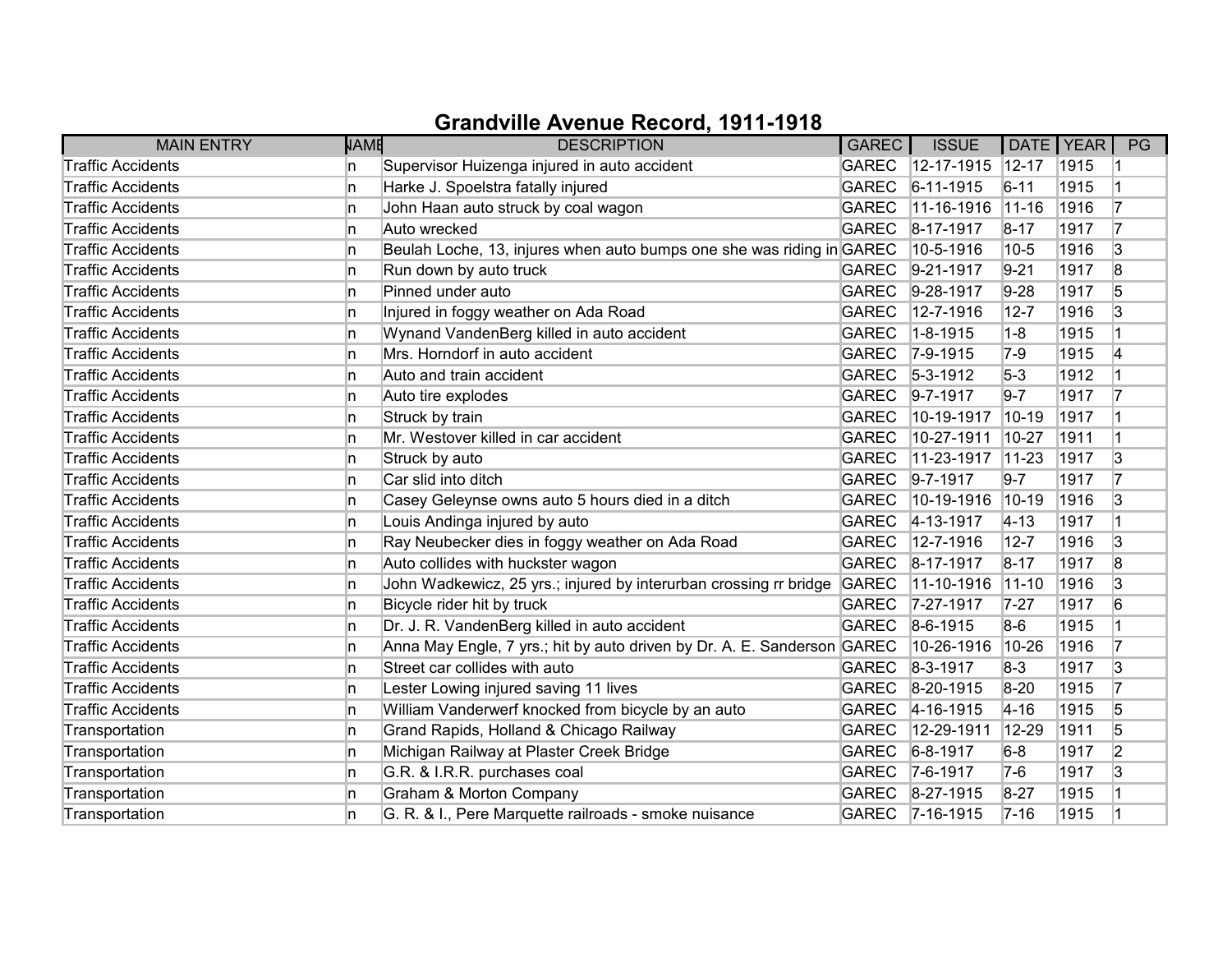| <b>MAIN ENTRY</b> | <b>NAME</b> | <b>DESCRIPTION</b>                            | GAREC        | <b>ISSUE</b>     | DATE   YEAR |      | PG             |
|-------------------|-------------|-----------------------------------------------|--------------|------------------|-------------|------|----------------|
| Transportation    | n           | <b>Holland Interurban</b>                     | <b>GAREC</b> | $ 8-13-1915 $    | $8 - 13$    | 1915 | 17             |
| Transportation    | 'n          | Model A Trailer                               | <b>GAREC</b> | $ 8-13-1915 $    | $8 - 13$    | 1915 | 7              |
| Transportation    | n           | Defends railroads                             | <b>GAREC</b> | 8-13-1915        | $8 - 13$    | 1915 |                |
| Transportation    | n           | County Good Roads Commission                  | <b>GAREC</b> | $6 - 25 - 1915$  | $6 - 25$    | 1915 |                |
| Transportation    | n           | G. R. Street Railway Company picnic           | <b>GAREC</b> | 8-25-1911        | $8 - 25$    | 1911 | $\overline{2}$ |
| Transportation    | In.         | Smoke nuisance                                | <b>GAREC</b> | $ 7-23-1915 $    | $7 - 23$    | 1915 |                |
| Transportation    | In.         | <b>Holland Interurban</b>                     | <b>GAREC</b> | $ 9/-8-1914$     | $9 - 18$    | 1914 | 14             |
| Transportation    | n.          | Eight Minute cars                             | <b>GAREC</b> | $7 - 9 - 1915$   | $7-9$       | 1915 |                |
| Transportation    | 'n          | <b>Street Car Company</b>                     | <b>GAREC</b> | 8-20-1915        | $8 - 20$    | 1915 |                |
| Transportation    | 'n          | Street car to have double track installed     | <b>GAREC</b> | 8-17-1916        | $8 - 17$    | 1916 |                |
| Transportation    | 'n          | The Hupmobile                                 | <b>GAREC</b> | 1-12-1917        | $1 - 12$    | 1917 | 17             |
| Transportation    | In.         | Additional street cars                        | <b>GAREC</b> | 1-12-1917        | $1 - 12$    | 1917 |                |
| Transportation    | In.         | Railroads during war time                     | <b>GAREC</b> | 7-27-1917        | $7 - 27$    | 1917 | 8              |
| Transportation    | 'n          | New schedules                                 | <b>GAREC</b> | $ 9 - 14 - 1917$ | $9 - 14$    | 1917 | 17             |
| Transportation    | 'n          | Michigan Railway Company                      | <b>GAREC</b> | $8 - 3 - 1917$   | $8-3$       | 1917 | 1              |
| Transportation    | In.         | G. R. Street Railway                          | <b>GAREC</b> | 2-23-1917        | $2 - 23$    | 1917 | 8              |
| Transportation    | 'n          | Railroad wages                                | <b>GAREC</b> | 7-28-1916        | $7 - 28$    | 1916 | 5              |
| Transportation    | n           | Grand Rapids - Battle Creek highway           | <b>GAREC</b> | 11-2-1917        | $11 - 2$    | 1917 | $\overline{3}$ |
| Transportation    | n           | Pere Marquette Railroad reorganization        | <b>GAREC</b> | $9 - 7 - 1916$   | $9 - 7$     | 1916 |                |
| Transportation    | n           | G. R. & I. Railway erects stockade            | <b>GAREC</b> | $9 - 7 - 1916$   | $9 - 7$     | 1916 | 4              |
| Transportation    | In.         | Information building at Union Station         | <b>GAREC</b> | $9-28-1916$      | $9-28$      | 1916 | 3              |
| Transportation    | In.         | Extension of G. R. Street Railway             | <b>GAREC</b> | $6-4-1915$       | $6-4$       | 1915 |                |
| Transportation    | n           | A street car ride through Grand Rapids        | <b>GAREC</b> | $ 7 - 21 - 1911$ | $7 - 21$    | 1911 |                |
| Transportation    | n           | Railroads to protect public crossings         | <b>GAREC</b> | 11-10-1916       | $11 - 10$   | 1916 |                |
| Transportation    | 'n          | Enlistees jobs will be kept                   | <b>GAREC</b> | 8-17-1917        | $8 - 17$    | 1917 | 8              |
| Transportation    | n           | Crosby Steamship refuses general freight      | <b>GAREC</b> | 10-5-1917        | $10 - 5$    | 1917 | 7              |
| Transportation    | n.          | Commonwealth Power Railway & Light Co.        | <b>GAREC</b> | 12-24-1915       | $12 - 24$   | 1915 |                |
| Transportation    | In.         | Holland Interurban                            | <b>GAREC</b> | 12-31-1915       | 12-31       | 1915 | 8              |
| Transportation    | n.          | City street cars                              | <b>GAREC</b> | 1-7-1916         | $1 - 7$     | 1916 |                |
| Transportation    | n           | Government orders closing of some RR stations | <b>GAREC</b> | 10-4-1918        | $10 - 4$    | 1918 | 3              |
| Transportation    | In.         | Number of autos by county in Michigan         | <b>GAREC</b> | 1-28-1916        | $1 - 28$    | 1916 | 17             |
| Transportation    | n           | <b>Hackett Automobile</b>                     | <b>GAREC</b> | 3-30-1917        | $3 - 30$    | 1917 | 5              |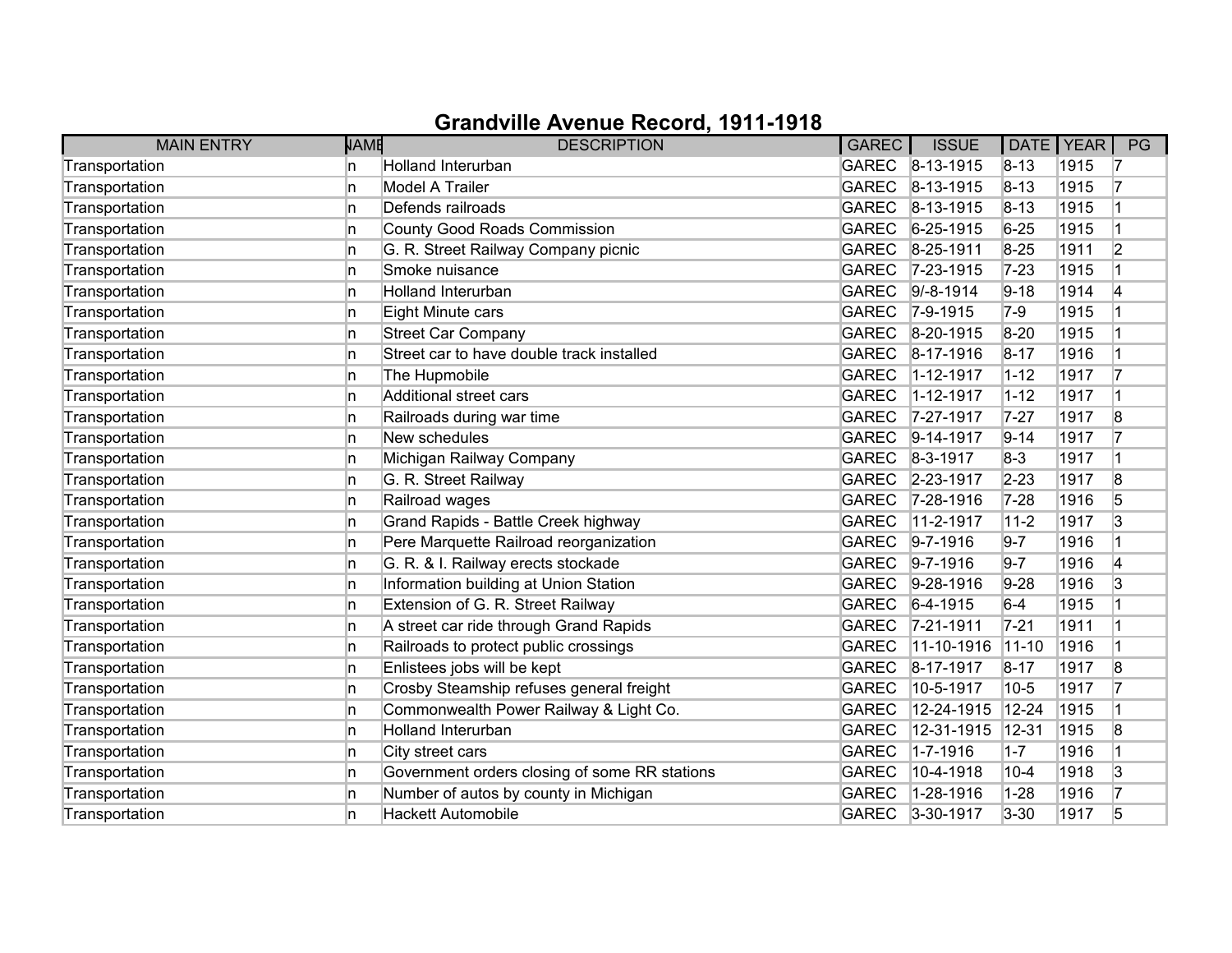| <b>MAIN ENTRY</b> | <b>NAME</b> | <b>DESCRIPTION</b>                                   | <b>GAREC</b> | <b>ISSUE</b>      | DATE   YEAR |      | PG             |
|-------------------|-------------|------------------------------------------------------|--------------|-------------------|-------------|------|----------------|
| Transportation    | n           | Railroad                                             |              | GAREC 4-7-1911    | $4-7$       | 1911 | 2              |
| Transportation    | ln.         | G. R. Railway company to lay new rails               | <b>GAREC</b> | $3 - 23 - 1917$   | $3 - 23$    | 1917 |                |
| Transportation    | ln.         | Road signs                                           | <b>GAREC</b> | 10-19-1917        | $10 - 19$   | 1917 | 7              |
| Transportation    | In.         | Pere Marquette Railroad embargo                      | <b>GAREC</b> | 2-16-1917         | $2 - 16$    | 1917 | 3              |
| Transportation    | ln.         | Michigan Railway teriminal in Grand Rapids           | <b>GAREC</b> | $ 2 - 11 - 1916 $ | $2 - 11$    | 1916 | 3              |
| Transportation    | ln.         | Holland Interurban adds new equipment                | <b>GAREC</b> | 11-3-1911         | $11 - 3$    | 1911 |                |
| Transportation    | In.         | <b>Grand Rapids Auto Show</b>                        | <b>GAREC</b> | $3 - 10 - 1916$   | $3 - 10$    | 1916 |                |
| Transportation    | In.         | G. R. & Indiana RR - smoke nuisance                  | <b>GAREC</b> | $3 - 24 - 1916$   | $3 - 24$    | 1916 |                |
| Transportation    | ln.         | Graham and Morton Line, from Chicago to Grand Rapids | <b>GAREC</b> | $4 - 7 - 1911$    | $4-7$       | 1911 | $\overline{2}$ |
| Transportation    | n           | Pere Marquette Railway purchase                      | <b>GAREC</b> | $3 - 30 - 1917$   | $3 - 30$    | 1917 |                |
| Transportation    | ln.         | Graham & Morton boats                                | <b>GAREC</b> | 5-29-1914         | $5 - 29$    | 1914 |                |
| Transportation    | In.         | <b>Holland Interurban</b>                            | <b>GAREC</b> | 8-28-1914         | $8 - 28$    | 1914 |                |
| Transportation    | ln.         | Kalamazoo Interurban                                 | <b>GAREC</b> | 10-24-1913        | 10-24       | 1913 | 4              |
| Transportation    | In.         | Holland & Kalamazoo Interurban                       | <b>GAREC</b> | 1-16-1914         | $1 - 16$    | 1914 |                |
| Transportation    | In.         | Kalamazoo Interurban                                 | <b>GAREC</b> | 1-23-1914         | $1 - 23$    | 1914 |                |
| Transportation    | In.         | <b>Holland Interurban Officers</b>                   | <b>GAREC</b> | 1-30-1914         | $1 - 30$    | 1914 |                |
| Transportation    | ln.         | <b>Street Railway</b>                                | <b>GAREC</b> | 1-30-1914         | $1 - 30$    | 1914 |                |
| Transportation    | ln.         | New 35 model Buick                                   | <b>GAREC</b> | 3-20-1914         | $3 - 20$    | 1914 |                |
| Transportation    | In.         | Kalamazoo Interurban                                 | <b>GAREC</b> | 3-27-1914         | $3 - 27$    | 1914 | 4              |
| Transportation    | In.         | <b>Holland Interurban</b>                            | <b>GAREC</b> | 4-10-1914         | $4 - 10$    | 1914 | 4              |
| Transportation    | ln.         | Street Railway Company needs more rails              | <b>GAREC</b> | $3 - 22 - 1912$   | $3 - 22$    | 1912 | 14             |
| Transportation    | ln.         | Connect interurbans                                  | <b>GAREC</b> | $5 - 1 - 1914$    | $5 - 1$     | 1914 |                |
| Transportation    | In.         | G. R. Street Railway Co.                             | <b>GAREC</b> | $5 - 8 - 1914$    | $5-8$       | 1914 | 4              |
| Transportation    | In.         | <b>Holland Interurban</b>                            | <b>GAREC</b> | $8 - 8 - 1913$    | $8-8$       | 1913 |                |
| Transportation    | ln.         | Holland & Kalamazoo Interurban                       | <b>GAREC</b> | 5/22/1914         | 5/22        | 1914 |                |
| Transportation    | ln.         | Auto owners                                          | <b>GAREC</b> | 6-27-1913         | $6 - 27$    | 1913 |                |
| Transportation    | In.         | Jesiek Boat Company                                  | <b>GAREC</b> | 1-9-1914          | $1 - 9$     | 1914 | 4              |
| Transportation    | In.         | Auto speeding                                        | <b>GAREC</b> | 3-20-1914         | $3 - 20$    | 1914 | 4              |
| Transportation    | In.         | <b>Holland Interurban</b>                            | <b>GAREC</b> | 6/5/1914          | 6/5         | 1914 | 4              |
| Transportation    | ln.         | Graham & Morton steamers                             | <b>GAREC</b> | $6 - 12 - 1914$   | $6 - 12$    | 1914 |                |
| Transportation    | In.         | Interurban line                                      | <b>GAREC</b> | 6-19-1914         | $6 - 19$    | 1914 |                |
| Transportation    | ln.         | Railroads give in                                    | <b>GAREC</b> | $6-19-1914$       | $6 - 19$    | 1914 |                |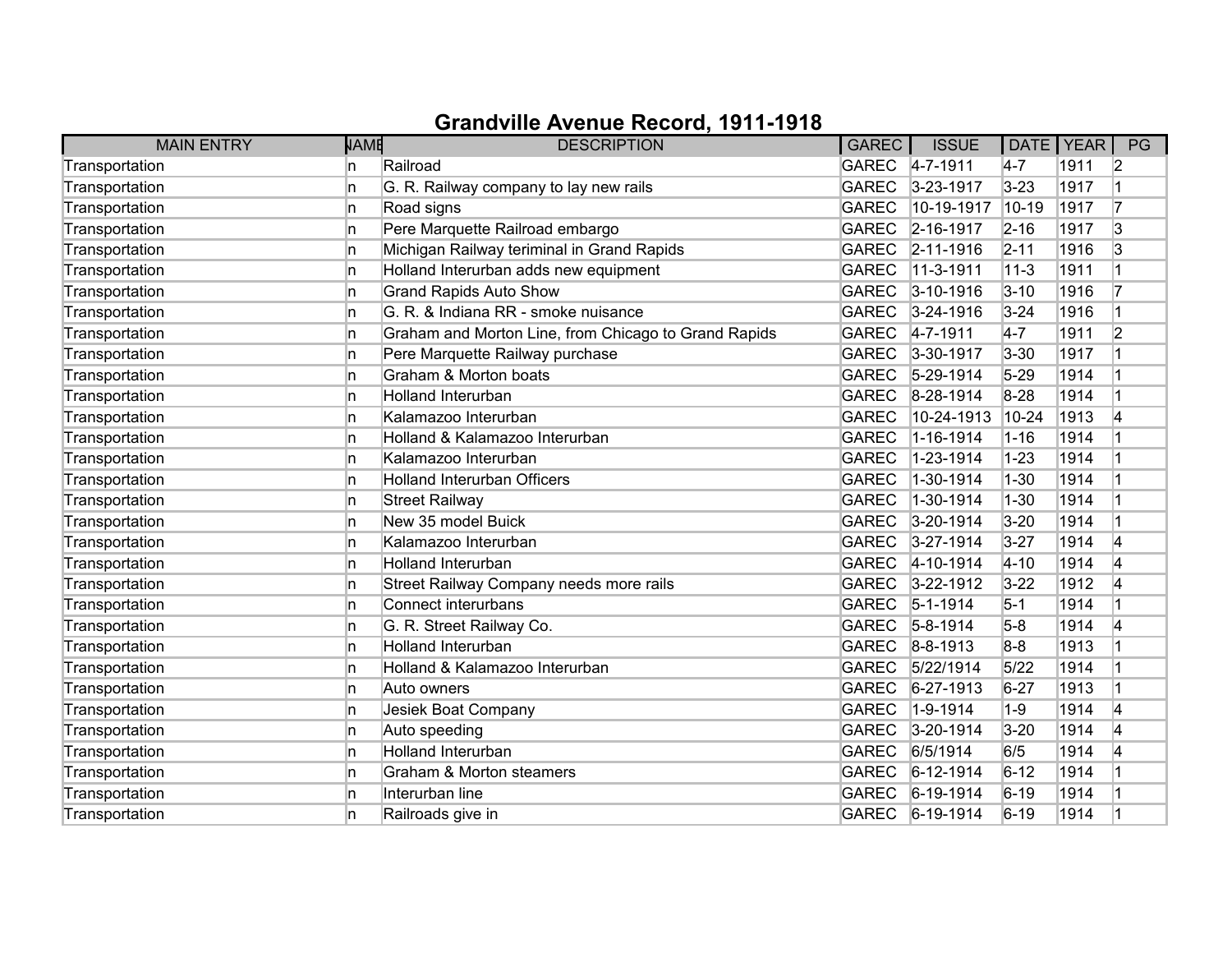| <b>MAIN ENTRY</b> | <b>NAME</b> | <b>DESCRIPTION</b>                                | GAREC        | <b>ISSUE</b>      | DATE   YEAR |      | PG             |
|-------------------|-------------|---------------------------------------------------|--------------|-------------------|-------------|------|----------------|
| Transportation    | n           | Railroad franchise                                | <b>GAREC</b> | $6 - 26 - 1914$   | $6 - 26$    | 1914 |                |
| Transportation    | n           | Pere Marquette railway                            | <b>GAREC</b> | $7 - 3 - 1914$    | $7-3$       | 1914 |                |
| Transportation    | n           | Kalamazoo Interurban                              | <b>GAREC</b> | $7 - 3 - 1914$    | 7/3         | 1914 | 4              |
| Transportation    | n           | Kalamazoo Interurban                              | <b>GAREC</b> | $7 - 17 - 1914$   | $7 - 17$    | 1914 | 4              |
| Transportation    | n           | Kalamazoo Interurban                              | <b>GAREC</b> | $8 - 7 - 1914$    | $8 - 7$     | 1914 |                |
| Transportation    | In.         | G. R. Railway                                     | <b>GAREC</b> | $ 8 - 14 - 1914 $ | $8 - 14$    | 1914 | 8              |
| Transportation    | n           | Kalamazoo Interurban                              | <b>GAREC</b> | 8-21-1914         | $8 - 21$    | 1914 |                |
| Transportation    | In.         | G. R. Street Railway Co.                          | <b>GAREC</b> | $ 5 - 15 - 1914 $ | $5 - 15$    | 1914 |                |
| Transportation    | 'n          | Interurban Lines                                  | <b>GAREC</b> | 1-3-1913          | $1 - 3$     | 1913 |                |
| Transportation    | 'n          | <b>Grand Rapids Street Railway improvements</b>   | <b>GAREC</b> | 12-22-1911        | $12 - 22$   | 1911 |                |
| Transportation    | n           | Street Railway Company motormen                   | <b>GAREC</b> | 12-22-1911        | 12-22       | 1911 | $\overline{1}$ |
| Transportation    | In.         | <b>Holland Interurban</b>                         | <b>GAREC</b> | $6 - 7 - 1912$    | $6 - 7$     | 1912 | $\overline{2}$ |
| Transportation    | In.         | Pere Marquette Railway                            | <b>GAREC</b> | $6 - 7 - 1912$    | $6 - 7$     | 1912 | 4              |
| Transportation    | In.         | Interurban Lines                                  | <b>GAREC</b> | $9-20-1912$       | $9-20$      | 1912 |                |
| Transportation    | In.         | Holland Interurban                                | <b>GAREC</b> | 10-4-1912         | $10 - 4$    | 1912 |                |
| Transportation    | n           | G. R. Street Railway Company                      | <b>GAREC</b> | 10-18-1912        | 10-18       | 1912 |                |
| Transportation    | 'n          | Kalamazoo Interurban                              | <b>GAREC</b> | 11-1-1912         | $11 - 1$    | 1912 | 4              |
| Transportation    | n           | Watchman at Godfrey avenue crossing               | <b>GAREC</b> | 11-8-1912         | $11 - 8$    | 1912 |                |
| Transportation    | In.         | <b>Holland Interurban</b>                         | <b>GAREC</b> | 12-13-1912        | $12 - 13$   | 1912 | $\overline{2}$ |
| Transportation    | n           | Pere Marquette Railway round trip to Ottawa Beach | <b>GAREC</b> | $6 - 7 - 1912$    | $6 - 7$     | 1912 | 4              |
| Transportation    | In.         | G. R. & Kalamazoo Interurban                      | <b>GAREC</b> | 12-20-1912        | 12-20       | 1912 |                |
| Transportation    | n           | Graham & Morton Boat Company                      | <b>GAREC</b> | $6 - 25 - 1915$   | $6 - 25$    | 1915 |                |
| Transportation    | In.         | <b>Street Railway Company</b>                     | <b>GAREC</b> | 12-27-1912        | $12 - 27$   | 1912 |                |
| Transportation    | n           | Kalamazoo & Holland Interurban                    | <b>GAREC</b> | 12-12-1913        | $12 - 12$   | 1913 | 4              |
| Transportation    | 'n          | 12th Ward - Interurban lines                      | <b>GAREC</b> | 1-3-1913          | $1 - 3$     | 1913 |                |
| Transportation    | n           | <b>Holland Interurban</b>                         | <b>GAREC</b> | 1-10-1913         | $1 - 10$    | 1913 |                |
| Transportation    | In.         | New car barn                                      | <b>GAREC</b> | 1-24-1913         | $1 - 24$    | 1913 | 4              |
| Transportation    | 'n          | Street cars to Grandville?                        | <b>GAREC</b> | $ 2 - 14 - 1913$  | $2 - 14$    | 1913 |                |
| Transportation    | In.         | Kalamazoo Interurban                              | <b>GAREC</b> | $3 - 21 - 1913$   | $3 - 21$    | 1913 |                |
| Transportation    | In.         | <b>Holland Interurban</b>                         | <b>GAREC</b> | 4-18-1913         | $4 - 18$    | 1913 |                |
| Transportation    | 'n          | Interurban wreck                                  | <b>GAREC</b> | $5-9-1913$        | $5-9$       | 1913 | 4              |
| Transportation    | n           | Kalamazoo Interurban Railway                      | <b>GAREC</b> | $ 5 - 16 - 1913 $ | $5 - 16$    | 1913 |                |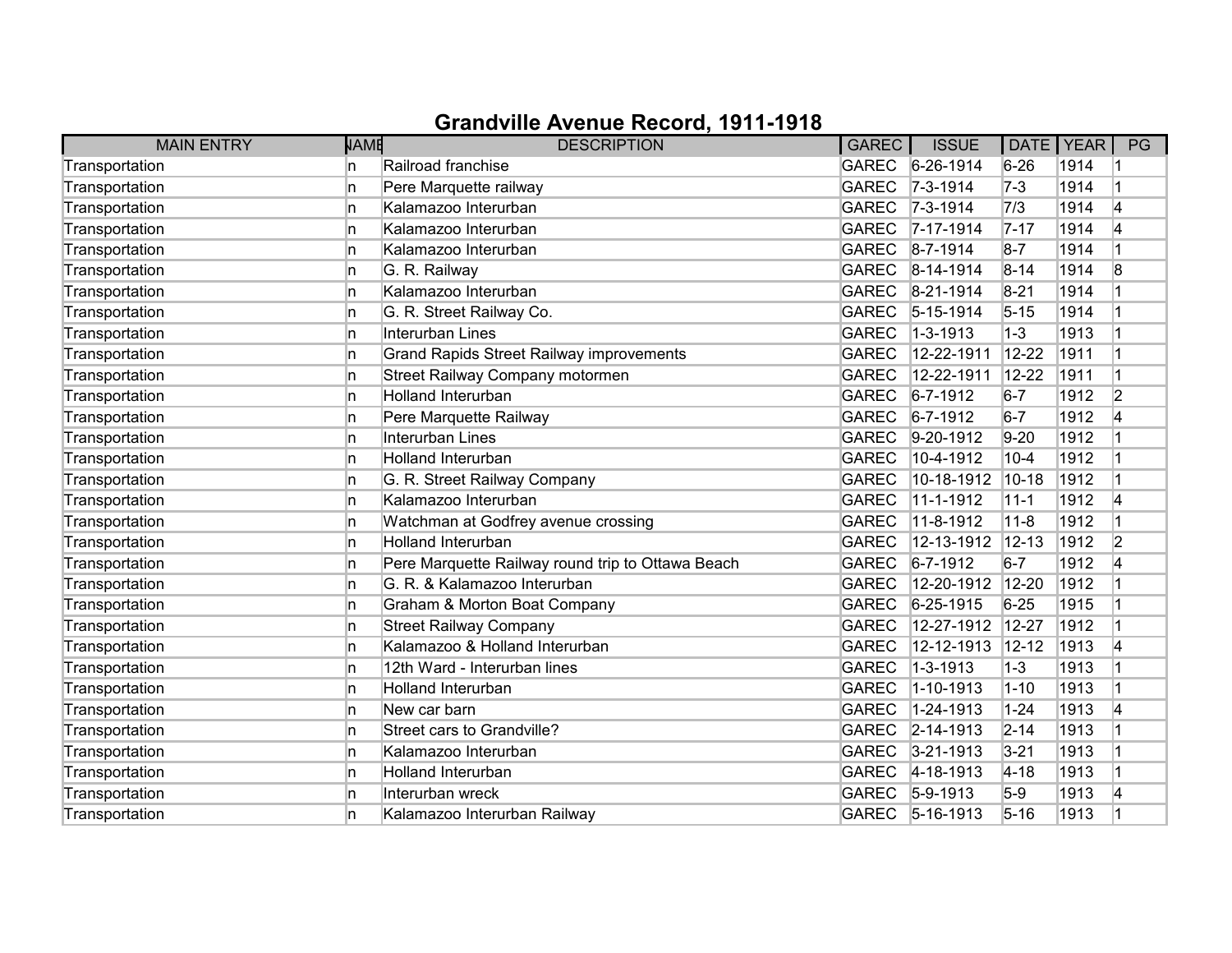| <b>MAIN ENTRY</b>              | <b>NAME</b> | <b>DESCRIPTION</b>                                | <b>GAREC</b> | <b>ISSUE</b>     | DATE   YEAR |      | PG             |
|--------------------------------|-------------|---------------------------------------------------|--------------|------------------|-------------|------|----------------|
| Transportation                 | n           | G. R. Street Railway                              |              | GAREC 5-23-1913  | $5 - 23$    | 1913 |                |
| Transportation                 | n           | Trolley cars                                      | <b>GAREC</b> | $ 5 - 30 - 1913$ | $5 - 30$    | 1913 | 1              |
| Transportation                 | n           | Railroad death rate                               | <b>GAREC</b> | $6-6-1913$       | $6-6$       | 1913 | 3              |
| Transportation                 | n           | Wages raised                                      | <b>GAREC</b> | $ 6-20-1913$     | $6 - 20$    | 1913 |                |
| Transportation                 | n.          | Kalamazoo Interurban                              | <b>GAREC</b> | $ 6-20-1913 $    | $6 - 20$    | 1913 | $\overline{1}$ |
| Transportation                 | In.         | Holland Interurban building new station           | <b>GAREC</b> | $6 - 7 - 1912$   | $6 - 7$     | 1912 | 2              |
| Transportation                 | n.          | Railroad crossing ordinance                       |              | GAREC 3-5-1915   | $3-5$       | 1915 |                |
| Transportation                 | In.         | Holland Interurban                                | <b>GAREC</b> | $5 - 28 - 1915$  | $5 - 28$    | 1915 |                |
| Transportation                 | In.         | Kalamazoo Interurban                              | <b>GAREC</b> | 12-11-1914       | $12 - 11$   | 1914 | 8              |
| Transportation                 | In.         | Several new auto owners                           | <b>GAREC</b> | $4 - 16 - 1915$  | $4 - 16$    | 1915 | $\vert$ 1      |
| Transportation                 | n           | New varnish for autos                             | <b>GAREC</b> | 11-6-1914        | $11 - 6$    | 1914 | 8              |
| Transportation                 | n           | Graham & Morton Company                           | <b>GAREC</b> | 10-24-1913       | $10 - 24$   | 1913 | 4              |
| Transportation                 | In.         | Kalamazoo Interurban                              | <b>GAREC</b> | 10-16-1914       | $10 - 16$   | 1914 | $\overline{1}$ |
| Transportation                 | In.         | G. R. Street Railway                              | <b>GAREC</b> | $2 - 12 - 1915$  | $2 - 12$    | 1915 |                |
| Transportation                 | In.         | Holland Interurban                                | <b>GAREC</b> | 10-9-1914        | $10-9$      | 1914 | 8              |
| Transportation                 | In.         | Railroad Y. M. C. A. shop                         | <b>GAREC</b> | $9-11-1914$      | $9 - 11$    | 1914 | 8              |
| Transportation                 | In.         | Jitney buses                                      | <b>GAREC</b> | 4-23-1915        | $4 - 23$    | 1915 | 4              |
| Transportation                 | n           | E. A. Meves, prevent accidents                    | <b>GAREC</b> | 12-4-1914        | $12 - 4$    | 1914 |                |
| Transportation                 | n           | Holland Interurban no longer on Grandville Avenue | <b>GAREC</b> | $6-4-1915$       | $6-4$       | 1915 | $\overline{1}$ |
| Transportation                 | n           | Jitney buses and G. R. Street Railway             | <b>GAREC</b> | $4-9-1915$       | $4-9$       | 1915 | 4              |
| Transportation                 | In.         | Interurban lines                                  | <b>GAREC</b> | 12-25-1914       | $12 - 25$   | 1914 | $\overline{1}$ |
| Transportation                 | In.         | <b>Holland Interurban</b>                         | <b>GAREC</b> | $4 - 16 - 1915$  | $ 4 - 16 $  | 1915 |                |
| Transportation                 | n           | Railroad complaints                               | <b>GAREC</b> | 8-28-1914        | $8 - 28$    | 1914 | 8              |
| Trears, John                   | v           | Struck by train                                   | <b>GAREC</b> | 10-19-1917       | $10 - 19$   | 1917 | $\overline{1}$ |
| <b>Trinity Reformed Church</b> | n           | Trinity Reformed Church dedicated                 | <b>GAREC</b> | 11-23-1916       | $11 - 23$   | 1916 | 8              |
| Trompen, Dorothy               |             | Dorothy Trompen, Academy Reformed church school   | <b>GAREC</b> | $ 9-11-1914$     | $9 - 11$    | 1914 | 8              |
| Trompen, J. N.                 |             | J. N. Trompen, 25th Anniversary of business       | <b>GAREC</b> | 10-4-1912        | $10 - 4$    | 1912 | $\overline{1}$ |
| Tubeer, Mrs. Garrett           | v           | Mrs. Garrett Tubeer scalded her face with steam   | <b>GAREC</b> | 11-20-1914       | $11 - 20$   | 1914 | 8              |
| Typhoid fever                  | ln.         | Typhoid fever                                     | <b>GAREC</b> | $3 - 15 - 1912$  | $3 - 15$    | 1912 | 4              |
| <b>Union Station</b>           | In.         | Information building at Union Station             | <b>GAREC</b> | $9 - 28 - 1916$  | $9 - 28$    | 1916 | 3              |
| <b>United Motors Company</b>   | In.         | <b>United Motors Company</b>                      | <b>GAREC</b> | $6 - 8 - 1917$   | $6-8$       | 1917 |                |
| Valley City Biscuit Company    | n.          | Valley City Biscuit Company addition              | <b>GAREC</b> | $3 - 30 - 1917$  | $3 - 30$    | 1917 | $\overline{1}$ |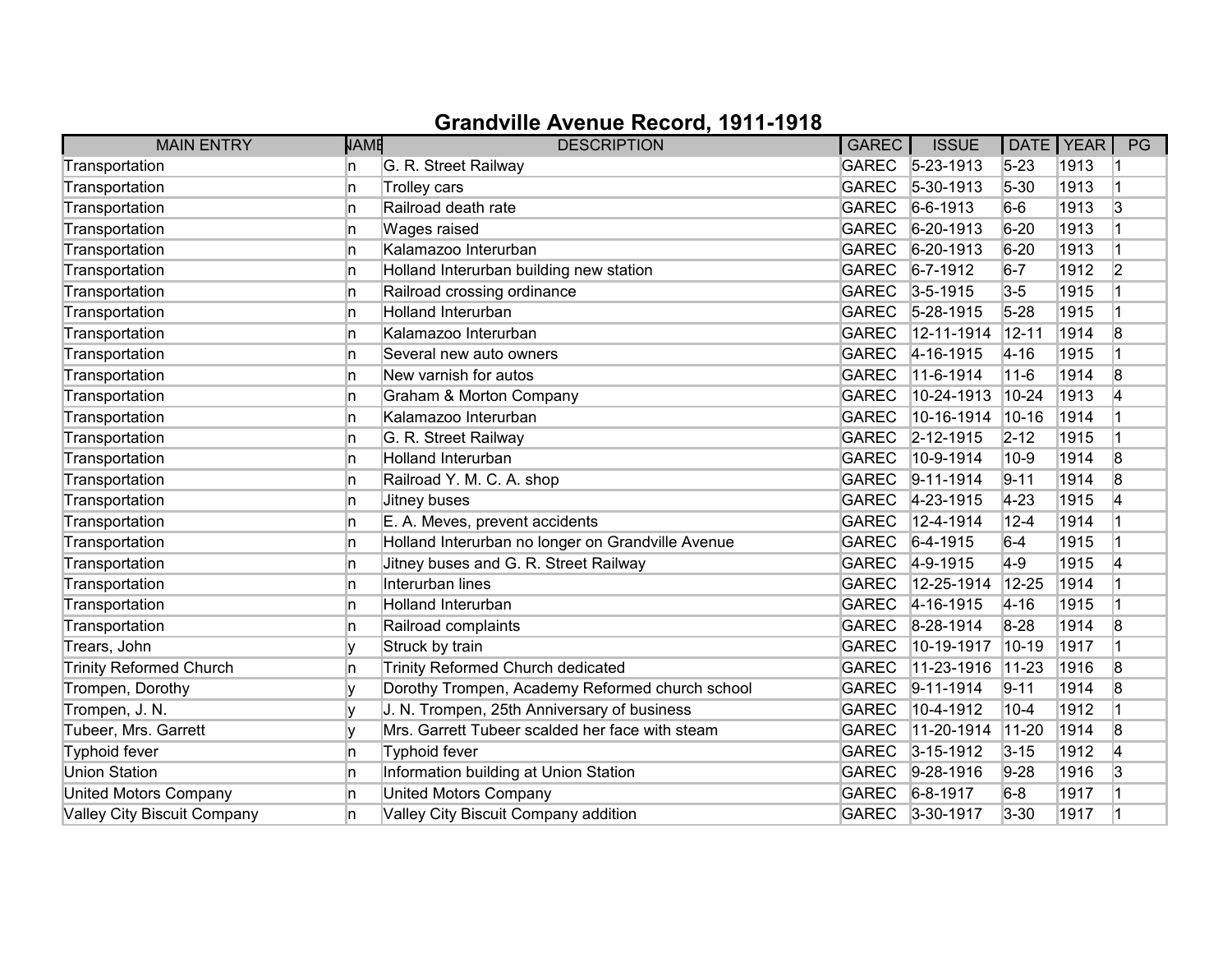| <b>MAIN ENTRY</b>           | <b>NAME</b> | <b>DESCRIPTION</b>                                 | GAREC        | <b>ISSUE</b>       | DATE   YEAR |      | PG             |
|-----------------------------|-------------|----------------------------------------------------|--------------|--------------------|-------------|------|----------------|
| Valley City Milling Company | n           | Fire at Valley City Milling Company                |              | GAREC 5-18-1917    | $5 - 18$    | 1917 | 17             |
| Van Den Berg Brothers       | n.          | Van Den Berg Brothers building                     | <b>GAREC</b> | $3 - 10 - 1916$    | $3 - 10$    | 1916 | 4              |
| Van den Berg Brothers       | In.         | Purchased lot on Grandville avenue                 |              | GAREC 3-1-1912     | $3 - 1$     | 1912 |                |
| Van Hoesen, Grace A.        |             | Grace A. Van Hoesen, candidate for school board    | <b>GAREC</b> | $3 - 19 - 1915$    | $3 - 19$    | 1915 | 8              |
| Van Zoeren, M. J.           |             | M. J. Van Zoeren home                              | <b>GAREC</b> | $ 7-3-1914 $       | $7-3$       | 1914 | 1              |
| Van, Billy B.               |             | Billy B. Van at Majestic Theater                   | <b>GAREC</b> | $10-11-1912$       | $ 10 - 11$  | 1912 | 2              |
| VanDam, Mrs. C.             |             | Mrs. C. VanDam, new millinery store                | <b>GAREC</b> | $8-21-1914$        | $8 - 21$    | 1914 |                |
| Vanden Berg, Wynand         |             | Wynand VandenBerg killed in auto accident          | <b>GAREC</b> | $1 - 8 - 1915$     | $1-8$       | 1915 |                |
| VanDenBeldt, John           |             | Fire insurance business - Van Den Beldt and Slenk  | <b>GAREC</b> | 12-18-1914         | $12 - 18$   | 1914 | 8              |
| VandenBerg Brothers         | n           | VandenBerg Bros. new store                         | <b>GAREC</b> | 10-8-1915          | $10-8$      | 1915 |                |
| VandenBerg Brothers         | n.          | Wm Korlaar contractor for new business block       | <b>GAREC</b> | $3 - 22 - 1912$    | $3 - 22$    | 1912 |                |
| VandenBerg Brothers         | n           | New engine house furnished                         | <b>GAREC</b> | 1-19-1912          | $1 - 19$    | 1912 | 2              |
| VandenBerg, Dr. J. R.       | v           | Dr. J. R. VandenBerg killed in auto accident       | <b>GAREC</b> | $8-6-1915$         | 8-6         | 1915 |                |
| Vandenbosch, John           |             | Kerosene carburetor inventor, John Vandenbosch     | <b>GAREC</b> | $ 11 - 23 - 1916 $ | $ 11 - 23 $ | 1916 | 3              |
| Vander Berg, Jacob          |             | Jacob Vander Berg, Tony Bergman homes              | <b>GAREC</b> | $3-6-1914$         | $3-6$       | 1914 | 14             |
| VanderLeest, Mrs. L.        |             | Mrs. L. VanderLeest - damage to her property       | <b>GAREC</b> | $ 8 - 15 - 1913 $  | $8 - 15$    | 1913 |                |
| VanderLey & Heidema         | n           | VanderLey & Heidema                                | <b>GAREC</b> | $ 5-23-1913 $      | $5 - 23$    | 1913 |                |
| VanderLey * Heidema         | n           | VanderLey & Heidema                                | <b>GAREC</b> | $3 - 21 - 1913$    | $3 - 21$    | 1913 |                |
| VanderLey, John             |             | Stoled a cow and sold it                           | <b>GAREC</b> | $7-19-1918$        | $7 - 19$    | 1918 |                |
| VanderMeer, J. J.           |             | J. J. VanderMeer - gasoline filling pump           | <b>GAREC</b> | $5 - 28 - 1915$    | $5 - 28$    | 1915 | 8              |
| Vanderveen, Mrs. John       | V           | Chickens stolen                                    | <b>GAREC</b> | $1-9-1914$         | $1-9$       | 1914 | 4              |
| Vanderwerf, William         |             | William Vanderwerf knocked from bicycle by an auto |              | GAREC 4-16-1915    | $4 - 16$    | 1915 | 5              |
| VanDongen, Fred             | V           | John Marema & Fred VanDongen, bike repair shop     |              | GAREC 5-21-1915    | $5 - 21$    | 1915 | 5              |
| VanHof, Kryn                |             | Kryn VanHof arrested for forgery                   |              | GAREC 3-1-1912     | $3-1$       | 1912 | $\overline{2}$ |
| VanHoff, Edward             |             | Bicycle rider hit by truck                         | <b>GAREC</b> | $7 - 27 - 1917$    | $7 - 27$    | 1917 | 6              |
| VanKolken, Fred             |             | Homes purchased on Caulfield Avenue                |              | GAREC 7-28-1911    | $7 - 28$    | 1911 |                |
| VanKolker, Nick             | v           | John Ten Harkel purchased grocery business         | <b>GAREC</b> | $3 - 16 - 1917$    | $3 - 16$    | 1917 |                |
| VanKuiken, Ed               |             | Pinned under auto                                  | GAREC        | $8 - 17 - 1917$    | $8 - 17$    | 1917 | 17             |
| Vanos, William              |             | Two boys struck by auto                            | <b>GAREC</b> | $9-14-1917$        | $9 - 14$    | 1917 | 8              |
| VanZoeren, A.               |             | Ed VanZoeren injured - fall from wagon             |              | GAREC 7-17-1913    | $7 - 17$    | 1913 |                |
| VanZoren, M. J.             |             | M. J. Van Zoren home                               | <b>GAREC</b> | 12-11-1914         | $12 - 11$   | 1914 |                |
| VanZorenen, M. J.           |             | M. J. VanZorenen and William Haisma                |              | GAREC 6-19-1914    | $6 - 19$    | 1914 |                |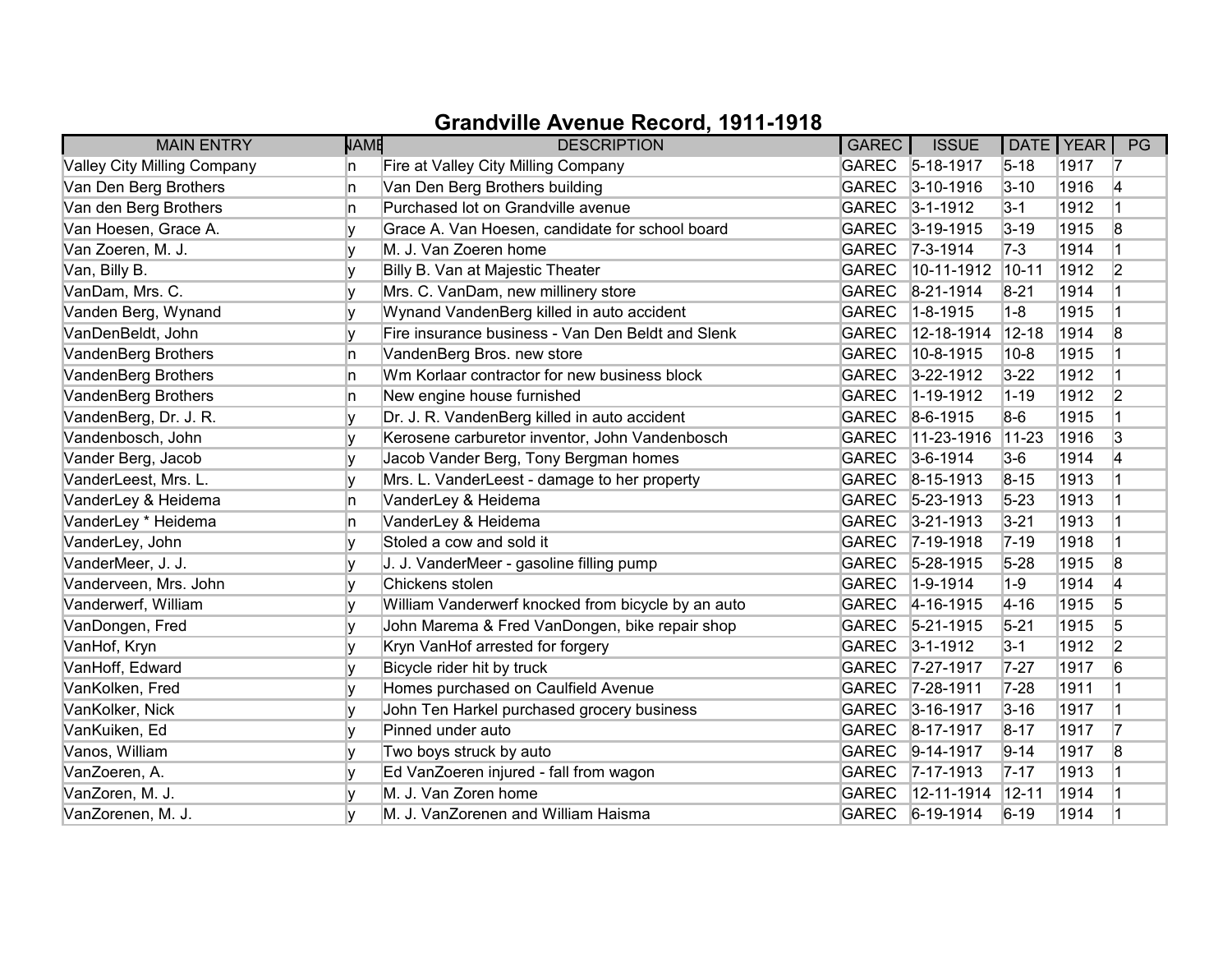| <b>MAIN ENTRY</b>                    | <b>NAME</b> | <b>DESCRIPTION</b>                                                | GAREC        | <b>ISSUE</b>      | DATE   YEAR |      | PG             |
|--------------------------------------|-------------|-------------------------------------------------------------------|--------------|-------------------|-------------|------|----------------|
| Veenstra, John                       |             | John Veenstra steals auto                                         |              | GAREC 5-21-1915   | $5 - 21$    | 1915 |                |
| Veldsma, Thomas                      |             | New home built by contractor, Thomas Veldsma                      | <b>GAREC</b> | $3 - 22 - 1912$   | $3 - 22$    | 1912 |                |
| Veneklase, C. H.                     |             | C. H. Veneklase store                                             | <b>GAREC</b> | $4 - 3 - 1914$    | $ 4-3 $     | 1914 | 4              |
| Veneklase, Charles H.                |             | Veneklase & Bauer block                                           | <b>GAREC</b> | $6 - 5 - 1914$    | 6/5         | 1914 |                |
| Verline, Cloyd                       | ۷           | Cloyd Verline, robbery                                            | <b>GAREC</b> | $6 - 11 - 1915$   | $6 - 11$    | 1915 | 5              |
| Vry, Peter R.                        | v           | Peter R. Vry, maker of antique metal work                         | <b>GAREC</b> | $3 - 12 - 1915$   | $3 - 12$    | 1915 |                |
| Wadkewicz, John                      |             | John Wadkewicz, 25 yrs.; injured by interurban crossing rr bridge | <b>GAREC</b> | 11-10-1916        | $ 11 - 10 $ | 1916 | 3              |
| Waite, Dr. Arthur                    | n           | Dr. Arthur Waite convicted of murder                              | <b>GAREC</b> | $6-9-1916$        | $6-9$       | 1916 | 4              |
| Waite, Dr. Arthur Warren             | v           | Dr. Waite facing murder charges                                   | <b>GAREC</b> | $4 - 7 - 1916$    | $4-7$       | 1916 | 4              |
| Waite, Dr. Arthur Warren             |             | Dr. Warren poisons wife's parents, Mr. & Mrs. John E. Peck        | <b>GAREC</b> | 4-14-1916         | $4 - 14$    | 1916 | 17             |
| Waite, Mrs. Clara (Peck)             | v           | Mrs. Clara Waite granted annulment                                | <b>GAREC</b> | $ 7-21-1916$      | $7 - 21$    | 1916 | 3              |
| Waite, Mrs. Clara Louise (Peck)      | n           | Wife divorces Dr. Arthur Warren Waite                             | <b>GAREC</b> | $ 4-21-1916 $     | $4 - 21$    | 1916 | 3              |
| <b>Wallace Bros, Furniture</b>       | ln.         | Wallace Bros. Furniture buys American Manufacturing Co.           | <b>GAREC</b> | $9-24-1915$       | $9 - 24$    | 1915 |                |
| <b>Wallace Waalkes Real Estate</b>   | ln.         | Wallace Waalkes Real Estate & Insurance                           | <b>GAREC</b> | $5-29-1914$       | $5-29$      | 1914 | 4              |
| Walter A. Clark Veneer Co.           | n           | Walter A. Clark Veneer Co. near completion                        | <b>GAREC</b> | $1 - 7 - 1916$    | $1 - 7$     | 1916 |                |
| Warner, F. D.                        |             | F. D. Warner & G. Boeresma repairing furniture                    | <b>GAREC</b> | $ 5 - 14 - 1915 $ | $5 - 14$    | 1915 | 5              |
| Washington, Booker T.                | ۷           | Booker T. Washington, speaker in Grand Rapids                     | <b>GAREC</b> | $5-31-1912$       | $5 - 31$    | 1912 | 2              |
| Washington, Booker T.                |             | Booker T. Washington, Speaker                                     | <b>GAREC</b> | $5 - 31 - 1912$   | $5 - 31$    | 1912 | $\overline{2}$ |
| Watson, Ralph                        | v           | Failure to register for draft                                     | <b>GAREC</b> | 10-5-1917         | $10-5$      | 1917 | 4              |
| Wedgwood, Dr. L. G.                  | v           | Dr. L. G. Wedwood's auto struck by interurban car                 | <b>GAREC</b> | 11-16-1916        | $11 - 16$   | 1916 | 17             |
| Welch & Son Grocery                  | ln.         | Purchase of Welch and Son grocery                                 | <b>GAREC</b> | $5-4-1917$        | $5-4$       | 1917 | 17             |
| <b>Welch Manufacturing</b>           | ln.         | Welch Manufacturing moves to Grand Rapids                         | <b>GAREC</b> | $7-6-1917$        | $7-6$       | 1917 | 3              |
| Welmers, Dykman Fuel Co.             | In.         | Welmers, Dykman Fuel company                                      | <b>GAREC</b> | $ 9-11-1914 $     | $9 - 11$    | 1914 | 8              |
| Welmers, Dykman Fuel Company         | In.         | Welmers, Dykman Fuel company renovation                           | <b>GAREC</b> | $3 - 16 - 1917$   | $3 - 16$    | 1917 |                |
| Welmers, Dykman Fuel Company         | In.         | Welmers, Dykman Fuel Company                                      | <b>GAREC</b> | 12-18-1914        | $12 - 18$   | 1914 |                |
| West Bridge Business Men's Assn      | n           | West Bridge Business Men's Assn formed                            | <b>GAREC</b> | $ 4 - 14 - 1911$  | $4 - 14$    | 1911 | $\overline{2}$ |
| West Michigan Fair Assn              | In.         | West Michigan Fair Assn                                           | <b>GAREC</b> | $9-15-1911$       | $9 - 15$    | 1911 |                |
| West Michigan Holstein Breeders Assn | n           | West Michigan Holstein Breeders Assn auction                      | <b>GAREC</b> | $5 - 21 - 1915$   | $5 - 21$    | 1915 | 3              |
| West Michigan State Fair             | In.         | Racing at the fair                                                | <b>GAREC</b> | $8 - 25 - 1911$   | $8-25$      | 1911 | 4              |
| West Michigan State Fair             | In.         | Aeroplane to race fast auto                                       | <b>GAREC</b> | $9-8-1911$        | $9-8$       | 1911 | $\overline{2}$ |
| West Michigan State Fair Auto Races  | n           | West Michigan State Fair Auto Races                               | <b>GAREC</b> | $ 9-10-1915$      | $9-10$      | 1915 | 5              |
| Races                                | n           | West Michigan State Fair Harness races                            | <b>GAREC</b> | $9-17-1915$       | $9 - 17$    | 1915 | 5              |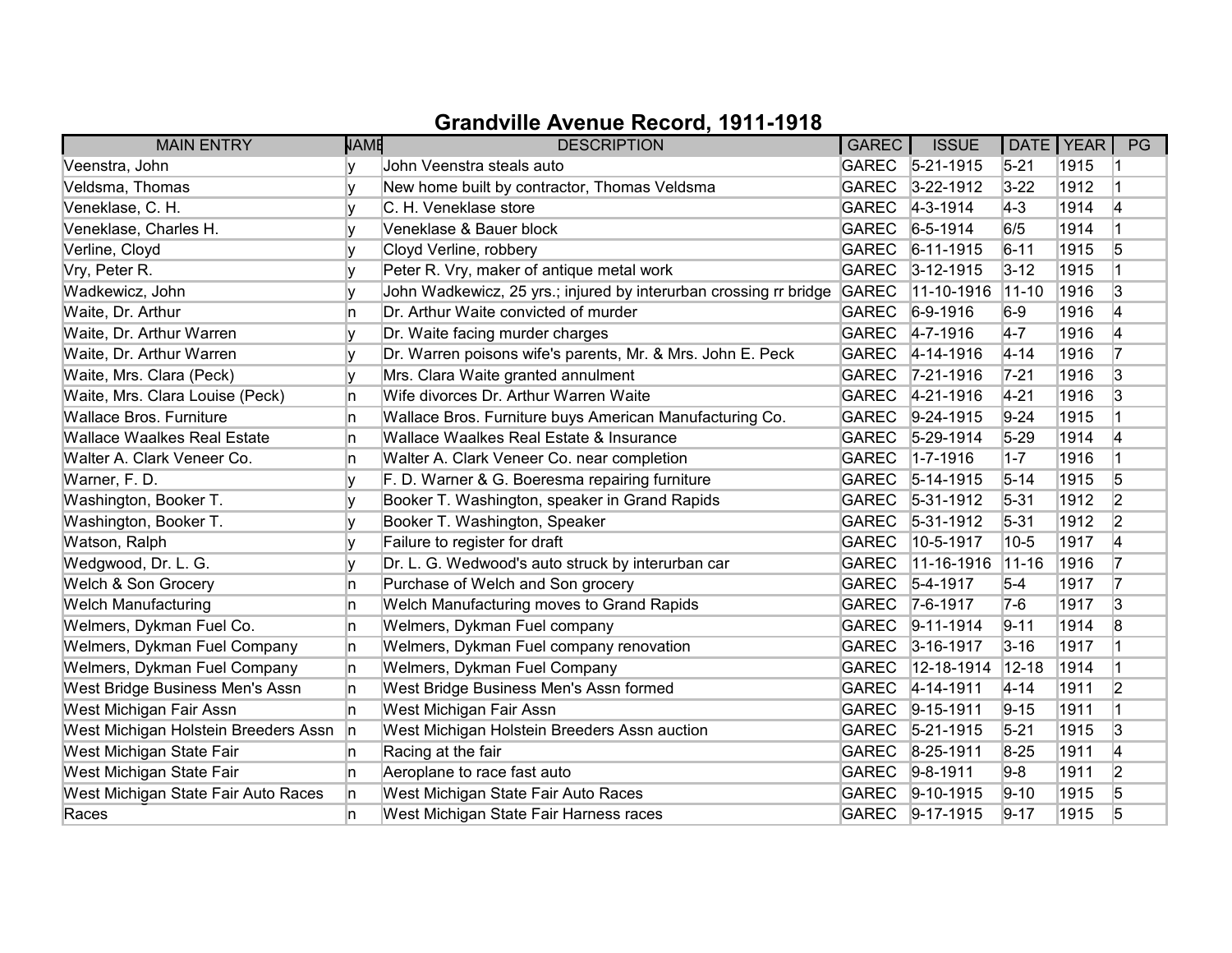| <b>MAIN ENTRY</b>                | <b>NAME</b> | <b>DESCRIPTION</b>                                | GAREC        | <b>ISSUE</b>     |            | DATE   YEAR | PG             |
|----------------------------------|-------------|---------------------------------------------------|--------------|------------------|------------|-------------|----------------|
| Western Union Telegraph          | n           | Western Union Telegraph                           |              | GAREC 4-13-1917  | $ 4 - 13 $ | 1917        | 17             |
| Westover, Mr.                    |             | Mr. Westover killed in car accident               | <b>GAREC</b> | 10-27-1911       | $10 - 27$  | 1911        | 1              |
| Westrate, R. A.                  |             | Peerless Check Writing Agency - R. A. Westrate    | <b>GAREC</b> | 11-20-1914       | $11 - 20$  | 1914        | 8              |
| Westveld, Robert                 |             | Harm Ritzema, grocer, sold out to Robert Westveld | <b>GAREC</b> | 1-28-1916        | $1 - 28$   | 1916        |                |
| White, A. S.                     |             | A. S. White, author                               | <b>GAREC</b> | 12-10-1915       | $12 - 10$  | 1915        | 4              |
| Wierenga & Miller                | n           | Wierenga & Miller, grocers                        | <b>GAREC</b> | 4-30-1915        | $4 - 30$   | 1915        | 5              |
| William Mouw Grocery             | n           | Several fires                                     | GAREC        | $ 8 - 4 - 1916 $ | $8-4$      | 1916        |                |
| Wilmarth Showcase Company        | n           | Wilmarth Showcase Company                         | <b>GAREC</b> | 6-29-1917        | $6 - 29$   | 1917        | 17             |
| Wilmers, Dykman Fuel Co.         | n           | Wilmers, Dykman Fuel Company grand opening        | <b>GAREC</b> | 7-28-1911        | $7 - 28$   | 1911        | 2              |
| Wilson's                         | n           | New millinery shops                               | <b>GAREC</b> | $3 - 22 - 1912$  | $3 - 22$   | 1912        | $\vert$ 1      |
| Woman's Benefit Assn - Maccabees | n           | Woman's Benefit Assn of the Maccabees             | <b>GAREC</b> | $6-9-1916$       | $6-9$      | 1916        | 3              |
| Woman's Home and Hospital        | n           | Woman's Home and Hospital                         | <b>GAREC</b> | 10-22-1915       | $10 - 22$  | 1915        | 8              |
| Woman's Home and Hospital        | In.         | Woman's Home and Hospital                         | <b>GAREC</b> | 10-15-1915       | $10-15$    | 1915        | 8              |
| Woman's Home and Hospital        | n           | New Woman's Home and Hospital                     | <b>GAREC</b> | $ 8 - 13 - 1915$ | $8 - 13$   | 1915        | 8              |
| Woman's Home and Hospital        | n           | Woman's Home and Hospital - ground broken         |              | GAREC 8-20-1915  | $8 - 20$   | 1915        | 8              |
| Women                            | n           | Suffrage                                          | GAREC        | $5 - 1 - 1914$   | $5-1$      | 1914        | $\overline{1}$ |
| Women                            | n           | Woman's Suffrage                                  | <b>GAREC</b> | 12-29-1911       | 12-29      | 1911        | 5              |
| Women                            | n           | Work farm for women                               | GAREC        | $3 - 30 - 1917$  | $3 - 30$   | 1917        | 3              |
| Women                            | n           | Women's vote                                      | <b>GAREC</b> | $4 - 12 - 1912$  | $4 - 12$   | 1912        | 2              |
| Women                            | n           | G. R. Equal Suffrage Club                         | <b>GAREC</b> | 11-9-1917        | $11 - 9$   | 1917        | 8              |
| Women                            | n           | Suffrage                                          | <b>GAREC</b> | 10-11-1912       | $10 - 11$  | 1912        | 2              |
| Women                            | n           | Register to vote                                  | <b>GAREC</b> | $4 - 29 - 1918$  | $4-29$     | 1918        |                |
| Women                            | n           | Sewing patterns                                   | <b>GAREC</b> | 10-1-1915        | $10-1$     | 1915        |                |
| Women                            | n           | Suffrage                                          | <b>GAREC</b> | 11-8-1912        | $11 - 8$   | 1912        | 2              |
| Women                            | n           | Woman's Suffrage                                  | <b>GAREC</b> | 1-19-1912        | $1 - 19$   | 1912        | $\overline{2}$ |
| Women                            | n           | Women's vote for board of education candidates    | <b>GAREC</b> | $3-29-1912$      | $3 - 29$   | 1912        | $\overline{1}$ |
| Women                            | n           | Women cannot work on grinding machines            | <b>GAREC</b> | 12-28-1916       | 12-28      | 1916        | 3              |
| Women                            | In.         | Michigan Equal Suffrage                           | <b>GAREC</b> | 11-1-1912        | $11 - 1$   | 1912        | $\overline{2}$ |
| Women                            | n           | Suffrage                                          | <b>GAREC</b> | $2 - 13 - 1914$  | $2 - 13$   | 1914        | 4              |
| Women                            | n           | Suffrage                                          | <b>GAREC</b> | $1 - 17 - 1913$  | $1 - 17$   | 1913        | $\overline{2}$ |
| Women                            | n           | Register to vote                                  | <b>GAREC</b> | $4 - 29 - 1918$  | 4-29       | 1918        | 2              |
| Women                            | n           | Woman's Suffrage                                  | <b>GAREC</b> | 12-29-1911       | $12 - 19$  | 1911        | 5              |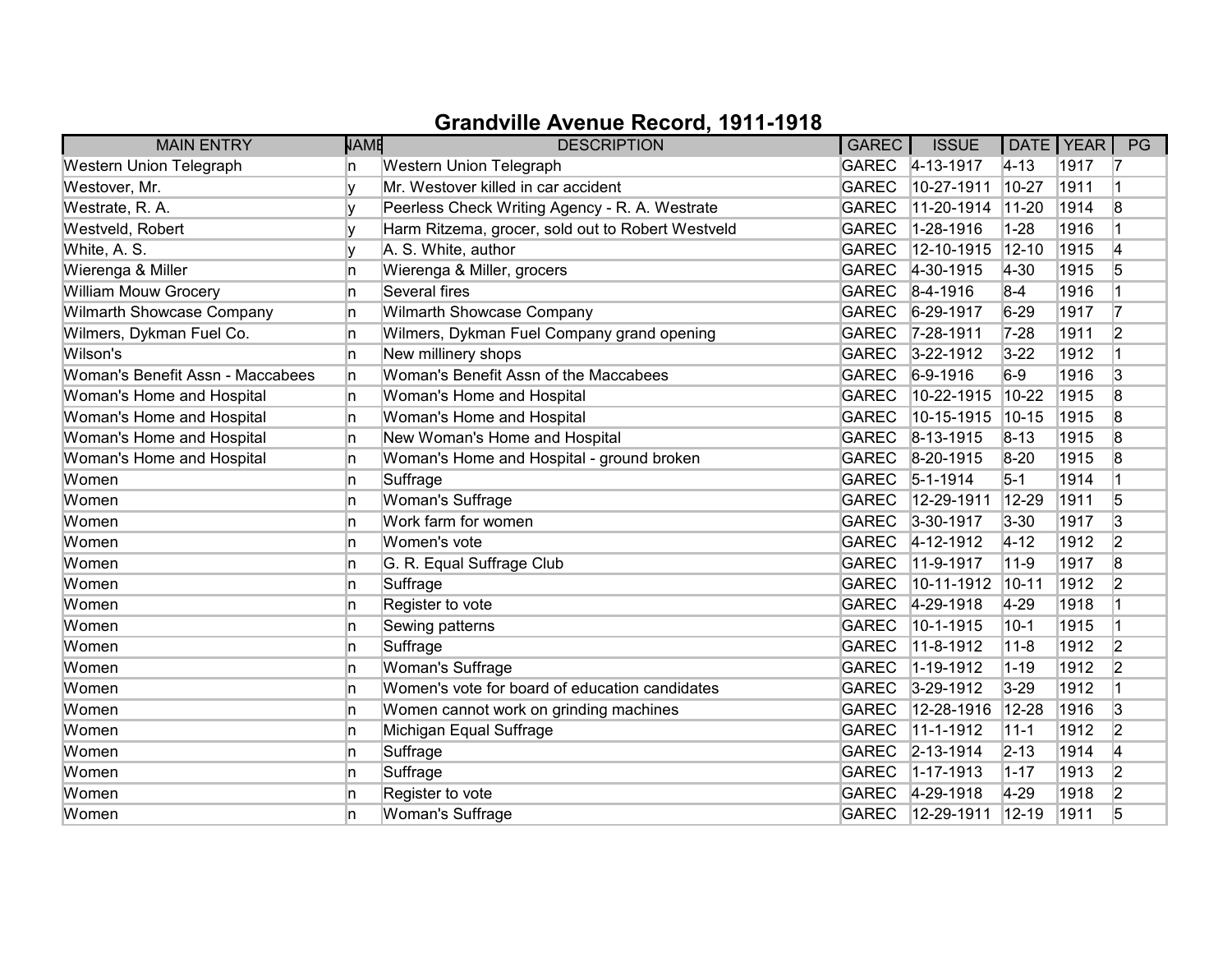| <b>MAIN ENTRY</b> | <b>NAME</b> | <b>DESCRIPTION</b>                            | GAREC        | <b>ISSUE</b>     | DATE   YEAR |      | PG |
|-------------------|-------------|-----------------------------------------------|--------------|------------------|-------------|------|----|
| Women             | n           | No vote in primary                            |              | GAREC 3-5-1915   | $3-5$       | 1915 | 8  |
| Women             | n.          | Suffragists - Susan B. Anthony Day            | <b>GAREC</b> | $1 - 14 - 1916$  | $1 - 14$    | 1916 | 17 |
| Women             | n           | 1875 Susan B. Anthony Amendment               |              | GAREC 2-11-1916  | $2 - 11$    | 1916 | 3  |
| Women             | n           | First Suffrage Congressional Campaign         | <b>GAREC</b> | $3 - 24 - 1916$  | $3 - 24$    | 1916 | 3  |
| Women             | n.          | Woman's Suffrage                              | <b>GAREC</b> | 1-19-1912        | $1 - 19$    | 1912 | 2  |
| Women             | n.          | Michigan passes suffrage law                  | <b>GAREC</b> | $5-4-1917$       | $5-4$       | 1917 | 17 |
| Women             | n.          | Women's suffrage on the ballot                | <b>GAREC</b> | 11-1-1918        | $11 - 1$    | 1918 | 8  |
| Workman, C.       |             | C. Workman - dog stolen                       | <b>GAREC</b> | $ 7 - 10 - 1914$ | $7 - 10$    | 1914 | 4  |
| Wozniski, John    |             | Saloonist charged selling liquor to a soldier | <b>GAREC</b> | 1-25-1918        | $1 - 25$    | 1918 |    |
| WWI/Military      | n.          | <b>Grand Rapids Honor Roll</b>                | <b>GAREC</b> | $4 - 29 - 1918$  | $4-29$      | 1918 | 4  |
| WWI/Military      | n           | Training for recruits                         | <b>GAREC</b> | $6-14-1918$      | $6 - 14$    | 1918 |    |
| WWI/Military      | n           | Recruits leave for camp                       | <b>GAREC</b> | $ 5 - 10 - 1918$ | $5 - 10$    | 1918 | 4  |
| WWI/Military      | n.          | Flag dedicated at Bethel CRC                  | <b>GAREC</b> | $5-3-1918$       | $5-3$       | 1918 |    |
| WWI/Military      | n.          | Some registrants                              | <b>GAREC</b> | $5 - 3 - 1918$   | $5-3$       | 1918 |    |
| WWI/Military      | n.          | Honor roll flag at Grace Reformed             | <b>GAREC</b> | $ 5-31-1918$     | $5 - 31$    | 1918 | 4  |
| WWI/Military      | n           | More recruits leave for camp                  | <b>GAREC</b> | $5 - 24 - 1918$  | $5 - 24$    | 1918 | 4  |
| WWI/Military      | n.          | Flour rations                                 | <b>GAREC</b> | $ 5 - 10 - 1918$ | $5 - 10$    | 1918 |    |
| WWI/Military      | n           | Roster of recruits                            | <b>GAREC</b> | $5 - 24 - 1918$  | $5 - 24$    | 1918 |    |
| WWI/Military      | n           | Recruits leave for camp                       | <b>GAREC</b> | $6 - 21 - 1918$  | $6 - 21$    | 1918 |    |
| WWI/Military      | n           | Recruits gone to the front                    | <b>GAREC</b> | $5-3-1918$       | $5-3$       | 1918 |    |
| WWI/Military      | In.         | Sugar rationing                               | <b>GAREC</b> | $9-27-1918$      | $9-27$      | 1918 | 4  |
| WWI/Military      | n.          | Disabled soldiers                             | <b>GAREC</b> | $11-22-1918$     | $11-22$     | 1918 | 3  |
| WWI/Military      | n.          | <b>Bloodiest war</b>                          | <b>GAREC</b> | 11-22-1918       | $11-22$     | 1918 |    |
| WWI/Military      | n           | Peace declared, war over                      | <b>GAREC</b> | 11-15-1918       | $ 11 - 15 $ | 1918 |    |
| WWI/Military      | In.         | Books contributed for soldiers overseas       | <b>GAREC</b> | 10-18-1918       | $ 10 - 18$  | 1918 | 3  |
| WWI/Military      | n           | Memorial to WWI dead at Fulton Street Park    | <b>GAREC</b> | 10-18-1918       | $10-18$     | 1918 | 3  |
| WWI/Military      | n           | Last call for recruits                        | <b>GAREC</b> | 10-11-1918       | $10 - 11$   | 1918 | 14 |
| WWI/Military      | n           | Airplane declared to safe for military use    | <b>GAREC</b> | 10-4-1918        | $10 - 4$    | 1918 | 3  |
| WWI/Military      | n.          | Memorial service for Lt. Carl Johnson         | <b>GAREC</b> | $8-9-1918$       | $8-9$       | 1918 | 3  |
| WWI/Military      | n.          | Recruits leave for camp                       | <b>GAREC</b> | 10-4-1918        | $10 - 4$    | 1918 |    |
| WWI/Military      | n.          | Universal military training possible          | <b>GAREC</b> | $ 6-21-1918$     | $6 - 21$    | 1918 | 4  |
| WWI/Military      | n           | Walnut trees needed for aircraft              | <b>GAREC</b> | $9-20-1918$      | $9 - 20$    | 1918 | 3  |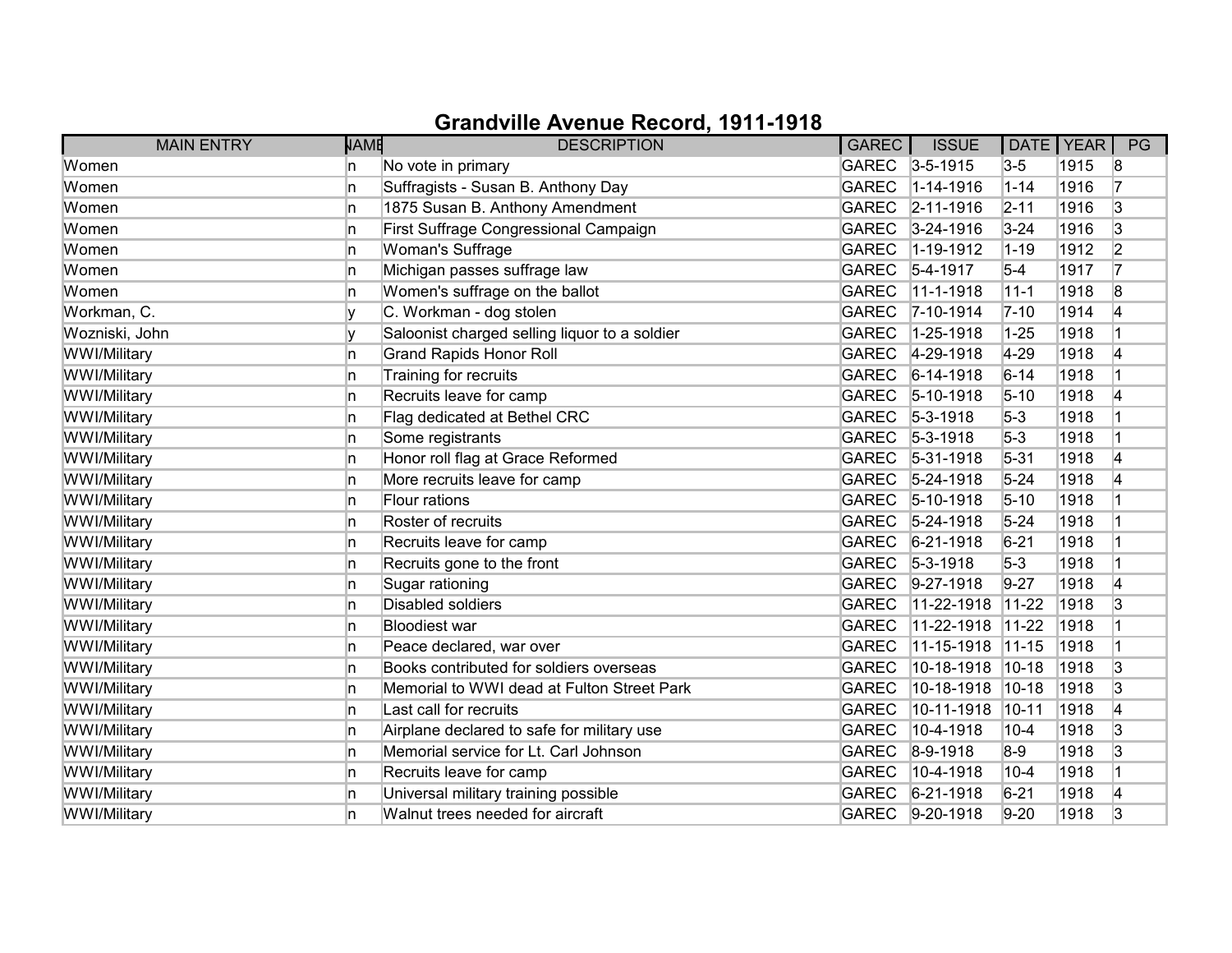| <b>MAIN ENTRY</b> | <b>NAME</b> | <b>DESCRIPTION</b>                         | GAREC        | <b>ISSUE</b>      | DATE   YEAR |      | PG |
|-------------------|-------------|--------------------------------------------|--------------|-------------------|-------------|------|----|
| WWI/Military      | In.         | Fourth Liberty Loan drive                  |              | GAREC 9-6-1918    | $9-6$       | 1918 | 13 |
| WWI/Military      | 'n          | Trainees to be radio operators             | <b>GAREC</b> | $8 - 30 - 1918$   | 8-30        | 1918 |    |
| WWI/Military      | 'n          | Recruits to Camp Custer                    | GAREC        | $8-23-1918$       | $8 - 23$    | 1918 |    |
| WWI/Military      | In.         | List of recruits                           | GAREC        | $7-19-1918$       | $7 - 19$    | 1918 |    |
| WWI/Military      | In.         | Flour shortage                             | GAREC        | $7 - 19 - 1918$   | $7 - 19$    | 1918 | 1  |
| WWI/Military      | 'n          | German born mother sends 4 sons to service | <b>GAREC</b> | $ 7-5-1918$       | $7-5$       | 1918 | 3  |
| WWI/Military      | n           | New registrants                            |              | GAREC 7-5-1918    | $7-5$       | 1918 |    |
| WWI/Military      | In.         | Forfeit rights to citizenship              | <b>GAREC</b> | $ 10 - 4 - 1918 $ | $10 - 4$    | 1918 |    |
| WWI/Military      | 'n          | A Call To Arms                             | GAREC        | $4 - 13 - 1917$   | $4 - 13$    | 1917 | 4  |
| WWI/Military      | 'n          | Notices from draft board                   | <b>GAREC</b> | $11-30-1917$      | 11-30       | 1917 | 4  |
| WWI/Military      | n           | Young men join military                    | GAREC        | 4-20-1917         | $4 - 20$    | 1917 |    |
| WWI/Military      | 'n          | Draft board selections                     | <b>GAREC</b> | $4 - 22 - 1918$   | $4 - 22$    | 1918 | 4  |
| WWI/Military      | ln.         | Math to help in artillery fire             | GAREC        | $7 - 13 - 1917$   | $7 - 13$    | 1917 | 3  |
| WWI/Military      | In.         | Patriotism                                 | <b>GAREC</b> | $6 - 8 - 1917$    | $6-8$       | 1917 | 17 |
| WWI/Military      | 'n          | Aviation record at Wright Bros. aviation   | <b>GAREC</b> | $9-28-1917$       | $9-28$      | 1917 | 17 |
| WWI/Military      | In.         | Liberty Loans                              | GAREC        | $9-28-1917$       | $9-28$      | 1917 |    |
| WWI/Military      | ln.         | Railroads mobilize in service              | <b>GAREC</b> | 10-5-1917         | $10 - 5$    | 1917 | 17 |
| WWI/Military      | 'n          | Care of wounded soldiers                   | GAREC        | $9-14-1917$       | $9 - 14$    | 1917 | 17 |
| WWI/Military      | n.          | Nine deaths at soldiers home               | GAREC        | $5 - 7 - 1915$    | $5-7$       | 1915 | 3  |
| WWI/Military      | ln.         | Women replacing men in work force          | GAREC        | 8-24-1917         | $8 - 24$    | 1917 | 17 |
| WWI/Military      | ln.         | Home defense duty                          | GAREC        | $4 - 13 - 1917$   | $ 4 - 13 $  | 1917 | 4  |
| WWI/Military      | ln.         | Exemptions                                 |              | GAREC 8-10-1917   | $8 - 10$    | 1917 | 8  |
| WWI/Military      | In.         | First departure for war service            |              | GAREC 5-18-1917   | $5 - 18$    | 1917 |    |
| WWI/Military      | 'n          | Trainees go to Grayling                    |              | GAREC 8-10-1917   | $8 - 10$    | 1917 | 8  |
| WWI/Military      | n           | Railroad service curtailed                 | GAREC        | $8 - 10 - 1917$   | $8 - 10$    | 1917 | 17 |
| WWI/Military      | 'n          | Called for exams                           | GAREC        | 8-10-1917         | $8 - 10$    | 1917 |    |
| WWI/Military      | n           | Patriotic meeting held                     |              | GAREC 2-23-1917   | $2 - 23$    | 1917 | 17 |
| WWI/Military      | ln.         | Military training in high schools          | <b>GAREC</b> | $ 1 - 4 - 1918$   | $1-4$       | 1918 |    |
| WWI/Military      | ln.         | Cartoon                                    | <b>GAREC</b> | $4 - 19 - 1918$   | $ 4 - 19$   | 1918 | 6  |
| WWI/Military      | In          | Statistics                                 | GAREC        | $4 - 19 - 1918$   | $4 - 19$    | 1918 |    |
| WWI/Military      | ln.         | War contracts                              |              | GAREC 4-12-1918   | $4 - 12$    | 1918 |    |
| WWI/Military      | n           | Military training at South High            | GAREC        | $4 - 12 - 1918$   | $4 - 12$    | 1918 |    |